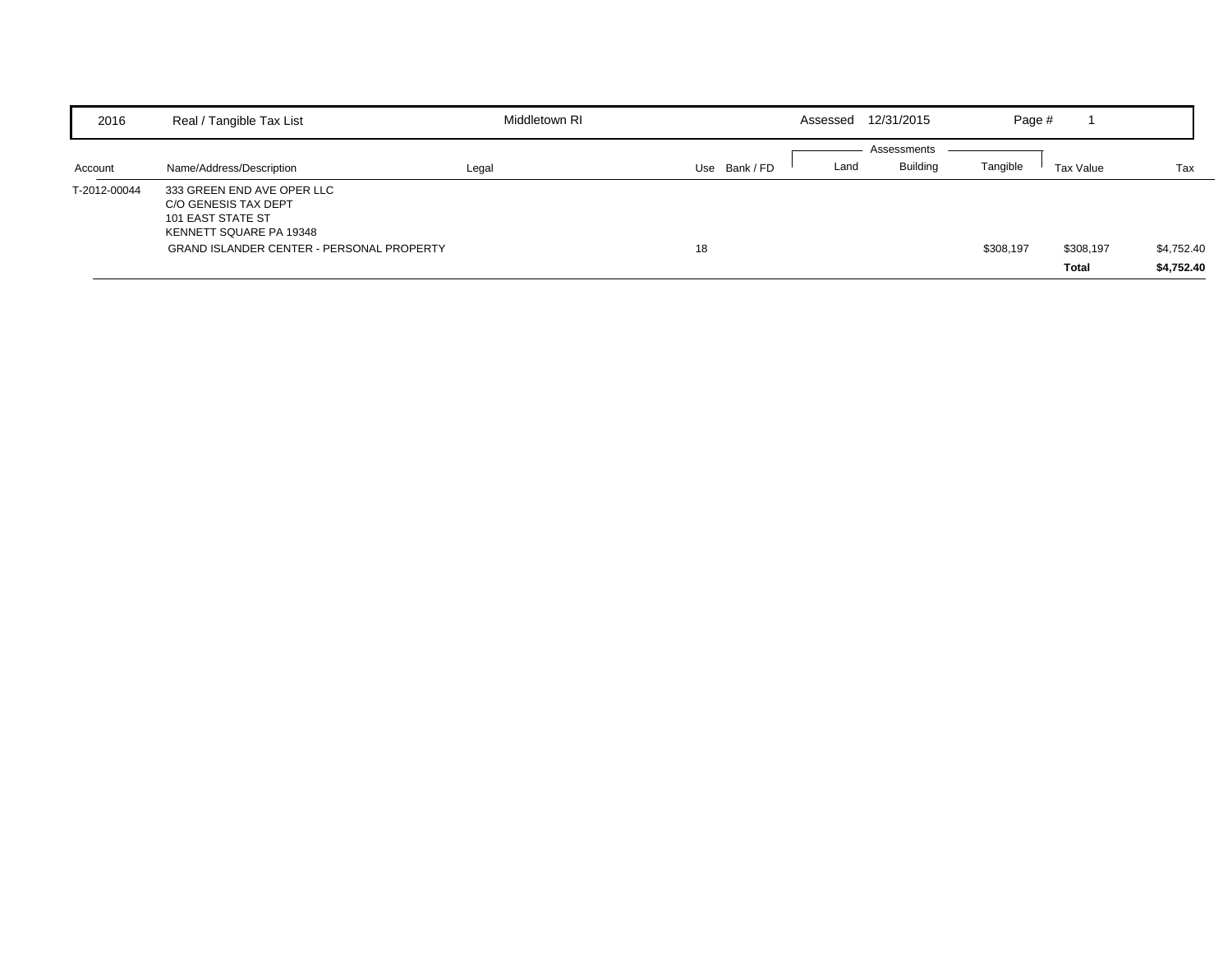| 2016         | Real / Tangible Tax List                                                                                     | Middletown RI |             | Assessed | 12/31/2015      | Page #   | ົ<br>∠    |          |
|--------------|--------------------------------------------------------------------------------------------------------------|---------------|-------------|----------|-----------------|----------|-----------|----------|
|              |                                                                                                              |               |             |          | Assessments     |          |           |          |
| Account      | Name/Address/Description                                                                                     | Legal         | Use Bank/FD | Land     | <b>Building</b> | Tangible | Tax Value | Tax      |
| T-1992-00005 | 485 ENTERPRISES INC<br>485 PARADISE AVENUE<br>MIDDLETOWN RI 02842<br>485 ENTERPRISES INC - PERSONAL PROPERTY |               | 18          |          |                 | \$10,250 | \$10,250  | \$158.06 |
|              |                                                                                                              |               |             |          |                 |          | Total     | \$158.06 |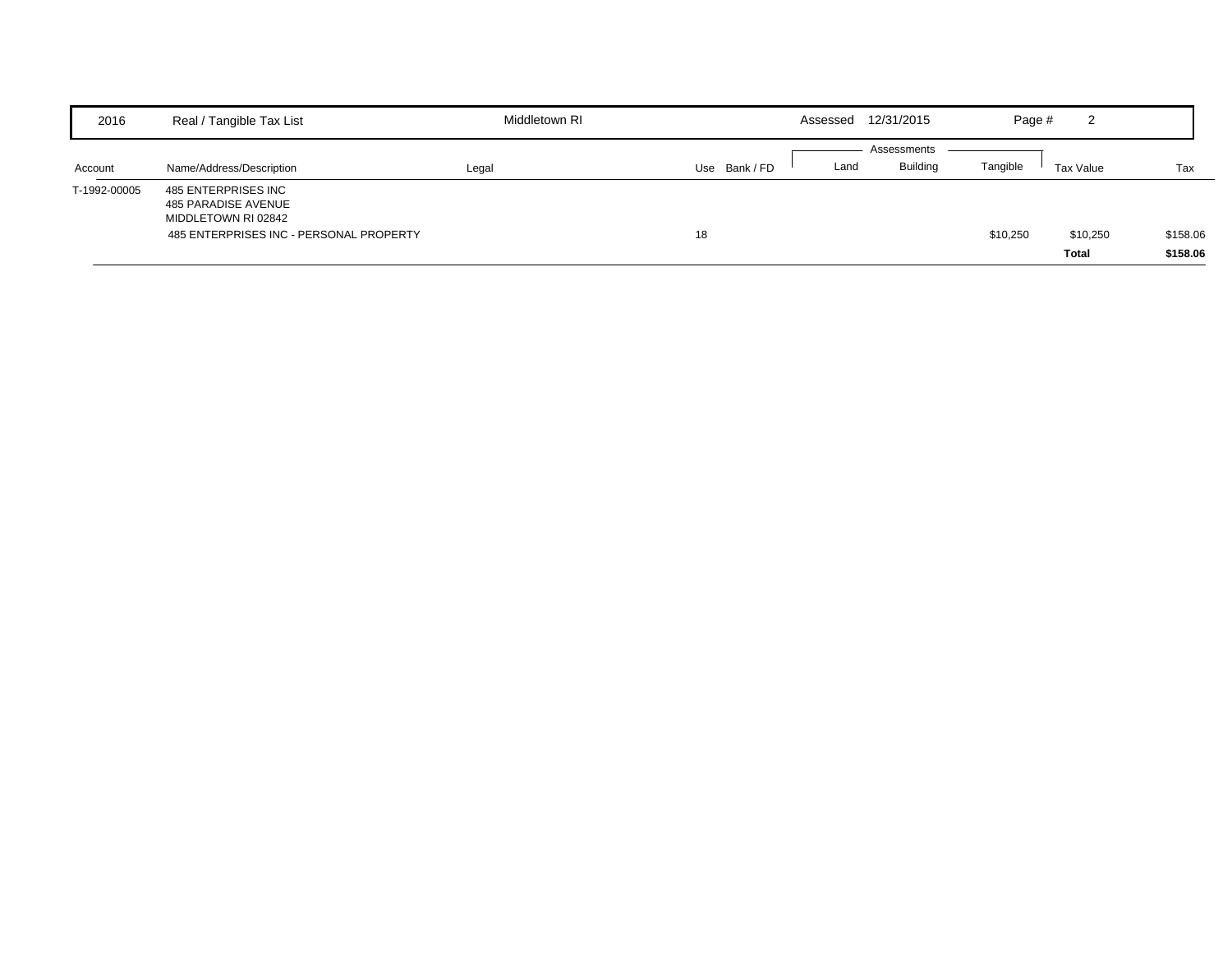| 2016         | Real / Tangible Tax List                                                                                            | Middletown RI |             | Assessed | 12/31/2015                     | Page #    | 3                  |                          |
|--------------|---------------------------------------------------------------------------------------------------------------------|---------------|-------------|----------|--------------------------------|-----------|--------------------|--------------------------|
| Account      | Name/Address/Description                                                                                            | Legal         | Use Bank/FD | Land     | Assessments<br><b>Building</b> | Tangible  | Tax Value          | Tax                      |
| T-1992-10984 | 7-11 INC<br>C/O RYAN LLC<br>PO BOX 4900 #711<br>SCOTTSDALE AZ 85261<br>7-11 INC LOCATION #32746 - PERSONAL PROPERTY |               | 18          |          |                                | \$178,021 | \$178,021<br>Total | \$2,745.08<br>\$2,745.08 |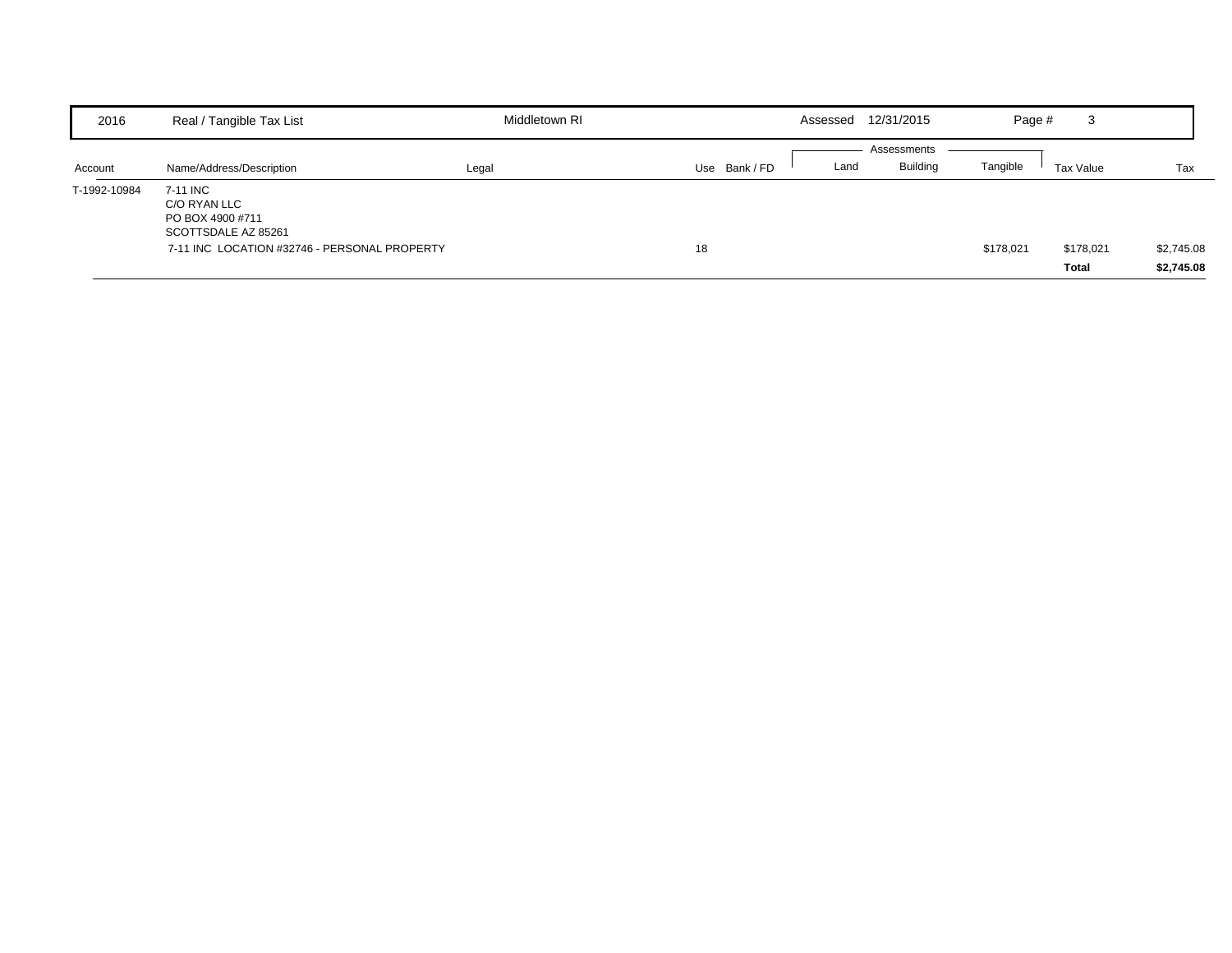| 2016         | Real / Tangible Tax List                                                                                   | Middletown RI | 12/31/2015<br>Assessed               | Page #<br>$\overline{4}$                                    |
|--------------|------------------------------------------------------------------------------------------------------------|---------------|--------------------------------------|-------------------------------------------------------------|
| Account      | Name/Address/Description                                                                                   | Legal         | Assessments<br>Use Bank / FD<br>Land | <b>Building</b><br>Tangible<br>Tax Value<br>Tax             |
| T-2005-00576 | 936 HOSPITALITY LLC<br>936 WEST MAIN ROAD<br>MIDDLETOWN RI 02842<br><b>QUALITY INN - PERSONAL PROPERTY</b> |               | 18                                   | \$4,538.94<br>\$294,354<br>\$294,354<br>\$4,538.94<br>Total |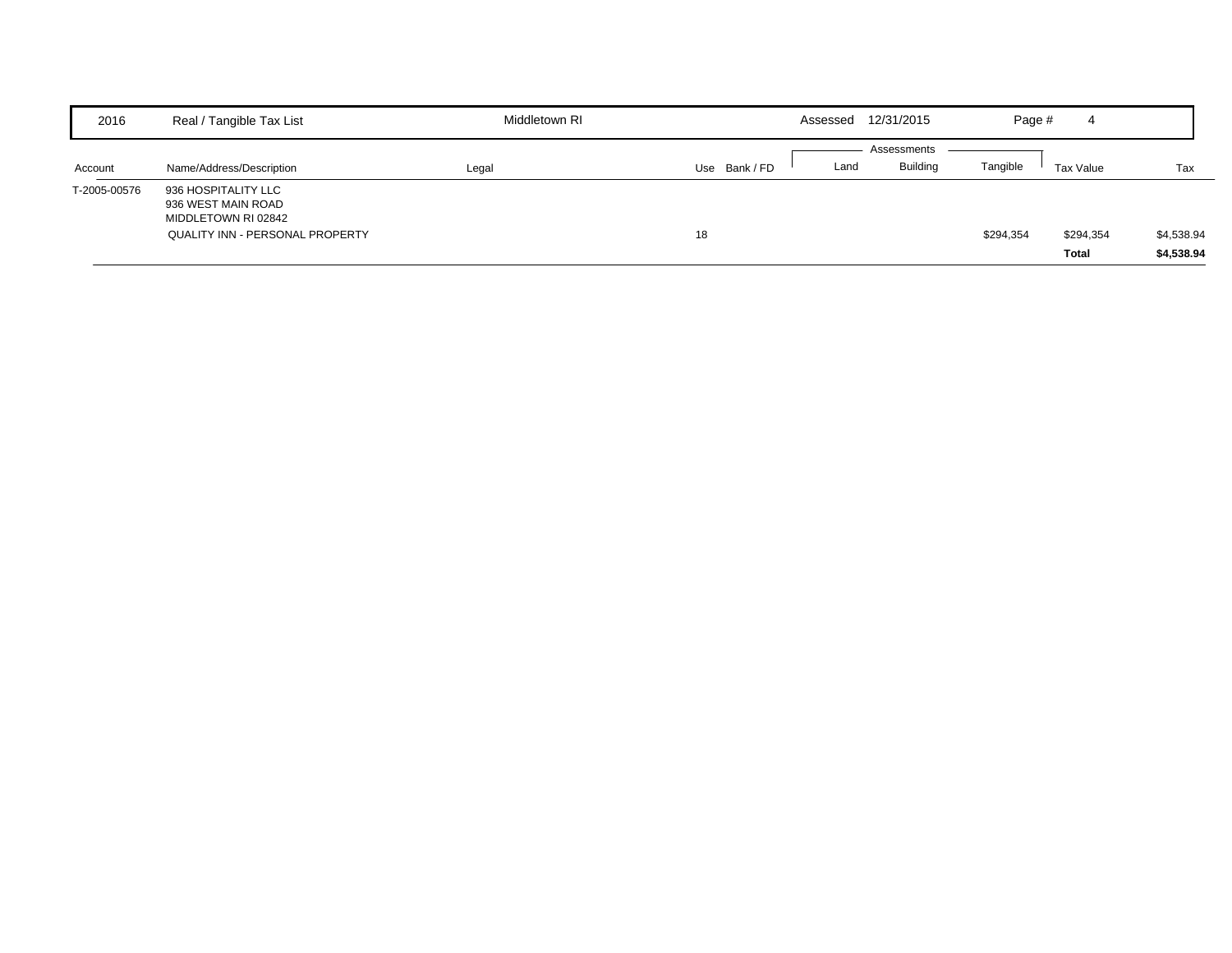| 2016         | Real / Tangible Tax List                                                                             | Middletown RI |               |      | Assessed 12/31/2015 | Page #    | 5            |            |
|--------------|------------------------------------------------------------------------------------------------------|---------------|---------------|------|---------------------|-----------|--------------|------------|
|              |                                                                                                      |               |               |      | Assessments         |           |              |            |
| Account      | Name/Address/Description                                                                             | Legal         | Use Bank / FD | Land | <b>Building</b>     | Tangible  | Tax Value    | Tax        |
| T-1995-00515 | A B MARINE<br>747 AQUIDNECK AVENUE<br>SUITE 21                                                       |               |               |      |                     |           |              |            |
|              | MIDDLETOWN RI 02842                                                                                  |               |               |      |                     |           |              |            |
|              | A B MARINE INC - PERSONAL PROPERTY                                                                   |               | 17            |      |                     | \$1,292   | \$1,292      | \$19.92    |
|              |                                                                                                      |               |               |      |                     |           | <b>Total</b> | \$19.92    |
| T-1992-00016 | AAA SOUTHERN NEW ENGLAND<br>ATTN: FINANCE & ACCOUNTING<br>110 ROYAL LITTLE DR<br>PROVIDENCE RI 02904 |               |               |      |                     |           |              |            |
|              | AAA - PERSONAL PROPERTY                                                                              |               | 18            |      |                     | \$90,766  | \$90,766     | \$1,399.61 |
|              |                                                                                                      |               |               |      |                     |           | <b>Total</b> | \$1,399.61 |
| T-1992-00017 | ABANCO MANAGEMENT CORPORATION<br>PO BOX 4098<br>MIDDLETOWN RI 02842                                  |               |               |      |                     |           |              |            |
|              | ABANCO MANAGEMENT CORPORATION - PERSONAL                                                             |               | 17            |      |                     | \$4,813   | \$4,813      | \$74.22    |
|              |                                                                                                      |               |               |      |                     |           | <b>Total</b> | \$74.22    |
| T-1999-09100 | ABC BUILDING CORP<br>1077 AQUIDNECK AVENUE SUITE A<br>MIDDLETOWN RI 02842-5255                       |               |               |      |                     |           |              |            |
|              | ADVANCED BUILDING CONCEPTS - PERSONAL                                                                |               | 18            |      |                     | \$58,405  | \$58,405     | \$900.61   |
|              |                                                                                                      |               |               |      |                     |           | <b>Total</b> | \$900.61   |
| T-2012-00008 | <b>ABSTRAX LLC</b><br>88 SILVA LANE<br>MIDDLETOWN RI 02842                                           |               |               |      |                     |           |              |            |
|              | ABSTRAX LLC - PERSONAL PROPERTY                                                                      |               | 18            |      |                     | \$158,584 | \$158,584    | \$2,445.37 |
|              |                                                                                                      |               |               |      |                     |           | Total        | \$2,445.37 |
| T-2015-00051 | ACP LAND LESSOR LLC<br>C/O GOLDSTEIN & ASSOC<br>244 GANO STREET<br>PROVIDENCE RI 02906               |               |               |      |                     |           |              |            |
|              | ACP LAND LESSOR LLC - PERSONAL PROPERTY                                                              |               | 18            |      |                     | \$292,500 | \$292,500    | \$4,510.35 |
|              |                                                                                                      |               |               |      |                     |           | Total        | \$4,510.35 |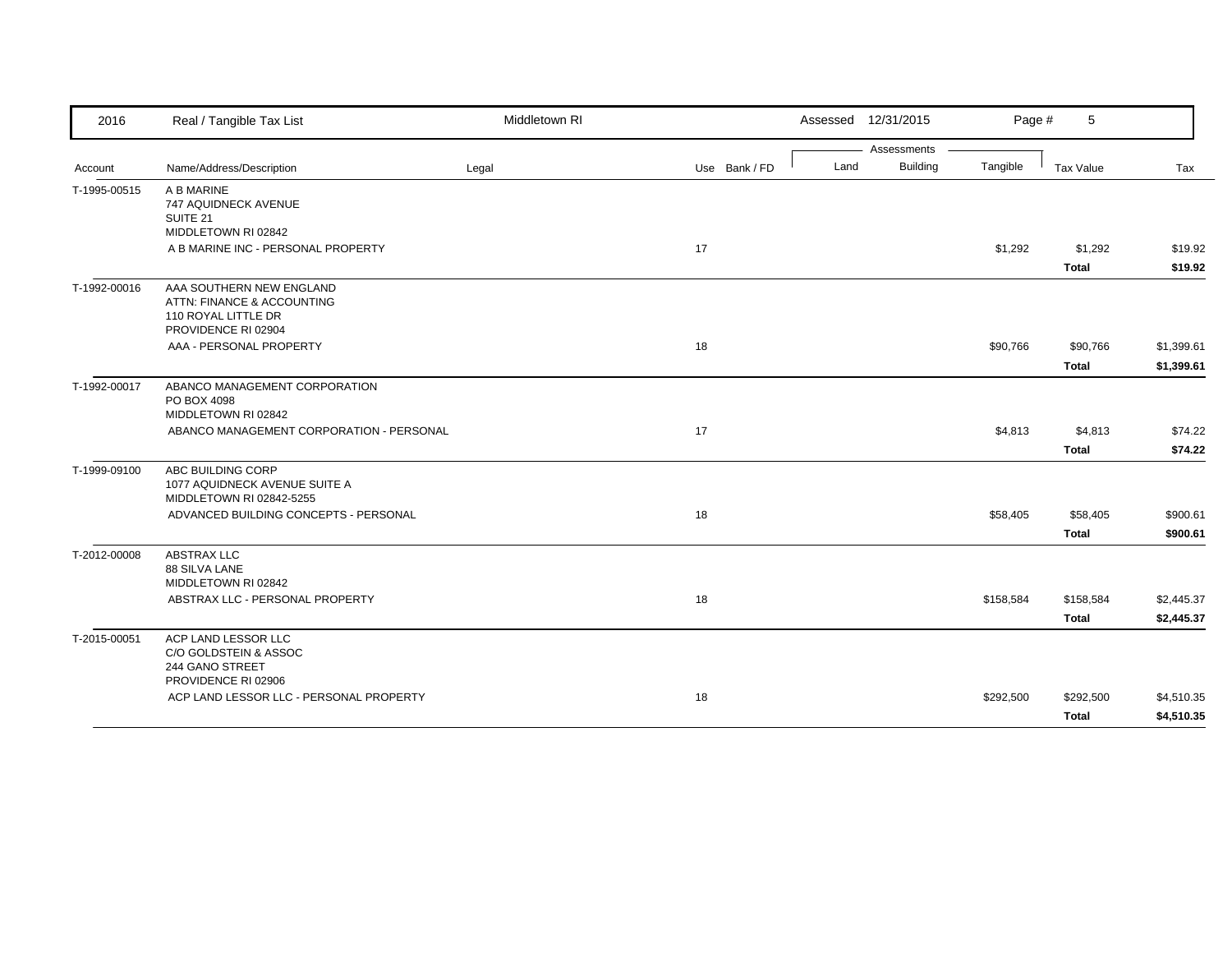| 2016         | Real / Tangible Tax List                                                                            | Middletown RI |               |      | Assessed 12/31/2015            | Page #    | 6            |            |
|--------------|-----------------------------------------------------------------------------------------------------|---------------|---------------|------|--------------------------------|-----------|--------------|------------|
|              |                                                                                                     |               |               |      | Assessments<br><b>Building</b> |           |              |            |
| Account      | Name/Address/Description                                                                            | Legal         | Use Bank / FD | Land |                                | Tangible  | Tax Value    | Tax        |
| T-2012-00083 | ADAPTIVE METHODS INC<br>LLEWELLYN WOOD PRESIDENT<br>2 CORPORATE PL - STE 203<br>MIDDLETOWN RI 02842 |               |               |      |                                |           |              |            |
|              | ADAPTIVE METHODS INC - PERSONAL PROPERTY                                                            |               | 18            |      |                                | \$33,896  | \$33,896     | \$522.68   |
|              |                                                                                                     |               |               |      |                                |           | <b>Total</b> | \$522.68   |
| T-2001-00616 | ADP INC<br><b>TAX DEPARTMENT</b><br>1 ADP BLVD MS # B401<br>ROSELAND NJ 07068                       |               |               |      |                                |           |              |            |
|              | ADP INC - PERSONAL PROPERTY                                                                         |               | 94            |      |                                | \$6,211   | \$6,211      | \$95.77    |
|              |                                                                                                     |               |               |      |                                |           | <b>Total</b> | \$95.77    |
| T-2013-00032 | ADT LLC<br>ATTN: PROPERTY TAX DEPARTMENT<br>PO BOX 54767<br>LEXINGTON KY 40555                      |               |               |      |                                |           |              |            |
|              | ADT LLC - PERSONAL PROPERTY                                                                         |               | 18            |      |                                | \$9,934   | \$9,934      | \$153.18   |
|              |                                                                                                     |               |               |      |                                |           | <b>Total</b> | \$153.18   |
| T-2015-00018 | ADVANCE ACCEPTANCE/ALL LINES<br>PO BOX 2068<br><b>MINOT MD 58702</b>                                |               |               |      |                                |           |              |            |
|              | ADVANCE ACCEPTANCE/ALL LINES - PERSONAL                                                             |               | 18            |      |                                | \$2,546   | \$2,546      | \$39.26    |
|              |                                                                                                     |               |               |      |                                |           | <b>Total</b> | \$39.26    |
| T-2014-00028 | ADVANCE STORES CO INC 107361<br><b>RYAN LLC</b><br>PO BOX 56607<br>ATLANTA GA 30343                 |               |               |      |                                |           |              |            |
|              | ADVANCED AUTO PARTS - PERSONAL PROPERTY                                                             |               | 18            |      |                                | \$144,769 | \$144,769    | \$2,232.34 |
|              |                                                                                                     |               |               |      |                                |           | <b>Total</b> | \$2,232.34 |
| T-1999-09200 | ADVANCED PROP TECHNOLOGY<br>307 OLIPHANT LANE #17<br>MIDDLETOWN RI 02842                            |               |               |      |                                |           |              |            |
|              | OCEAN PROPS - PERSONAL PROPERTY                                                                     |               | 17            |      |                                | \$2,970   | \$2,970      | \$45.80    |
|              |                                                                                                     |               |               |      |                                |           | <b>Total</b> | \$45.80    |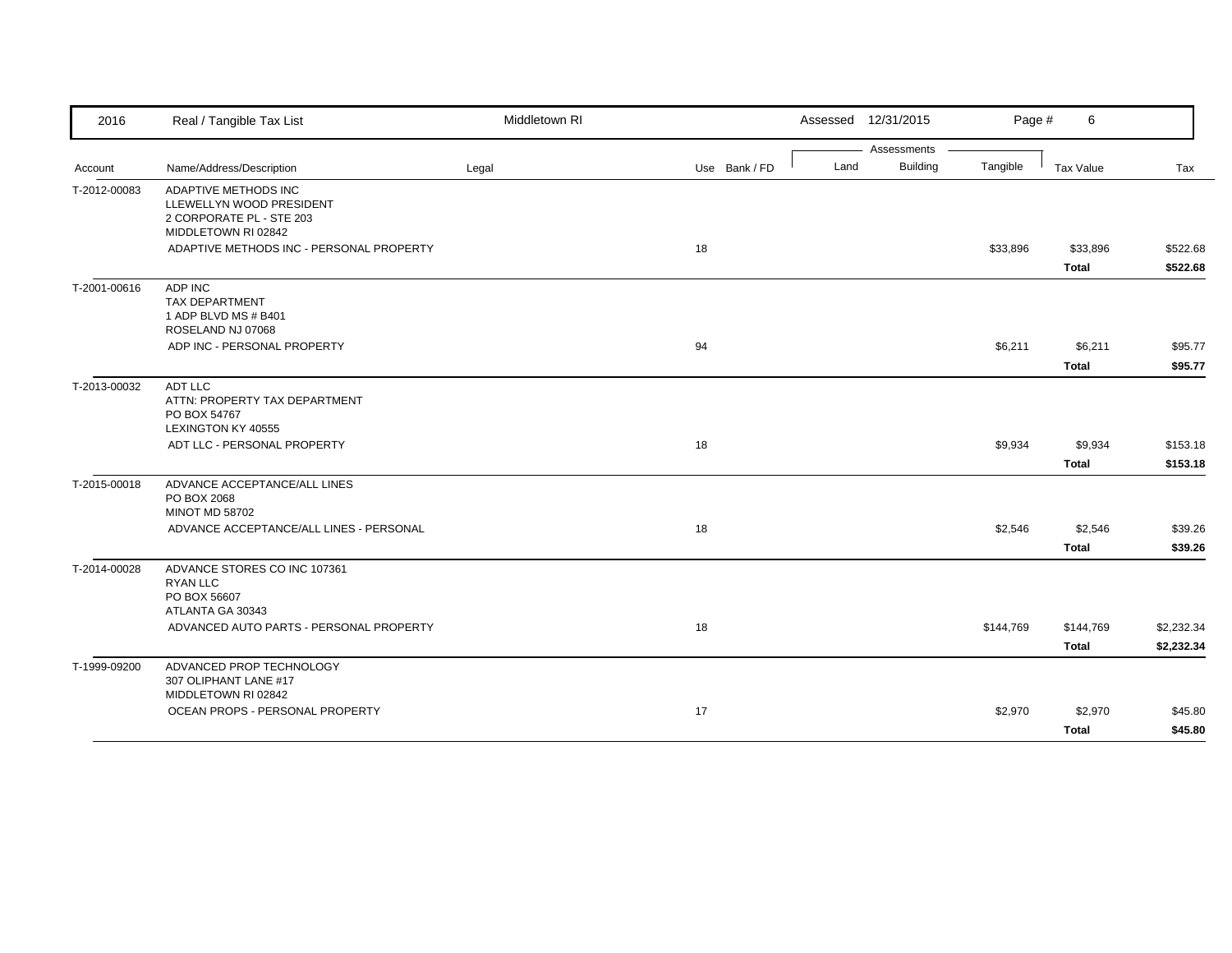| 2016         | Real / Tangible Tax List                                                                                     | Middletown RI |               |      | Assessed 12/31/2015 | Page #    | $\overline{7}$   |            |
|--------------|--------------------------------------------------------------------------------------------------------------|---------------|---------------|------|---------------------|-----------|------------------|------------|
|              |                                                                                                              |               |               |      | Assessments         |           |                  |            |
| Account      | Name/Address/Description                                                                                     | Legal         | Use Bank / FD | Land | <b>Building</b>     | Tangible  | <b>Tax Value</b> | Tax        |
| T-1995-00094 | AGUIAR JOSEPH F & DALINDA L<br>614 MITCHELLS LANE<br>MIDDLETOWN RI 02842                                     |               |               |      |                     |           |                  |            |
|              | JOSEPH F AGUIAR LANDSCAPING - PERSONAL                                                                       |               | 18            |      |                     | \$5,270   | \$5,270          | \$81.26    |
|              |                                                                                                              |               |               |      |                     |           | <b>Total</b>     | \$81.26    |
| T-2014-00036 | AIRGAS USA LLC NO DIV<br>CORP TX DEPT<br>PO BOX 6675                                                         |               |               |      |                     |           |                  |            |
|              | RADNOR PA 19087<br>AIRGAS USA - PERSONAL PROPERTY                                                            |               | 18            |      |                     | \$8,820   | \$8,820          | \$136.00   |
|              |                                                                                                              |               |               |      |                     |           |                  |            |
|              |                                                                                                              |               |               |      |                     |           | <b>Total</b>     | \$136.00   |
| T-2008-02040 | <b>ALAGRIA LLC</b><br>575 EAST MAIN ROAD<br>MIDDLETOWN RI 02842                                              |               |               |      |                     |           |                  |            |
|              | ALAGRIA SALON & SPA - PERSONAL PROPERTY                                                                      |               | 18            |      |                     | \$20,700  | \$20,700         | \$319.19   |
|              |                                                                                                              |               |               |      |                     |           | <b>Total</b>     | \$319.19   |
| T-2014-00003 | ALDI INC (CONNECTICUT)<br>C/O RYAN TAX COMPLIANCE SERV<br>PO BOX 460049<br>HOUSTON TX 77056                  |               |               |      |                     |           |                  |            |
|              | ALDI INC - LOC #SWN046 - PERSONAL PROPERTY                                                                   |               | 18            |      |                     | \$392,301 | \$392,301        | \$6,049.28 |
|              |                                                                                                              |               |               |      |                     |           | <b>Total</b>     | \$6,049.28 |
| T-2006-00033 | ALL AMERICAN BARBER SHOP<br><b>CHIN WHITE</b><br>957 WEST MAIN RD<br>MIDDLETOWN RI 02842                     |               |               |      |                     |           |                  |            |
|              | ALL AMERICAN BARBER SHOP - PERSONAL PROPERTY                                                                 |               | 17            |      |                     | \$15,800  | \$15,800         | \$243.64   |
|              |                                                                                                              |               |               |      |                     |           | <b>Total</b>     | \$243.64   |
| T-2008-02051 | ALL STAR DANCE ACADEMY<br><b>KELLEY PAKENHAM DIRECTOR</b><br>1341 WEST MAIN RD STE 19<br>MIDDLETOWN RI 02842 |               |               |      |                     |           |                  |            |
|              | ALL STAR DANCE ACADEMY - PERSONAL PROPERTY                                                                   |               | 17            |      |                     | \$2,060   | \$2,060          | \$31.77    |
|              |                                                                                                              |               |               |      |                     |           | <b>Total</b>     | \$31.77    |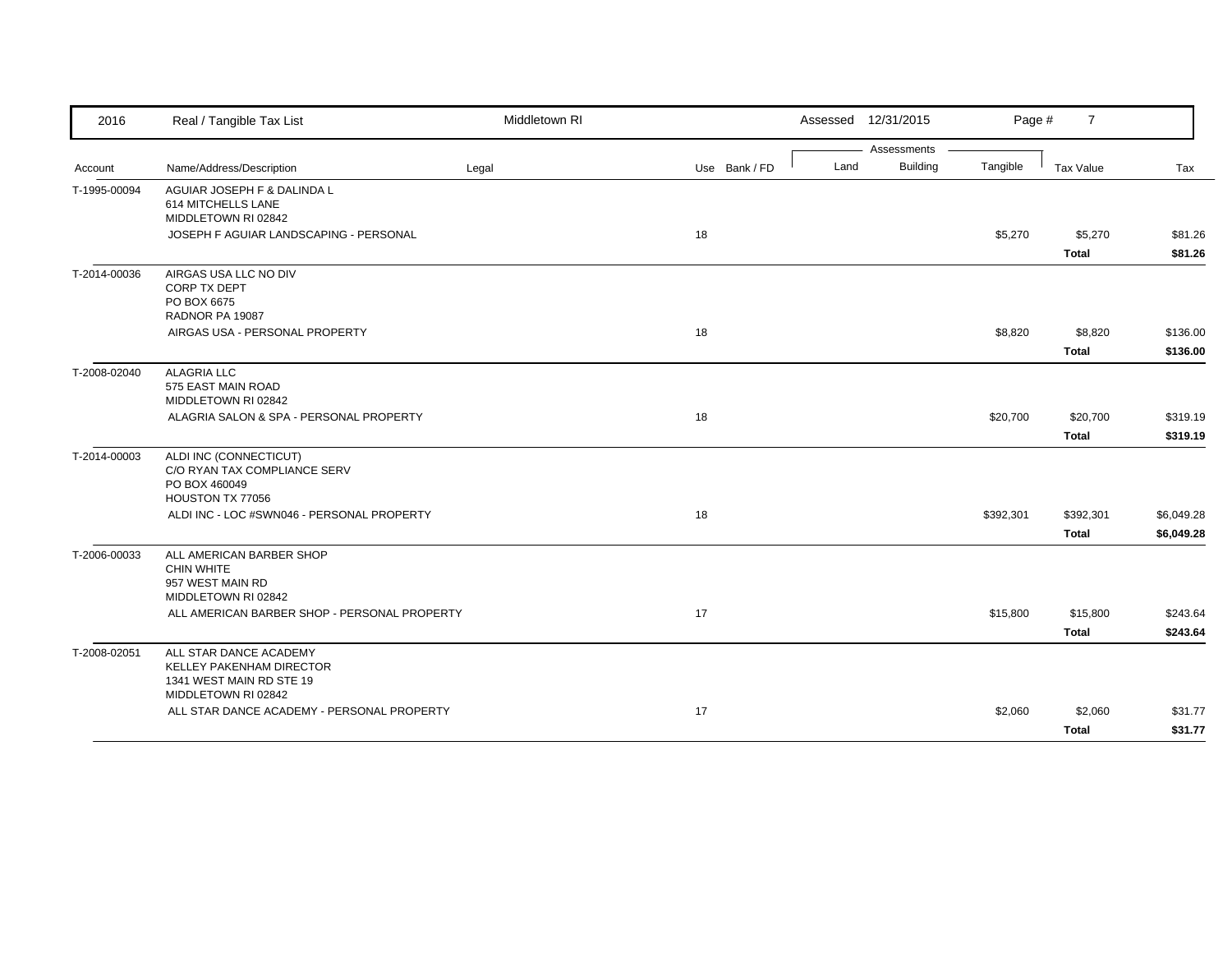| 2016         | Real / Tangible Tax List                                                    | Middletown RI |               |      | Assessed 12/31/2015            | Page #    | 8            |            |
|--------------|-----------------------------------------------------------------------------|---------------|---------------|------|--------------------------------|-----------|--------------|------------|
|              |                                                                             |               |               | Land | Assessments<br><b>Building</b> | Tangible  |              |            |
| Account      | Name/Address/Description                                                    | Legal         | Use Bank / FD |      |                                |           | Tax Value    | Tax        |
| T-2016-00042 | ALLIANCE FOR CO-OP ENERGY SRVS<br>4140 WEST 99TH STREET<br>CARMEL NJ 46268  |               |               |      |                                |           |              |            |
|              | ALLIANCE FOR CO-OP ENERGY SRVS - PERSONAL                                   |               | 18            |      |                                | \$474     | \$474        | \$7.31     |
|              |                                                                             |               |               |      |                                |           | <b>Total</b> | \$7.31     |
| T-1999-09126 | ALLIED WASTE SERVICES OF MA<br>PO BOX 29246<br>PHOENIX AZ 85038             |               |               |      |                                |           |              |            |
|              | ALLIED WASTE SERVICES OF MA - PERSONAL                                      |               | 94            |      |                                | \$152,128 | \$152,128    | \$2,345.81 |
|              |                                                                             |               |               |      |                                |           | <b>Total</b> | \$2,345.81 |
| T-1992-00182 | ALLSTATE INSURANCE COMPANY<br>8209 IBM DRIVE<br><b>BLDG 102 - SUITE 100</b> |               |               |      |                                |           |              |            |
|              | CHARLOTTE NC 28262                                                          |               |               |      |                                |           |              |            |
|              | ALLSTATE INSURANCE CO #49809 - PERSONAL                                     |               | 17            |      |                                | \$4,203   | \$4,203      | \$64.81    |
|              |                                                                             |               |               |      |                                |           | <b>Total</b> | \$64.81    |
| T-2002-00597 | ALLSTATE INSURANCE COMPANY<br>8209 IBM DRIVE<br><b>BLDG 102 - SUITE 100</b> |               |               |      |                                |           |              |            |
|              | CHARLOTTE NC 28262<br>ALLSTATE INSURANCE CO - PERSONAL PROPERTY             |               | 17            |      |                                | \$12,939  | \$12,939     | \$199.52   |
|              |                                                                             |               |               |      |                                |           | <b>Total</b> | \$199.52   |
| T-2006-03158 | AMADO ROBERT J<br>1518 GREEN END AVENUE<br>MIDDLETOWN RI 02842              |               |               |      |                                |           |              |            |
|              | METICULOUS PAINT JOB INC - PERSONAL PROPERTY                                |               | 17            |      |                                | \$3,965   | \$3,965      | \$61.14    |
|              |                                                                             |               |               |      |                                |           | <b>Total</b> | \$61.14    |
| T-1992-00273 | AMARANT TELLY & ELIZABETH<br>10 WEDGEWOOD DRIVE<br>MIDDLETOWN RI 02842      |               |               |      |                                |           |              |            |
|              | SEABREEZE INN - PERSONAL PROPERTY                                           |               | 18            |      |                                | \$91,718  | \$91,718     | \$1,414.29 |
|              |                                                                             |               |               |      |                                |           | Total        | \$1,414.29 |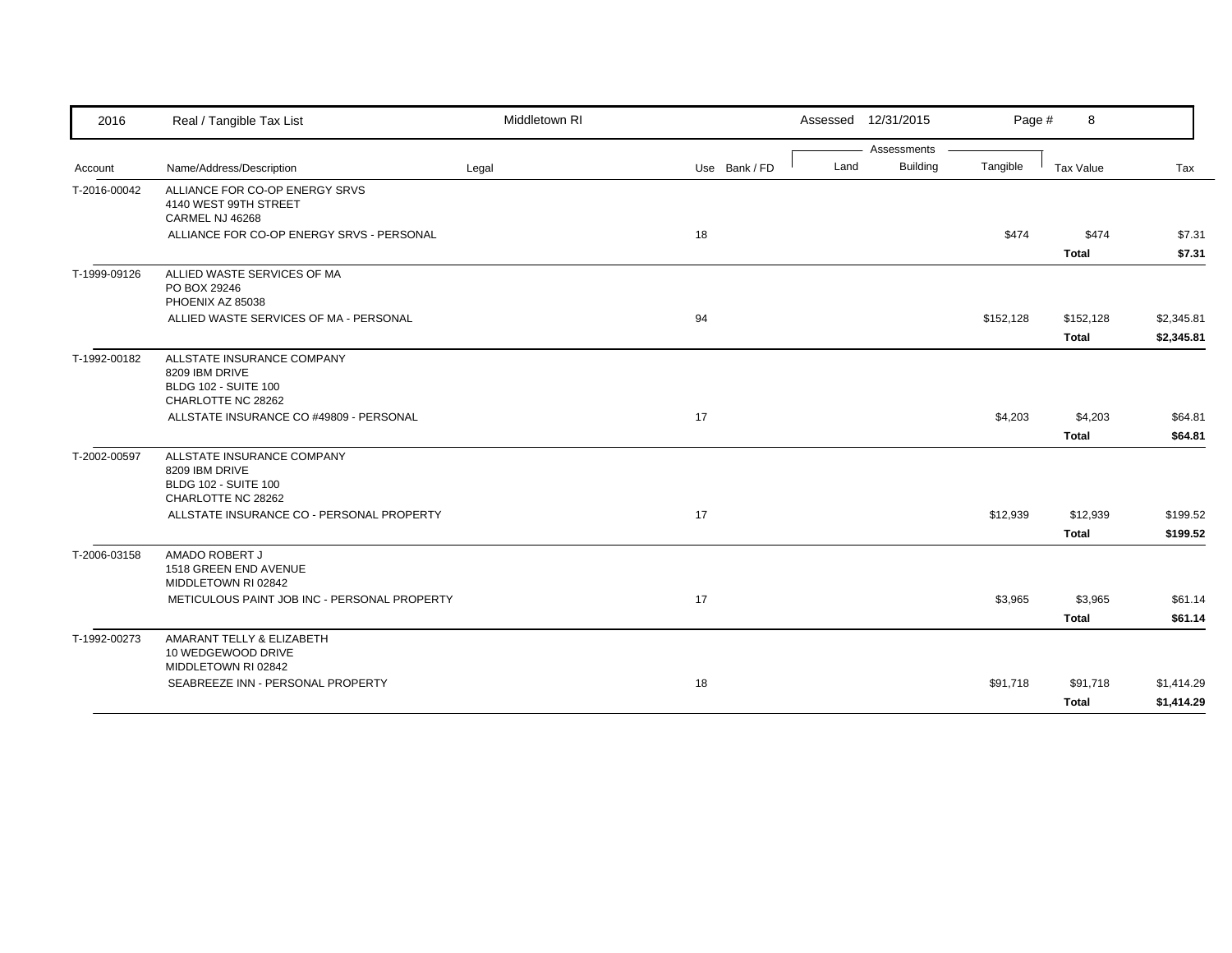| 2016         | Real / Tangible Tax List                                                                                                                      | Middletown RI |               | Assessed 12/31/2015                    | Page #   | 9                       |                      |
|--------------|-----------------------------------------------------------------------------------------------------------------------------------------------|---------------|---------------|----------------------------------------|----------|-------------------------|----------------------|
| Account      | Name/Address/Description                                                                                                                      | Legal         | Use Bank / FD | Assessments<br><b>Building</b><br>Land | Tangible | Tax Value               | Tax                  |
| T-2012-00078 | AMERICAN CAPITAL CORPORATION<br>NANCY WADDELL PRESIDENT<br>272 VALLEY RD<br>MIDDLETOWN RI 02842<br>AMERICAN CAPITAL CORPORATION - PERSONAL    |               | 18            |                                        | \$14,603 | \$14,603                | \$225.18             |
| T-2012-00096 | AMERICAN GREETINGS CORPORATION<br>ATTN: TAX DEPARTMENT<br>ONE AMERICAN RD<br>CLEVELAND OH 44144<br>AMERICAN GREETINGS - PERSONAL PROPERTY     |               | 94            |                                        | \$1,550  | <b>Total</b><br>\$1,550 | \$225.18<br>\$23.90  |
|              |                                                                                                                                               |               |               |                                        |          | <b>Total</b>            | \$23.90              |
| T-2000-00669 | AMERICAN HONDA MOTOR CO INC<br>ATTN TAX DEPT MS100 2W 4B<br>1919 TORRANCE BLVD<br>TORRANCE CA 90501<br>AMERICAN HONDA MOTOR CO INC - PERSONAL |               | 94            |                                        | \$1,672  | \$1,672                 | \$25.78              |
|              |                                                                                                                                               |               |               |                                        |          | <b>Total</b>            | \$25.78              |
| T-1992-00287 | AMERICAN SYSTEMS CORP<br>14151 PARK MEADOW DR<br><b>SUITE 500</b><br>CHANTILLY VA 20151-2218<br>AMERICAN SYSTEMS CORP - PERSONAL PROPERTY     |               | 18            |                                        | \$36,727 | \$36,727<br>Total       | \$566.33<br>\$566.33 |
| T-2010-02054 | AMERIGAS PROPANE LP<br>C/O THE ALBANO GROUP<br>PO BOX 1240<br>MANCHESTER NH 03105                                                             |               |               |                                        |          |                         |                      |
|              | AMERIGAS PROPANE LP - PERSONAL PROPERTY                                                                                                       |               | 94            |                                        | \$2,466  | \$2,466<br><b>Total</b> | \$38.03<br>\$38.03   |
| T-2006-03146 | ANCHOR FUEL INC<br>55 JOHN CLARKE ROAD<br>MIDDLETOWN RI 02842                                                                                 |               |               |                                        |          |                         |                      |
|              | ANCHOR FUEL INC - PERSONAL PROPERTY                                                                                                           |               | 18            |                                        | \$18,575 | \$18,575<br>Total       | \$286.43<br>\$286.43 |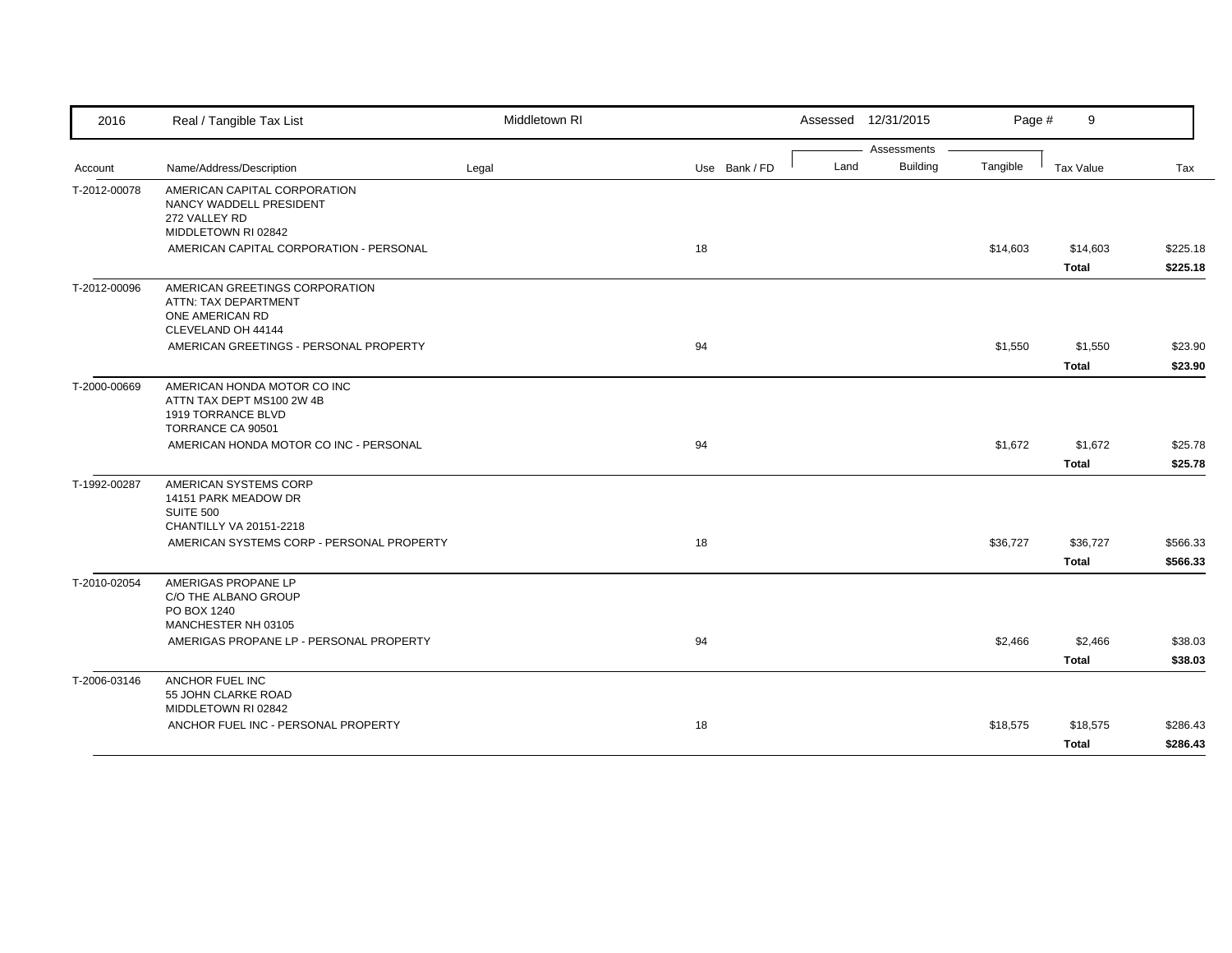| 2016         | Real / Tangible Tax List                                       | Middletown RI |               |      | Assessed 12/31/2015            | Page #    | 10                        |                          |
|--------------|----------------------------------------------------------------|---------------|---------------|------|--------------------------------|-----------|---------------------------|--------------------------|
| Account      | Name/Address/Description                                       | Legal         | Use Bank / FD | Land | Assessments<br><b>Building</b> | Tangible  | <b>Tax Value</b>          | Tax                      |
|              |                                                                |               |               |      |                                |           |                           |                          |
| T-2014-00007 | ANDRADE NELSON C<br>24 ONEIL ST                                |               |               |      |                                |           |                           |                          |
|              | HUDSON MA 01749-1607                                           |               |               |      |                                |           |                           |                          |
|              | 2012 39' FOREST RIVER CAMPER - PERSONAL                        |               | 97            |      |                                | \$25,479  | \$25,479                  | \$392.89                 |
|              |                                                                |               |               |      |                                |           | <b>Total</b>              | \$392.89                 |
| T-2016-00017 | ANDREWS AT EAST GATE LTD                                       |               |               |      |                                |           |                           |                          |
|              | 1374 WEST MAIN ROAD<br>MIDDLETOWN RI 02842                     |               |               |      |                                |           |                           |                          |
|              | GOLD'S LIQUUORS - PERSONAL PROPERTY                            |               | 17            |      |                                | \$25,352  | \$25,352                  | \$390.93                 |
|              |                                                                |               |               |      |                                |           | <b>Total</b>              | \$390.93                 |
| T-2012-00090 | APACHE OIL CO INC                                              |               |               |      |                                |           |                           |                          |
|              | 261 LEDYARD STREET                                             |               |               |      |                                |           |                           |                          |
|              | NEW LONDON CT 063202                                           |               |               |      |                                |           |                           |                          |
|              | APACHE OIL - MIDDLETOWN MOBIL - PERSONAL                       |               | 18            |      |                                | \$29,760  | \$29,760<br><b>Total</b>  | \$458.90<br>\$458.90     |
|              | APEX KITCHEN & BATHS INC                                       |               |               |      |                                |           |                           |                          |
| T-1994-00007 | 767 EAST MAIN ROAD                                             |               |               |      |                                |           |                           |                          |
|              | MIDDLETOWN RI 02842                                            |               |               |      |                                |           |                           |                          |
|              | APEX KITCHEN & BATHS - PERSONAL PROPERTY                       |               | 17            |      |                                | \$8,895   | \$8,895                   | \$137.16                 |
|              |                                                                |               |               |      |                                |           | <b>Total</b>              | \$137.16                 |
| T-2012-00095 | APPLE NEW ENGLAND LLC                                          |               |               |      |                                |           |                           |                          |
|              | 6200 OAK TREE BLVD<br><b>SUITE 250</b>                         |               |               |      |                                |           |                           |                          |
|              | INDEPENDENCE OH 44131                                          |               |               |      |                                |           |                           |                          |
|              | APPLEBEE'S NEIGHBORHOOD B & G - PERSONAL                       |               | 18            |      |                                | \$284,598 | \$284,598                 | \$4,388.50               |
|              |                                                                |               |               |      |                                |           | <b>Total</b>              | \$4,388.50               |
| T-2007-01885 | AQ INC                                                         |               |               |      |                                |           |                           |                          |
|              | 27 AQUIDNECK AVENUE                                            |               |               |      |                                |           |                           |                          |
|              | MIDDLETOWN RI 02842<br>AQUIDNECK RESTAURANT & PIZZA - PERSONAL |               | 18            |      |                                |           |                           |                          |
|              |                                                                |               |               |      |                                | \$288,268 | \$288,268<br><b>Total</b> | \$4,445.09<br>\$4,445.09 |
| T-2008-02029 | AQUIDNECK CHIROPRACTIC LLC                                     |               |               |      |                                |           |                           |                          |
|              | 1272 WEST MAIN ROAD                                            |               |               |      |                                |           |                           |                          |
|              | <b>BLDG II</b>                                                 |               |               |      |                                |           |                           |                          |
|              | MIDDLETOWN RI 02842                                            |               |               |      |                                |           |                           |                          |
|              | AQUIDNECK CHIROPRACTIC - PERSONAL PROPERTY                     |               | 18            |      |                                | \$12,825  | \$12,825                  | \$197.76                 |
|              |                                                                |               |               |      |                                |           | Total                     | \$197.76                 |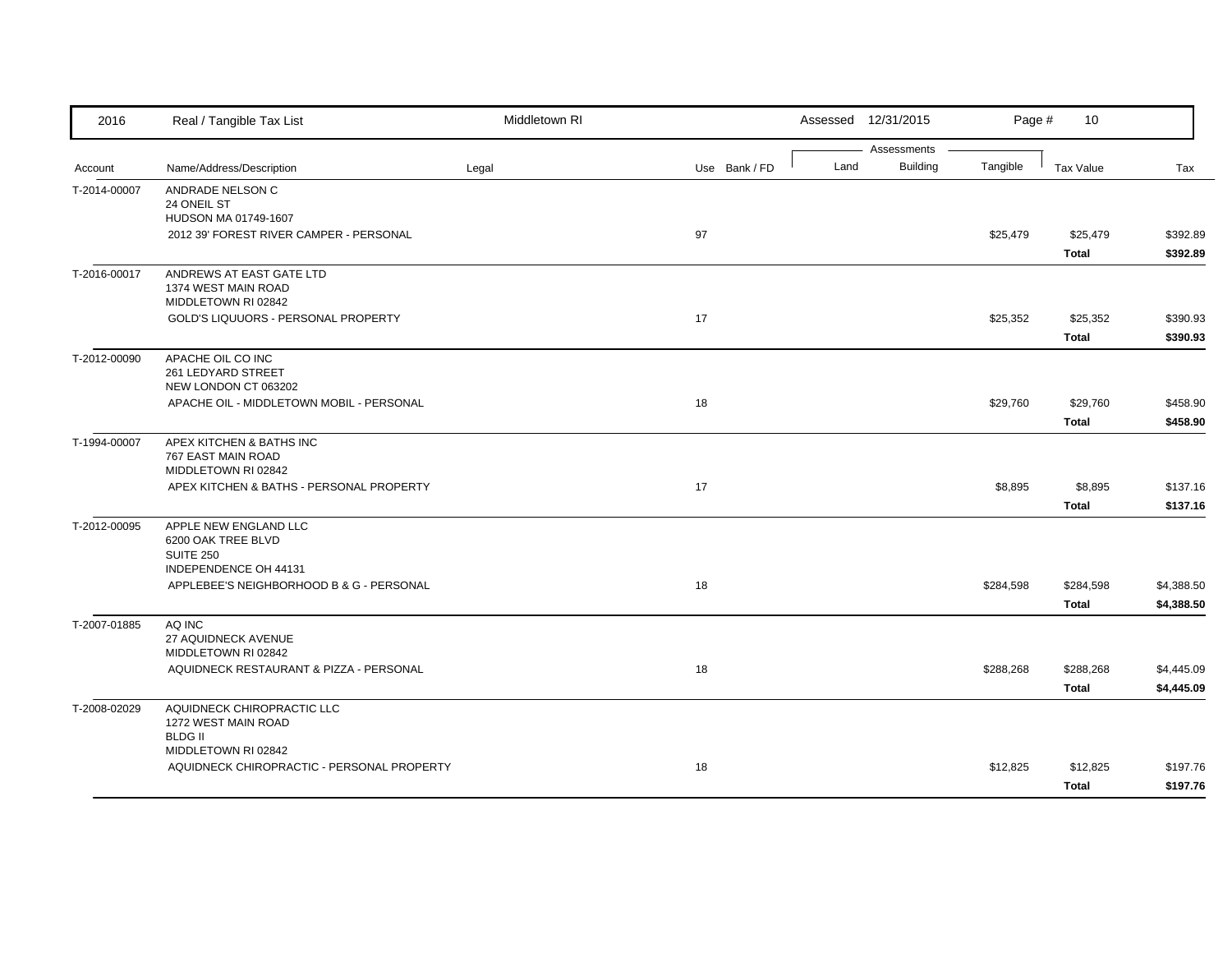| 2016         | Real / Tangible Tax List                                                                            | Middletown RI |               | Assessed 12/31/2015 |                 | Page #    | 11                        |                          |
|--------------|-----------------------------------------------------------------------------------------------------|---------------|---------------|---------------------|-----------------|-----------|---------------------------|--------------------------|
|              |                                                                                                     |               |               |                     | Assessments     |           |                           |                          |
| Account      | Name/Address/Description                                                                            | Legal         | Use Bank / FD | Land                | <b>Building</b> | Tangible  | Tax Value                 | Tax                      |
| T-1999-00727 | AQUIDNECK DONUTS INC - MAIN<br>811 WEST MAIN ROAD<br>MIDDLETOWN RI 02842                            |               |               |                     |                 |           |                           |                          |
|              | DUNKIN DONUTS (MAIN) - PERSONAL PROPERTY                                                            |               | 18            |                     |                 | \$207,148 | \$207,148<br><b>Total</b> | \$3,194.22<br>\$3,194.22 |
| T-1999-00728 | AQUIDNECK DONUTS INC -SAT #1<br>536 EAST MAIN ROAD<br>MIDDLETOWN RI 02842                           |               |               |                     |                 |           |                           |                          |
|              | DUNKIN DONUTS - SAT #1 - PERSONAL PROPERTY                                                          |               | 18            |                     |                 | \$164,906 | \$164,906                 | \$2,542.85               |
|              |                                                                                                     |               |               |                     |                 |           | <b>Total</b>              | \$2,542.85               |
| T-1992-00393 | <b>AQUIDNECK GROUP</b><br><b>CROSSPOINT ASSOCIATES</b><br>300 THIRD AVE SUITE 2<br>WALTHAM MA 02451 |               |               |                     |                 |           |                           |                          |
|              | AQUIDNECK GROUP - PERSONAL PROPERTY                                                                 |               | 18            |                     |                 | \$18,430  | \$18,430                  | \$284.19                 |
|              |                                                                                                     |               |               |                     |                 |           | <b>Total</b>              | \$284.19                 |
| T-1999-09102 | AQUIDNECK GROUP<br><b>CROSSPOINT ASSOCIATES</b><br>300 THIRD AVE SUITE 2<br>WALTHAM MA 02451        |               |               |                     |                 |           |                           |                          |
|              | AQUIDNECK GROUP - PERSONAL PROPERTY                                                                 |               | 17            |                     |                 | \$6,128   | \$6,128                   | \$94.49                  |
|              |                                                                                                     |               |               |                     |                 |           | <b>Total</b>              | \$94.49                  |
| T-1992-07981 | AQUIDNECK HEALTH LLC<br>66 VALLEY ROAD<br>MIDDLETOWN RI 02842                                       |               |               |                     |                 |           |                           |                          |
|              | NEWPORT ATHLETIC CLUB - PERSONAL PROPERTY                                                           |               | 18            |                     |                 | \$150,844 | \$150,844                 | \$2,326.01               |
|              |                                                                                                     |               |               |                     |                 |           | <b>Total</b>              | \$2,326.01               |
| T-1994-00011 | AQUIDNECK ISLAND ALL VETS CLUB<br>985 AQUIDNECK AVENUE<br>MIDDLETOWN RI 02842                       |               |               |                     |                 |           |                           |                          |
|              | AQUIDNECK ISLAND ALL VETS CLUB - PERSONAL                                                           |               | 18            |                     |                 | \$9,070   | \$9,070                   | \$139.86                 |
|              |                                                                                                     |               |               |                     |                 |           | <b>Total</b>              | \$139.86                 |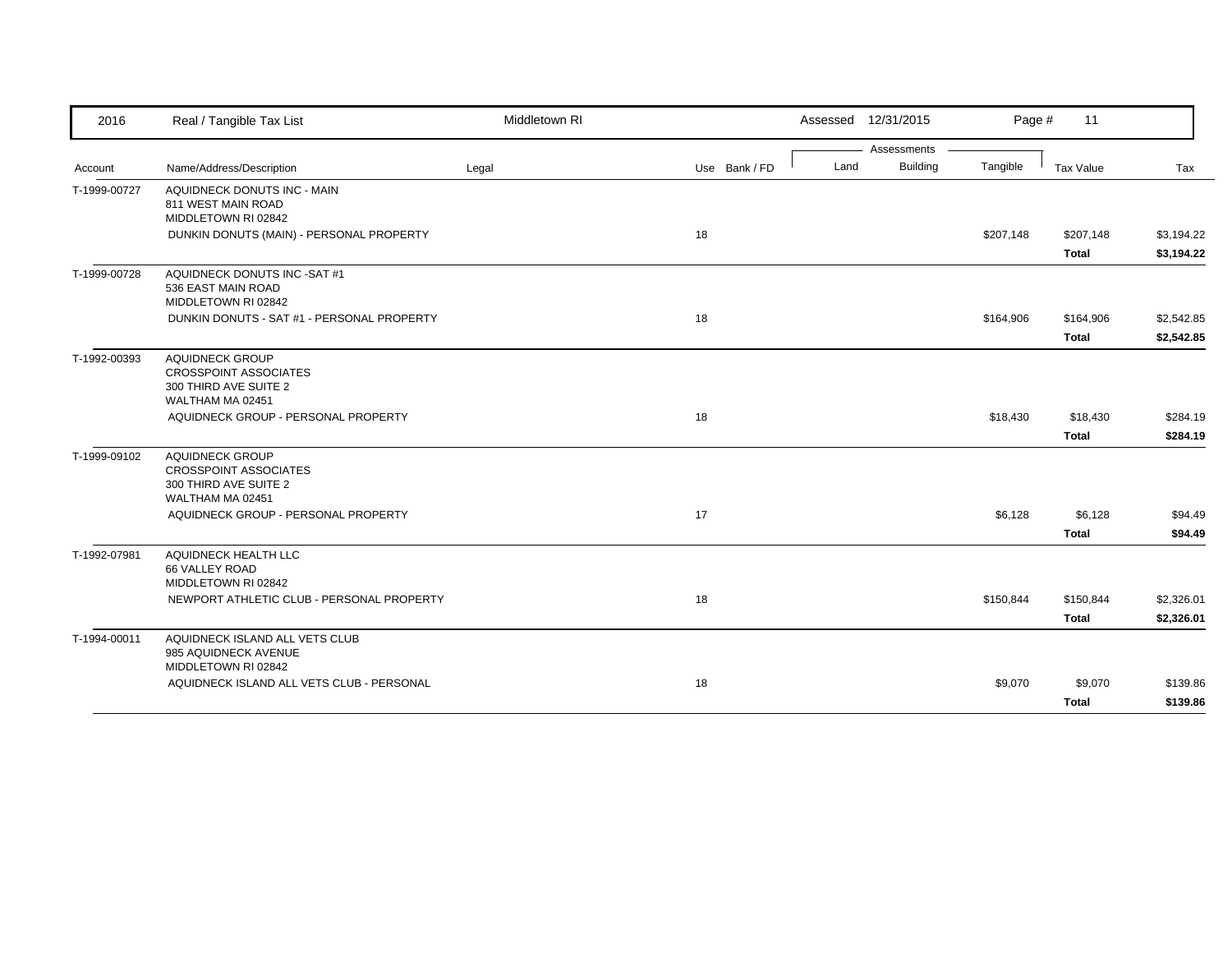| 2016         | Real / Tangible Tax List                                                                                          | Middletown RI |               | Assessed 12/31/2015 |                 | Page #   | 12           |          |
|--------------|-------------------------------------------------------------------------------------------------------------------|---------------|---------------|---------------------|-----------------|----------|--------------|----------|
|              |                                                                                                                   |               |               |                     | Assessments     |          |              |          |
| Account      | Name/Address/Description                                                                                          | Legal         | Use Bank / FD | Land                | <b>Building</b> | Tangible | Tax Value    | Tax      |
| T-1995-00511 | AQUIDNECK ISLAND BOOKS INC<br>575 EAST MAIN ROAD<br>UNIT <sub>1</sub>                                             |               |               |                     |                 |          |              |          |
|              | MIDDLETOWN RI 02842<br>ISLAND BOOKS - PERSONAL PROPERTY                                                           |               | 18            |                     |                 | \$3,000  | \$3,000      | \$46.26  |
|              |                                                                                                                   |               |               |                     |                 |          | <b>Total</b> | \$46.26  |
| T-2006-03111 | AQUIDNECK LEGAL CENTER<br>438 EAST MAIN ROAD<br>MIDDLETOWN RI 02842                                               |               |               |                     |                 |          |              |          |
|              | AQUIDNECK LEGAL CENTER - PERSONAL PROPERTY                                                                        |               | 17            |                     |                 | \$2,700  | \$2,700      | \$41.63  |
|              |                                                                                                                   |               |               |                     |                 |          | <b>Total</b> | \$41.63  |
| T-1992-00402 | AQUIDNECK MOTORS INC<br>360 WEST MAIN ROAD<br>MIDDLETOWN RI 02842                                                 |               |               |                     |                 |          |              |          |
|              | AQUIDNECK MOTORS - PERSONAL PROPERTY                                                                              |               | 18            |                     |                 | \$23,892 | \$23,892     | \$368.41 |
|              |                                                                                                                   |               |               |                     |                 |          | <b>Total</b> | \$368.41 |
| T-1992-00403 | AQUIDNECK PACKAGE STORE INC<br><b>15 EAST MAIN ROAD</b><br>MIDDLETOWN RI 02842                                    |               |               |                     |                 |          |              |          |
|              | AQUIDNECK LIQUORS - PERSONAL PROPERTY                                                                             |               | 18            |                     |                 | \$12,989 | \$12,989     | \$200.29 |
|              |                                                                                                                   |               |               |                     |                 |          | <b>Total</b> | \$200.29 |
| T-1992-00406 | ARAMARK REFRESHMENT SRVS<br>234 BALLARDVALE STREET<br>WILMINGTON MA 01887                                         |               |               |                     |                 |          |              |          |
|              | ARAMARK REFRESHMENT SRVS - PERSONAL                                                                               |               | 94            |                     |                 | \$9,039  | \$9,039      | \$139.38 |
|              |                                                                                                                   |               |               |                     |                 |          | <b>Total</b> | \$139.38 |
| T-2013-00008 | ASCENTIUM CAPITAL LLC<br>C/O ADVANCED PROP TAX COMP<br>1611 N INTERSTATE 35 E STE 428<br>CARROLLTON TX 75006-8616 |               |               |                     |                 |          |              |          |
|              | ASCENTIUM CAPITAL LLC - PERSONAL PROPERTY                                                                         |               | 94            |                     |                 | \$21,333 | \$21,333     | \$328.95 |
|              |                                                                                                                   |               |               |                     |                 |          | <b>Total</b> | \$328.95 |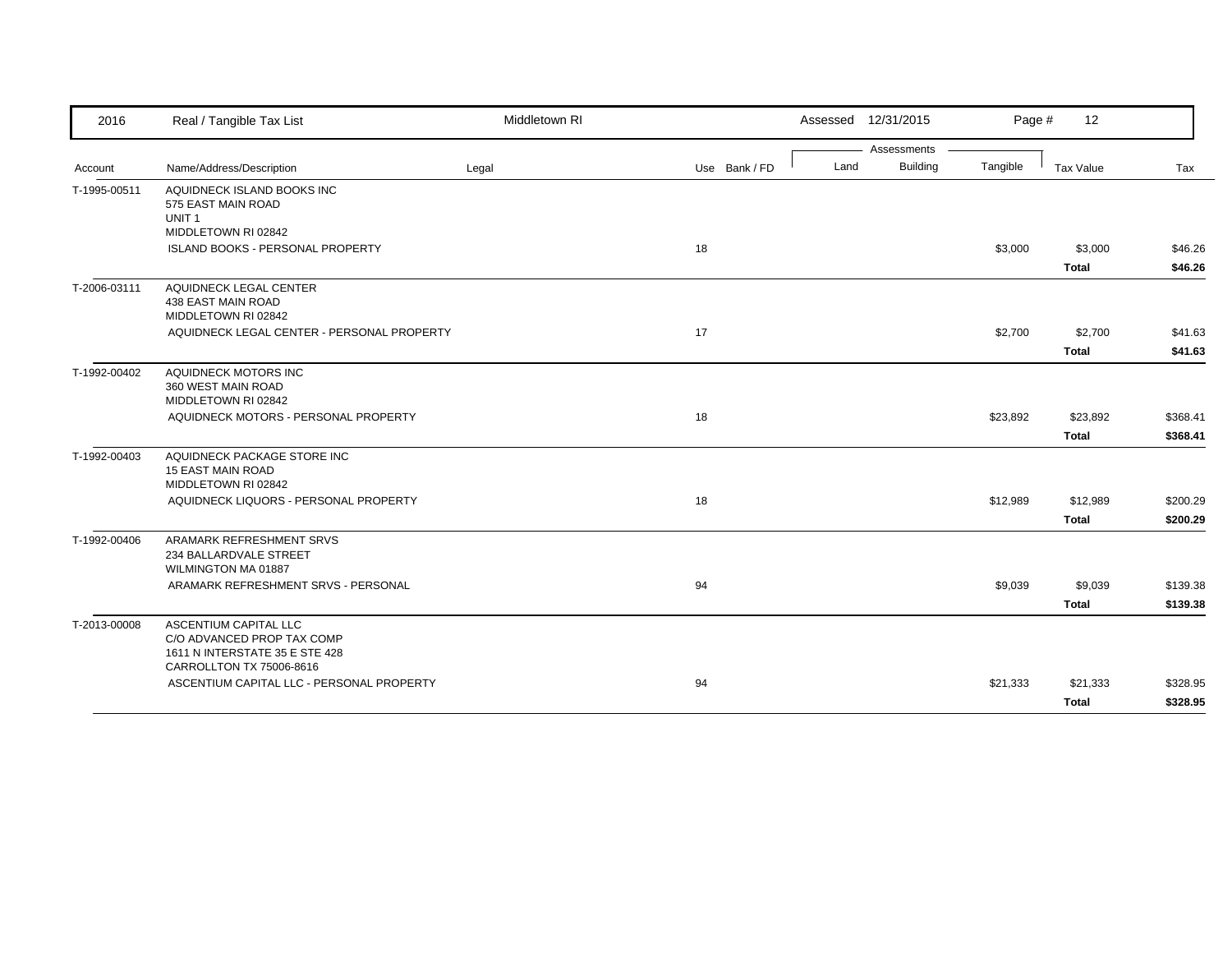| 2016         | Real / Tangible Tax List                                                                           | Middletown RI |               |      | Assessed 12/31/2015 | Page #    | 13           |            |
|--------------|----------------------------------------------------------------------------------------------------|---------------|---------------|------|---------------------|-----------|--------------|------------|
|              |                                                                                                    |               |               |      | Assessments         |           |              |            |
| Account      | Name/Address/Description                                                                           | Legal         | Use Bank / FD | Land | <b>Building</b>     | Tangible  | Tax Value    | Tax        |
| T-2011-00030 | ASCO HEALTHCARE OF NEW ENGLAND<br>C/O ALTUS GROUP US INC<br>PO BOX 1038<br>SPARKS MD 21152         |               |               |      |                     |           |              |            |
|              | OMNI CARE OF RHODE ISLAND - PERSONAL PROPERTY                                                      |               | 94            |      |                     | \$31,325  | \$31,325     | \$483.03   |
|              |                                                                                                    |               |               |      |                     |           | <b>Total</b> | \$483.03   |
| T-2015-00043 | <b>ASHTON MARK</b><br>181 BELLEVUE AVENUE<br>NO 413<br>NEWPORT RI 02840                            |               |               |      |                     |           |              |            |
|              | 2014 30' HOMESTEADER - PERSONAL PROPERTY                                                           |               | 97            |      |                     | \$6,900   | \$6,900      | \$106.40   |
|              |                                                                                                    |               |               |      |                     |           | <b>Total</b> | \$106.40   |
| T-2003-00626 | <b>ASHWORTH DAN</b><br>327 MITCHELLS LANE<br>MIDDLETOWN RI 02842                                   |               |               |      |                     |           |              |            |
|              | DAN ASHWORTH LANDSCAPING - PERSONAL                                                                |               | 17            |      |                     | \$6,685   | \$6,685      | \$103.08   |
|              |                                                                                                    |               |               |      |                     |           | <b>Total</b> | \$103.08   |
| T-2004-00618 | AT & T CORP<br>PO BOX 7207<br>BEDMINSTER NJ 07921                                                  |               |               |      |                     |           |              |            |
|              | AT & T - PERSONAL PROPERTY                                                                         |               | 94            |      |                     | \$1,991   | \$1,991      | \$30.70    |
|              |                                                                                                    |               |               |      |                     |           | <b>Total</b> | \$30.70    |
| T-2003-00628 | ATC TECH INC<br>55 JOHN CLARKE ROAD<br>MIDDLETOWN RI 02842                                         |               |               |      |                     |           |              |            |
|              | ATC TECH/NPT COUNTY COMPUTERS - PERSONAL                                                           |               | 18            |      |                     | \$6,662   | \$6,662      | \$102.73   |
|              |                                                                                                    |               |               |      |                     |           | <b>Total</b> | \$102.73   |
| T-2000-00654 | ATLANTIC BEACH SUITES LLC<br><b>C/O THE MAINSTAY</b><br>151 ADMIRAL KALBFUS RD<br>NEWPORT RI 02840 |               |               |      |                     |           |              |            |
|              | ATLANTIC BEACH HOTEL & SUITES - PERSONAL                                                           |               | 18            |      |                     | \$230,856 | \$230,856    | \$3,559.80 |
|              |                                                                                                    |               |               |      |                     |           | Total        | \$3,559.80 |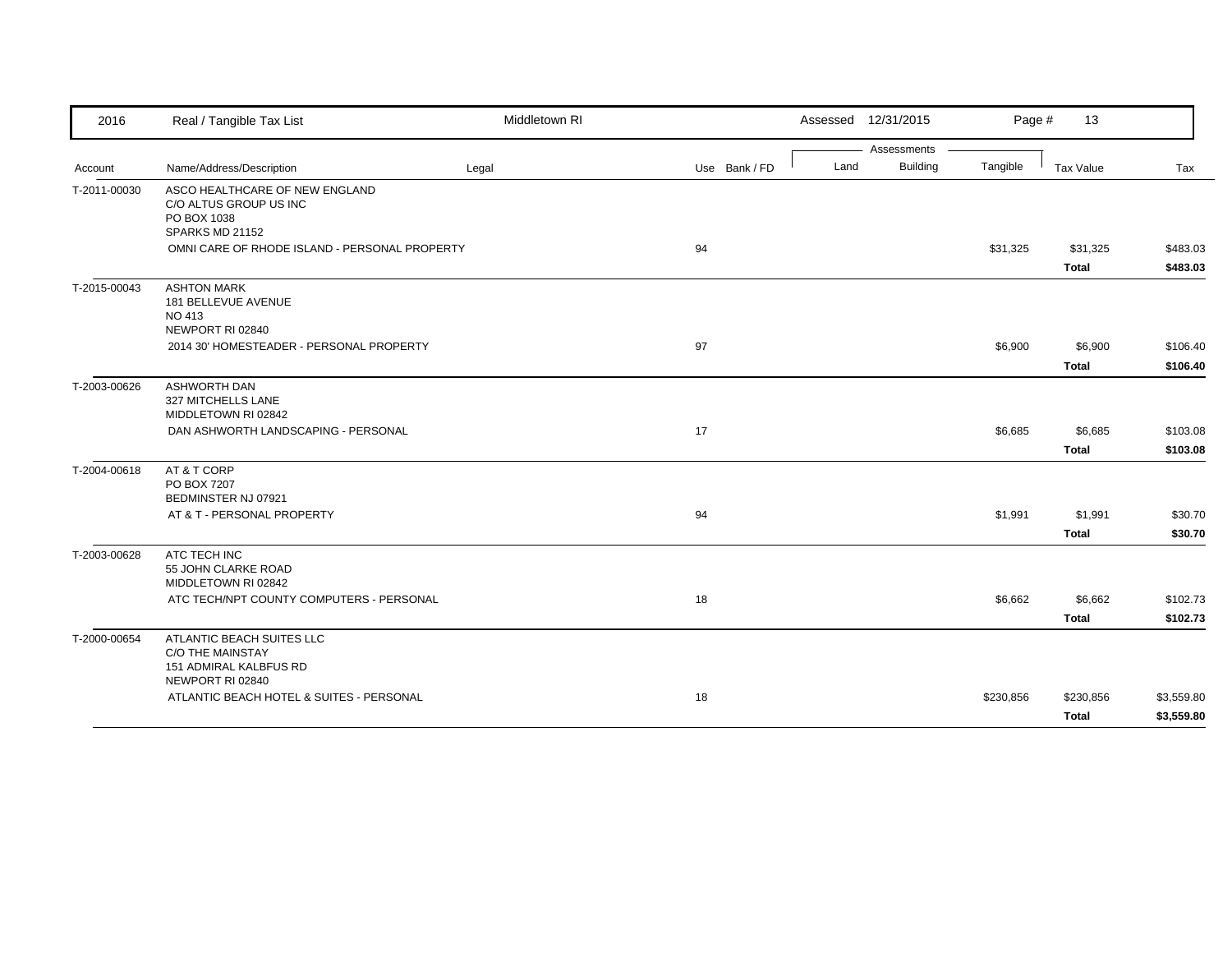| 2016         | Real / Tangible Tax List                                           | Middletown RI |               |      | Assessed 12/31/2015 | Page #    | 14               |            |
|--------------|--------------------------------------------------------------------|---------------|---------------|------|---------------------|-----------|------------------|------------|
|              |                                                                    |               |               |      | Assessments         |           |                  |            |
| Account      | Name/Address/Description                                           | Legal         | Use Bank / FD | Land | <b>Building</b>     | Tangible  | <b>Tax Value</b> | Tax        |
| T-1994-00014 | <b>ATLANTIC GRILLE INC</b><br>91 AQUIDNECK AVENUE                  |               |               |      |                     |           |                  |            |
|              | MIDDLETOWN RI 02842                                                |               |               |      |                     |           |                  |            |
|              | ATLANTIC GRILLE - PERSONAL PROPERTY                                |               | 18            |      |                     | \$166,244 | \$166,244        | \$2,563.48 |
|              |                                                                    |               |               |      |                     |           | <b>Total</b>     | \$2,563.48 |
| T-2011-00067 | <b>AULL FIT LLC</b>                                                |               |               |      |                     |           |                  |            |
|              | 1077 AQUIDNECK AVE                                                 |               |               |      |                     |           |                  |            |
|              | MIDDLETOWN RI 02842                                                |               |               |      |                     |           |                  |            |
|              | AULL PILATES - PERSONAL PROPERTY                                   |               | 17            |      |                     | \$500     | \$500            | \$7.71     |
|              |                                                                    |               |               |      |                     |           | <b>Total</b>     | \$7.71     |
| T-2013-00012 | AUTO CHLOR SYSTEM OF NEW YORK                                      |               |               |      |                     |           |                  |            |
|              | <b>450 FERGUSON DRIVE</b>                                          |               |               |      |                     |           |                  |            |
|              | MOUNTAIN VIEW CA 94043<br>AUTO CHLOR SYSTEM OF NEW YORK - PERSONAL |               | 94            |      |                     | \$347     | \$347            |            |
|              |                                                                    |               |               |      |                     |           |                  | \$5.35     |
|              |                                                                    |               |               |      |                     |           | <b>Total</b>     | \$5.35     |
| T-1997-00202 | AUTOZONE PARTS INC<br>C/O WILSON & FRANCO                          |               |               |      |                     |           |                  |            |
|              | 11000 RICHMOND SUITE 350                                           |               |               |      |                     |           |                  |            |
|              | HOUSTON TX 77042                                                   |               |               |      |                     |           |                  |            |
|              | AUTO ZONE #105083 - PERSONAL PROPERTY                              |               | 18            |      |                     | \$49,309  | \$49,309         | \$760.34   |
|              |                                                                    |               |               |      |                     |           | <b>Total</b>     | \$760.34   |
| T-1992-00015 | AV TECH INC                                                        |               |               |      |                     |           |                  |            |
|              | 99 EAST MAIN ROAD                                                  |               |               |      |                     |           |                  |            |
|              | MIDDLETOWN RI 02842                                                |               |               |      |                     |           |                  |            |
|              | FLINT AUDIO VIDEO - PERSONAL PROPERTY                              |               | 18            |      |                     | \$28,188  | \$28,188         | \$434.66   |
|              |                                                                    |               |               |      |                     |           | <b>Total</b>     | \$434.66   |
| T-2002-00550 | <b>AVENUE SALON INC</b>                                            |               |               |      |                     |           |                  |            |
|              | 710 AQUIDNECK AVENUE                                               |               |               |      |                     |           |                  |            |
|              | MIDDLETOWN RI 02842                                                |               |               |      |                     |           |                  |            |
|              | THE AVENUE SALON - PERSONAL PROPERTY                               |               | 18            |      |                     | \$13,981  | \$13,981         | \$215.59   |
|              |                                                                    |               |               |      |                     |           | <b>Total</b>     | \$215.59   |
| T-1995-00281 | AVID AIRLINE PRODUCTS OF RI                                        |               |               |      |                     |           |                  |            |
|              | 72 JOHNNYCAKE HILL ROAD<br>MIDDLETOWN RI 02842                     |               |               |      |                     |           |                  |            |
|              | AVID AIRLINE PRODUCTS OF RI - PERSONAL                             |               | 18            |      |                     | \$299,882 | \$299,882        | \$4,624.18 |
|              |                                                                    |               |               |      |                     |           | <b>Total</b>     | \$4,624.18 |
|              |                                                                    |               |               |      |                     |           |                  |            |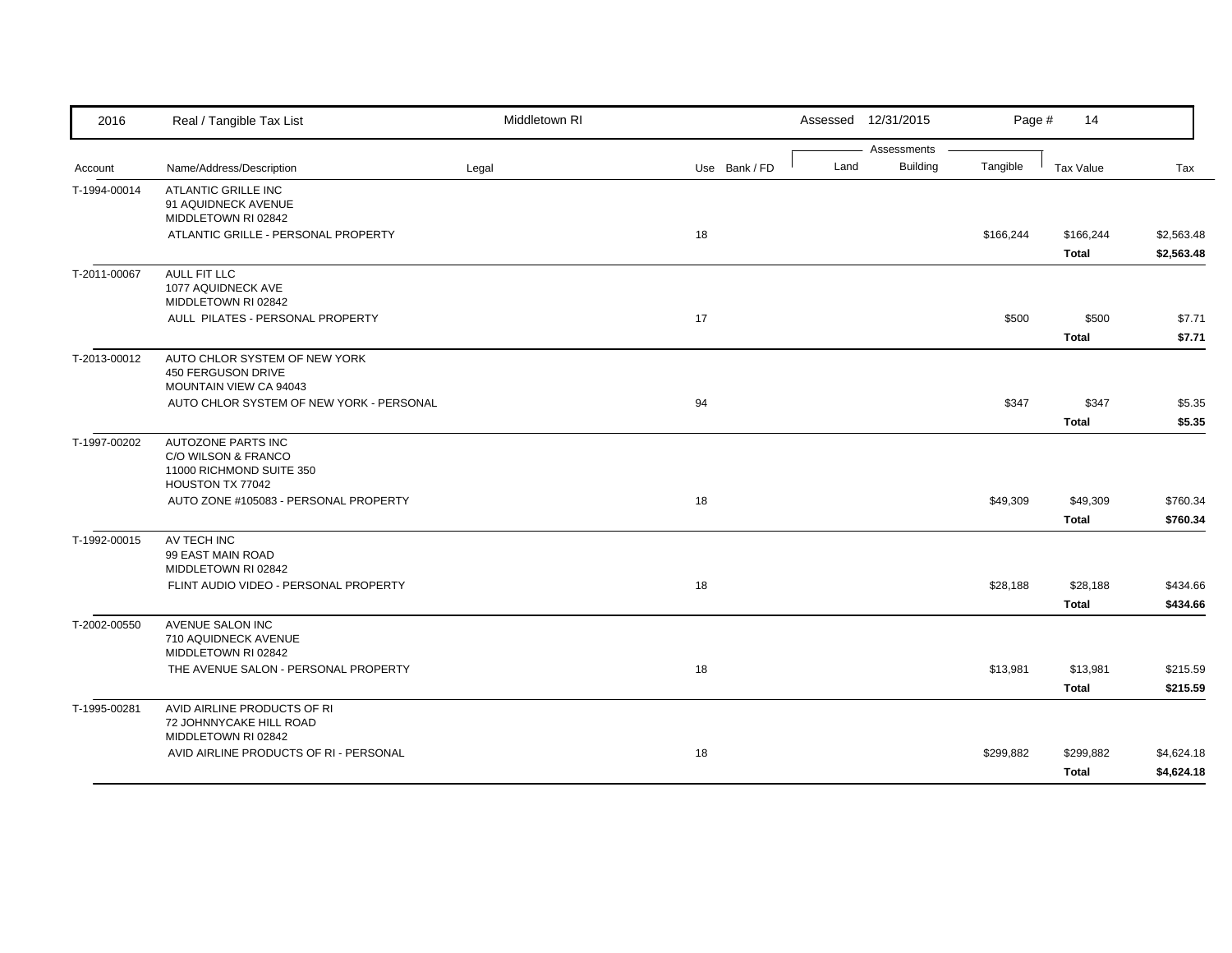| 2016         | Real / Tangible Tax List                                                                     | Middletown RI |               | Assessed | 12/31/2015                     | Page #   | 15                |                      |
|--------------|----------------------------------------------------------------------------------------------|---------------|---------------|----------|--------------------------------|----------|-------------------|----------------------|
| Account      | Name/Address/Description                                                                     | Legal         | Use Bank / FD | Land     | Assessments<br><b>Building</b> | Tangible | Tax Value         | Tax                  |
| T-2009-01053 | AVIS RENT A CAR SYSTEM INC<br>RYAN LLC - DEPT 152<br>PO BOX 4900<br>SCOTTSDALE AZ 85261-4900 |               |               |          |                                |          |                   |                      |
|              | AVIS RENT A CAR - PERSONAL PROPERTY                                                          |               | 18            |          |                                | \$28,240 | \$28,240<br>Total | \$435.46<br>\$435.46 |
| T-2014-00044 | AW FOOD MART INC<br>C/O AMIR WAHIB<br>10 JT CONNELL HWY<br>NEWPORT RI 02842                  |               |               |          |                                |          |                   |                      |
|              | KENNEDYS GRILL & FOOD MART - PERSONAL                                                        |               | 17            |          |                                | \$25,000 | \$25,000<br>Total | \$385.50<br>\$385.50 |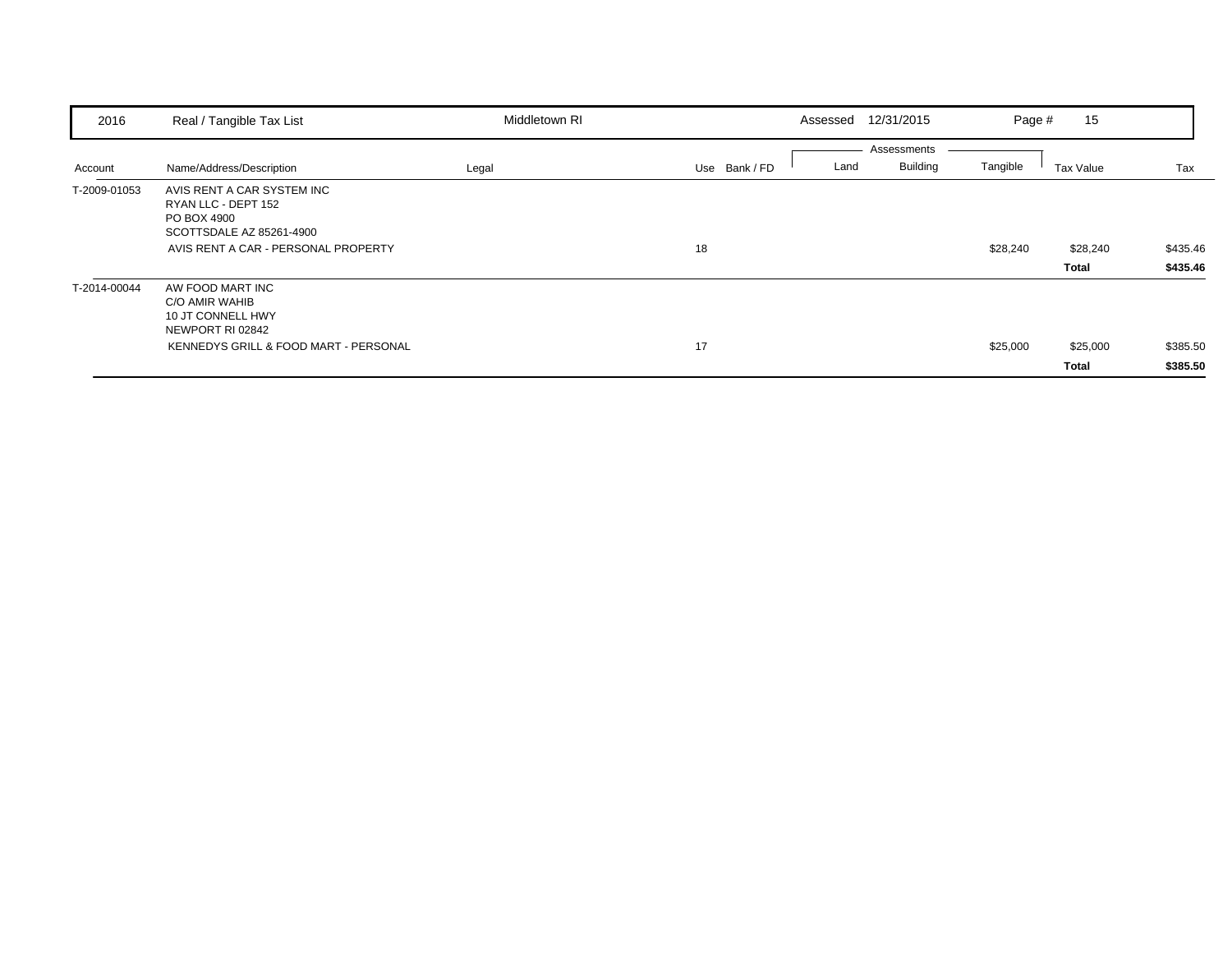| 2016         | Real / Tangible Tax List                                                                  | Middletown RI |               | Assessed 12/31/2015 |             | Page #      | 16                          |                            |
|--------------|-------------------------------------------------------------------------------------------|---------------|---------------|---------------------|-------------|-------------|-----------------------------|----------------------------|
|              |                                                                                           |               |               |                     | Assessments |             |                             |                            |
| Account      | Name/Address/Description                                                                  | Legal         | Use Bank / FD | Land                | Building    | Tangible    | Tax Value                   | Tax                        |
| T-1994-00018 | <b>B&amp;BINC</b><br>15 VALLEY ROAD                                                       |               |               |                     |             |             |                             |                            |
|              | MIDDLETOWN RI 02842<br>NAPA AUTO PARTS - PERSONAL PROPERTY                                |               | 18            |                     |             | \$33,910    | \$33,910<br><b>Total</b>    | \$522.89<br>\$522.89       |
| T-1999-09225 | <b>B &amp; L HOGAN ASSOC LLC</b><br>65 WEST MAIN ROAD<br>MIDDLETOWN RI 02842              |               |               |                     |             |             |                             |                            |
|              | ORAL SURGERY & DENTAL IMPLANT - PERSONAL                                                  |               | 18            |                     |             | \$51,000    | \$51,000<br><b>Total</b>    | \$786.42<br>\$786.42       |
| T-1992-00969 | B-X OPERATIONS HOLDING CO LLC<br>201 JONES ROAD<br>3RD FLOOR WEST<br>WALTHAM MA 02451     |               |               |                     |             |             |                             |                            |
|              | BLENHEIM- NEWPORT - PERSONAL PROPERTY                                                     |               | 18            |                     |             | \$1,045,932 | \$1,045,932<br><b>Total</b> | \$16,128.27<br>\$16,128.27 |
| T-2015-00010 | <b>BACK OF THE BUS LLC</b><br>21 VALLEY ROAD<br>MIDDLETOWN RI 02842                       |               |               |                     |             |             |                             |                            |
|              | <b>IDA'S RESTAURANT - PERSONAL PROPERTY</b>                                               |               | 17            |                     |             | \$115,496   | \$115,496<br><b>Total</b>   | \$1,780.95<br>\$1,780.95   |
| T-1992-08738 | <b>BADLISSI FAYEZ DMD PC</b><br>770 AQUIDNECK AVENUE<br>MIDDLETOWN RI 02842               |               |               |                     |             |             |                             |                            |
|              | PERIODONTAL ASSOCIATES LTD - PERSONAL                                                     |               | 17            |                     |             | \$1,100     | \$1,100<br><b>Total</b>     | \$16.96<br>\$16.96         |
| T-1992-12162 | BAE SYSTEMS TECHNOLOGY<br>ATTN: FIXED ASSETS DEPT<br>520 GAITHER RD<br>ROCKVILLE MD 20850 |               |               |                     |             |             |                             |                            |
|              | BAE SYSTEMS INC - PERSONAL PROPERTY                                                       |               | 18            |                     |             | \$39,410    | \$39,410<br><b>Total</b>    | \$607.70<br>\$607.70       |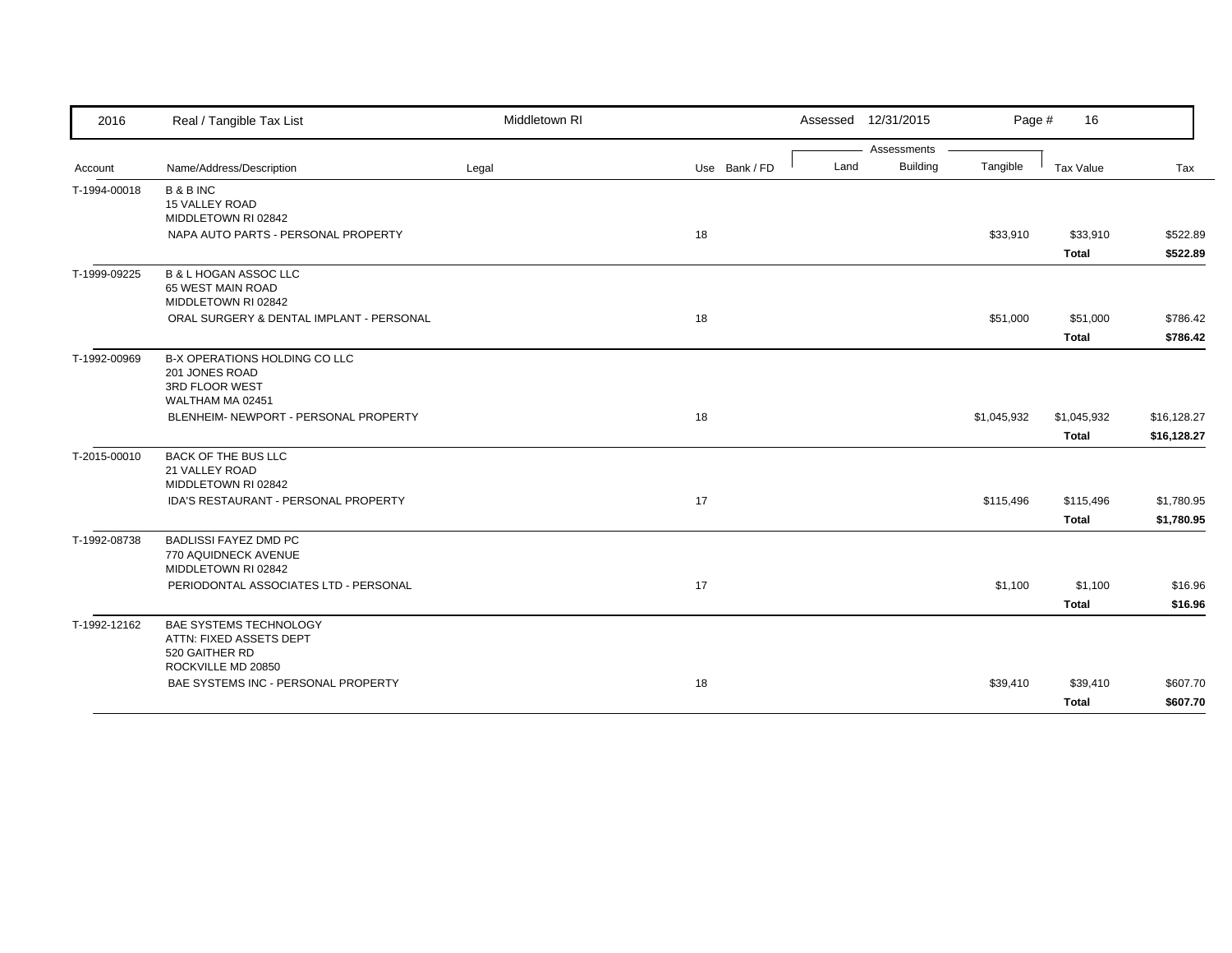| 2016         | Real / Tangible Tax List                                                                  | Middletown RI |               |      | Assessed 12/31/2015 | Page #   | 17           |          |
|--------------|-------------------------------------------------------------------------------------------|---------------|---------------|------|---------------------|----------|--------------|----------|
|              |                                                                                           |               |               |      | Assessments         |          |              |          |
| Account      | Name/Address/Description                                                                  | Legal         | Use Bank / FD | Land | <b>Building</b>     | Tangible | Tax Value    | Tax      |
| T-2004-00532 | <b>BAER WILLIAM G III</b><br>55 HARVEY ROAD<br>MIDDLETOWN RI 02842                        |               |               |      |                     |          |              |          |
|              | ISLAND TREE SERVICE - PERSONAL PROPERTY                                                   |               | 17            |      |                     | \$1,650  | \$1,650      | \$25.44  |
|              |                                                                                           |               |               |      |                     |          | <b>Total</b> | \$25.44  |
| T-1993-00465 | <b>BAGEL BARN INC</b><br>747 AQUIDNECK AVENUE<br>UNIT C<br>MIDDLETOWN RI 02842            |               |               |      |                     |          |              |          |
|              | BAGEL BOYS - PERSONAL PROPERTY                                                            |               | 18            |      |                     | \$14,650 | \$14,650     | \$225.90 |
|              |                                                                                           |               |               |      |                     |          | <b>Total</b> | \$225.90 |
| T-1993-00391 | <b>BAILEY CHARLES S</b><br>178 EAST MAIN ROAD<br>MIDDLETOWN RI 02842                      |               |               |      |                     |          |              |          |
|              | SCANDINAVIAN SUN - PERSONAL PROPERTY                                                      |               | 18            |      |                     | \$42,180 | \$42,180     | \$650.42 |
|              |                                                                                           |               |               |      |                     |          | <b>Total</b> | \$650.42 |
| T-2006-03148 | BAILEY SUSAN & PETSONIAS N<br>125 VAN ZANDT AVENUE<br><b>UNIT 209</b><br>NEWPORT RI 02840 |               |               |      |                     |          |              |          |
|              | SEASIDE PAINTING LLC - PERSONAL PROPERTY                                                  |               | 17            |      |                     | \$2,140  | \$2,140      | \$33.00  |
|              |                                                                                           |               |               |      |                     |          | <b>Total</b> | \$33.00  |
| T-1999-09134 | <b>BAKER COMMODITIES INC</b><br>PO BOX 132<br>N BILLERICA MA 01862-0132                   |               |               |      |                     |          |              |          |
|              | BAKER COMMODITIES - PERSONAL PROPERTY                                                     |               | 94            |      |                     | \$1,183  | \$1,183      | \$18.24  |
|              |                                                                                           |               |               |      |                     |          | <b>Total</b> | \$18.24  |
| T-1999-09071 | <b>BALL MICROSYSTEMS INC</b><br>477 EAST MAIN ROAD                                        |               |               |      |                     |          |              |          |
|              | MIDDLETOWN RI 02842<br>BALL MICROSYSTEMS INC - PERSONAL PROPERTY                          |               | 17            |      |                     | \$2,540  | \$2,540      | \$39.17  |
|              |                                                                                           |               |               |      |                     |          | <b>Total</b> | \$39.17  |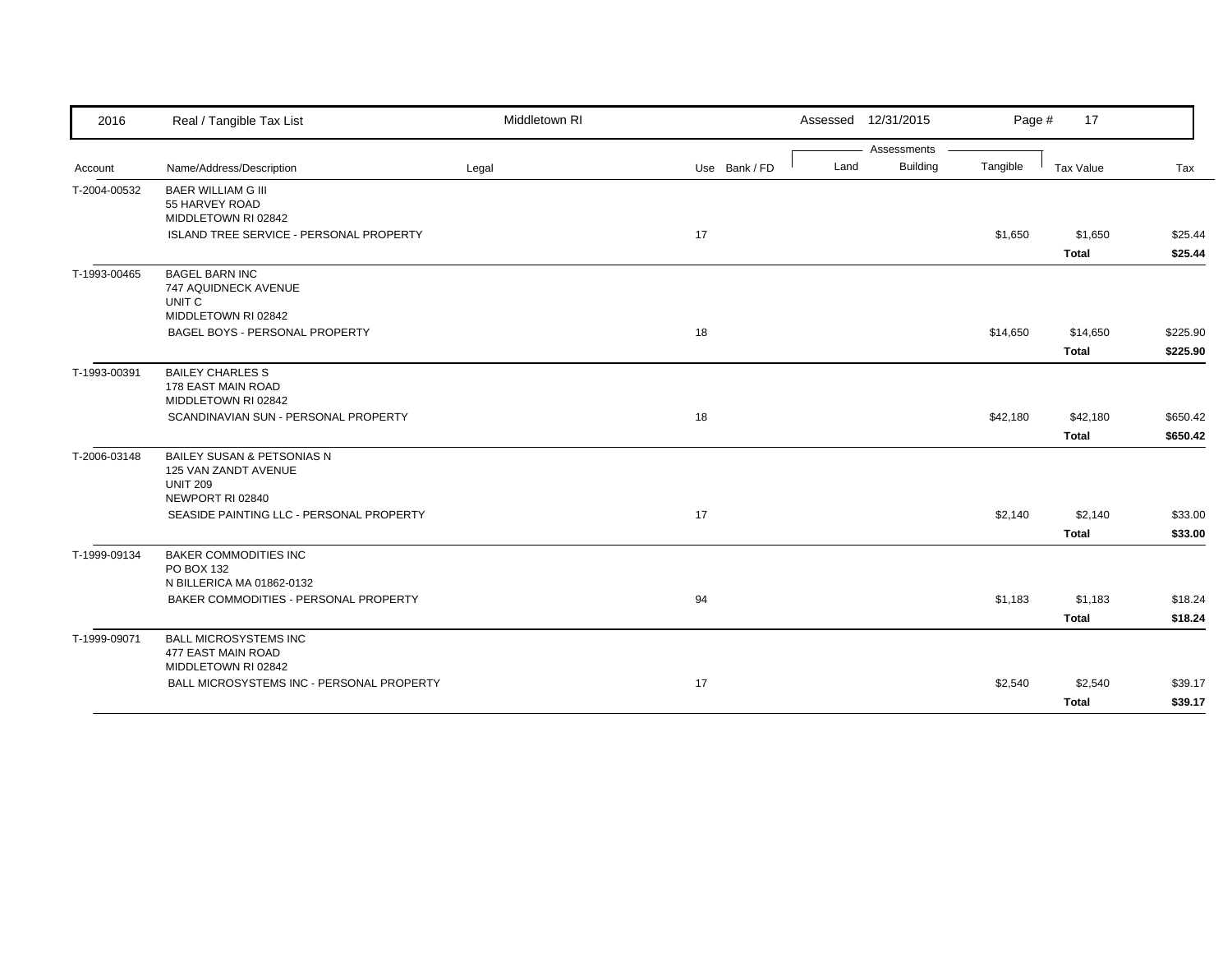| 2016         | Real / Tangible Tax List                                                                              | Middletown RI |               |      | Assessed 12/31/2015     | Page #      | 18                        |                            |
|--------------|-------------------------------------------------------------------------------------------------------|---------------|---------------|------|-------------------------|-------------|---------------------------|----------------------------|
| Account      | Name/Address/Description                                                                              | Legal         | Use Bank / FD | Land | Assessments<br>Building | Tangible    | Tax Value                 | Tax                        |
| T-2011-00022 | <b>BALTAZAR ARMANDO</b><br>54 SOUTH STREET<br>MARLBOROUGH MA 01752                                    |               |               |      |                         |             |                           |                            |
|              | 1989 33' CITATION 34S - PERSONAL PROPERTY                                                             |               | 45            |      |                         | \$2,328     | \$2,328<br>Total          | \$35.90<br>\$35.90         |
| T-2014-00020 | <b>BANC OF AMERICA LEASING &amp; CAP</b><br>PO BOX 105578<br>ATLANTA GA 30348                         |               |               |      |                         |             |                           |                            |
|              | BANC OF AMERICA LEASING & CAP - PERSONAL                                                              |               | 18            |      |                         | \$11,927    | \$11,927<br><b>Total</b>  | \$183.91<br>\$183.91       |
| T-2015-00004 | <b>BANK NEWPORT</b><br>PO. BOX 450<br>NEWPORT RI 02840                                                |               |               |      |                         |             |                           |                            |
|              | BANKNEWPORT - PERSONAL PROPERTY                                                                       |               | 18            |      |                         | \$3,520,388 | \$3,520,388<br>Total      | \$54,284.38<br>\$54,284.38 |
| T-1992-00363 | <b>BANK OF AMERICA NA</b><br>ATTN PER PROP TX<br>101 NO TRYON ST - NC1-001-03-8<br>CHARLOTTE NC 28255 |               |               |      |                         |             |                           |                            |
|              | BANK OF AMERICA - PERSONAL PROPERTY                                                                   |               | 18            |      |                         | \$155,033   | \$155,033<br><b>Total</b> | \$2,390.61<br>\$2,390.61   |
| T-2013-00031 | <b>BANK OF AMERICA NA</b><br>101 N TRYON ST- PERS PROP DPT<br>NC1-001-03-80<br>CHARLOTTE NC 28255     |               |               |      |                         |             |                           |                            |
|              | BANK OF AMERICA NA - PERSONAL PROPERTY                                                                |               | 18            |      |                         | \$64,059    | \$64,059<br><b>Total</b>  | \$987.79<br>\$987.79       |
| T-1999-09115 | <b>BANKNEWPORT</b><br>PO BOX 450<br>NEWPORT RI 02840                                                  |               |               |      |                         |             |                           |                            |
|              | BANKNEWPORT - PERSONAL PROPERTY                                                                       |               | 18            |      |                         | \$251,552   | \$251,552<br><b>Total</b> | \$3,878.93<br>\$3,878.93   |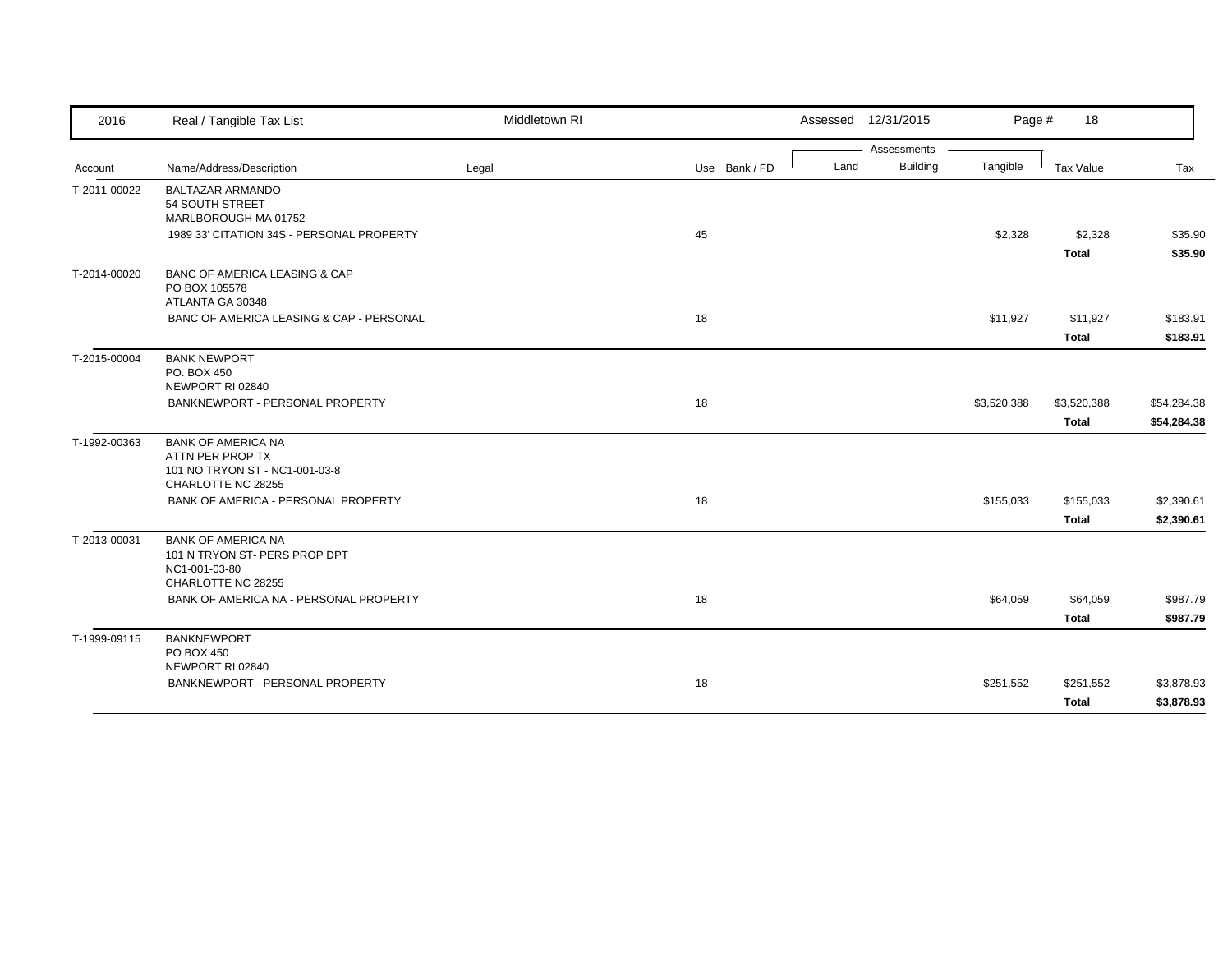| 2016         | Real / Tangible Tax List                                       | Middletown RI |               |      | Assessed 12/31/2015            | Page #    | 19           |            |
|--------------|----------------------------------------------------------------|---------------|---------------|------|--------------------------------|-----------|--------------|------------|
|              | Name/Address/Description                                       |               | Use Bank / FD | Land | Assessments<br><b>Building</b> | Tangible  | Tax Value    | Tax        |
| Account      |                                                                | Legal         |               |      |                                |           |              |            |
| T-1992-00660 | <b>BARKER BENJAMIN B III</b>                                   |               |               |      |                                |           |              |            |
|              | 41 WARD AVENUE<br>MIDDLETOWN RI 02842                          |               |               |      |                                |           |              |            |
|              | BB LANDSCAPE GARDENER - PERSONAL PROPERTY                      |               | 17            |      |                                | \$4,706   | \$4,706      | \$72.57    |
|              |                                                                |               |               |      |                                |           | <b>Total</b> | \$72.57    |
| T-2004-00533 | BARNES & NOBLE BOOKSELLERS INC                                 |               |               |      |                                |           |              |            |
|              | C/O MARVIN F POER COMPANY<br>PO BOX 52427                      |               |               |      |                                |           |              |            |
|              | ATLANTA GA 30355                                               |               |               |      |                                |           |              |            |
|              | BARNES & NOBLE BOOKSELLERS - PERSONAL                          |               | 18            |      |                                | \$465,179 | \$465,179    | \$7,173.06 |
|              |                                                                |               |               |      |                                |           | <b>Total</b> | \$7,173.06 |
| T-2002-00526 | <b>BATISTA EMIDIO</b>                                          |               |               |      |                                |           |              |            |
|              | 497 ROSEVILLE AVENUE                                           |               |               |      |                                |           |              |            |
|              | NEWARK NJ 07107<br>2003 33' CITATION M-33A - PERSONAL PROPERTY |               | 45            |      |                                | \$8,150   | \$8,150      | \$125.67   |
|              |                                                                |               |               |      |                                |           | <b>Total</b> | \$125.67   |
|              |                                                                |               |               |      |                                |           |              |            |
| T-2016-00033 | BAYER HEALTHCARE LLC<br>PO BOX 80615                           |               |               |      |                                |           |              |            |
|              | INDIANAPOLIS IN 46280                                          |               |               |      |                                |           |              |            |
|              | BAYER HEALTHCARE LLC - PERSONAL PROPERTY                       |               | 18            |      |                                | \$2,400   | \$2,400      | \$37.01    |
|              |                                                                |               |               |      |                                |           | <b>Total</b> | \$37.01    |
| T-1992-00737 | BAYNES & JONES ELECTRICAL SPLY                                 |               |               |      |                                |           |              |            |
|              | <b>429 CHURCH STREET</b><br>PO BOX 51687                       |               |               |      |                                |           |              |            |
|              | NEW BEDFORD MA 02745-0048                                      |               |               |      |                                |           |              |            |
|              | BAYNES & JONES ELECTRICAL SPLY - PERSONAL                      |               | 18            |      |                                | \$25,855  | \$25,855     | \$398.68   |
|              |                                                                |               |               |      |                                |           | <b>Total</b> | \$398.68   |
| T-2013-00040 | <b>BEACH LIQUORS LLC</b>                                       |               |               |      |                                |           |              |            |
|              | 286 CHASES LANE<br>MIDDLETOWN RI 02842                         |               |               |      |                                |           |              |            |
|              | BEACH WINE & LIQUORS - PERSONAL PROPERTY                       |               | 18            |      |                                | \$18,788  | \$18,788     | \$289.71   |
|              |                                                                |               |               |      |                                |           | <b>Total</b> | \$289.71   |
|              |                                                                |               |               |      |                                |           |              |            |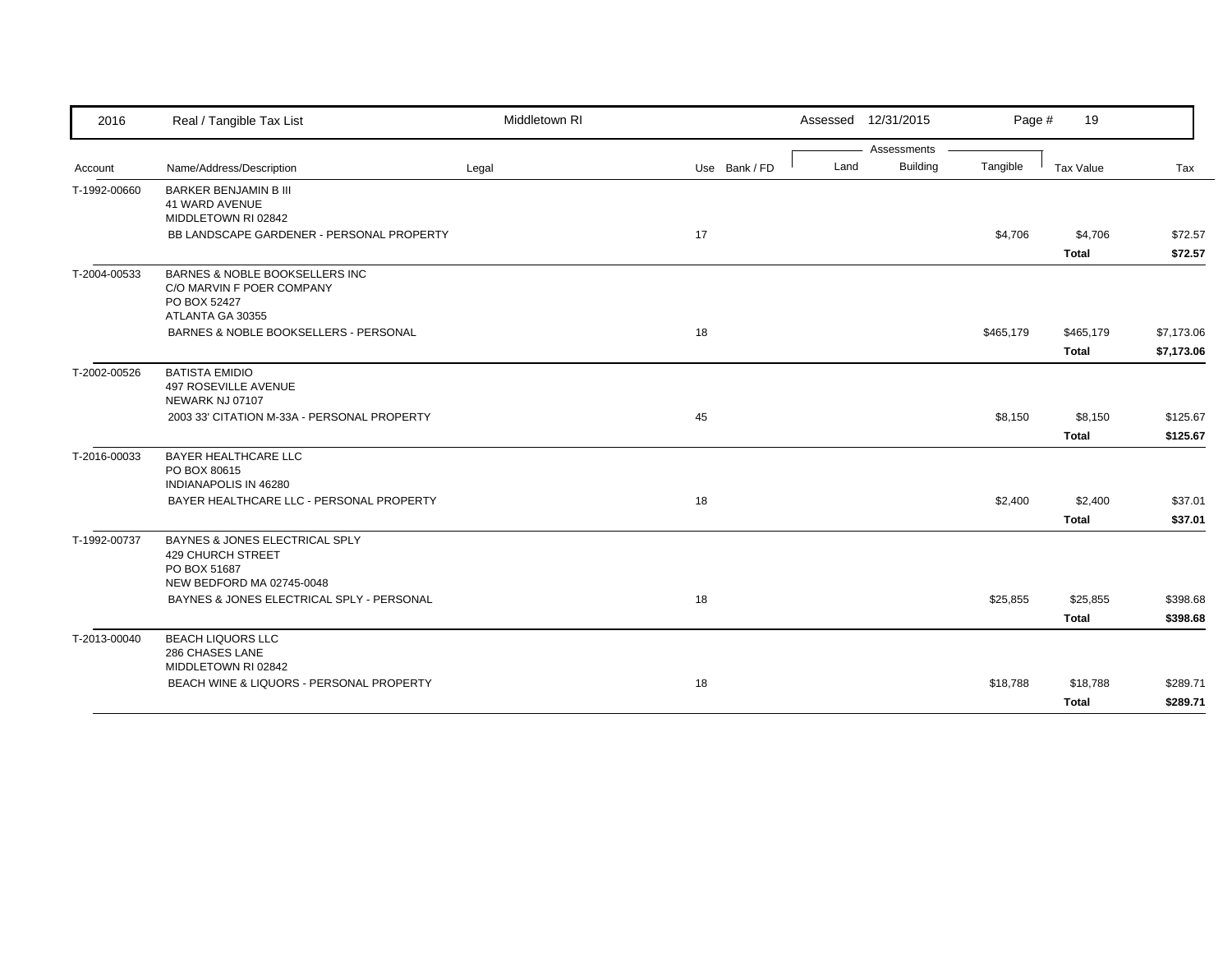| 2016         | Real / Tangible Tax List                                                                          | Middletown RI |               |      | Assessed 12/31/2015            | Page #    | 20                        |                          |
|--------------|---------------------------------------------------------------------------------------------------|---------------|---------------|------|--------------------------------|-----------|---------------------------|--------------------------|
| Account      | Name/Address/Description                                                                          | Legal         | Use Bank / FD | Land | Assessments<br><b>Building</b> | Tangible  | <b>Tax Value</b>          | Tax                      |
| T-2012-00041 | <b>BEACH STUDIOS</b><br>146 AQUIDNECK AVENUE<br>MIDDLETOWN RI 02842                               |               |               |      |                                |           |                           |                          |
|              | BEACH STUDIOS - PERSONAL PROPERTY                                                                 |               | 17            |      |                                | \$1,500   | \$1,500<br><b>Total</b>   | \$23.13<br>\$23.13       |
| T-2006-03113 | BEACHVIEW BUILDING COMPANY INC<br>50 OCEANVIEW DRIVE<br>MIDDLETOWN RI 02842                       |               |               |      |                                |           |                           |                          |
|              | BEACHVIEW BUILDING COMPANY INC - PERSONAL                                                         |               | 17            |      |                                | \$1,123   | \$1,123<br><b>Total</b>   | \$17.32<br>\$17.32       |
| T-2004-00536 | <b>BED BATH &amp; BEYOND</b><br>C/O TAX DEPARTMENT<br>700 LIBERTY AVENUE<br><b>UNION NJ 07083</b> |               |               |      |                                |           |                           |                          |
|              | BED BATH & BEYOND #550 - PERSONAL PROPERTY                                                        |               | 18            |      |                                | \$373,073 | \$373,073<br><b>Total</b> | \$5,752.79<br>\$5,752.79 |
| T-2011-00061 | <b>BEEZER JANE</b><br>699 AQUIDNECK AVE<br>MIDDLETOWN RI 02842                                    |               |               |      |                                |           |                           |                          |
|              | TRAIN WITH JANE PILATES - PERSONAL PROPERTY                                                       |               | 17            |      |                                | \$500     | \$500<br><b>Total</b>     | \$7.71<br>\$7.71         |
| T-1996-00485 | <b>BEHAN BROS INC</b><br>975 AQUIDNECK AVENUE<br>MIDDLETOWN RI 02842                              |               |               |      |                                |           |                           |                          |
|              | BEHAN BROS INC - PERSONAL PROPERTY                                                                |               | 18            |      |                                | \$65,370  | \$65,370<br><b>Total</b>  | \$1,008.01<br>\$1,008.01 |
| T-1999-09090 | BEHAN CHRISTOPHER J ESQ<br>294 VALLEY ROAD<br>MIDDLETOWN RI 02842                                 |               |               |      |                                |           |                           |                          |
|              | LAW OFFICE CHRISTOPHER J BEHAN - PERSONAL                                                         |               | 17            |      |                                | \$1,164   | \$1,164<br><b>Total</b>   | \$17.95<br>\$17.95       |
| T-2009-01391 | BEHR PAINT CORP - RI0004287THD<br>RYAN LLC - DEPT 720<br>PO BOX 4900                              |               |               |      |                                |           |                           |                          |
|              | SCOTTSDALE AZ 85261-4900<br>BEHR PAINT CORP @ HOME DEPOT - PERSONAL                               |               | 17            |      |                                | \$24,764  | \$24,764<br><b>Total</b>  | \$381.86<br>\$381.86     |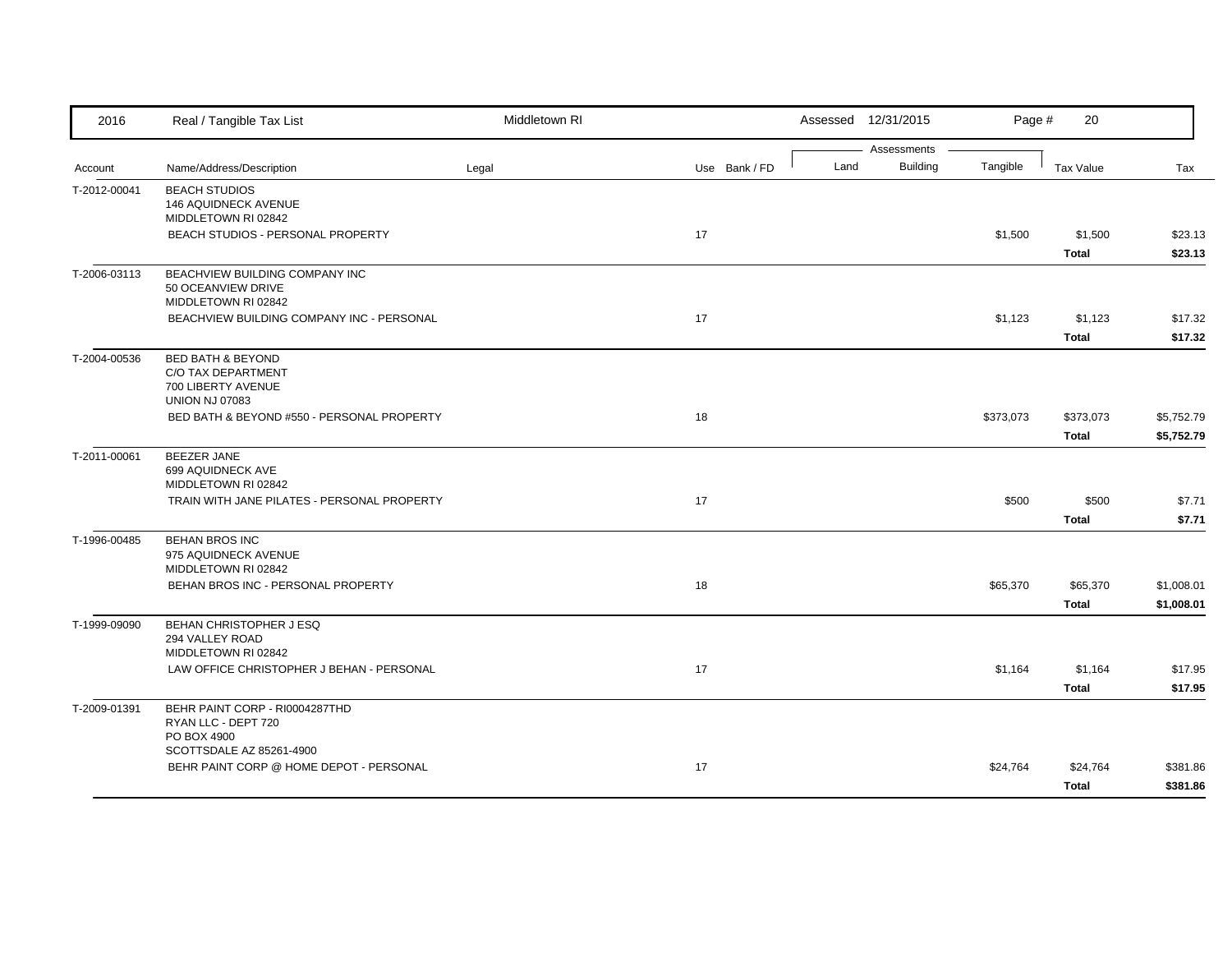| 2016         | Real / Tangible Tax List                                                         | Middletown RI |               |      | Assessed 12/31/2015 | Page #   | 21                      |                      |
|--------------|----------------------------------------------------------------------------------|---------------|---------------|------|---------------------|----------|-------------------------|----------------------|
|              |                                                                                  |               |               |      | Assessments         |          |                         |                      |
| Account      | Name/Address/Description                                                         | Legal         | Use Bank / FD | Land | <b>Building</b>     | Tangible | Tax Value               | Tax                  |
| T-1992-00812 | <b>BENCHMARK ASSOCIATES INC</b><br>747 AQUIDNECK AVENUE<br>STE <sub>3</sub>      |               |               |      |                     |          |                         |                      |
|              | MIDDLETOWN RI 02842<br>BENCHMARK ASSOCIATES INC - PERSONAL PROPERTY              |               | 17            |      |                     | \$1,498  | \$1,498<br>Total        | \$23.10<br>\$23.10   |
| T-2006-03115 | <b>BENNETT INGRID</b><br>747 AQUIDNECK AVENUE<br>SUITE 12<br>MIDDLETOWN RI 02842 |               |               |      |                     |          |                         |                      |
|              | LMFT - INGRID BENNETT - PERSONAL PROPERTY                                        |               | 17            |      |                     | \$2,878  | \$2,878<br><b>Total</b> | \$44.38<br>\$44.38   |
| T-1993-00416 | <b>BENNYS</b><br>340 WEST MAIN ROAD<br>ESMOND RI 02917                           |               |               |      |                     |          |                         |                      |
|              | BENNY'S - PERSONAL PROPERTY                                                      |               | 18            |      |                     | \$24,876 | \$24,876<br>Total       | \$383.59<br>\$383.59 |
| T-2011-00043 | <b>BERNARD SUSAN</b><br>16 CIRCLE DR<br>MIDDLETOWN RI 02842                      |               |               |      |                     |          |                         |                      |
|              | SUSAN BERNARD ELECTROLYSIS - PERSONAL                                            |               | 17            |      |                     | \$415    | \$415<br><b>Total</b>   | \$6.40<br>\$6.40     |
| T-1992-09758 | BETTENCOURT LISA LLC<br>936 AQUIDNECK AVENUE<br>MIDDLETOWN RI 02842              |               |               |      |                     |          |                         |                      |
|              | PICKLES A DELI - PERSONAL PROPERTY                                               |               | 17            |      |                     | \$9,635  | \$9,635<br><b>Total</b> | \$148.57<br>\$148.57 |
| T-2011-00089 | <b>BIESTEK CHRISTOPHER</b><br>4 WOOD RD<br>MIDDLETOWN RI 02842                   |               |               |      |                     |          |                         |                      |
|              | FREE STYLE HANDYMAN - PERSONAL PROPERTY                                          |               | 17            |      |                     | \$500    | \$500<br><b>Total</b>   | \$7.71<br>\$7.71     |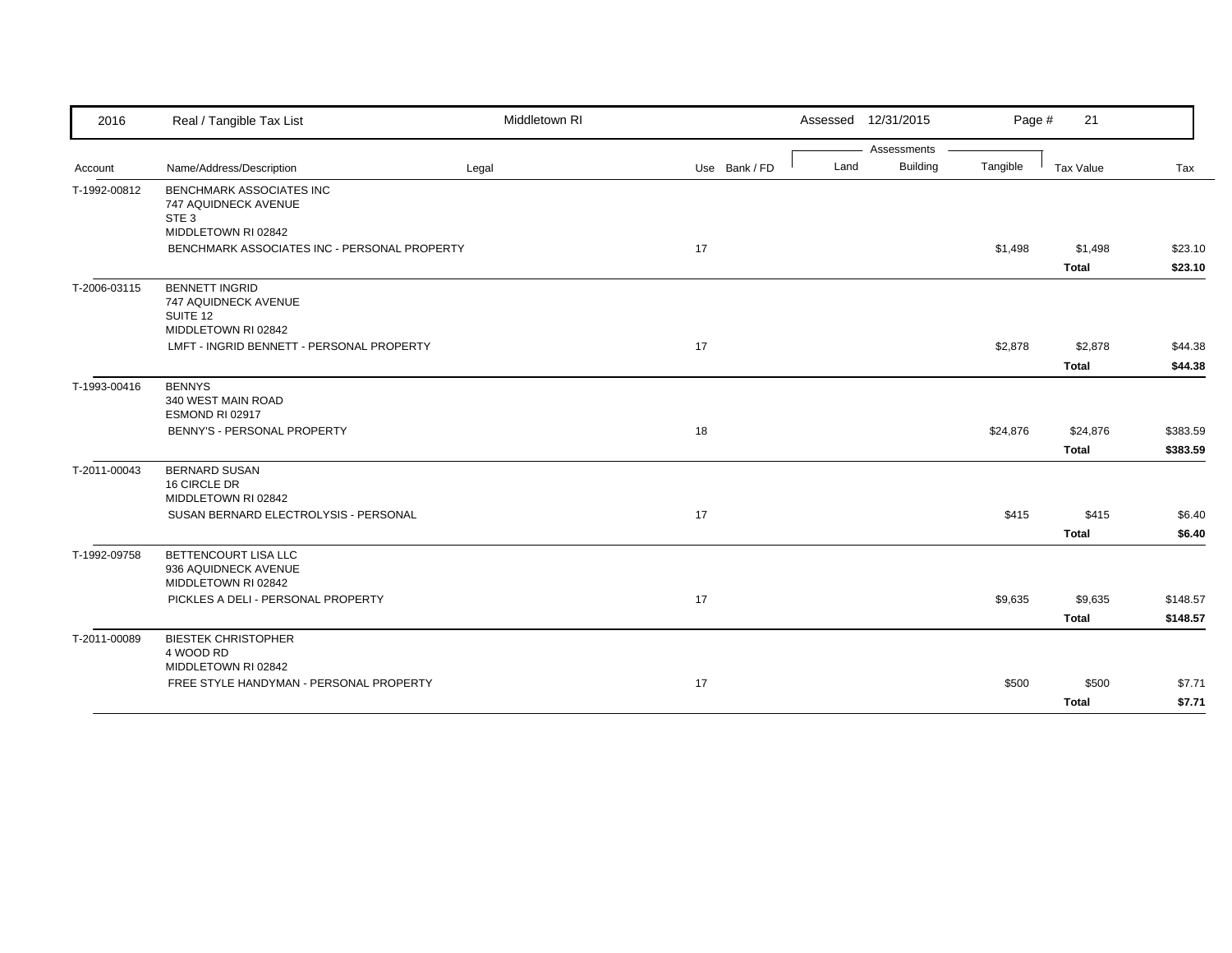| 2016         | Real / Tangible Tax List                                                                                        | Middletown RI |               |      | Assessed 12/31/2015 | Page #      | 22                      |                    |
|--------------|-----------------------------------------------------------------------------------------------------------------|---------------|---------------|------|---------------------|-------------|-------------------------|--------------------|
|              |                                                                                                                 |               |               |      | Assessments         |             |                         |                    |
| Account      | Name/Address/Description                                                                                        | Legal         | Use Bank / FD | Land | <b>Building</b>     | Tangible    | Tax Value               | Tax                |
| T-2010-02182 | <b>BIRDS EYE VIEW INC</b><br>211 AIRPORT ROAD ACCESS<br>MIDDLETOWN RI 02842                                     |               |               |      |                     |             |                         |                    |
|              | BIRDS EYE VIEW HELICOPTERS - PERSONAL                                                                           |               | 18            |      |                     | \$4,730     | \$4,730                 | \$72.94            |
|              |                                                                                                                 |               |               |      |                     |             | <b>Total</b>            | \$72.94            |
| T-1999-09179 | <b>BJS WHOLESALE CLUB</b><br>RTE C-2<br>25 RESEARCH DR<br>WESTBOROUGH MA 01581                                  |               |               |      |                     |             |                         |                    |
|              | BJ'S WHOLESALE CLUB - PERSONAL PROPERTY                                                                         |               | 18            |      |                     | \$1,038,950 | \$1,038,950             | \$16,020.61        |
|              |                                                                                                                 |               |               |      |                     |             | <b>Total</b>            | \$16,020.61        |
| T-2012-00032 | <b>BLACK POINT WEALTH MANAGEMENT</b><br>2 CORPORATE PLACE<br>MIDDLETOWN RI 02842                                |               |               |      |                     |             |                         |                    |
|              | BLACK POINT WEALTH MANAGEMENT - PERSONAL                                                                        |               | 18            |      |                     | \$5,662     | \$5,662                 | \$87.31            |
|              |                                                                                                                 |               |               |      |                     |             | <b>Total</b>            | \$87.31            |
| T-1992-00958 | <b>BLANK MICHAEL J III</b><br>76 PECKHAM AVENUE<br>MIDDLETOWN RI 02842<br>BLANK PAINTING CONTRACTING - PERSONAL |               | 17            |      |                     | \$3,588     | \$3,588<br><b>Total</b> | \$55.33<br>\$55.33 |
| T-2016-00052 | <b>BLI RENTALS LLC</b><br>630 N CENTRAL EXPY<br>STE A                                                           |               |               |      |                     |             |                         |                    |
|              | PLANO TX 75074-6897                                                                                             |               |               |      |                     |             |                         |                    |
|              | BLI RENTALS LLC - PERSONAL PROPERTY                                                                             |               | 18            |      |                     | \$1,335     | \$1,335                 | \$20.59            |
|              |                                                                                                                 |               |               |      |                     |             | <b>Total</b>            | \$20.59            |
| T-1992-03935 | <b>BLISS PRODUCTIONS LLC</b><br>823 WEST MAIN ROAD<br>MIDDLETOWN RI 02842                                       |               |               |      |                     |             |                         |                    |
|              | VILLARI'S MARTIAL ARTS - PERSONAL PROPERTY                                                                      |               | 17            |      |                     | \$4,055     | \$4,055                 | \$62.53            |
|              |                                                                                                                 |               |               |      |                     |             | <b>Total</b>            | \$62.53            |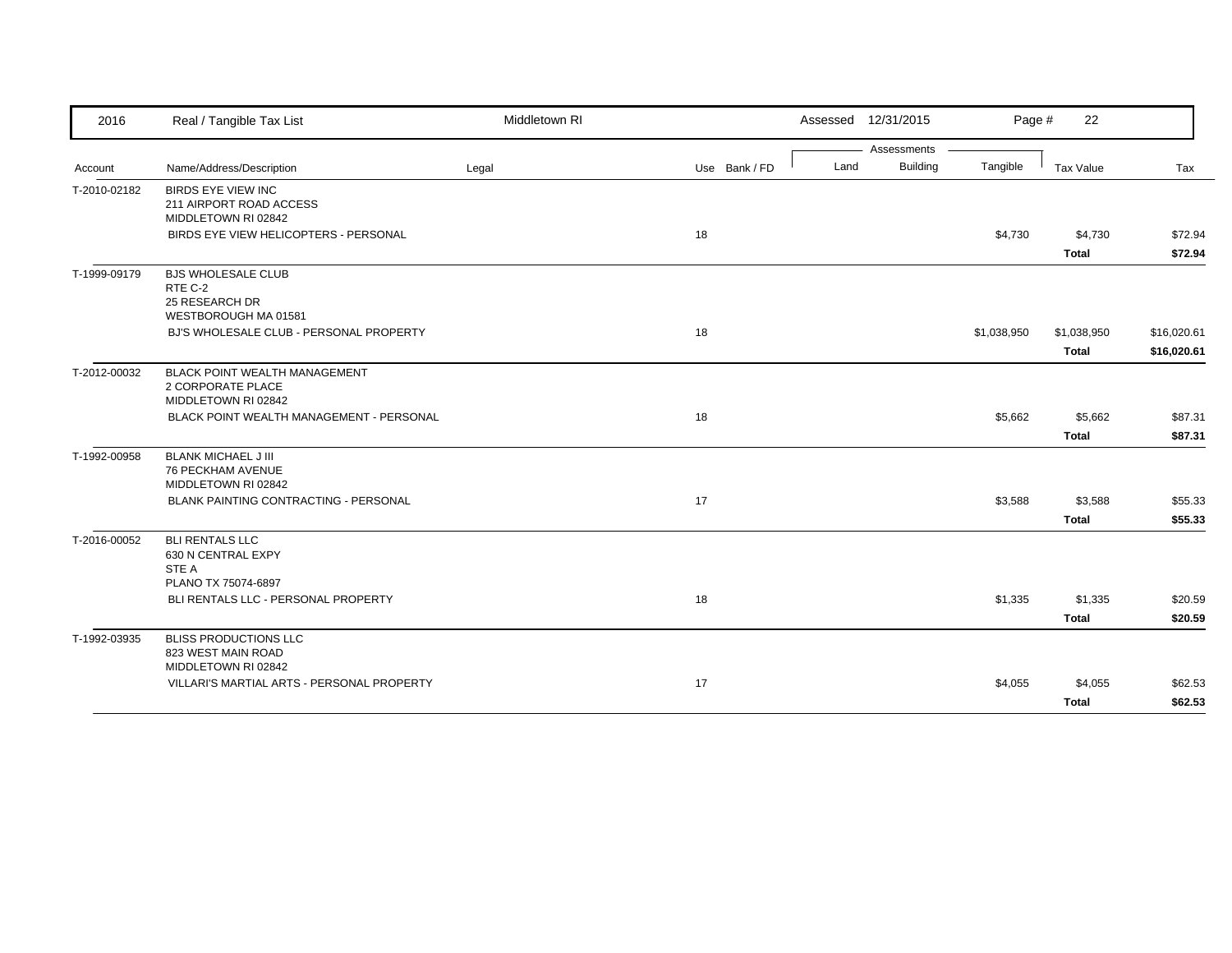| 2016         | Real / Tangible Tax List                                                                    | Middletown RI |               | Assessed 12/31/2015 |                 | Page #    | 23           |            |
|--------------|---------------------------------------------------------------------------------------------|---------------|---------------|---------------------|-----------------|-----------|--------------|------------|
|              |                                                                                             |               |               |                     | Assessments     |           |              |            |
| Account      | Name/Address/Description                                                                    | Legal         | Use Bank / FD | Land                | <b>Building</b> | Tangible  | Tax Value    | Tax        |
| T-2014-00016 | <b>BLOOM LLC</b><br><b>16 CAVANAUGH CT</b><br>MIDDLETOWN RI 02842                           |               |               |                     |                 |           |              |            |
|              | BLOOM - PERSONAL PROPERTY                                                                   |               | 17            |                     |                 | \$9,196   | \$9,196      | \$141.80   |
|              |                                                                                             |               |               |                     |                 |           | <b>Total</b> | \$141.80   |
| T-1999-09016 | <b>BLOWFISH EMBROIDERY INC</b><br>871 AQUIDNECK AVENUE<br>MIDDLETOWN RI 02842               |               |               |                     |                 |           |              |            |
|              | BLOWFISH EMBROIDERY - PERSONAL PROPERTY                                                     |               | 18            |                     |                 | \$11,070  | \$11,070     | \$170.70   |
|              |                                                                                             |               |               |                     |                 |           | <b>Total</b> | \$170.70   |
| T-2006-03172 | BLUE PLATE DINER INC<br>665 WEST MAIN RD<br>MIDDLETOWN RI 02842                             |               |               |                     |                 |           |              |            |
|              | BLUE PLATE DINER - PERSONAL PROPERTY                                                        |               | 18            |                     |                 | \$115,885 | \$115,885    | \$1,786.95 |
|              |                                                                                             |               |               |                     |                 |           | <b>Total</b> | \$1,786.95 |
| T-1992-08066 | BLUE WAVE REAL ESTATE LLC<br><b>72 POWERS STREET</b><br>NEEDHAM MA 02492                    |               |               |                     |                 |           |              |            |
|              | BLUE WAVE CAR WASH - PERSONAL PROPERTY                                                      |               | 18            |                     |                 | \$70,211  | \$70,211     | \$1,082.65 |
|              |                                                                                             |               |               |                     |                 |           | <b>Total</b> | \$1,082.65 |
| T-1992-00546 | <b>BMW OF NORTH AMERICA LLC</b><br>ATTN: TAX DEPT<br>P O BOX 1227<br>WESTWOOD NJ 07675-1227 |               |               |                     |                 |           |              |            |
|              | BMW OF NORTH AMERICA - PERSONAL PROPERTY                                                    |               | 94            |                     |                 | \$39,941  | \$39,941     | \$615.89   |
|              |                                                                                             |               |               |                     |                 |           | <b>Total</b> | \$615.89   |
| T-2009-01047 | <b>BONNIER CORPORATION</b><br>460 N ORLANDO AVE<br>SUITE 200<br>WINTER PARK FL 32789        |               |               |                     |                 |           |              |            |
|              | BONNIER CORPORATION - PERSONAL PROPERTY                                                     |               | 18            |                     |                 | \$30,507  | \$30,507     | \$470.42   |
|              |                                                                                             |               |               |                     |                 |           | <b>Total</b> | \$470.42   |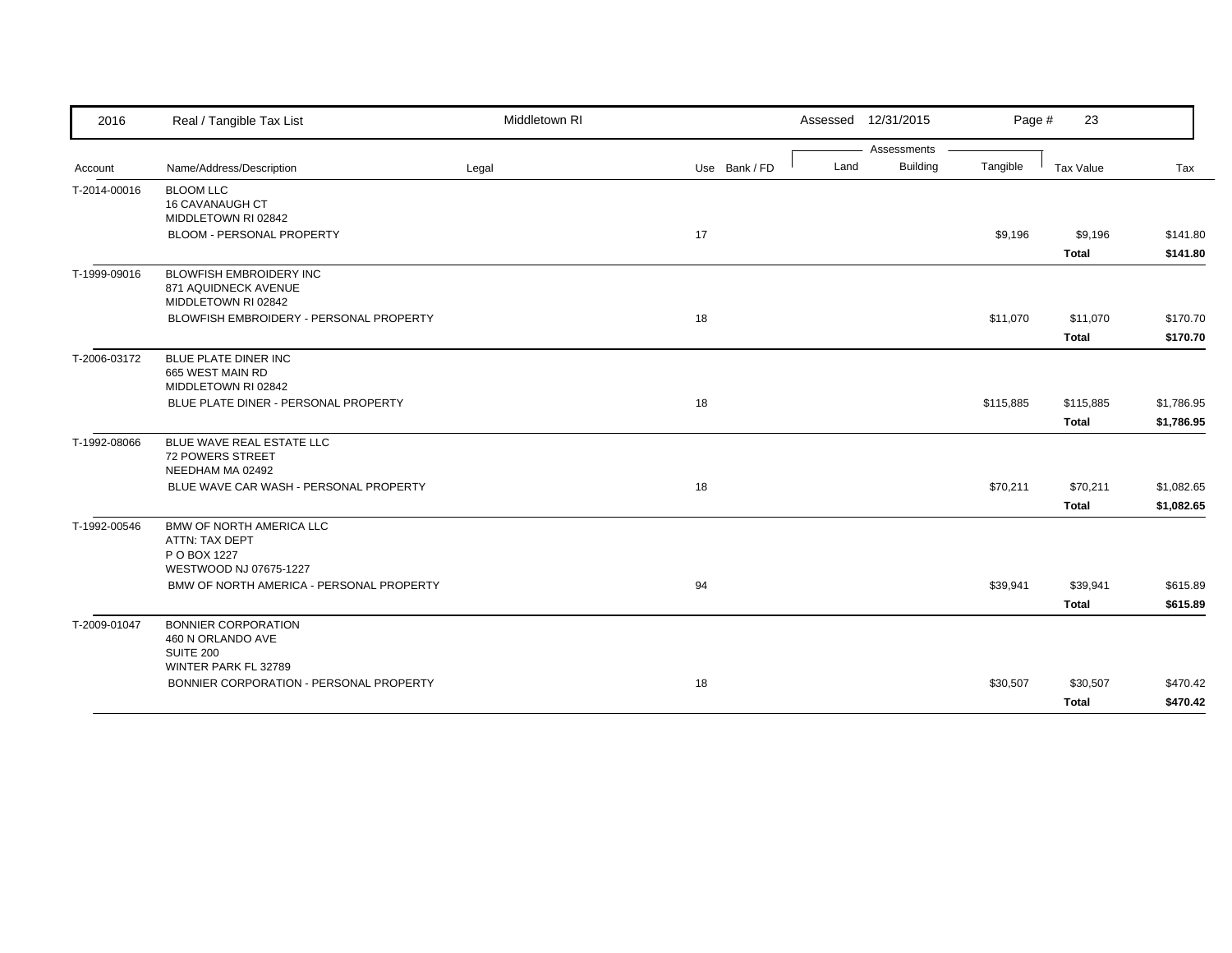| 2016         | Real / Tangible Tax List                                                                               | Middletown RI |               |      | Assessed 12/31/2015            | Page #    | 24                        |                          |
|--------------|--------------------------------------------------------------------------------------------------------|---------------|---------------|------|--------------------------------|-----------|---------------------------|--------------------------|
| Account      | Name/Address/Description                                                                               | Legal         | Use Bank / FD | Land | Assessments<br><b>Building</b> | Tangible  | <b>Tax Value</b>          | Tax                      |
| T-2005-00657 | <b>BOTELHO ANGELO</b><br>833 AQUIDNECK AVENUE<br>MIDDLETOWN RI 02842                                   |               |               |      |                                |           |                           |                          |
|              | TUMBLEWEED LANDSCAPING - PERSONAL PROPERTY                                                             |               | 17            |      |                                | \$5,638   | \$5,638<br><b>Total</b>   | \$86.94<br>\$86.94       |
| T-2011-00042 | <b>BOUDREAU KRISTIN</b><br>49 WARD AVE<br>MIDDLETOWN RI 02842                                          |               |               |      |                                |           |                           |                          |
|              | HEALING POINT - PERSONAL PROPERTY                                                                      |               | 17            |      |                                | \$2,500   | \$2,500<br><b>Total</b>   | \$38.55<br>\$38.55       |
| T-2010-02134 | <b>BRAGA ANTONIO</b><br>226 DICENCO BLVD<br>MARLBOROUGH MA 01752                                       |               |               |      |                                |           |                           |                          |
|              | 2010 KEYSTONE PASSPORT - PERSONAL PROPERTY                                                             |               | 45            |      |                                | \$11,505  | \$11,505<br><b>Total</b>  | \$177.41<br>\$177.41     |
| T-2006-03137 | <b>BRIDGE TO FITNESS INC</b><br>951 AQUIDNECK AVENUE<br>MIDDLETOWN RI 02842                            |               |               |      |                                |           |                           |                          |
|              | BRIDGE TO FITNESS - PERSONAL PROPERTY                                                                  |               | 18            |      |                                | \$85,117  | \$85,117<br><b>Total</b>  | \$1,312.50<br>\$1,312.50 |
| T-1992-00395 | <b>BRIGHT IDEAS INC</b><br>1272 WEST MAIN ROAD<br>MIDDLETOWN RI 02842                                  |               |               |      |                                |           |                           |                          |
|              | BRIGHT IDEAS - PERSONAL PROPERTY                                                                       |               | 18            |      |                                | \$15,080  | \$15,080<br><b>Total</b>  | \$232.53<br>\$232.53     |
| T-2011-00075 | BRISTOL COUNTY DODGE INC<br>C/O ROBERT CAMPELLONE<br><b>147 HYACINTH STREET</b><br>FALL RIVER MA 02720 |               |               |      |                                |           |                           |                          |
|              | CLARE DODGE CHRYSLER JEEP - PERSONAL                                                                   |               | 17            |      |                                | \$123,289 | \$123,289<br><b>Total</b> | \$1,901.12<br>\$1,901.12 |
| T-2012-00056 | BRISTOL COUNTY REHAB SVCS INC<br>1341 WEST MAIN ROAD<br>SUITE 12                                       |               |               |      |                                |           |                           |                          |
|              | MIDDLETOWN RI 02842<br>BRISTOL COUNTY REHAB SVCS INC - PERSONAL                                        |               | 17            |      |                                | \$1,301   | \$1,301<br><b>Total</b>   | \$20.06<br>\$20.06       |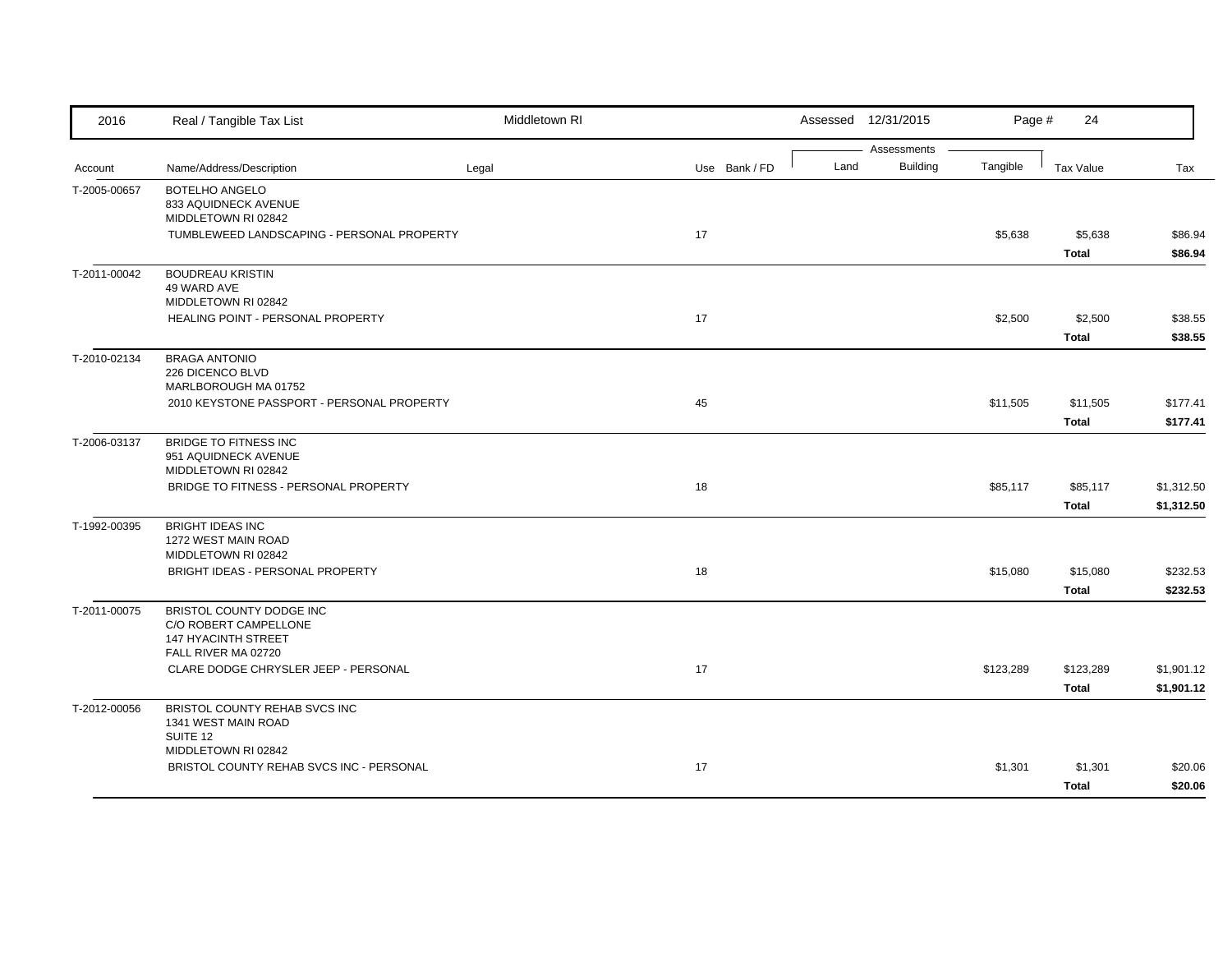| 2016         | Real / Tangible Tax List                                                                           | Middletown RI |               |      | Assessed 12/31/2015            | Page #   | 25                       |                      |
|--------------|----------------------------------------------------------------------------------------------------|---------------|---------------|------|--------------------------------|----------|--------------------------|----------------------|
|              | Name/Address/Description                                                                           |               | Use Bank / FD | Land | Assessments<br><b>Building</b> | Tangible | Tax Value                | Tax                  |
| Account      |                                                                                                    | Legal         |               |      |                                |          |                          |                      |
| T-1999-09186 | <b>BRITTEN CORINNA</b><br>120 MIANTONOMI AVENUE<br>MIDDLETOWN RI 02842                             |               |               |      |                                |          |                          |                      |
|              | VILLA ONE TWENTY - PERSONAL PROPERTY                                                               |               | 18            |      |                                | \$14,600 | \$14,600<br><b>Total</b> | \$225.13<br>\$225.13 |
| T-2016-00055 | <b>BROADSPIRE SERVICES INC</b><br>PO BOX 5047<br>ATLANTA GA 30302                                  |               |               |      |                                |          |                          |                      |
|              | BROADSPIRE SERVICES INC - PERSONAL PROPERTY                                                        |               | 18            |      |                                | \$743    | \$743<br><b>Total</b>    | \$11.46<br>\$11.46   |
| T-2009-01059 | <b>BRODEN MILLWORKS LLC</b><br>185 OLIPHANT LANE<br>MIDDLETOWN RI 02842                            |               |               |      |                                |          |                          |                      |
|              | BRODEN MILLWORKS & SUPPLY - PERSONAL                                                               |               | 17            |      |                                | \$2,716  | \$2,716<br><b>Total</b>  | \$41.88<br>\$41.88   |
| T-2006-03177 | <b>BROWN DIANE M</b><br>PO BOX 45<br>MARION MA 02738                                               |               |               |      |                                |          |                          |                      |
|              | 2006 37" KEYSTONE SPRINGDALE - PERSONAL                                                            |               | 45            |      |                                | \$11,505 | \$11,505<br><b>Total</b> | \$177.41<br>\$177.41 |
| T-2004-00626 | <b>BROWN LARRY</b><br>DBA LUCA MUSIC & PIANO GALLERY<br><b>84 BOULEVARD</b><br>MIDDLETOWN RI 02842 |               |               |      |                                |          |                          |                      |
|              | LUCA MUSIC & PIANO GALLERY - PERSONAL                                                              |               | 17            |      |                                | \$525    | \$525<br><b>Total</b>    | \$8.10<br>\$8.10     |
| T-2016-00066 | <b>BROWN NICHOLAS &amp; SANDRA</b><br>31 POTTER STREET<br>NEWPORT RI 02840                         |               |               |      |                                |          |                          |                      |
|              | 2011 37' KEYSTONE COUGAR - PERSONAL PROPERTY                                                       |               | 97            |      |                                | \$16,400 | \$16,400<br><b>Total</b> | \$252.89<br>\$252.89 |
| T-2015-00044 | <b>BRYANT STEVEN</b><br>122 EAST CHARLTON ROAD                                                     |               |               |      |                                |          |                          |                      |
|              | SPENCER MA 01562<br>2000 34' SUNNY BROOK - PERSONAL PROPERTY                                       |               | 97            |      |                                | \$6,679  | \$6,679<br><b>Total</b>  | \$102.99<br>\$102.99 |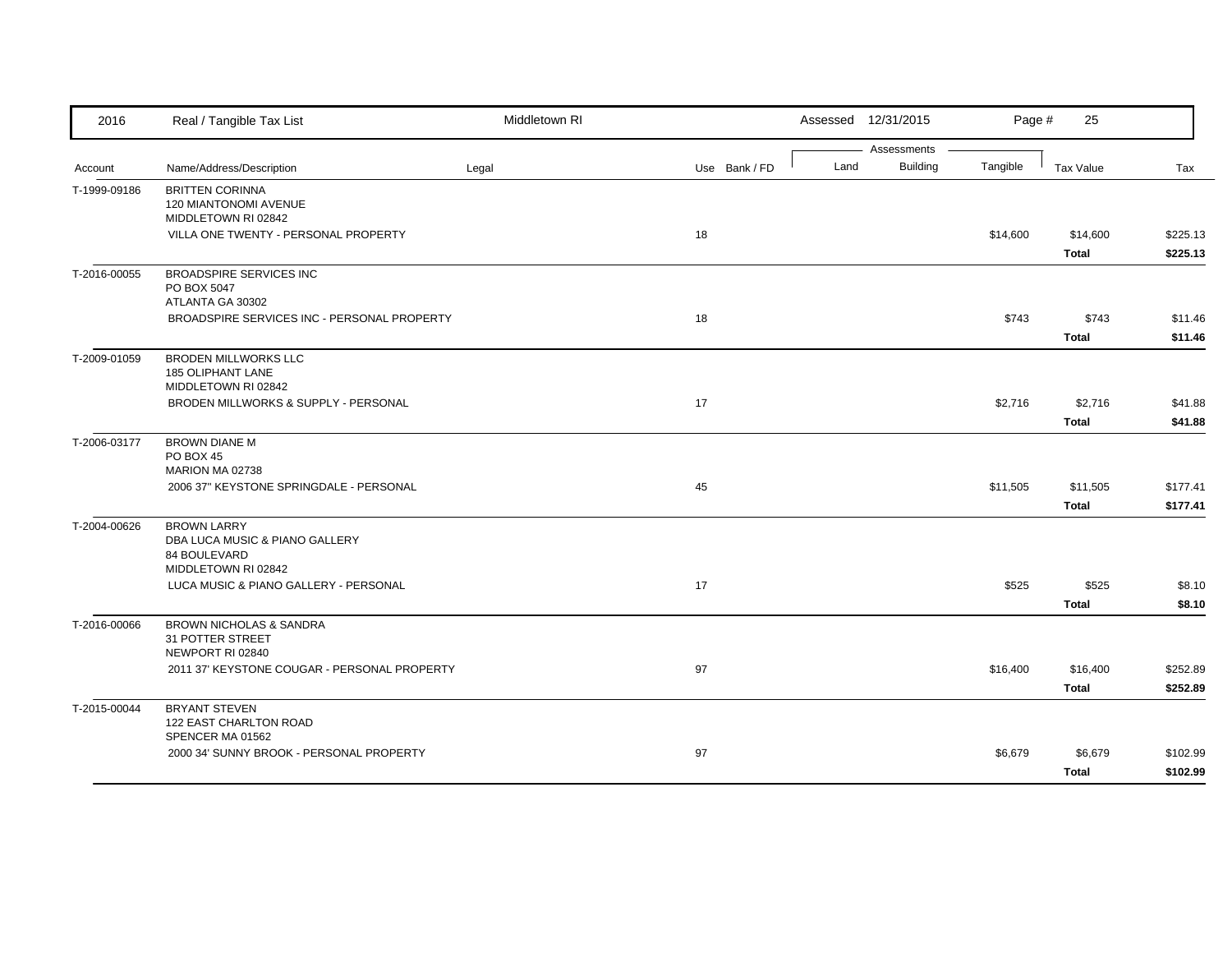| 2016         | Real / Tangible Tax List                                                                         | Middletown RI |               |      | Assessed 12/31/2015            | Page #    | 26                        |                          |
|--------------|--------------------------------------------------------------------------------------------------|---------------|---------------|------|--------------------------------|-----------|---------------------------|--------------------------|
| Account      | Name/Address/Description                                                                         | Legal         | Use Bank / FD | Land | Assessments<br><b>Building</b> | Tangible  | Tax Value                 | Tax                      |
| T-1992-09513 | <b>BUCKS &amp; DOUGH ENTERPRISES INC</b><br>19 WEST MAIN ROAD<br>MIDDLETOWN RI 02842             |               |               |      |                                |           |                           |                          |
|              | DOMINO'S PIZZA - PERSONAL PROPERTY                                                               |               | 18            |      |                                | \$114,536 | \$114,536<br><b>Total</b> | \$1,766.15<br>\$1,766.15 |
| T-2016-00040 | <b>BUDGET TRUCK RENTAL</b><br>C/O RYAN LLC - DEPT 152<br>PO BOX 4900<br>SCOTTSDALE AZ 85261-4900 |               |               |      |                                |           |                           |                          |
|              | BUDGET TRUCK RENTAL - PERSONAL PROPERTY                                                          |               | 18            |      |                                | \$4,560   | \$4,560<br><b>Total</b>   | \$70.32<br>\$70.32       |
| T-2006-03140 | <b>BUDLONG RUSSELL</b><br>107 AMESBURY CIRCLE<br>MIDDLETOWN RI 02842                             |               |               |      |                                |           |                           |                          |
|              | RC BUDLONG CONSTRUCTION - PERSONAL PROPERTY                                                      |               | 17            |      |                                | \$3,246   | \$3,246<br>Total          | \$50.05<br>\$50.05       |
| T-1992-01428 | <b>BULK RICHARD J</b><br>787 AQUIDNECK AVENUE<br>MIDDLETOWN RI 02842                             |               |               |      |                                |           |                           |                          |
|              | BULK LAWN & GARDEN EQUIP - PERSONAL PROPERTY                                                     |               | 17            |      |                                | \$7,464   | \$7,464<br><b>Total</b>   | \$115.09<br>\$115.09     |
| T-1992-01434 | <b>BULK RONALD W</b><br>248 VAUCLUSE AVENUE<br>MIDDLETOWN RI 02842                               |               |               |      |                                |           |                           |                          |
|              | BULK RONALD W - PERSONAL PROPERTY                                                                |               | 17            |      |                                | \$5,356   | \$5,356<br><b>Total</b>   | \$82.59<br>\$82.59       |
| T-2005-00604 | <b>BURKE PAUL D ARCHITECT</b><br>371 VAUCLUSE AVENUE<br>MIDDLETOWN RI 02842                      |               |               |      |                                |           |                           |                          |
|              | PAUL BURKE - ARCHITECT - PERSONAL PROPERTY                                                       |               | 17            |      |                                | \$1,525   | \$1,525<br>Total          | \$23.52<br>\$23.52       |
| T-1992-11309 | BYAM KEN & JAYNE<br>238 EAST MAIN ROAD<br>MIDDLETOWN RI 02842                                    |               |               |      |                                |           |                           |                          |
|              | SUBWAY MIDDLETOWN INC - PERSONAL PROPERTY                                                        |               | 18            |      |                                | \$9,822   | \$9,822<br><b>Total</b>   | \$151.46<br>\$151.46     |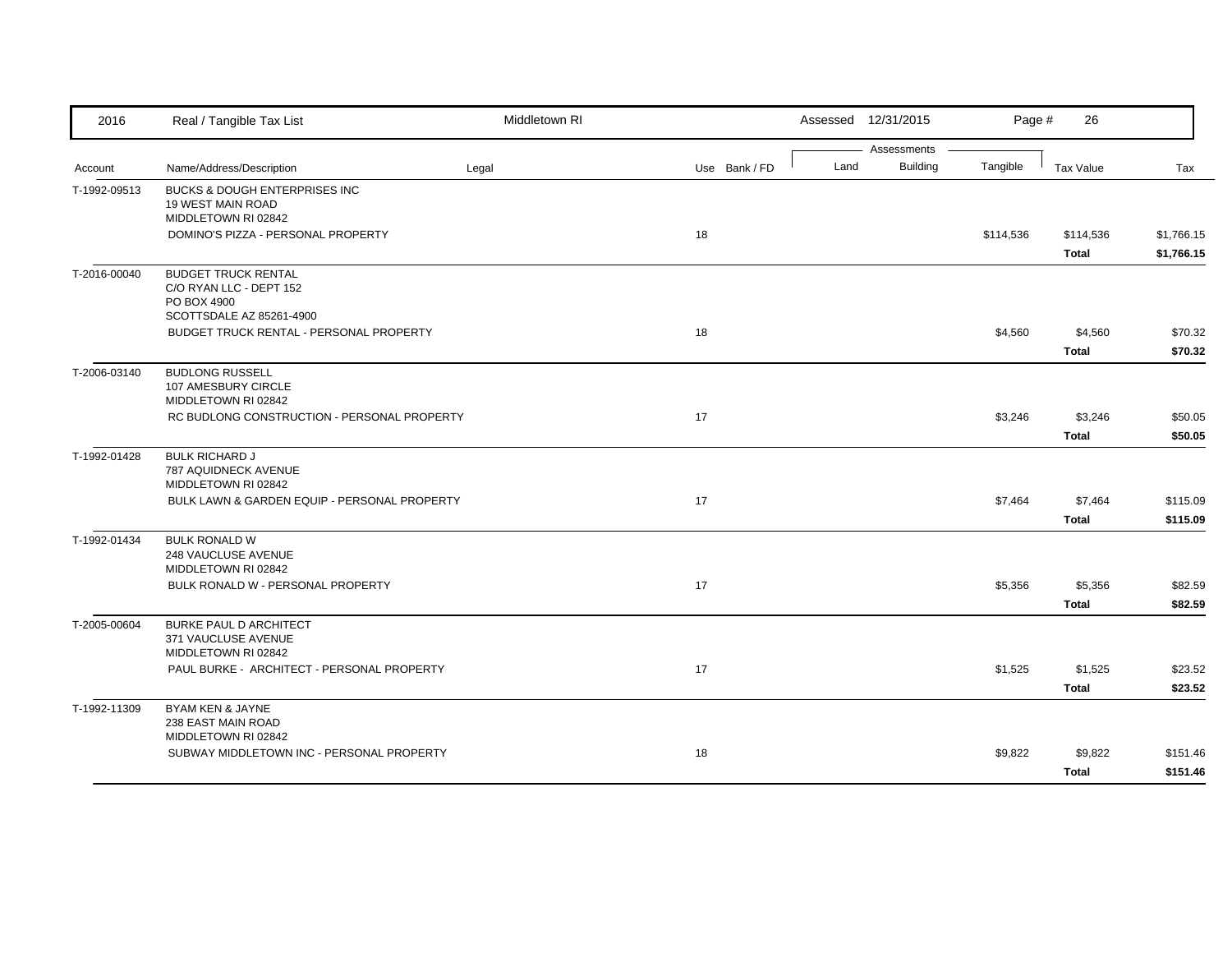| 2016         | Real / Tangible Tax List                        | Middletown RI |               |      | Assessed 12/31/2015 | Page #    | 27                        |                          |
|--------------|-------------------------------------------------|---------------|---------------|------|---------------------|-----------|---------------------------|--------------------------|
|              |                                                 |               |               |      | Assessments         |           |                           |                          |
| Account      | Name/Address/Description                        | Legal         | Use Bank / FD | Land | <b>Building</b>     | Tangible  | Tax Value                 | Tax                      |
| T-2004-00619 | CANON FINANCIAL SERVICES INC                    |               |               |      |                     |           |                           |                          |
|              | 158 GAITHER DR STE 200                          |               |               |      |                     |           |                           |                          |
|              | PO BOX 5008                                     |               |               |      |                     |           |                           |                          |
|              | MT LAUREL NJ 08054                              |               |               |      |                     |           |                           |                          |
|              | CANON FINANCIAL SERVICES INC - PERSONAL         |               | 94            |      |                     | \$101,673 | \$101,673<br><b>Total</b> | \$1,567.80<br>\$1,567.80 |
| T-1992-01619 | <b>CANON USA INC</b>                            |               |               |      |                     |           |                           |                          |
|              | ATTN TAX DEPT                                   |               |               |      |                     |           |                           |                          |
|              | ONE CANON PLAZA                                 |               |               |      |                     |           |                           |                          |
|              | MELVILLE NY 11747                               |               |               |      |                     |           |                           |                          |
|              | CANON USA INC - PERSONAL PROPERTY               |               | 94            |      |                     | \$4,710   | \$4,710                   | \$72.63                  |
|              |                                                 |               |               |      |                     |           | <b>Total</b>              | \$72.63                  |
| T-1992-01632 | <b>CAPPACCILLI JOHN</b>                         |               |               |      |                     |           |                           |                          |
|              | 50 RED FOX DRIVE                                |               |               |      |                     |           |                           |                          |
|              | FEEDING HILLS MA 01030                          |               |               |      |                     |           |                           |                          |
|              | 2008 26' PROWLER - PERSONAL PROPERTY            |               | 45            |      |                     | \$10,704  | \$10,704                  | \$165.06                 |
|              |                                                 |               |               |      |                     |           | Total                     | \$165.06                 |
| T-2001-00676 | CAPRARELLA JAMES                                |               |               |      |                     |           |                           |                          |
|              | 11 ELMWOOD CT<br>MANSFIELD MA 02048             |               |               |      |                     |           |                           |                          |
|              | 2003 33' SUNLINE SOLARIS SE - PERSONAL PROPERTY |               | 45            |      |                     | \$8,450   | \$8,450                   | \$130.30                 |
|              |                                                 |               |               |      |                     |           |                           |                          |
|              |                                                 |               |               |      |                     |           | <b>Total</b>              | \$130.30                 |
| T-2011-00011 | CARDIS DEPT STORE INC                           |               |               |      |                     |           |                           |                          |
|              | ONE FURNITURE WAY                               |               |               |      |                     |           |                           |                          |
|              | SWANSEA MA 02777                                |               |               |      |                     |           |                           |                          |
|              | CARDIS MATTRESSES - PERSONAL PROPERTY           |               | 18            |      |                     | \$12,950  | \$12,950                  | \$199.69                 |
|              |                                                 |               |               |      |                     |           | <b>Total</b>              | \$199.69                 |
| T-2011-00047 | <b>CARDOSO CARLOS</b>                           |               |               |      |                     |           |                           |                          |
|              | <b>16 BEACON TERRACE</b>                        |               |               |      |                     |           |                           |                          |
|              | MIDDLETOWN RI 02842                             |               |               |      |                     |           |                           |                          |
|              | NEWPORT TRAVEL LLC - PERSONAL PROPERTY          |               | 17            |      |                     | \$513     | \$513                     | \$7.91                   |
|              |                                                 |               |               |      |                     |           | <b>Total</b>              | \$7.91                   |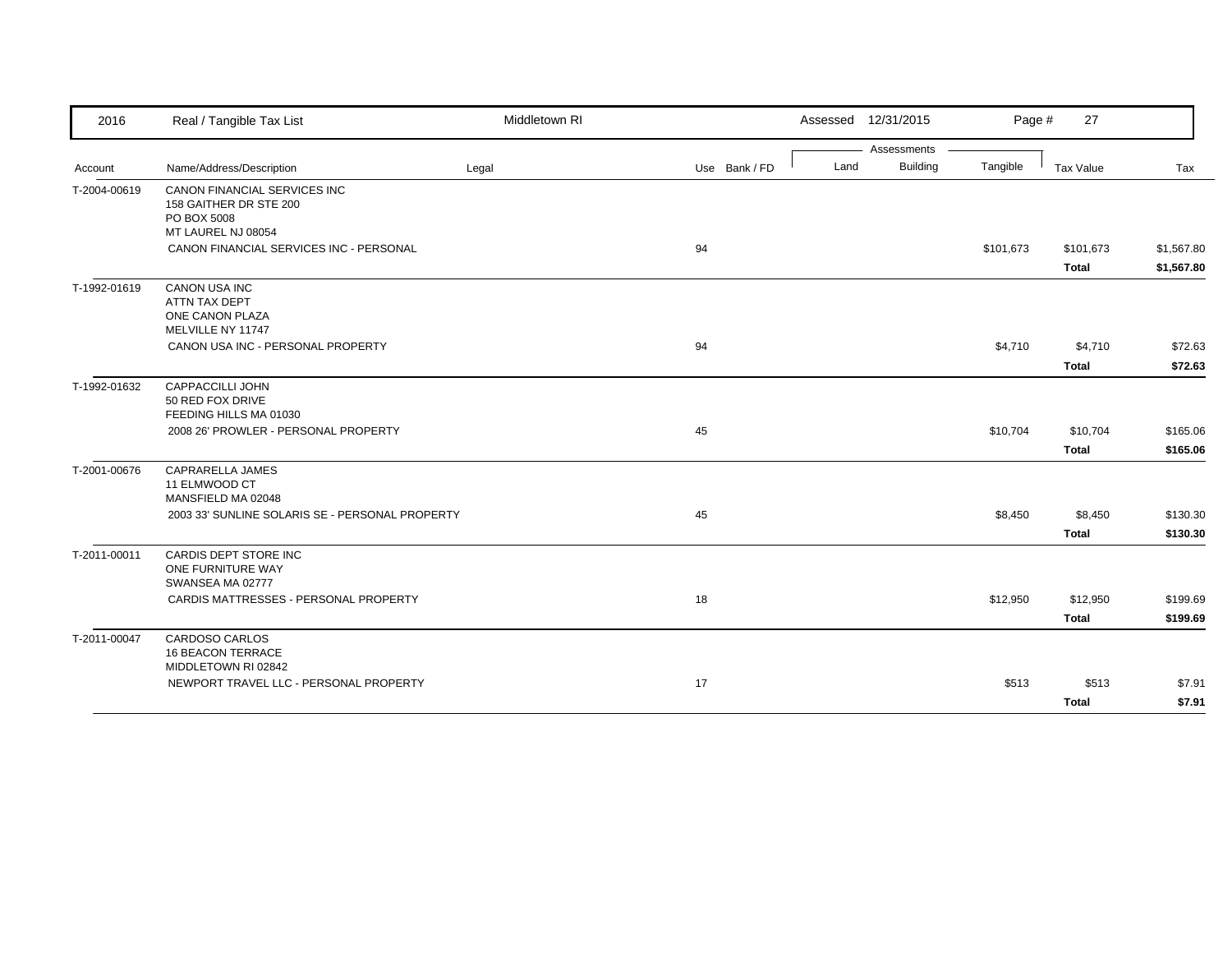| 2016         | Real / Tangible Tax List                                                                         | Middletown RI |               |      | Assessed 12/31/2015            | Page #   | 28                       |                      |
|--------------|--------------------------------------------------------------------------------------------------|---------------|---------------|------|--------------------------------|----------|--------------------------|----------------------|
| Account      | Name/Address/Description                                                                         | Legal         | Use Bank / FD | Land | Assessments<br><b>Building</b> | Tangible | <b>Tax Value</b>         | Tax                  |
| T-2005-00606 | CARDTRONICS USA INC<br>3903 BELLAIRE BLVD<br>HOUSTON TX 77025                                    |               |               |      |                                |          |                          |                      |
|              | CARDTRONICS USA INC - PERSONAL PROPERTY                                                          |               | 17            |      |                                | \$19,889 | \$19,889<br><b>Total</b> | \$306.69<br>\$306.69 |
| T-2009-01054 | <b>CAREY RICHMOND &amp; VIKING</b><br>2 CORPORATE PLACE<br><b>STE 306</b><br>MIDDLETOWN RI 02842 |               |               |      |                                |          |                          |                      |
|              | CAREY RICHMOND & VIKING - PERSONAL PROPERTY                                                      |               | 18            |      |                                | \$41,000 | \$41,000<br>Total        | \$632.22<br>\$632.22 |
| T-2012-00086 | <b>CARLISLE PATRICK</b><br>7A LEDYARD STREET<br>NEWPORT RI 02840                                 |               |               |      |                                |          |                          |                      |
|              | PDC LANDSCAPING INC - PERSONAL PROPERTY                                                          |               | 18            |      |                                | \$35,009 | \$35,009<br><b>Total</b> | \$539.84<br>\$539.84 |
| T-2004-00593 | CARRELLAS ROBERT A MD<br>700 AQUIDNECK AVENUE<br>MIDDLETOWN RI 02842                             |               |               |      |                                |          |                          |                      |
|              | CARRELLAS ROBERT A MD - PERSONAL PROPERTY                                                        |               | 18            |      |                                | \$10,836 | \$10,836<br><b>Total</b> | \$167.09<br>\$167.09 |
| T-2008-02049 | <b>CASEY THOMAS H</b><br>130 GREEN END AVENUE<br>MIDDLETOWN RI 02842                             |               |               |      |                                |          |                          |                      |
|              | THOMAS H CASEY BUILDERS INC - PERSONAL                                                           |               | 17            |      |                                | \$3,588  | \$3,588<br><b>Total</b>  | \$55.33<br>\$55.33   |
| T-2002-00556 | CATALINA MARKETING CORP<br>PO BOX 829<br>COLLEYVILLE TX 76034                                    |               |               |      |                                |          |                          |                      |
|              | CATALINA MARKETING CORP - PERSONAL PROPERTY                                                      |               | 94            |      |                                | \$9,106  | \$9,106<br><b>Total</b>  | \$140.41<br>\$140.41 |
| T-2014-00032 | CDK GLOBAL LLC<br>C/O ADVANTIX<br>200 WEST RIVER DRIVE                                           |               |               |      |                                |          |                          |                      |
|              | ST CHARLES IL 60174<br>CDK GLOBAL LLC - PERSONAL PROPERTY                                        |               | 18            |      |                                | \$5,025  | \$5,025<br><b>Total</b>  | \$77.49<br>\$77.49   |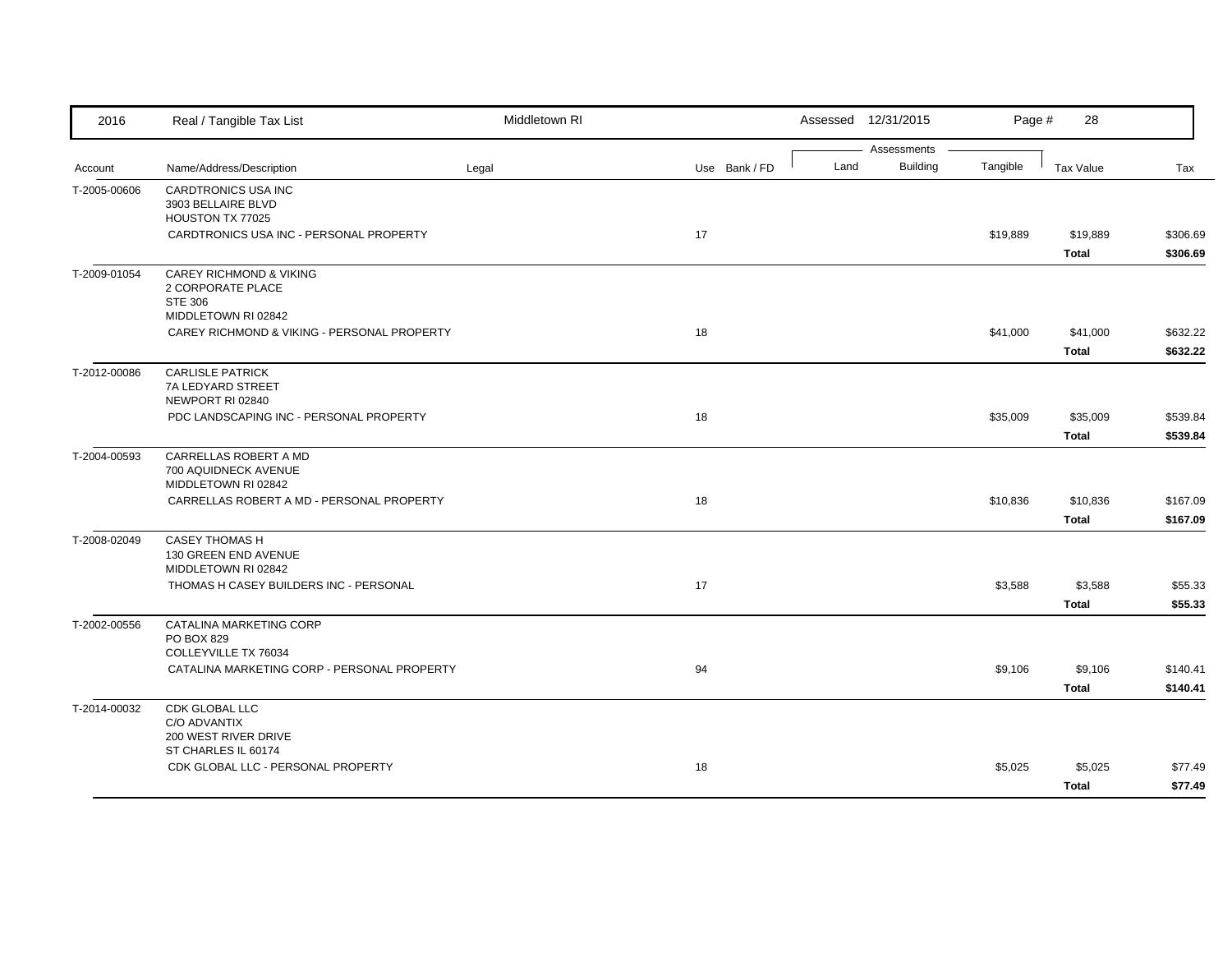| 2016         | Real / Tangible Tax List                                                      | Middletown RI |               |      | Assessed 12/31/2015            | Page #   | 29                       |                          |
|--------------|-------------------------------------------------------------------------------|---------------|---------------|------|--------------------------------|----------|--------------------------|--------------------------|
| Account      | Name/Address/Description                                                      | Legal         | Use Bank / FD | Land | Assessments<br><b>Building</b> | Tangible | <b>Tax Value</b>         | Tax                      |
| T-2011-00002 | CENTERPLATE INC<br>C/O DAP # 1060 RI 63693<br>PO BOX 2629<br>ADDISON TX 75001 |               |               |      |                                |          |                          |                          |
|              | ISLAND 10 CINEMA - PERSONAL PROPERTY                                          |               | 18            |      |                                | \$13,516 | \$13,516<br><b>Total</b> | \$208.42<br>\$208.42     |
| T-2016-00041 | CENTRAL PARKING SYSTEMS INC<br>PO BOX 3841<br>CHICAGO IL 60654-0841           |               |               |      |                                |          |                          |                          |
|              | CENTRAL PARKING SYSTEMS INC - PERSONAL                                        |               | 18            |      |                                | \$96,600 | \$96,600<br><b>Total</b> | \$1,489.57<br>\$1,489.57 |
| T-1996-00557 | <b>CHAVES DEOLINDA</b><br>9 FRANKLIN STREET<br>HUDSON MA 01749-1322           |               |               |      |                                |          |                          |                          |
|              | 2003 29' KEYSTONE SPRINGDALE - PERSONAL                                       |               | 45            |      |                                | \$6,764  | \$6,764<br><b>Total</b>  | \$104.30<br>\$104.30     |
| T-1992-01952 | CHAVES GARDENS INC<br>935 EAST MAIN ROAD<br>MIDDLETOWN RI 02842               |               |               |      |                                |          |                          |                          |
|              | CHAVES GARDENS INC - PERSONAL PROPERTY                                        |               | 18            |      |                                | \$77,459 | \$77,459<br><b>Total</b> | \$1,194.42<br>\$1,194.42 |
| T-1994-00079 | CHELSEAS INC<br>1015 AQUIDNECK AVENUE<br>MIDDLETOWN RI 02842                  |               |               |      |                                |          |                          |                          |
|              | CHELSEA'S - PERSONAL PROPERTY                                                 |               | 18            |      |                                | \$11,693 | \$11,693<br><b>Total</b> | \$180.31<br>\$180.31     |
| T-2011-00016 | <b>CHENG LING</b><br>170 AQUIDNECK AVENUE<br>MIDDLETOWN RI 02842              |               |               |      |                                |          |                          |                          |
|              | AQUIDNECK ISLAND ACUPUNCTURE - PERSONAL                                       |               | 17            |      |                                | \$5,573  | \$5,573<br><b>Total</b>  | \$85.94<br>\$85.94       |
| T-2005-00607 | CHEP USA<br>C/O MARVIN F POER & CO<br>PO BOX 802206                           |               |               |      |                                |          |                          |                          |
|              | DALLAS TX 75380-2206<br>CHEP USA - PERSONAL PROPERTY                          |               | 94            |      |                                | \$63,146 | \$63,146<br><b>Total</b> | \$973.71<br>\$973.71     |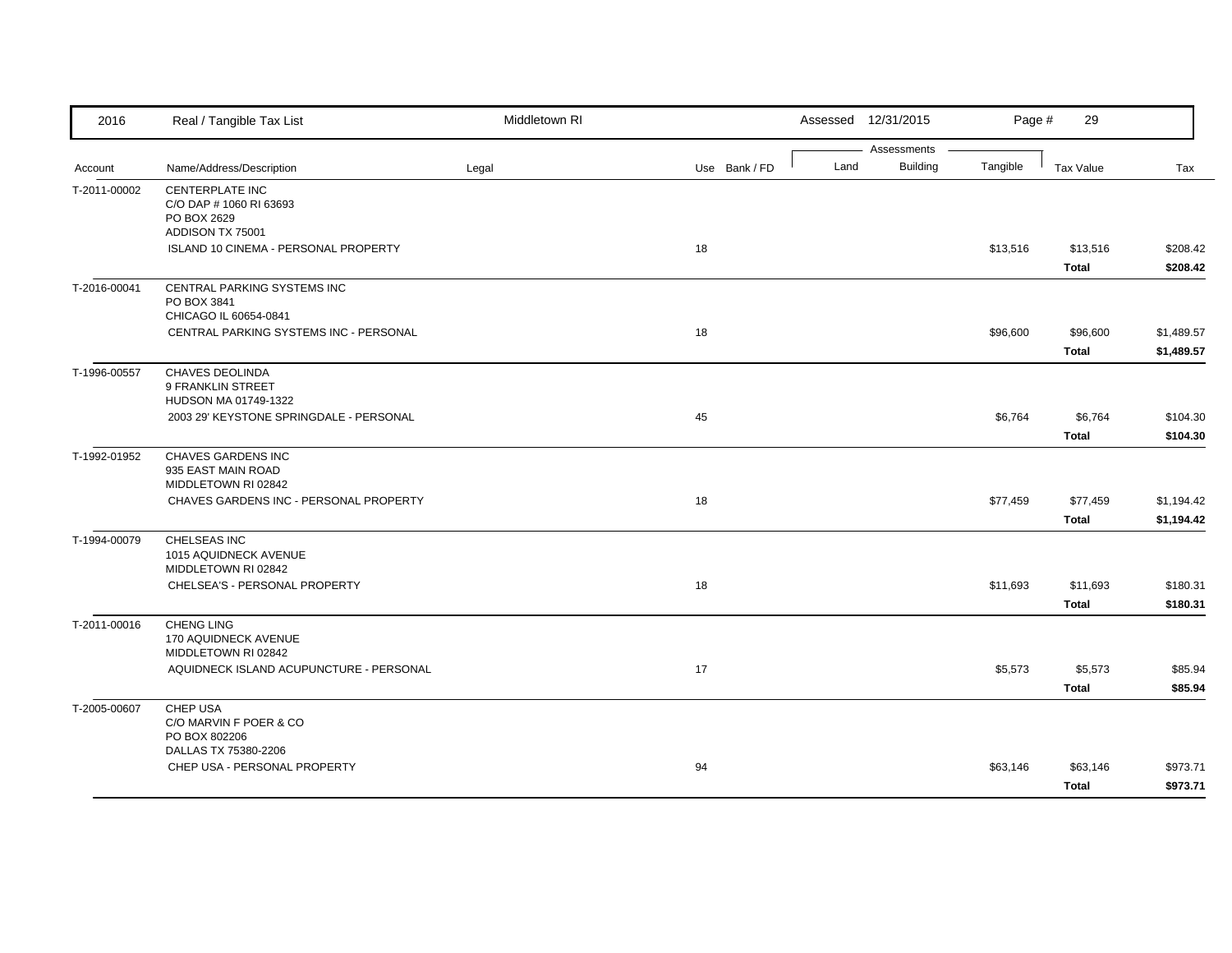| 2016         | Real / Tangible Tax List                                                  | Middletown RI |               | Assessed 12/31/2015     | Page #    | 30           |            |
|--------------|---------------------------------------------------------------------------|---------------|---------------|-------------------------|-----------|--------------|------------|
|              |                                                                           |               |               | Assessments             |           |              |            |
| Account      | Name/Address/Description                                                  | Legal         | Use Bank / FD | <b>Building</b><br>Land | Tangible  | Tax Value    | Tax        |
| T-1992-05637 | CHINA STAR II 778 INC<br>877 WEST MAIN ROAD                               |               |               |                         |           |              |            |
|              | MIDDLETOWN RI 02842<br>CHINA STAR II RESTAURANT - PERSONAL PROPERTY       |               | 18            |                         | \$34,740  | \$34,740     | \$535.69   |
|              |                                                                           |               |               |                         |           |              |            |
|              |                                                                           |               |               |                         |           | <b>Total</b> | \$535.69   |
| T-1994-00081 | CHING TAO CHINESE RESTAURANT<br>288 WEST MAIN ROAD<br>MIDDLETOWN RI 02842 |               |               |                         |           |              |            |
|              | CHING TAO CHINESE RESTAURANT - PERSONAL                                   |               | 18            |                         | \$38,888  | \$38,888     | \$599.65   |
|              |                                                                           |               |               |                         |           | <b>Total</b> | \$599.65   |
| T-2016-00002 | CHIPOTLE MEXICAN GRILL<br>C/O M F POER                                    |               |               |                         |           |              |            |
|              | PO BOX 52427                                                              |               |               |                         |           |              |            |
|              | ATLANTA GA 30355-4027                                                     |               |               |                         |           |              |            |
|              | CHIPOTLE MEXICAN GRILL - PERSONAL PROPERTY                                |               | 18            |                         | \$224,803 | \$224,803    | \$3,466.46 |
|              |                                                                           |               |               |                         |           | <b>Total</b> | \$3,466.46 |
| T-2008-02018 | CHRIS & MIKES PLACE LLC<br>659 WEST MAIN ROAD                             |               |               |                         |           |              |            |
|              | MIDDLETOWN RI 02842<br>KINGSTON PIZZA - PERSONAL PROPERTY                 |               | 18            |                         | \$6,300   | \$6,300      | \$97.15    |
|              |                                                                           |               |               |                         |           | <b>Total</b> | \$97.15    |
| T-1992-02018 | CHRISTMAS TREE SHOPS INC<br>C/O TAX DEPARTMENT<br>700 LIBERTY AVENUE      |               |               |                         |           |              |            |
|              | <b>UNION NJ 07083</b>                                                     |               |               |                         |           |              |            |
|              | CHRISTMAS TREE SHOPS #7009 - PERSONAL                                     |               | 18            |                         | \$519,283 | \$519,283    | \$8,007.34 |
|              |                                                                           |               |               |                         |           | <b>Total</b> | \$8,007.34 |
| T-2011-00079 | CHRUPCALA MAIA<br>741 WEST MAIN RD                                        |               |               |                         |           |              |            |
|              | MIDDLETOWN RI 02842                                                       |               |               |                         |           |              |            |
|              | THE WIGGLE ROOM LLC - PERSONAL PROPERTY                                   |               | 17            |                         | \$830     | \$830        | \$12.80    |
|              |                                                                           |               |               |                         |           | <b>Total</b> | \$12.80    |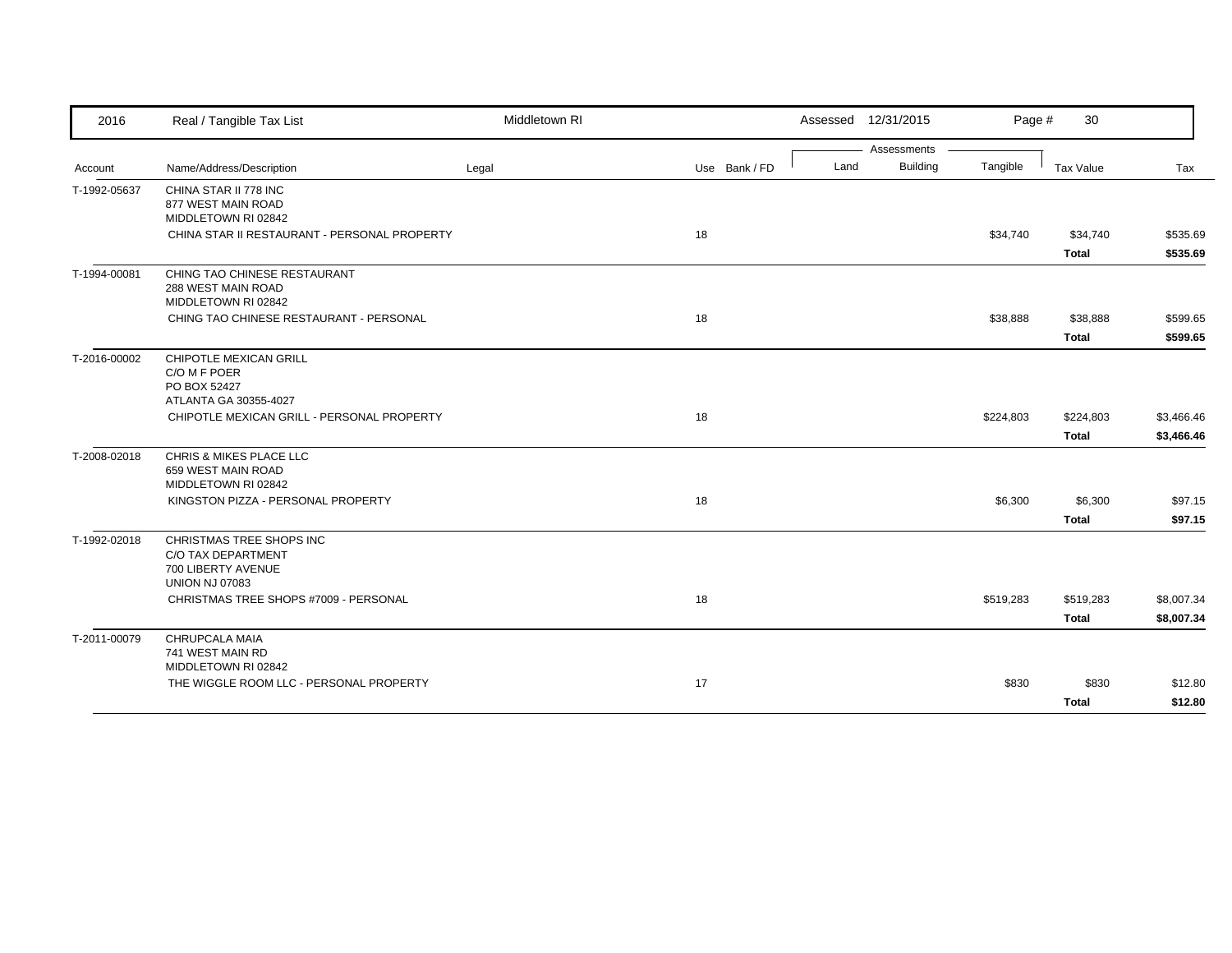| 2016         | Real / Tangible Tax List                                                                          | Middletown RI |               | Assessed 12/31/2015                    | Page #    | 31                        |                          |
|--------------|---------------------------------------------------------------------------------------------------|---------------|---------------|----------------------------------------|-----------|---------------------------|--------------------------|
| Account      | Name/Address/Description                                                                          | Legal         | Use Bank / FD | Assessments<br><b>Building</b><br>Land | Tangible  | Tax Value                 | Tax                      |
| T-2004-00541 | CISCO SYSTEMS CAPITAL CORP<br>PROP TAX ALLIANCE INC<br>PO BOX 311746<br>NEW BRAUNFELS TX 78131    |               |               |                                        |           |                           |                          |
|              | CISCO SYSTEMS CAPITAL CORP - PERSONAL                                                             |               | 94            |                                        | \$226,813 | \$226,813<br><b>Total</b> | \$3,497.46<br>\$3,497.46 |
| T-1999-00744 | CIT COMMUNICATIONS FINANCE<br>C/O RYAN LLC PROPERTY TAX COMP<br>PO BOX 460709<br>HOUSTON TX 77056 |               |               |                                        |           |                           |                          |
|              | CIT COMMUNICATIONS FINANCE - PERSONAL                                                             |               | 94            |                                        | \$735     | \$735<br><b>Total</b>     | \$11.33<br>\$11.33       |
| T-2013-00013 | CIT FINANCE LLC<br>C/O RYAN LLC PROPERTY TAX COMP<br>PO BOX 460709<br>HOUSTON TX 77056            |               |               |                                        |           |                           |                          |
|              | CIT FINANCE LLC - PERSONAL PROPERTY                                                               |               | 94            |                                        | \$9,951   | \$9,951<br><b>Total</b>   | \$153.44<br>\$153.44     |
| T-2014-00019 | <b>CIT FINANCE LLC</b><br>C/O RYAN LLC PROPERTY TAX COMP<br>PO BOX 460790<br>HOUSTON TX 77059     |               |               |                                        |           |                           |                          |
|              | CIT FINANCE LLC - PERSONAL PROPERTY                                                               |               | 18            |                                        | \$39,590  | \$39,590<br><b>Total</b>  | \$610.48<br>\$610.48     |
| T-2015-00027 | <b>CIT FINANCE LLC</b><br>C/O RYAN LLC PROPERTY TAX COMP<br>PO BOX 460709<br>HOUSTON TX 77056     |               |               |                                        |           |                           |                          |
|              | CIT FINANCE LLC - PERSONAL PROPERTY                                                               |               | 18            |                                        | \$19,290  | \$19,290<br><b>Total</b>  | \$297.45<br>\$297.45     |
| T-2016-00039 | CIT FINANCE LLC<br>C/O RYAN LLC PROPERTY TAX COMP<br>PO BOX 460709<br>HOUSTON TX 77056            |               |               |                                        |           |                           |                          |
|              | CIT FINANCE LLC - PERSONAL PROPERTY                                                               |               | 18            |                                        | \$40,883  | \$40,883<br>Total         | \$630.42<br>\$630.42     |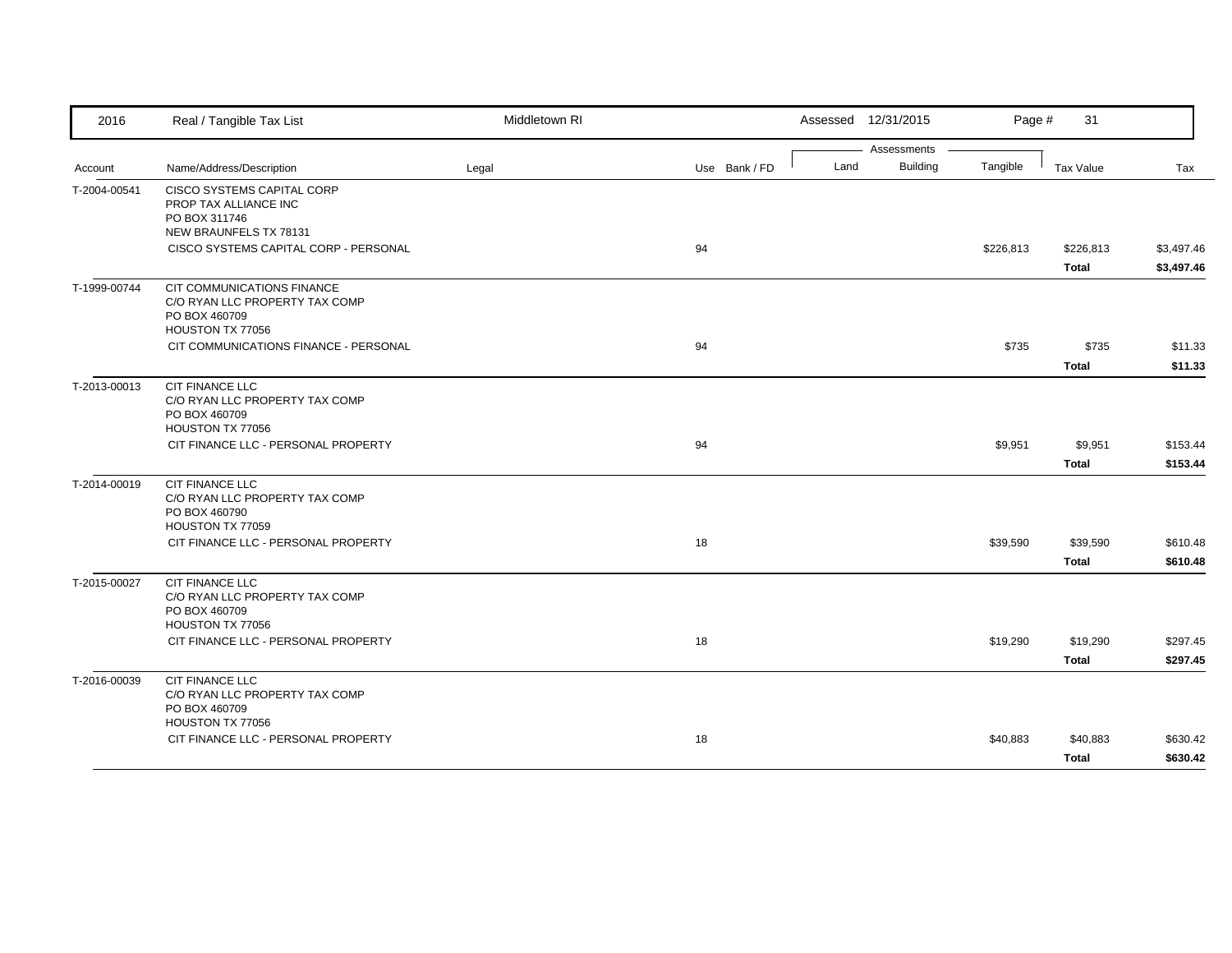| 2016         | Real / Tangible Tax List                                                                                    | Middletown RI |               |      | Assessed 12/31/2015            | Page #    | 32                        |                          |
|--------------|-------------------------------------------------------------------------------------------------------------|---------------|---------------|------|--------------------------------|-----------|---------------------------|--------------------------|
| Account      | Name/Address/Description                                                                                    | Legal         | Use Bank / FD | Land | Assessments<br><b>Building</b> | Tangible  | Tax Value                 | Tax                      |
| T-2015-00026 | CIT TECHNOLOGY FINANCING SRVS<br>C/O RYAN LLC PROPERTY TAX COMP<br>PO BOX 460709<br>HOUSTON TX 77056        |               |               |      |                                |           |                           |                          |
|              | CIT TECHNOLOGY FINANCING SRVS - PERSONAL                                                                    |               | 18            |      |                                | \$6,961   | \$6,961<br><b>Total</b>   | \$107.34<br>\$107.34     |
| T-2016-00050 | CITIZENS BANK NATIONAL ASSOC<br>1 CITIZENS DRIVE<br>RDC260D<br>RIVERSIDE RI 02915                           |               |               |      |                                |           |                           |                          |
|              | CITIZENS BANK - PERSONAL PROPERTY                                                                           |               | 18            |      |                                | \$630     | \$630<br><b>Total</b>     | \$9.71<br>\$9.71         |
| T-1992-02070 | CITZENS BANK NATIONAL ASSC<br><b>CORPORATE TAX DEPARTMENT</b><br>1 CITIZENS DR RSD260<br>RIVERSIDE RI 02915 |               |               |      |                                |           |                           |                          |
|              | CITIZENS BANK - PERSONAL PROPERTY                                                                           |               | 18            |      |                                | \$174,545 | \$174,545<br><b>Total</b> | \$2,691.48<br>\$2,691.48 |
| T-2016-00018 | CLAMBAKE CLUB OF NEWPORT<br>353 TUCKERMAN AVENUE<br>MIDDLETOWN RI 02842                                     |               |               |      |                                |           |                           |                          |
|              | CLAMBAKE CLUB OF NEWPORT - PERSONAL                                                                         |               | 18            |      |                                | \$246,715 | \$246,715<br>Total        | \$3,804.35<br>\$3,804.35 |
| T-1992-02117 | CLASSIC INSURANCE AGENCY LTD<br>126 WEST MAIN ROAD<br>MIDDLETOWN RI 02842                                   |               |               |      |                                |           |                           |                          |
|              | CLASSIC INSURANCE AGENCY - PERSONAL PROPERTY                                                                |               | 17            |      |                                | \$2,252   | \$2,252<br><b>Total</b>   | \$34.73<br>\$34.73       |
| T-2014-00027 | CNC LLC<br>ATTN: NICHOLAS PAOLO<br>12 DONALD DR                                                             |               |               |      |                                |           |                           |                          |
|              | MIDDLETOWN RI 02842<br>FORCE NEWPORT CROSSFIT - PERSONAL PROPERTY                                           |               | 17            |      |                                | \$5,405   | \$5,405<br><b>Total</b>   | \$83.35<br>\$83.35       |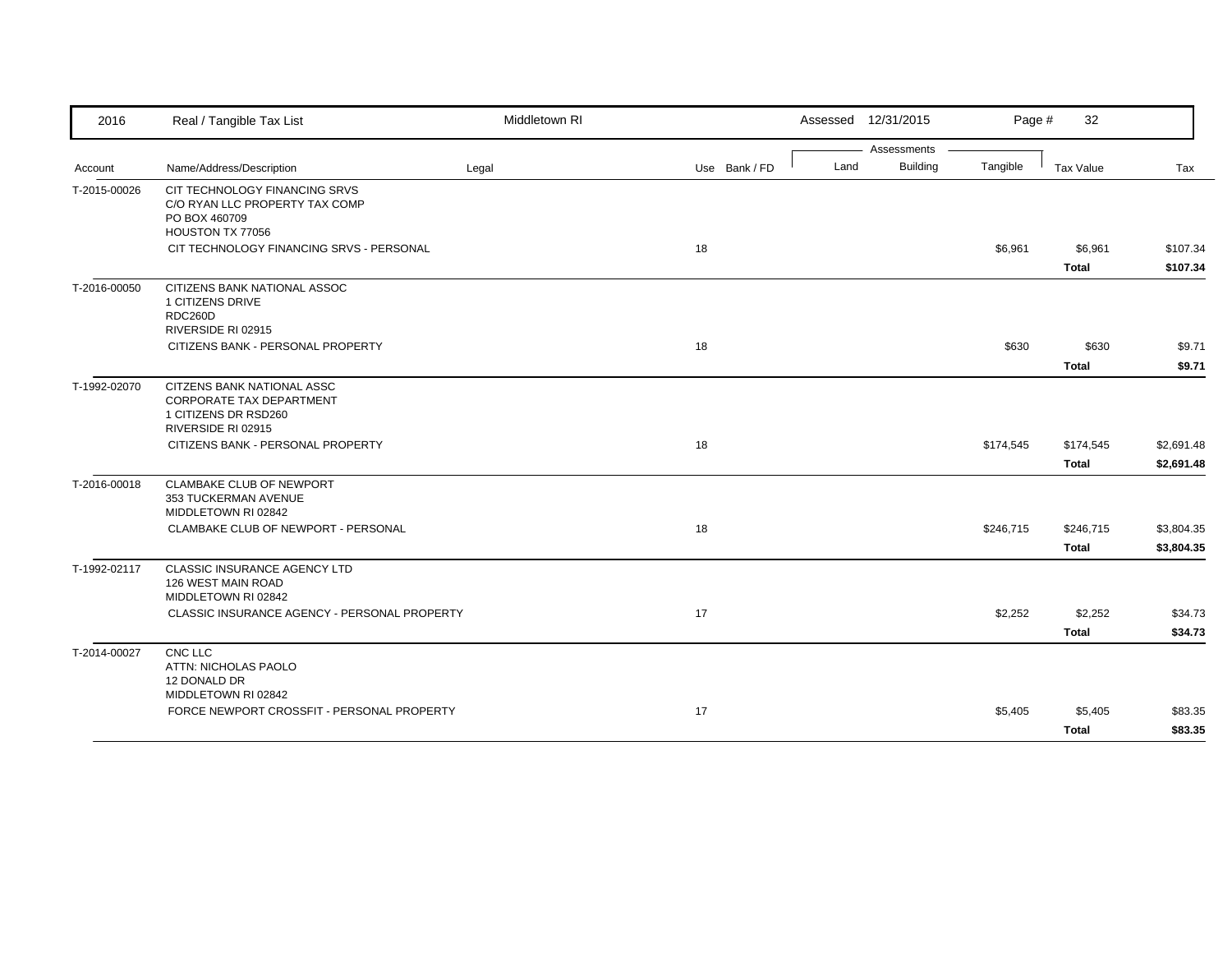| 2016         | Real / Tangible Tax List                                                                  | Middletown RI |               |      | Assessed 12/31/2015            | Page #    | 33                        |                          |
|--------------|-------------------------------------------------------------------------------------------|---------------|---------------|------|--------------------------------|-----------|---------------------------|--------------------------|
| Account      | Name/Address/Description                                                                  | Legal         | Use Bank / FD | Land | Assessments<br><b>Building</b> | Tangible  | Tax Value                 | Tax                      |
| T-1999-09006 | <b>COASTAL MEDICAL INC</b><br>10 DAVOL SQUARE<br><b>STE 400</b><br>PROVIDENCE RI 02903    |               |               |      |                                |           |                           |                          |
|              | COASTAL MEDICAL INC - NPT DIV - PERSONAL                                                  |               | 18            |      |                                | \$262,358 | \$262,358<br><b>Total</b> | \$4,045.56<br>\$4,045.56 |
| T-2004-00542 | COASTAL PROPERTY MGMNT INC<br>1341 WEST MAIN ROAD<br><b>STE 11</b><br>MIDDLETOWN RI 02842 |               |               |      |                                |           |                           |                          |
|              | COASTAL PROPERTY MANAGEMENT - PERSONAL                                                    |               | 17            |      |                                | \$1,875   | \$1,875<br><b>Total</b>   | \$28.91<br>\$28.91       |
| T-1992-02144 | COCA COLA BOTTLING CO OF SENE<br>150 PARKWAY S<br>WATERFORD CT 06385-1219                 |               |               |      |                                |           |                           |                          |
|              | COCA COLA BOTTLING CO OF SENE - PERSONAL                                                  |               | 94            |      |                                | \$108,888 | \$108,888<br><b>Total</b> | \$1,679.05<br>\$1,679.05 |
| T-2000-00671 | COCA-COLA COMPANY THE<br>ATTN: PROPERTY TAX DEPT<br>PO BOX 4440<br>BRANDON FL 33509-4440  |               |               |      |                                |           |                           |                          |
|              | COCA-COLA COMPANY THE - PERSONAL PROPERTY                                                 |               | 17            |      |                                | \$7,016   | \$7,016<br><b>Total</b>   | \$108.19<br>\$108.19     |
| T-2004-00543 | COCA-COLA COMPANY THE<br>ATTN: PROPERTY TAX DEPT<br>PO BOX 4440<br>BRANDON FL 22509-4440  |               |               |      |                                |           |                           |                          |
|              | COCA-COLA COMPANY THE - PERSONAL PROPERTY                                                 |               | 18            |      |                                | \$33,264  | \$33,264<br><b>Total</b>  | \$512.93<br>\$512.93     |
| T-1992-10418 | <b>COLBEA ENTERPRISES LLC</b><br>2050 PLAINFIELD ROAD                                     |               |               |      |                                |           |                           |                          |
|              | CRANSTON RI 02921<br>SHELL @ EAST MAIN - VALLEY - PERSONAL PROPERTY                       |               | 18            |      |                                | \$198,992 | \$198,992<br><b>Total</b> | \$3,068.46<br>\$3,068.46 |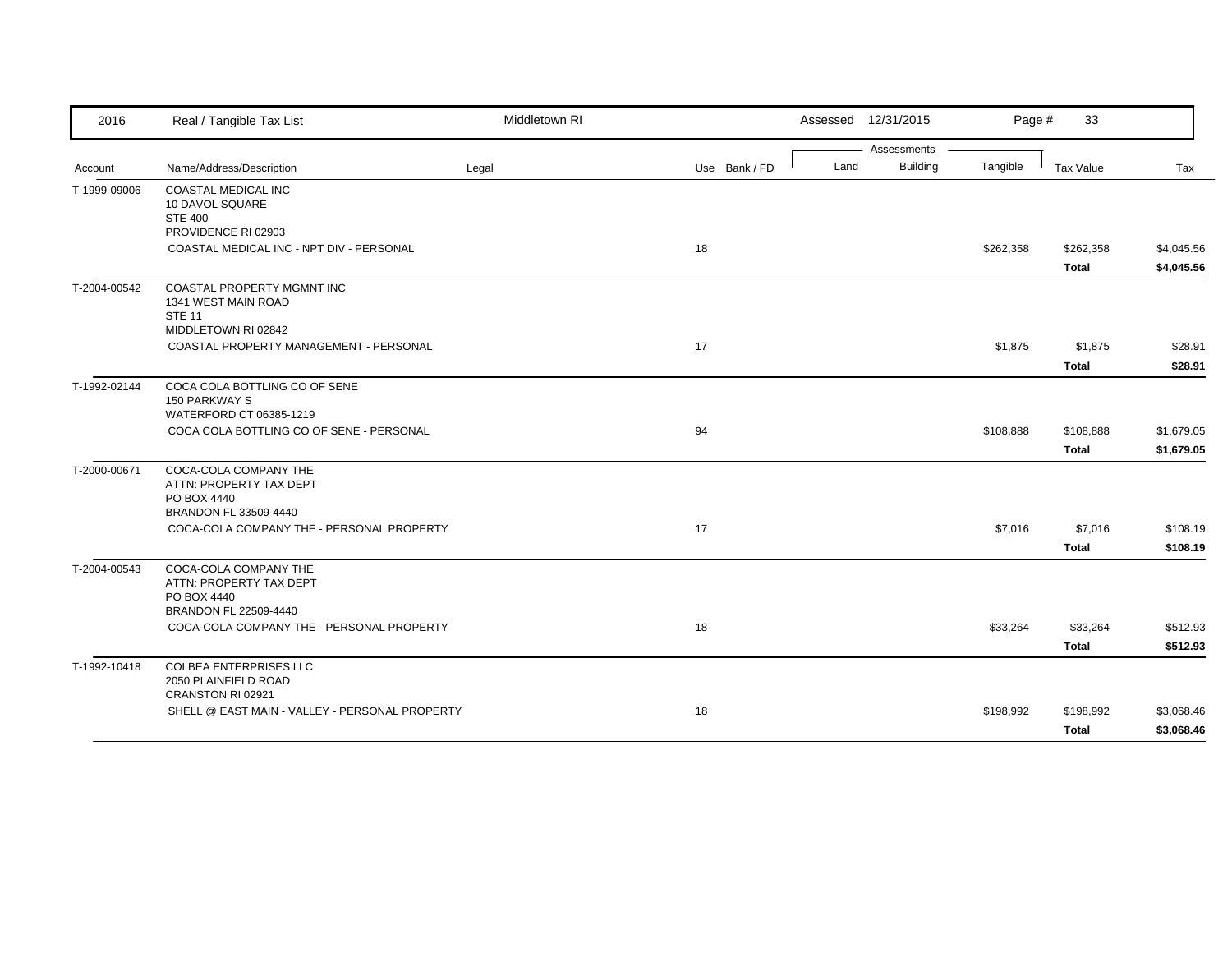| 2016         | Real / Tangible Tax List                                                   | Middletown RI |               |      | Assessed 12/31/2015            | Page #   | 34                       |                          |
|--------------|----------------------------------------------------------------------------|---------------|---------------|------|--------------------------------|----------|--------------------------|--------------------------|
| Account      | Name/Address/Description                                                   | Legal         | Use Bank / FD | Land | Assessments<br><b>Building</b> | Tangible | <b>Tax Value</b>         | Tax                      |
| T-2000-00633 | <b>COLBEA ENTERPRISES LLC</b><br>2050 PLAINFIELD PIKE<br>CRANSTON RI 02921 |               |               |      |                                |          |                          |                          |
|              | SHELL @ W MAIN - FOREST - PERSONAL PROPERTY                                |               | 18            |      |                                | \$75,966 | \$75,966<br><b>Total</b> | \$1,171.40<br>\$1,171.40 |
| T-2013-00039 | <b>COLLINS FAMILY LLC</b><br>213 FISCHER CIRCLE<br>PORTSMOUTH RI 02871     |               |               |      |                                |          |                          |                          |
|              | EYE CARE FOR RI - PERSONAL PROPERTY                                        |               | 18            |      |                                | \$84,000 | \$84,000<br><b>Total</b> | \$1,295.28<br>\$1,295.28 |
| T-2014-00005 | <b>COLVIN DAVID</b><br><b>BOX 523</b><br>OLD LYME CT 06371                 |               |               |      |                                |          |                          |                          |
|              | 1996 32' MALLARD BY FLEETWOOD - PERSONAL                                   |               | 97            |      |                                | \$4,446  | \$4,446<br><b>Total</b>  | \$68.56<br>\$68.56       |
| T-2013-00006 | COMPACT POWER EQUIPMENT CENTER<br>PO BOX 40<br>FORT MILL SC 29716          |               |               |      |                                |          |                          |                          |
|              | COMPACT POWER EQUIPMENT CENTER - PERSONAL                                  |               | 94            |      |                                | \$57,964 | \$57,964<br><b>Total</b> | \$893.80<br>\$893.80     |
| T-1992-02685 | COMPASS GROUP USA/CANTEEN SERV<br>267 LIBBEY PARKWAY<br>WEYMOUTH MA 02189  |               |               |      |                                |          |                          |                          |
|              | ATLANTIC COFFEE & PROVISION - PERSONAL                                     |               | 94            |      |                                | \$3,206  | \$3,206<br>Total         | \$49.44<br>\$49.44       |
| T-1992-02632 | COMPUTER SCIENCES CORPORATION<br><b>DEPT 655</b><br>PO BOX 4900            |               |               |      |                                |          |                          |                          |
|              | SCOTTSDALE AZ 85261-4900<br>COMPUTER SCIENCES CORP - PERSONAL PROPERTY     |               | 94            |      |                                | \$76,143 | \$76,143<br><b>Total</b> | \$1,174.13<br>\$1,174.13 |
| T-2015-00013 | COMPUTER SCIENCES CORPORATION<br><b>DEPT 655</b><br>PO BOX 4900            |               |               |      |                                |          |                          |                          |
|              | SCOTTSDALE AZ 85261-4900<br>COMPUTER SCIENCES CORPORATION - PERSONAL       |               | 18            |      |                                | \$3,996  | \$3,996<br><b>Total</b>  | \$61.62<br>\$61.62       |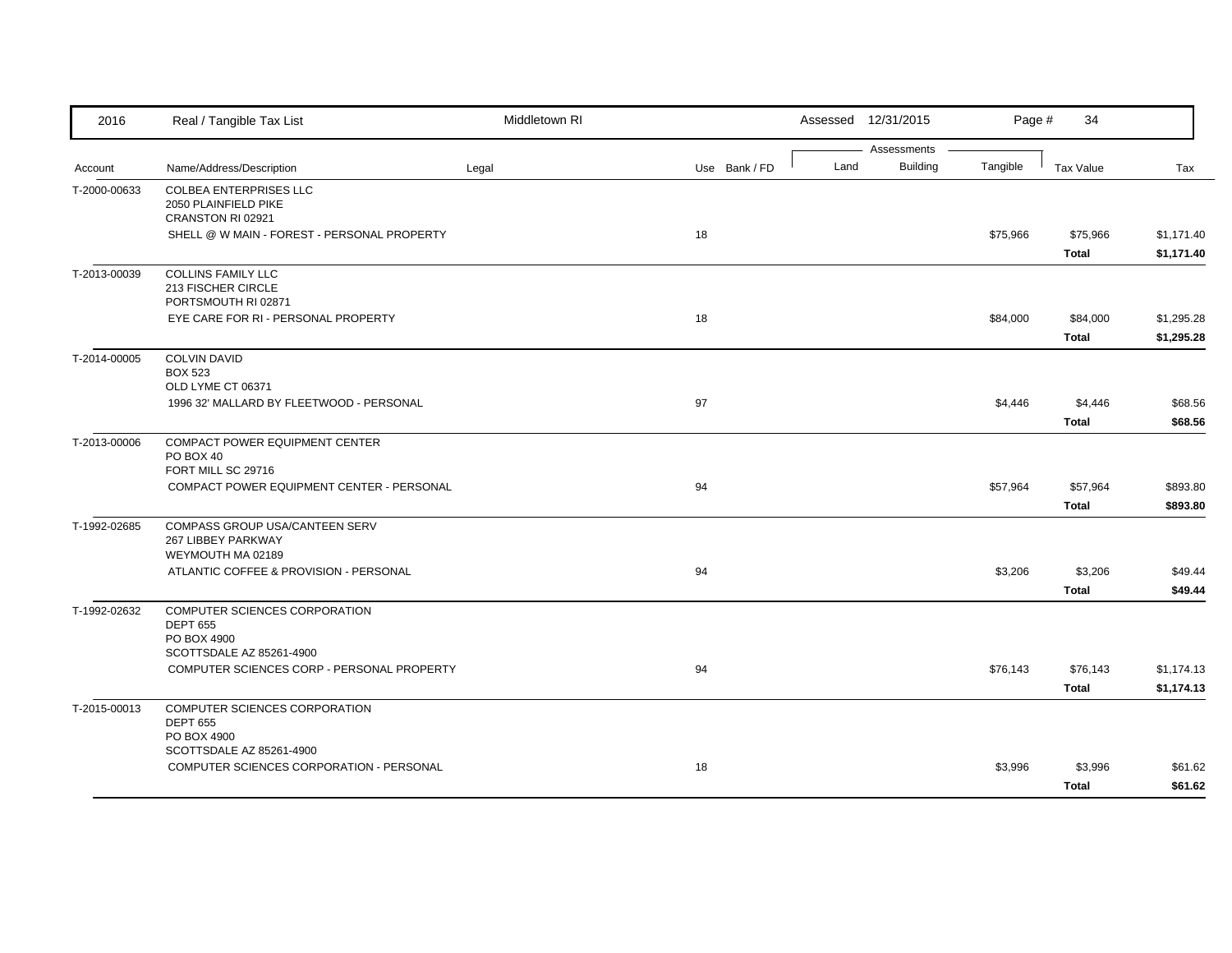| 2016         | Real / Tangible Tax List                            | Middletown RI |               | Assessed 12/31/2015     | Page #    | 35               |            |
|--------------|-----------------------------------------------------|---------------|---------------|-------------------------|-----------|------------------|------------|
|              |                                                     |               |               | Assessments             |           |                  |            |
| Account      | Name/Address/Description                            | Legal         | Use Bank / FD | <b>Building</b><br>Land | Tangible  | <b>Tax Value</b> | Tax        |
| T-1992-02245 | <b>CONCEPTS INC</b>                                 |               |               |                         |           |                  |            |
|              | 438 EAST MAIN ROAD<br>MIDDLETOWN RI 02842           |               |               |                         |           |                  |            |
|              | CONCEPTS INC - PERSONAL PROPERTY                    |               | 17            |                         | \$5,976   | \$5,976          | \$92.15    |
|              |                                                     |               |               |                         |           | <b>Total</b>     | \$92.15    |
| T-2015-00038 | <b>CONLEY APRIL</b>                                 |               |               |                         |           |                  |            |
|              | 102 WEST MAIN ROAD                                  |               |               |                         |           |                  |            |
|              | MIDDLETOWN RI 02842                                 |               |               |                         |           |                  |            |
|              | LOCKSTAR SALON - PERSONAL PROPERTY                  |               | 17            |                         | \$5,000   | \$5,000          | \$77.10    |
|              |                                                     |               |               |                         |           | <b>Total</b>     | \$77.10    |
| T-1992-04361 | CONOPCO INC                                         |               |               |                         |           |                  |            |
|              | PO BOX 339                                          |               |               |                         |           |                  |            |
|              | <b>ISELIN NJ 08830</b>                              |               |               |                         |           |                  |            |
|              | CONOPCO INC - PERSONAL PROPERTY                     |               | 94            |                         | \$2,345   | \$2,345          | \$36.16    |
|              |                                                     |               |               |                         |           | <b>Total</b>     | \$36.16    |
| T-2004-00636 | <b>CONTI ALLEN</b>                                  |               |               |                         |           |                  |            |
|              | <b>5 OLIVER STREET</b><br>NORTH PROVIDENCE RI 02904 |               |               |                         |           |                  |            |
|              | 2001 34' TERRY EX 34P - PERSONAL PROPERTY           |               | 45            |                         | \$10,412  | \$10,412         | \$160.55   |
|              |                                                     |               |               |                         |           | <b>Total</b>     | \$160.55   |
| T-2006-03166 | <b>COOK RAYMOND</b>                                 |               |               |                         |           |                  |            |
|              | 38 FOREST AVENUE                                    |               |               |                         |           |                  |            |
|              | MIDDLETOWN RI 02842                                 |               |               |                         |           |                  |            |
|              | GEM GENERAL CONTRACTORS - PERSONAL                  |               | 17            |                         | \$3,300   | \$3,300          | \$50.89    |
|              |                                                     |               |               |                         |           | <b>Total</b>     | \$50.89    |
| T-1992-02374 | <b>CORBETT JOHN W</b>                               |               |               |                         |           |                  |            |
|              | 928 WEST MAIN ROAD                                  |               |               |                         |           |                  |            |
|              | MIDDLETOWN RI 02842                                 |               |               |                         |           |                  |            |
|              | JOHN W CORBETT PHOTOGRAPHY INC - PERSONAL           |               | 18            |                         | \$116,510 | \$116,510        | \$1,796.58 |
|              |                                                     |               |               |                         |           | <b>Total</b>     | \$1,796.58 |
| T-2002-00558 | CORRIGAN DANIEL G - ET AL                           |               |               |                         |           |                  |            |
|              | 747 AQUIDNECK AVENUE<br>STE <sub>1</sub>            |               |               |                         |           |                  |            |
|              | MIDDLETOWN RI 02842                                 |               |               |                         |           |                  |            |
|              | CORRIGAN FINANCIAL INC - PERSONAL PROPERTY          |               | 18            |                         | \$185,774 | \$185,774        | \$2,864.64 |
|              |                                                     |               |               |                         |           | <b>Total</b>     | \$2,864.64 |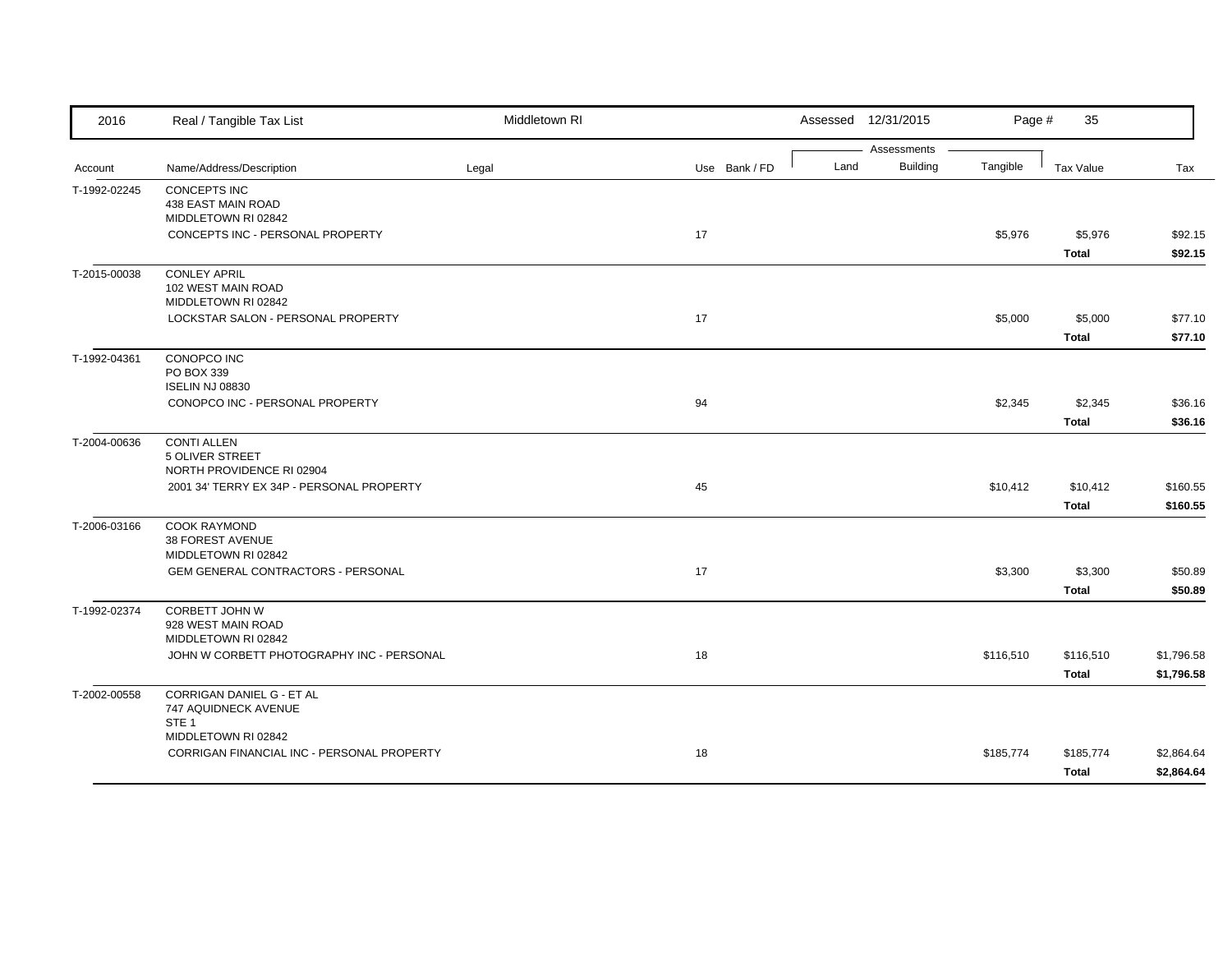| 2016         | Real / Tangible Tax List                                                                     | Middletown RI |               |      | Assessed 12/31/2015 | Page #      | 36           |             |
|--------------|----------------------------------------------------------------------------------------------|---------------|---------------|------|---------------------|-------------|--------------|-------------|
|              |                                                                                              |               |               |      | Assessments         |             |              |             |
| Account      | Name/Address/Description                                                                     | Legal         | Use Bank / FD | Land | <b>Building</b>     | Tangible    | Tax Value    | Tax         |
| T-2005-00578 | <b>CORT FURNITURE RENTAL</b><br><b>BADEN TX MGT LLC</b><br>PO BOX 80397<br>FT WAYNE IN 46898 |               |               |      |                     |             |              |             |
|              | CORT FURNITURE RENTAL - PERSONAL PROPERTY                                                    |               | 94            |      |                     | \$382,380   | \$382,380    | \$5,896.30  |
|              |                                                                                              |               |               |      |                     |             | <b>Total</b> | \$5,896.30  |
| T-2014-00006 | <b>COSTA CASIMIRO</b><br>19 PINEWOOD ROAD<br>BOLTON MA 01740                                 |               |               |      |                     |             |              |             |
|              | 2003 36' DUTCHMAN - PERSONAL PROPERTY                                                        |               | 97            |      |                     | \$7,975     | \$7,975      | \$122.97    |
|              |                                                                                              |               |               |      |                     |             | <b>Total</b> | \$122.97    |
| T-2012-00074 | <b>COSTA DAVID</b><br>796 AQUIDNECK AVENUE<br>MIDDLETOWN RI 02842                            |               |               |      |                     |             |              |             |
|              | LABELS FOR LESS - PERSONAL PROPERTY                                                          |               | 17            |      |                     | \$1,411     | \$1,411      | \$21.76     |
|              |                                                                                              |               |               |      |                     |             | <b>Total</b> | \$21.76     |
| T-2010-02120 | <b>COSTA WALTER &amp; APRIL</b><br>104 ELLERY AVENUE<br>MIDDLETOWN RI 02842                  |               |               |      |                     |             |              |             |
|              | <b>ISLAND CHIMNEY SERVICES LLC - PERSONAL</b>                                                |               | 17            |      |                     | \$1,988     | \$1,988      | \$30.65     |
|              |                                                                                              |               |               |      |                     |             | <b>Total</b> | \$30.65     |
| T-2013-00020 | <b>COX EDWARD</b><br>5757 IVREA DRIVE<br>SARASOTA FL 34238                                   |               |               |      |                     |             |              |             |
|              | 2007 37.2' KEYSTONE SPRINGDALE - PERSONAL                                                    |               | 97            |      |                     | \$12,238    | \$12,238     | \$188.71    |
|              |                                                                                              |               |               |      |                     |             | <b>Total</b> | \$188.71    |
| T-1992-04933 | COXCOM LLC<br>6205A PEACHTREE DUNWOODY<br>M/S C/P-12<br>ATLANTA GA 30328                     |               |               |      |                     |             |              |             |
|              | COXCOMM - PERSONAL PROPERTY                                                                  |               | 18            |      |                     | \$2,044,183 | \$2,044,183  | \$31,521.30 |
|              |                                                                                              |               |               |      |                     |             | Total        | \$31,521.30 |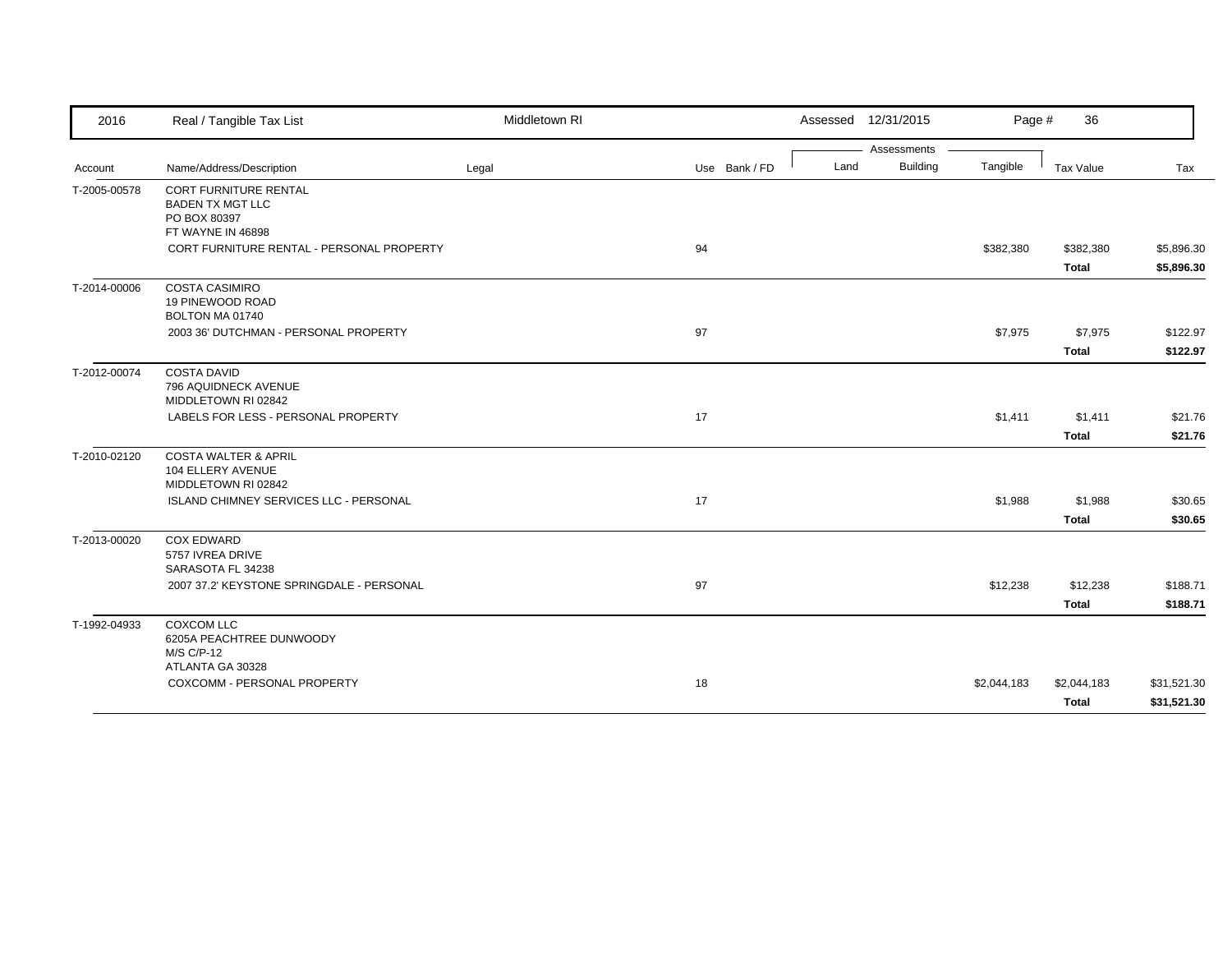| 2016         | Real / Tangible Tax List                          | Middletown RI |               |      | Assessed 12/31/2015            | Page #   | 37           |          |
|--------------|---------------------------------------------------|---------------|---------------|------|--------------------------------|----------|--------------|----------|
| Account      | Name/Address/Description                          | Legal         | Use Bank / FD | Land | Assessments<br><b>Building</b> | Tangible | Tax Value    | Tax      |
|              |                                                   |               |               |      |                                |          |              |          |
| T-2014-00009 | <b>CRAIG JAMES</b><br>65 OREGON STREET            |               |               |      |                                |          |              |          |
|              | SPRINGFIELD MA 01118                              |               |               |      |                                |          |              |          |
|              | 1988 35' TRAVEL VILLA - PERSONAL PROPERTY         |               | 97            |      |                                | \$3,135  | \$3,135      | \$48.34  |
|              |                                                   |               |               |      |                                |          | <b>Total</b> | \$48.34  |
| T-2015-00005 | <b>CREA SOTIRIA</b>                               |               |               |      |                                |          |              |          |
|              | 36 AQUIDNECK AVENUE                               |               |               |      |                                |          |              |          |
|              | MIDDLETOWN RI 02842                               |               |               |      |                                |          |              |          |
|              | RHEA'S CAFE - PERSONAL PROPERTY                   |               | 17            |      |                                | \$23,849 | \$23,849     | \$367.75 |
|              |                                                   |               |               |      |                                |          | <b>Total</b> | \$367.75 |
| T-1998-00713 | <b>CREANEY ASSOCIATES INC</b>                     |               |               |      |                                |          |              |          |
|              | 190 EAST MAIN ROAD<br>MIDDLETOWN RI 02842         |               |               |      |                                |          |              |          |
|              | <b>CREANEY CRUISE &amp; TRAVEL INC - PERSONAL</b> |               | 17            |      |                                | \$700    | \$700        | \$10.79  |
|              |                                                   |               |               |      |                                |          | <b>Total</b> | \$10.79  |
| T-2003-00563 | <b>CROCKETT NANCY</b>                             |               |               |      |                                |          |              |          |
|              | 122 PURGATORY RD                                  |               |               |      |                                |          |              |          |
|              | MIDDLETOWN RI 02842                               |               |               |      |                                |          |              |          |
|              | CROCKETT'S REALTY - PERSONAL PROPERTY             |               | 17            |      |                                | \$1,275  | \$1,275      | \$19.66  |
|              |                                                   |               |               |      |                                |          | <b>Total</b> | \$19.66  |
| T-1992-02603 | <b>CROOKES DENNIS M</b>                           |               |               |      |                                |          |              |          |
|              | 238 EAST MAIN ROAD                                |               |               |      |                                |          |              |          |
|              | MIDDLETOWN RI 02842                               |               |               |      |                                |          |              |          |
|              | WOODHOOKER'S SPORTS TAVERN - PERSONAL             |               | 18            |      |                                | \$15,457 | \$15,457     | \$238.35 |
|              |                                                   |               |               |      |                                |          | <b>Total</b> | \$238.35 |
| T-2000-00684 | CROWN ATLANTIC CO LLC                             |               |               |      |                                |          |              |          |
|              | <b>PMB353</b><br>4017 WASHINGTON RD               |               |               |      |                                |          |              |          |
|              | MCMURRAY PA 15317-2520                            |               |               |      |                                |          |              |          |
|              | CROWN ATLANTIC COMPANY LLC - PERSONAL             |               | 18            |      |                                | \$15,510 | \$15,510     | \$239.16 |
|              |                                                   |               |               |      |                                |          | <b>Total</b> | \$239.16 |
| T-2004-00545 | <b>CROWN CREDIT COMPANY</b>                       |               |               |      |                                |          |              |          |
|              | 44 SOUTH WASHINGTON STREET                        |               |               |      |                                |          |              |          |
|              | NEW BREMEN OH 45869                               |               |               |      |                                |          |              |          |
|              | CROWN CREDIT COMPANY - PERSONAL PROPERTY          |               | 94            |      |                                | \$34,202 | \$34,202     | \$527.39 |
|              |                                                   |               |               |      |                                |          | <b>Total</b> | \$527.39 |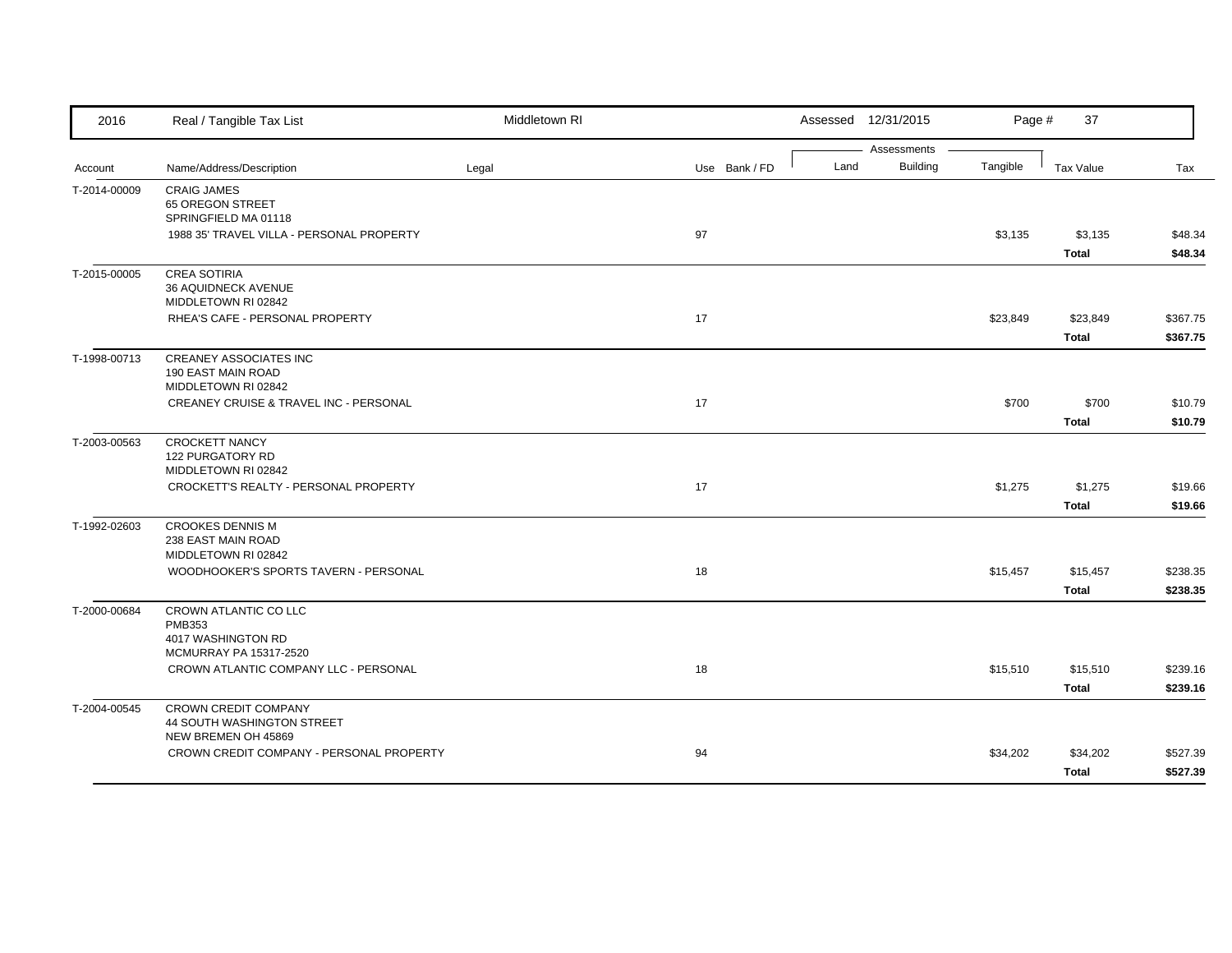| Account      |                                                                                                          |       |    |               |      |             | Page #   |              |          |
|--------------|----------------------------------------------------------------------------------------------------------|-------|----|---------------|------|-------------|----------|--------------|----------|
|              |                                                                                                          |       |    |               |      | Assessments |          |              |          |
|              | Name/Address/Description                                                                                 | Legal |    | Use Bank / FD | Land | Building    | Tangible | Tax Value    | Tax      |
| T-2005-00641 | <b>CRYSTAL ROCK LLC</b><br>1050 BUCKINGHAM STREET<br>WATERTOWN CT 06795-0998                             |       |    |               |      |             |          |              |          |
|              | CRYSTAL ROCK LLC - PERSONAL PROPERTY                                                                     |       | 18 |               |      |             | \$415    | \$415        | \$6.40   |
|              |                                                                                                          |       |    |               |      |             |          | <b>Total</b> | \$6.40   |
| T-2016-00048 | CSC GOVERNMENT SOLUTIONS LLC<br><b>DEPT 710</b><br>PO BOX 4900<br>SCOTTSDALE AZ 85261-4900               |       |    |               |      |             |          |              |          |
|              | CSC GOVERNMENT SOLUTIONS LLC - PERSONAL                                                                  |       | 18 |               |      |             | \$3,126  | \$3,126      | \$48.20  |
|              |                                                                                                          |       |    |               |      |             |          | <b>Total</b> | \$48.20  |
| T-2016-00045 | <b>CSC SERVICEWORKS INC</b><br>PO BOX 460049<br>HOUSTON TX 77056                                         |       |    |               |      |             |          |              |          |
|              | CSC SERVICEWORKS INC - PERSONAL PROPERTY                                                                 |       | 18 |               |      |             | \$2,835  | \$2,835      | \$43.72  |
|              |                                                                                                          |       |    |               |      |             |          | <b>Total</b> | \$43.72  |
| T-2008-02013 | <b>CSI LEASING INC</b><br>ATTN: PROPERTY TAX DEPT<br>9990 OLD OLIVE ST RD #101<br>ST LOUIS MO 63141-5901 |       |    |               |      |             |          |              |          |
|              | CSI LEASING INC - PERSONAL PROPERTY                                                                      |       | 94 |               |      |             | \$11,849 | \$11,849     | \$182.71 |
|              |                                                                                                          |       |    |               |      |             |          | <b>Total</b> | \$182.71 |
| T-1992-02646 | <b>CUMBERLAND FARMS INC #1264</b><br>C/O TAX DEPARTMENT<br>100 CROSSING BLVD<br>FRAMINGHAM MA 01702      |       |    |               |      |             |          |              |          |
|              | CUMBERLAND FARMS #1264 - PERSONAL PROPERTY                                                               |       | 18 |               |      |             | \$45,397 | \$45,397     | \$700.02 |
|              |                                                                                                          |       |    |               |      |             |          | <b>Total</b> | \$700.02 |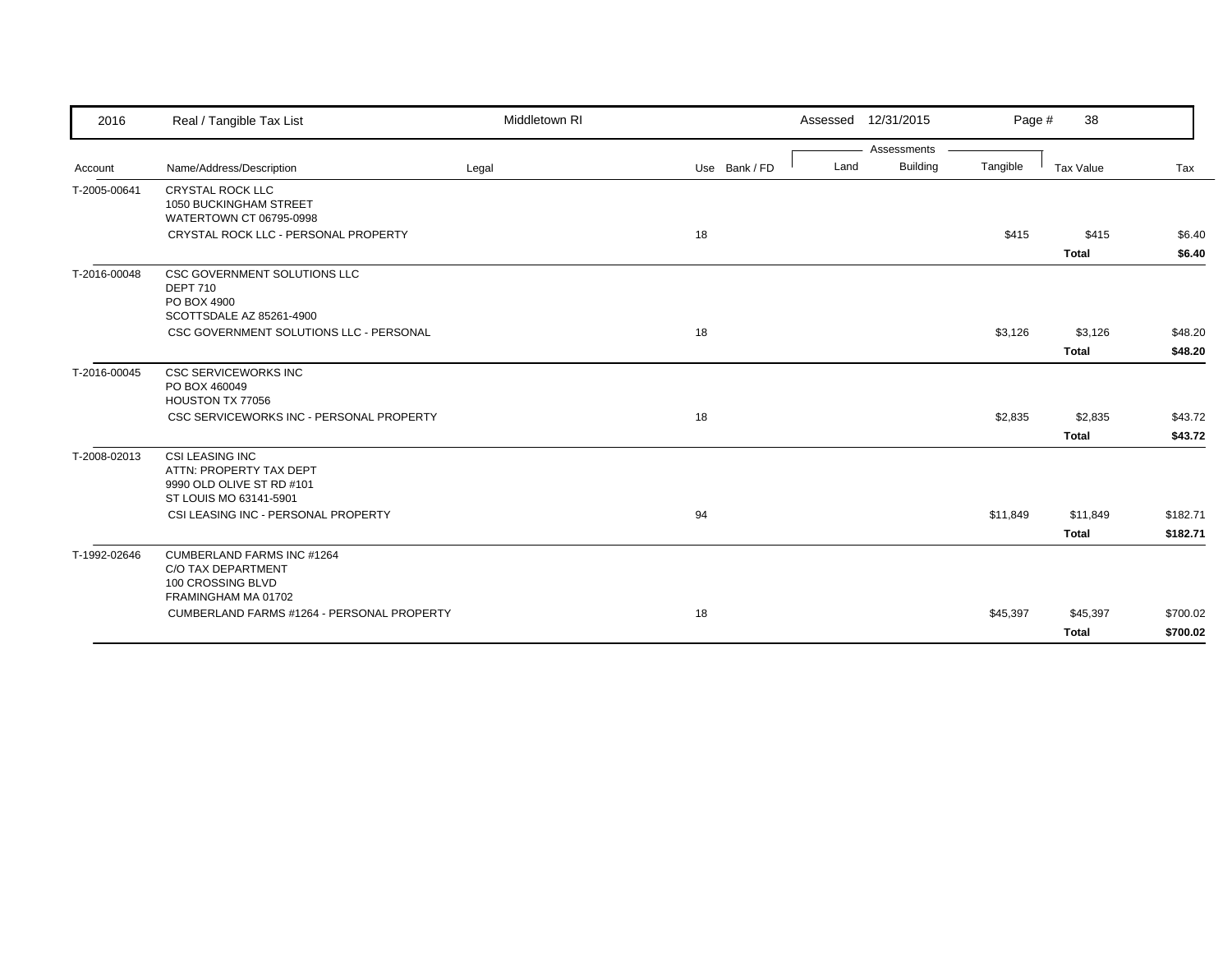| 2016         | Real / Tangible Tax List                                                   | Middletown RI |               |      | Assessed 12/31/2015            | Page #    | 39                        |                          |
|--------------|----------------------------------------------------------------------------|---------------|---------------|------|--------------------------------|-----------|---------------------------|--------------------------|
| Account      | Name/Address/Description                                                   | Legal         | Use Bank / FD | Land | Assessments<br><b>Building</b> | Tangible  | Tax Value                 | Tax                      |
| T-1992-02690 | D & H INC<br>210 CODDINGTON HWY<br>MIDDLETOWN RI 02842                     |               |               |      |                                |           |                           |                          |
|              | CODDINGTON BREWING CO - PERSONAL PROPERTY                                  |               | 18            |      |                                | \$48,426  | \$48,426<br><b>Total</b>  | \$746.73<br>\$746.73     |
| T-1992-08135 | D & M TIRE SALES LTD<br>729 WEST MAIN ROAD<br>MIDDLETOWN RI 02842          |               |               |      |                                |           |                           |                          |
|              | D & M TIRE SALES LTD - PERSONAL PROPERTY                                   |               | 18            |      |                                | \$26,641  | \$26,641<br><b>Total</b>  | \$410.80<br>\$410.80     |
| T-2005-00586 | <b>D ANG P CORPORATION</b><br>23 VALLEY ROAD<br>MIDDLETOWN RI 02842        |               |               |      |                                |           |                           |                          |
|              | BANGKOK CITY THAI RESTAURANT - PERSONAL                                    |               | 18            |      |                                | \$172,637 | \$172,637<br><b>Total</b> | \$2,662.06<br>\$2,662.06 |
| T-1994-00293 | <b>DE FOODS INC</b><br>170 OLD FORGE ROAD<br>HANOVER MA 02339              |               |               |      |                                |           |                           |                          |
|              | <b>KFC - PERSONAL PROPERTY</b>                                             |               | 18            |      |                                | \$63,222  | \$63,222<br><b>Total</b>  | \$974.88<br>\$974.88     |
| T-2004-00546 | DADDIO DOMENIC<br>434 PARK AVENUE<br>PORTSMOUTH RI 02871                   |               |               |      |                                |           |                           |                          |
|              | NEWPORT COUNTY ACUPUNCTURE CTR - PERSONAL                                  |               | 17            |      |                                | \$650     | \$650<br><b>Total</b>     | \$10.02<br>\$10.02       |
| T-1999-09211 | DAO THANH N<br>57 EAST MAIN ROAD<br>MIDDLETOWN RI 02842                    |               |               |      |                                |           |                           |                          |
|              | LA CHIC NAILS - PERSONAL PROPERTY                                          |               | 17            |      |                                | \$9,300   | \$9,300<br><b>Total</b>   | \$143.41<br>\$143.41     |
| T-2003-00560 | DAY COMMUNICATIONS INC<br>747 AQUIDNECK AVE STE 201<br>MIDDLETOWN RI 02842 |               |               |      |                                |           |                           |                          |
|              | BLUE WATER SAILING LLC - PERSONAL PROPERTY                                 |               | 17            |      |                                | \$10,447  | \$10,447<br><b>Total</b>  | \$161.09<br>\$161.09     |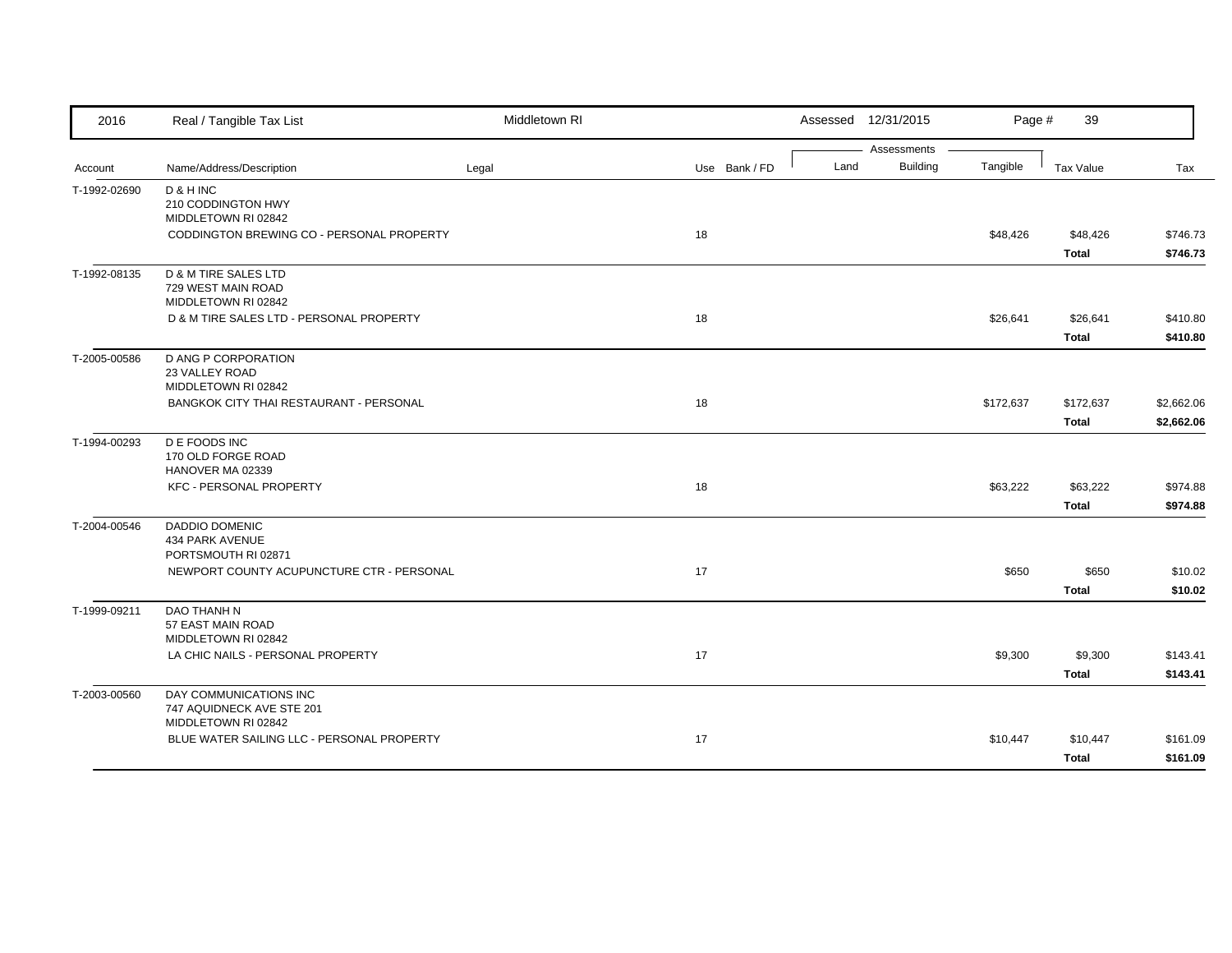| 2016         | Real / Tangible Tax List                                                                                                                             | Middletown RI |               |      | Assessed 12/31/2015            | Page #    | 40                                        |                                     |
|--------------|------------------------------------------------------------------------------------------------------------------------------------------------------|---------------|---------------|------|--------------------------------|-----------|-------------------------------------------|-------------------------------------|
| Account      | Name/Address/Description                                                                                                                             | Legal         | Use Bank / FD | Land | Assessments<br><b>Building</b> | Tangible  | Tax Value                                 | Tax                                 |
| T-1995-00526 | DDL OMNI ENGNEERING LLC<br>8260 GREENSBORO DRIVE<br>SUITE 600<br>MCLEAN VA 22102<br>DDL OMNI ENGINEERING LLC - PERSONAL PROPERTY                     |               | 17            |      |                                | \$6,513   | \$6,513<br><b>Total</b>                   | \$100.43<br>\$100.43                |
| T-2000-00663 | DE LAGE LANDEN FINANCIAL SRV<br>ATTN CORPORATE TAX DEPT<br>1111 OLD EAGLE SCHOOL<br><b>WAYNE PA 19087</b>                                            |               |               |      |                                |           |                                           |                                     |
|              | DE LAGE LANDEN FINANCIAL - PERSONAL PROPERTY                                                                                                         |               | 94            |      |                                | \$482,707 | \$482,707<br><b>Total</b>                 | \$7,443.34<br>\$7,443.34            |
| T-2012-00110 | <b>DELL EQUIPMENT FUNDING LP</b><br>ATT PROP TAX DEPT<br>ONE DELL WAY RR1-35<br>ROUND ROCK TX 78682<br>DELL EQUIPMENT FUNDING LP - PERSONAL PROPERTY |               | 94            |      |                                | \$65,357  | \$65,357<br><b>Total</b>                  | \$1,007.80<br>\$1,007.80            |
| T-2016-00047 | <b>DELL MARKETING</b><br>ATTN: PROPERTY TAX<br>ONE DELL WAY RRI-35<br>ROUND ROCK TX 78682<br>DELL MARKETING LP - PERSONAL PROPERTY                   |               | 18            |      |                                | \$814     | \$814                                     | \$12.55                             |
| T-1996-00468 | <b>DELOPS INC</b><br>PROP TX DPT 770128-PAPA G<br>600 PROVIDENCE HWY<br>DEDHAM MA 02026<br>DANGELO SANDWICH SHOP - PERSONAL PROPERTY                 |               | 18            |      |                                | \$197,760 | <b>Total</b><br>\$197,760<br><b>Total</b> | \$12.55<br>\$3,049.46<br>\$3,049.46 |
| T-2016-00051 | DELUXE DIGITAL CINEMA<br>DUCHARME MCMILLEN & ASSOCIATES<br>PO BOX 80615<br><b>INDIANAPOLIS IN 46280</b>                                              |               |               |      |                                |           |                                           |                                     |
|              | DELUXE DIGITAL CINEMAN - PERSONAL PROPERTY                                                                                                           |               | 18            |      |                                | \$4,243   | \$4,243<br><b>Total</b>                   | \$65.43<br>\$65.43                  |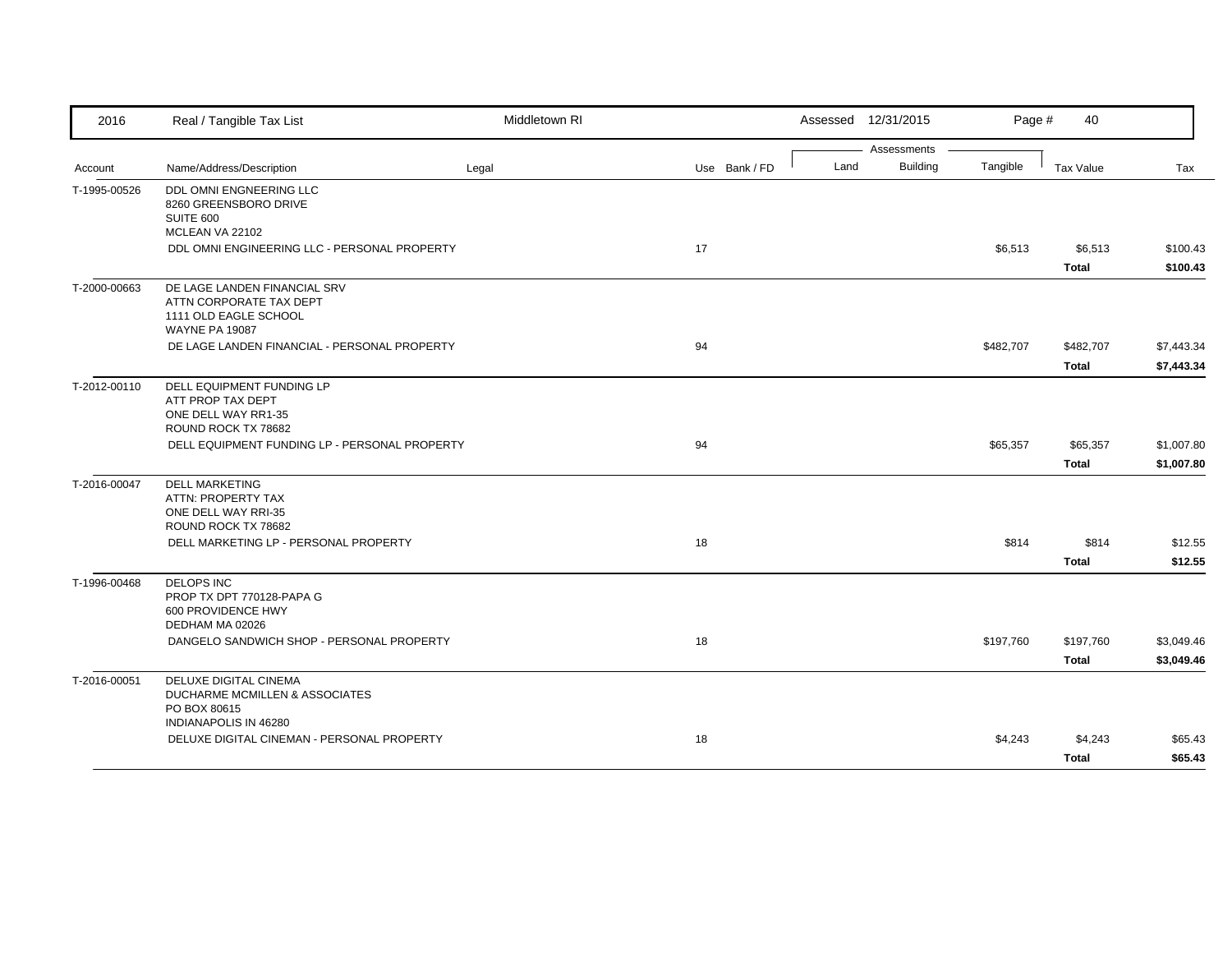| 2016         | Real / Tangible Tax List                    | Middletown RI |               |      | Assessed 12/31/2015            | Page #   | 41           |          |
|--------------|---------------------------------------------|---------------|---------------|------|--------------------------------|----------|--------------|----------|
|              |                                             |               |               | Land | Assessments<br><b>Building</b> |          |              |          |
| Account      | Name/Address/Description                    | Legal         | Use Bank / FD |      |                                | Tangible | Tax Value    | Tax      |
| T-2011-00008 | <b>DENNIS KEVIN J</b>                       |               |               |      |                                |          |              |          |
|              | 699 AQUIDNECK AVENUE<br>MIDDLETOWN RI 02842 |               |               |      |                                |          |              |          |
|              | DENNIS BROTHERS LLC - PERSONAL PROPERTY     |               | 17            |      |                                | \$3,295  | \$3,295      | \$50.81  |
|              |                                             |               |               |      |                                |          | <b>Total</b> | \$50.81  |
| T-2004-00598 | DETWILER DEVIN & TRACY                      |               |               |      |                                |          |              |          |
|              | 790 AQUIDNECK AVENUE                        |               |               |      |                                |          |              |          |
|              | MIDDLETOWN RI 02842                         |               |               |      |                                |          |              |          |
|              | JO D' ALAN SALON - PERSONAL PROPERTY        |               | 18            |      |                                | \$23,640 | \$23,640     | \$364.53 |
|              |                                             |               |               |      |                                |          | <b>Total</b> | \$364.53 |
| T-2008-02041 | <b>DEVLIN KATHLEEN</b>                      |               |               |      |                                |          |              |          |
|              | 438 EAST MAIN ROAD                          |               |               |      |                                |          |              |          |
|              | SUITE 202<br>MIDDLETOWN RI 02842            |               |               |      |                                |          |              |          |
|              | ALL ABOUT HOME CARE LLC - PERSONAL PROPERTY |               | 18            |      |                                | \$33,117 | \$33,117     | \$510.66 |
|              |                                             |               |               |      |                                |          | <b>Total</b> | \$510.66 |
|              | <b>DEVORE DAVID</b>                         |               |               |      |                                |          |              |          |
| T-2007-01939 | 1362 EMERALD DRIVE                          |               |               |      |                                |          |              |          |
|              | KISSIMMEE FL 34744                          |               |               |      |                                |          |              |          |
|              | 2004 10' WELLS CARGO BOX TRAIL - PERSONAL   |               | 45            |      |                                | \$451    | \$451        | \$6.95   |
|              |                                             |               |               |      |                                |          | <b>Total</b> | \$6.95   |
| T-2016-00035 | <b>DIAMOND TOWERS IV LLC</b>                |               |               |      |                                |          |              |          |
|              | 820 MORRIS TURNPIKE                         |               |               |      |                                |          |              |          |
|              | <b>SUITE 104</b><br>SHORT HILLS NJ 07078    |               |               |      |                                |          |              |          |
|              | DIAMOND TOWERS IV LLC - PERSONAL PROPERTY   |               | 18            |      |                                | \$25,650 | \$25,650     | \$395.52 |
|              |                                             |               |               |      |                                |          | <b>Total</b> | \$395.52 |
|              |                                             |               |               |      |                                |          |              |          |
| T-1992-03021 | DIGITAL DIAGNOSTICS INC<br>PO BOX 4267      |               |               |      |                                |          |              |          |
|              | MIDDLETOWN RI 02842                         |               |               |      |                                |          |              |          |
|              | DIGITAL DIAGNOSTICS INC - PERSONAL PROPERTY |               | 17            |      |                                | \$3,601  | \$3,601      | \$55.53  |
|              |                                             |               |               |      |                                |          | <b>Total</b> | \$55.53  |
|              |                                             |               |               |      |                                |          |              |          |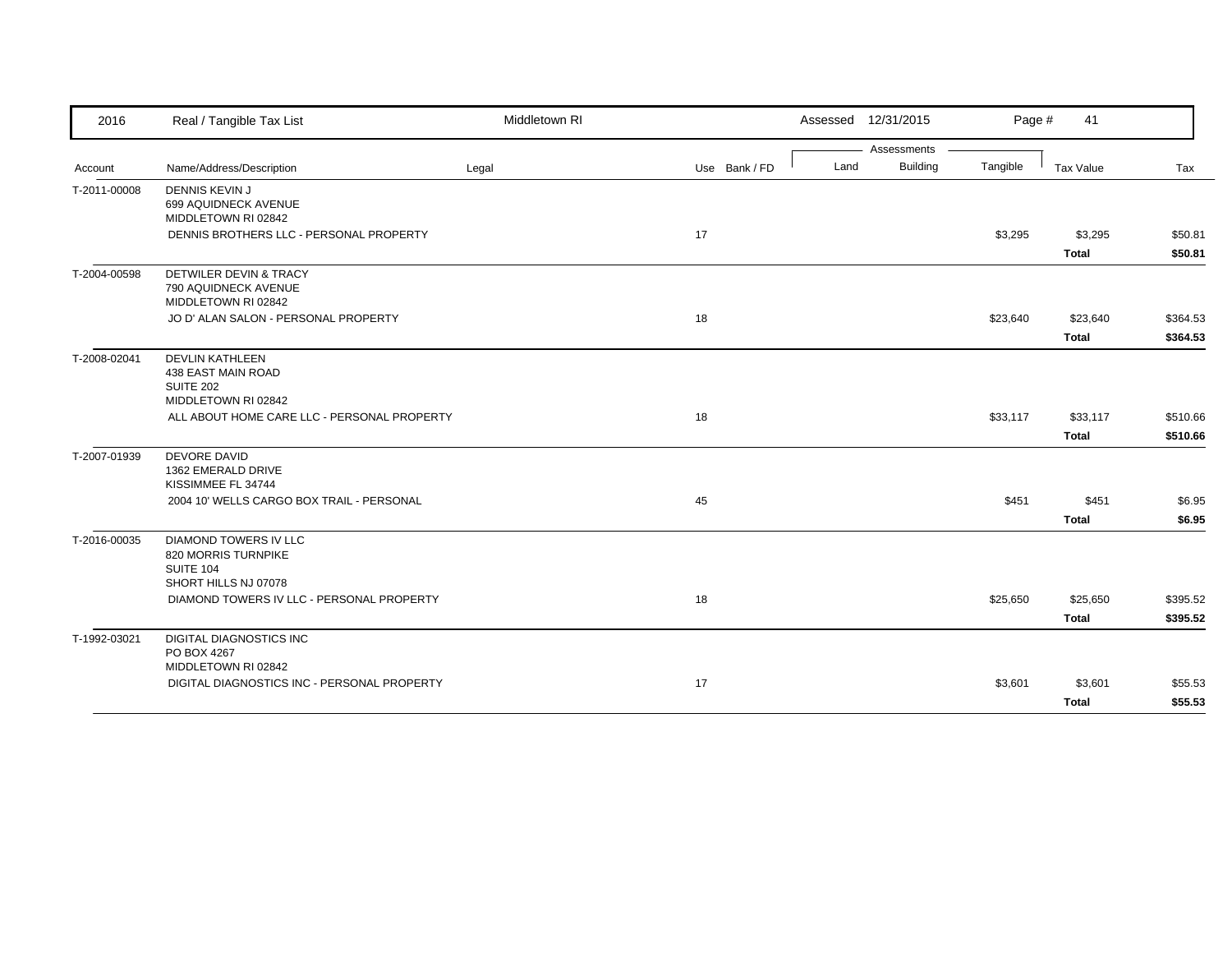| 2016         | Real / Tangible Tax List                                                                            | Middletown RI |               |      | Assessed 12/31/2015 | Page #   | 42                       |                          |
|--------------|-----------------------------------------------------------------------------------------------------|---------------|---------------|------|---------------------|----------|--------------------------|--------------------------|
|              |                                                                                                     |               |               |      | Assessments         |          |                          |                          |
| Account      | Name/Address/Description                                                                            | Legal         | Use Bank / FD | Land | <b>Building</b>     | Tangible | Tax Value                | Tax                      |
| T-2008-02085 | DIRECT CAPITAL CORPORATION<br>155 COMMERCE WAY<br>PORTSMOUTH NH 03801                               |               |               |      |                     |          |                          |                          |
|              | DIRECT CAPITAL CORP - PERSONAL PROPERTY                                                             |               | 94            |      |                     | \$65,781 | \$65,781<br><b>Total</b> | \$1,014.34<br>\$1,014.34 |
| T-2003-00568 | <b>DIRECT MAIL MANAGER INC</b><br>800 AQUIDNECK AVENUE<br><b>ATTN: HOLLY</b><br>MIDDLETOWN RI 02842 |               |               |      |                     |          |                          |                          |
|              | DIRECT MAIL MANAGER - PERSONAL PROPERTY                                                             |               | 18            |      |                     | \$26,346 | \$26,346                 | \$406.26                 |
|              |                                                                                                     |               |               |      |                     |          | <b>Total</b>             | \$406.26                 |
| T-2000-00699 | <b>DIRECTV LLC</b><br>CA/LA5/A130<br>2260 E IMPERIAL HWY<br>EL SEGUNDO CA 90245                     |               |               |      |                     |          |                          |                          |
|              | DIRECTTV LLC - PERSONAL PROPERTY                                                                    |               | 94            |      |                     | \$76,443 | \$76,443                 | \$1,178.75               |
|              |                                                                                                     |               |               |      |                     |          | <b>Total</b>             | \$1,178.75               |
| T-2008-02023 | <b>DISCUILLO RALPH</b><br><b>141 FOREST AVENUE</b><br>MIDDLETOWN RI 02842                           |               |               |      |                     |          |                          |                          |
|              | J & L BUILDERS INC - PERSONAL PROPERTY                                                              |               | 17            |      |                     | \$7,310  | \$7,310                  | \$112.72                 |
|              |                                                                                                     |               |               |      |                     |          | <b>Total</b>             | \$112.72                 |
| T-2003-00638 | DISH NETWORK LLC<br>PO BOX 6623<br>ENGLEWOOD CO 80155                                               |               |               |      |                     |          |                          |                          |
|              | DISH NETWORK LLC - PERSONAL PROPERTY                                                                |               | 18            |      |                     | \$16,930 | \$16,930                 | \$261.06                 |
|              |                                                                                                     |               |               |      |                     |          | <b>Total</b>             | \$261.06                 |
| T-2008-02000 | DMX LLC<br>3318 LAKEMONT BLVD<br>FORT MILL SC 29708                                                 |               |               |      |                     |          |                          |                          |
|              | DMX MUSIC - PERSONAL PROPERTY                                                                       |               | 17            |      |                     | \$591    | \$591                    | \$9.11                   |
|              |                                                                                                     |               |               |      |                     |          | <b>Total</b>             | \$9.11                   |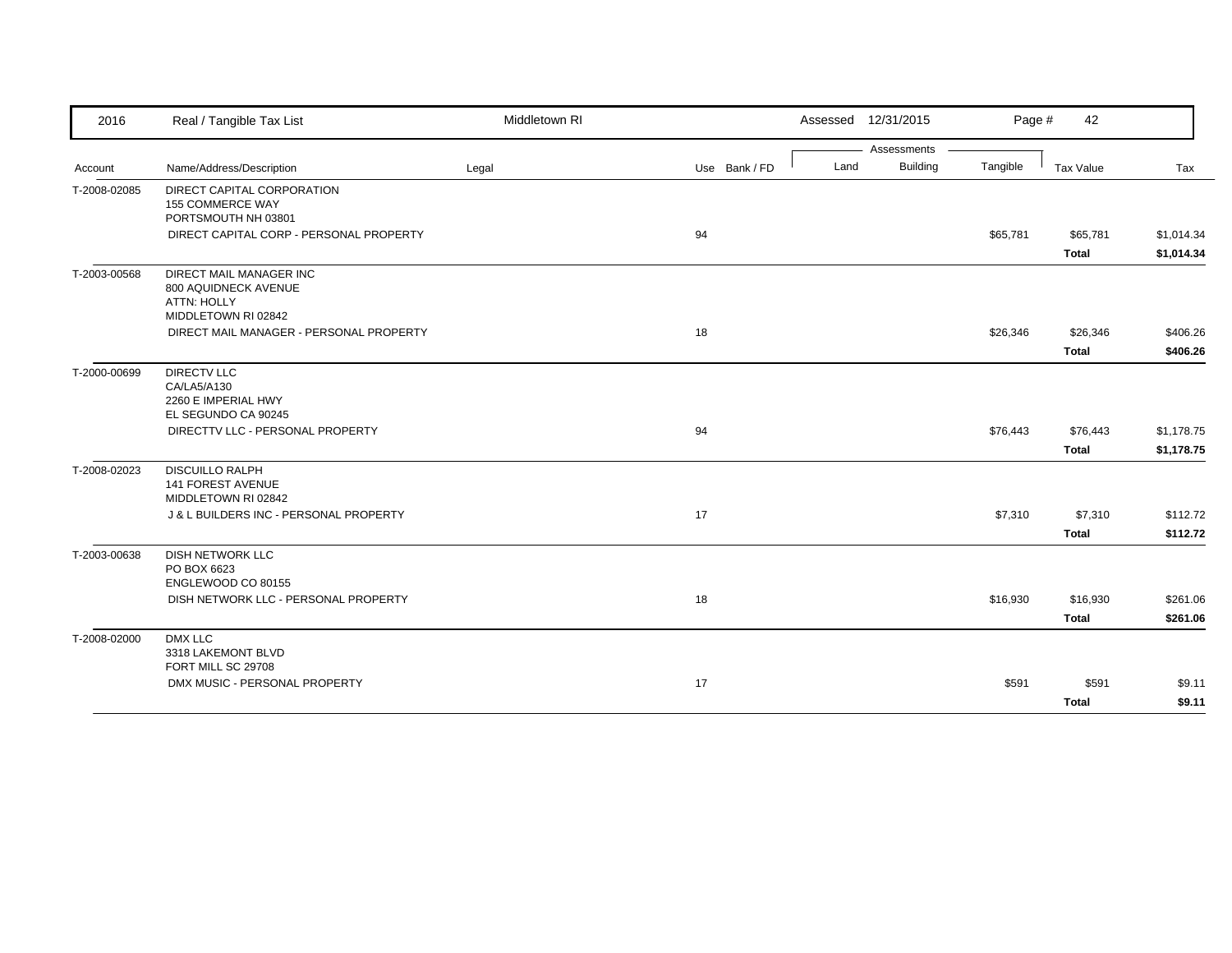| 2016         | Real / Tangible Tax List                                                                 | Middletown RI |               | Assessed 12/31/2015 |                 | Page #   | 43           |            |
|--------------|------------------------------------------------------------------------------------------|---------------|---------------|---------------------|-----------------|----------|--------------|------------|
|              |                                                                                          |               |               |                     | Assessments     |          |              |            |
| Account      | Name/Address/Description                                                                 | Legal         | Use Bank / FD | Land                | <b>Building</b> | Tangible | Tax Value    | Tax        |
| T-2007-01915 | DOLLAR TREE STORES INC<br>C/O GRANT THORNTON LLP<br>PO BOX 59365                         |               |               |                     |                 |          |              |            |
|              | SCHAUMBURG IL 60159                                                                      |               |               |                     |                 |          |              |            |
|              | DOLLAR TREE #3156 - PERSONAL PROPERTY                                                    |               | 18            |                     |                 | \$83,633 | \$83,633     | \$1,289.62 |
|              |                                                                                          |               |               |                     |                 |          | <b>Total</b> | \$1,289.62 |
| T-2005-00673 | DONOVAN & SONS INC<br>613 AQUIDNECK AVENUE<br>MIDDLETOWN RI 02842                        |               |               |                     |                 |          |              |            |
|              | DONOVAN & SONS INC - PERSONAL PROPERTY                                                   |               | 18            |                     |                 | \$11,275 | \$11,275     | \$173.86   |
|              |                                                                                          |               |               |                     |                 |          | <b>Total</b> | \$173.86   |
| T-1998-00731 | <b>DOUBLE RB INC</b><br><b>82 EAST MAIN ROAD</b><br>MIDDLETOWN RI 02842-4912             |               |               |                     |                 |          |              |            |
|              | BECKY'S BBQ - PERSONAL PROPERTY                                                          |               | 18            |                     |                 | \$24,590 | \$24,590     | \$379.18   |
|              |                                                                                          |               |               |                     |                 |          | <b>Total</b> | \$379.18   |
| T-1992-03137 | DOWDA MARTHA & ELEANOR FASTINO<br>23 EAST STREET<br>NEWPORT RI 02840                     |               |               |                     |                 |          |              |            |
|              | HAIR WE ARE LLC - PERSONAL PROPERTY                                                      |               | 17            |                     |                 | \$1,675  | \$1,675      | \$25.83    |
|              |                                                                                          |               |               |                     |                 |          | <b>Total</b> | \$25.83    |
| T-2001-00629 | DRAGO CHRIS & ANDREW & CORSON<br>NEWPORT AIRPORT<br>211 ACCESS RD<br>MIDDLETOWN RI 02842 |               |               |                     |                 |          |              |            |
|              | CHRIS AIRCRAFT INC - PERSONAL PROPERTY                                                   |               | 17            |                     |                 | \$5,452  | \$5,452      | \$84.07    |
|              |                                                                                          |               |               |                     |                 |          | <b>Total</b> | \$84.07    |
| T-1992-00806 | DS SERVICES OF AMERICA INC<br>2300 WINDY RIDGE PKWY<br>SUITE 500N<br>ATLANTA GA 30339    |               |               |                     |                 |          |              |            |
|              | DS SERVICES OF AMERICA INC - PERSONAL PROPERTY                                           |               | 94            |                     |                 | \$2,483  | \$2,483      | \$38.29    |
|              |                                                                                          |               |               |                     |                 |          | <b>Total</b> | \$38.29    |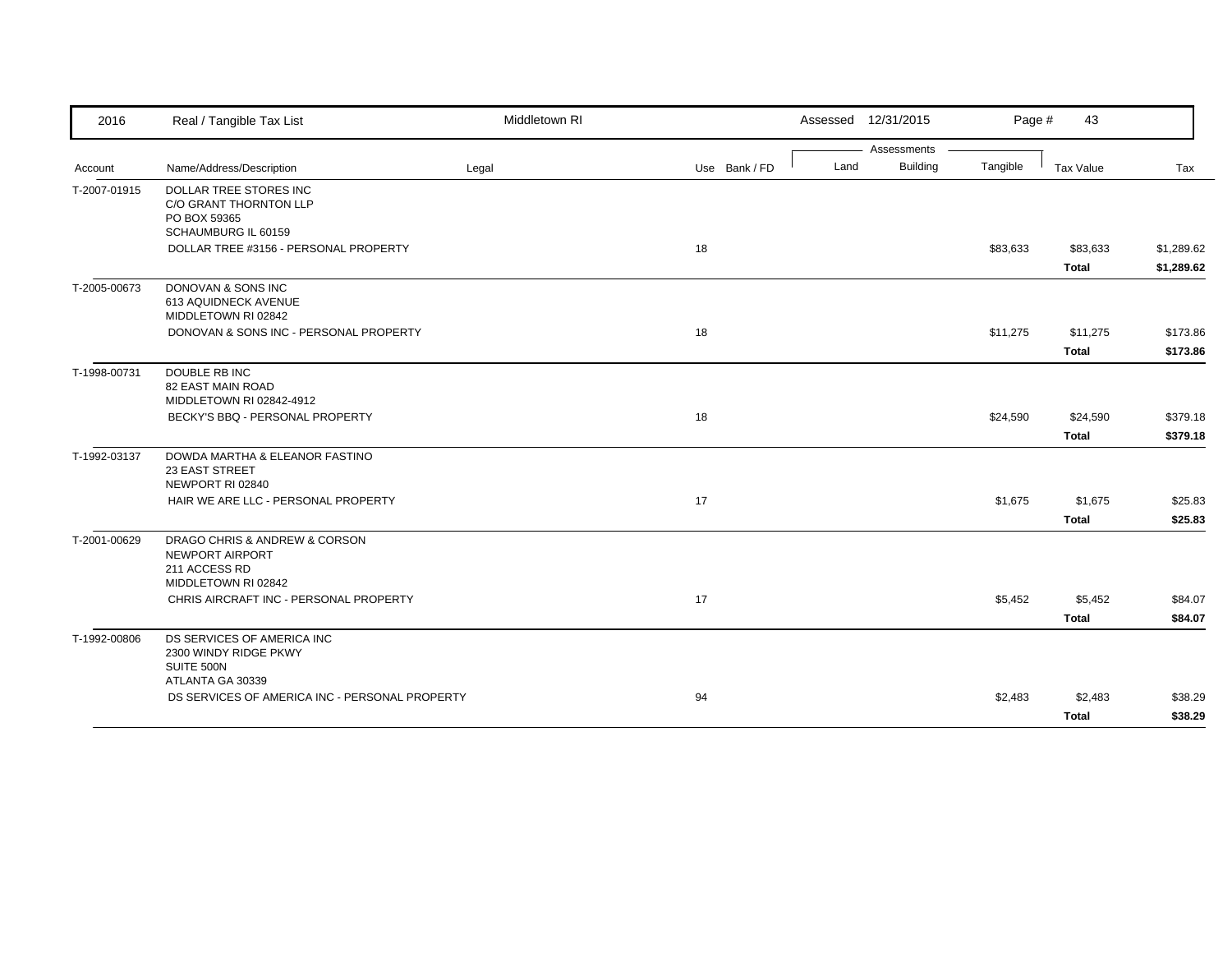| 2016         | Real / Tangible Tax List                                         | Middletown RI |               |      | Assessed 12/31/2015            | Page #   | 44           |          |
|--------------|------------------------------------------------------------------|---------------|---------------|------|--------------------------------|----------|--------------|----------|
| Account      | Name/Address/Description                                         | Legal         | Use Bank / FD | Land | Assessments<br><b>Building</b> | Tangible | Tax Value    | Tax      |
|              |                                                                  |               |               |      |                                |          |              |          |
| T-2012-00037 | <b>DUPRE CARY MITSI</b><br>82 PURGATORY RD                       |               |               |      |                                |          |              |          |
|              | MIDDLETOWN RI 02842                                              |               |               |      |                                |          |              |          |
|              | THE STUDIO LLC - PERSONAL PROPERTY                               |               | 17            |      |                                | \$3,354  | \$3,354      | \$51.72  |
|              |                                                                  |               |               |      |                                |          | <b>Total</b> | \$51.72  |
| T-1992-03286 | DURUDOGAN P HAKAN DDS                                            |               |               |      |                                |          |              |          |
|              | 97 WEST MAIN ROAD                                                |               |               |      |                                |          |              |          |
|              | MIDDLETOWN RI 02842<br>DURUDOGAN P HAKAN DDS - PERSONAL PROPERTY |               | 18            |      |                                | \$42,732 | \$42,732     | \$658.93 |
|              |                                                                  |               |               |      |                                |          |              |          |
|              |                                                                  |               |               |      |                                |          | Total        | \$658.93 |
| T-2011-00063 | <b>DUTRA MATTHEW</b><br>PO BOX 4736                              |               |               |      |                                |          |              |          |
|              | MIDDLETOWN RI 02842                                              |               |               |      |                                |          |              |          |
|              | RUBIC DESIGN - PERSONAL PROPERTY                                 |               | 18            |      |                                | \$7,337  | \$7,337      | \$113.14 |
|              |                                                                  |               |               |      |                                |          | <b>Total</b> | \$113.14 |
| T-2012-00034 | <b>DVKT LLC</b>                                                  |               |               |      |                                |          |              |          |
|              | 575 EAST MAIN                                                    |               |               |      |                                |          |              |          |
|              | MIDDLETOWN RI 02842                                              |               |               |      |                                |          |              |          |
|              | THE KNITTING CORNER & BEADERY - PERSONAL                         |               | 17            |      |                                | \$1,664  | \$1,664      | \$25.66  |
|              |                                                                  |               |               |      |                                |          | <b>Total</b> | \$25.66  |
| T-2016-00067 | <b>DWYANE J PAIVA</b>                                            |               |               |      |                                |          |              |          |
|              | 410 A EAST MAIN ROAD<br>MIDDLETOWN RI 02842                      |               |               |      |                                |          |              |          |
|              | ESHI BUILDERS - PERSONAL PROPERTY                                |               | 97            |      |                                | \$1,093  | \$1,093      | \$16.85  |
|              |                                                                  |               |               |      |                                |          | <b>Total</b> | \$16.85  |
| T-2006-03112 | <b>DWYER SALLY</b>                                               |               |               |      |                                |          |              |          |
|              | 42 WEST MAIN ROAD                                                |               |               |      |                                |          |              |          |
|              | MIDDLETOWN RI 02842                                              |               |               |      |                                |          |              |          |
|              | BEACH HOUSE NEWPORT - PERSONAL PROPERTY                          |               | 17            |      |                                | \$2,130  | \$2,130      | \$32.84  |
|              |                                                                  |               |               |      |                                |          | <b>Total</b> | \$32.84  |
| T-1993-00088 | DWYER WILLIAM J JR                                               |               |               |      |                                |          |              |          |
|              | 26 VALLEY ROAD                                                   |               |               |      |                                |          |              |          |
|              | <b>SUITE 103</b><br>MIDDLETOWN RI 02842                          |               |               |      |                                |          |              |          |
|              | SEAPORT REALTY - PERSONAL PROPERTY                               |               | 17            |      |                                | \$1,500  | \$1,500      | \$23.13  |
|              |                                                                  |               |               |      |                                |          | <b>Total</b> | \$23.13  |
|              |                                                                  |               |               |      |                                |          |              |          |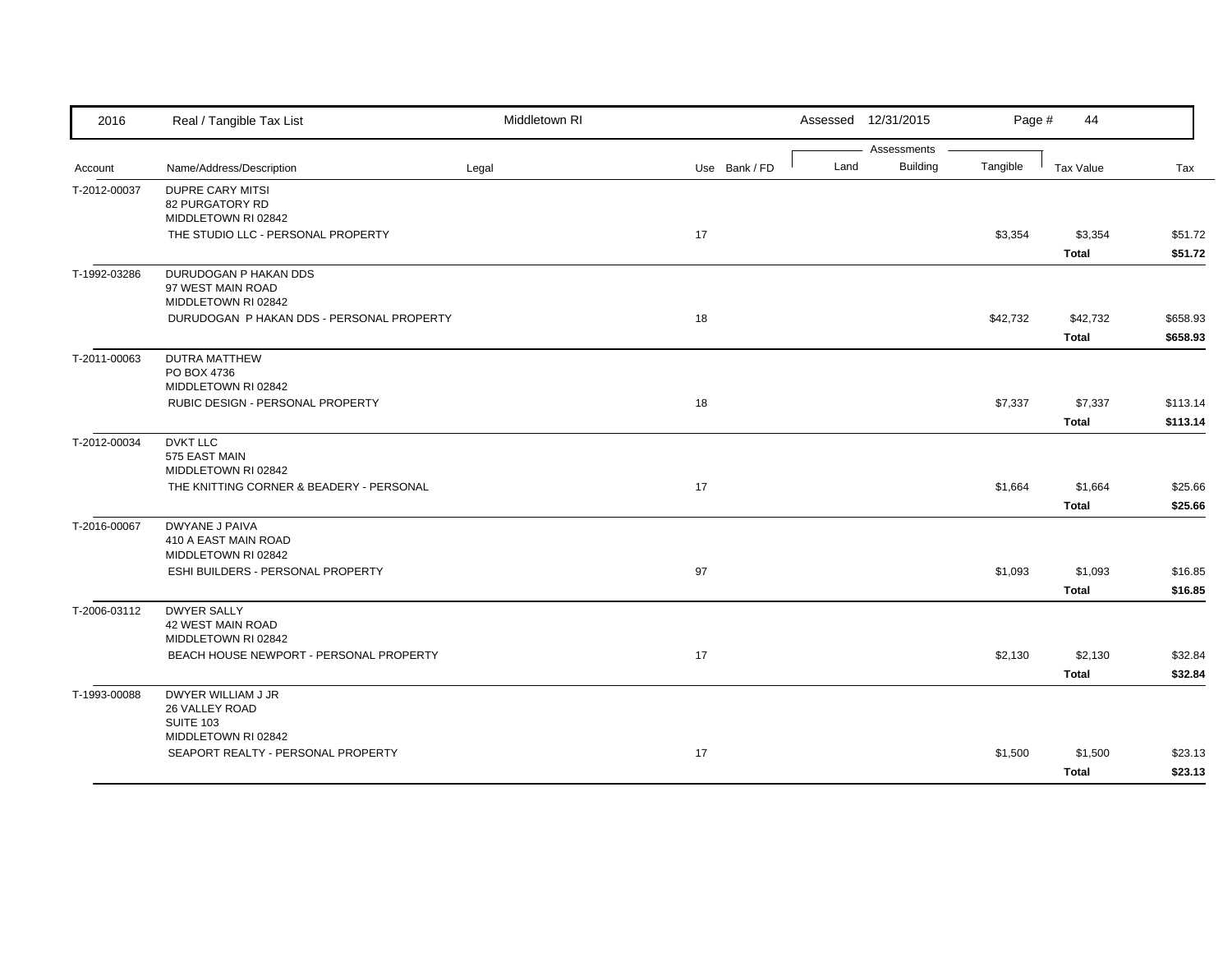| 2016         | Real / Tangible Tax List                                                           | Middletown RI |               |      | Assessed 12/31/2015            | Page #   | 45                       |                          |
|--------------|------------------------------------------------------------------------------------|---------------|---------------|------|--------------------------------|----------|--------------------------|--------------------------|
| Account      | Name/Address/Description                                                           | Legal         | Use Bank / FD | Land | Assessments<br><b>Building</b> | Tangible | <b>Tax Value</b>         | Tax                      |
| T-2005-00614 | <b>EAGLE DESIGN CORP</b><br>750 JEPSON LANE<br>MIDDLETOWN RI 02842                 |               |               |      |                                |          |                          |                          |
|              | EAGLE DESIGN CORP - PERSONAL PROPERTY                                              |               | 17            |      |                                | \$2,200  | \$2,200<br><b>Total</b>  | \$33.92<br>\$33.92       |
| T-2010-02116 | EAGLE LEASING COMPANY<br>PO BOX 923<br>ORANGE CT 06477                             |               |               |      |                                |          |                          |                          |
|              | EAGLE LEASING COMPANY - PERSONAL PROPERTY                                          |               | 94            |      |                                | \$8,299  | \$8,299<br><b>Total</b>  | \$127.97<br>\$127.97     |
| T-2008-02035 | <b>EAGLES LYNNE</b><br>1066 AQUIDNECK AVENUE<br>MIDDLETOWN RI 02842                |               |               |      |                                |          |                          |                          |
|              | CORE STRENGTH & CONDITIONING - PERSONAL                                            |               | 18            |      |                                | \$77,580 | \$77,580<br><b>Total</b> | \$1,196.28<br>\$1,196.28 |
| T-1999-09236 | EAR NOSE THROAT MED & SURGERY<br>850 AQUIDNECK AVENUE<br><b>B</b> 9                |               |               |      |                                |          |                          |                          |
|              | MIDDLETOWN RI 02842<br>EAR NOSE & THROAT MEDICINE - PERSONAL                       |               | 18            |      |                                | \$75,908 | \$75,908<br>Total        | \$1,170.50<br>\$1,170.50 |
| T-1999-09025 | EAST SIDE CLINICAL LAB<br>10 RISHO AVENUE<br>EAST PROVIDENCE RI 02914              |               |               |      |                                |          |                          |                          |
|              | EAST SIDE CLINICAL LAB - PERSONAL PROPERTY                                         |               | 17            |      |                                | \$1,042  | \$1,042<br><b>Total</b>  | \$16.07<br>\$16.07       |
| T-2004-00548 | EASTERN MOUNTAIN SPORTS #140<br>110 PLEASANT AVENUE<br>UPPER SADDLE RIVER NJ 07458 |               |               |      |                                |          |                          |                          |
|              | EASTERN MOUNTAIN SPORTS - PERSONAL PROPERTY                                        |               | 18            |      |                                | \$87,845 | \$87,845<br><b>Total</b> | \$1,354.57<br>\$1,354.57 |
| T-2008-02012 | EASTERN SPECIALITY FINANCE INC<br>630 N CENTRAL EXPY<br>STE A                      |               |               |      |                                |          |                          |                          |
|              | <b>PLANO TX 75074</b><br>CHECK N GO - PERSONAL PROPERTY                            |               | 18            |      |                                | \$25,323 | \$25,323<br>Total        | \$390.48<br>\$390.48     |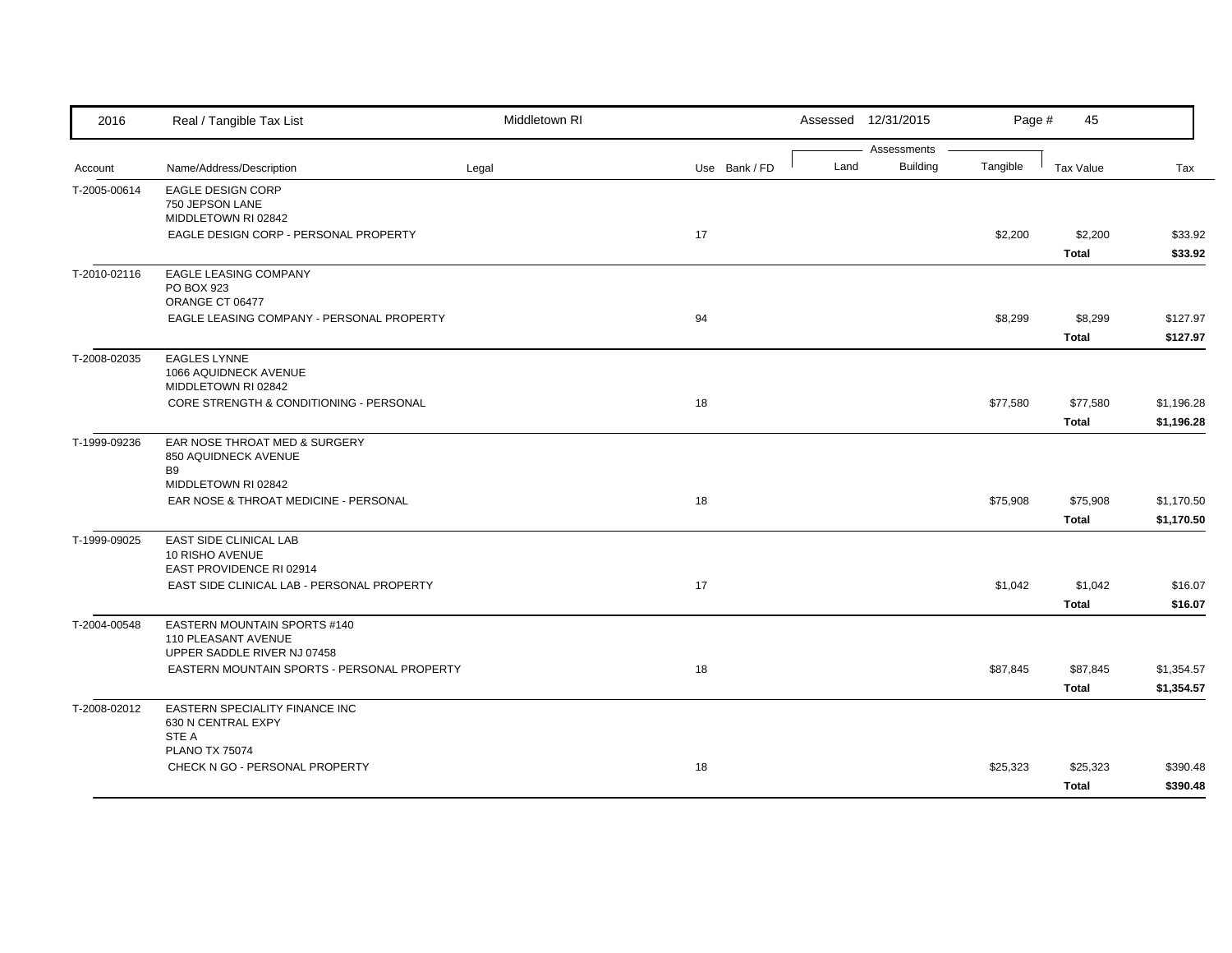| 2016         | Real / Tangible Tax List                                    | Middletown RI |               |      | Assessed 12/31/2015            | Page #    | 46           |            |
|--------------|-------------------------------------------------------------|---------------|---------------|------|--------------------------------|-----------|--------------|------------|
|              | Name/Address/Description                                    |               | Use Bank / FD | Land | Assessments<br><b>Building</b> | Tangible  | Tax Value    | Tax        |
| Account      |                                                             | Legal         |               |      |                                |           |              |            |
| T-1992-03342 | EASTON POND CHIROPRACTIC<br>170 AQUIDNECK AVENUE            |               |               |      |                                |           |              |            |
|              | MIDDLETOWN RI 02842                                         |               |               |      |                                |           |              |            |
|              | EASTON POND CHIROPRACTIC INC - PERSONAL                     |               | 18            |      |                                | \$28,546  | \$28,546     | \$440.18   |
|              |                                                             |               |               |      |                                |           | <b>Total</b> | \$440.18   |
| T-2016-00027 | EASTON POND REALTY LLC                                      |               |               |      |                                |           |              |            |
|              | 55 JOHN CLARK ROAD<br>MIDDLETOWN RI 02842                   |               |               |      |                                |           |              |            |
|              | EASTON POND REALTY LLC - PERSONAL PROPERTY                  |               | 17            |      |                                | \$300,922 | \$300,922    | \$4,640.22 |
|              |                                                             |               |               |      |                                |           | <b>Total</b> | \$4,640.22 |
| T-1992-03352 | <b>EBERHARDT JASON</b>                                      |               |               |      |                                |           |              |            |
|              | 2 CODDINGTON HIGHWAY                                        |               |               |      |                                |           |              |            |
|              | MIDDLETOWN RI 02842                                         |               |               |      |                                |           |              |            |
|              | JASON'S II BARBER STYLIST - PERSONAL PROPERTY               |               | 17            |      |                                | \$2,347   | \$2,347      | \$36.19    |
|              |                                                             |               |               |      |                                |           | <b>Total</b> | \$36.19    |
| T-2011-00106 | <b>ECKHART INC</b><br>174 GREEN END AVE                     |               |               |      |                                |           |              |            |
|              | MIDDLETOWN RI 02842                                         |               |               |      |                                |           |              |            |
|              | BROADWAY FLORIST - PERSONAL PROPERTY                        |               | 17            |      |                                | \$5,000   | \$5,000      | \$77.10    |
|              |                                                             |               |               |      |                                |           | <b>Total</b> | \$77.10    |
| T-2012-00066 | <b>ECKHART JAN &amp; MICHELLE</b>                           |               |               |      |                                |           |              |            |
|              | 19 THIRD BEACH ROAD                                         |               |               |      |                                |           |              |            |
|              | MIDDLETOWN RI 02842<br>SWEET BERRY FARM - PERSONAL PROPERTY |               | 18            |      |                                | \$54,231  | \$54,231     | \$836.24   |
|              |                                                             |               |               |      |                                |           | <b>Total</b> | \$836.24   |
|              |                                                             |               |               |      |                                |           |              |            |
| T-2011-00104 | <b>ECO - RESTORATION SERVICES</b><br>120 PARADISE AVE       |               |               |      |                                |           |              |            |
|              | MIDDLETOWN RI 02842                                         |               |               |      |                                |           |              |            |
|              | 911 RESTORATION - PERSONAL PROPERTY                         |               | 17            |      |                                | \$3,960   | \$3,960      | \$61.06    |
|              |                                                             |               |               |      |                                |           | <b>Total</b> | \$61.06    |
| T-2011-00049 | EDWARD D JONES & CO                                         |               |               |      |                                |           |              |            |
|              | ATTN: TAX REPORTING<br>PO BOX 66528                         |               |               |      |                                |           |              |            |
|              | ST LOUIS MO 63131-6528                                      |               |               |      |                                |           |              |            |
|              | EDWARD D JONES & CO - PERSONAL PROPERTY                     |               | 17            |      |                                | \$6,203   | \$6,203      | \$95.65    |
|              |                                                             |               |               |      |                                |           | <b>Total</b> | \$95.65    |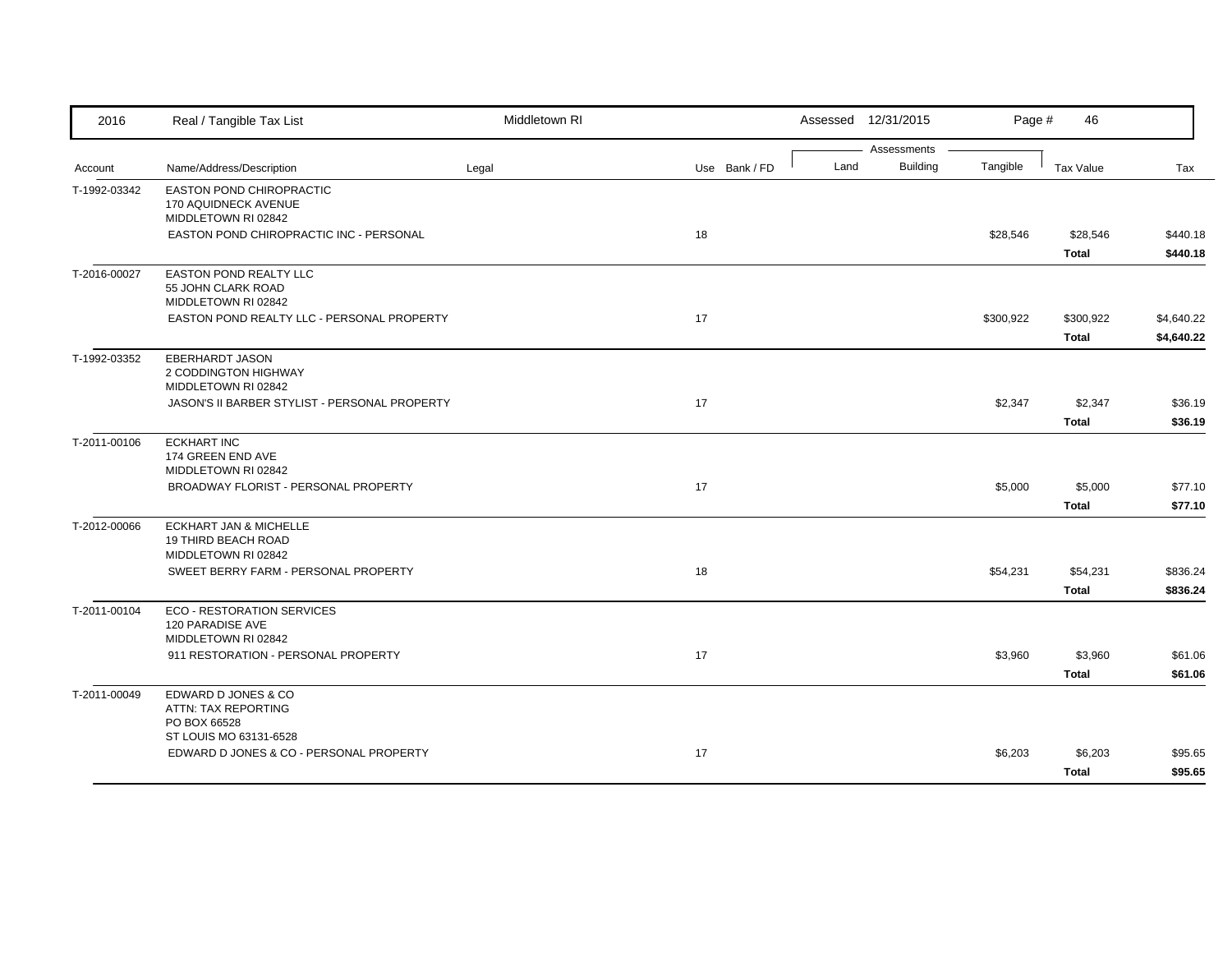| 2016         | Real / Tangible Tax List                                                                              | Middletown RI |               |      | Assessed 12/31/2015 | Page #      | 47           |             |
|--------------|-------------------------------------------------------------------------------------------------------|---------------|---------------|------|---------------------|-------------|--------------|-------------|
|              |                                                                                                       |               |               |      | Assessments         |             |              |             |
| Account      | Name/Address/Description                                                                              | Legal         | Use Bank / FD | Land | <b>Building</b>     | Tangible    | Tax Value    | Tax         |
| T-2008-02017 | <b>EFUNDS CORPORATION</b><br>601 RIVERSIDE AVE<br><b>TAX DEPT</b>                                     |               |               |      |                     |             |              |             |
|              | JACKSONVILLE FL 32204                                                                                 |               |               |      |                     |             |              |             |
|              | EFUNDS CORPORATION - PERSONAL PROPERTY                                                                |               | 94            |      |                     | \$631       | \$631        | \$9.73      |
|              |                                                                                                       |               |               |      |                     |             | <b>Total</b> | \$9.73      |
| T-1992-04166 | ELECTRIC BOAT CORPORATION<br>75 EASTERN POINT ROAD<br>DEPT 613 - J88-2<br>GROTON CT 06340             |               |               |      |                     |             |              |             |
|              | ELECTRIC BOAT CORPORATION - PERSONAL                                                                  |               | 18            |      |                     | \$139,533   | \$139,533    | \$2,151.60  |
|              |                                                                                                       |               |               |      |                     |             | <b>Total</b> | \$2,151.60  |
| T-1997-00436 | <b>EMBRACE HOME LOANS INC</b><br><b>25 ENTERPRISE CENTER</b><br>MIDDLETOWN RI 02842-5201              |               |               |      |                     |             |              |             |
|              | EMBRACE HOME LOANS INC - PERSONAL PROPERTY                                                            |               | 18            |      |                     | \$4,300,343 | \$4,300,343  | \$66,311.29 |
|              |                                                                                                       |               |               |      |                     |             | <b>Total</b> | \$66,311.29 |
|              |                                                                                                       |               |               |      |                     |             |              |             |
| T-1996-00466 | <b>EMPIRE VISION CENTER INC #1194</b><br>PO BOX 790830                                                |               |               |      |                     |             |              |             |
|              | SAN ANTONIO TX 78279-0830                                                                             |               |               |      |                     |             |              |             |
|              | VISIONWORKS #1194 - PERSONAL PROPERTY                                                                 |               | 18            |      |                     | \$119,288   | \$119,288    | \$1,839.42  |
|              |                                                                                                       |               |               |      |                     |             | <b>Total</b> | \$1,839.42  |
| T-1994-00662 | ENTERPRISE RENT A CAR CO OF RI<br>333 NIANTIC AVENUE<br>CRANSTON RI 02907                             |               |               |      |                     |             |              |             |
|              | ENTERPRISE RENT A CAR CO - PERSONAL PROPERTY                                                          |               | 18            |      |                     | \$107,851   | \$107,851    | \$1,663.06  |
|              |                                                                                                       |               |               |      |                     |             | <b>Total</b> | \$1,663.06  |
| T-2008-02053 | <b>ENVY SALON &amp; SPA LLC</b><br>C/O MALINDA RODERICK<br>800 C AQUIDNECK AVE<br>MIDDLETOWN RI 02842 |               |               |      |                     |             |              |             |
|              | ENVY SALON & SPA - PERSONAL PROPERTY                                                                  |               | 18            |      |                     | \$12,300    | \$12,300     | \$189.67    |
|              |                                                                                                       |               |               |      |                     |             | <b>Total</b> | \$189.67    |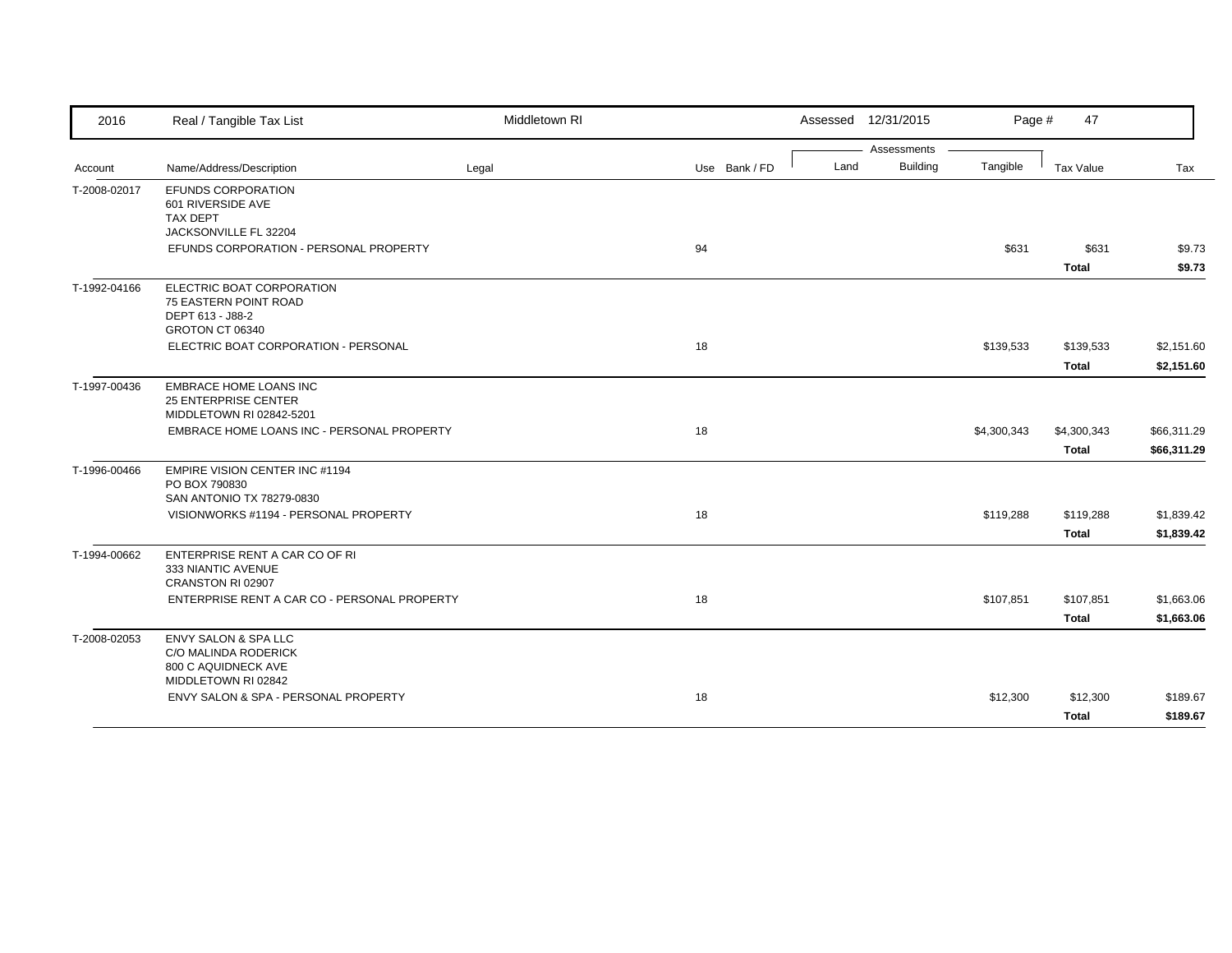| Assessments<br><b>Building</b><br>Tangible<br>Name/Address/Description<br>Use Bank / FD<br>Land<br>Tax Value<br>Legal<br>Tax<br>Account<br>T-2002-00565<br>EPLUS GROUP INC<br>ATTN: PROP TX DEPT MS 239<br>13595 DULLES TECH DR<br>HERNDON VA 20171-3413<br>94<br>EPLUS GROUP INC - PERSONAL PROPERTY<br>\$31,739<br>\$489.42<br>\$31,739<br>\$489.42<br><b>Total</b><br>EPSILON SYSTEMS SOLUTIONS INC<br>9242 LIGHTWAVE AVENUE<br><b>STE 100</b><br>SAN DIEGO CA 92123<br>17<br><b>EPSILON SYSTEMS SOLUTIONS - PERSONAL</b><br>\$3,584<br>\$3,584<br>\$55.27<br><b>Total</b><br>\$55.27<br>ERIC JOHNSON HOMES INC<br>2 BROADWAY<br>NEWPORT RI 02840<br>OLDPORT HOMES CO - PERSONAL PROPERTY<br>17<br>\$1,780<br>\$1,780<br>\$27.45<br>\$27.45<br><b>Total</b><br><b>ERNIES REPAIR SERVICE</b><br>305 OLIPHANT LANE<br>MIDDLETOWN RI 02842<br>17<br>ERNIE'S REPAIR SERVICE - PERSONAL PROPERTY<br>\$1,671<br>\$1,671<br>\$25.77<br><b>Total</b><br>\$25.77<br>EUDENBACH AND RISPOLI INC<br>58 EAST MAIN ROAD<br>MIDDLETOWN RI 02842<br>18<br>SPECS EYEWEAR - PERSONAL PROPERTY<br>\$43,327<br>\$43,327<br>\$668.10<br><b>Total</b><br>\$668.10<br>EVERBANK COMMERCIAL FINANCE IN<br>630 N CENTRAL EXPRESSWAY<br>SUITE A<br><b>PLANO TX 75074</b><br>94<br>EVERBANK COMMERCIAL FINANCE - PERSONAL<br>\$105,887<br>\$1,632.78<br>\$105,887 | 2016         | Real / Tangible Tax List | Middletown RI |  | Assessed 12/31/2015 | Page # | 48           |            |
|------------------------------------------------------------------------------------------------------------------------------------------------------------------------------------------------------------------------------------------------------------------------------------------------------------------------------------------------------------------------------------------------------------------------------------------------------------------------------------------------------------------------------------------------------------------------------------------------------------------------------------------------------------------------------------------------------------------------------------------------------------------------------------------------------------------------------------------------------------------------------------------------------------------------------------------------------------------------------------------------------------------------------------------------------------------------------------------------------------------------------------------------------------------------------------------------------------------------------------------------------------------------------------------------------------------------------------------|--------------|--------------------------|---------------|--|---------------------|--------|--------------|------------|
|                                                                                                                                                                                                                                                                                                                                                                                                                                                                                                                                                                                                                                                                                                                                                                                                                                                                                                                                                                                                                                                                                                                                                                                                                                                                                                                                          |              |                          |               |  |                     |        |              |            |
|                                                                                                                                                                                                                                                                                                                                                                                                                                                                                                                                                                                                                                                                                                                                                                                                                                                                                                                                                                                                                                                                                                                                                                                                                                                                                                                                          |              |                          |               |  |                     |        |              |            |
|                                                                                                                                                                                                                                                                                                                                                                                                                                                                                                                                                                                                                                                                                                                                                                                                                                                                                                                                                                                                                                                                                                                                                                                                                                                                                                                                          |              |                          |               |  |                     |        |              |            |
|                                                                                                                                                                                                                                                                                                                                                                                                                                                                                                                                                                                                                                                                                                                                                                                                                                                                                                                                                                                                                                                                                                                                                                                                                                                                                                                                          |              |                          |               |  |                     |        |              |            |
|                                                                                                                                                                                                                                                                                                                                                                                                                                                                                                                                                                                                                                                                                                                                                                                                                                                                                                                                                                                                                                                                                                                                                                                                                                                                                                                                          |              |                          |               |  |                     |        |              |            |
|                                                                                                                                                                                                                                                                                                                                                                                                                                                                                                                                                                                                                                                                                                                                                                                                                                                                                                                                                                                                                                                                                                                                                                                                                                                                                                                                          | T-2008-02081 |                          |               |  |                     |        |              |            |
|                                                                                                                                                                                                                                                                                                                                                                                                                                                                                                                                                                                                                                                                                                                                                                                                                                                                                                                                                                                                                                                                                                                                                                                                                                                                                                                                          |              |                          |               |  |                     |        |              |            |
|                                                                                                                                                                                                                                                                                                                                                                                                                                                                                                                                                                                                                                                                                                                                                                                                                                                                                                                                                                                                                                                                                                                                                                                                                                                                                                                                          |              |                          |               |  |                     |        |              |            |
|                                                                                                                                                                                                                                                                                                                                                                                                                                                                                                                                                                                                                                                                                                                                                                                                                                                                                                                                                                                                                                                                                                                                                                                                                                                                                                                                          | T-2011-00017 |                          |               |  |                     |        |              |            |
|                                                                                                                                                                                                                                                                                                                                                                                                                                                                                                                                                                                                                                                                                                                                                                                                                                                                                                                                                                                                                                                                                                                                                                                                                                                                                                                                          |              |                          |               |  |                     |        |              |            |
|                                                                                                                                                                                                                                                                                                                                                                                                                                                                                                                                                                                                                                                                                                                                                                                                                                                                                                                                                                                                                                                                                                                                                                                                                                                                                                                                          |              |                          |               |  |                     |        |              |            |
|                                                                                                                                                                                                                                                                                                                                                                                                                                                                                                                                                                                                                                                                                                                                                                                                                                                                                                                                                                                                                                                                                                                                                                                                                                                                                                                                          | T-1996-00483 |                          |               |  |                     |        |              |            |
|                                                                                                                                                                                                                                                                                                                                                                                                                                                                                                                                                                                                                                                                                                                                                                                                                                                                                                                                                                                                                                                                                                                                                                                                                                                                                                                                          |              |                          |               |  |                     |        |              |            |
|                                                                                                                                                                                                                                                                                                                                                                                                                                                                                                                                                                                                                                                                                                                                                                                                                                                                                                                                                                                                                                                                                                                                                                                                                                                                                                                                          |              |                          |               |  |                     |        |              |            |
|                                                                                                                                                                                                                                                                                                                                                                                                                                                                                                                                                                                                                                                                                                                                                                                                                                                                                                                                                                                                                                                                                                                                                                                                                                                                                                                                          | T-1993-00402 |                          |               |  |                     |        |              |            |
|                                                                                                                                                                                                                                                                                                                                                                                                                                                                                                                                                                                                                                                                                                                                                                                                                                                                                                                                                                                                                                                                                                                                                                                                                                                                                                                                          |              |                          |               |  |                     |        |              |            |
|                                                                                                                                                                                                                                                                                                                                                                                                                                                                                                                                                                                                                                                                                                                                                                                                                                                                                                                                                                                                                                                                                                                                                                                                                                                                                                                                          |              |                          |               |  |                     |        |              |            |
|                                                                                                                                                                                                                                                                                                                                                                                                                                                                                                                                                                                                                                                                                                                                                                                                                                                                                                                                                                                                                                                                                                                                                                                                                                                                                                                                          | T-2012-00098 |                          |               |  |                     |        |              |            |
|                                                                                                                                                                                                                                                                                                                                                                                                                                                                                                                                                                                                                                                                                                                                                                                                                                                                                                                                                                                                                                                                                                                                                                                                                                                                                                                                          |              |                          |               |  |                     |        |              |            |
|                                                                                                                                                                                                                                                                                                                                                                                                                                                                                                                                                                                                                                                                                                                                                                                                                                                                                                                                                                                                                                                                                                                                                                                                                                                                                                                                          |              |                          |               |  |                     |        | <b>Total</b> | \$1,632.78 |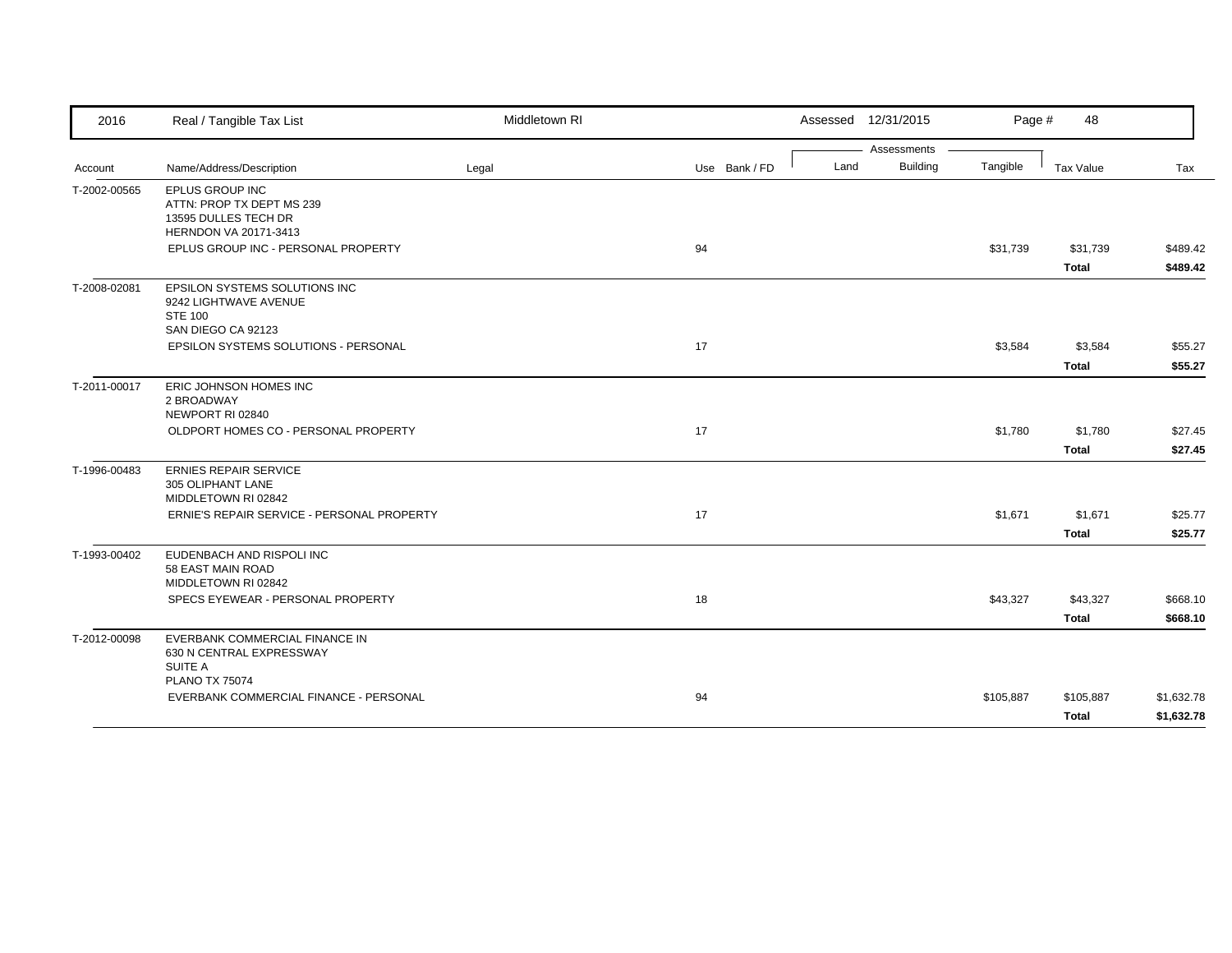| 2016         | Real / Tangible Tax List                                                                                            | Middletown RI |               | Assessed | 12/31/2015                     | Page #   | 49                       |                      |
|--------------|---------------------------------------------------------------------------------------------------------------------|---------------|---------------|----------|--------------------------------|----------|--------------------------|----------------------|
| Account      | Name/Address/Description                                                                                            | Legal         | Use Bank / FD | Land     | Assessments<br><b>Building</b> | Tangible | Tax Value                | Tax                  |
| T-2007-01886 | EXCELLENT COFFEE COMPANY<br>259 EAST AVENUE<br>PAWTUCKET RI 02860<br>EXCELLENT COFFEE COMPANY - PERSONAL            |               | 94            |          |                                | \$1,034  | \$1,034<br>Total         | \$15.94<br>\$15.94   |
| T-2004-00596 | EYE HEALTH VISION CENTERS<br>73 VALLEY ROAD<br>MIDDLETOWN RI 02842<br>EYE HEALTH VISION CENTERS - PERSONAL PROPERTY |               | 18            |          |                                | \$47,150 | \$47,150<br><b>Total</b> | \$727.05<br>\$727.05 |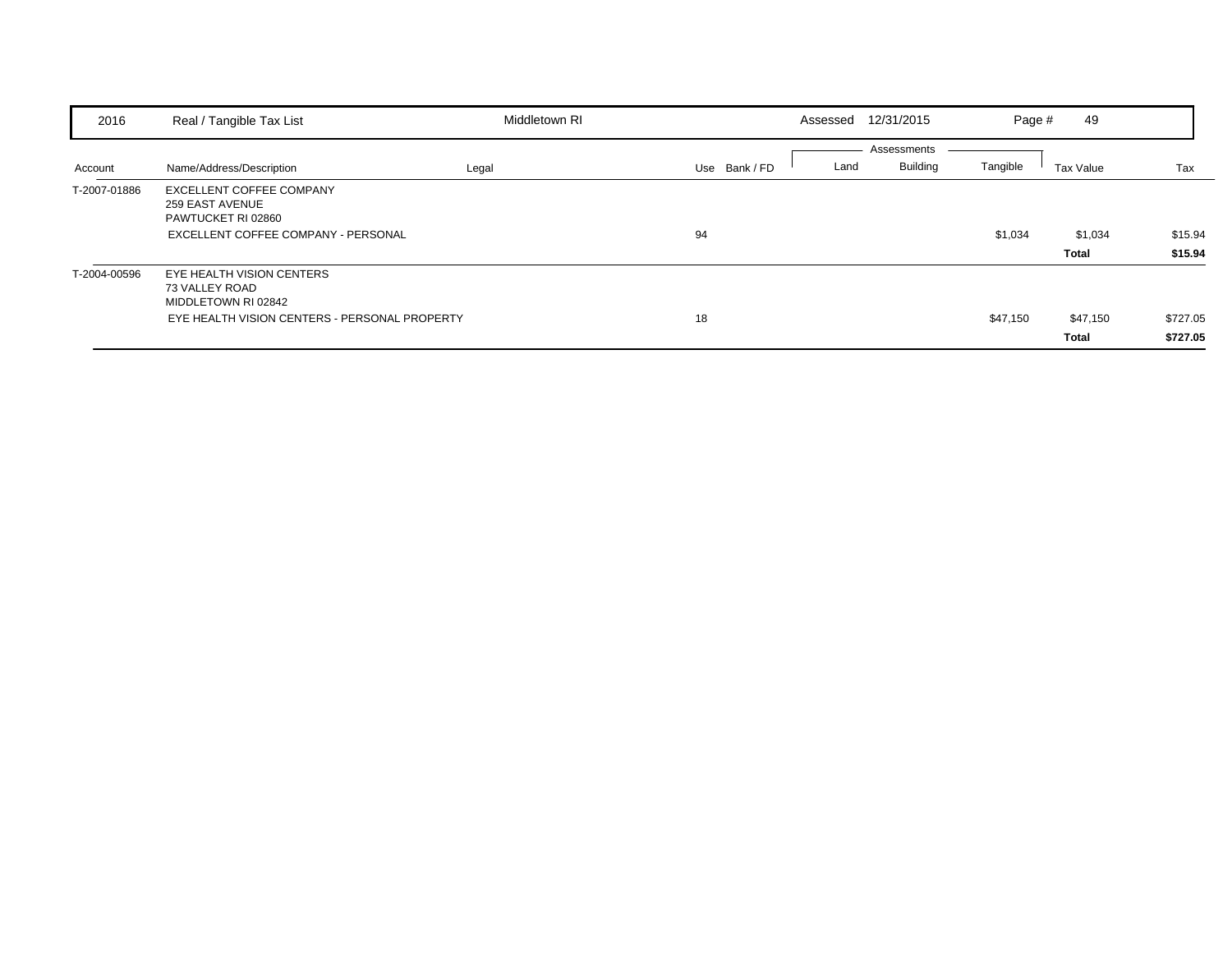| 2016         | Real / Tangible Tax List                                   | Middletown RI |               |      | Assessed 12/31/2015            | Page #    | 50           |            |
|--------------|------------------------------------------------------------|---------------|---------------|------|--------------------------------|-----------|--------------|------------|
|              | Name/Address/Description                                   | Legal         | Use Bank / FD | Land | Assessments<br><b>Building</b> | Tangible  | Tax Value    | Tax        |
| Account      |                                                            |               |               |      |                                |           |              |            |
| T-1992-03544 | <b>FABRIC CONNECTION OF NPT</b><br>741 WEST MAIN ROAD      |               |               |      |                                |           |              |            |
|              | MIDDLETOWN RI 02842                                        |               |               |      |                                |           |              |            |
|              | THE FABRIC CONNECTION - PERSONAL PROPERTY                  |               | 17            |      |                                | \$900     | \$900        | \$13.88    |
|              |                                                            |               |               |      |                                |           | <b>Total</b> | \$13.88    |
| T-2005-00569 | FAIN KENNETH W                                             |               |               |      |                                |           |              |            |
|              | 695 WEST MAIN ROAD<br>MIDDLETOWN RI 02842                  |               |               |      |                                |           |              |            |
|              | ISLAND CARPET & FLOOR COVERING - PERSONAL                  |               | 18            |      |                                | \$57,015  | \$57,015     | \$879.17   |
|              |                                                            |               |               |      |                                |           | <b>Total</b> | \$879.17   |
|              | <b>FARIA STEPHEN</b>                                       |               |               |      |                                |           |              |            |
| T-1992-03581 | 595 AQUIDNECK AVENUE                                       |               |               |      |                                |           |              |            |
|              | MIDDLETOWN RI 02842                                        |               |               |      |                                |           |              |            |
|              | <b>GREEN ACRES DISTRIBUTORS INC - PERSONAL</b>             |               | 17            |      |                                | \$9,158   | \$9,158      | \$141.22   |
|              |                                                            |               |               |      |                                |           | <b>Total</b> | \$141.22   |
| T-2015-00022 | FARM CREDIT LEASING SRVCS CORP                             |               |               |      |                                |           |              |            |
|              | ATTN: TAX DEPARTMENT                                       |               |               |      |                                |           |              |            |
|              | 6340 S FIDDLERS GREEN CIRCLE<br>GREENWOOD VILLAGE CO 80111 |               |               |      |                                |           |              |            |
|              | FARM CREDIT LEASING SVCS CORP - PERSONAL                   |               | 18            |      |                                | \$64,787  | \$64,787     | \$999.02   |
|              |                                                            |               |               |      |                                |           | <b>Total</b> | \$999.02   |
| T-1999-09019 | <b>FARYNIARZ DEBRA</b>                                     |               |               |      |                                |           |              |            |
|              | 850 AQUIDNECK AVENUE                                       |               |               |      |                                |           |              |            |
|              | SUITE A10                                                  |               |               |      |                                |           |              |            |
|              | MIDDLETOWN RI 02842                                        |               |               |      |                                |           |              |            |
|              | BODY MATTERS - PERSONAL PROPERTY                           |               | 17            |      |                                | \$7,975   | \$7,975      | \$122.97   |
|              |                                                            |               |               |      |                                |           | <b>Total</b> | \$122.97   |
| T-2005-00577 | FEDEX OFFICE & PRINT SERVICES                              |               |               |      |                                |           |              |            |
|              | 21001 N TATUM BLVD<br>SUITE 1630-630                       |               |               |      |                                |           |              |            |
|              | PHOENIX AZ 885050                                          |               |               |      |                                |           |              |            |
|              | FEDEX OFFICE & PRINT SRV INC - PERSONAL                    |               | 18            |      |                                | \$230,328 | \$230,328    | \$3,551.66 |
|              |                                                            |               |               |      |                                |           | Total        | \$3,551.66 |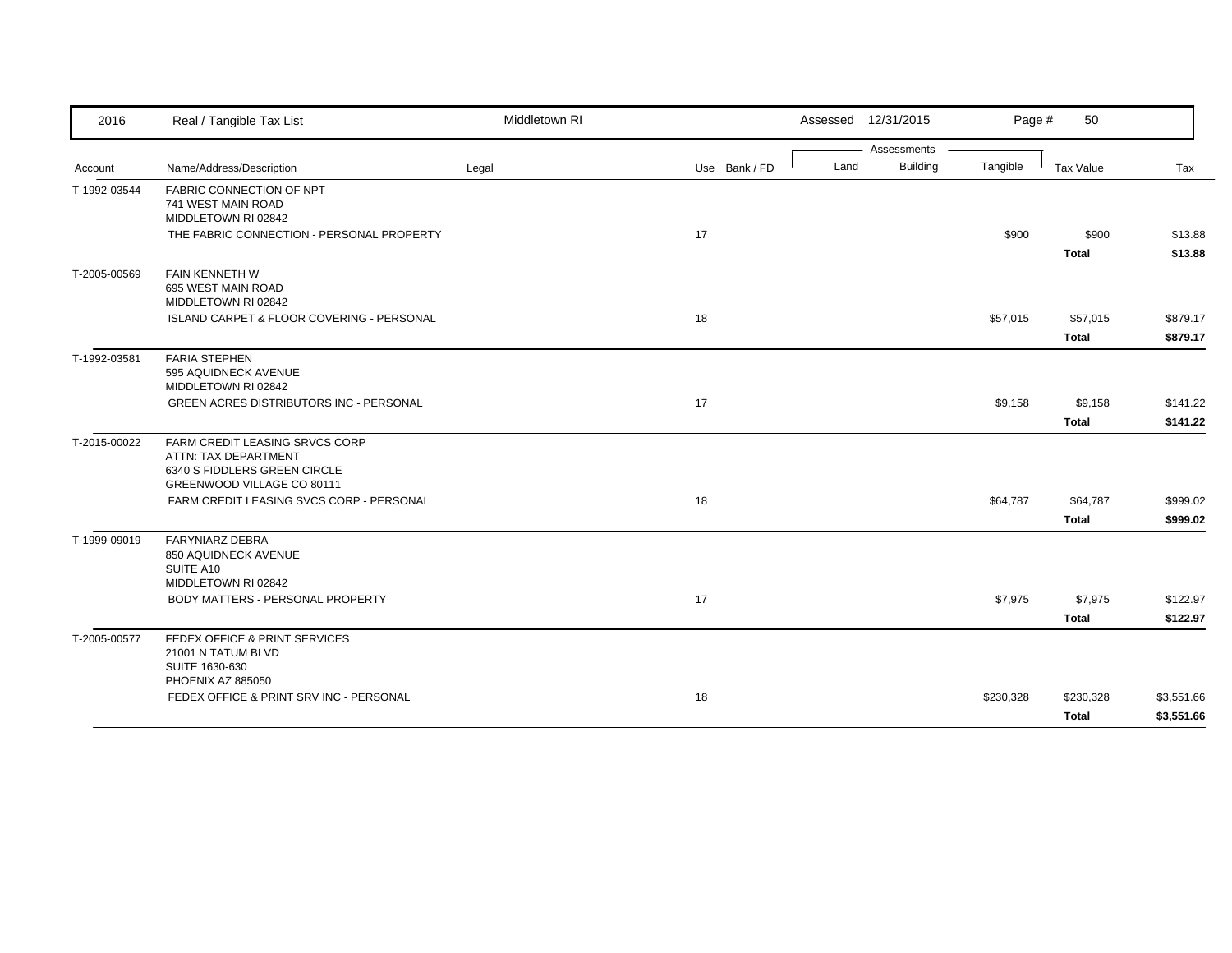| 2016         | Real / Tangible Tax List                                                                    | Middletown RI |               | Assessed 12/31/2015                    | Page #    | 51                        |                          |
|--------------|---------------------------------------------------------------------------------------------|---------------|---------------|----------------------------------------|-----------|---------------------------|--------------------------|
| Account      | Name/Address/Description                                                                    | Legal         | Use Bank / FD | Assessments<br><b>Building</b><br>Land | Tangible  | Tax Value                 | Tax                      |
| T-1992-03662 | FERRELL GAS LP<br>ONE LIBERTY PLAZA<br>OPERATING TAX DEPARTMENT<br>LIBERTY MO 64068         |               |               |                                        |           |                           |                          |
|              | FERRELLGAS LP/BLUE RHINO - PERSONAL PROPERTY                                                |               | 18            |                                        | \$4,263   | \$4,263<br><b>Total</b>   | \$65.74<br>\$65.74       |
| T-1999-09044 | FINN JOHN M<br>294 VALLEY ROAD<br>MIDDLETOWN RI 02842                                       |               |               |                                        |           |                           |                          |
|              | FINN WEALTH MANAGEMENT - PERSONAL PROPERTY                                                  |               | 18            |                                        | \$15,441  | \$15,441<br><b>Total</b>  | \$238.10<br>\$238.10     |
| T-2013-00005 | FIRST BANK RICHMOND NA<br>31 N 9TH STREET<br>PO BOX 1145<br>RICHMOND IN 47374               |               |               |                                        |           |                           |                          |
|              | FIRST FEDERAL LEASING - PERSONAL PROPERTY                                                   |               | 94            |                                        | \$111,498 | \$111,498<br><b>Total</b> | \$1,719.30<br>\$1,719.30 |
| T-1992-09147 | FIRST BEACH LLC<br>28 JACOME WAY<br>MIDDLETOWN RI 02842                                     |               |               |                                        |           |                           |                          |
|              | INN AT NEWPORT BEACH - PERSONAL PROPERTY                                                    |               | 18            |                                        | \$160,331 | \$160,331<br><b>Total</b> | \$2,472.30<br>\$2,472.30 |
| T-1997-00228 | FIRST DATA MERCHANT SVCS CORP<br><b>RYAN LLC</b><br>PO BOX 4900<br>SCOTTSDALE AZ 85621-4900 |               |               |                                        |           |                           |                          |
|              | FIRST DATA MERCHANT SVCS CORP - PERSONAL                                                    |               | 94            |                                        | \$5,087   | \$5,087<br><b>Total</b>   | \$78.44<br>\$78.44       |
| T-2009-01036 | FIRST STUDENT INC<br>C/O MARVIN F POER & CO<br>PO BOX 802206                                |               |               |                                        |           |                           |                          |
|              | DALLAS TX 75380<br>FIRST STUDENT INC - PERSONAL PROPERTY                                    |               | 94            |                                        | \$52,389  | \$52,389<br><b>Total</b>  | \$807.84<br>\$807.84     |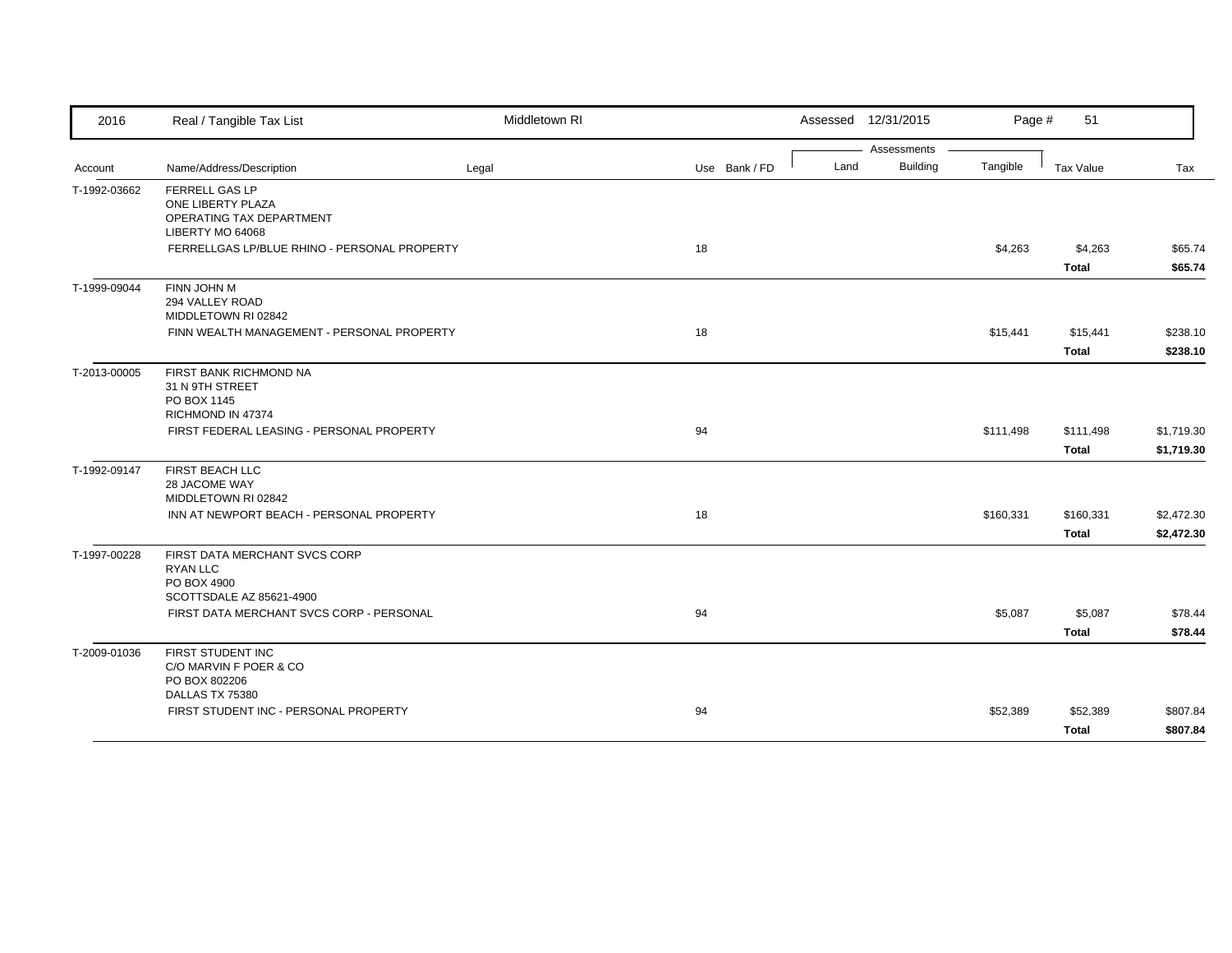| 2016         | Real / Tangible Tax List                                                                                  | Middletown RI |               | Assessed 12/31/2015 | Page #                                     | 52                       |                      |
|--------------|-----------------------------------------------------------------------------------------------------------|---------------|---------------|---------------------|--------------------------------------------|--------------------------|----------------------|
| Account      | Name/Address/Description                                                                                  | Legal         | Use Bank / FD | Land                | Assessments<br><b>Building</b><br>Tangible | <b>Tax Value</b>         | Tax                  |
| T-2016-00028 | <b>FIRSTLEASE INC</b><br>1611 N INTERSTATE 35E<br>SUITE 428                                               |               |               |                     |                                            |                          |                      |
|              | CARROLLTON TX 75006-8616<br>FIRSTLEASE INC - PERSONAL PROPERTY                                            |               | 18            |                     | \$4,361                                    | \$4,361<br><b>Total</b>  | \$67.25<br>\$67.25   |
| T-2015-00037 | FITZGERALD JOHN<br>299 WEST MAIN ROAD<br>MIDDLETOWN RI 02842                                              |               |               |                     |                                            |                          |                      |
|              | SPAVANA - PERSONAL PROPERTY                                                                               |               | 17            |                     | \$2,433                                    | \$2,433<br><b>Total</b>  | \$37.52<br>\$37.52   |
| T-2011-00070 | <b>FLATWAVES LLC</b><br>1130 AQUIDNECK AVENUE<br>MIDDLETOWN RI 02842                                      |               |               |                     |                                            |                          |                      |
|              | FLATWAVES - PERSONAL PROPERTY                                                                             |               | 17            |                     | \$10,325                                   | \$10,325<br><b>Total</b> | \$159.21<br>\$159.21 |
| T-2010-02066 | FLORIDAS NATURAL FOOD SERVICE<br>20205 HWY 27<br>LAKE WALES FL 33853                                      |               |               |                     |                                            |                          |                      |
|              | FLORIDA'S NATURAL FOOD SRVC - PERSONAL                                                                    |               | 94            |                     | \$2,392                                    | \$2,392<br><b>Total</b>  | \$36.88<br>\$36.88   |
| T-2001-00668 | <b>FLYNN REAL ESTATE</b><br>1120 AQUIDNECK AVENUE<br>MIDDLETOWN RI 02842                                  |               |               |                     |                                            |                          |                      |
|              | FLYNN REAL ESTATE - PERSONAL PROPERTY                                                                     |               | 17            |                     | \$4,566                                    | \$4,566<br><b>Total</b>  | \$70.41<br>\$70.41   |
| T-1999-09213 | <b>FLYNN WILLIAM</b><br>1120 AQUIDNECK AVENUE<br>MIDDLETOWN RI 02842                                      |               |               |                     |                                            |                          |                      |
|              | FLYNN FINANCIAL GROUP - PERSONAL PROPERTY                                                                 |               | 18            |                     | \$9,856                                    | \$9,856<br><b>Total</b>  | \$151.98<br>\$151.98 |
| T-2013-00015 | FOREST FARM ASSISTED LIVING LP<br>C/O PHOENIX PROP MGT INC<br>250 CENTERVILLE RD #E11<br>WARWICK RI 02886 |               |               |                     |                                            |                          |                      |
|              | FOREST FARM ASSISTED LIVING - PERSONAL                                                                    |               | 18            |                     | \$28,518                                   | \$28,518<br>Total        | \$439.75<br>\$439.75 |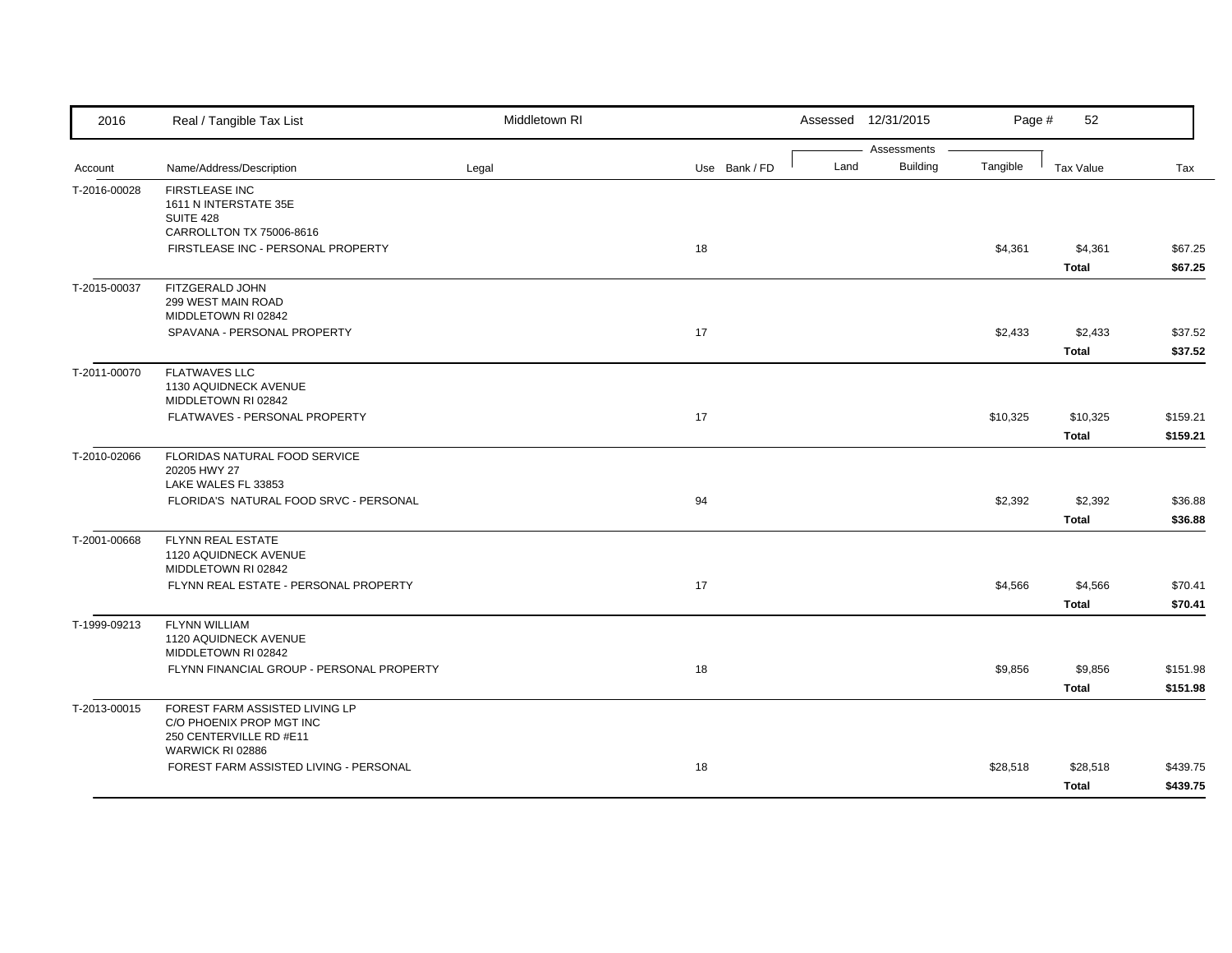| 2016         | Real / Tangible Tax List                            | Middletown RI |               |      | Assessed 12/31/2015 | Page #    | 53               |            |
|--------------|-----------------------------------------------------|---------------|---------------|------|---------------------|-----------|------------------|------------|
|              |                                                     |               |               |      | Assessments         |           |                  |            |
| Account      | Name/Address/Description                            | Legal         | Use Bank / FD | Land | <b>Building</b>     | Tangible  | <b>Tax Value</b> | Tax        |
| T-1992-03840 | FOREST FARM HEALTH CARE CENTER                      |               |               |      |                     |           |                  |            |
|              | 201 FOREST AVENUE<br>MIDDLETOWN RI 02842            |               |               |      |                     |           |                  |            |
|              | FOREST FARM HEALTH CARE CENTER - PERSONAL           |               | 18            |      |                     | \$116,170 | \$116,170        | \$1,791.34 |
|              |                                                     |               |               |      |                     |           | <b>Total</b>     | \$1,791.34 |
| T-1992-03884 | FOX DAVID F ESQ                                     |               |               |      |                     |           |                  |            |
|              | 850 AQUIDNECK AVENUE                                |               |               |      |                     |           |                  |            |
|              | $B - 11$                                            |               |               |      |                     |           |                  |            |
|              | MIDDLETOWN RI 02842                                 |               |               |      |                     |           |                  |            |
|              | LAW OFFICES OF DAVID F FOX - PERSONAL PROPERTY      |               | 18            |      |                     | \$14,135  | \$14,135         | \$217.96   |
|              |                                                     |               |               |      |                     |           | <b>Total</b>     | \$217.96   |
| T-1998-00644 | FRASER DAVID & KEN FRANSSON                         |               |               |      |                     |           |                  |            |
|              | 1272 WEST MAIN ROAD - BLDG 3<br>MIDDLETOWN RI 02842 |               |               |      |                     |           |                  |            |
|              | CREATIVE SOLUTIONS GROUP LLC - PERSONAL             |               | 17            |      |                     | \$455     | \$455            | \$7.02     |
|              |                                                     |               |               |      |                     |           | <b>Total</b>     | \$7.02     |
|              |                                                     |               |               |      |                     |           |                  |            |
| T-1992-03925 | FRATERNAL ORDER OF POLICE #21<br>PO BOX 4348        |               |               |      |                     |           |                  |            |
|              | MIDDLETOWN RI 02842                                 |               |               |      |                     |           |                  |            |
|              | FOP MIDDLETOWN LODGE #21 - PERSONAL PROPERTY        |               | 18            |      |                     | \$11,839  | \$11,839         | \$182.56   |
|              |                                                     |               |               |      |                     |           | <b>Total</b>     | \$182.56   |
| T-1992-03930 | <b>FRAZIER GREGORY P DDS</b>                        |               |               |      |                     |           |                  |            |
|              | PO BOX 4327                                         |               |               |      |                     |           |                  |            |
|              | MIDDLETOWN RI 02842                                 |               |               |      |                     |           |                  |            |
|              | GREGORY P FRAZIER DDS PC - PERSONAL PROPERTY        |               | 18            |      |                     | \$24,950  | \$24,950         | \$384.73   |
|              |                                                     |               |               |      |                     |           | <b>Total</b>     | \$384.73   |
| T-1992-12293 | <b>FRAZIER WALTER L</b>                             |               |               |      |                     |           |                  |            |
|              | 168 RIDGEWOOD ROAD<br>MIDDLETOWN RI 02842           |               |               |      |                     |           |                  |            |
|              | FRAZIER'S DISPOSAL SERVICE INC - PERSONAL           |               | 18            |      |                     | \$70,474  | \$70,474         | \$1,086.71 |
|              |                                                     |               |               |      |                     |           | <b>Total</b>     | \$1,086.71 |
|              |                                                     |               |               |      |                     |           |                  |            |
| T-1999-09085 | <b>FRIZZELL JOHN</b><br>152 BROWNS LANE             |               |               |      |                     |           |                  |            |
|              | MIDDLETOWN RI 02842                                 |               |               |      |                     |           |                  |            |
|              | WANUMETONOMY PRO SHOP - PERSONAL PROPERTY           |               | 17            |      |                     | \$3,290   | \$3,290          | \$50.73    |
|              |                                                     |               |               |      |                     |           | <b>Total</b>     | \$50.73    |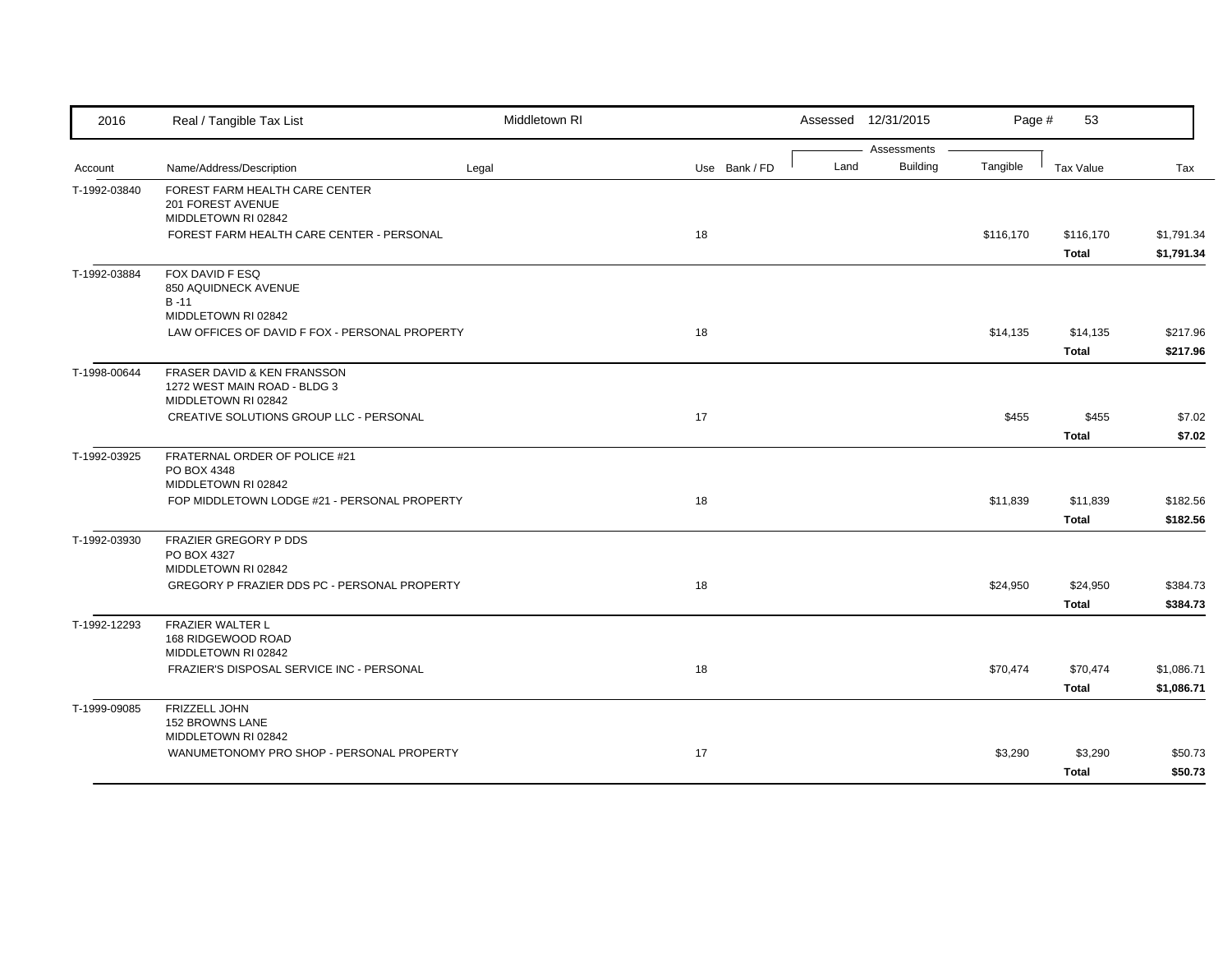| 2016         | Real / Tangible Tax List                                                                                           | Middletown RI |             | Assessed | 12/31/2015                     | Page #   | 54                      |                    |
|--------------|--------------------------------------------------------------------------------------------------------------------|---------------|-------------|----------|--------------------------------|----------|-------------------------|--------------------|
| Account      | Name/Address/Description                                                                                           | Legal         | Use Bank/FD | Land     | Assessments<br><b>Building</b> | Tangible | Tax Value               | Tax                |
| T-1992-04005 | <b>FROSTY FREEZE</b><br>496 EAST MAIN ROAD<br>MIDDLETOWN RI 02842<br>FROSTY FREEZE - PERSONAL PROPERTY             |               | 17          |          |                                | \$4,633  | \$4,633<br>Total        | \$71.44<br>\$71.44 |
| T-1992-03983 | <b>FULLER KIM</b><br><b>150 FOREST AVENUE</b><br>MIDDLETOWN RI 02842<br>KIM FULLER PHOTOGRAPHY - PERSONAL PROPERTY |               | 17          |          |                                | \$3,810  | \$3,810<br><b>Total</b> | \$58.75<br>\$58.75 |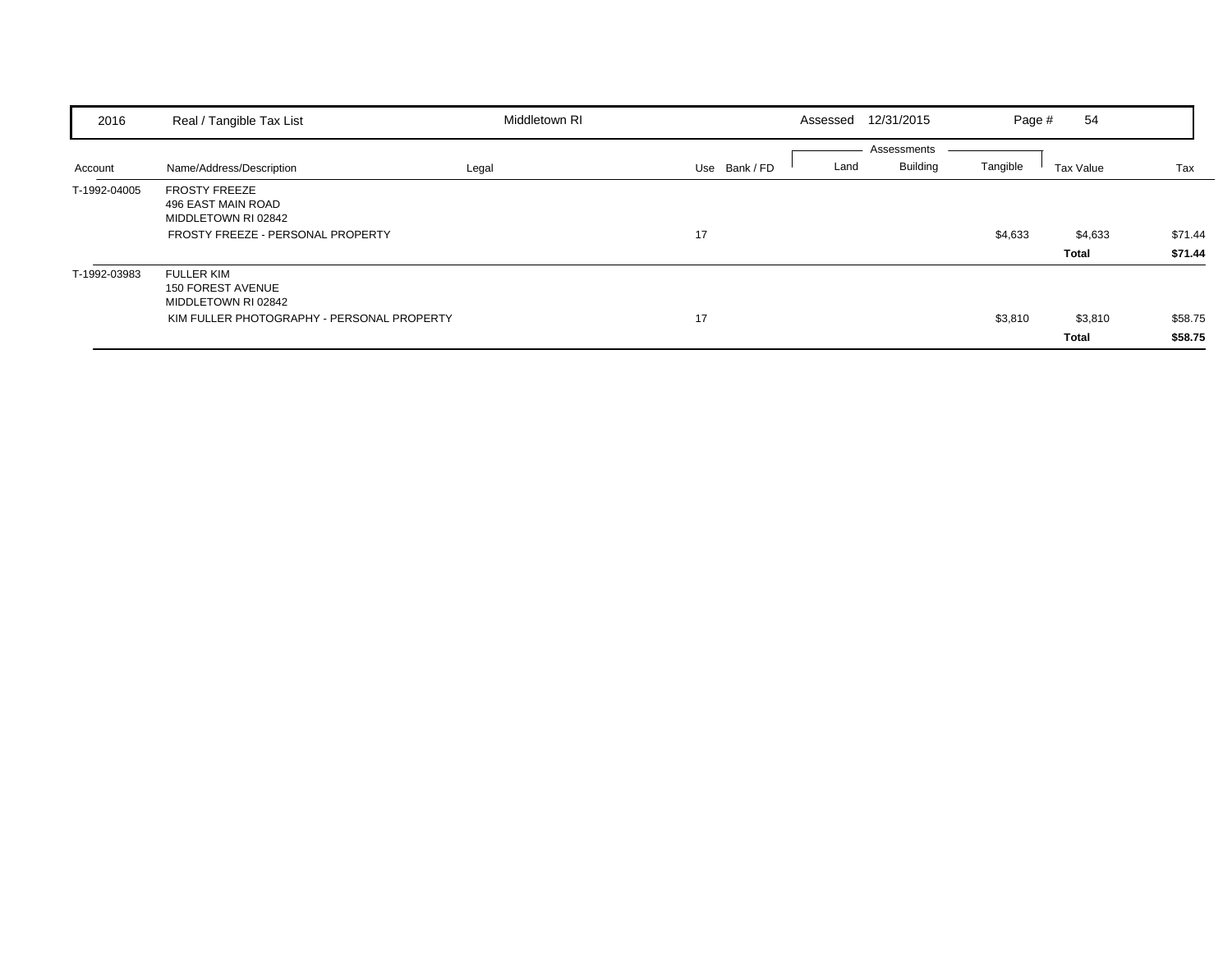| 2016         | Real / Tangible Tax List                                                       | Middletown RI |               |      | Assessed 12/31/2015            | Page #    | 55                       |                          |
|--------------|--------------------------------------------------------------------------------|---------------|---------------|------|--------------------------------|-----------|--------------------------|--------------------------|
| Account      | Name/Address/Description                                                       | Legal         | Use Bank / FD | Land | Assessments<br><b>Building</b> | Tangible  | <b>Tax Value</b>         | Tax                      |
| T-1997-00226 | GALLUCCI R & S ROGERS DPM<br>850 AQUIDNECK AVENUE<br>REAR 15                   |               |               |      |                                |           |                          |                          |
|              | MIDDLETOWN RI 02842<br>FOOT & ANKLE INSTITUTE OF NE - PERSONAL                 |               | 18            |      |                                | \$21,863  | \$21,863<br><b>Total</b> | \$337.13<br>\$337.13     |
| T-1992-04060 | <b>GAMBRELL &amp; SONS INC</b><br>1132 AQUIDNECK AVENUE<br>MIDDLETOWN RI 02842 |               |               |      |                                |           |                          |                          |
|              | GAMBRELL GLASS COMPANY - PERSONAL PROPERTY                                     |               | 17            |      |                                | \$6,765   | \$6,765<br><b>Total</b>  | \$104.32<br>\$104.32     |
| T-2006-03138 | <b>GAMESTOP INC</b><br>PO BOX 743068<br>DALLAS TX 75374                        |               |               |      |                                |           |                          |                          |
|              | GAMESTOP # 5581 - PERSONAL PROPERTY                                            |               | 18            |      |                                | \$35,590  | \$35,590<br><b>Total</b> | \$548.80<br>\$548.80     |
| T-2002-00530 | <b>GARTSU THOMAS</b><br>21 MOHAWK DRIVE<br>TRUMBULL CT 06611                   |               |               |      |                                |           |                          |                          |
|              | 2013 33' KEYSTONE OUTBACK - PERSONAL PROPERTY                                  |               | 45            |      |                                | \$25,118  | \$25,118<br><b>Total</b> | \$387.32<br>\$387.32     |
| T-2008-02054 | <b>GASTON MICHAEL</b><br>453 TURNER ROAD<br>MIDDLETOWN RI 02842                |               |               |      |                                |           |                          |                          |
|              | MJ GASTON & ASSOCIATES - PERSONAL PROPERTY                                     |               | 17            |      |                                | \$3,075   | \$3,075<br><b>Total</b>  | \$47.42<br>\$47.42       |
| T-2001-00130 | <b>GAUDET MICHAEL J</b><br>8 ROY AVENUE<br>MIDDLETOWN RI 02842                 |               |               |      |                                |           |                          |                          |
|              | GAUDET CONSTRUCTION - PERSONAL PROPERTY                                        |               | 17            |      |                                | \$1,128   | \$1,128<br><b>Total</b>  | \$17.39<br>\$17.39       |
| T-1992-04152 | GE CAPITAL INFO TECH SOLUTIONS<br>PO BOX 35715<br>PROPERTY TAX COMPLIANCE      |               |               |      |                                |           |                          |                          |
|              | BILLINGS MT 59107<br>GE CAPITAL INFO TECH SOLUTIONS - PERSONAL                 |               | 94            |      |                                | \$546,674 | \$546,674<br>Total       | \$8,429.71<br>\$8,429.71 |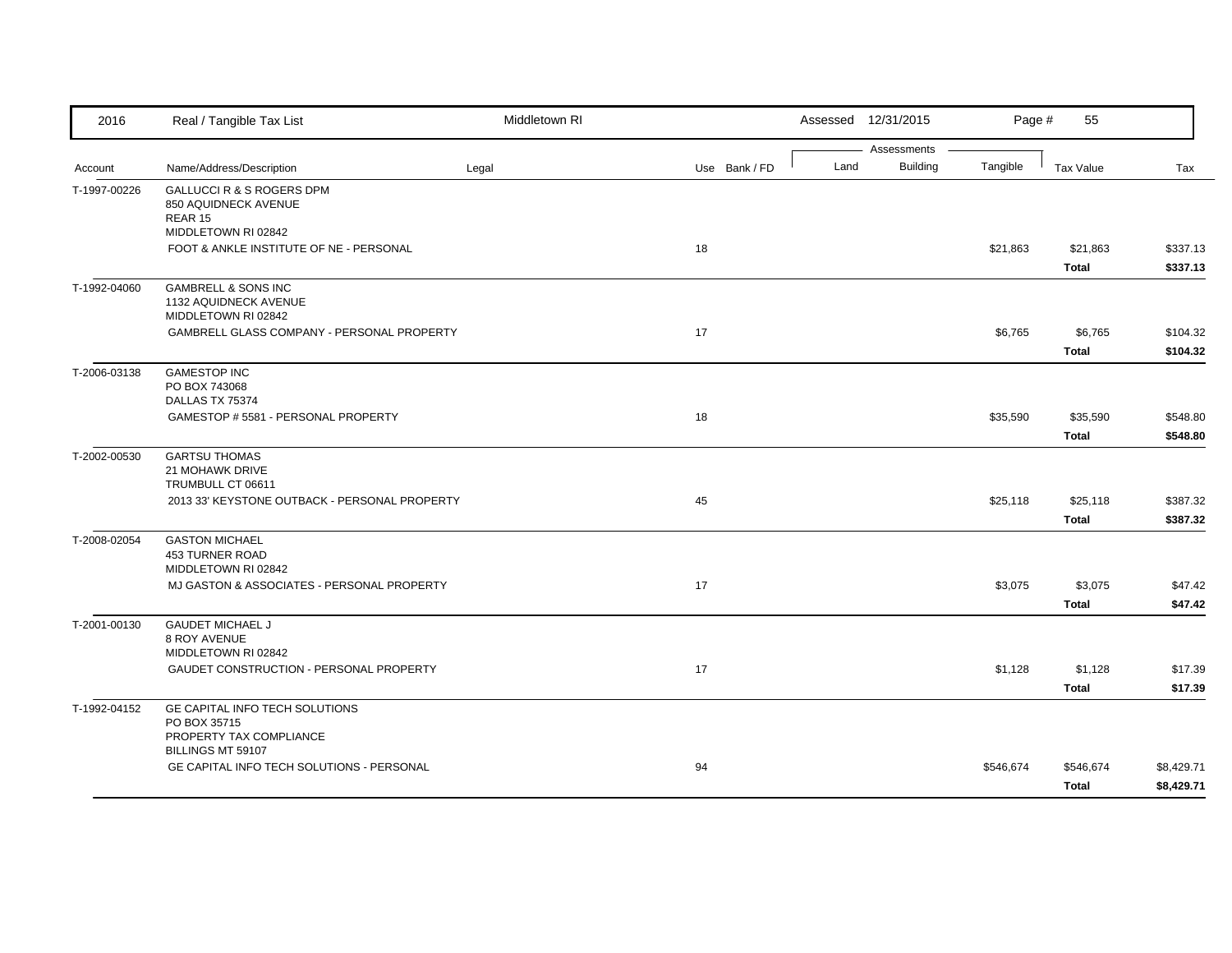| 2016         | Real / Tangible Tax List                            | Middletown RI |               | Assessed 12/31/2015 |                 | Page #    | 56           |            |
|--------------|-----------------------------------------------------|---------------|---------------|---------------------|-----------------|-----------|--------------|------------|
|              |                                                     |               |               |                     | Assessments     |           |              |            |
| Account      | Name/Address/Description                            | Legal         | Use Bank / FD | Land                | <b>Building</b> | Tangible  | Tax Value    | Tax        |
| T-2004-00552 | GE CREDIT CORP OF TENNESSEE<br>PO BOX 35715         |               |               |                     |                 |           |              |            |
|              | PROPERTY TAX COMPLIANCE                             |               |               |                     |                 |           |              |            |
|              | BILLINGS MT 59107                                   |               |               |                     |                 |           |              |            |
|              | <b>GE CREDIT CORP OF TENNESSEE - PERSONAL</b>       |               | 94            |                     |                 | \$82,121  | \$82,121     | \$1,266.31 |
|              |                                                     |               |               |                     |                 |           | <b>Total</b> | \$1,266.31 |
| T-2015-00001 | <b>GE EQUIP SMALL TICKET LLC</b>                    |               |               |                     |                 |           |              |            |
|              | <b>SERIES 2013-1</b>                                |               |               |                     |                 |           |              |            |
|              | PO BOX 35715 - PROPERTY TAX CO<br>BILLINGS MT 59107 |               |               |                     |                 |           |              |            |
|              | GE EQUIP SMALL TICKET LLC - PERSONAL PROPERTY       |               | 18            |                     |                 | \$80,688  | \$80,688     | \$1,244.21 |
|              |                                                     |               |               |                     |                 |           | <b>Total</b> | \$1,244.21 |
| T-2015-00032 | GE EQUIPMENT SMALL TICKET LLC                       |               |               |                     |                 |           |              |            |
|              | PO BOX 35715                                        |               |               |                     |                 |           |              |            |
|              | PROPERTY TAX CAMPLIANCE                             |               |               |                     |                 |           |              |            |
|              | BILLINGS MT 59107                                   |               |               |                     |                 |           |              |            |
|              | GE EQUIPMENT SMALL TICKET LLC - PERSONAL            |               | 18            |                     |                 | \$36,378  | \$36,378     | \$560.95   |
|              |                                                     |               |               |                     |                 |           | <b>Total</b> | \$560.95   |
| T-2016-00031 | <b>GE HFS LLC</b>                                   |               |               |                     |                 |           |              |            |
|              | PO BOX 802146<br>CHICAGO IL 60680                   |               |               |                     |                 |           |              |            |
|              | GE HFS LLC - PERSONAL PROPERTY                      |               | 18            |                     |                 | \$8,808   | \$8,808      | \$135.82   |
|              |                                                     |               |               |                     |                 |           | <b>Total</b> | \$135.82   |
| T-2014-00026 | <b>GELCO CORPORATION</b>                            |               |               |                     |                 |           |              |            |
|              | PERSONAL PROPERTY TAX                               |               |               |                     |                 |           |              |            |
|              | PO BOX 13085                                        |               |               |                     |                 |           |              |            |
|              | BALTIMORE MD 21203-3085                             |               |               |                     |                 |           |              |            |
|              | <b>GELCO CORPORATION - PERSONAL PROPERTY</b>        |               | 18            |                     |                 | \$480     | \$480        | \$7.40     |
|              |                                                     |               |               |                     |                 |           | <b>Total</b> | \$7.40     |
| T-1992-00300 | GENERAL DYNAMICS INFO TECH INC                      |               |               |                     |                 |           |              |            |
|              | C/O IS&T TAX DEPT<br>13857 MCLEAREN RD              |               |               |                     |                 |           |              |            |
|              | HERNDON VA 20171                                    |               |               |                     |                 |           |              |            |
|              | GENERAL DYNAMICS INFO TECH INC - PERSONAL           |               | 18            |                     |                 | \$353,278 | \$353,278    | \$5,447.55 |
|              |                                                     |               |               |                     |                 |           | Total        | \$5,447.55 |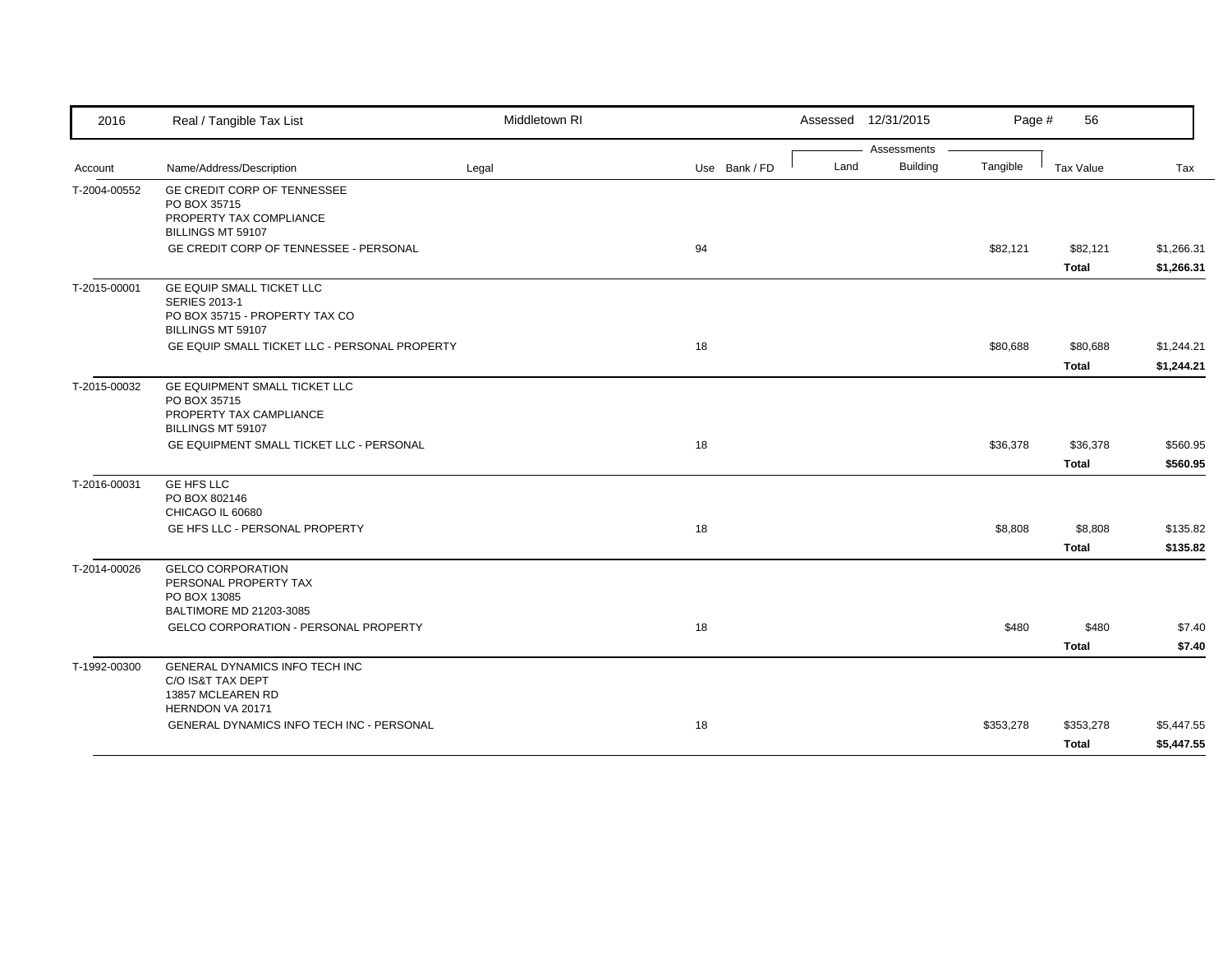| 2016         | Real / Tangible Tax List                    | Middletown RI |               | Assessed 12/31/2015     | Page #   | 57           |          |
|--------------|---------------------------------------------|---------------|---------------|-------------------------|----------|--------------|----------|
|              |                                             |               |               | Assessments             |          |              |          |
| Account      | Name/Address/Description                    | Legal         | Use Bank / FD | <b>Building</b><br>Land | Tangible | Tax Value    | Tax      |
| T-1997-00229 | <b>GENERAL NUTRITION INC</b>                |               |               |                         |          |              |          |
|              | PO BOX 548                                  |               |               |                         |          |              |          |
|              | GLEN ROCK NJ 07452                          |               |               |                         |          |              |          |
|              | GENERAL NUTRITION CENTER #3551 - PERSONAL   |               | 17            |                         | \$7,469  | \$7,469      | \$115.17 |
|              |                                             |               |               |                         |          | <b>Total</b> | \$115.17 |
| T-2016-00044 | <b>GENERAL WIRELESS OPERATIONS</b>          |               |               |                         |          |              |          |
|              | 300 RADIOSHACK CIRCLE                       |               |               |                         |          |              |          |
|              | TAX DEPT<br>FORT WORTH TX 76102             |               |               |                         |          |              |          |
|              | RADIOSHACK #01-1002 - PERSONAL PROPERTY     |               | 18            |                         |          |              | \$410.42 |
|              |                                             |               |               |                         | \$26,616 | \$26,616     |          |
|              |                                             |               |               |                         |          | <b>Total</b> | \$410.42 |
| T-1999-09208 | <b>GHORAYEB MOUFID</b>                      |               |               |                         |          |              |          |
|              | 52 EAST MAIN ROAD                           |               |               |                         |          |              |          |
|              | MIDDLETOWN RI 02842                         |               |               |                         |          |              |          |
|              | INTERNATIONAL POCKETS CAFE - PERSONAL       |               | 18            |                         | \$16,433 | \$16,433     | \$253.40 |
|              |                                             |               |               |                         |          | <b>Total</b> | \$253.40 |
| T-2006-03118 | <b>GIBSON SHAUN</b>                         |               |               |                         |          |              |          |
|              | 41 FAYAL LANE                               |               |               |                         |          |              |          |
|              | MIDDLETOWN RI 02842                         |               |               |                         |          |              |          |
|              | GIBSON TECHNOLOGIES LLC - PERSONAL PROPERTY |               | 17            |                         | \$6,140  | \$6,140      | \$94.68  |
|              |                                             |               |               |                         |          | <b>Total</b> | \$94.68  |
| T-2012-00077 | <b>GIESEKE KAREN PHD</b>                    |               |               |                         |          |              |          |
|              | 42 VALLEY ROAD                              |               |               |                         |          |              |          |
|              | STE 3C<br>MIDDLETOWN RI 02842               |               |               |                         |          |              |          |
|              |                                             |               |               |                         |          |              |          |
|              | KAREN GIESEKE PHD & ASSOCIATES - PERSONAL   |               | 18            |                         | \$11,250 | \$11,250     | \$173.48 |
|              |                                             |               |               |                         |          | <b>Total</b> | \$173.48 |
| T-1999-09096 | <b>GILL CHRISTINE A MD</b>                  |               |               |                         |          |              |          |
|              | 42 VALLEY ROAD                              |               |               |                         |          |              |          |
|              | STE <sub>7</sub><br>MIDDLETOWN RI 02842     |               |               |                         |          |              |          |
|              | CHRISTINE A GILL MD - PERSONAL PROPERTY     |               | 18            |                         | \$45,300 | \$45,300     | \$698.53 |
|              |                                             |               |               |                         |          |              |          |
|              |                                             |               |               |                         |          | <b>Total</b> | \$698.53 |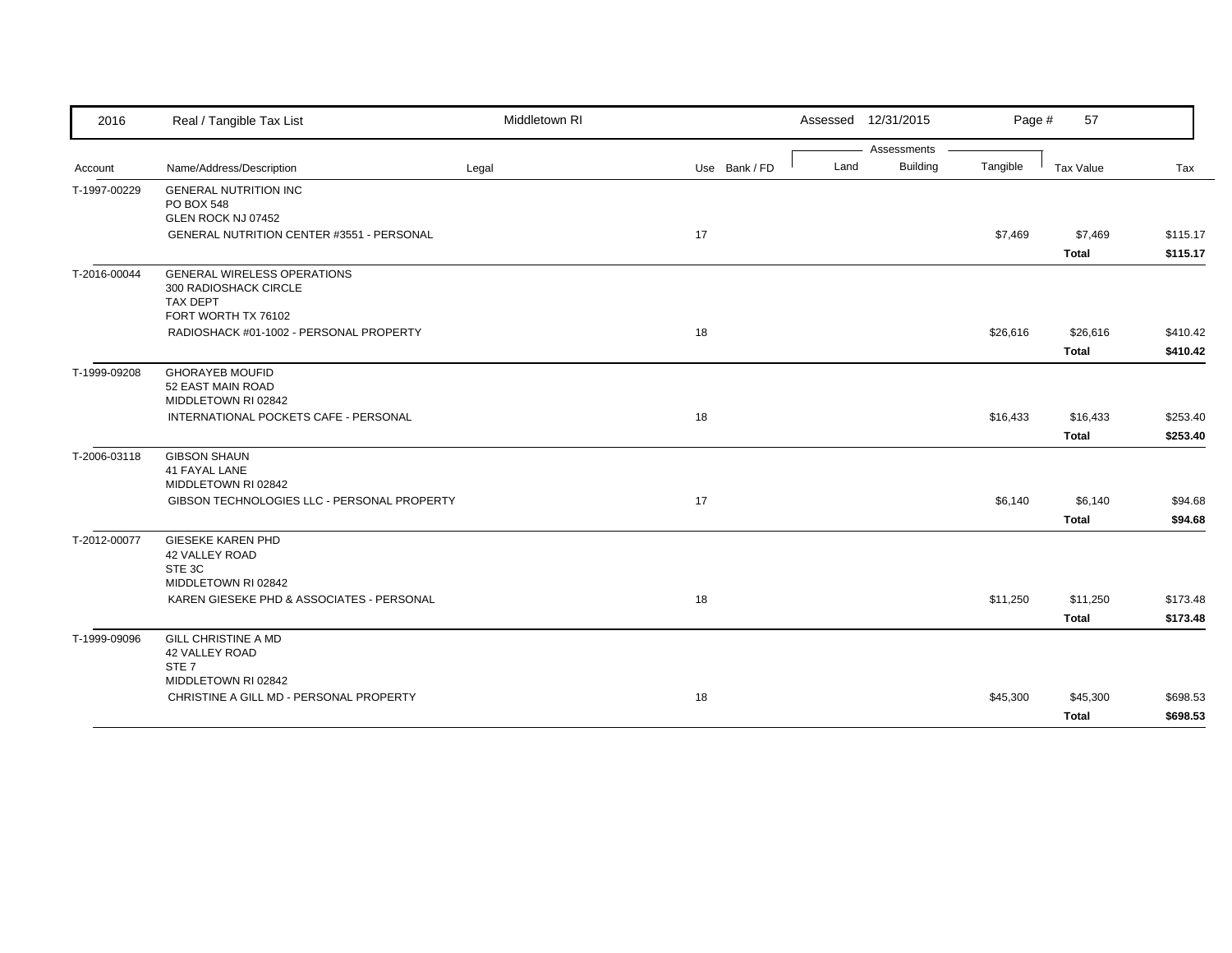| 2016         | Real / Tangible Tax List                                                               | Middletown RI |               |      | Assessed 12/31/2015            | Page #   | 58                       |                      |
|--------------|----------------------------------------------------------------------------------------|---------------|---------------|------|--------------------------------|----------|--------------------------|----------------------|
| Account      | Name/Address/Description                                                               | Legal         | Use Bank / FD | Land | Assessments<br><b>Building</b> | Tangible | <b>Tax Value</b>         | Tax                  |
| T-2004-00554 | GLADDING SCHOOL OF DANCE LLC<br>37 ADMIRAL KALBFUS ROAD<br>NEWPORT RI 02840            |               |               |      |                                |          |                          |                      |
|              | GLADDING SCHOOL OF DANCE - PERSONAL                                                    |               | 17            |      |                                | \$550    | \$550<br><b>Total</b>    | \$8.48<br>\$8.48     |
| T-2012-00045 | <b>GO WIRELESS INC</b><br>9970 W CHEYENNE AVENUE<br>LAS VEGAS NV 89129                 |               |               |      |                                |          |                          |                      |
|              | <b>GO WIRELESS INC - PERSONAL PROPERTY</b>                                             |               | 18            |      |                                | \$19,500 | \$19,500<br><b>Total</b> | \$300.69<br>\$300.69 |
| T-2015-00049 | <b>GODDARD RAY JR</b><br>PO BOX 657<br>NEWPORT RI 02840                                |               |               |      |                                |          |                          |                      |
|              | 1998 20' KARAVAN CLASSIC - PERSONAL PROPERTY                                           |               | 97            |      |                                | \$489    | \$489<br><b>Total</b>    | \$7.54<br>\$7.54     |
| T-1992-10503 | <b>GOFF TOM</b><br>579 AQUIDNECK AVENUE<br>MIDDLETOWN RI 02842                         |               |               |      |                                |          |                          |                      |
|              | SIGNS BY GOFF - PERSONAL PROPERTY                                                      |               | 17            |      |                                | \$8,057  | \$8,057<br><b>Total</b>  | \$124.24<br>\$124.24 |
| T-2012-00070 | <b>GOODING ELIZABETH H</b><br>747 AQUIDNECK AVENUE<br>MIDDLETOWN RI 02842              |               |               |      |                                |          |                          |                      |
|              | BETSY GOODING MS LMFT - PERSONAL PROPERTY                                              |               | 17            |      |                                | \$1,935  | \$1,935<br><b>Total</b>  | \$29.84<br>\$29.84   |
| T-1992-04173 | <b>GP STRATEGIES CORPORATION</b><br>11000 BROKEN LAND PARKWAY<br><b>STE 200</b>        |               |               |      |                                |          |                          |                      |
|              | COLUMBIA MD 21044-3555<br><b>GP STRATEGIES CORPORATION - PERSONAL</b>                  |               | 17            |      |                                | \$5,525  | \$5,525<br><b>Total</b>  | \$85.20<br>\$85.20   |
| T-2016-00015 | <b>GRASSHOPPER LAWN &amp; LANDSCAPE</b><br>845 AQUIDNECK AVENUE<br>MIDDLETOWN RI 02842 |               |               |      |                                |          |                          |                      |
|              | GRASSHOPPER LAWN & LANDSCAPE - PERSONAL                                                |               | 17            |      |                                | \$20,000 | \$20,000<br><b>Total</b> | \$308.40<br>\$308.40 |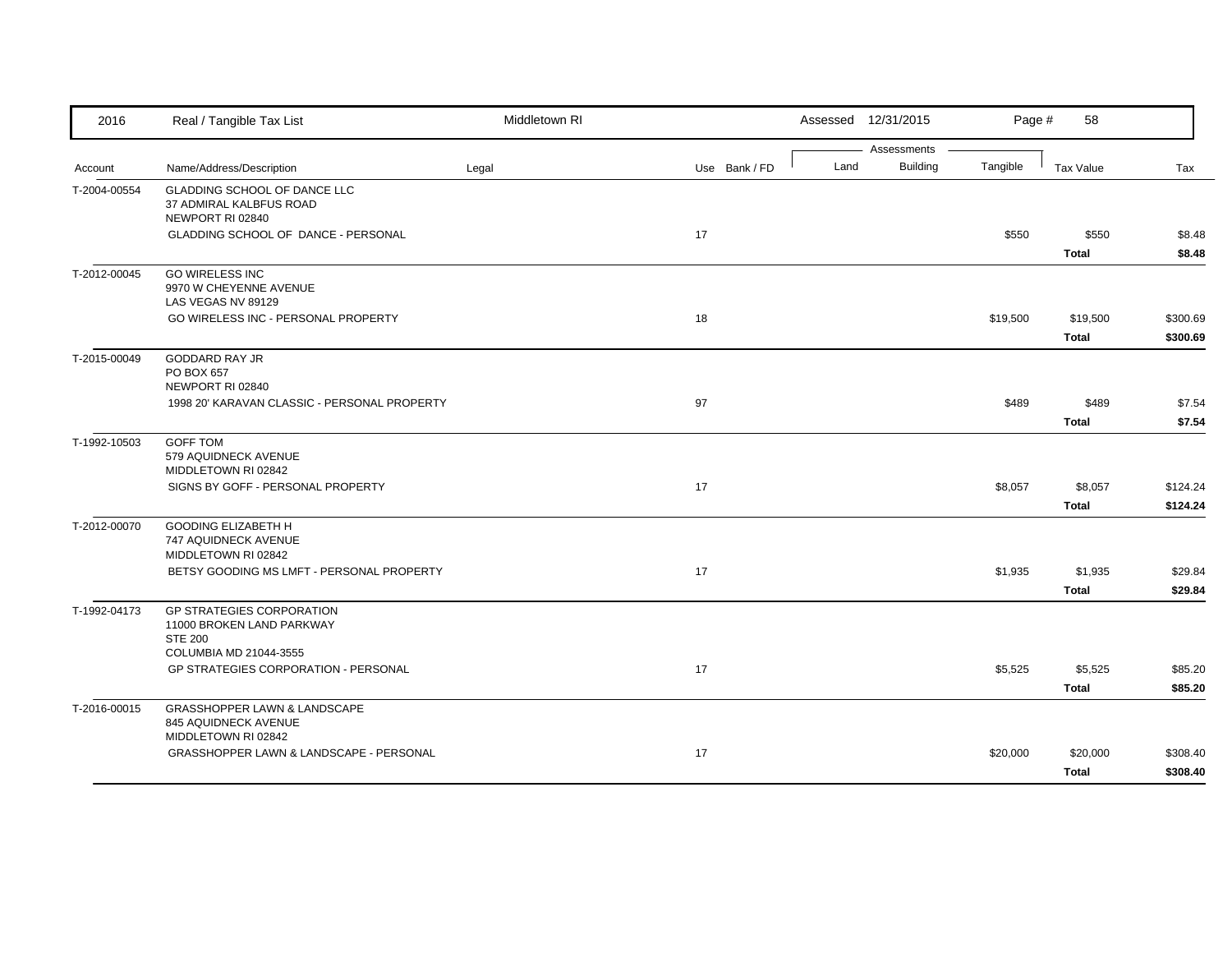| 2016         | Real / Tangible Tax List                                                                              | Middletown RI |               |      | Assessed 12/31/2015 | Page #   | 59                       |                          |
|--------------|-------------------------------------------------------------------------------------------------------|---------------|---------------|------|---------------------|----------|--------------------------|--------------------------|
|              |                                                                                                       |               |               |      | Assessments         |          |                          |                          |
| Account      | Name/Address/Description                                                                              | Legal         | Use Bank / FD | Land | <b>Building</b>     | Tangible | Tax Value                | Tax                      |
| T-2013-00007 | <b>GRAVES HAROLD F JR</b><br>1134 AQUIDNECK AVENUE<br>MIDDLETOWN RI 02842                             |               |               |      |                     |          |                          |                          |
|              | FREEMAN GRAVES & SONS - PERSONAL PROPERTY                                                             |               | 17            |      |                     | \$4,272  | \$4,272                  | \$65.87                  |
|              |                                                                                                       |               |               |      |                     |          | <b>Total</b>             | \$65.87                  |
| T-1992-02758 | <b>GRAY NICOLE R CPA</b><br>747 AQUIDENCK AVE STE 1 & 2E<br>MIDDLETOWN RI 02842                       |               |               |      |                     |          |                          |                          |
|              | DETWILER & GRAY INC - PERSONAL PROPERTY                                                               |               | 18            |      |                     | \$72,160 | \$72,160<br><b>Total</b> | \$1,112.71<br>\$1,112.71 |
| T-1992-08733 | <b>GRAYHAWK LEASING LLC</b><br>PO BOX 565048<br>DALLAS TX 75266-0937                                  |               |               |      |                     |          |                          |                          |
|              | <b>GRAYHAWK LEASING - PERSONAL PROPERTY</b>                                                           |               | 94            |      |                     | \$73,401 | \$73,401                 | \$1,131.84               |
|              |                                                                                                       |               |               |      |                     |          | <b>Total</b>             | \$1,131.84               |
| T-2015-00019 | <b>GREAT AMERICAN FINANCIAL SRVCS</b><br>625 1ST STREET SE<br><b>STE 800</b><br>CEDAR RAPIDS IA 52401 |               |               |      |                     |          |                          |                          |
|              | <b>GREAT AMERICAN FINANCIAL SRVCS - PERSONAL</b>                                                      |               | 18            |      |                     | \$83,490 | \$83,490                 | \$1,287.42               |
|              |                                                                                                       |               |               |      |                     |          | <b>Total</b>             | \$1,287.42               |
| T-1992-04009 | <b>GT ASSOCIATES</b><br>59 SHERWOOD ROAD<br>PORTMOUTH RI 02871                                        |               |               |      |                     |          |                          |                          |
|              | GT ASSOCIATES - PERSONAL PROPERTY                                                                     |               | 17            |      |                     | \$4,623  | \$4,623                  | \$71.29                  |
|              |                                                                                                       |               |               |      |                     |          | <b>Total</b>             | \$71.29                  |
| T-2012-00081 | <b>GVI INC</b><br>1 CORPORATE PLACE<br>MIDDLETOWN RI 02842                                            |               |               |      |                     |          |                          |                          |
|              | GATEWAY VENTURES INC - PERSONAL PROPERTY                                                              |               | 17            |      |                     | \$6,781  | \$6,781                  | \$104.56                 |
|              |                                                                                                       |               |               |      |                     |          | <b>Total</b>             | \$104.56                 |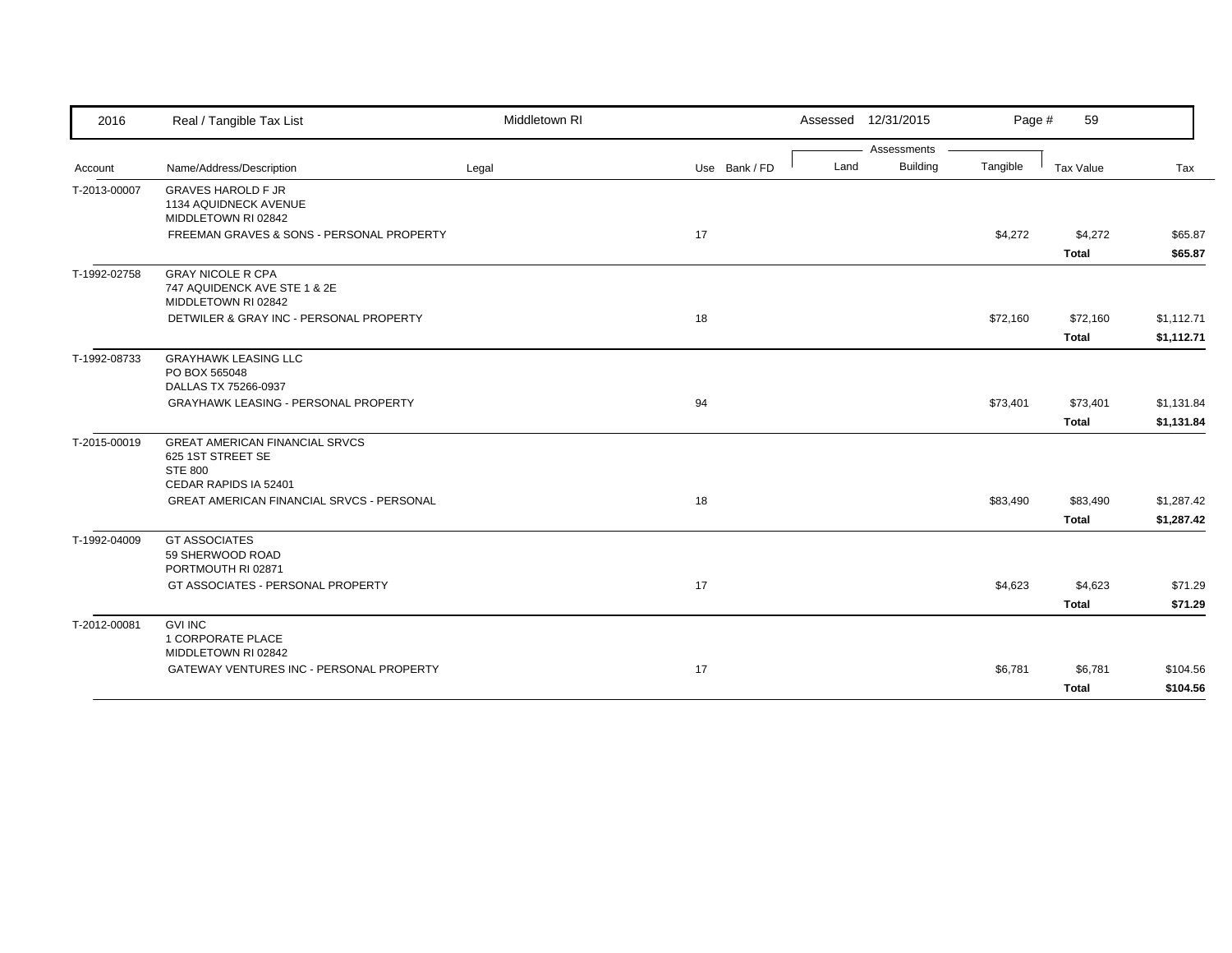| 2016         | Real / Tangible Tax List                                                                                         | Middletown RI |               |      | Assessed 12/31/2015 | Page #   | 60                       |                      |
|--------------|------------------------------------------------------------------------------------------------------------------|---------------|---------------|------|---------------------|----------|--------------------------|----------------------|
|              |                                                                                                                  |               |               |      | Assessments         |          |                          |                      |
| Account      | Name/Address/Description                                                                                         | Legal         | Use Bank / FD | Land | <b>Building</b>     | Tangible | Tax Value                | Tax                  |
| T-1999-09003 | H & R BLOCK EASTERN ENTERPRISE<br>BUSINESS PP TAX #38620<br>ONE H & R BLOCK WAY                                  |               |               |      |                     |          |                          |                      |
|              | KANSAS CITY MO 64105                                                                                             |               |               |      |                     |          |                          |                      |
|              | H & R BLOCK - PERSONAL PROPERTY                                                                                  |               | 18            |      |                     | \$47,828 | \$47,828<br><b>Total</b> | \$737.51<br>\$737.51 |
| T-2012-00076 | HADFIELD M & LESLIE HOGAN<br>294 VALLEY ROAD<br>MIDDLETOWN RI 02842                                              |               |               |      |                     |          |                          |                      |
|              | H & H REAL ESTATE LLC - PERSONAL PROPERTY                                                                        |               | 18            |      |                     | \$9,045  | \$9,045                  | \$139.47             |
|              |                                                                                                                  |               |               |      |                     |          | <b>Total</b>             | \$139.47             |
| T-1992-04676 | HALLMARK MARKETING COMPANY LLC<br>2501 MCGEE TRAFFICWAY<br>PO BOX 419479 - TAX #407<br>KANSAS CITY MO 64141-6479 |               |               |      |                     |          |                          |                      |
|              | HALLMARK MARKETING COMPANY LLC - PERSONAL                                                                        |               | 94            |      |                     | \$6,845  | \$6,845                  | \$105.55             |
|              |                                                                                                                  |               |               |      |                     |          | <b>Total</b>             | \$105.55             |
| T-1999-09038 | <b>HARDING LUKE</b><br>305 B OLIPHANT LANE<br>MIDDLETOWN RI 02842                                                |               |               |      |                     |          |                          |                      |
|              | UG NASONS - PERSONAL PROPERTY                                                                                    |               | 17            |      |                     | \$9,420  | \$9,420                  | \$145.26             |
|              |                                                                                                                  |               |               |      |                     |          | <b>Total</b>             | \$145.26             |
| T-2010-02186 | <b>HARKEN INC</b><br>N15 W24983 BLUEMOUND ROAD<br>PEWAUKEE WI 53072                                              |               |               |      |                     |          |                          |                      |
|              | HARKEN INC - PERSONAL PROPERTY                                                                                   |               | 18            |      |                     | \$53,031 | \$53,031                 | \$817.74             |
|              |                                                                                                                  |               |               |      |                     |          | <b>Total</b>             | \$817.74             |
| T-2012-00043 | <b>HARRIS CORP - GCSD</b><br>PO BOX 3075<br>MCKINNEY TX 75070                                                    |               |               |      |                     |          |                          |                      |
|              | HARRIS CORP - GCSD - PERSONAL PROPERTY                                                                           |               | 18            |      |                     | \$2,979  | \$2,979                  | \$45.94              |
|              |                                                                                                                  |               |               |      |                     |          | <b>Total</b>             | \$45.94              |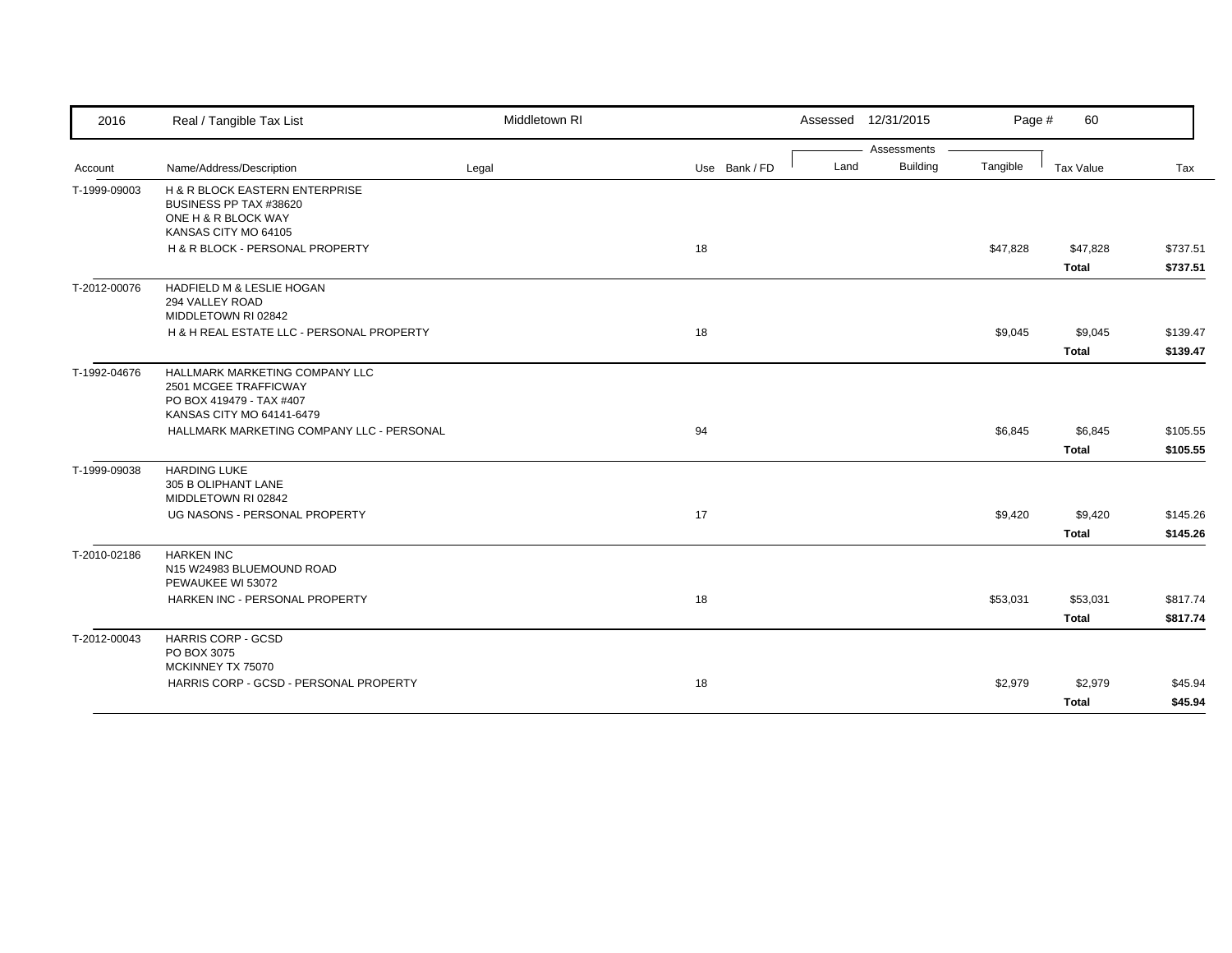| 2016         | Real / Tangible Tax List                                                             | Middletown RI |               |      | Assessed 12/31/2015            | Page #   | 61               |          |
|--------------|--------------------------------------------------------------------------------------|---------------|---------------|------|--------------------------------|----------|------------------|----------|
|              | Name/Address/Description                                                             |               |               | Land | Assessments<br><b>Building</b> | Tangible |                  |          |
| Account      |                                                                                      | Legal         | Use Bank / FD |      |                                |          | <b>Tax Value</b> | Tax      |
| T-1995-00194 | HARVEY HARRY G & WENDY LORD<br>819 AQUIDNECK AVENUE<br>MIDDLETOWN RI 02842           |               |               |      |                                |          |                  |          |
|              | HARVEYS AUTO DETAILING - PERSONAL PROPERTY                                           |               | 17            |      |                                | \$1,978  | \$1,978          | \$30.50  |
|              |                                                                                      |               |               |      |                                |          | <b>Total</b>     | \$30.50  |
| T-2008-02071 | <b>HASTIE GLENN</b><br>26 JAMES ST<br>EAST LONGMEADOW MA 01028                       |               |               |      |                                |          |                  |          |
|              | 2003 29' GULFSTREAM CONQUEST - PERSONAL                                              |               | 45            |      |                                | \$8,600  | \$8,600          | \$132.61 |
|              |                                                                                      |               |               |      |                                |          | <b>Total</b>     | \$132.61 |
| T-2015-00050 | <b>HASTIE GLENN</b><br>15 BENSON DRIVE<br><b>BOX 551</b><br>EAST LONGMEADOW MA 01028 |               |               |      |                                |          |                  |          |
|              | 2013 40' HEARTLAND COUNTRY - PERSONAL                                                |               | 97            |      |                                | \$23,650 | \$23,650         | \$364.68 |
|              |                                                                                      |               |               |      |                                |          | <b>Total</b>     | \$364.68 |
| T-1992-01986 | <b>HEALEY KIRSTEN M</b><br>811 AQUIDNECK AVENUE<br>MIDDLETOWN RI 02842-5256          |               |               |      |                                |          |                  |          |
|              | SAKONNET EYE CARE INC - PERSONAL PROPERTY                                            |               | 18            |      |                                | \$30,704 | \$30,704         | \$473.46 |
|              |                                                                                      |               |               |      |                                |          | <b>Total</b>     | \$473.46 |
| T-1995-00537 | HEALTHCARE PROVIDER SERVICES<br><b>405 PROMENADE STREET</b><br>PROVIDENCE RI 02908   |               |               |      |                                |          |                  |          |
|              | RHODE ISLAND BLOOD CENTER - PERSONAL                                                 |               | 18            |      |                                | \$33,118 | \$33,118         | \$510.68 |
|              |                                                                                      |               |               |      |                                |          | <b>Total</b>     | \$510.68 |
| T-1992-04940 | HERSHEY CREAMERY CO<br>301 S CAMERON STREET<br>HARRISBURG PA 17101                   |               |               |      |                                |          |                  |          |
|              | HERSHEY CREAMERY CO - PERSONAL PROPERTY                                              |               | 94            |      |                                | \$1,672  | \$1,672          | \$25.78  |
|              |                                                                                      |               |               |      |                                |          | <b>Total</b>     | \$25.78  |
| T-1999-09047 | HESHMATOLLAH ASHTARI<br>307 OLIPHANT LANE #34<br>MIDDLETOWN RI 02842                 |               |               |      |                                |          |                  |          |
|              | GLOBAL CIRCUIT INC - PERSONAL PROPERTY                                               |               | 18            |      |                                | \$30,022 | \$30,022         | \$462.94 |
|              |                                                                                      |               |               |      |                                |          | <b>Total</b>     | \$462.94 |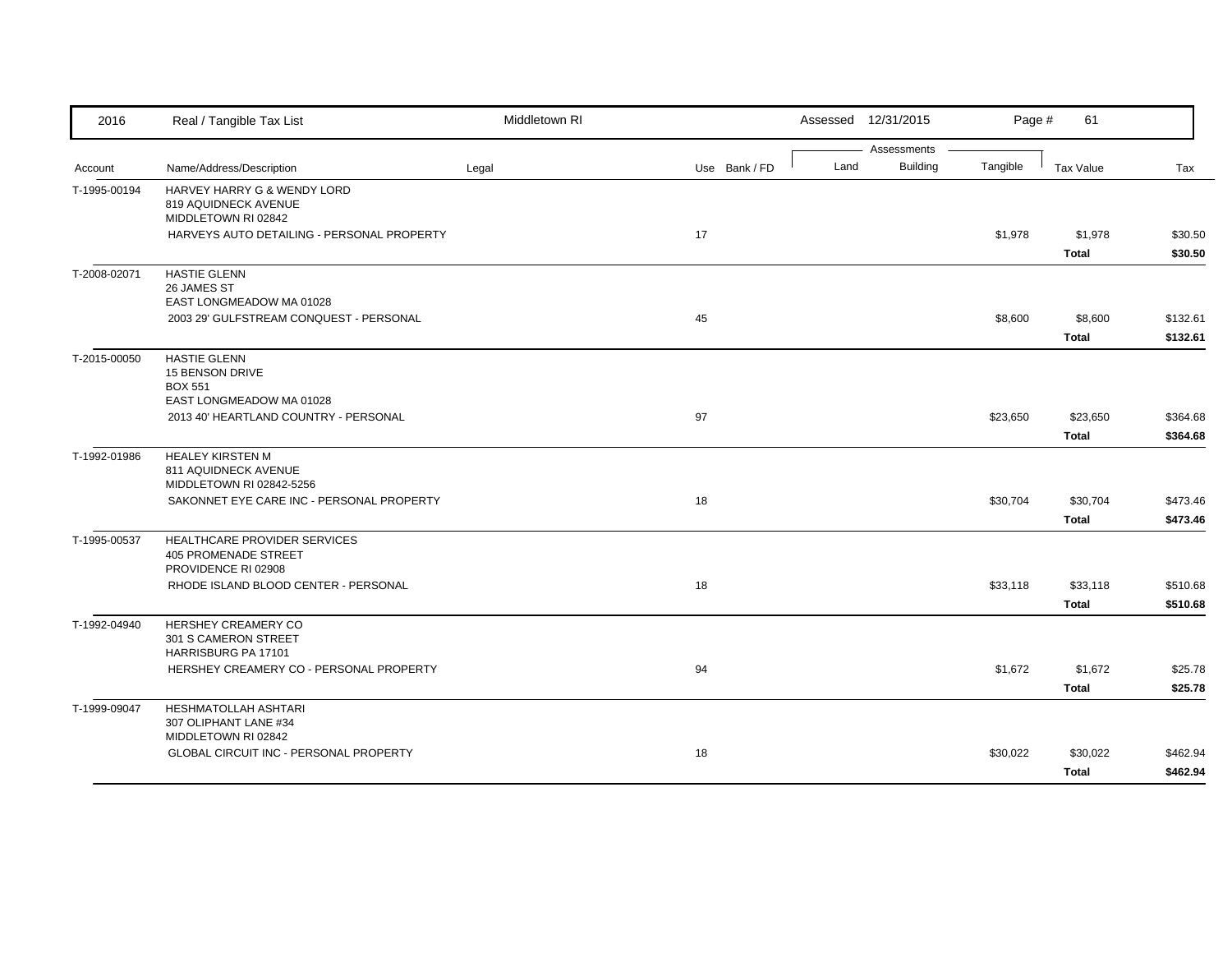| 2016         | Real / Tangible Tax List                                                                                      | Middletown RI |               |      | Assessed 12/31/2015 | Page #      | 62               |                      |
|--------------|---------------------------------------------------------------------------------------------------------------|---------------|---------------|------|---------------------|-------------|------------------|----------------------|
|              |                                                                                                               |               |               |      | Assessments         |             |                  |                      |
| Account      | Name/Address/Description                                                                                      | Legal         | Use Bank / FD | Land | Building            | Tangible    | Tax Value        | Tax                  |
| T-1999-09232 | HEWLETT PACKARD FINANCIAL SERV<br>ATTN PROPERTY TAX<br>PO BOX 251209<br>PLANO TX 75025-1209                   |               |               |      |                     |             |                  |                      |
|              | HEWLETT PACKARD FINANCIAL SERV - PERSONAL                                                                     |               | 94            |      |                     | \$33,762    | \$33,762         | \$520.61             |
|              |                                                                                                               |               |               |      |                     |             | <b>Total</b>     | \$520.61             |
| T-2016-00063 | HIGI SH LLC<br>150 N WACKER DRIVE<br><b>SUITE 1120</b><br>CHICAGO IL 60606<br>HIGI SH LLC - PERSONAL PROPERTY |               | 18            |      |                     | \$8,083     | \$8,083<br>Total | \$124.64<br>\$124.64 |
|              |                                                                                                               |               |               |      |                     |             |                  |                      |
| T-2013-00025 | <b>HILL CARL</b><br>17 MILBURN COURT<br>NEWPORT RI 02842                                                      |               |               |      |                     |             |                  |                      |
|              | 2005 38' KEYSTONE MONTANA - PERSONAL PROPERTY                                                                 |               | 97            |      |                     | \$21,043    | \$21,043         | \$324.48             |
|              |                                                                                                               |               |               |      |                     |             | Total            | \$324.48             |
| T-2008-02005 | HILLMAN GROUP INC THE<br>8990 S KYRENE ROAD<br><b>TEMPE AZ 85284</b>                                          |               |               |      |                     |             |                  |                      |
|              | HILLMAN GROUP INC THE - PERSONAL PROPERTY                                                                     |               | 94            |      |                     | \$5,839     | \$5,839          | \$90.04              |
|              |                                                                                                               |               |               |      |                     |             | <b>Total</b>     | \$90.04              |
| T-2005-00622 | <b>HOME DEPOT USA</b><br>PROPERTY TAX DEPT - B-12<br>PO BOX 105842<br>ATLANTA GA 30348-5842                   |               |               |      |                     |             |                  |                      |
|              | HOME DEPOT USA - PERSONAL PROPERTY                                                                            |               | 18            |      |                     | \$1,065,235 | \$1,065,235      | \$16,425.92          |
|              |                                                                                                               |               |               |      |                     |             | <b>Total</b>     | \$16,425.92          |
| T-1992-05079 | <b>HOOGENDOORN DICK &amp; VICTOR</b><br>408 TURNER ROAD<br>MIDDLETOWN RI 02842                                |               |               |      |                     |             |                  |                      |
|              | HOOGENDOORN NURSERIES INC - PERSONAL                                                                          |               | 17            |      |                     | \$4,491     | \$4,491          | \$69.25              |
|              |                                                                                                               |               |               |      |                     |             | <b>Total</b>     | \$69.25              |
|              |                                                                                                               |               |               |      |                     |             |                  |                      |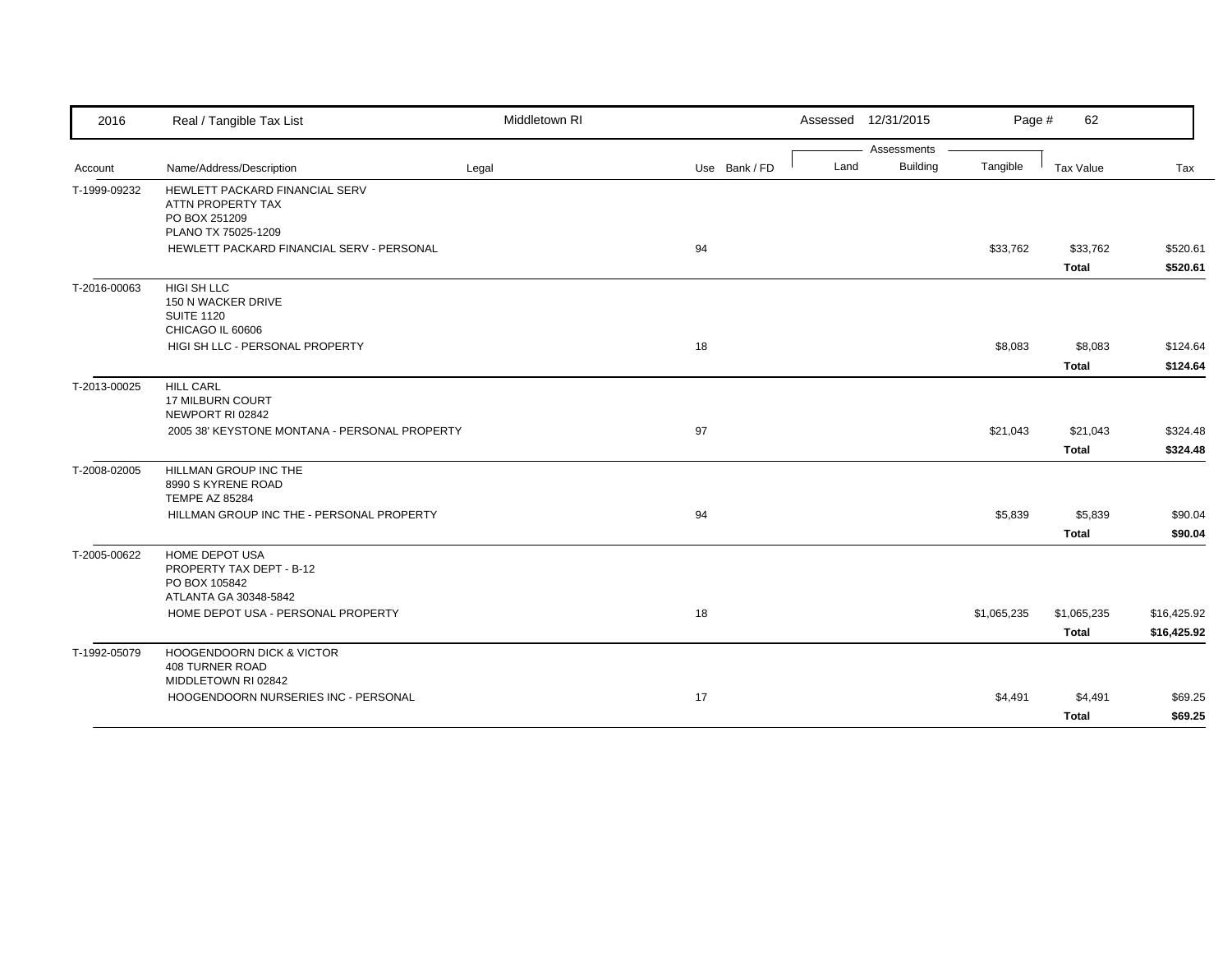| 2016         | Real / Tangible Tax List                  | Middletown RI |               |      | Assessed 12/31/2015 | Page #    | 63           |            |
|--------------|-------------------------------------------|---------------|---------------|------|---------------------|-----------|--------------|------------|
|              |                                           |               |               |      | Assessments         |           |              |            |
| Account      | Name/Address/Description                  | Legal         | Use Bank / FD | Land | <b>Building</b>     | Tangible  | Tax Value    | Tax        |
| T-2012-00075 | HOOK JOSEPH ESQ                           |               |               |      |                     |           |              |            |
|              | 294 VALLEY ROAD<br>MIDDLETOWN RI 02842    |               |               |      |                     |           |              |            |
|              | LAW OFFICE OF JOSEPH HOOK - PERSONAL      |               | 17            |      |                     | \$2,419   | \$2,419      | \$37.30    |
|              |                                           |               |               |      |                     |           | <b>Total</b> | \$37.30    |
| T-2005-00566 | HOSPITALITY PROPERTIES TRUST              |               |               |      |                     |           |              |            |
|              | PO BOX 579                                |               |               |      |                     |           |              |            |
|              | LOUISVILLE TN 37777-0579                  |               |               |      |                     |           |              |            |
|              | COURTYARD BY MARRIOTT - PERSONAL PROPERTY |               | 18            |      |                     | \$491,908 | \$491,908    | \$7,585.22 |
|              |                                           |               |               |      |                     |           | <b>Total</b> | \$7,585.22 |
| T-2015-00046 | HOULE JEANNETTE I                         |               |               |      |                     |           |              |            |
|              | 419 ALBION ROAD                           |               |               |      |                     |           |              |            |
|              | <b>UNIT 21</b>                            |               |               |      |                     |           |              |            |
|              | LINCOLN RI 02865                          |               |               |      |                     |           |              |            |
|              | 2015 29' CROSS ROADS RESERVE - PERSONAL   |               | 97            |      |                     | \$20,000  | \$20,000     | \$308.40   |
|              |                                           |               |               |      |                     |           | <b>Total</b> | \$308.40   |
| T-2011-00108 | HOURIHAN SUZANNE                          |               |               |      |                     |           |              |            |
|              | 287 THIRD BEACH RD<br>MIDDLETOWN RI 02842 |               |               |      |                     |           |              |            |
|              | NEWPORT EQUESTRIAN ACADEMY - PERSONAL     |               | 17            |      |                     | \$1,800   | \$1,800      | \$27.76    |
|              |                                           |               |               |      |                     |           | <b>Total</b> | \$27.76    |
|              |                                           |               |               |      |                     |           |              |            |
| T-1992-00742 | <b>HPK INC</b><br>53-55 AQUIDNECK AVENUE  |               |               |      |                     |           |              |            |
|              | MIDDLETOWN RI 02842                       |               |               |      |                     |           |              |            |
|              | TICKETS - PERSONAL PROPERTY               |               | 18            |      |                     | \$51,318  | \$51,318     | \$791.32   |
|              |                                           |               |               |      |                     |           | <b>Total</b> | \$791.32   |
| T-2016-00046 | HUGHES NETWORK SYSTEMS LLC                |               |               |      |                     |           |              |            |
|              | PO BOX 460049                             |               |               |      |                     |           |              |            |
|              | HOUSTON TX 77056                          |               |               |      |                     |           |              |            |
|              | HUGHES NETWORK SYSTEMS LLC - PERSONAL     |               | 18            |      |                     | \$624     | \$624        | \$9.62     |
|              |                                           |               |               |      |                     |           | <b>Total</b> | \$9.62     |
| T-1995-00351 | HUNTER AUGUSTIN L JR                      |               |               |      |                     |           |              |            |
|              | 283 WEST MAIN ROAD                        |               |               |      |                     |           |              |            |
|              | MIDDLETOWN RI 02842-0401                  |               |               |      |                     |           |              |            |
|              | AUGUSTIN HAIR STYLIST - PERSONAL PROPERTY |               | 17            |      |                     | \$2,500   | \$2,500      | \$38.55    |
|              |                                           |               |               |      |                     |           | <b>Total</b> | \$38.55    |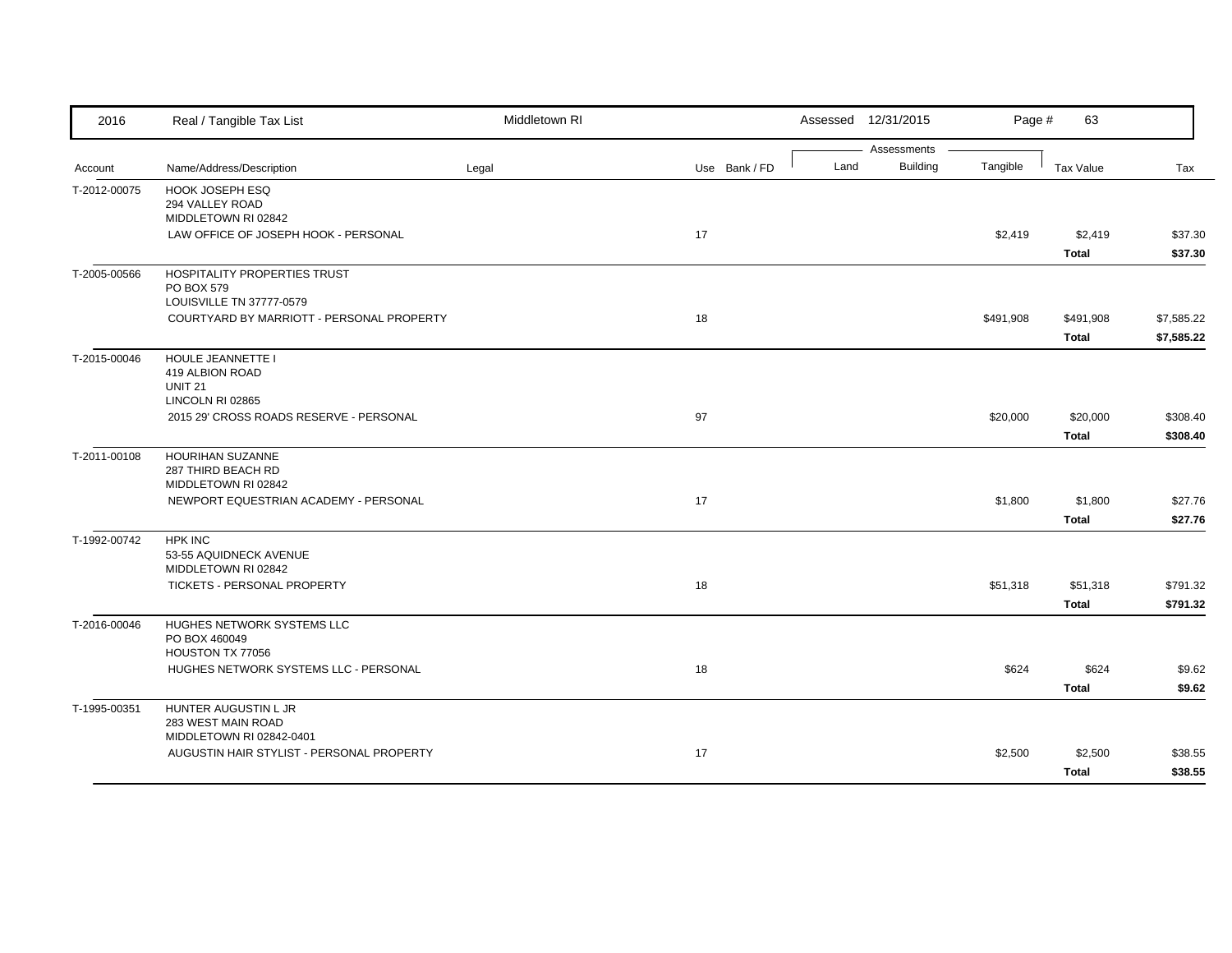| 2016         | Real / Tangible Tax List                                                                                   | Middletown RI |               |      | Assessed 12/31/2015            | Page #   | 64                       |                      |
|--------------|------------------------------------------------------------------------------------------------------------|---------------|---------------|------|--------------------------------|----------|--------------------------|----------------------|
| Account      | Name/Address/Description                                                                                   | Legal         | Use Bank / FD | Land | Assessments<br><b>Building</b> | Tangible | Tax Value                | Tax                  |
| T-2001-00666 | HUNTINGTON TECHNOLOGY FINANCE<br>2285 FRANKLIN RD STE 100<br>PO BOX 2017<br>BLOOMFIELD HILLS MI 48303-2017 |               |               |      |                                |          |                          |                      |
|              | HUNTINGTON TECHNOLOGY FINANCE - PERSONAL                                                                   |               | 94            |      |                                | \$6,975  | \$6,975<br><b>Total</b>  | \$107.55<br>\$107.55 |
| T-2015-00024 | HUNTINGTON TECHNOLOGY FINANCE<br>2285 FRANKLIN ROAD<br>PO BOX 2017<br>BLOOMFIELD HILLS MI 48302            |               |               |      |                                |          |                          |                      |
|              | HUNTINGTON TECHNOLOGY FINANCE - PERSONAL                                                                   |               | 18            |      |                                | \$10,339 | \$10,339<br><b>Total</b> | \$159.43<br>\$159.43 |
| T-2016-00034 | HUNTINGTON TECHNOLOGY FINANCE<br>2285 FRANKLIN ROAD<br>PO BOX 2017<br>BLOOMFIELD HILLS MI 48302            |               |               |      |                                |          |                          |                      |
|              | HUNTINGTON TECHNOLOGY - PERSONAL PROPERTY                                                                  |               | 17            |      |                                | \$2,656  | \$2,656<br><b>Total</b>  | \$40.96<br>\$40.96   |
| T-2011-00038 | <b>HURLEY PATRICIA</b><br>39 ALLEN AVENUE<br>WAKEFIELD RI 002879                                           |               |               |      |                                |          |                          |                      |
|              | HURLEY-MORTON STUDIO - PERSONAL PROPERTY                                                                   |               | 17            |      |                                | \$1,000  | \$1,000<br><b>Total</b>  | \$15.42<br>\$15.42   |
| T-1992-05200 | HURST JAMES L DDS LTD<br>137 WEST MAIN ROAD<br>MIDDLETOWN RI 02842                                         |               |               |      |                                |          |                          |                      |
|              | JAMES L HURST DDS - PERSONAL PROPERTY                                                                      |               | 18            |      |                                | \$26,527 | \$26,527<br><b>Total</b> | \$409.05<br>\$409.05 |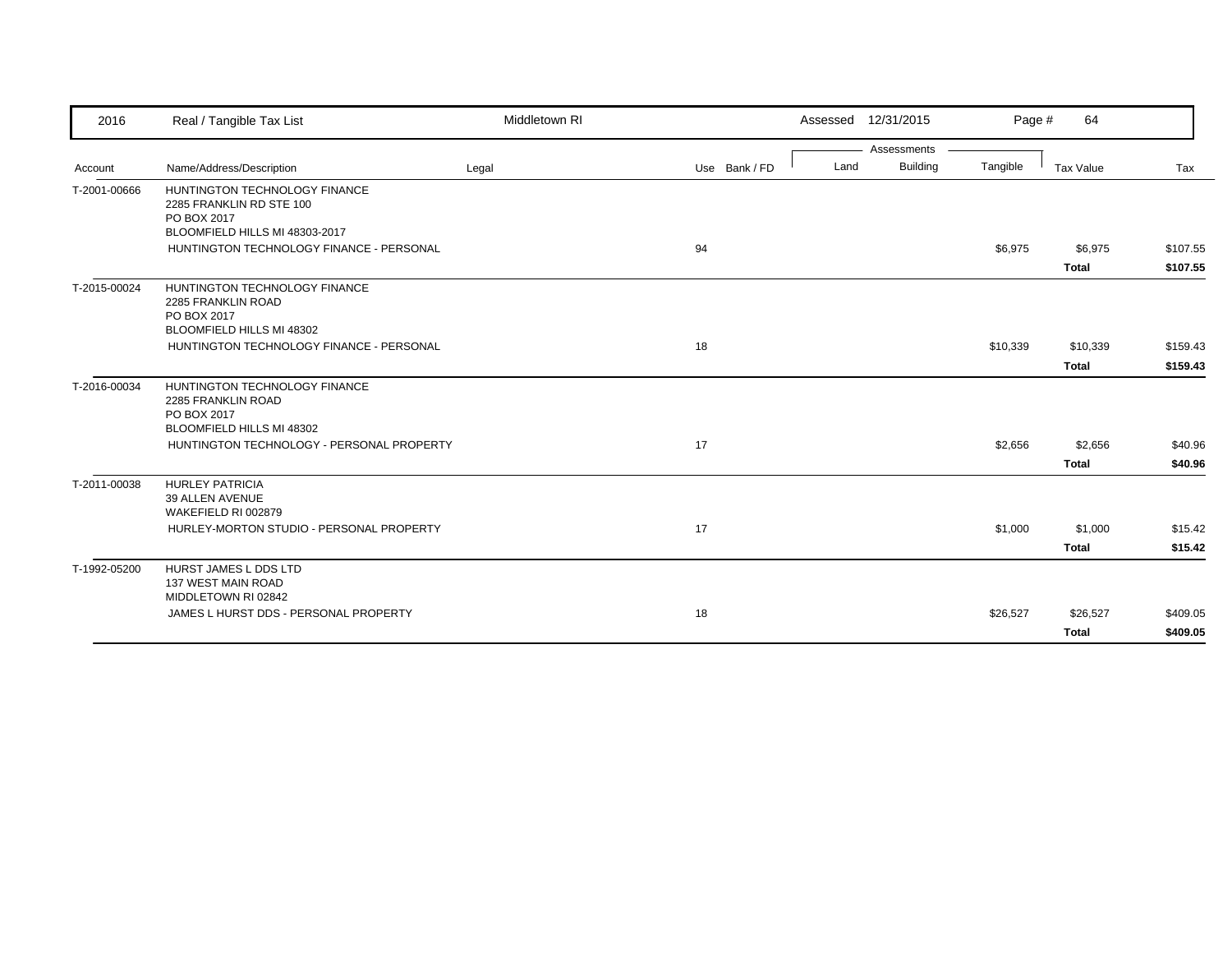| 2016         | Real / Tangible Tax List                                                                      | Middletown RI |               |      | Assessed 12/31/2015 | Page #   | 65                       |                      |
|--------------|-----------------------------------------------------------------------------------------------|---------------|---------------|------|---------------------|----------|--------------------------|----------------------|
|              |                                                                                               |               |               |      | Assessments         |          |                          |                      |
| Account      | Name/Address/Description                                                                      | Legal         | Use Bank / FD | Land | <b>Building</b>     | Tangible | Tax Value                | Tax                  |
| T-2012-00024 | I SQUARED SYSTEMS LLC<br>55 JOHN CLARKE ROAD<br>MIDDLETOWN RI 02842                           |               |               |      |                     |          |                          |                      |
|              | I SQUARED SYSTEMS LLC - PERSONAL PROPERTY                                                     |               | 17            |      |                     | \$15,440 | \$15,440                 | \$238.08             |
|              |                                                                                               |               |               |      |                     |          | Total                    | \$238.08             |
| T-2012-00011 | ICI SERVICES CORPORATION<br>500 VIKING DRIVE<br><b>STE 200</b><br>VIRGINIA BEACH VA 23452     |               |               |      |                     |          |                          |                      |
|              | ICI SERVICES CORPORATION - PERSONAL PROPERTY                                                  |               | 17            |      |                     | \$3,632  | \$3,632                  | \$56.01              |
|              |                                                                                               |               |               |      |                     |          | <b>Total</b>             | \$56.01              |
| T-1992-04010 | IGT GLOBAL SOLUTIONS CORP<br><b>TAX DEPARTMENT</b><br>10 MEMORIAL BLVD<br>PROVIDENCE RI 02903 |               |               |      |                     |          |                          |                      |
|              | IGT GLOBAL SOLUTIONS CORP - PERSONAL PROPERTY                                                 |               | 94            |      |                     | \$22,651 | \$22,651                 | \$349.28             |
|              |                                                                                               |               |               |      |                     |          | <b>Total</b>             | \$349.28             |
| T-1992-01315 | <b>INLAND WESTERN MIDDLETOWN</b><br>2021 SPRING ROAD<br><b>SUITE 200</b>                      |               |               |      |                     |          |                          |                      |
|              | OAK BROOK IL 60523<br>BROWN'S LANE SHOPPING CTR - PERSONAL                                    |               | 18            |      |                     |          |                          |                      |
|              |                                                                                               |               |               |      |                     | \$22,888 | \$22,888<br><b>Total</b> | \$352.93<br>\$352.93 |
| T-1996-00501 | <b>INNERLIGHT ASSOCIATES INC</b><br>57 HIGH STREET<br>JAMESTOWN RI 02835-1738                 |               |               |      |                     |          |                          |                      |
|              | INNERLIGHT YOGA & MEDIATION - PERSONAL                                                        |               | 18            |      |                     | \$8,770  | \$8,770                  | \$135.23             |
|              |                                                                                               |               |               |      |                     |          | <b>Total</b>             | \$135.23             |
| T-2005-00623 | <b>INNOVATIVE HOME SYSTEMS</b><br>307 OLIPHANT LANE #26<br>MIDDLETOWN RI 02842                |               |               |      |                     |          |                          |                      |
|              | INNOVATIVE HOME SYSTEMS - PERSONAL PROPERTY                                                   |               | 18            |      |                     | \$32,810 | \$32,810                 | \$505.93             |
|              |                                                                                               |               |               |      |                     |          | <b>Total</b>             | \$505.93             |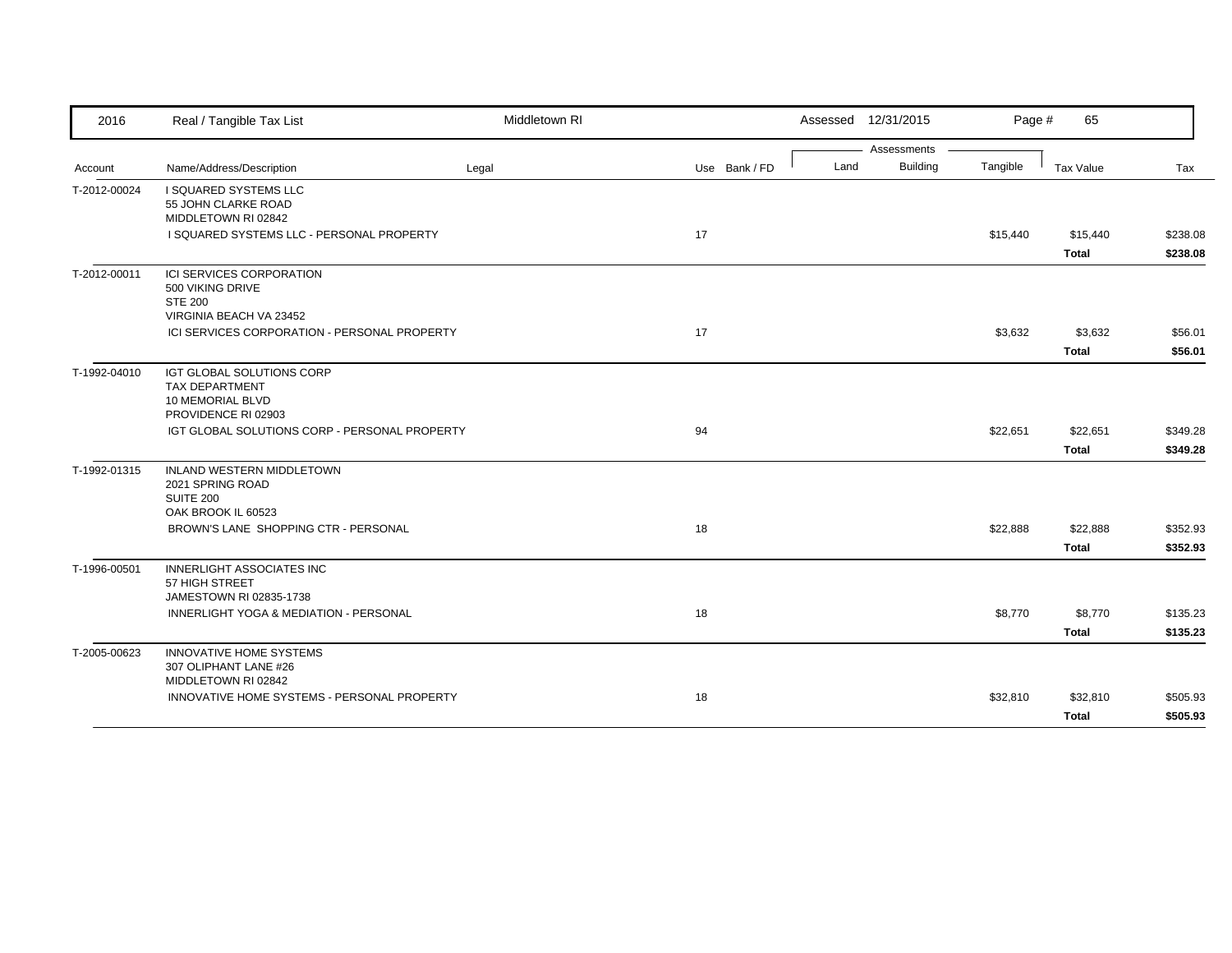| 2016         | Real / Tangible Tax List                                                                          | Middletown RI |               |      | Assessed 12/31/2015 | Page #   | 66           |          |
|--------------|---------------------------------------------------------------------------------------------------|---------------|---------------|------|---------------------|----------|--------------|----------|
|              |                                                                                                   |               |               |      | Assessments         |          |              |          |
| Account      | Name/Address/Description                                                                          | Legal         | Use Bank / FD | Land | <b>Building</b>     | Tangible | Tax Value    | Tax      |
| T-2014-00037 | <b>INTERFACE SECURITY SYSTEMS LLC</b><br>C/O BROWN SMITH WALLACE<br>6 CITYPLACE DRIVE - SUITE 800 |               |               |      |                     |          |              |          |
|              | ST LOUIS MO 63141                                                                                 |               |               |      |                     |          |              |          |
|              | INTERFACE SECURITY SYSTEMS - PERSONAL                                                             |               | 18            |      |                     | \$3,621  | \$3,621      | \$55.84  |
|              |                                                                                                   |               |               |      |                     |          | <b>Total</b> | \$55.84  |
| T-1992-05257 | INTL HOUSE OF PANCAKES LLC<br>450 N BRAND BLVD<br>7TH FL                                          |               |               |      |                     |          |              |          |
|              | GLENDALE CA 91203                                                                                 |               |               |      |                     |          |              |          |
|              | IHOP #4701 - PERSONAL PROPERTY                                                                    |               | 18            |      |                     | \$52,421 | \$52,421     | \$808.33 |
|              |                                                                                                   |               |               |      |                     |          | <b>Total</b> | \$808.33 |
| T-2006-03171 | <b>INTWALA RAKESH</b><br>360 WEST MAIN ROAD<br>MIDDLETOWN RI 02842                                |               |               |      |                     |          |              |          |
|              | AUDIO DEZIGN - PERSONAL PROPERTY                                                                  |               | 18            |      |                     | \$20,500 | \$20,500     | \$316.11 |
|              |                                                                                                   |               |               |      |                     |          | <b>Total</b> | \$316.11 |
| T-1992-05268 | <b>ISLAND ASSOCIATES INC</b><br>1015 AQUIDENCK AVENUE<br>STE <sub>5</sub>                         |               |               |      |                     |          |              |          |
|              | MIDDLETOWN RI 02842                                                                               |               |               |      |                     |          |              |          |
|              | ISLAND ASSOCIATES INC - PERSONAL PROPERTY                                                         |               | 17            |      |                     | \$3,600  | \$3,600      | \$55.51  |
|              |                                                                                                   |               |               |      |                     |          | <b>Total</b> | \$55.51  |
| T-1992-05281 | <b>ISLAND ELEMENTS INC</b><br>86 & 89 AQUIDNECK AVENUE<br>MIDDLETOWN RI 02842                     |               |               |      |                     |          |              |          |
|              | ISLAND SURF & SPORT - PERSONAL PROPERTY                                                           |               | 18            |      |                     | \$32,299 | \$32,299     | \$498.05 |
|              |                                                                                                   |               |               |      |                     |          | <b>Total</b> | \$498.05 |
| T-1993-10015 | <b>ISLAND MANAGEMENT INC</b><br>1223 GREEN END AVENUE<br>MIDDLETOWN RI 02842-5705                 |               |               |      |                     |          |              |          |
|              | FLO'S CLAM SHACK - PERSONAL PROPERTY                                                              |               | 18            |      |                     | \$32,093 | \$32,093     | \$494.87 |
|              |                                                                                                   |               |               |      |                     |          | Total        | \$494.87 |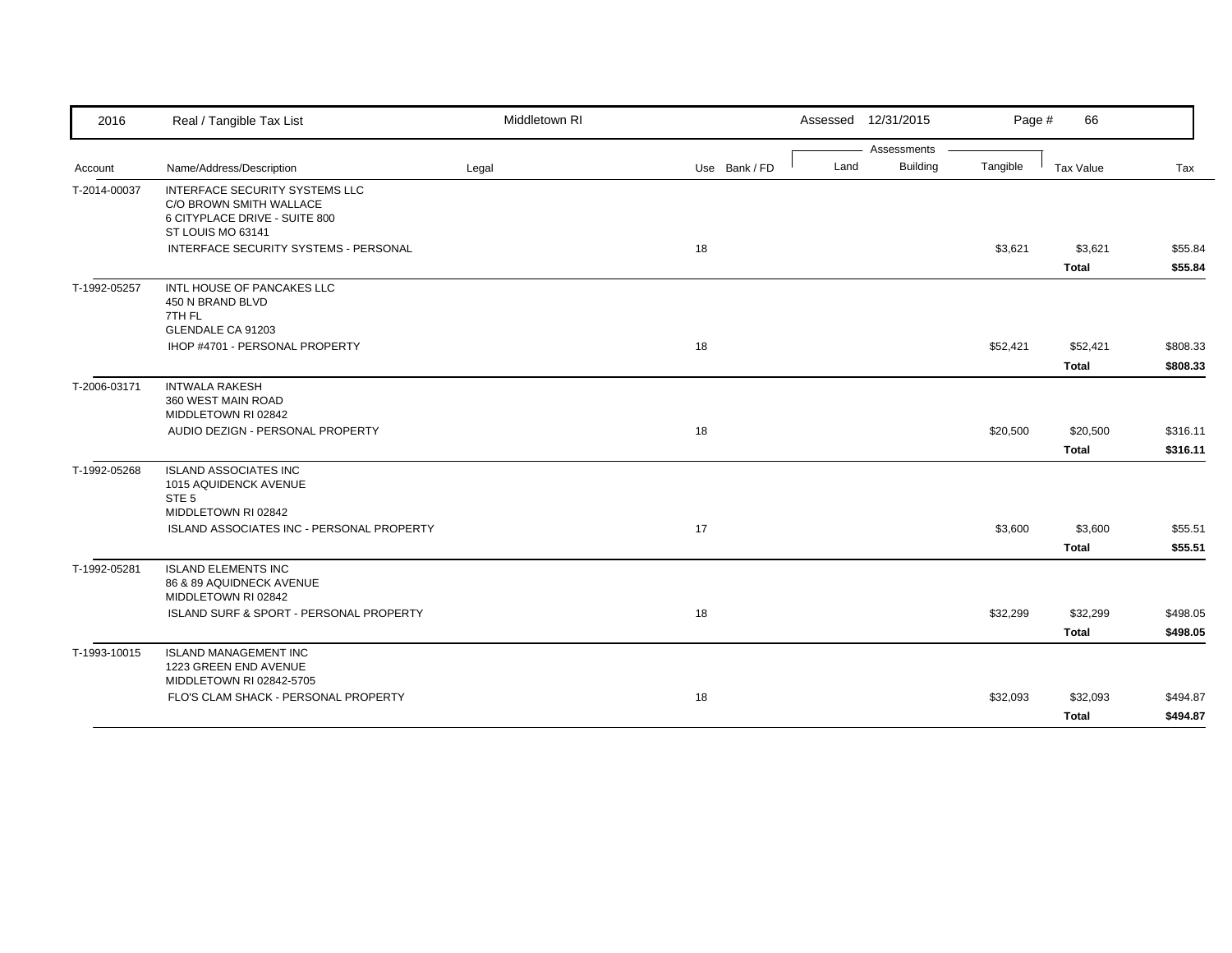| 2016         | Real / Tangible Tax List                                           | Middletown RI |               |      | Assessed 12/31/2015 | Page #    | 67               |            |
|--------------|--------------------------------------------------------------------|---------------|---------------|------|---------------------|-----------|------------------|------------|
|              |                                                                    |               |               |      | Assessments         |           |                  |            |
| Account      | Name/Address/Description                                           | Legal         | Use Bank / FD | Land | Building            | Tangible  | <b>Tax Value</b> | Tax        |
| T-2013-00036 | <b>J &amp; S ENTERPRISES LLC</b>                                   |               |               |      |                     |           |                  |            |
|              | 68 SOARES DR<br>PORTSMOUTH RI 02871                                |               |               |      |                     |           |                  |            |
|              | BOSS MAN BURGERS - PERSONAL PROPERTY                               |               | 18            |      |                     | \$23,705  | \$23,705         | \$365.53   |
|              |                                                                    |               |               |      |                     |           | <b>Total</b>     | \$365.53   |
| T-2003-00578 | <b>J &amp; S ROOFING INC</b>                                       |               |               |      |                     |           |                  |            |
|              | 31 BEACON STREET                                                   |               |               |      |                     |           |                  |            |
|              | MIDDLETOWN RI 02842                                                |               |               |      |                     |           |                  |            |
|              | J & S ROOFING - PERSONAL PROPERTY                                  |               | 17            |      |                     | \$1,804   | \$1,804          | \$27.82    |
|              |                                                                    |               |               |      |                     |           | <b>Total</b>     | \$27.82    |
| T-2012-00051 | <b>JACKSON DAVID A</b>                                             |               |               |      |                     |           |                  |            |
|              | 1700 W MAIN ROAD                                                   |               |               |      |                     |           |                  |            |
|              | STE <sub>1</sub><br>MIDDLETOWN RI 02842                            |               |               |      |                     |           |                  |            |
|              | JACKSON CREATIVE GROUP INC - PERSONAL                              |               | 18            |      |                     | \$9,199   | \$9,199          | \$141.85   |
|              |                                                                    |               |               |      |                     |           |                  |            |
|              |                                                                    |               |               |      |                     |           | <b>Total</b>     | \$141.85   |
| T-1992-00858 | JADE STYLES INC<br>33 COUNTRY DRIVE                                |               |               |      |                     |           |                  |            |
|              | CHARLESTOWN RI 02813                                               |               |               |      |                     |           |                  |            |
|              | FANTASTIC SAM'S - PERSONAL PROPERTY                                |               | 18            |      |                     | \$3,632   | \$3,632          | \$56.01    |
|              |                                                                    |               |               |      |                     |           | <b>Total</b>     | \$56.01    |
| T-2005-00571 | <b>JALARAM VANI LLC</b>                                            |               |               |      |                     |           |                  |            |
|              | 1359 WEST MAIN ROAD                                                |               |               |      |                     |           |                  |            |
|              | MIDDLETOWN RI 02842                                                |               |               |      |                     |           |                  |            |
|              | AMBASSADOR INN THE - PERSONAL PROPERTY                             |               | 18            |      |                     | \$34,016  | \$34,016         | \$524.53   |
|              |                                                                    |               |               |      |                     |           | <b>Total</b>     | \$524.53   |
| T-1992-05291 | JAM CONSTRUCTION CO INC                                            |               |               |      |                     |           |                  |            |
|              | 1700 WEST MAIN ROAD                                                |               |               |      |                     |           |                  |            |
|              | MIDDLETOWN RI 02842<br>JAM CONSTRUCTION CO INC - PERSONAL PROPERTY |               | 18            |      |                     | \$223,317 | \$223,317        | \$3,443.55 |
|              |                                                                    |               |               |      |                     |           |                  |            |
|              |                                                                    |               |               |      |                     |           | <b>Total</b>     | \$3,443.55 |
| T-2015-00023 | JAMS PIZZERIA LLC<br>872 WEST MAIN ROAD                            |               |               |      |                     |           |                  |            |
|              | MIDDLETOWN RI 02842                                                |               |               |      |                     |           |                  |            |
|              | PIEZONI'S - PERSONAL PROPERTY                                      |               | 18            |      |                     | \$55,317  | \$55,317         | \$852.99   |
|              |                                                                    |               |               |      |                     |           | <b>Total</b>     | \$852.99   |
|              |                                                                    |               |               |      |                     |           |                  |            |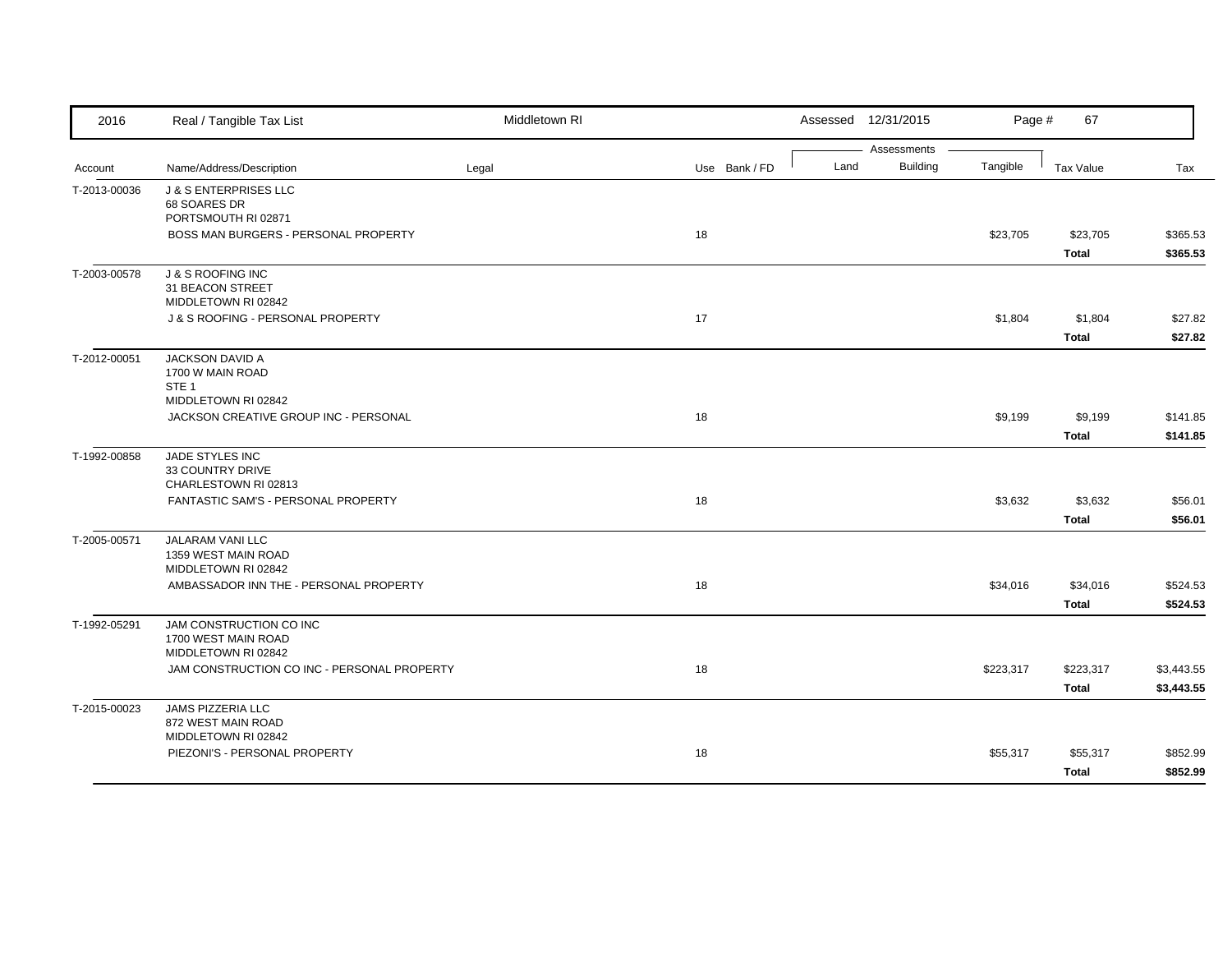| Assessments<br><b>Building</b><br>Tangible<br>Land<br>Name/Address/Description<br>Use Bank / FD<br>Tax Value<br>Tax<br>Legal<br>Account<br><b>JANCO INC</b><br>T-1992-05353<br>PO BOX 8819<br>CRANSTON RI 02920<br>BURGER KING #1221 - PERSONAL PROPERTY<br>18<br>\$36,249<br>\$36,249<br>\$558.96<br>\$558.96<br><b>Total</b><br>JANSSEN FAMILY CHIROPRACTIC<br>850 AQUIDNECK AVENUE<br>REAR B-12<br>MIDDLETOWN RI 02842<br>JANSSEN FAMILY CHIROPRACTIC - PERSONAL<br>17<br>\$1,437<br>\$22.16<br>\$1,437<br><b>Total</b><br>\$22.16<br>JE CATERING INC<br>T-2003-00559<br>224 JOHN CLARKE ROAD<br>MIDDLETOWN RI 02842<br>BLACKSTONE CATERERS - PERSONAL PROPERTY<br>18<br>\$103,368<br>\$1,593.93<br>\$103,368<br>\$1,593.93<br><b>Total</b><br>JENKINS THOMAS JR<br>103 A LAWRENCE STREET<br>MIDDLETOWN RI 02842<br>EFFECTIVE ELECTRIC - PERSONAL PROPERTY<br>17<br>\$3,030<br>\$3,030<br>\$46.72<br><b>Total</b><br>\$46.72<br>JENKINS WOODWORKING INC<br>T-1999-09017<br>1150 AQUIDNECK AVENUE<br>MIDDLETOWN RI 02842<br>18<br>JENKINS CONSTRUCTION CO - PERSONAL PROPERTY<br>\$13,972<br>\$215.45<br>\$13,972<br><b>Total</b><br>\$215.45<br><b>JESTINGS DONALD PAUL</b><br>103 FOREST AVENUE<br>MIDDLETOWN RI 02842<br>18<br>\$37,816<br>\$583.12<br>DON JESTINGS & SONS LLC - PERSONAL PROPERTY<br>\$37,816<br><b>Total</b><br>\$583.12<br>JFA SECURITY & CONSULTING SERV<br>641 JEPSON LANE<br>MIDDLETOWN RI 02842<br>JFA SECURITY & CONSULTING - PERSONAL PROPERTY<br>17<br>\$3,891<br>\$3,891<br>\$60.00 | 2016         | Real / Tangible Tax List | Middletown RI |  | Assessed 12/31/2015 | Page # | 68           |         |
|---------------------------------------------------------------------------------------------------------------------------------------------------------------------------------------------------------------------------------------------------------------------------------------------------------------------------------------------------------------------------------------------------------------------------------------------------------------------------------------------------------------------------------------------------------------------------------------------------------------------------------------------------------------------------------------------------------------------------------------------------------------------------------------------------------------------------------------------------------------------------------------------------------------------------------------------------------------------------------------------------------------------------------------------------------------------------------------------------------------------------------------------------------------------------------------------------------------------------------------------------------------------------------------------------------------------------------------------------------------------------------------------------------------------------------------------------------------------------------------------------------------------|--------------|--------------------------|---------------|--|---------------------|--------|--------------|---------|
|                                                                                                                                                                                                                                                                                                                                                                                                                                                                                                                                                                                                                                                                                                                                                                                                                                                                                                                                                                                                                                                                                                                                                                                                                                                                                                                                                                                                                                                                                                                     |              |                          |               |  |                     |        |              |         |
|                                                                                                                                                                                                                                                                                                                                                                                                                                                                                                                                                                                                                                                                                                                                                                                                                                                                                                                                                                                                                                                                                                                                                                                                                                                                                                                                                                                                                                                                                                                     |              |                          |               |  |                     |        |              |         |
|                                                                                                                                                                                                                                                                                                                                                                                                                                                                                                                                                                                                                                                                                                                                                                                                                                                                                                                                                                                                                                                                                                                                                                                                                                                                                                                                                                                                                                                                                                                     |              |                          |               |  |                     |        |              |         |
|                                                                                                                                                                                                                                                                                                                                                                                                                                                                                                                                                                                                                                                                                                                                                                                                                                                                                                                                                                                                                                                                                                                                                                                                                                                                                                                                                                                                                                                                                                                     |              |                          |               |  |                     |        |              |         |
|                                                                                                                                                                                                                                                                                                                                                                                                                                                                                                                                                                                                                                                                                                                                                                                                                                                                                                                                                                                                                                                                                                                                                                                                                                                                                                                                                                                                                                                                                                                     |              |                          |               |  |                     |        |              |         |
|                                                                                                                                                                                                                                                                                                                                                                                                                                                                                                                                                                                                                                                                                                                                                                                                                                                                                                                                                                                                                                                                                                                                                                                                                                                                                                                                                                                                                                                                                                                     |              |                          |               |  |                     |        |              |         |
|                                                                                                                                                                                                                                                                                                                                                                                                                                                                                                                                                                                                                                                                                                                                                                                                                                                                                                                                                                                                                                                                                                                                                                                                                                                                                                                                                                                                                                                                                                                     | T-2004-00558 |                          |               |  |                     |        |              |         |
|                                                                                                                                                                                                                                                                                                                                                                                                                                                                                                                                                                                                                                                                                                                                                                                                                                                                                                                                                                                                                                                                                                                                                                                                                                                                                                                                                                                                                                                                                                                     |              |                          |               |  |                     |        |              |         |
|                                                                                                                                                                                                                                                                                                                                                                                                                                                                                                                                                                                                                                                                                                                                                                                                                                                                                                                                                                                                                                                                                                                                                                                                                                                                                                                                                                                                                                                                                                                     |              |                          |               |  |                     |        |              |         |
|                                                                                                                                                                                                                                                                                                                                                                                                                                                                                                                                                                                                                                                                                                                                                                                                                                                                                                                                                                                                                                                                                                                                                                                                                                                                                                                                                                                                                                                                                                                     |              |                          |               |  |                     |        |              |         |
|                                                                                                                                                                                                                                                                                                                                                                                                                                                                                                                                                                                                                                                                                                                                                                                                                                                                                                                                                                                                                                                                                                                                                                                                                                                                                                                                                                                                                                                                                                                     |              |                          |               |  |                     |        |              |         |
|                                                                                                                                                                                                                                                                                                                                                                                                                                                                                                                                                                                                                                                                                                                                                                                                                                                                                                                                                                                                                                                                                                                                                                                                                                                                                                                                                                                                                                                                                                                     |              |                          |               |  |                     |        |              |         |
|                                                                                                                                                                                                                                                                                                                                                                                                                                                                                                                                                                                                                                                                                                                                                                                                                                                                                                                                                                                                                                                                                                                                                                                                                                                                                                                                                                                                                                                                                                                     |              |                          |               |  |                     |        |              |         |
|                                                                                                                                                                                                                                                                                                                                                                                                                                                                                                                                                                                                                                                                                                                                                                                                                                                                                                                                                                                                                                                                                                                                                                                                                                                                                                                                                                                                                                                                                                                     |              |                          |               |  |                     |        |              |         |
|                                                                                                                                                                                                                                                                                                                                                                                                                                                                                                                                                                                                                                                                                                                                                                                                                                                                                                                                                                                                                                                                                                                                                                                                                                                                                                                                                                                                                                                                                                                     |              |                          |               |  |                     |        |              |         |
|                                                                                                                                                                                                                                                                                                                                                                                                                                                                                                                                                                                                                                                                                                                                                                                                                                                                                                                                                                                                                                                                                                                                                                                                                                                                                                                                                                                                                                                                                                                     |              |                          |               |  |                     |        |              |         |
|                                                                                                                                                                                                                                                                                                                                                                                                                                                                                                                                                                                                                                                                                                                                                                                                                                                                                                                                                                                                                                                                                                                                                                                                                                                                                                                                                                                                                                                                                                                     | T-2009-01028 |                          |               |  |                     |        |              |         |
|                                                                                                                                                                                                                                                                                                                                                                                                                                                                                                                                                                                                                                                                                                                                                                                                                                                                                                                                                                                                                                                                                                                                                                                                                                                                                                                                                                                                                                                                                                                     |              |                          |               |  |                     |        |              |         |
|                                                                                                                                                                                                                                                                                                                                                                                                                                                                                                                                                                                                                                                                                                                                                                                                                                                                                                                                                                                                                                                                                                                                                                                                                                                                                                                                                                                                                                                                                                                     |              |                          |               |  |                     |        |              |         |
|                                                                                                                                                                                                                                                                                                                                                                                                                                                                                                                                                                                                                                                                                                                                                                                                                                                                                                                                                                                                                                                                                                                                                                                                                                                                                                                                                                                                                                                                                                                     |              |                          |               |  |                     |        |              |         |
|                                                                                                                                                                                                                                                                                                                                                                                                                                                                                                                                                                                                                                                                                                                                                                                                                                                                                                                                                                                                                                                                                                                                                                                                                                                                                                                                                                                                                                                                                                                     |              |                          |               |  |                     |        |              |         |
|                                                                                                                                                                                                                                                                                                                                                                                                                                                                                                                                                                                                                                                                                                                                                                                                                                                                                                                                                                                                                                                                                                                                                                                                                                                                                                                                                                                                                                                                                                                     |              |                          |               |  |                     |        |              |         |
|                                                                                                                                                                                                                                                                                                                                                                                                                                                                                                                                                                                                                                                                                                                                                                                                                                                                                                                                                                                                                                                                                                                                                                                                                                                                                                                                                                                                                                                                                                                     |              |                          |               |  |                     |        |              |         |
|                                                                                                                                                                                                                                                                                                                                                                                                                                                                                                                                                                                                                                                                                                                                                                                                                                                                                                                                                                                                                                                                                                                                                                                                                                                                                                                                                                                                                                                                                                                     |              |                          |               |  |                     |        |              |         |
|                                                                                                                                                                                                                                                                                                                                                                                                                                                                                                                                                                                                                                                                                                                                                                                                                                                                                                                                                                                                                                                                                                                                                                                                                                                                                                                                                                                                                                                                                                                     |              |                          |               |  |                     |        |              |         |
|                                                                                                                                                                                                                                                                                                                                                                                                                                                                                                                                                                                                                                                                                                                                                                                                                                                                                                                                                                                                                                                                                                                                                                                                                                                                                                                                                                                                                                                                                                                     | T-1992-05414 |                          |               |  |                     |        |              |         |
|                                                                                                                                                                                                                                                                                                                                                                                                                                                                                                                                                                                                                                                                                                                                                                                                                                                                                                                                                                                                                                                                                                                                                                                                                                                                                                                                                                                                                                                                                                                     |              |                          |               |  |                     |        |              |         |
|                                                                                                                                                                                                                                                                                                                                                                                                                                                                                                                                                                                                                                                                                                                                                                                                                                                                                                                                                                                                                                                                                                                                                                                                                                                                                                                                                                                                                                                                                                                     |              |                          |               |  |                     |        |              |         |
|                                                                                                                                                                                                                                                                                                                                                                                                                                                                                                                                                                                                                                                                                                                                                                                                                                                                                                                                                                                                                                                                                                                                                                                                                                                                                                                                                                                                                                                                                                                     |              |                          |               |  |                     |        |              |         |
|                                                                                                                                                                                                                                                                                                                                                                                                                                                                                                                                                                                                                                                                                                                                                                                                                                                                                                                                                                                                                                                                                                                                                                                                                                                                                                                                                                                                                                                                                                                     |              |                          |               |  |                     |        |              |         |
|                                                                                                                                                                                                                                                                                                                                                                                                                                                                                                                                                                                                                                                                                                                                                                                                                                                                                                                                                                                                                                                                                                                                                                                                                                                                                                                                                                                                                                                                                                                     | T-2008-02037 |                          |               |  |                     |        |              |         |
|                                                                                                                                                                                                                                                                                                                                                                                                                                                                                                                                                                                                                                                                                                                                                                                                                                                                                                                                                                                                                                                                                                                                                                                                                                                                                                                                                                                                                                                                                                                     |              |                          |               |  |                     |        |              |         |
|                                                                                                                                                                                                                                                                                                                                                                                                                                                                                                                                                                                                                                                                                                                                                                                                                                                                                                                                                                                                                                                                                                                                                                                                                                                                                                                                                                                                                                                                                                                     |              |                          |               |  |                     |        |              |         |
|                                                                                                                                                                                                                                                                                                                                                                                                                                                                                                                                                                                                                                                                                                                                                                                                                                                                                                                                                                                                                                                                                                                                                                                                                                                                                                                                                                                                                                                                                                                     |              |                          |               |  |                     |        | <b>Total</b> | \$60.00 |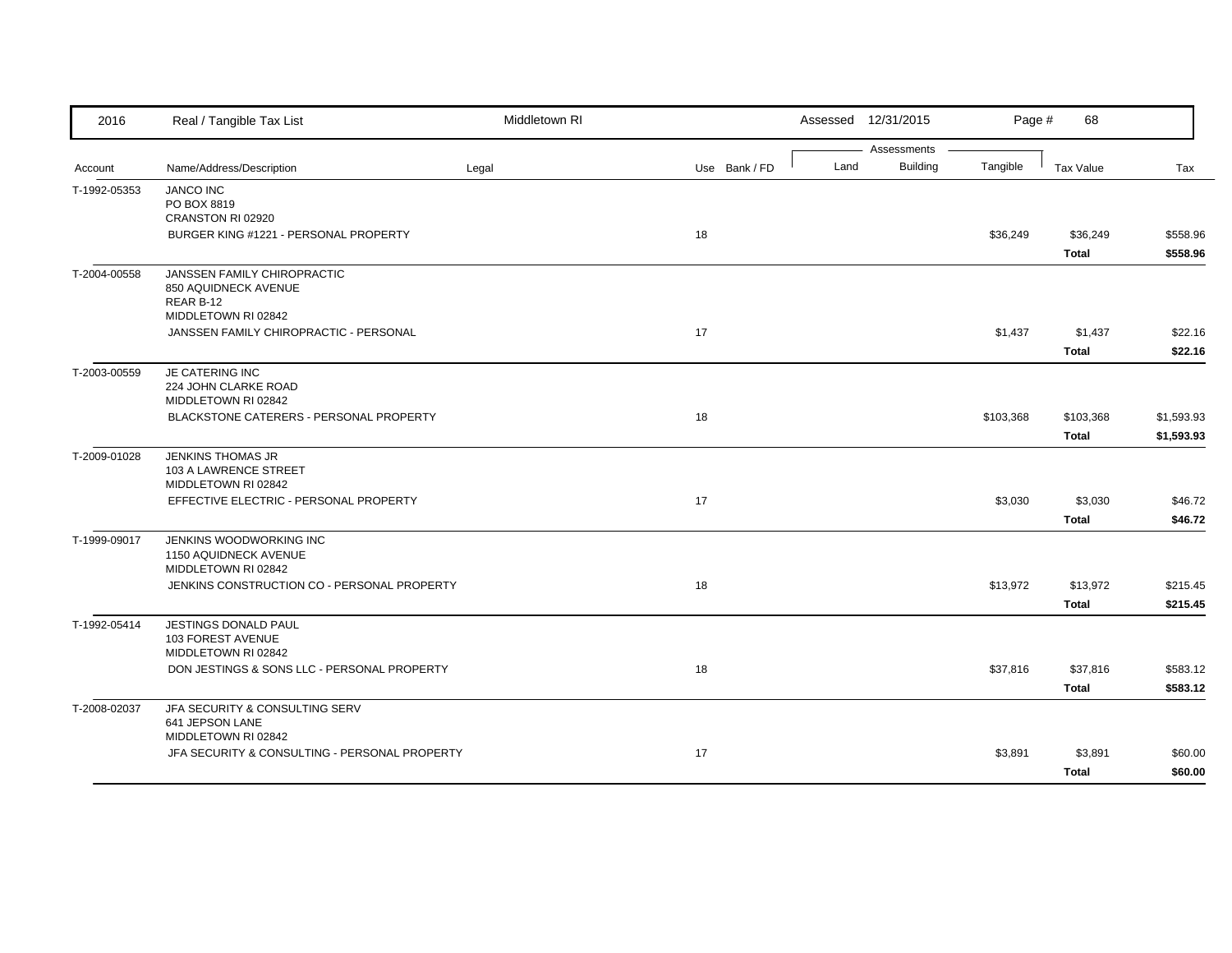| Assessments<br><b>Building</b><br>Land<br>Tangible<br>Name/Address/Description<br><b>Tax Value</b><br>Tax<br>Legal<br>Use Bank / FD<br>Account<br><b>JIN SHANJI</b><br>T-2016-00016<br>957 WEST MAIN ROAD<br>UNITS B <sub>2</sub> & C<br>MIDDLETOWN RI 02842<br>CHARMING NAIL & SPA - PERSONAL PROPERTY<br>18<br>\$237,500<br>\$237,500<br><b>Total</b><br>JJ NEWPORT GROUP INC<br>216 GRAY CRAIG ROAD<br>MIDDLETOWN RI 02842<br>JJ NEWPORT GROUP INC - PERSONAL PROPERTY<br>17<br>\$2,200<br>\$2,200<br><b>Total</b><br>JLPH ACQUISITIONS INC<br>796 AQUIDNECK AVENUE<br>MIDDLETOWN RI 02842<br>PIZZA HOLLYWOOD - PERSONAL PROPERTY<br>18<br>\$23,130<br>\$23,130<br><b>Total</b><br>T-1992-05301<br><b>JM COOPER COMPANY</b><br>PO BOX 4691<br>MIDDLETOWN RI 02842<br>18<br>\$9,851<br>JM COOPER COMPANY - PERSONAL PROPERTY<br>\$9,851<br><b>Total</b><br>JOHNNYS GETTY SERVICE INC<br>795 WEST MAIN ROAD<br>MIDDLETOWN RI 02842<br>18<br>JOHNNY'S GETTY SERVICE INC - PERSONAL PROPERTY<br>\$22,189<br>\$22,189<br><b>Total</b><br><b>JOHNSON GINA</b><br>1138 AQUIDNECK AVENUE<br>MIDDLETOWN RI 02842<br>GINA'S BEAUTY SALON - PERSONAL PROPERTY<br>17<br>\$1,131<br>\$1,131<br><b>Total</b><br>JONES GEOFFREY G DMD<br>700 AQUIDNECK AVENUE<br>MIDDLETOWN RI 02842<br>ISLAND DENTAL HEALTH - PERSONAL PROPERTY<br>18<br>\$21,033<br>\$21,033 | 2016         | Real / Tangible Tax List | Middletown RI |  | Assessed 12/31/2015 | Page # | 69           |          |
|----------------------------------------------------------------------------------------------------------------------------------------------------------------------------------------------------------------------------------------------------------------------------------------------------------------------------------------------------------------------------------------------------------------------------------------------------------------------------------------------------------------------------------------------------------------------------------------------------------------------------------------------------------------------------------------------------------------------------------------------------------------------------------------------------------------------------------------------------------------------------------------------------------------------------------------------------------------------------------------------------------------------------------------------------------------------------------------------------------------------------------------------------------------------------------------------------------------------------------------------------------------------------------------------------------------------------------------------------|--------------|--------------------------|---------------|--|---------------------|--------|--------------|----------|
| \$3,662.25<br>\$3,662.25<br>\$33.92<br>\$33.92<br>\$356.66<br>\$356.66<br>\$151.90                                                                                                                                                                                                                                                                                                                                                                                                                                                                                                                                                                                                                                                                                                                                                                                                                                                                                                                                                                                                                                                                                                                                                                                                                                                                 |              |                          |               |  |                     |        |              |          |
|                                                                                                                                                                                                                                                                                                                                                                                                                                                                                                                                                                                                                                                                                                                                                                                                                                                                                                                                                                                                                                                                                                                                                                                                                                                                                                                                                    |              |                          |               |  |                     |        |              |          |
|                                                                                                                                                                                                                                                                                                                                                                                                                                                                                                                                                                                                                                                                                                                                                                                                                                                                                                                                                                                                                                                                                                                                                                                                                                                                                                                                                    |              |                          |               |  |                     |        |              |          |
|                                                                                                                                                                                                                                                                                                                                                                                                                                                                                                                                                                                                                                                                                                                                                                                                                                                                                                                                                                                                                                                                                                                                                                                                                                                                                                                                                    |              |                          |               |  |                     |        |              |          |
|                                                                                                                                                                                                                                                                                                                                                                                                                                                                                                                                                                                                                                                                                                                                                                                                                                                                                                                                                                                                                                                                                                                                                                                                                                                                                                                                                    |              |                          |               |  |                     |        |              |          |
|                                                                                                                                                                                                                                                                                                                                                                                                                                                                                                                                                                                                                                                                                                                                                                                                                                                                                                                                                                                                                                                                                                                                                                                                                                                                                                                                                    |              |                          |               |  |                     |        |              |          |
|                                                                                                                                                                                                                                                                                                                                                                                                                                                                                                                                                                                                                                                                                                                                                                                                                                                                                                                                                                                                                                                                                                                                                                                                                                                                                                                                                    |              |                          |               |  |                     |        |              |          |
|                                                                                                                                                                                                                                                                                                                                                                                                                                                                                                                                                                                                                                                                                                                                                                                                                                                                                                                                                                                                                                                                                                                                                                                                                                                                                                                                                    | T-2009-01397 |                          |               |  |                     |        |              |          |
|                                                                                                                                                                                                                                                                                                                                                                                                                                                                                                                                                                                                                                                                                                                                                                                                                                                                                                                                                                                                                                                                                                                                                                                                                                                                                                                                                    |              |                          |               |  |                     |        |              |          |
|                                                                                                                                                                                                                                                                                                                                                                                                                                                                                                                                                                                                                                                                                                                                                                                                                                                                                                                                                                                                                                                                                                                                                                                                                                                                                                                                                    |              |                          |               |  |                     |        |              |          |
|                                                                                                                                                                                                                                                                                                                                                                                                                                                                                                                                                                                                                                                                                                                                                                                                                                                                                                                                                                                                                                                                                                                                                                                                                                                                                                                                                    |              |                          |               |  |                     |        |              |          |
|                                                                                                                                                                                                                                                                                                                                                                                                                                                                                                                                                                                                                                                                                                                                                                                                                                                                                                                                                                                                                                                                                                                                                                                                                                                                                                                                                    |              |                          |               |  |                     |        |              |          |
|                                                                                                                                                                                                                                                                                                                                                                                                                                                                                                                                                                                                                                                                                                                                                                                                                                                                                                                                                                                                                                                                                                                                                                                                                                                                                                                                                    | T-1999-09074 |                          |               |  |                     |        |              |          |
|                                                                                                                                                                                                                                                                                                                                                                                                                                                                                                                                                                                                                                                                                                                                                                                                                                                                                                                                                                                                                                                                                                                                                                                                                                                                                                                                                    |              |                          |               |  |                     |        |              |          |
|                                                                                                                                                                                                                                                                                                                                                                                                                                                                                                                                                                                                                                                                                                                                                                                                                                                                                                                                                                                                                                                                                                                                                                                                                                                                                                                                                    |              |                          |               |  |                     |        |              |          |
|                                                                                                                                                                                                                                                                                                                                                                                                                                                                                                                                                                                                                                                                                                                                                                                                                                                                                                                                                                                                                                                                                                                                                                                                                                                                                                                                                    |              |                          |               |  |                     |        |              |          |
|                                                                                                                                                                                                                                                                                                                                                                                                                                                                                                                                                                                                                                                                                                                                                                                                                                                                                                                                                                                                                                                                                                                                                                                                                                                                                                                                                    |              |                          |               |  |                     |        |              |          |
|                                                                                                                                                                                                                                                                                                                                                                                                                                                                                                                                                                                                                                                                                                                                                                                                                                                                                                                                                                                                                                                                                                                                                                                                                                                                                                                                                    |              |                          |               |  |                     |        |              |          |
|                                                                                                                                                                                                                                                                                                                                                                                                                                                                                                                                                                                                                                                                                                                                                                                                                                                                                                                                                                                                                                                                                                                                                                                                                                                                                                                                                    |              |                          |               |  |                     |        |              |          |
|                                                                                                                                                                                                                                                                                                                                                                                                                                                                                                                                                                                                                                                                                                                                                                                                                                                                                                                                                                                                                                                                                                                                                                                                                                                                                                                                                    |              |                          |               |  |                     |        |              |          |
|                                                                                                                                                                                                                                                                                                                                                                                                                                                                                                                                                                                                                                                                                                                                                                                                                                                                                                                                                                                                                                                                                                                                                                                                                                                                                                                                                    |              |                          |               |  |                     |        |              | \$151.90 |
| \$342.15<br>\$342.15<br>\$17.44<br>\$17.44<br>\$324.33                                                                                                                                                                                                                                                                                                                                                                                                                                                                                                                                                                                                                                                                                                                                                                                                                                                                                                                                                                                                                                                                                                                                                                                                                                                                                             | T-1992-05447 |                          |               |  |                     |        |              |          |
|                                                                                                                                                                                                                                                                                                                                                                                                                                                                                                                                                                                                                                                                                                                                                                                                                                                                                                                                                                                                                                                                                                                                                                                                                                                                                                                                                    |              |                          |               |  |                     |        |              |          |
|                                                                                                                                                                                                                                                                                                                                                                                                                                                                                                                                                                                                                                                                                                                                                                                                                                                                                                                                                                                                                                                                                                                                                                                                                                                                                                                                                    |              |                          |               |  |                     |        |              |          |
|                                                                                                                                                                                                                                                                                                                                                                                                                                                                                                                                                                                                                                                                                                                                                                                                                                                                                                                                                                                                                                                                                                                                                                                                                                                                                                                                                    |              |                          |               |  |                     |        |              |          |
|                                                                                                                                                                                                                                                                                                                                                                                                                                                                                                                                                                                                                                                                                                                                                                                                                                                                                                                                                                                                                                                                                                                                                                                                                                                                                                                                                    |              |                          |               |  |                     |        |              |          |
|                                                                                                                                                                                                                                                                                                                                                                                                                                                                                                                                                                                                                                                                                                                                                                                                                                                                                                                                                                                                                                                                                                                                                                                                                                                                                                                                                    | T-1992-05472 |                          |               |  |                     |        |              |          |
|                                                                                                                                                                                                                                                                                                                                                                                                                                                                                                                                                                                                                                                                                                                                                                                                                                                                                                                                                                                                                                                                                                                                                                                                                                                                                                                                                    |              |                          |               |  |                     |        |              |          |
|                                                                                                                                                                                                                                                                                                                                                                                                                                                                                                                                                                                                                                                                                                                                                                                                                                                                                                                                                                                                                                                                                                                                                                                                                                                                                                                                                    |              |                          |               |  |                     |        |              |          |
|                                                                                                                                                                                                                                                                                                                                                                                                                                                                                                                                                                                                                                                                                                                                                                                                                                                                                                                                                                                                                                                                                                                                                                                                                                                                                                                                                    |              |                          |               |  |                     |        |              |          |
|                                                                                                                                                                                                                                                                                                                                                                                                                                                                                                                                                                                                                                                                                                                                                                                                                                                                                                                                                                                                                                                                                                                                                                                                                                                                                                                                                    |              |                          |               |  |                     |        |              |          |
|                                                                                                                                                                                                                                                                                                                                                                                                                                                                                                                                                                                                                                                                                                                                                                                                                                                                                                                                                                                                                                                                                                                                                                                                                                                                                                                                                    | T-1992-05501 |                          |               |  |                     |        |              |          |
|                                                                                                                                                                                                                                                                                                                                                                                                                                                                                                                                                                                                                                                                                                                                                                                                                                                                                                                                                                                                                                                                                                                                                                                                                                                                                                                                                    |              |                          |               |  |                     |        |              |          |
|                                                                                                                                                                                                                                                                                                                                                                                                                                                                                                                                                                                                                                                                                                                                                                                                                                                                                                                                                                                                                                                                                                                                                                                                                                                                                                                                                    |              |                          |               |  |                     |        |              |          |
|                                                                                                                                                                                                                                                                                                                                                                                                                                                                                                                                                                                                                                                                                                                                                                                                                                                                                                                                                                                                                                                                                                                                                                                                                                                                                                                                                    |              |                          |               |  |                     |        | <b>Total</b> | \$324.33 |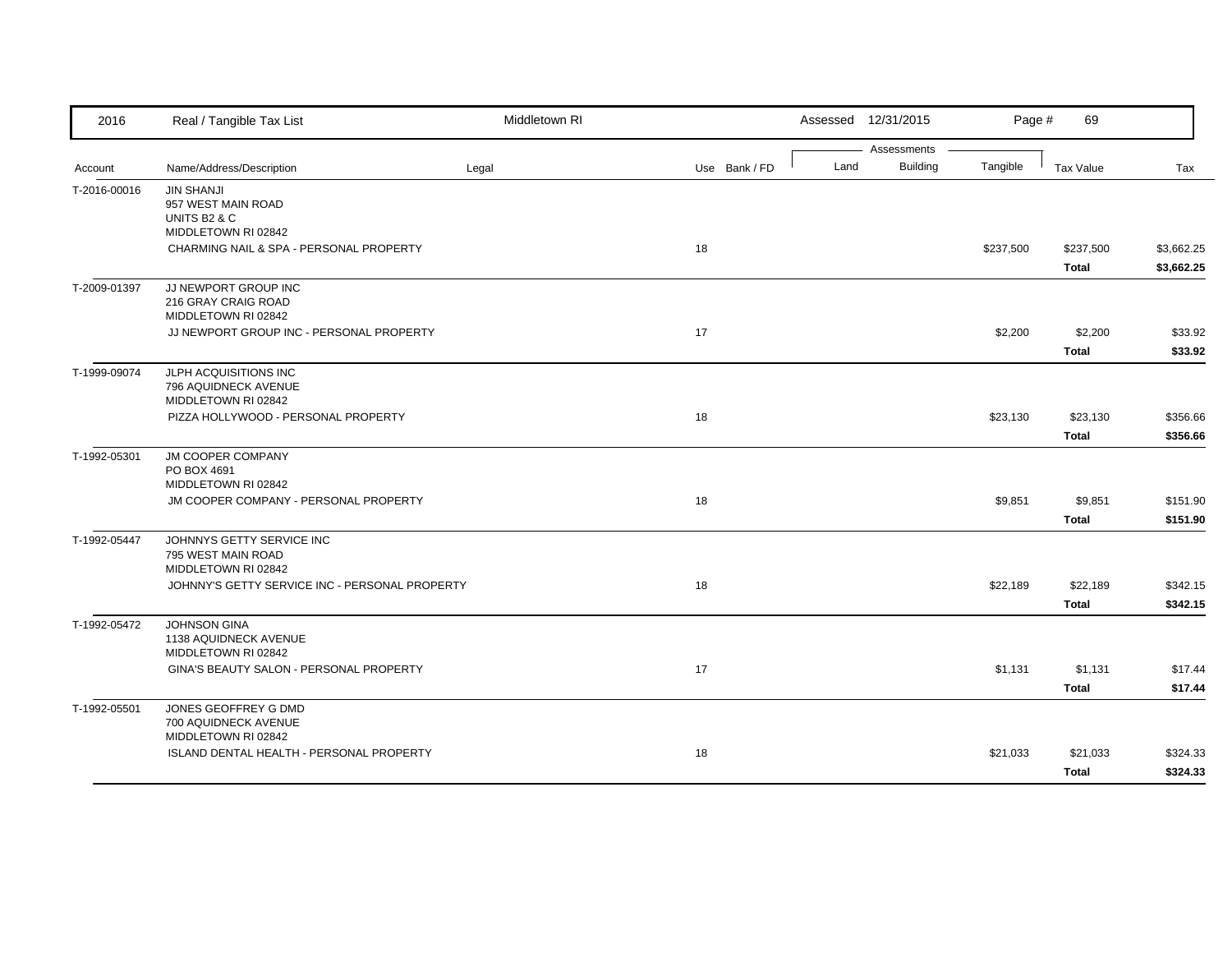| 2016         | Real / Tangible Tax List                                                                                                         | Middletown RI |               | 12/31/2015<br>Assessed                 | Page #   | 70                      |                      |
|--------------|----------------------------------------------------------------------------------------------------------------------------------|---------------|---------------|----------------------------------------|----------|-------------------------|----------------------|
| Account      | Name/Address/Description                                                                                                         | Legal         | Use Bank / FD | Assessments<br><b>Building</b><br>Land | Tangible | Tax Value               | Tax                  |
| T-2015-00017 | <b>JONES HEIDI</b><br><b>41 DIXON STREET</b><br>NEWPORT RI 02840<br>HEIDI'S FITNESS STUDIO - PERSONAL PROPERTY                   |               | 17            |                                        | \$8,550  | \$8,550<br><b>Total</b> | \$131.84<br>\$131.84 |
| T-2012-00104 | <b>JP MORGAN CHASE BANK</b><br>1111 POLARIS PKWY<br>OH1-1054<br>COLUMBUS OH 43240<br>CHASE EQUIPMENT FINANCE - PERSONAL PROPERTY |               | 94            |                                        | \$3,523  | \$3,523<br>Total        | \$54.32<br>\$54.32   |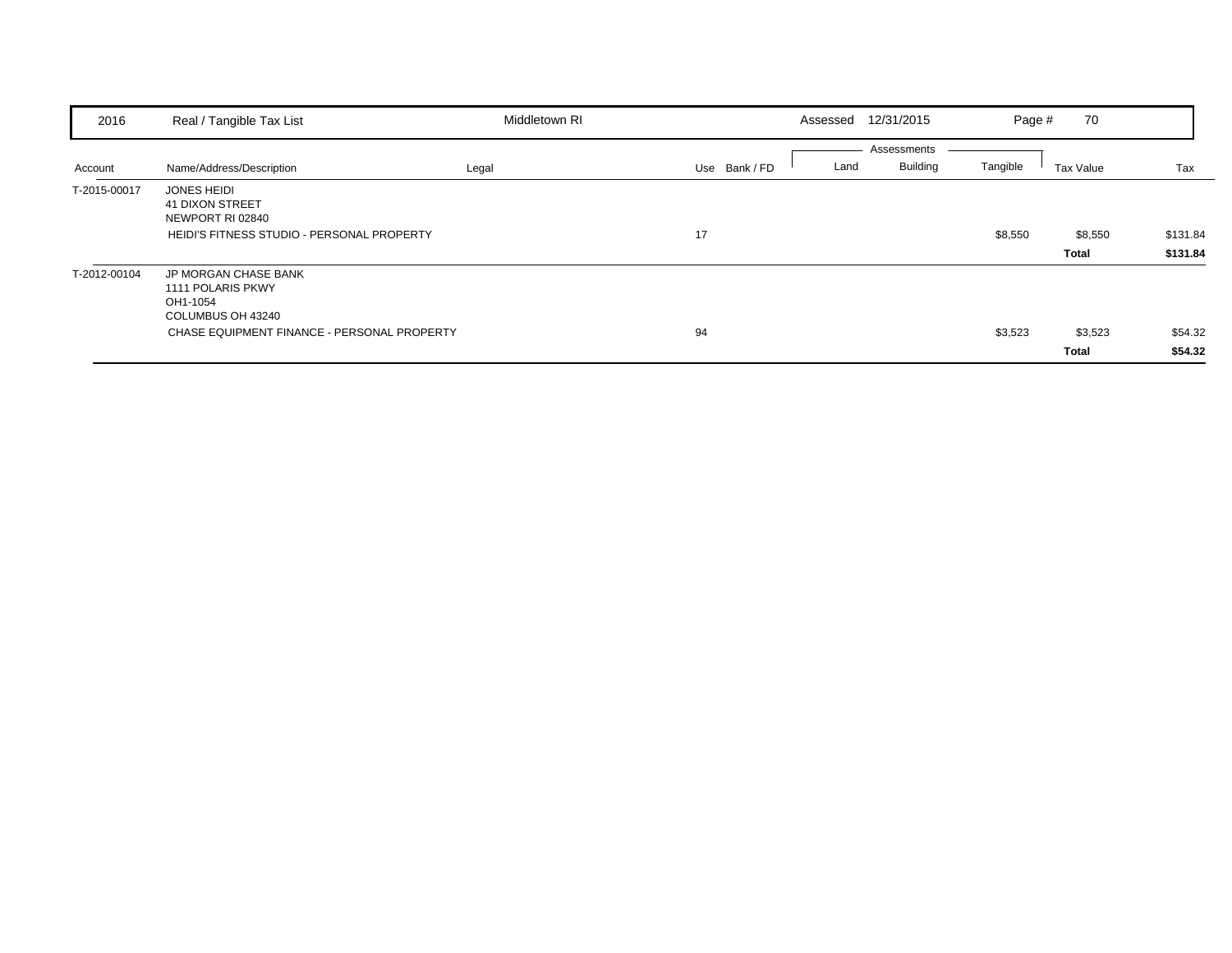| 2016         | Real / Tangible Tax List                       | Middletown RI |               |      | Assessed 12/31/2015            | Page #   | 71           |          |
|--------------|------------------------------------------------|---------------|---------------|------|--------------------------------|----------|--------------|----------|
| Account      | Name/Address/Description                       | Legal         | Use Bank / FD | Land | Assessments<br><b>Building</b> | Tangible | Tax Value    | Tax      |
|              |                                                |               |               |      |                                |          |              |          |
| T-1992-05548 | K & E CORPORATION<br>120 WEST MAIN ROAD        |               |               |      |                                |          |              |          |
|              | MIDDLETOWN RI 02842                            |               |               |      |                                |          |              |          |
|              | RHEA'S - PERSONAL PROPERTY                     |               | 18            |      |                                | \$56,794 | \$56,794     | \$875.76 |
|              |                                                |               |               |      |                                |          | Total        | \$875.76 |
| T-1994-00336 | K WORLD ENTERPRISES                            |               |               |      |                                |          |              |          |
|              | 70 WEST MAIN ROAD                              |               |               |      |                                |          |              |          |
|              | MIDDLETOWN RI 02842                            |               |               |      |                                |          |              |          |
|              | KS AUTO REPAIR - PERSONAL PROPERTY             |               | 17            |      |                                | \$7,370  | \$7,370      | \$113.65 |
|              |                                                |               |               |      |                                |          | <b>Total</b> | \$113.65 |
| T-2006-03121 | KAHN LITWIN RENZA & CO LTD                     |               |               |      |                                |          |              |          |
|              | ATTN CRAIG CAMERON                             |               |               |      |                                |          |              |          |
|              | 951 NORTH MAIN ST<br>PROVIDENCE RI 02904       |               |               |      |                                |          |              |          |
|              | KAHN LITWIN RENZA & CO LTD - PERSONAL PROPERTY |               | 18            |      |                                | \$15,960 | \$15,960     | \$246.10 |
|              |                                                |               |               |      |                                |          | <b>Total</b> | \$246.10 |
| T-2013-00016 | <b>KANBUN CORPORATION</b>                      |               |               |      |                                |          |              |          |
|              | 7 BROOKS AVENUE - SUITE 3                      |               |               |      |                                |          |              |          |
|              | NEWPORT RI 02840                               |               |               |      |                                |          |              |          |
|              | AMERIKICK - PERSONAL PROPERTY                  |               | 17            |      |                                | \$8,560  | \$8,560      | \$132.00 |
|              |                                                |               |               |      |                                |          | <b>Total</b> | \$132.00 |
| T-1992-09650 | <b>KARNS ROBERT T</b>                          |               |               |      |                                |          |              |          |
|              | 6 VALLEY ROAD                                  |               |               |      |                                |          |              |          |
|              | MIDDLETOWN RI 02842                            |               |               |      |                                |          |              |          |
|              | KARNS LAW GROUP - PERSONAL PROPERTY            |               | 18            |      |                                | \$32,709 | \$32,709     | \$504.37 |
|              |                                                |               |               |      |                                |          | <b>Total</b> | \$504.37 |
| T-1992-05632 | KEHEW & VAILLANCOURT INSURANCE                 |               |               |      |                                |          |              |          |
|              | 1224 WEST MAIN ROAD<br>MIDDLETOWN RI 02842     |               |               |      |                                |          |              |          |
|              | KEHEW & VAILLANCOURT INSURANCE - PERSONAL      |               | 18            |      |                                | \$3,508  | \$3,508      | \$54.09  |
|              |                                                |               |               |      |                                |          |              |          |
|              |                                                |               |               |      |                                |          | <b>Total</b> | \$54.09  |
| T-1992-05629 | KEHEW KENNETH A<br>74 VALLEY ROAD              |               |               |      |                                |          |              |          |
|              | MIDDLETOWN RI 02842                            |               |               |      |                                |          |              |          |
|              | KEHEW KENNETH A DDS - PERSONAL PROPERTY        |               | 18            |      |                                | \$30,254 | \$30,254     | \$466.52 |
|              |                                                |               |               |      |                                |          | <b>Total</b> | \$466.52 |
|              |                                                |               |               |      |                                |          |              |          |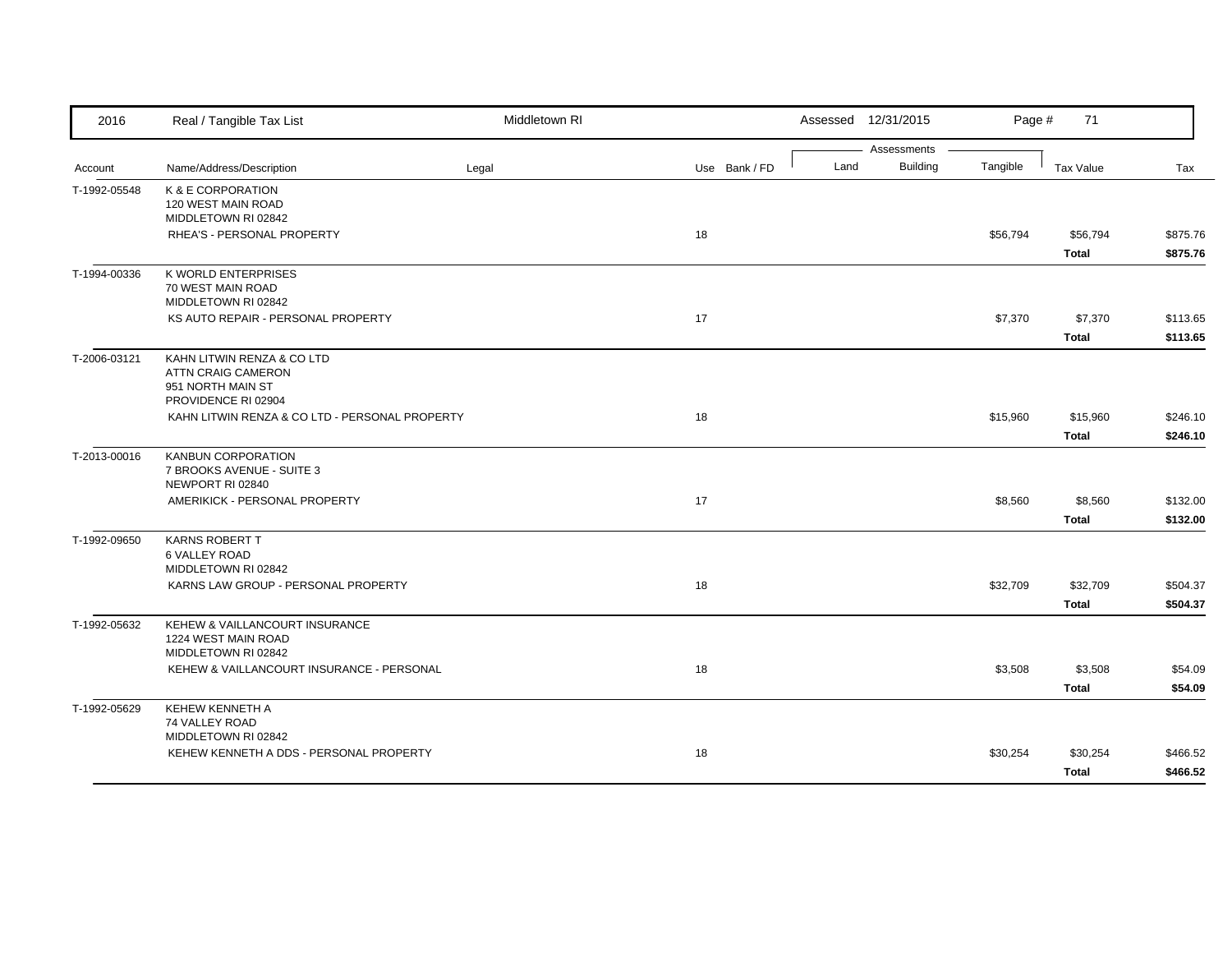| 2016         | Real / Tangible Tax List                                                      | Middletown RI |               |      | Assessed 12/31/2015            | Page #    | 72                       |                          |
|--------------|-------------------------------------------------------------------------------|---------------|---------------|------|--------------------------------|-----------|--------------------------|--------------------------|
| Account      | Name/Address/Description                                                      | Legal         | Use Bank / FD | Land | Assessments<br><b>Building</b> | Tangible  | <b>Tax Value</b>         | Tax                      |
|              |                                                                               |               |               |      |                                |           |                          |                          |
| T-1992-05664 | <b>KELLY &amp; PICERNE INC</b><br>75 LAMBERT LYNN HIGHWAY<br>WARWICK RI 02886 |               |               |      |                                |           |                          |                          |
|              | KELLY & PICERNE INC - PERSONAL PROPERTY                                       |               | 18            |      |                                | \$16,574  | \$16,574                 | \$255.57                 |
|              |                                                                               |               |               |      |                                |           | <b>Total</b>             | \$255.57                 |
| T-1992-05718 | <b>KEMPENAAR CATERING LLC</b><br>1105 EAST MAIN ROAD<br>MIDDLETOWN RI 02842   |               |               |      |                                |           |                          |                          |
|              | KEMPENAAR'S CLAMBAKE CLUB - PERSONAL                                          |               | 18            |      |                                | \$19,845  | \$19,845                 | \$306.01                 |
|              |                                                                               |               |               |      |                                |           | <b>Total</b>             | \$306.01                 |
| T-1992-01111 | KEMPENAAR REAL ESTATES INC<br>351 WEST MAIN ROAD<br>MIDDLETOWN RI 02842       |               |               |      |                                |           |                          |                          |
|              | HOWARD JOHNSON MOTOR LODGE - PERSONAL                                         |               | 18            |      |                                | \$237,768 | \$237,768                | \$3,666.38               |
|              |                                                                               |               |               |      |                                |           | <b>Total</b>             | \$3,666.38               |
| T-2014-00035 | KEYBANK NATIONAL ASSOCIATION<br>66 SOUTH PEARL STREET<br>PO BOX 22055         |               |               |      |                                |           |                          |                          |
|              | ALBANY NY 12201-5055<br>KEYBANK NATIONAL ASSOCIATION - PERSONAL               |               | 18            |      |                                | \$2,013   | \$2,013                  | \$31.04                  |
|              |                                                                               |               |               |      |                                |           | <b>Total</b>             | \$31.04                  |
| T-1992-05850 | <b>KIRBY ALAN</b><br>305 TURNER ROAD                                          |               |               |      |                                |           |                          |                          |
|              | MIDDLETOWN RI 02842                                                           |               |               |      |                                |           |                          |                          |
|              | FRED T KIRBY & SONS INC - PERSONAL PROPERTY                                   |               | 18            |      |                                | \$86,878  | \$86,878<br><b>Total</b> | \$1,339.66<br>\$1,339.66 |
| T-1998-01577 | KIRBY PERKINS CONSTRUCTION INC                                                |               |               |      |                                |           |                          |                          |
|              | 210 OLD AIRPORT ROAD                                                          |               |               |      |                                |           |                          |                          |
|              | MIDDLETOWN RI 02842                                                           |               |               |      |                                |           |                          |                          |
|              | KIRBY PERKINS CONSTRUCTION - PERSONAL                                         |               | 18            |      |                                | \$102,646 | \$102,646                | \$1,582.80               |
|              |                                                                               |               |               |      |                                |           | <b>Total</b>             | \$1,582.80               |
| T-2002-00579 | KITONIS WALTER P III<br>9500 INNOVATION DRIVE<br>MANASSAS VA 20110            |               |               |      |                                |           |                          |                          |
|              | PROGENY SYSTEMS CORP - PERSONAL PROPERTY                                      |               | 18            |      |                                | \$70,102  | \$70,102                 | \$1,080.97               |
|              |                                                                               |               |               |      |                                |           | <b>Total</b>             | \$1,080.97               |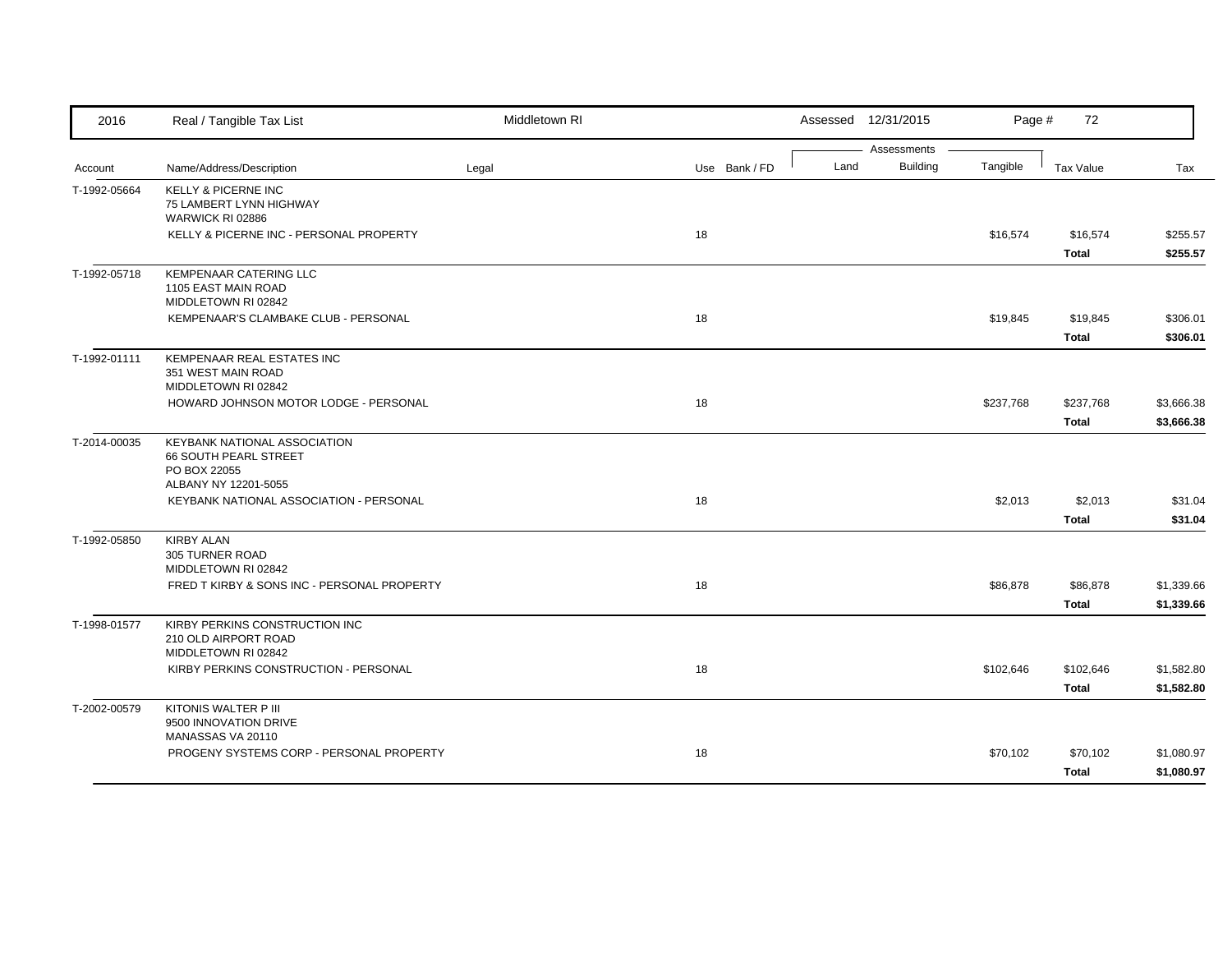| 2016         | Real / Tangible Tax List                                                     | Middletown RI |               | Assessed 12/31/2015 | Page #   | 73                       |                      |
|--------------|------------------------------------------------------------------------------|---------------|---------------|---------------------|----------|--------------------------|----------------------|
|              |                                                                              |               |               | Assessments         |          |                          |                      |
| Account      | Name/Address/Description                                                     | Legal         | Use Bank / FD | Building<br>Land    | Tangible | Tax Value                | Tax                  |
| T-2004-00540 | KJM ENTERPRISES II LLC<br>330 WEST MAIN ROAD<br>MIDDLETOWN RI 02842          |               |               |                     |          |                          |                      |
|              | CARMELLA'S PIZZERIA - PERSONAL PROPERTY                                      |               | 18            |                     | \$48,032 | \$48,032<br><b>Total</b> | \$740.65<br>\$740.65 |
| T-1996-00555 | KJS PUB INC<br>59-61 AQUIDNECK AVENUE<br>MIDDLETOWN RI 02842                 |               |               |                     |          |                          |                      |
|              | KJ'S PUB - PERSONAL PROPERTY                                                 |               | 18            |                     | \$54,909 | \$54,909<br><b>Total</b> | \$846.70<br>\$846.70 |
| T-2009-01057 | <b>KKR PROPERTY MANAGEMENT</b><br>26 VALLEY ROAD<br><b>STE 203</b>           |               |               |                     |          |                          |                      |
|              | MIDDLETOWN RI 02842<br>PREMIER PROPERTY MANAGEMENT - PERSONAL                |               | 17            |                     | \$8,203  | \$8,203<br><b>Total</b>  | \$126.49<br>\$126.49 |
| T-2004-00576 | KONCHAR DANIEL JR<br>5 SQUANTUM DRIVE<br>MIDDLETOWN RI 02842                 |               |               |                     |          |                          |                      |
|              | RELATIVE ANTIQUES - PERSONAL PROPERTY                                        |               | 17            |                     | \$564    | \$564<br><b>Total</b>    | \$8.70<br>\$8.70     |
| T-1995-00500 | KOOHY DAVID<br>438 EAST MAIN ROAD<br><b>SUITE 203</b><br>MIDDLETOWN RI 02842 |               |               |                     |          |                          |                      |
|              | COASTAL FINANCIAL GROUP - PERSONAL PROPERTY                                  |               | 17            |                     | \$2,220  | \$2,220<br><b>Total</b>  | \$34.23<br>\$34.23   |
| T-2013-00027 | <b>KOSINSKI MICHAEL</b><br>414 MITCHELLS LN<br>MIDDLETOWN RI 02842           |               |               |                     |          |                          |                      |
|              | LITTLE CREEK LANDSCAPING - PERSONAL PROPERTY                                 |               | 18            |                     | \$62,770 | \$62,770<br><b>Total</b> | \$967.91<br>\$967.91 |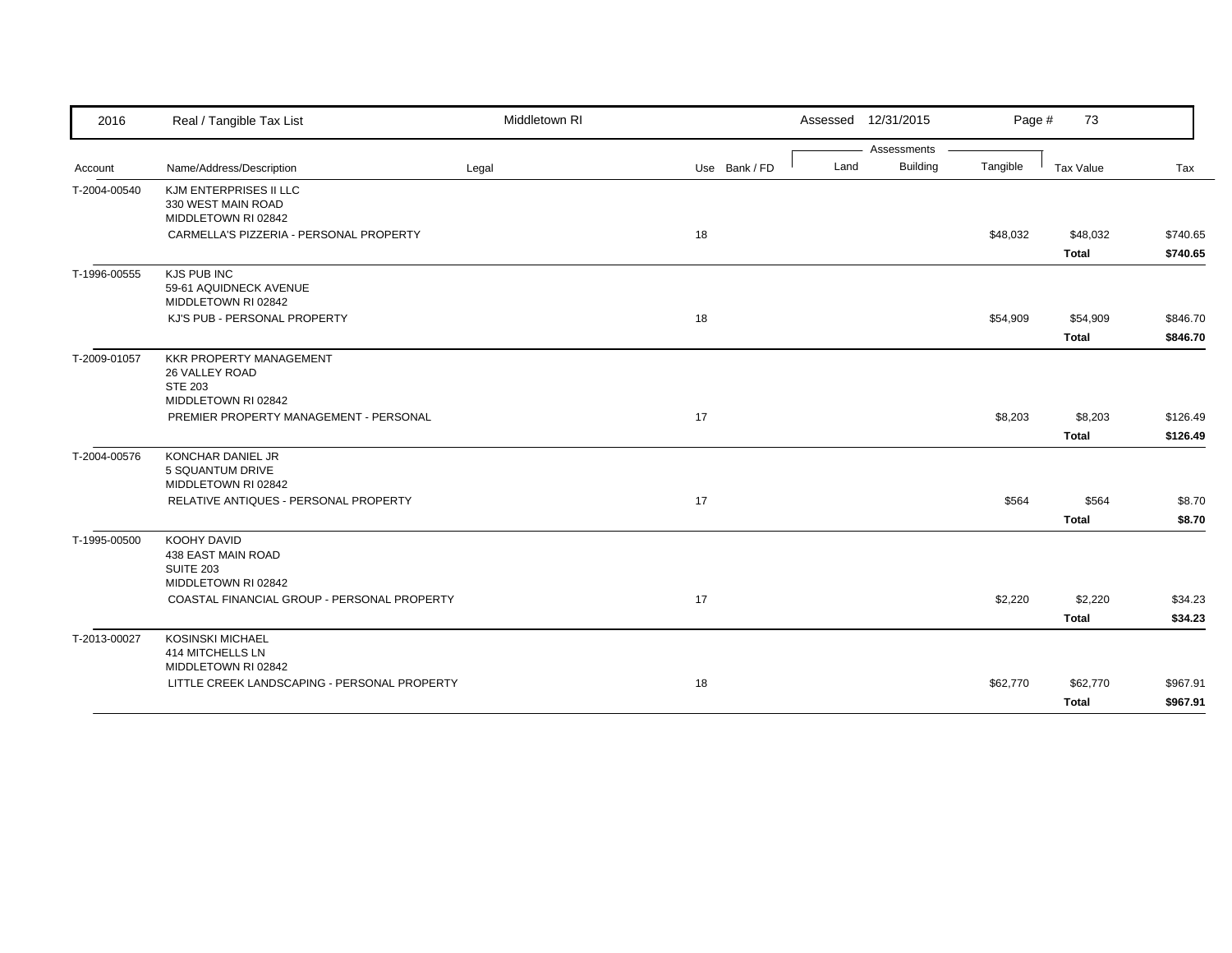| 2016         | Real / Tangible Tax List                                               | Middletown RI |               |      | Assessed 12/31/2015            | Page #      | 74                          |                            |
|--------------|------------------------------------------------------------------------|---------------|---------------|------|--------------------------------|-------------|-----------------------------|----------------------------|
| Account      | Name/Address/Description                                               | Legal         | Use Bank / FD | Land | Assessments<br><b>Building</b> | Tangible    | Tax Value                   | Tax                        |
| T-2004-00632 | KOSSOWSKI JOHN<br>35 LONGWOOD ROAD<br>APT 309<br>MASHPEE MA 02649-2847 |               |               |      |                                |             |                             |                            |
|              | 2002 32' KEYSTONE HORNET - PERSONAL PROPERTY                           |               | 45            |      |                                | \$6,783     | \$6,783<br><b>Total</b>     | \$104.59<br>\$104.59       |
| T-2016-00056 | KOSTAK KENNETH & DONNA<br>PO BOX 304<br>NORTH CANTON CT 06059          |               |               |      |                                |             |                             |                            |
|              | 1992 29' TERRY TRAVEL TRAILER - PERSONAL                               |               | 17            |      |                                | \$2,200     | \$2,200<br><b>Total</b>     | \$33.92<br>\$33.92         |
| T-2008-02070 | <b>KRAUSE MARY</b><br>77 DREW ROAD<br>HOLMES NY 12531                  |               |               |      |                                |             |                             |                            |
|              | 2004 22" JAYCO JAY FLIGHT - PERSONAL PROPERTY                          |               | 45            |      |                                | \$4,900     | \$4,900<br><b>Total</b>     | \$75.56<br>\$75.56         |
| T-2015-00031 | <b>KRENSAVAGE CORP</b><br>936 AQUIDNECK AVENUE<br>MIDDLETOWN RI 02842  |               |               |      |                                |             |                             |                            |
|              | LASERSKIN & VEIN CENTER - PERSONAL PROPERTY                            |               | 18            |      |                                | \$4,912     | \$4,912<br><b>Total</b>     | \$75.74<br>\$75.74         |
| T-1999-09099 | KURTIS JOSEPH DMD<br>42 VALLEY ROAD<br>MIDDLETOWN RI 02842             |               |               |      |                                |             |                             |                            |
|              | JOSEPH KURTIS DMD - PERSONAL PROPERTY                                  |               | 18            |      |                                | \$36,449    | \$36,449<br><b>Total</b>    | \$562.04<br>\$562.04       |
| T-1992-05991 | KVH INDUSTRIES INC<br>50 ENTERPRISE CENTER<br>MIDDLETOWN RI 02842      |               |               |      |                                |             |                             |                            |
|              | KVH INDUSTRIES - PERSONAL PROPERTY                                     |               | 18            |      |                                | \$5,758,473 | \$5,758,473<br><b>Total</b> | \$88,795.65<br>\$88,795.65 |
| T-1992-05997 | KYRAN RESEARCH ASSOC INC<br>PO BOX 3780<br>NEWPORT RI 02840            |               |               |      |                                |             |                             |                            |
|              | KYRAN RESEARCH ASSOC INC - PERSONAL PROPERTY                           |               | 18            |      |                                | \$43,696    | \$43,696<br><b>Total</b>    | \$673.79<br>\$673.79       |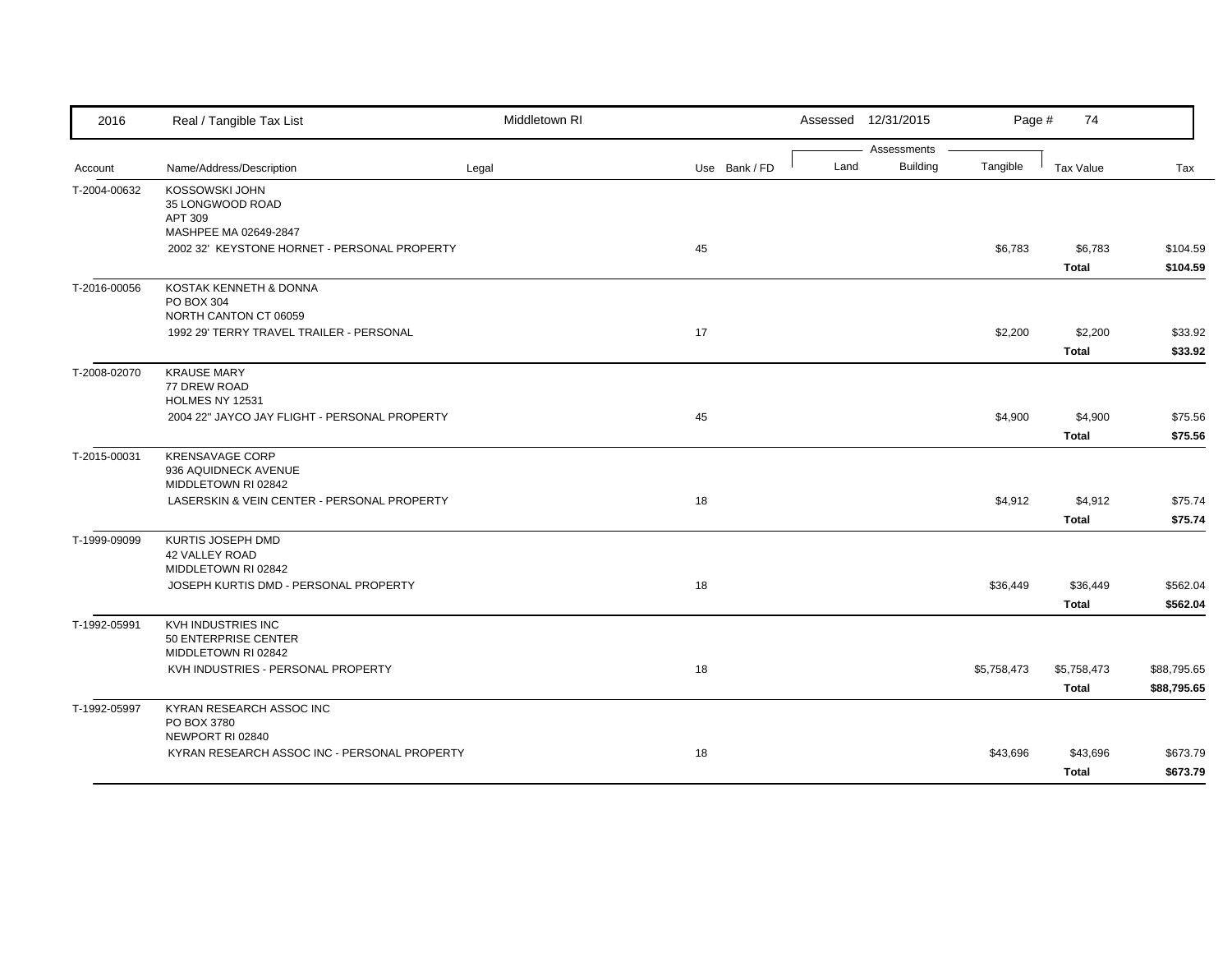| 2016         | Real / Tangible Tax List                        | Middletown RI |               | Assessed 12/31/2015 |                             | 75<br>Page #     |          |
|--------------|-------------------------------------------------|---------------|---------------|---------------------|-----------------------------|------------------|----------|
|              |                                                 |               |               |                     | Assessments                 |                  |          |
| Account      | Name/Address/Description                        | Legal         | Use Bank / FD | Land                | <b>Building</b><br>Tangible | <b>Tax Value</b> | Tax      |
| T-2005-00582 | L-3 UNIDYNE INC                                 |               |               |                     |                             |                  |          |
|              | 2740 ELLSMORE AVENUE<br>NORFOLK VA 23513        |               |               |                     |                             |                  |          |
|              | L-3 UNIDYNE INC - PERSONAL PROPERTY             |               | 18            |                     | \$17,317                    | \$17,317         | \$267.03 |
|              |                                                 |               |               |                     |                             | <b>Total</b>     | \$267.03 |
| T-1997-00260 | LABORE WAYNE A DDS                              |               |               |                     |                             |                  |          |
|              | 477 EAST MAIN ROAD                              |               |               |                     |                             |                  |          |
|              | MIDDLETOWN RI 02842                             |               |               |                     |                             |                  |          |
|              | W LABORE DDS & C COLUMPAR DMD - PERSONAL        |               | 18            |                     | \$31,287                    | \$31,287         | \$482.45 |
|              |                                                 |               |               |                     |                             | Total            | \$482.45 |
| T-1992-06033 | LACERDA H LANDSCAPING & CONST                   |               |               |                     |                             |                  |          |
|              | <b>465 OLIPHANT LANE</b><br>MIDDLETOWN RI 02842 |               |               |                     |                             |                  |          |
|              | H LACERDA LANDSCAPING & CONST - PERSONAL        |               | 18            |                     | \$45,698                    | \$45,698         | \$704.66 |
|              |                                                 |               |               |                     |                             | <b>Total</b>     | \$704.66 |
| T-1998-00732 | <b>LACEY INC</b>                                |               |               |                     |                             |                  |          |
|              | 342 FOREST AVENUE                               |               |               |                     |                             |                  |          |
|              | MIDDLETOWN RI 02842                             |               |               |                     |                             |                  |          |
|              | EASTONS POINT PUB - PERSONAL PROPERTY           |               | 18            |                     | \$36,524                    | \$36,524         | \$563.20 |
|              |                                                 |               |               |                     |                             | <b>Total</b>     | \$563.20 |
| T-2006-03186 | <b>LACOMB ENTERPRISES</b>                       |               |               |                     |                             |                  |          |
|              | 1235 WEST MAIN ROAD<br>MIDDLETOWN RI 02842      |               |               |                     |                             |                  |          |
|              | SEARS HOMETOWN STORE 05847 - PERSONAL           |               | 18            |                     | \$8,409                     | \$8,409          | \$129.67 |
|              |                                                 |               |               |                     |                             | <b>Total</b>     | \$129.67 |
|              | <b>LALIBERTE PAUL</b>                           |               |               |                     |                             |                  |          |
| T-2010-02140 | <b>139 EMORY STREET</b>                         |               |               |                     |                             |                  |          |
|              | ATTLEBORO MA 02703                              |               |               |                     |                             |                  |          |
|              | 2014 40' CEDAR CREEK COTTAGE - PERSONAL         |               | 45            |                     | \$52,820                    | \$52,820         | \$814.48 |
|              |                                                 |               |               |                     |                             | <b>Total</b>     | \$814.48 |
| T-2005-00676 | <b>LANDPOINT LLC</b>                            |               |               |                     |                             |                  |          |
|              | C/O KEVIN TARSAGIAN                             |               |               |                     |                             |                  |          |
|              | 74 TAYLOR RD<br>PORTSMOUTH RI 02871             |               |               |                     |                             |                  |          |
|              | LANDPOINT LLC - PERSONAL PROPERTY               |               | 17            |                     | \$1,128                     | \$1,128          | \$17.39  |
|              |                                                 |               |               |                     |                             | <b>Total</b>     | \$17.39  |
|              |                                                 |               |               |                     |                             |                  |          |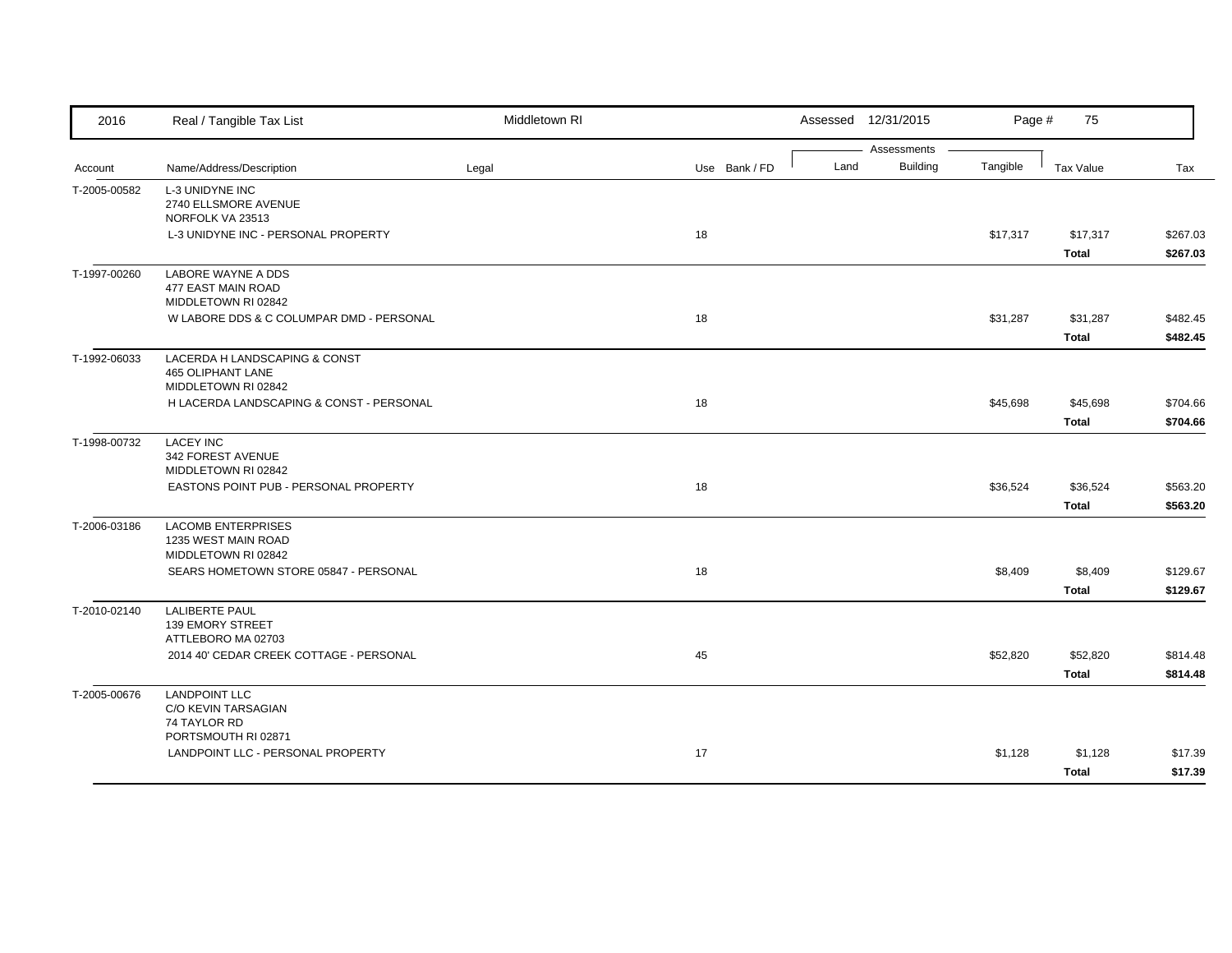| 2016         | Real / Tangible Tax List                                                  | Middletown RI |               |      | Assessed 12/31/2015     | Page #    | 76                        |                          |
|--------------|---------------------------------------------------------------------------|---------------|---------------|------|-------------------------|-----------|---------------------------|--------------------------|
| Account      | Name/Address/Description                                                  | Legal         | Use Bank / FD | Land | Assessments<br>Building | Tangible  | Tax Value                 | Tax                      |
| T-1999-09033 | LANDS END LIMO INC<br>170 COMPTON VIEW DRIVE<br>MIDDLETOWN RI 02842       |               |               |      |                         |           |                           |                          |
|              | LAND'S END LIMO INC - PERSONAL PROPERTY                                   |               | 17            |      |                         | \$646     | \$646<br><b>Total</b>     | \$9.96<br>\$9.96         |
| T-2003-00621 | LANG PHARMA NUTRITION INC<br>20 SILVA LANE<br>MIDDLETOWN RI 02842         |               |               |      |                         |           |                           |                          |
|              | LANG PHARMA NUTRITION INC - PERSONAL PROPERTY                             |               | 18            |      |                         | \$269,408 | \$269,408<br><b>Total</b> | \$4,154.27<br>\$4,154.27 |
| T-2016-00030 | LANGWAY OF NEWPORT INC<br>285 EAST MAIN ROAD<br>MIDDLETOWN RI 02842       |               |               |      |                         |           |                           |                          |
|              | LANGWAY OF NEWPORT INC - PERSONAL PROPERTY                                |               | 18            |      |                         | \$284,288 | \$284,288<br><b>Total</b> | \$4,383.72<br>\$4,383.72 |
| T-2016-00007 | <b>LAPETITE GOURMANDE</b><br>796 AQUIDNECK AVENUE<br>MIDDLETOWN RI 02842  |               |               |      |                         |           |                           |                          |
|              | POWER OF JUICE - PERSONAL PROPERTY                                        |               | 17            |      |                         | \$5,000   | \$5,000<br><b>Total</b>   | \$77.10<br>\$77.10       |
| T-1992-10236 | <b>LAURIN ENTERPRISES LLC</b><br>113 FENNER AVENUE<br>MIDDLETOWN RI 02842 |               |               |      |                         |           |                           |                          |
|              | GOLD'S AUTO RECYCLING - PERSONAL PROPERTY                                 |               | 18            |      |                         | \$10,420  | \$10,420<br><b>Total</b>  | \$160.68<br>\$160.68     |
| T-2016-00062 | <b>LAVOIE LYNNE</b><br>PO BOX 1435<br>NEWPORT RI 02840                    |               |               |      |                         |           |                           |                          |
|              | 1996 30' TERRY - PERSONAL PROPERTY                                        |               | 97            |      |                         | \$6,990   | \$6,990<br><b>Total</b>   | \$107.79<br>\$107.79     |
| T-2016-00011 | <b>LAWTON JUNE</b><br>796 AQUIDNECK AVENUE<br>MIDDLETOWN RI 02842         |               |               |      |                         |           |                           |                          |
|              | JUNE LOVE'S ENGLISH BAKERY - PERSONAL                                     |               | 17            |      |                         | \$12,500  | \$12,500<br><b>Total</b>  | \$192.75<br>\$192.75     |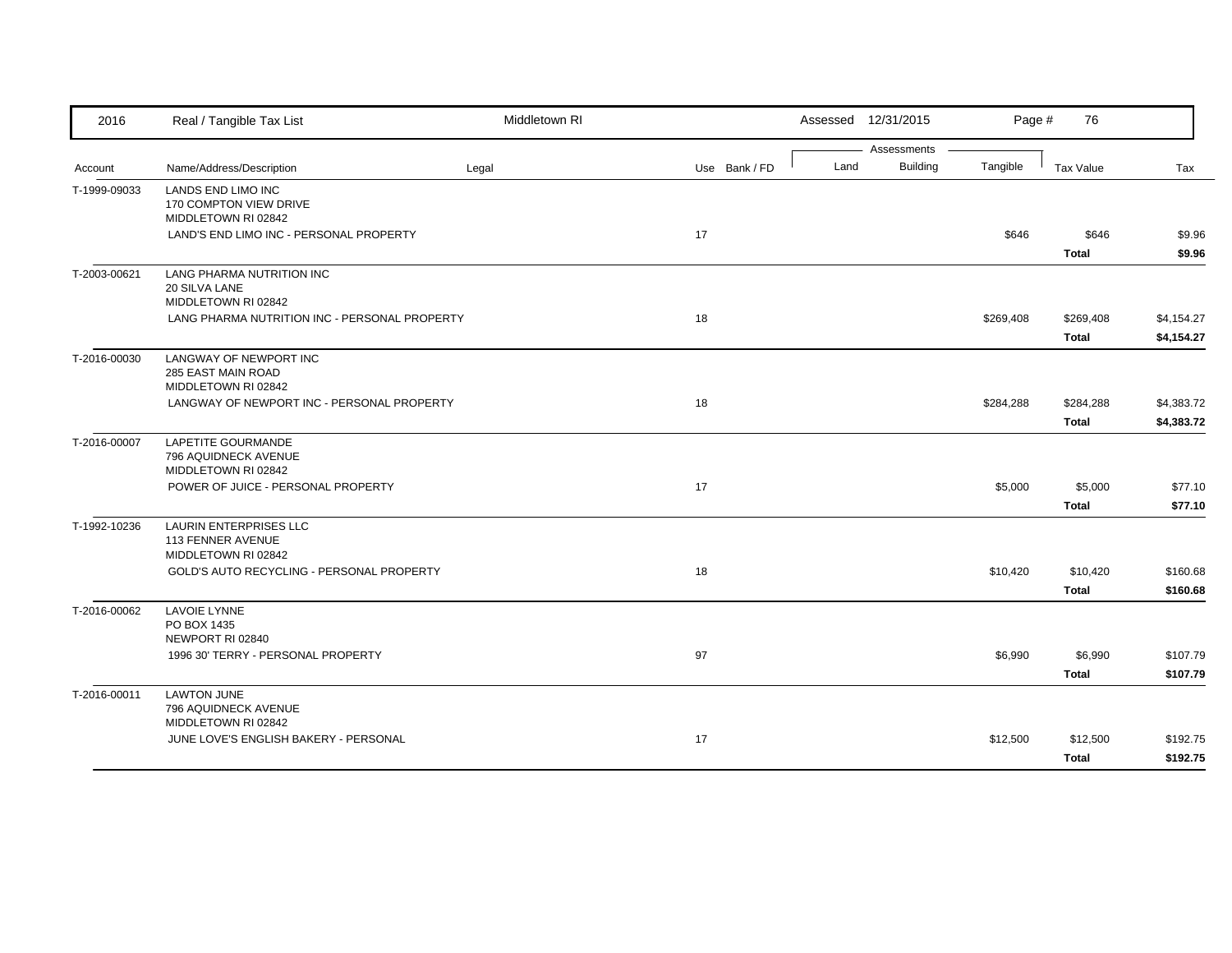| 2016         | Real / Tangible Tax List                                                                   | Middletown RI |               |      | Assessed 12/31/2015 | Page #    | 77                       |                      |
|--------------|--------------------------------------------------------------------------------------------|---------------|---------------|------|---------------------|-----------|--------------------------|----------------------|
|              |                                                                                            |               |               |      | Assessments         |           |                          |                      |
| Account      | Name/Address/Description                                                                   | Legal         | Use Bank / FD | Land | <b>Building</b>     | Tangible  | Tax Value                | Tax                  |
| T-2005-00012 | LEAF CAPITAL FUNDING LLC<br>2005 MARKET ST - FL 14<br>PHILADELPHIA PA 19103-7042           |               |               |      |                     |           |                          |                      |
|              | LEAF CAPITAL FUNDING LLC - PERSONAL PROPERTY                                               |               | 18            |      |                     | \$15,230  | \$15,230<br><b>Total</b> | \$234.85<br>\$234.85 |
| T-2012-00003 | <b>LEAKY INC</b><br>58 AQUIDNECK AVENUE<br>MIDDLETOWN RI 02842                             |               |               |      |                     |           |                          |                      |
|              | SUBWAY - PERSONAL PROPERTY                                                                 |               | 18            |      |                     | \$32,639  | \$32,639                 | \$503.29             |
|              |                                                                                            |               |               |      |                     |           | <b>Total</b>             | \$503.29             |
| T-2011-00056 | <b>LEDSWORTH JASON</b><br>307 OLIPHANT LANE<br><b>UNIT 18</b><br>MIDDLETOWN RI 02842       |               |               |      |                     |           |                          |                      |
|              | JL ELECTRIC - PERSONAL PROPERTY                                                            |               | 17            |      |                     | \$2,500   | \$2,500                  | \$38.55              |
|              |                                                                                            |               |               |      |                     |           | <b>Total</b>             | \$38.55              |
| T-2010-02128 | LEET TECHNOLOGIES LLC<br>1 JEAN STREET<br>MIDDLETOWN RI 02842                              |               |               |      |                     |           |                          |                      |
|              | LEET TECHNOLOGIES LLC - PERSONAL PROPERTY                                                  |               | 17            |      |                     | \$3,588   | \$3,588<br><b>Total</b>  | \$55.33<br>\$55.33   |
| T-2005-00644 | LEIDOS INC #1173<br>PT COMPLIANCE SERVICES<br>PO BOX 80615<br><b>INDIANAPOLIS IN 46280</b> |               |               |      |                     |           |                          |                      |
|              | LEIDOS INC 1173 - PERSONAL PROPERTY                                                        |               | 18            |      |                     | \$16,577  | \$16,577                 | \$255.62             |
|              |                                                                                            |               |               |      |                     |           | <b>Total</b>             | \$255.62             |
| T-1995-00493 | LEITE DONUTS INC<br>78 WEST MAIN ROAD<br>MIDDLETOWN RI 02842                               |               |               |      |                     |           |                          |                      |
|              | MA'S DONUTS AND MORE - PERSONAL PROPERTY                                                   |               | 18            |      |                     | \$154,105 | \$154,105                | \$2,376.30           |
|              |                                                                                            |               |               |      |                     |           | <b>Total</b>             | \$2,376.30           |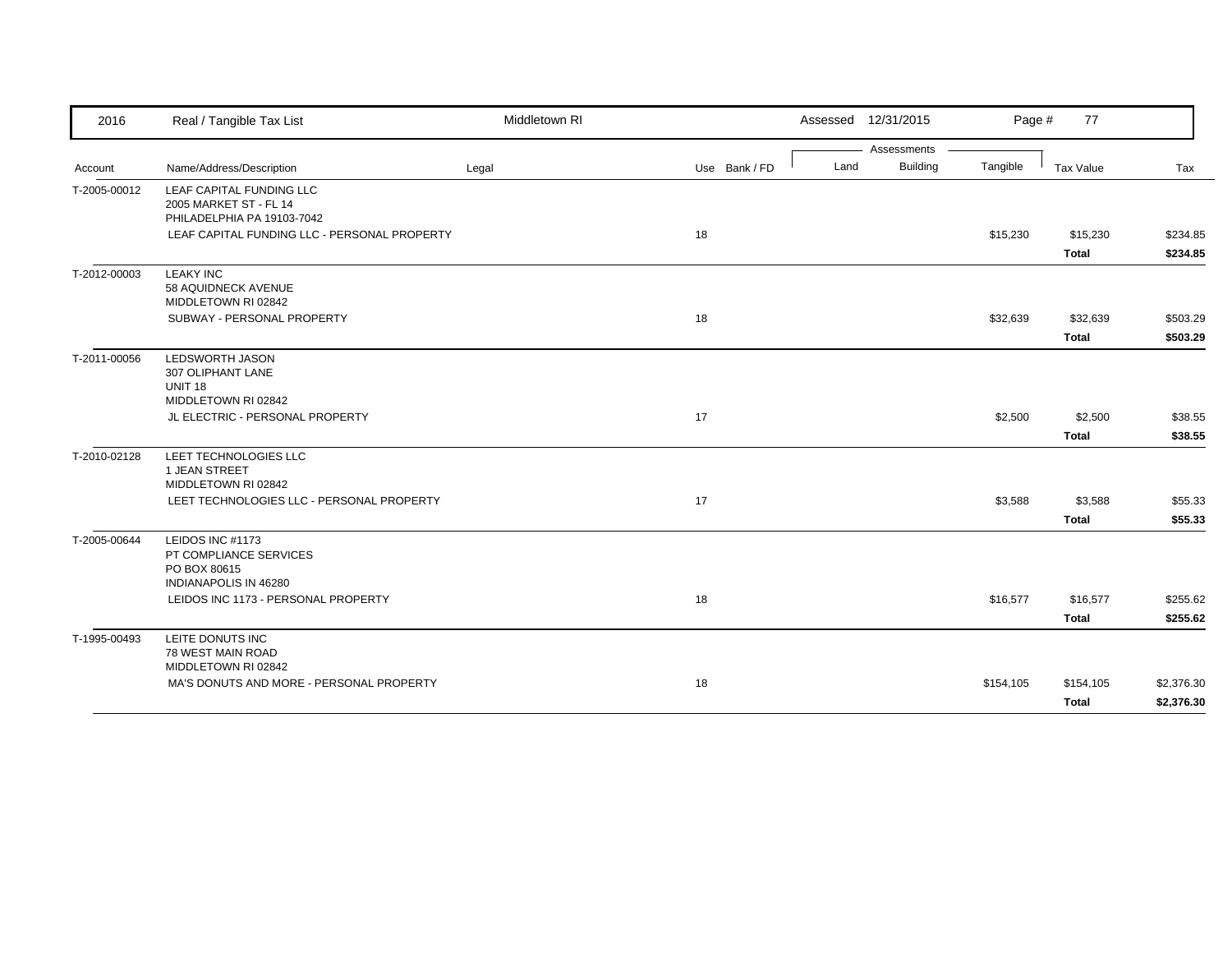| 2016         | Real / Tangible Tax List                                | Middletown RI |               |      | Assessed 12/31/2015            | Page #    | 78           |            |
|--------------|---------------------------------------------------------|---------------|---------------|------|--------------------------------|-----------|--------------|------------|
| Account      | Name/Address/Description                                | Legal         | Use Bank / FD | Land | Assessments<br><b>Building</b> | Tangible  | Tax Value    | Tax        |
|              |                                                         |               |               |      |                                |           |              |            |
| T-2013-00003 | LEVINE ANDREW<br>800 AQUIDNECK AVENUE                   |               |               |      |                                |           |              |            |
|              | MIDDLETOWN RI 02842                                     |               |               |      |                                |           |              |            |
|              | HANDY ANDY - PERSONAL PROPERTY                          |               | 17            |      |                                | \$1,842   | \$1,842      | \$28.40    |
|              |                                                         |               |               |      |                                |           | <b>Total</b> | \$28.40    |
| T-2015-00020 | LIN ENTERPRISES LLC                                     |               |               |      |                                |           |              |            |
|              | 112 BOWERY - FL 1<br>NEW YORK NY 10013                  |               |               |      |                                |           |              |            |
|              | YUMI GARDEN BUFFET - PERSONAL PROPERTY                  |               | 18            |      |                                | \$209,304 | \$209,304    | \$3,227.47 |
|              |                                                         |               |               |      |                                |           |              |            |
|              |                                                         |               |               |      |                                |           | <b>Total</b> | \$3,227.47 |
| T-2006-03194 | LINEAR TITLE & CLOSING                                  |               |               |      |                                |           |              |            |
|              | 127 JOHN CLARKE ROAD<br>STE <sub>2</sub>                |               |               |      |                                |           |              |            |
|              | MIDDLETOWN RI 02842                                     |               |               |      |                                |           |              |            |
|              | LINEAR TITLE & CLOSING - PERSONAL PROPERTY              |               | 18            |      |                                | \$45,623  | \$45,623     | \$703.51   |
|              |                                                         |               |               |      |                                |           | <b>Total</b> | \$703.51   |
| T-2012-00058 | <b>LIPTAK JOHN</b>                                      |               |               |      |                                |           |              |            |
|              | 920 EAST MAIN ROAD                                      |               |               |      |                                |           |              |            |
|              | PORTSMOUTH RI 02871<br>LIPTAK SIGNS - PERSONAL PROPERTY |               | 17            |      |                                |           |              |            |
|              |                                                         |               |               |      |                                | \$2,140   | \$2,140      | \$33.00    |
|              |                                                         |               |               |      |                                |           | <b>Total</b> | \$33.00    |
| T-1992-11950 | LOCKHEED MARTIN CORPORATION                             |               |               |      |                                |           |              |            |
|              | PO BOX 61511<br>BLDG 100 RM U4632                       |               |               |      |                                |           |              |            |
|              | KING OF PRUSSIA PA 19406                                |               |               |      |                                |           |              |            |
|              | MST - PERSONAL PROPERTY                                 |               | 18            |      |                                | \$167,596 | \$167,596    | \$2,584.33 |
|              |                                                         |               |               |      |                                |           | <b>Total</b> | \$2,584.33 |
| T-2014-00017 | LOCKHEED MARTIN CORPORATION                             |               |               |      |                                |           |              |            |
|              | PO BOX 61511                                            |               |               |      |                                |           |              |            |
|              | BUILDING 100 - ROOM U4632<br>KING OF PRUSSIA PA 19406   |               |               |      |                                |           |              |            |
|              | LOCKHEED MARTIN CORPORATION - PERSONAL                  |               | 18            |      |                                | \$594     | \$594        | \$9.16     |
|              |                                                         |               |               |      |                                |           | <b>Total</b> | \$9.16     |
|              |                                                         |               |               |      |                                |           |              |            |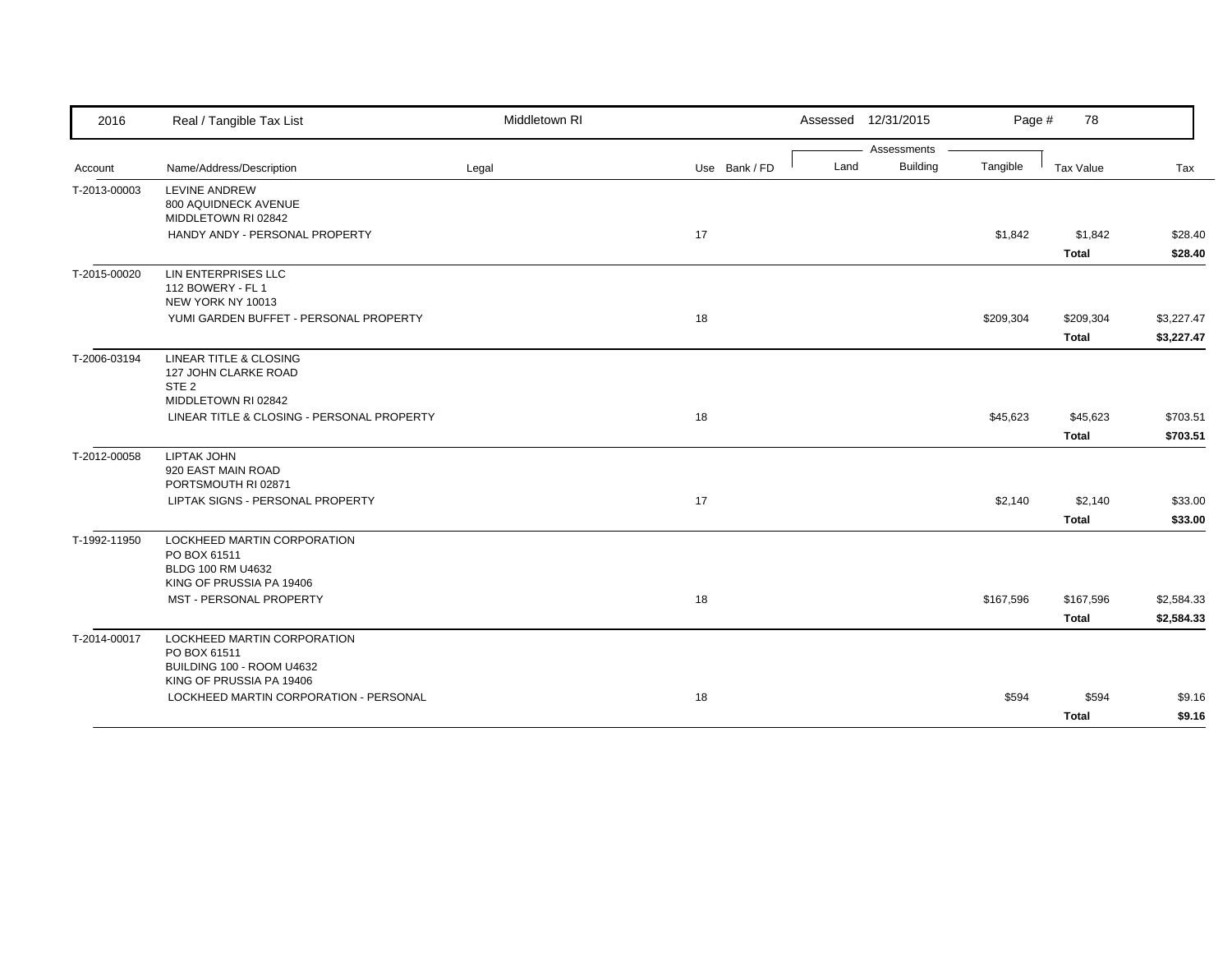| 2016         | Real / Tangible Tax List                             | Middletown RI |               |      | Assessed 12/31/2015 | Page #    | 79           |            |
|--------------|------------------------------------------------------|---------------|---------------|------|---------------------|-----------|--------------|------------|
|              |                                                      |               |               |      | Assessments         |           |              |            |
| Account      | Name/Address/Description                             | Legal         | Use Bank / FD | Land | <b>Building</b>     | Tangible  | Tax Value    | Tax        |
| T-2011-00041 | LONG GUY E                                           |               |               |      |                     |           |              |            |
|              | 703 GREEN END AVE<br>MIDDLETOWN RI 02842             |               |               |      |                     |           |              |            |
|              | AQUIDNECK COMPUTER WORKS - PERSONAL                  |               | 17            |      |                     | \$3,000   | \$3,000      | \$46.26    |
|              |                                                      |               |               |      |                     |           | <b>Total</b> | \$46.26    |
|              |                                                      |               |               |      |                     |           |              |            |
| T-1992-06493 | <b>LONGADE LLC</b><br>1 WINFIELD COURT               |               |               |      |                     |           |              |            |
|              | MIDDLETOWN RI 02842-6220                             |               |               |      |                     |           |              |            |
|              | DEL'S LEMONADE - PERSONAL PROPERTY                   |               | 18            |      |                     | \$19,291  | \$19,291     | \$297.47   |
|              |                                                      |               |               |      |                     |           | <b>Total</b> | \$297.47   |
|              |                                                      |               |               |      |                     |           |              |            |
| T-1993-01185 | <b>LOOKING UPWARDS INC</b><br>C/O THE KEYSTONE GROUP |               |               |      |                     |           |              |            |
|              | 1130 TEN ROD ROD STE D208                            |               |               |      |                     |           |              |            |
|              | NORTH KINGSTOWN RI 02852                             |               |               |      |                     |           |              |            |
|              | LOOKING UPWARDS - PERSONAL PROPERTY                  |               | 18            |      |                     | \$175,308 | \$175,308    | \$2,703.25 |
|              |                                                      |               |               |      |                     |           | <b>Total</b> | \$2,703.25 |
| T-2007-01953 | LOOKING UPWARDS INC                                  |               |               |      |                     |           |              |            |
|              | C/O KEYSTONE GROUP                                   |               |               |      |                     |           |              |            |
|              | 1130 TEN ROD ROAD - SUITE 207                        |               |               |      |                     |           |              |            |
|              | N KINGSTON RI 02852                                  |               |               |      |                     |           |              |            |
|              | KINDERART - PERSONAL PROPERTY                        |               | 18            |      |                     | \$77,341  | \$77,341     | \$1,192.60 |
|              |                                                      |               |               |      |                     |           | <b>Total</b> | \$1,192.60 |
| T-1992-06519 | LORD WILLIAM C DC                                    |               |               |      |                     |           |              |            |
|              | PO BOX 4304                                          |               |               |      |                     |           |              |            |
|              | MIDDLETOWN RI 02842                                  |               |               |      |                     |           |              |            |
|              | MIDDLETOWN CHIROPRACTIC HEALTH - PERSONAL            |               | 18            |      |                     | \$19,020  | \$19,020     | \$293.29   |
|              |                                                      |               |               |      |                     |           | <b>Total</b> | \$293.29   |
| T-2003-00634 | <b>LUCEY KATHRYN WHITNEY</b>                         |               |               |      |                     |           |              |            |
|              | 230 TROUT DRIVE                                      |               |               |      |                     |           |              |            |
|              | MIDDLETOWN RI 02842                                  |               |               |      |                     |           |              |            |
|              | KATHRYN WHITNEY LUCY PHOTO - PERSONAL                |               | 17            |      |                     | \$9,058   | \$9,058      | \$139.67   |
|              |                                                      |               |               |      |                     |           | <b>Total</b> | \$139.67   |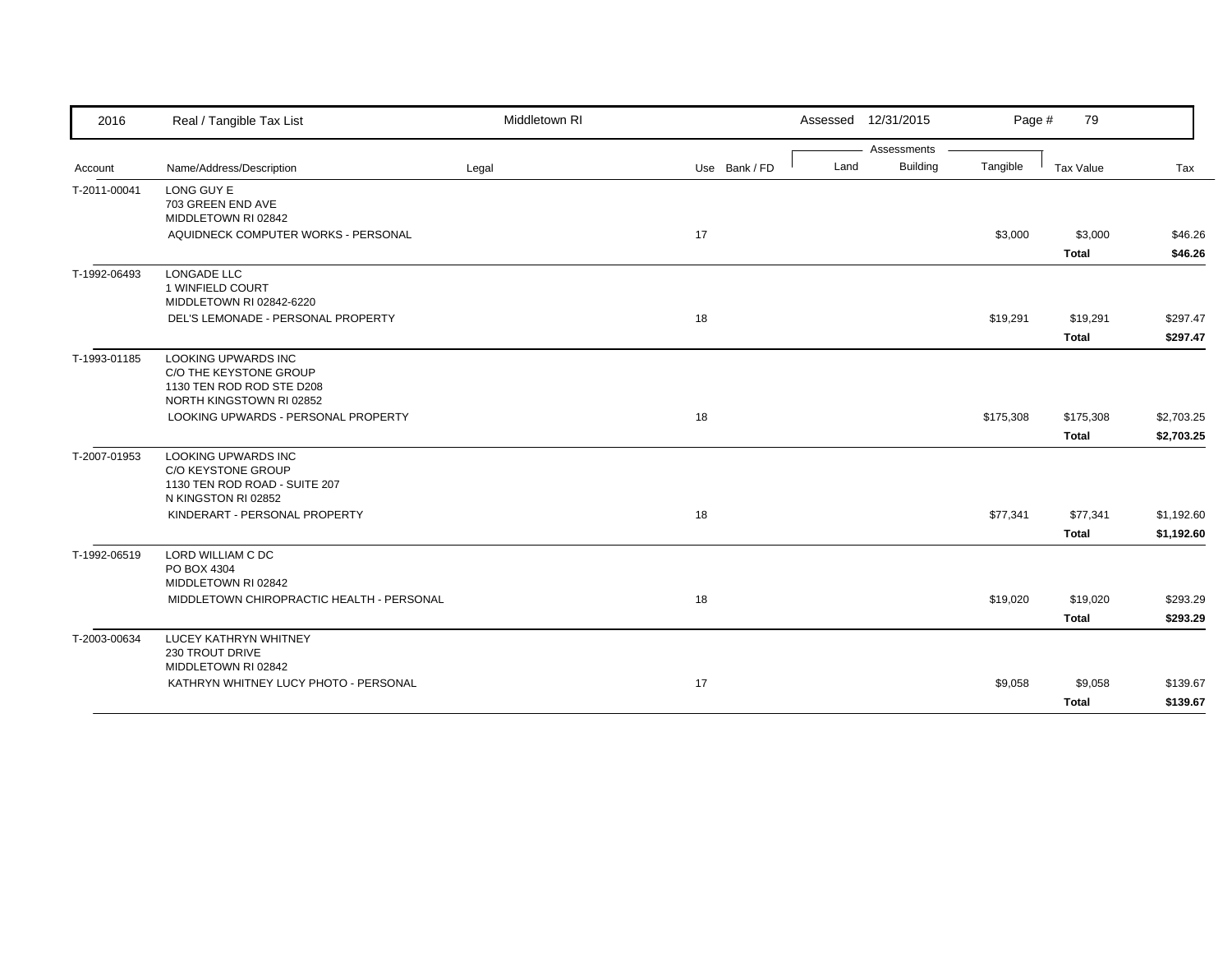| 2016         | Real / Tangible Tax List                          | Middletown RI |               |      | Assessed 12/31/2015            | Page #   | 80           |          |
|--------------|---------------------------------------------------|---------------|---------------|------|--------------------------------|----------|--------------|----------|
|              | Name/Address/Description                          |               | Use Bank / FD | Land | Assessments<br><b>Building</b> | Tangible | Tax Value    |          |
| Account      |                                                   | Legal         |               |      |                                |          |              | Tax      |
| T-1999-09182 | M & J WINDOW FASHIONS INC<br>708 AQUIDNECK AVENUE |               |               |      |                                |          |              |          |
|              | MIDDLETOWN RI 02842                               |               |               |      |                                |          |              |          |
|              | A SHADE ABOVE - PERSONAL PROPERTY                 |               | 18            |      |                                | \$10,890 | \$10,890     | \$167.92 |
|              |                                                   |               |               |      |                                |          | <b>Total</b> | \$167.92 |
| T-2012-00062 | MAC & BOB INC                                     |               |               |      |                                |          |              |          |
|              | 54 ELLERY ROAD                                    |               |               |      |                                |          |              |          |
|              | NEWPORT RI 02840                                  |               |               |      |                                |          |              |          |
|              | R & R CONSTRUCTION - PERSONAL PROPERTY            |               | 18            |      |                                | \$22,078 | \$22,078     | \$340.44 |
|              |                                                   |               |               |      |                                |          | <b>Total</b> | \$340.44 |
| T-2015-00014 | MAC-GRAY SERVICES INC                             |               |               |      |                                |          |              |          |
|              | PO BOX 460049                                     |               |               |      |                                |          |              |          |
|              | HOUSTON TX 77056                                  |               |               |      |                                |          |              |          |
|              | MAC-GRAY SERVICES INC - PERSONAL PROPERTY         |               | 18            |      |                                | \$28,999 | \$28,999     | \$447.16 |
|              |                                                   |               |               |      |                                |          | <b>Total</b> | \$447.16 |
| T-2005-00691 | <b>MACCARONE MELISSA</b>                          |               |               |      |                                |          |              |          |
|              | 999 WEST MAIN ROAD<br>MIDDLETOWN RI 02842         |               |               |      |                                |          |              |          |
|              | THE UNIFORM STORE - PERSONAL PROPERTY             |               | 17            |      |                                | \$2,636  | \$2,636      | \$40.65  |
|              |                                                   |               |               |      |                                |          | <b>Total</b> | \$40.65  |
| T-1997-00490 | <b>MACMILLAN ROBERT</b>                           |               |               |      |                                |          |              |          |
|              | 23 JOHNNYCAKE HILL ROAD                           |               |               |      |                                |          |              |          |
|              | MIDDLETOWN RI 02842                               |               |               |      |                                |          |              |          |
|              | HOOD SAILS LLC - PERSONAL PROPERTY                |               | 18            |      |                                | \$12,246 | \$12,246     | \$188.83 |
|              |                                                   |               |               |      |                                |          | <b>Total</b> | \$188.83 |
| T-2015-00036 | <b>MAGILL SHARILYN</b>                            |               |               |      |                                |          |              |          |
|              | 42 VALLEY ROAD                                    |               |               |      |                                |          |              |          |
|              | MIDDLETOWN RI 02842                               |               |               |      |                                |          |              |          |
|              | SERENITY DAY SPA - PERSONAL PROPERTY              |               | 17            |      |                                | \$22,047 | \$22,047     | \$339.96 |
|              |                                                   |               |               |      |                                |          | <b>Total</b> | \$339.96 |
| T-2006-03130 | MAILFINANCE INC                                   |               |               |      |                                |          |              |          |
|              | <b>TAX DEPT</b>                                   |               |               |      |                                |          |              |          |
|              | 478 WHEELERS FARMS RD<br>MILFORD CT 06461         |               |               |      |                                |          |              |          |
|              | MAILFINANCE INC - PERSONAL PROPERTY               |               | 94            |      |                                | \$25,067 | \$25,067     | \$386.53 |
|              |                                                   |               |               |      |                                |          |              |          |
|              |                                                   |               |               |      |                                |          | <b>Total</b> | \$386.53 |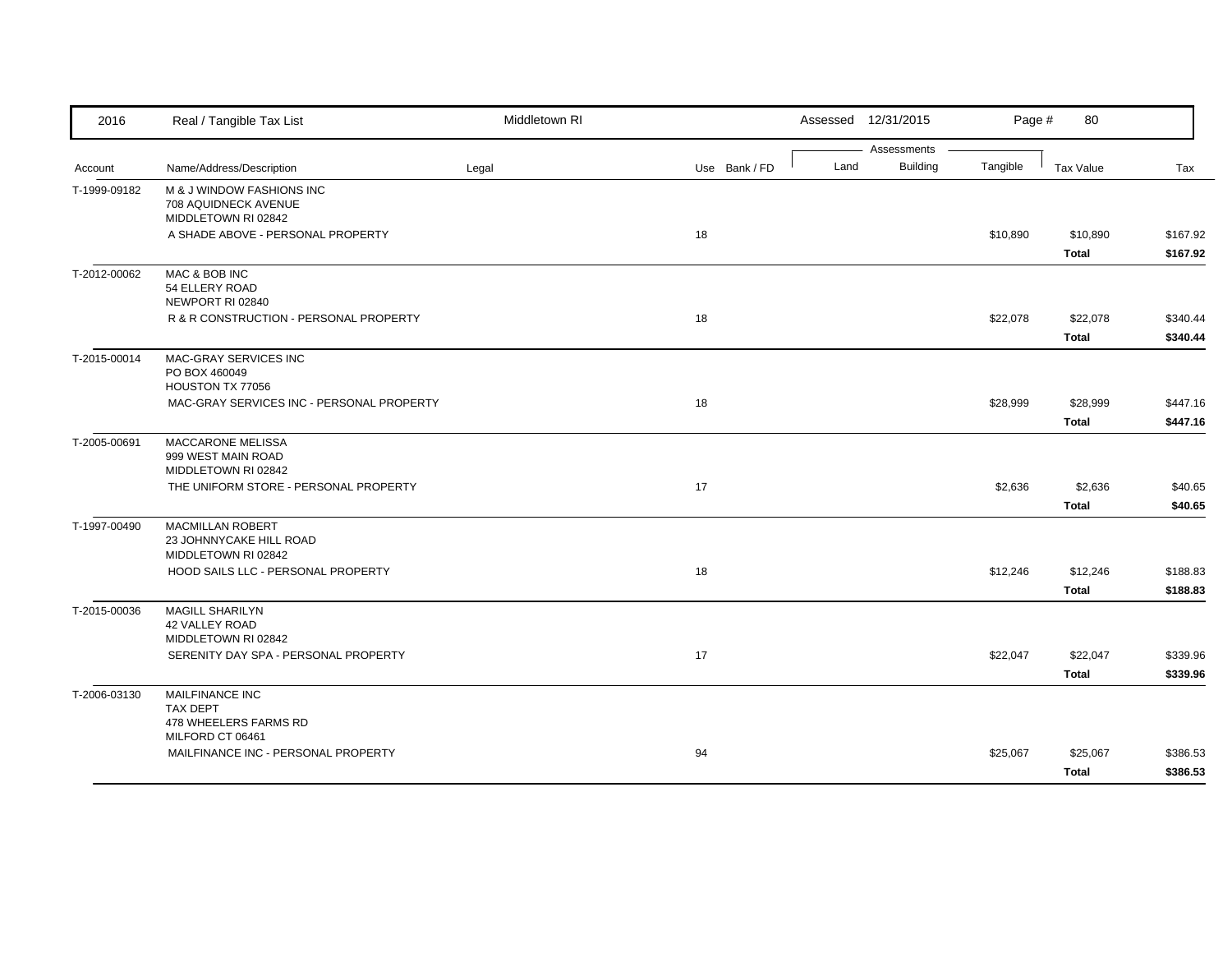| 2016         | Real / Tangible Tax List                                                                    | Middletown RI |               | Assessed 12/31/2015 |                 | Page #    | 81                        |                            |
|--------------|---------------------------------------------------------------------------------------------|---------------|---------------|---------------------|-----------------|-----------|---------------------------|----------------------------|
|              |                                                                                             |               |               |                     | Assessments     |           |                           |                            |
| Account      | Name/Address/Description                                                                    | Legal         | Use Bank / FD | Land                | <b>Building</b> | Tangible  | Tax Value                 | Tax                        |
| T-2014-00042 | <b>MAIN HOTEL LLC</b><br>PO BOX 2516                                                        |               |               |                     |                 |           |                           |                            |
|              | FALL RIVER MA 02722<br>HOMEWOOD SUITES - PERSONAL PROPERTY                                  |               | 18            |                     |                 | \$822,500 | \$822,500<br><b>Total</b> | \$12,682.95<br>\$12,682.95 |
| T-2011-00028 | <b>MARGOLIS SHAWN</b><br>1151 AQUIDNECK AVENUE<br>SUITE <sub>1</sub><br>MIDDLETOWN RI 02842 |               |               |                     |                 |           |                           |                            |
|              | SIGS PLACE LLC - PERSONAL PROPERTY                                                          |               | 18            |                     |                 | \$56,279  | \$56,279<br><b>Total</b>  | \$867.82<br>\$867.82       |
| T-2013-00009 | MARINALEIGH LLC<br>5 WOODRUFF AVENUE<br>NARRAGANSETT RI 02882                               |               |               |                     |                 |           |                           |                            |
|              | BLINDS & DESIGNS - PERSONAL PROPERTY                                                        |               | 17            |                     |                 | \$3,965   | \$3,965<br><b>Total</b>   | \$61.14                    |
| T-1997-00189 | MARINE ACOUSTICS INC<br>TWO CORPORATE PLACE<br><b>SUITE 105</b>                             |               |               |                     |                 |           |                           | \$61.14                    |
|              | MIDDLETOWN RI 02842<br>MARINE ACOUSTICS INC - PERSONAL PROPERTY                             |               | 18            |                     |                 | \$96,661  | \$96,661<br><b>Total</b>  | \$1,490.51<br>\$1,490.51   |
| T-1992-12573 | MARINE RESCUE PRODUCTS INC<br>PO BOX 3484<br>NEWPORT RI 02840                               |               |               |                     |                 |           |                           |                            |
|              | MARINE RESCUE PRODUCTS - PERSONAL PROPERTY                                                  |               | 17            |                     |                 | \$9,095   | \$9,095<br><b>Total</b>   | \$140.24<br>\$140.24       |
| T-1992-09819 | <b>MARKS RONALD A</b><br>351 EAST MAIN ROAD<br>MIDDLETOWN RI 02842                          |               |               |                     |                 |           |                           |                            |
|              | RON MARKS PLUMBING & REAL EST - PERSONAL                                                    |               | 17            |                     |                 | \$1,400   | \$1,400<br><b>Total</b>   | \$21.59<br>\$21.59         |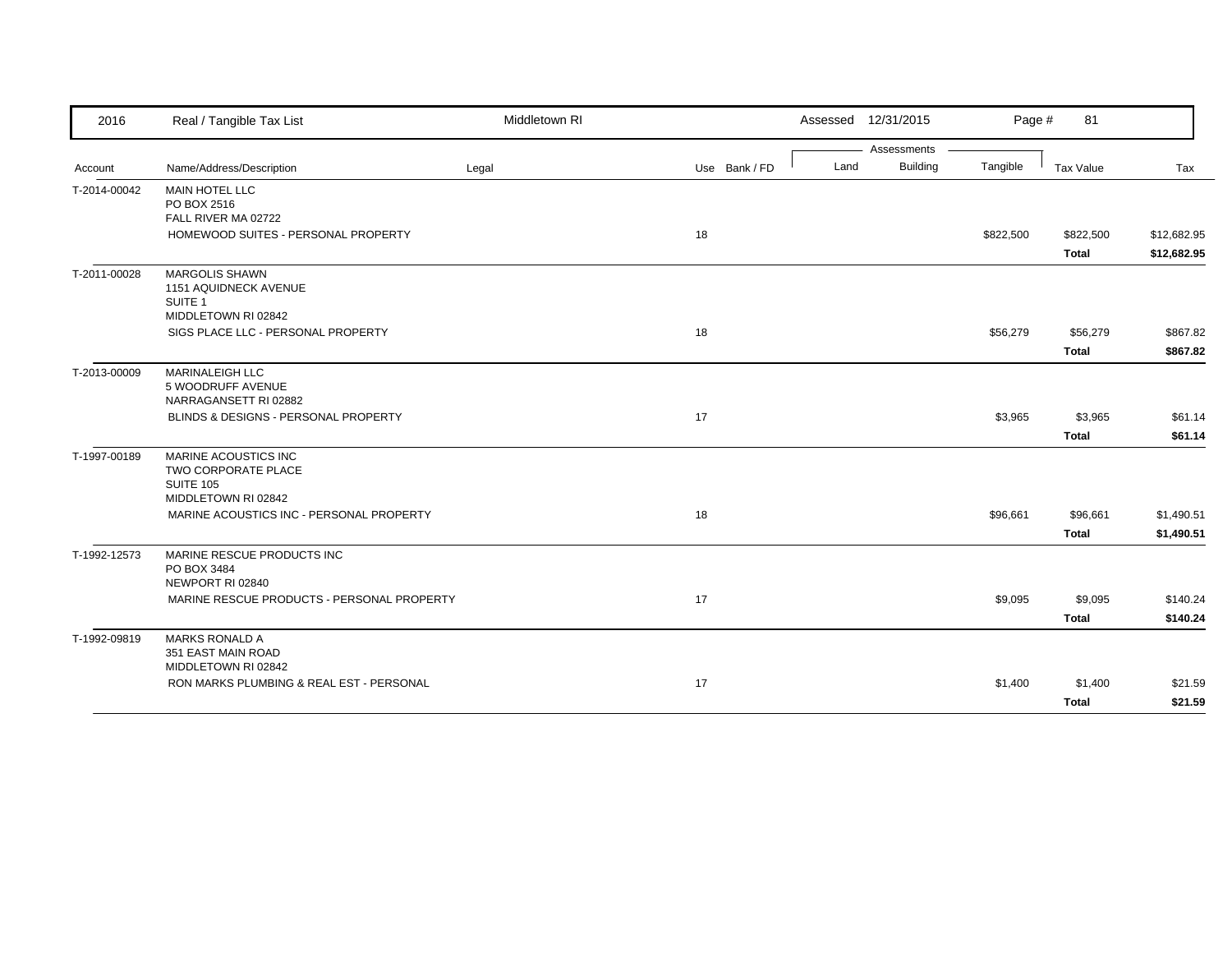| 2016         | Real / Tangible Tax List                                                 | Middletown RI |               |      | Assessed 12/31/2015            | Page #    | 82               |            |
|--------------|--------------------------------------------------------------------------|---------------|---------------|------|--------------------------------|-----------|------------------|------------|
| Account      | Name/Address/Description                                                 | Legal         | Use Bank / FD | Land | Assessments<br><b>Building</b> | Tangible  | <b>Tax Value</b> | Tax        |
|              |                                                                          |               |               |      |                                |           |                  |            |
| T-1999-09224 | <b>MARLIN LEASING</b><br>PO BOX 5481                                     |               |               |      |                                |           |                  |            |
|              | MT LAUREL NJ 08054                                                       |               |               |      |                                |           |                  |            |
|              | MARLIN LEASING - PERSONAL PROPERTY                                       |               | 94            |      |                                | \$188,772 | \$188,772        | \$2,910.86 |
|              |                                                                          |               |               |      |                                |           | <b>Total</b>     | \$2,910.86 |
| T-2002-00321 | <b>MARTELLINO PAUL</b><br>300 THIRD BEACH ROAD<br>MIDDLETOWN RI 02842    |               |               |      |                                |           |                  |            |
|              | THE WORKSHOP - PERSONAL PROPERTY                                         |               | 17            |      |                                | \$430     | \$430            | \$6.63     |
|              |                                                                          |               |               |      |                                |           | <b>Total</b>     | \$6.63     |
| T-2005-00627 | MARTLAND DAVID A CPA<br>739 JEPSON LANE<br>MIDDLETOWN RI 02842           |               |               |      |                                |           |                  |            |
|              | DAVID A MARTLAND CPA - PERSONAL PROPERTY                                 |               | 17            |      |                                | \$1,191   | \$1,191          | \$18.37    |
|              |                                                                          |               |               |      |                                |           | <b>Total</b>     | \$18.37    |
| T-2001-00603 | MARTLAND GEORGE<br>190 EAST MAIN ROAD<br>MIDDLETOWN RI 02842             |               |               |      |                                |           |                  |            |
|              | ALLSTATE INSURANCE AGENT - PERSONAL PROPERTY                             |               | 17            |      |                                | \$7,498   | \$7,498          | \$115.62   |
|              |                                                                          |               |               |      |                                |           | <b>Total</b>     | \$115.62   |
| T-2003-00564 | MASTIN ROBERT & ELIZABETH<br>796 AQUIDNECK AVENUE<br>MIDDLETOWN RI 02842 |               |               |      |                                |           |                  |            |
|              | CUSTOM HOUSE COFFEE LLC - PERSONAL PROPERTY                              |               | 18            |      |                                | \$71,385  | \$71,385         | \$1,100.76 |
|              |                                                                          |               |               |      |                                |           | <b>Total</b>     | \$1,100.76 |
| T-1992-03424 | MASTROSTEFANO VINCENT<br>DBA THE ELECTRIC CONNECTION<br>555 ELMWOOD AVE  |               |               |      |                                |           |                  |            |
|              | PROVIDENCE RI 02907<br>ELECTRIC CONNECTION TEC INC - PERSONAL            |               | 17            |      |                                | \$5,783   |                  | \$89.17    |
|              |                                                                          |               |               |      |                                |           | \$5,783          |            |
|              |                                                                          |               |               |      |                                |           | <b>Total</b>     | \$89.17    |
| T-2012-00014 | MAUPRIVEZ XAVIER & KAREN<br>72 EAST MAIN ROAD<br>MIDDLETOWN RI 02842     |               |               |      |                                |           |                  |            |
|              | THE FRENCH CONFECTION - PERSONAL PROPERTY                                |               | 18            |      |                                | \$31,030  | \$31,030         | \$478.48   |
|              |                                                                          |               |               |      |                                |           | <b>Total</b>     | \$478.48   |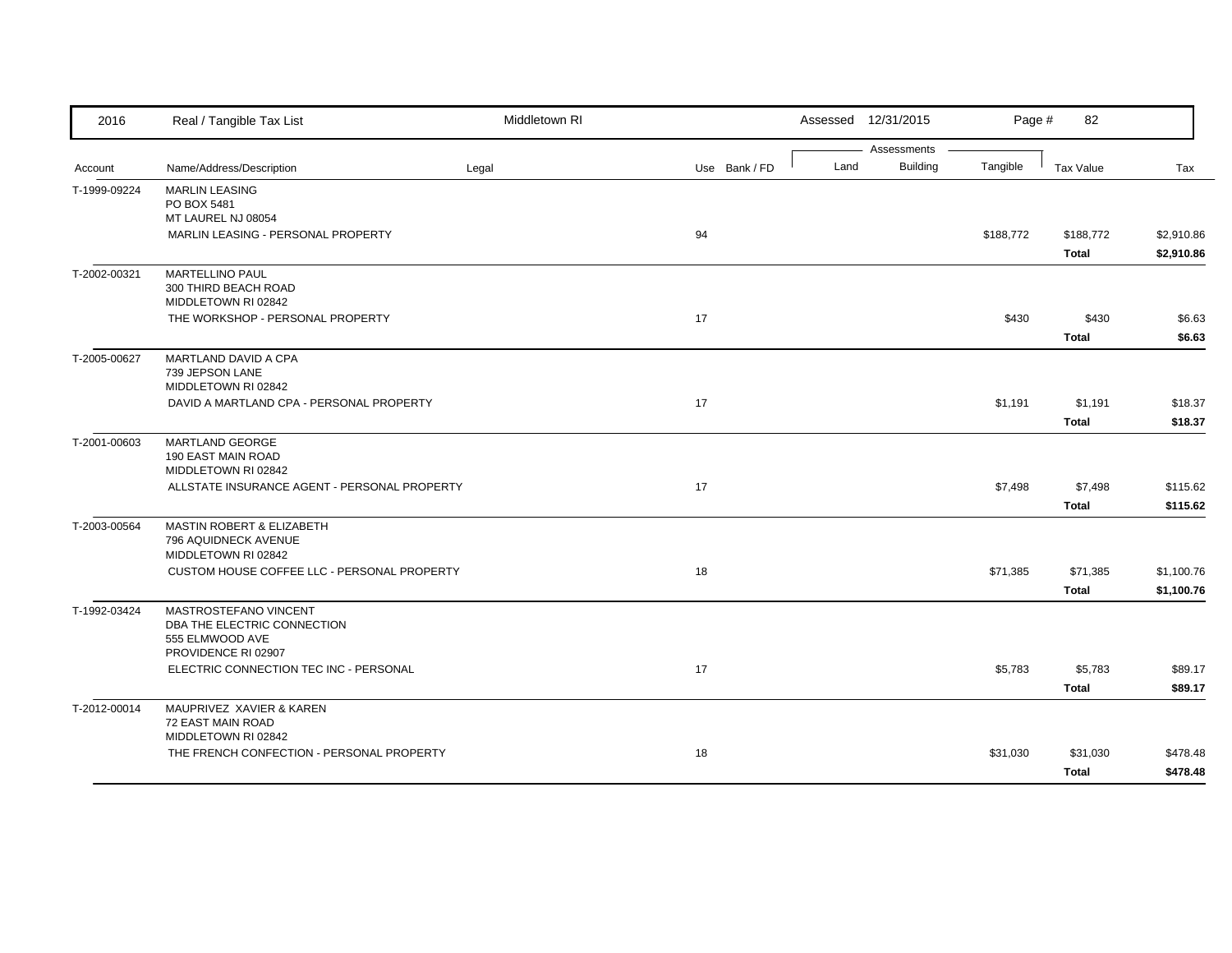| 2016         | Real / Tangible Tax List                                               | Middletown RI |               |      | Assessed 12/31/2015 | Page #    | 83           |            |
|--------------|------------------------------------------------------------------------|---------------|---------------|------|---------------------|-----------|--------------|------------|
|              |                                                                        |               |               |      | Assessments         |           |              |            |
| Account      | Name/Address/Description                                               | Legal         | Use Bank / FD | Land | <b>Building</b>     | Tangible  | Tax Value    | Tax        |
| T-2014-00001 | <b>MAURICIO JOEY LYNN</b><br>5 BLISS MINE ROAD<br>MIDDLETOWN RI 02842  |               |               |      |                     |           |              |            |
|              | HAPPY DAYS - PERSONAL PROPERTY                                         |               | 17            |      |                     | \$14,455  | \$14,455     | \$222.90   |
|              |                                                                        |               |               |      |                     |           | <b>Total</b> | \$222.90   |
| T-1992-06956 | MAXI DRUG SOUTH LP<br>PO BOX 839<br>CAMP HILL PA 10711                 |               |               |      |                     |           |              |            |
|              | RITE AID #10222 - PERSONAL PROPERTY                                    |               | 18            |      |                     | \$291,463 | \$291,463    | \$4,494.36 |
|              |                                                                        |               |               |      |                     |           | <b>Total</b> | \$4,494.36 |
| T-2010-02076 | <b>MB FINANCIAL BANK NA</b><br>1611 N INTERSTATE 35E<br>SUITE 428      |               |               |      |                     |           |              |            |
|              | CARROLLTON TX 75006                                                    |               |               |      |                     |           |              |            |
|              | MB FINANCIAL BANK NA - PERSONAL PROPERTY                               |               | 94            |      |                     | \$1,020   | \$1,020      | \$15.73    |
|              |                                                                        |               |               |      |                     |           | <b>Total</b> | \$15.73    |
| T-1997-00230 | MC LLC<br>1422 EDINGER AVENUE<br>SUITE 150                             |               |               |      |                     |           |              |            |
|              | TUSTIN CA 92780<br>JIFFY LUBE #1442 - PERSONAL PROPERTY                |               | 18            |      |                     | \$39,238  | \$39,238     | \$605.05   |
|              |                                                                        |               |               |      |                     |           | <b>Total</b> | \$605.05   |
| T-1993-00408 | <b>MCBRIDE PATRICIA</b><br>53 ROSE CLAIR STREET<br>DORCHESTER MA 02125 |               |               |      |                     |           |              |            |
|              | 1998 32' TERRY - PERSONAL PROPERTY                                     |               | 45            |      |                     | \$6,080   | \$6,080      | \$93.75    |
|              |                                                                        |               |               |      |                     |           | <b>Total</b> | \$93.75    |
| T-2013-00022 | MCCARTHY MICHAEL<br>8 JOHN STREET                                      |               |               |      |                     |           |              |            |
|              | ATTLEBORO MA 02703<br>1998 38' JAYCO EAGLE - PERSONAL PROPERTY         |               | 97            |      |                     |           |              | \$76.17    |
|              |                                                                        |               |               |      |                     | \$4,940   | \$4,940      |            |
|              |                                                                        |               |               |      |                     |           | <b>Total</b> | \$76.17    |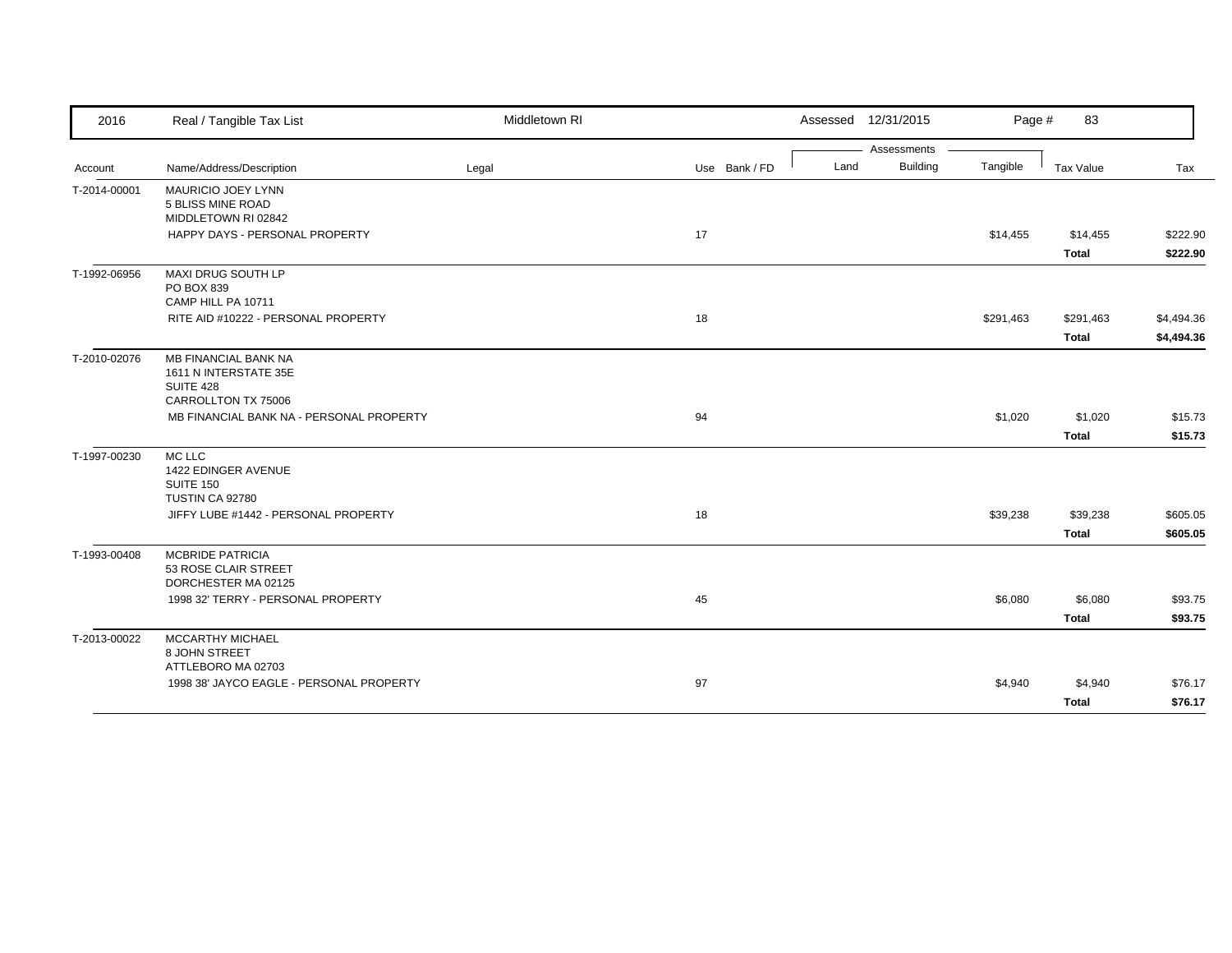| 2016         | Real / Tangible Tax List                                                   | Middletown RI |               |      | Assessed 12/31/2015            | Page #      | 84                          |                            |
|--------------|----------------------------------------------------------------------------|---------------|---------------|------|--------------------------------|-------------|-----------------------------|----------------------------|
| Account      | Name/Address/Description                                                   | Legal         | Use Bank / FD | Land | Assessments<br><b>Building</b> | Tangible    | Tax Value                   | Tax                        |
| T-2013-00024 | <b>MCCARTHY MICHAEL</b><br>8 JOHN STREET<br>ATTLEBORO MA 02703             |               |               |      |                                |             |                             |                            |
|              | 2003 29' JACO JAYFLIGHT - PERSONAL PROPERTY                                |               | 97            |      |                                | \$7,239     | \$7,239<br><b>Total</b>     | \$111.63<br>\$111.63       |
| T-2006-03162 | <b>MCGRATH THOMAS F</b><br>299 OLIPHANT LANE<br>MIDDLETOWN RI 02842        |               |               |      |                                |             |                             |                            |
|              | MCGRATH CONSTRUCTION - PERSONAL PROPERTY                                   |               | 17            |      |                                | \$2,819     | \$2,819<br><b>Total</b>     | \$43.47<br>\$43.47         |
| T-2013-00035 | MCINTYRE NICOLE<br>936 AQUIDNECK AVENUE<br>MIDDLETOWN RI 02842             |               |               |      |                                |             |                             |                            |
|              | COLE & COMPANY HAIR STUDIO LLC - PERSONAL                                  |               | 17            |      |                                | \$1,460     | \$1,460<br><b>Total</b>     | \$22.51<br>\$22.51         |
| T-2012-00004 | <b>MCKAY BILL</b><br>1151 AQUIDNECK AVENUE<br>MIDDLETOWN RI 02842          |               |               |      |                                |             |                             |                            |
|              | FAST PICTURE FRAMING - PERSONAL PROPERTY                                   |               | 18            |      |                                | \$8,988     | \$8,988<br><b>Total</b>     | \$138.59<br>\$138.59       |
| T-1992-07173 | MCLAUGHLIN RESEARCH CORP<br>130 EUGENE ONEILL DRIVE<br>NEW LONDON CT 06320 |               |               |      |                                |             |                             |                            |
|              | MCLAUGHLIN RESEARCH CORP - PERSONAL                                        |               | 18            |      |                                | \$1,038,387 | \$1,038,387<br><b>Total</b> | \$16,011.93<br>\$16,011.93 |
| T-2002-00533 | <b>MEDEIROS KIMBERLY</b><br>27 ONATAROS DRIVE<br>HUDSON MA 01749           |               |               |      |                                |             |                             |                            |
|              | 2010 35' KEYSTONE SPRINTER - PERSONAL PROPERTY                             |               | 45            |      |                                | \$19,596    | \$19,596<br><b>Total</b>    | \$302.17<br>\$302.17       |
| T-2014-00011 | MEDEIROS NELSON JR<br>39 BENNETT STREET<br>HUDSON MA 01749                 |               |               |      |                                |             |                             |                            |
|              | 2013 32' KEYSTONE SPRINTER - PERSONAL PROPERTY                             |               | 97            |      |                                | \$23,047    | \$23,047<br><b>Total</b>    | \$355.38<br>\$355.38       |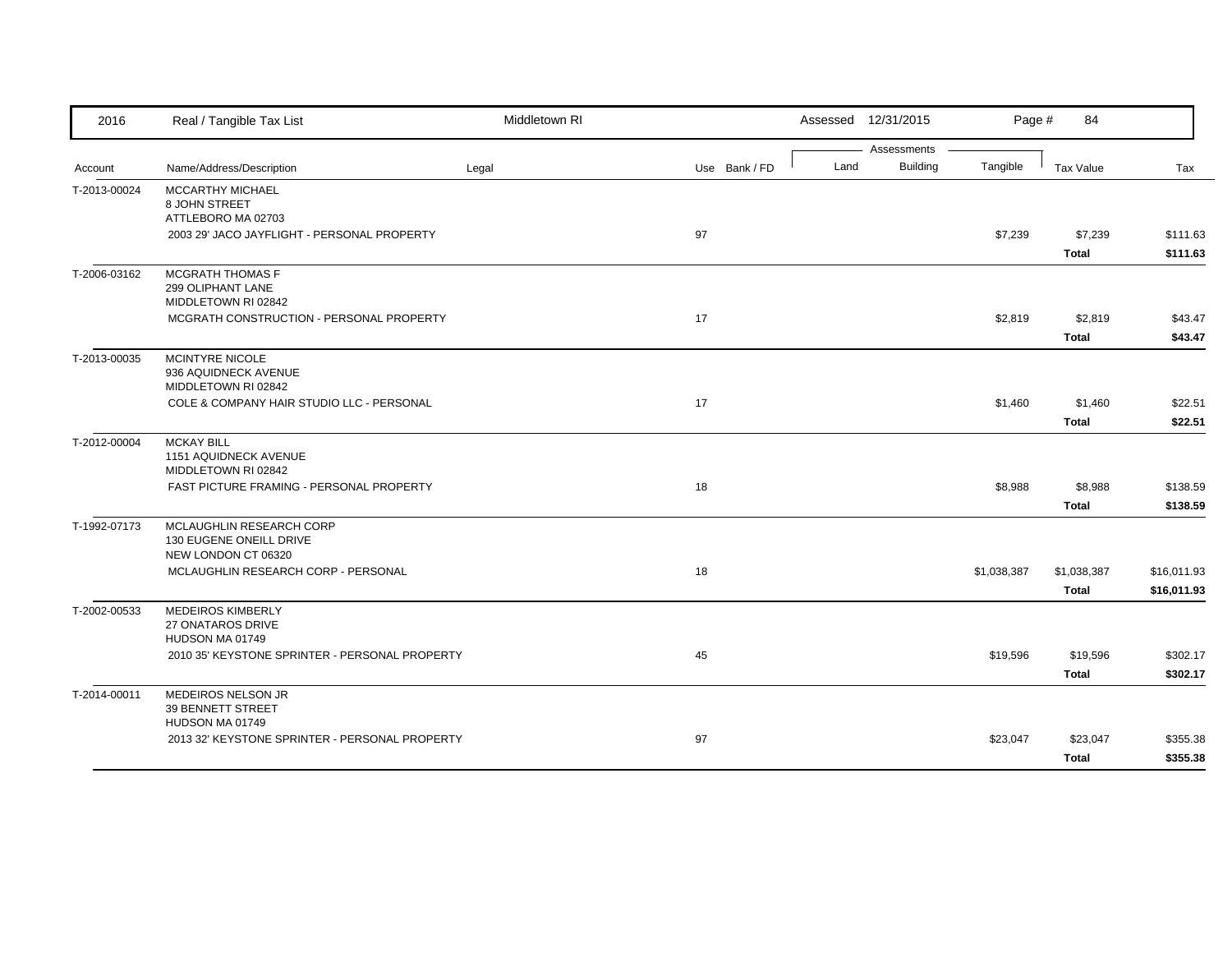| 2016         | Real / Tangible Tax List                     | Middletown RI |               |      | Assessed 12/31/2015            | Page #   | 85           |            |
|--------------|----------------------------------------------|---------------|---------------|------|--------------------------------|----------|--------------|------------|
|              |                                              |               |               |      | Assessments<br><b>Building</b> |          |              |            |
| Account      | Name/Address/Description                     | Legal         | Use Bank / FD | Land |                                | Tangible | Tax Value    | Tax        |
| T-2004-00633 | MEDEIROS NELSON SR                           |               |               |      |                                |          |              |            |
|              | <b>45 CAUSEWAY STREET</b><br>HUDSON MA 01749 |               |               |      |                                |          |              |            |
|              | 1987 26' CITATION - PERSONAL PROPERTY        |               | 45            |      |                                | \$2,328  | \$2,328      | \$35.90    |
|              |                                              |               |               |      |                                |          | <b>Total</b> | \$35.90    |
| T-2010-02156 | <b>MEDVANTX INC</b>                          |               |               |      |                                |          |              |            |
|              | 9276 SCRANTON ROAD                           |               |               |      |                                |          |              |            |
|              | SUITE 100                                    |               |               |      |                                |          |              |            |
|              | SAN DIEGO CA 92121                           |               |               |      |                                |          |              |            |
|              | MEDVANTX INC - PERSONAL PROPERTY             |               | 17            |      |                                | \$1,677  | \$1,677      | \$25.86    |
|              |                                              |               |               |      |                                |          | <b>Total</b> | \$25.86    |
| T-1999-09054 | MELBRO INC                                   |               |               |      |                                |          |              |            |
|              | PO BOX 4129                                  |               |               |      |                                |          |              |            |
|              | MIDDLETOWN RI 02842                          |               |               |      |                                |          |              |            |
|              | BAYVIEW PARK - PERSONAL PROPERTY             |               | 17            |      |                                | \$550    | \$550        | \$8.48     |
|              |                                              |               |               |      |                                |          | <b>Total</b> | \$8.48     |
| T-1992-07298 | MELLO CONSTRUCTION CO INC                    |               |               |      |                                |          |              |            |
|              | 87 BEACON STREET                             |               |               |      |                                |          |              |            |
|              | MIDDLETOWN RI 02842                          |               |               |      |                                |          |              |            |
|              | MELLO CONSTRUCTION CO INC - PERSONAL         |               | 18            |      |                                | \$67,650 | \$67,650     | \$1,043.16 |
|              |                                              |               |               |      |                                |          | <b>Total</b> | \$1,043.16 |
| T-2001-00642 | MELLO JACQUELINE J                           |               |               |      |                                |          |              |            |
|              | 477 TURNER ROAD<br>MIDDLETOWN RI 02842       |               |               |      |                                |          |              |            |
|              | PAMPERED PETS - PERSONAL PROPERTY            |               | 17            |      |                                | \$3,044  | \$3,044      | \$46.94    |
|              |                                              |               |               |      |                                |          |              |            |
|              |                                              |               |               |      |                                |          | <b>Total</b> | \$46.94    |
| T-2016-00065 | MELLO JOSEPH & SALLY                         |               |               |      |                                |          |              |            |
|              | 9 BUTLER STREET<br>NEWPORT RI 02840          |               |               |      |                                |          |              |            |
|              | 1993 18' COBRA SANDPIPER - PERSONAL PROPERTY |               | 97            |      |                                | \$2,200  | \$2,200      | \$33.92    |
|              |                                              |               |               |      |                                |          |              |            |
|              |                                              |               |               |      |                                |          | Total        | \$33.92    |
| T-1992-07402 | <b>MESSIER ROBERT</b>                        |               |               |      |                                |          |              |            |
|              | 879 WEST MAIN ROAD<br>MIDDLETOWN RI 02842    |               |               |      |                                |          |              |            |
|              | PEDAL POWER BICYCLE SHOP INC - PERSONAL      |               | 17            |      |                                | \$2,813  | \$2,813      | \$43.38    |
|              |                                              |               |               |      |                                |          | <b>Total</b> | \$43.38    |
|              |                                              |               |               |      |                                |          |              |            |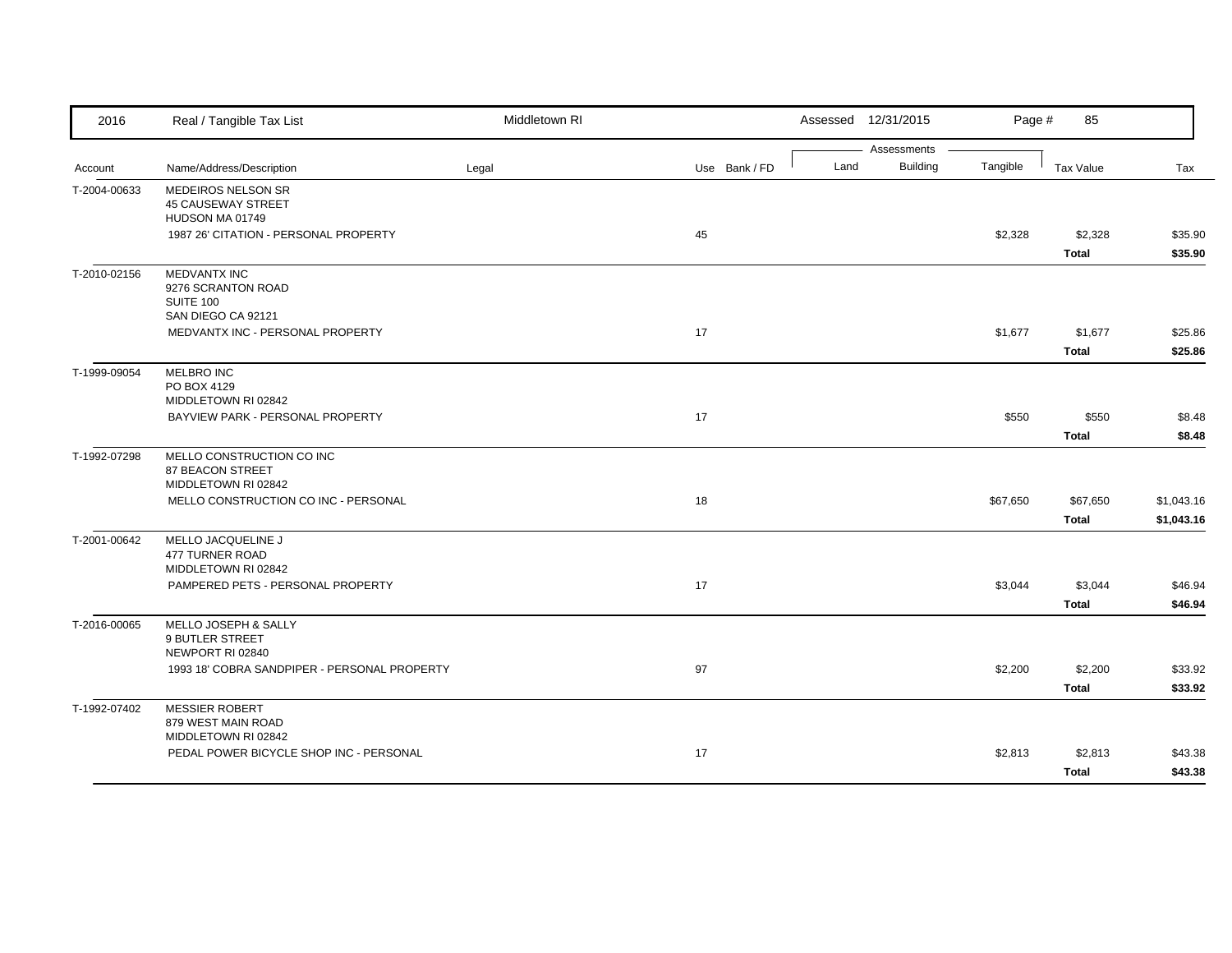| 2016         | Real / Tangible Tax List                                                                               | Middletown RI |               |      | Assessed 12/31/2015            | Page #    | 86                        |                          |
|--------------|--------------------------------------------------------------------------------------------------------|---------------|---------------|------|--------------------------------|-----------|---------------------------|--------------------------|
| Account      | Name/Address/Description                                                                               | Legal         | Use Bank / FD | Land | Assessments<br><b>Building</b> | Tangible  | Tax Value                 | Tax                      |
| T-2013-00029 | <b>MESTRINELLI CHARLES</b><br><b>43 MIXTER STREET</b>                                                  |               |               |      |                                |           |                           |                          |
|              | MIDDLETOWN RI 02842<br>GREEN LAND LANDSCAPE LLC - PERSONAL PROPERTY                                    |               | 17            |      |                                | \$14,959  | \$14,959<br><b>Total</b>  | \$230.67<br>\$230.67     |
| T-2006-03149 | MICHAEL DAVID E<br>855 AQUIDNECK AVENUE #2<br>MIDDLETOWN RI 02842                                      |               |               |      |                                |           |                           |                          |
|              | DAVID MICHAEL DISTINCTIVE HOME - PERSONAL                                                              |               | 17            |      |                                | \$3,946   | \$3,946<br><b>Total</b>   | \$60.85<br>\$60.85       |
| T-1999-09027 | MICHAEL JOSEPH NARDOLILLO INC<br>750 AQUIDNECK AVENUE<br>MIDDLETOWN RI 02842                           |               |               |      |                                |           |                           |                          |
|              | PROVENCAL BAKERY AND CAFE - PERSONAL                                                                   |               | 18            |      |                                | \$4,635   | \$4,635<br><b>Total</b>   | \$71.47<br>\$71.47       |
| T-2004-00564 | MICHAELS STORES LLC<br>C/O MARVIN F POER & COMPANY<br>PO BOX 52427<br>ATLANTA GA 30355                 |               |               |      |                                |           |                           |                          |
|              | MICHAEL'S PROV-MIDDLETOWN - PERSONAL                                                                   |               | 18            |      |                                | \$192,772 | \$192,772<br><b>Total</b> | \$2,972.54<br>\$2,972.54 |
| T-2000-00638 | MIDDLETOWN (RI) ASSOC OF RI LP<br>C/O GENESIS TAX DEPT<br>101 EAST STATE ST<br>KENNETT SQUARE PA 19348 |               |               |      |                                |           |                           |                          |
|              | <b>GRAND ISLANDER CENTER - PERSONAL PROPERTY</b>                                                       |               | 18            |      |                                | \$400,740 | \$400,740<br><b>Total</b> | \$6,179.41<br>\$6,179.41 |
| T-1992-07429 | MIDDLETOWN ASSOCIATES LLC<br><b>KELLY &amp; PICERNE</b><br>75 LAMBERT LIND HIGHWAY<br>WARWICK RI 02886 |               |               |      |                                |           |                           |                          |
|              | EAST BAY VILLAGE - PERSONAL PROPERTY                                                                   |               | 18            |      |                                | \$16,574  | \$16,574<br><b>Total</b>  | \$255.57<br>\$255.57     |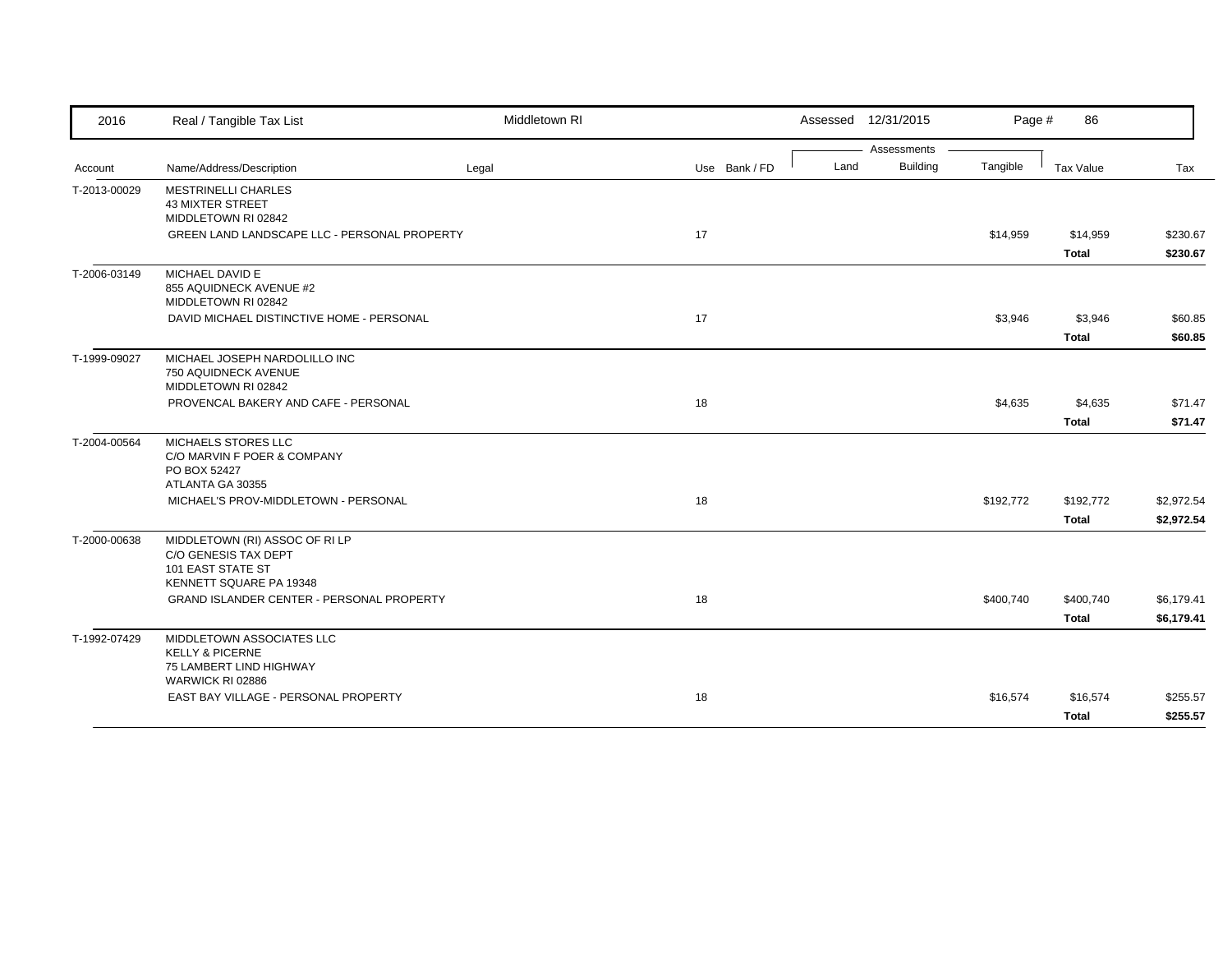| 2016         | Real / Tangible Tax List                                                                  | Middletown RI |               |      | Assessed 12/31/2015            | Page #    | 87                        |                          |
|--------------|-------------------------------------------------------------------------------------------|---------------|---------------|------|--------------------------------|-----------|---------------------------|--------------------------|
| Account      | Name/Address/Description                                                                  | Legal         | Use Bank / FD | Land | Assessments<br><b>Building</b> | Tangible  | <b>Tax Value</b>          | Tax                      |
| T-1992-07435 | MIDDLETOWN COLUMBUS CLUB INC<br>7 VALLEY ROAD<br>MIDDLETOWN RI 02842                      |               |               |      |                                |           |                           |                          |
|              | COLUMBUS CLUB OF MIDDLETOWN - PERSONAL                                                    |               | 17            |      |                                | \$2,992   | \$2,992<br><b>Total</b>   | \$46.14<br>\$46.14       |
| T-2009-01048 | MIDDLETOWN SELF-STORAGE LLC<br>909 AQUIDNECK AVENUW<br>MIDDLETOWN RI 02842                |               |               |      |                                |           |                           |                          |
|              | MIDDLETOWN SELF STORAGE CENTER - PERSONAL                                                 |               | 17            |      |                                | \$8,200   | \$8,200<br><b>Total</b>   | \$126.44<br>\$126.44     |
| T-1994-00253 | MIDDLETOWN TACO INC<br>79 NORTH MAIN STREET<br>MANSFIELD MA 02048                         |               |               |      |                                |           |                           |                          |
|              | TACO BELL - PERSONAL PROPERTY                                                             |               | 18            |      |                                | \$101,091 | \$101,091<br><b>Total</b> | \$1,558.82<br>\$1,558.82 |
| T-1992-07415 | MIHOLD INC<br>C/O KENTCO SOUTH<br>100 SARATOGA VILL BLVD - STE 7<br>BALLSTON SPA NY 12010 |               |               |      |                                |           |                           |                          |
|              | MIDAS AUTO SERVICE EXPERTS - PERSONAL                                                     |               | 18            |      |                                | \$62,342  | \$62,342<br><b>Total</b>  | \$961.31<br>\$961.31     |
| T-2012-00084 | <b>MIKEL INC</b><br>275 MARTINE STREET - STE 108<br>FALL RIVER MA 02723                   |               |               |      |                                |           |                           |                          |
|              | MIKEL INC - PERSONAL PROPERTY                                                             |               | 18            |      |                                | \$144,479 | \$144,479<br><b>Total</b> | \$2,227.87<br>\$2,227.87 |
| T-2008-02031 | MILE ONE LLC<br>PO BOX 2516<br>FALL RIVER MA 02720                                        |               |               |      |                                |           |                           |                          |
|              | RESIDENCE INN BY MARRIOTT - PERSONAL PROPERTY                                             |               | 18            |      |                                | \$201,694 | \$201,694<br><b>Total</b> | \$3,110.12<br>\$3,110.12 |
| T-1992-07521 | MINI WAREHOUSING INC<br>241 FRANCIS AVENUE<br>MANSFIELD MA 02048                          |               |               |      |                                |           |                           |                          |
|              | MINI WAREHOUSING INC - PERSONAL PROPERTY                                                  |               | 94            |      |                                | \$6,630   | \$6,630<br><b>Total</b>   | \$102.23<br>\$102.23     |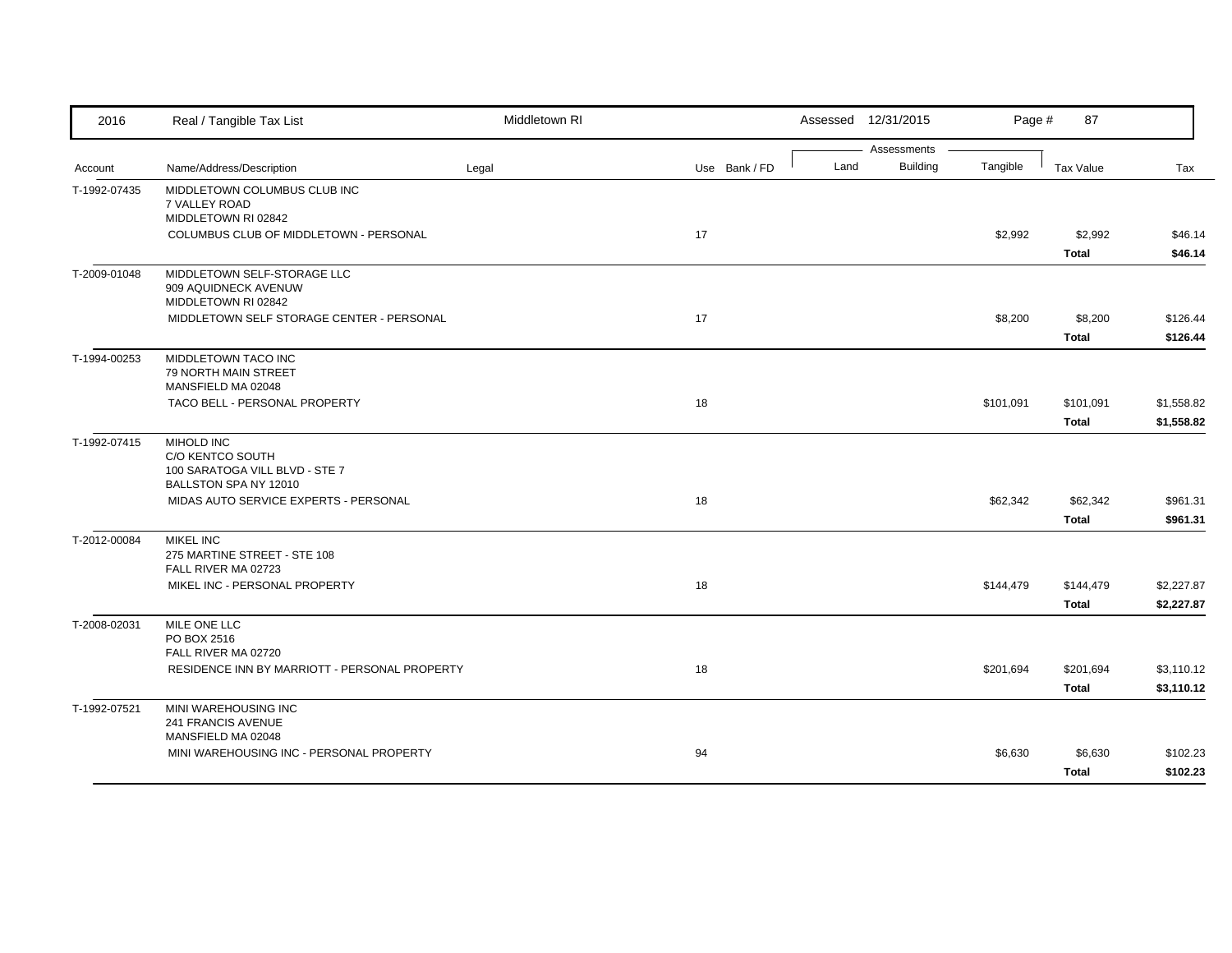| 2016         | Real / Tangible Tax List                                                  | Middletown RI |               |      | Assessed 12/31/2015 | Page #      | 88           |             |
|--------------|---------------------------------------------------------------------------|---------------|---------------|------|---------------------|-------------|--------------|-------------|
|              |                                                                           |               |               |      | Assessments         |             |              |             |
| Account      | Name/Address/Description                                                  | Legal         | Use Bank / FD | Land | <b>Building</b>     | Tangible    | Tax Value    | Tax         |
| T-2014-00013 | <b>MISIC BOJAN</b><br><b>43 UNION AVENUE</b>                              |               |               |      |                     |             |              |             |
|              | HARRISON NY 10528<br>2008 26' R-VISION SUPER SPORT - PERSONAL             |               | 97            |      |                     |             |              | \$122.33    |
|              |                                                                           |               |               |      |                     | \$7,933     | \$7,933      |             |
|              |                                                                           |               |               |      |                     |             | <b>Total</b> | \$122.33    |
| T-2012-00039 | MIZUYAMA JAPANESE RESTAURANT<br>250 EAST MAIN ROAD<br>MIDDLETOWN RI 02842 |               |               |      |                     |             |              |             |
|              | MIZUYAMA JAPANESE RESTAURANT - PERSONAL                                   |               | 18            |      |                     | \$68,960    | \$68,960     | \$1,063.36  |
|              |                                                                           |               |               |      |                     |             | Total        | \$1,063.36  |
|              |                                                                           |               |               |      |                     |             |              |             |
| T-1992-09980 | MMR LLC<br>55 CAMBRIDGE PKWY                                              |               |               |      |                     |             |              |             |
|              | SUITE 200                                                                 |               |               |      |                     |             |              |             |
|              | CAMBRIDGE MA 02142                                                        |               |               |      |                     |             |              |             |
|              | ISLAND CINEMAS - PERSONAL PROPERTY                                        |               | 18            |      |                     | \$1,218,826 | \$1,218,826  | \$18,794.30 |
|              |                                                                           |               |               |      |                     |             | <b>Total</b> | \$18,794.30 |
| T-2009-01034 | MOBILE MINI INC                                                           |               |               |      |                     |             |              |             |
|              | C/O RYAN LLC                                                              |               |               |      |                     |             |              |             |
|              | PO BOX 4900                                                               |               |               |      |                     |             |              |             |
|              | SCOTTSDALE AZ 85261                                                       |               |               |      |                     |             |              |             |
|              | MOBILE MINI INC - PERSONAL PROPERTY                                       |               | 94            |      |                     | \$675       | \$675        | \$10.41     |
|              |                                                                           |               |               |      |                     |             | <b>Total</b> | \$10.41     |
| T-2008-02083 | MOBILE STORAGE INC<br>81 PILSUDSKI STREET                                 |               |               |      |                     |             |              |             |
|              | PROVIDENCE RI 02909                                                       |               |               |      |                     |             |              |             |
|              | ADVANCED FINANCIAL - PERSONAL PROPERTY                                    |               | 94            |      |                     | \$2,563     | \$2,563      | \$39.52     |
|              |                                                                           |               |               |      |                     |             | <b>Total</b> | \$39.52     |
| T-1992-07554 | <b>MOITOZA ALLEN G</b><br>141 PECKHAM AVENUE<br>MIDDLETOWN RI 02842       |               |               |      |                     |             |              |             |
|              | MOITOZA FLOOR SURFACING - PERSONAL PROPERTY                               |               | 17            |      |                     | \$3,900     | \$3,900      | \$60.14     |
|              |                                                                           |               |               |      |                     |             |              |             |
|              |                                                                           |               |               |      |                     |             | <b>Total</b> | \$60.14     |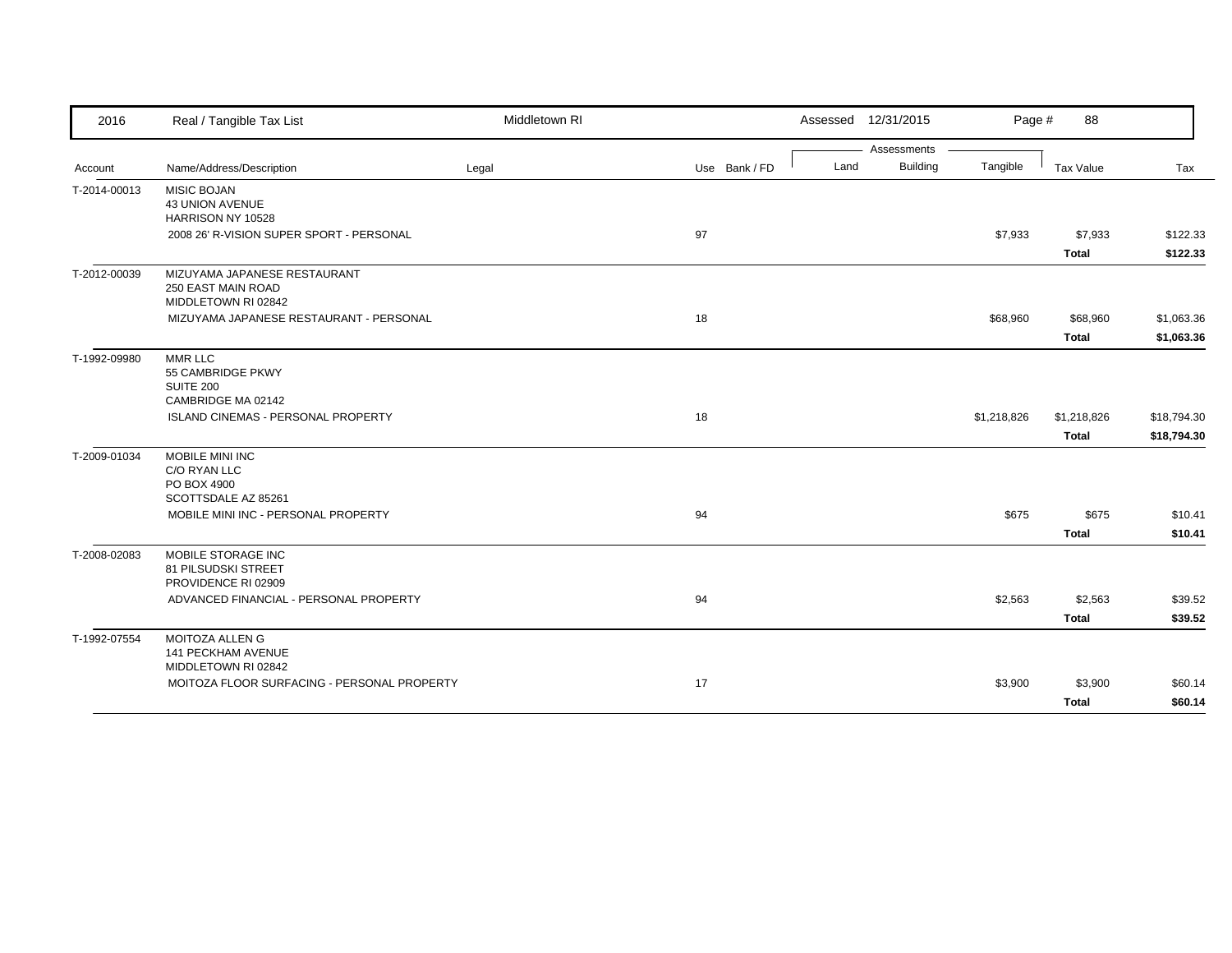| 2016         | Real / Tangible Tax List                                                      | Middletown RI |               |      | Assessed 12/31/2015            | Page #   | 89                       |                          |
|--------------|-------------------------------------------------------------------------------|---------------|---------------|------|--------------------------------|----------|--------------------------|--------------------------|
| Account      | Name/Address/Description                                                      | Legal         | Use Bank / FD | Land | Assessments<br><b>Building</b> | Tangible | <b>Tax Value</b>         | Tax                      |
| T-1992-11833 | MONEYGRAM PAYMENT SYSTEMS LLC<br>PO BOX 460189<br>HOUSTON TX 77056            |               |               |      |                                |          |                          |                          |
|              | MONEYGRAM PAYMENT SYSTEMS LLC - PERSONAL                                      |               | 94            |      |                                | \$2,486  | \$2,486<br><b>Total</b>  | \$38.33<br>\$38.33       |
| T-2003-00647 | <b>MONIZ BRUCE A</b><br>34 HIGH STREET<br>MIDDLETOWN RI 02842                 |               |               |      |                                |          |                          |                          |
|              | BAM BUILDING CORP - PERSONAL PROPERTY                                         |               | 17            |      |                                | \$2,255  | \$2,255<br><b>Total</b>  | \$34.77<br>\$34.77       |
| T-2015-00047 | MONIZ LYNNE<br><b>72 EVERETT STREET</b><br><b>WARREN RI 02885</b>             |               |               |      |                                |          |                          |                          |
|              | 2001 36' SKYLINE - PERSONAL PROPERTY                                          |               | 97            |      |                                | \$8,360  | \$8,360<br><b>Total</b>  | \$128.91<br>\$128.91     |
| T-1992-00989 | MONRO MUFFLER BRAKE INC<br>6920 INVERNESS WAY<br><b>STE 301</b>               |               |               |      |                                |          |                          |                          |
|              | FORT WAYNE IN 46804<br>MONRO MUFFLER BRAKE INC - PERSONAL PROPERTY            |               | 18            |      |                                | \$77,788 | \$77,788<br>Total        | \$1,199.49<br>\$1,199.49 |
| T-2012-00007 | MONTEGONET SOLUTIONS LLC<br>28 JACOME WAY<br>MIDDLETOWN RI 02842              |               |               |      |                                |          |                          |                          |
|              | SELF SERVICE NETWORKS - PERSONAL PROPERTY                                     |               | 18            |      |                                | \$23,399 | \$23,399<br><b>Total</b> | \$360.81<br>\$360.81     |
| T-2001-01785 | MOORE TOM & NANCY/ROBERT DAVID<br>577 GREEN END AVENUE<br>MIDDLETOWN RI 02842 |               |               |      |                                |          |                          |                          |
|              | MOORE BLOOMS LLC - PERSONAL PROPERTY                                          |               | 17            |      |                                | \$3,600  | \$3,600<br><b>Total</b>  | \$55.51<br>\$55.51       |
| T-2004-00601 | MOORE VIRGADAMO & LYNCH LTD<br>97 JOHN CLARKE ROAD<br>MIDDLETOWN RI 02842     |               |               |      |                                |          |                          |                          |
|              | MOORE VIRGADAMO & LYNCH - PERSONAL PROPERTY                                   |               | 18            |      |                                | \$13,530 | \$13,530<br><b>Total</b> | \$208.63<br>\$208.63     |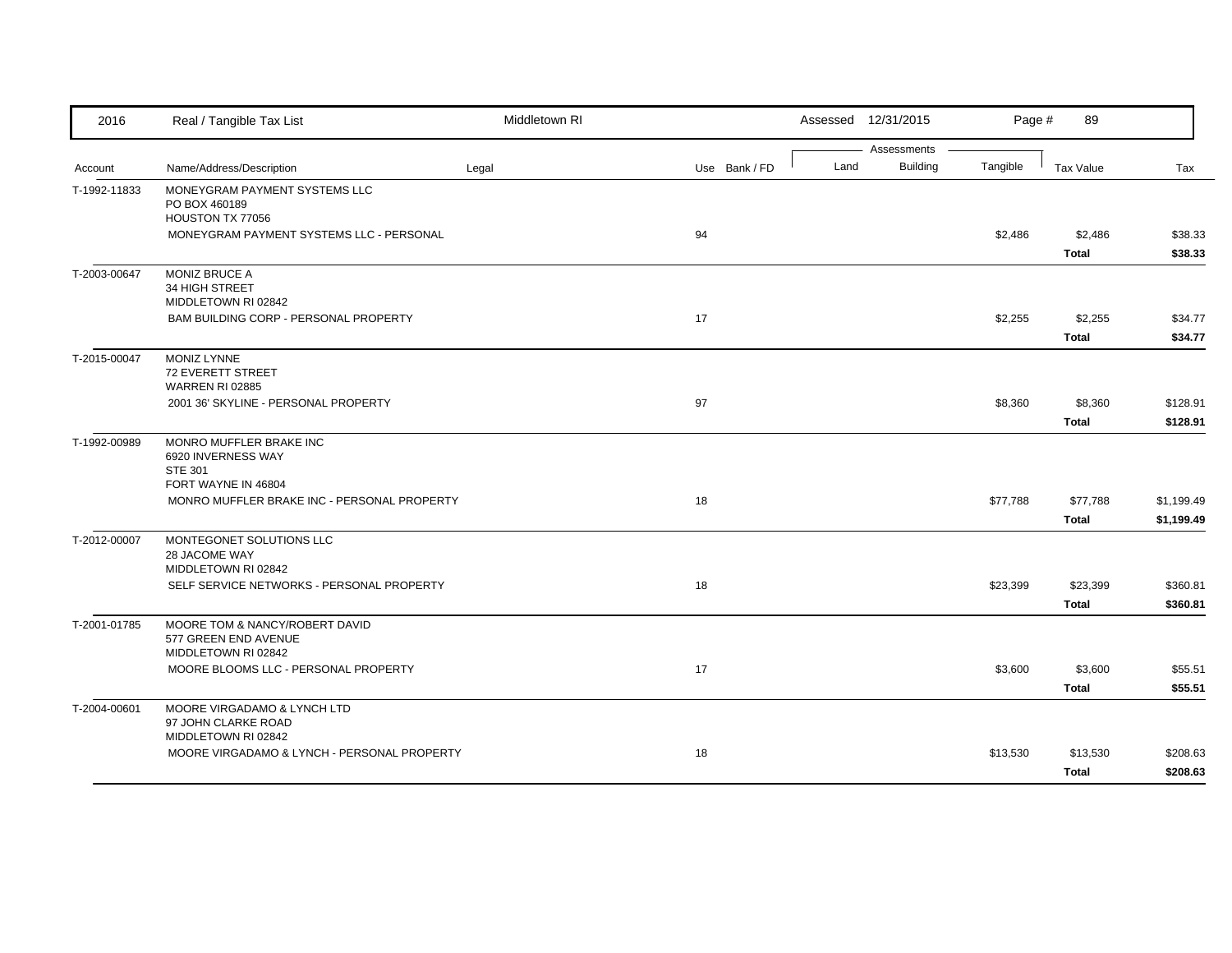| 2016         | Real / Tangible Tax List                                            | Middletown RI |               | Assessed 12/31/2015                    | Page #    | 90                        |                          |
|--------------|---------------------------------------------------------------------|---------------|---------------|----------------------------------------|-----------|---------------------------|--------------------------|
| Account      | Name/Address/Description                                            | Legal         | Use Bank / FD | Assessments<br><b>Building</b><br>Land | Tangible  | Tax Value                 | Tax                      |
| T-2011-00062 | <b>MORREL DONNA</b><br>770 AQUIDNECK AVENUE<br>MIDDLETOWN RI 02842  |               |               |                                        |           |                           |                          |
|              | SPALON LLC - PERSONAL PROPERTY                                      |               | 17            |                                        | \$3,000   | \$3,000<br><b>Total</b>   | \$46.26<br>\$46.26       |
| T-2016-00057 | <b>MORRIS TIM</b><br>59 HIGHLAND AVENUE<br>AGAWAM MA 01001          |               |               |                                        |           |                           |                          |
|              | MORRIS TIM - PERSONAL PROPERTY                                      |               | 97            |                                        | \$5,000   | \$5,000<br><b>Total</b>   | \$77.10<br>\$77.10       |
| T-2010-02094 | MOSIADES LLC<br>42 AQUIDNECK AVENUE<br>MIDDLETOWN RI 02842          |               |               |                                        |           |                           |                          |
|              | RHEA'S INN BY THE SEA - PERSONAL PROPERTY                           |               | 18            |                                        | \$134,967 | \$134,967<br><b>Total</b> | \$2,081.19<br>\$2,081.19 |
| T-2015-00040 | MUNCY JEREMY L<br>50 MAPLEWOOD ROAD<br>MIDDLETOWN RI 02842          |               |               |                                        |           |                           |                          |
|              | MUNCY'S BARBER SHOP - PERSONAL PROPERTY                             |               | 17            |                                        | \$3,000   | \$3,000<br><b>Total</b>   | \$46.26<br>\$46.26       |
| T-2010-02158 | <b>MURPHY JOHN</b><br><b>4 SPRUCE AVENUE</b><br>MIDDLETOWN RI 02842 |               |               |                                        |           |                           |                          |
|              | JLM LANDSCAPING - PERSONAL PROPERTY                                 |               | 17            |                                        | \$6,150   | \$6,150<br><b>Total</b>   | \$94.83<br>\$94.83       |
| T-2006-03191 | MURPHY MICHAEL<br>102 RIDGEWOOD ROAD<br>MIDDLETOWN RI 02842         |               |               |                                        |           |                           |                          |
|              | ATLANTIC DISC JOCKEY SERVICE - PERSONAL                             |               | 17            |                                        | \$564     | \$564<br><b>Total</b>     | \$8.70<br>\$8.70         |
| T-1998-00755 | <b>MUZAK LLC</b><br>3318 LAKEMONT BLVD                              |               |               |                                        |           |                           |                          |
|              | FORT MILL SC 29708<br>MUZAK LLC - PERSONAL PROPERTY                 |               | 18            |                                        | \$3,278   | \$3,278<br><b>Total</b>   | \$50.55<br>\$50.55       |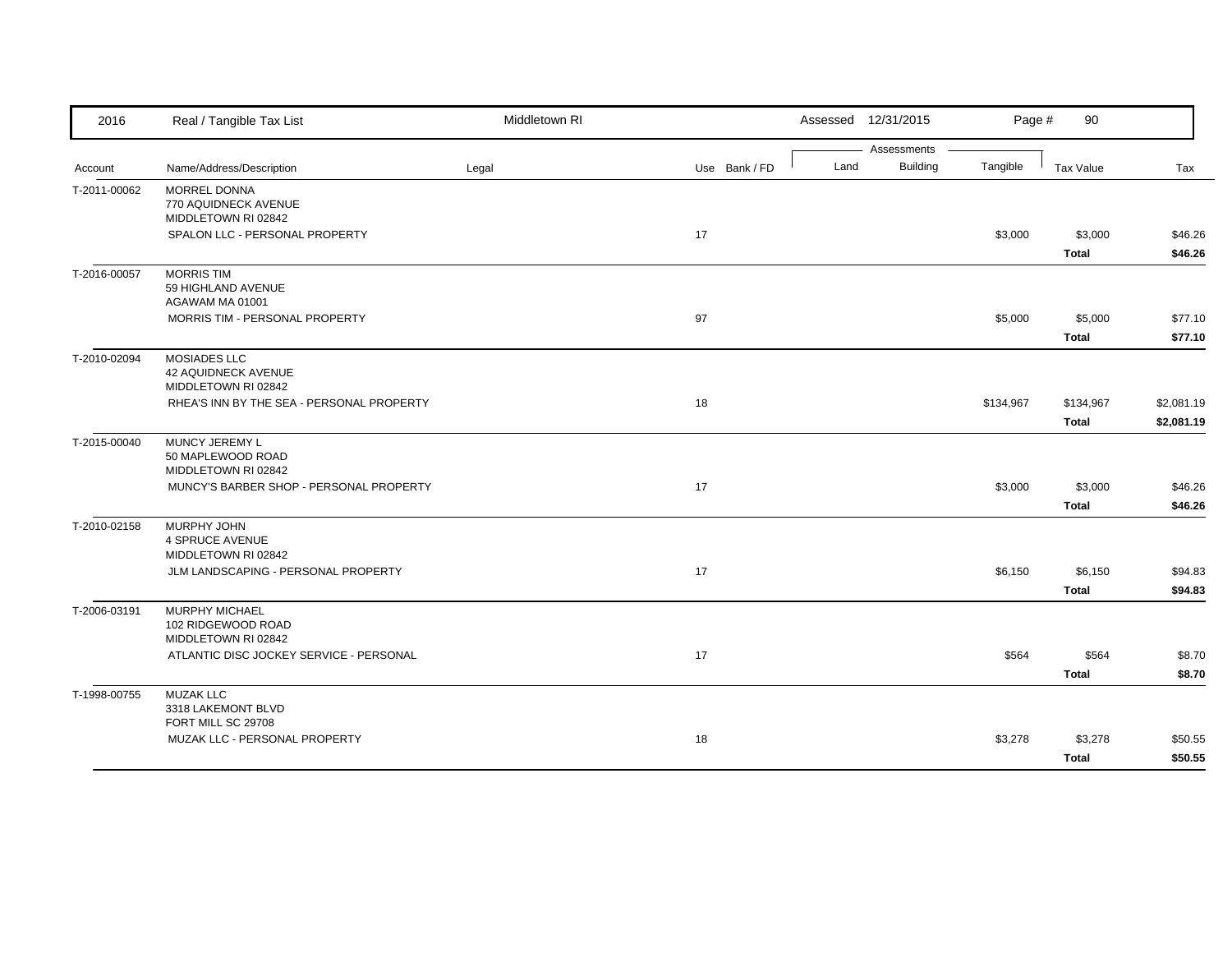| 2016         | Real / Tangible Tax List                                        | Middletown RI |               | 12/31/2015<br>Assessed                 | Page #   | 91                      |                      |
|--------------|-----------------------------------------------------------------|---------------|---------------|----------------------------------------|----------|-------------------------|----------------------|
| Account      | Name/Address/Description                                        | Legal         | Use Bank / FD | Assessments<br><b>Building</b><br>Land | Tangible | Tax Value               | Tax                  |
| T-2007-01948 | <b>MYERS JAMES</b><br>510 EAST MAIN ROAD<br>MIDDLETOWN RI 02842 |               |               |                                        |          |                         |                      |
|              | MAMA'S BOY MUSIC - PERSONAL PROPERTY                            |               | 17            |                                        | \$1,025  | \$1,025<br><b>Total</b> | \$15.81<br>\$15.81   |
| T-2001-00683 | <b>MYERS KENNETH</b><br>26 OAKWOOD ROAD<br>SIMSBURY CT 06070    |               |               |                                        |          |                         |                      |
|              | 2000 34' COACHMAN ROYAL 338FL - PERSONAL                        |               | 45            |                                        | \$9,025  | \$9,025<br><b>Total</b> | \$139.17<br>\$139.17 |
| T-1999-09111 | <b>MYXUAN B XA</b><br>823 WEST MAIN ROAD<br>MIDDLETOWN RI 02842 |               |               |                                        |          |                         |                      |
|              | SUNRISE RESTAURANT - PERSONAL PROPERTY                          |               | 18            |                                        | \$32,616 | \$32,616                | \$502.94             |
|              |                                                                 |               |               |                                        |          | <b>Total</b>            | \$502.94             |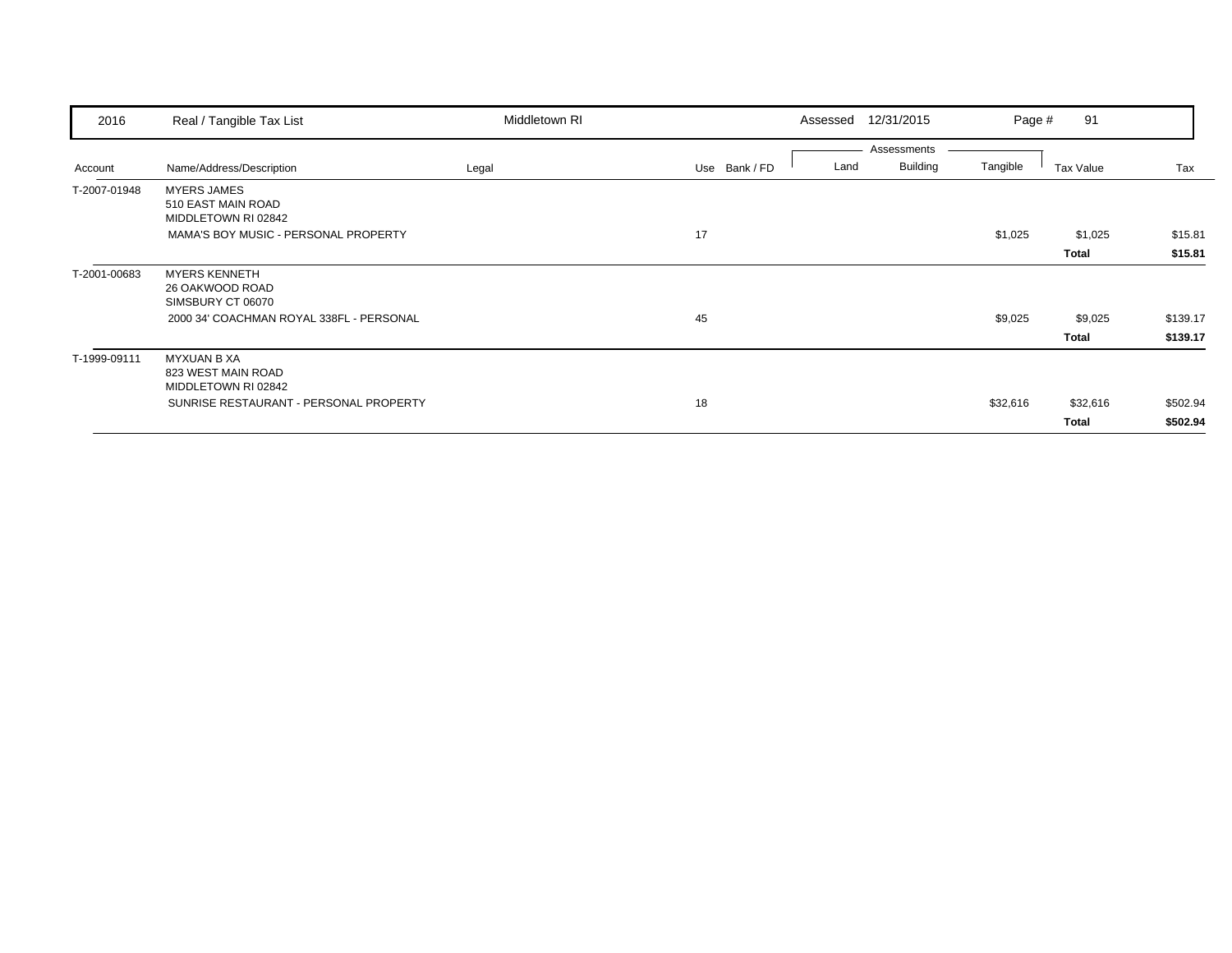| 2016         | Real / Tangible Tax List                                | Middletown RI |               |      | Assessed 12/31/2015            | Page #       | 92           |              |
|--------------|---------------------------------------------------------|---------------|---------------|------|--------------------------------|--------------|--------------|--------------|
|              | Name/Address/Description                                |               | Use Bank / FD | Land | Assessments<br><b>Building</b> | Tangible     | Tax Value    | Tax          |
| Account      |                                                         | Legal         |               |      |                                |              |              |              |
| T-1992-09129 | NARRAGANSETT ELECTRIC CO<br>PROPERTY TAX DEPT           |               |               |      |                                |              |              |              |
|              | 40 SYLVAN RD                                            |               |               |      |                                |              |              |              |
|              | WALTHAM MA 02451                                        |               |               |      |                                |              |              |              |
|              | NARRAGANSETT ELECTRIC (GAS) - PERSONAL                  |               | 10            |      |                                | \$11,428,004 | \$11,428,004 | \$176,219.82 |
|              |                                                         |               |               |      |                                |              | <b>Total</b> | \$176,219.82 |
| T-1992-07990 | NARRAGANSETT ELECTRIC CORP                              |               |               |      |                                |              |              |              |
|              | PROPERTY TAX DEPT                                       |               |               |      |                                |              |              |              |
|              | 40 SYLVAN RD<br>WALTHAM MA 02451-2286                   |               |               |      |                                |              |              |              |
|              | NARRAGANSETT ELECTRIC - PERSONAL PROPERTY               |               | 10            |      |                                | \$9,849,766  | \$9,849,766  | \$151,883.39 |
|              |                                                         |               |               |      |                                |              |              |              |
|              |                                                         |               |               |      |                                |              | <b>Total</b> | \$151,883.39 |
| T-1992-00367 | NATIONAL ENTERTAINMENT NETWORK                          |               |               |      |                                |              |              |              |
|              | 325 INTERLOCKEN PARKWAY B<br>BROOMFIELD CO 80021-8043   |               |               |      |                                |              |              |              |
|              | NATIONAL ENTERTAINMENT NETWORK - PERSONAL               |               | 94            |      |                                | \$1,201      | \$1,201      | \$18.52      |
|              |                                                         |               |               |      |                                |              | <b>Total</b> | \$18.52      |
|              |                                                         |               |               |      |                                |              |              |              |
| T-2016-00036 | NATIONWIDE MUTUAL INSURANCE<br>ONE WEST NATIONWIDE BLVD |               |               |      |                                |              |              |              |
|              | 1-04-701                                                |               |               |      |                                |              |              |              |
|              | COLUMBUS OH 43215                                       |               |               |      |                                |              |              |              |
|              | NATIONWIDE MUTUAL INSURANCE - PERSONAL                  |               | 17            |      |                                | \$1,067      | \$1,067      | \$16.45      |
|              |                                                         |               |               |      |                                |              | <b>Total</b> | \$16.45      |
| T-1992-12855 | NATURES GOODNESS                                        |               |               |      |                                |              |              |              |
|              | 510 EAST MAIN ROAD                                      |               |               |      |                                |              |              |              |
|              | MIDDLETOWN RI 02842                                     |               |               |      |                                |              |              |              |
|              | NATURE'S GOODNESS - PERSONAL PROPERTY                   |               | 17            |      |                                | \$7,175      | \$7,175      | \$110.64     |
|              |                                                         |               |               |      |                                |              | <b>Total</b> | \$110.64     |
| T-2014-00029 | NAVY FEDERAL CREDIT UNION                               |               |               |      |                                |              |              |              |
|              | PO BOX 24626<br>MERRIFIELD VA 22119                     |               |               |      |                                |              |              |              |
|              | NAVY FEDERAL CREDIT UNION - PERSONAL PROPERTY           |               | 18            |      |                                | \$69,499     | \$69,499     | \$1,071.67   |
|              |                                                         |               |               |      |                                |              |              |              |
|              |                                                         |               |               |      |                                |              | <b>Total</b> | \$1,071.67   |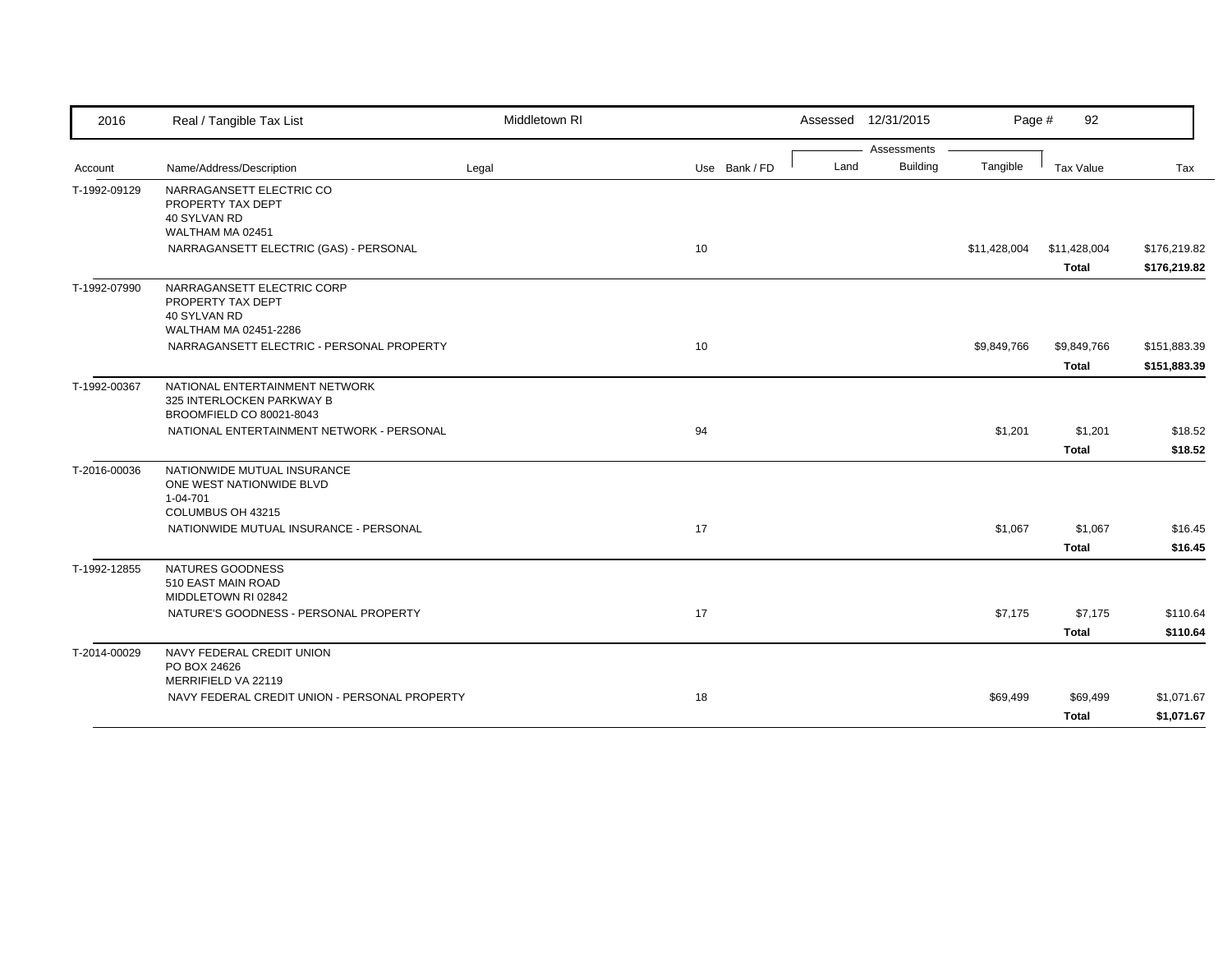| 2016         | Real / Tangible Tax List                                                                       | Middletown RI |               | Assessed 12/31/2015 |             | Page #    | 93                       |                          |
|--------------|------------------------------------------------------------------------------------------------|---------------|---------------|---------------------|-------------|-----------|--------------------------|--------------------------|
|              |                                                                                                |               |               |                     | Assessments |           |                          |                          |
| Account      | Name/Address/Description                                                                       | Legal         | Use Bank / FD | Land                | Building    | Tangible  | Tax Value                | Tax                      |
| T-2015-00035 | NAWAZ ZOHAIB<br>275 WEST MAIN ROAD<br>MIDDLETOWN RI 02842                                      |               |               |                     |             |           |                          |                          |
|              | GLAM NAIL SALON - PERSONAL PROPERTY                                                            |               | 17            |                     |             | \$5,000   | \$5,000<br><b>Total</b>  | \$77.10<br>\$77.10       |
| T-2013-00017 | NBT LLC<br>58A AQUIDNECK AVENUE<br>MIDDLETOWN RI 02842                                         |               |               |                     |             |           |                          |                          |
|              | EMPIRE TEA & COFFEE - PERSONAL PROPERTY                                                        |               | 18            |                     |             | \$46,950  | \$46,950<br>Total        | \$723.97<br>\$723.97     |
| T-2009-01056 | NELSON JOHN ERIK<br>25 BARTLEETT ROAD<br>MIDDLETOWN RI 02842                                   |               |               |                     |             |           |                          |                          |
|              | JOHN ERIK NELSON PROPERTIES - PERSONAL                                                         |               | 17            |                     |             | \$2,050   | \$2,050<br><b>Total</b>  | \$31.61<br>\$31.61       |
| T-1992-11336 | NELSON M KATHLYN DMD<br>94 EAST MAIN ROAD<br>MIDDLETOWN RI 02842                               |               |               |                     |             |           |                          |                          |
|              | MILESTONE DENTAL CARE INC - PERSONAL PROPERTY                                                  |               | 18            |                     |             | \$30,125  | \$30,125<br><b>Total</b> | \$464.53<br>\$464.53     |
| T-1999-00739 | NEOPOST USA INC<br>478 WHEELERS FARM ROAD<br>ATTN: TAX DEPARTMENT<br>MILFORD CT 06461          |               |               |                     |             |           |                          |                          |
|              | NEOPOST USA INC - PERSONAL PROPERTY                                                            |               | 94            |                     |             | \$3,297   | \$3,297<br><b>Total</b>  | \$50.84<br>\$50.84       |
| T-2016-00061 | NES EQUIPMENT SERVICES CORP<br>150 3RD AVENUE SOUTH<br><b>SUITE 2020</b><br>NASHVILLE TN 37201 |               |               |                     |             |           |                          |                          |
|              | NES RENTALS - PERSONAL PROPERTY                                                                |               | 18            |                     |             | \$159,231 | \$159,231<br>Total       | \$2,455.34<br>\$2,455.34 |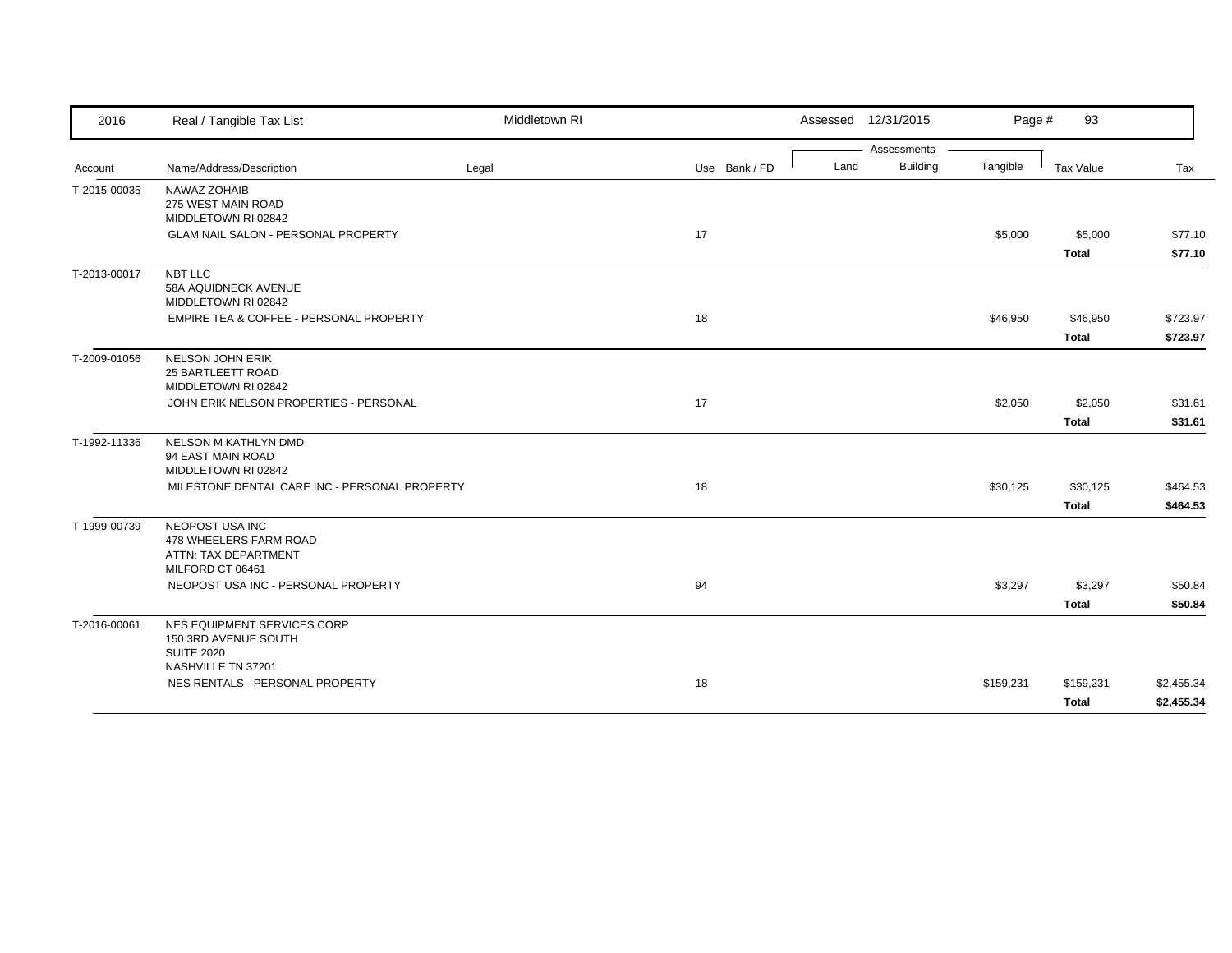| 2016         | Real / Tangible Tax List                                                                                        | Middletown RI |               | Assessed 12/31/2015 |                 | Page #    | 94           |            |
|--------------|-----------------------------------------------------------------------------------------------------------------|---------------|---------------|---------------------|-----------------|-----------|--------------|------------|
|              |                                                                                                                 |               |               |                     | Assessments     |           |              |            |
| Account      | Name/Address/Description                                                                                        | Legal         | Use Bank / FD | Land                | <b>Building</b> | Tangible  | Tax Value    | Tax        |
| T-1992-09018 | NESTLE WATERS NORTH AMERICA IN<br>C/O RYAN TX COMP SERV LLC<br>PO BOX 4900 DEPT 170<br>SCOTTSDALE AZ 85261-4900 |               |               |                     |                 |           |              |            |
|              | NESTLE WATERS NORTH AMERICA - PERSONAL                                                                          |               | 94            |                     |                 | \$7,629   | \$7,629      | \$117.64   |
|              |                                                                                                                 |               |               |                     |                 |           | <b>Total</b> | \$117.64   |
| T-2005-00629 | NETWORK & SIMULATION TECH INC<br>PO BOX 6036<br>MIDDLETOWN RI 02842                                             |               |               |                     |                 |           |              |            |
|              | NETSIMCO - PERSONAL PROPERTY                                                                                    |               | 17            |                     |                 | \$20,280  | \$20,280     | \$312.72   |
|              |                                                                                                                 |               |               |                     |                 |           | <b>Total</b> | \$312.72   |
| T-2011-00006 | NEW ENGLAND GRILL COMPANY<br>750 AQUIDNECK AVENUE<br>MIDDLETOWN RI 02842                                        |               |               |                     |                 |           |              |            |
|              | NEW ENGLAND GRILL COMPANY - PERSONAL                                                                            |               | 18            |                     |                 | \$8,900   | \$8,900      | \$137.24   |
|              |                                                                                                                 |               |               |                     |                 |           | <b>Total</b> | \$137.24   |
| T-1999-09083 | NEWCARE LLC<br>PO BOX 4007<br>MIDDLETOWN RI 02842                                                               |               |               |                     |                 |           |              |            |
|              | NEWCARE HOMECARE & STAFFING - PERSONAL                                                                          |               | 18            |                     |                 | \$14,790  | \$14,790     | \$228.06   |
|              |                                                                                                                 |               |               |                     |                 |           | <b>Total</b> | \$228.06   |
| T-2007-01898 | NEWPORT ACUPUNCTURE & WELLNESS<br>55 JOHN CLARKE ROAD<br>SUITE B5<br>MIDDLETOWN RI 02842                        |               |               |                     |                 |           |              |            |
|              | NEWPORT ACUPUNCTURE & WELLNESS - PERSONAL                                                                       |               | 18            |                     |                 | \$9,718   | \$9,718      | \$149.85   |
|              |                                                                                                                 |               |               |                     |                 |           | <b>Total</b> | \$149.85   |
|              | NEWPORT ANIMAL HOSPITAL INC                                                                                     |               |               |                     |                 |           |              |            |
| T-1992-07970 | 333 VALLEY ROAD<br>MIDDLETOWN RI 02842                                                                          |               |               |                     |                 |           |              |            |
|              | NEWPORT ANIMAL HOSPITAL INC - PERSONAL                                                                          |               | 18            |                     |                 | \$196,002 | \$196,002    | \$3,022.35 |
|              |                                                                                                                 |               |               |                     |                 |           | Total        | \$3,022.35 |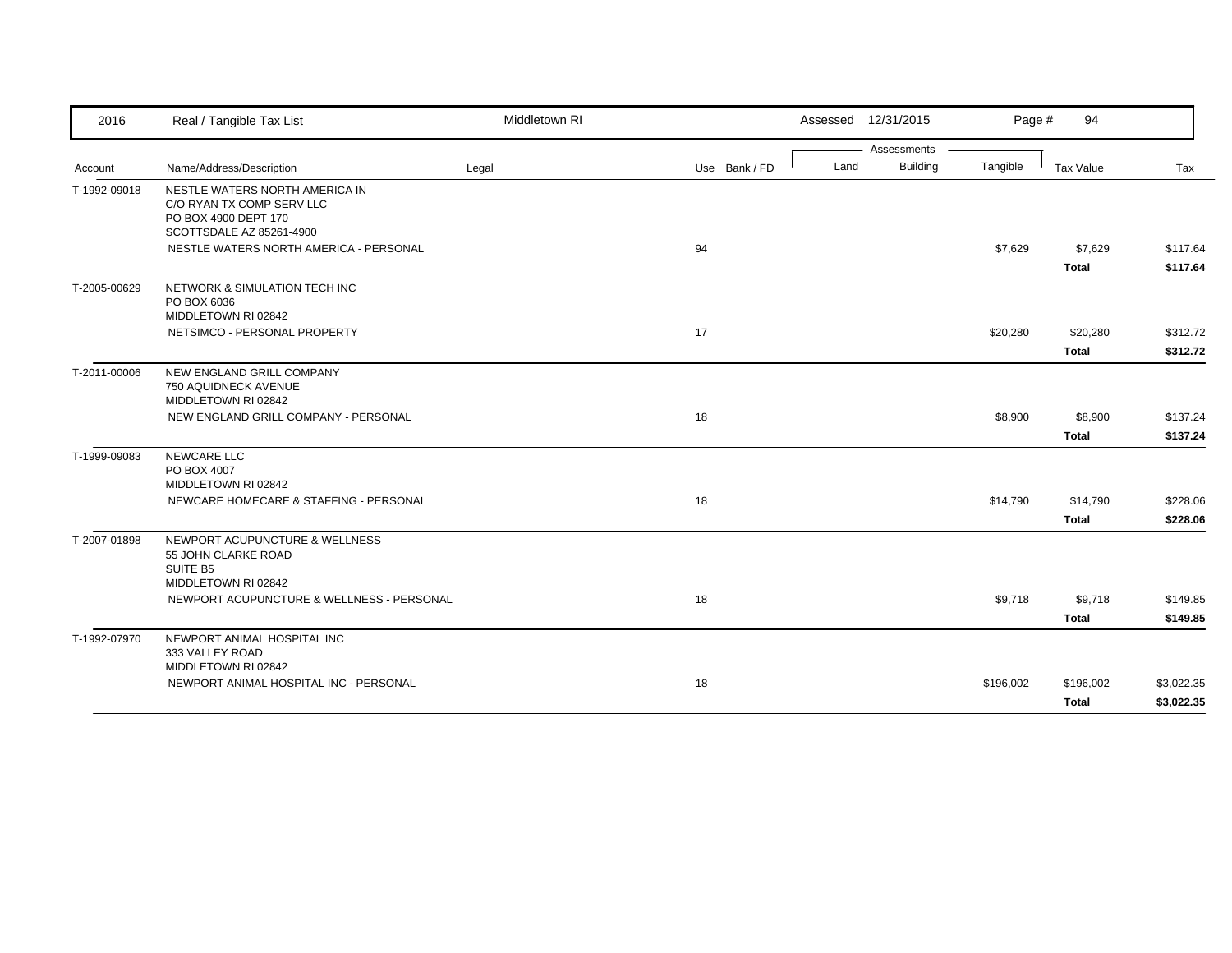| 2016         | Real / Tangible Tax List                                                   | Middletown RI |               |      | Assessed 12/31/2015            | Page #   | 95                       |                      |
|--------------|----------------------------------------------------------------------------|---------------|---------------|------|--------------------------------|----------|--------------------------|----------------------|
| Account      | Name/Address/Description                                                   | Legal         | Use Bank / FD | Land | Assessments<br><b>Building</b> | Tangible | Tax Value                | Tax                  |
| T-1999-09040 | NEWPORT CATERING INC<br>926 AQUIDNECK AVENUE<br>MIDDLETOWN RI 02842        |               |               |      |                                |          |                          |                      |
|              | GLORIOUS AFFAIRS - PERSONAL PROPERTY                                       |               | 18            |      |                                | \$6,140  | \$6,140<br><b>Total</b>  | \$94.68<br>\$94.68   |
| T-1992-07862 | NEWPORT COUNTY FINANCIAL ASSOC<br>PO BOX 4377<br>MIDDLETOWN RI 02842       |               |               |      |                                |          |                          |                      |
|              | NEWPORT COUNTY FINANCIAL ASSOC - PERSONAL                                  |               | 18            |      |                                | \$24,792 | \$24,792<br><b>Total</b> | \$382.29<br>\$382.29 |
| T-1992-08420 | NEWPORT COUNTY LAUNDRY INC<br>1367 WEST MAIN ROAD<br>MIDDLETOWN RI 02842   |               |               |      |                                |          |                          |                      |
|              | SHOP AND WASH - PERSONAL PROPERTY                                          |               | 17            |      |                                | \$1,150  | \$1,150<br><b>Total</b>  | \$17.73<br>\$17.73   |
| T-1992-07975 | NEWPORT COUNTY PROPANE INC<br>50 UNDERWOOD LANE<br>MIDDLETOWN RI 02842     |               |               |      |                                |          |                          |                      |
|              | NEWPORT COUNTY PROPANE - PERSONAL PROPERTY                                 |               | 18            |      |                                | \$36,072 | \$36,072<br><b>Total</b> | \$556.23<br>\$556.23 |
| T-1992-07983 | NEWPORT CREAMERY LLC<br>PO BOX 8819<br>CRANSTON RI 02920                   |               |               |      |                                |          |                          |                      |
|              | NEWPORT CREAMERY #1 - PERSONAL PROPERTY                                    |               | 18            |      |                                | \$46,183 | \$46,183<br><b>Total</b> | \$712.14<br>\$712.14 |
| T-1992-07974 | NEWPORT CTY BOARD OF REALTORS<br>PO BOX 4349<br>MIDDLETOWN RI 02842        |               |               |      |                                |          |                          |                      |
|              | NEWPORT CTY BOARD OF REALTORS - PERSONAL                                   |               | 18            |      |                                | \$19,559 | \$19,559<br><b>Total</b> | \$301.60<br>\$301.60 |
| T-1992-07976 | NEWPORT CTY CHAMBER COMMERCE<br>35 VALLEY ROAD<br>MIDDLETOWN RI 02842-6306 |               |               |      |                                |          |                          |                      |
|              | NEWPORT CTY CHAMBER COMMERCE - PERSONAL                                    |               | 18            |      |                                | \$42,750 | \$42,750<br><b>Total</b> | \$659.21<br>\$659.21 |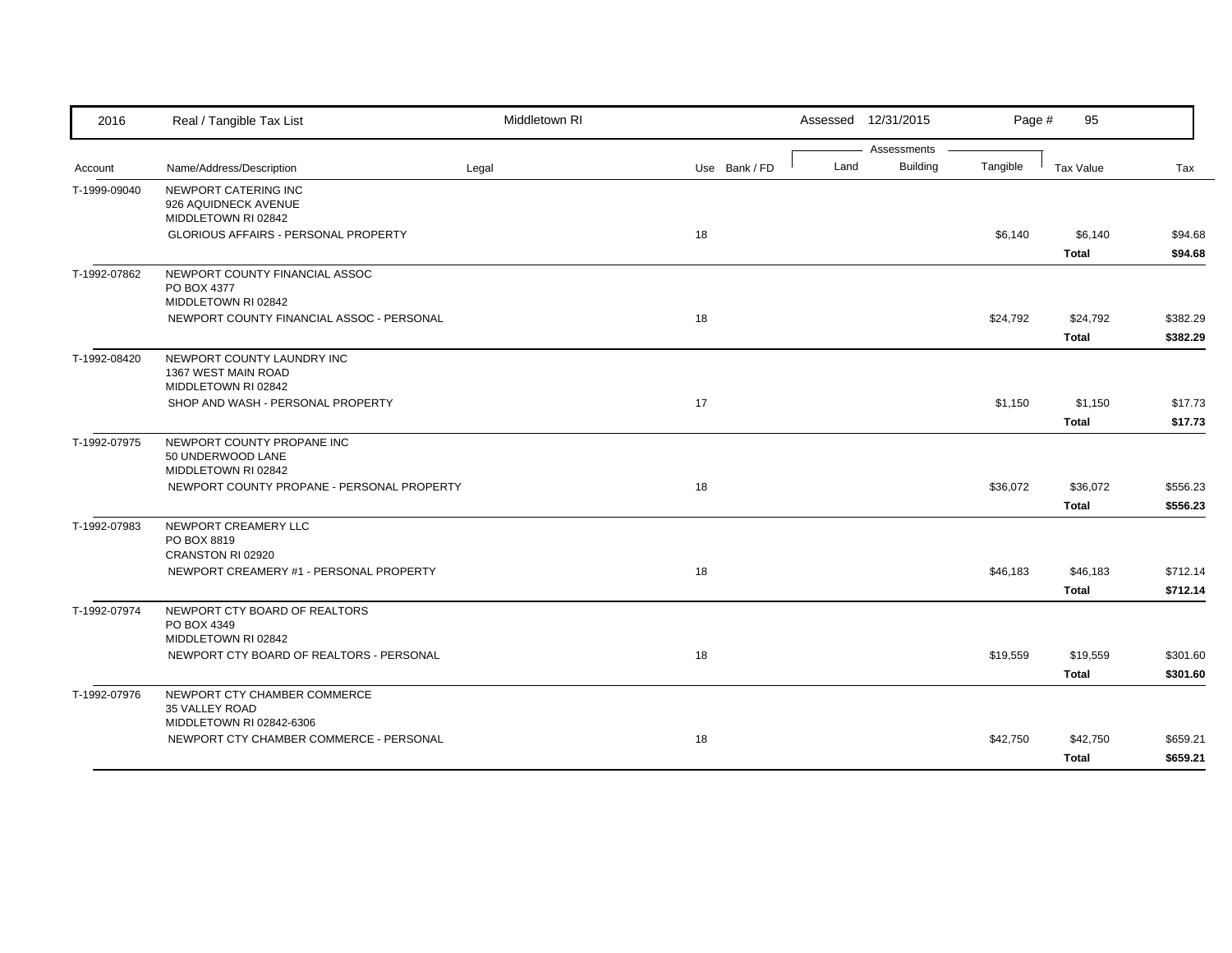| 2016         | Real / Tangible Tax List                                                         | Middletown RI |    |               |      | Assessed 12/31/2015            | Page #    | 96                        |                            |
|--------------|----------------------------------------------------------------------------------|---------------|----|---------------|------|--------------------------------|-----------|---------------------------|----------------------------|
| Account      | Name/Address/Description                                                         | Legal         |    | Use Bank / FD | Land | Assessments<br><b>Building</b> | Tangible  | Tax Value                 | Tax                        |
| T-2011-00040 | NEWPORT FESTIVALS FOUNDATION<br>PO BOX 650<br><b>ESSEX MA 01929</b>              |               |    |               |      |                                |           |                           |                            |
|              | NEWPORT FOLK & JAZZ FESTIVALS - PERSONAL                                         |               | 17 |               |      |                                | \$3,250   | \$3,250<br><b>Total</b>   | \$50.12<br>\$50.12         |
| T-2001-01842 | NEWPORT FISH CO INC<br>1079 AQUIDNECK AVENUE<br>MIDDLETOWN RI 02842              |               |    |               |      |                                |           |                           |                            |
|              | NEWPORT FISH CO INC - PERSONAL PROPERTY                                          |               | 18 |               |      |                                | \$48,554  | \$48,554<br><b>Total</b>  | \$748.70<br>\$748.70       |
| T-2015-00016 | NEWPORT HOBBY HOUSE LTD<br>2-4 CODDINGTON HIGHWAY<br>MIDDLETOWN RI 02842         |               |    |               |      |                                |           |                           |                            |
|              | THE NEWPORT HOBBY HOUSE - PERSONAL PROPERTY                                      |               | 17 |               |      |                                | \$3,017   | \$3,017<br><b>Total</b>   | \$46.52<br>\$46.52         |
| T-2001-00254 | NEWPORT HOTEL GROUP LLC<br>28 JACOME WAY                                         |               |    |               |      |                                |           |                           |                            |
|              | MIDDLETOWN RI 02842<br>HOLIDAY INN EXPRESS - PERSONAL PROPERTY                   |               | 18 |               |      |                                | \$789,174 | \$789,174<br><b>Total</b> | \$12,169.06<br>\$12,169.06 |
| T-2012-00010 | NEWPORT INSURANCE AGENCY INC<br><b>460 EAST MAIN ROAD</b><br>MIDDLETOWN RI 02842 |               |    |               |      |                                |           |                           |                            |
|              | NEWPORT INSURANCE - PERSONAL PROPERTY                                            |               | 18 |               |      |                                | \$16,307  | \$16,307<br><b>Total</b>  | \$251.45<br>\$251.45       |
| T-2010-02064 | NEWPORT LANDINGS LLC<br>131 LAKE ERIE STREET<br>MIDDLETOWN RI 02842              |               |    |               |      |                                |           |                           |                            |
|              | LANDINGS - PERSONAL PROPERTY                                                     |               | 18 |               |      |                                | \$68,141  | \$68,141<br><b>Total</b>  | \$1,050.73<br>\$1,050.73   |
| T-2000-00677 | NEWPORT LOBSTER CO<br>1076 AQUIDNECK AVENUE<br>MIDDLETOWN RI 02842               |               |    |               |      |                                |           |                           |                            |
|              | NEWPORT LOBSTER CO - PERSONAL PROPERTY                                           |               | 18 |               |      |                                | \$26,817  | \$26,817<br><b>Total</b>  | \$413.52<br>\$413.52       |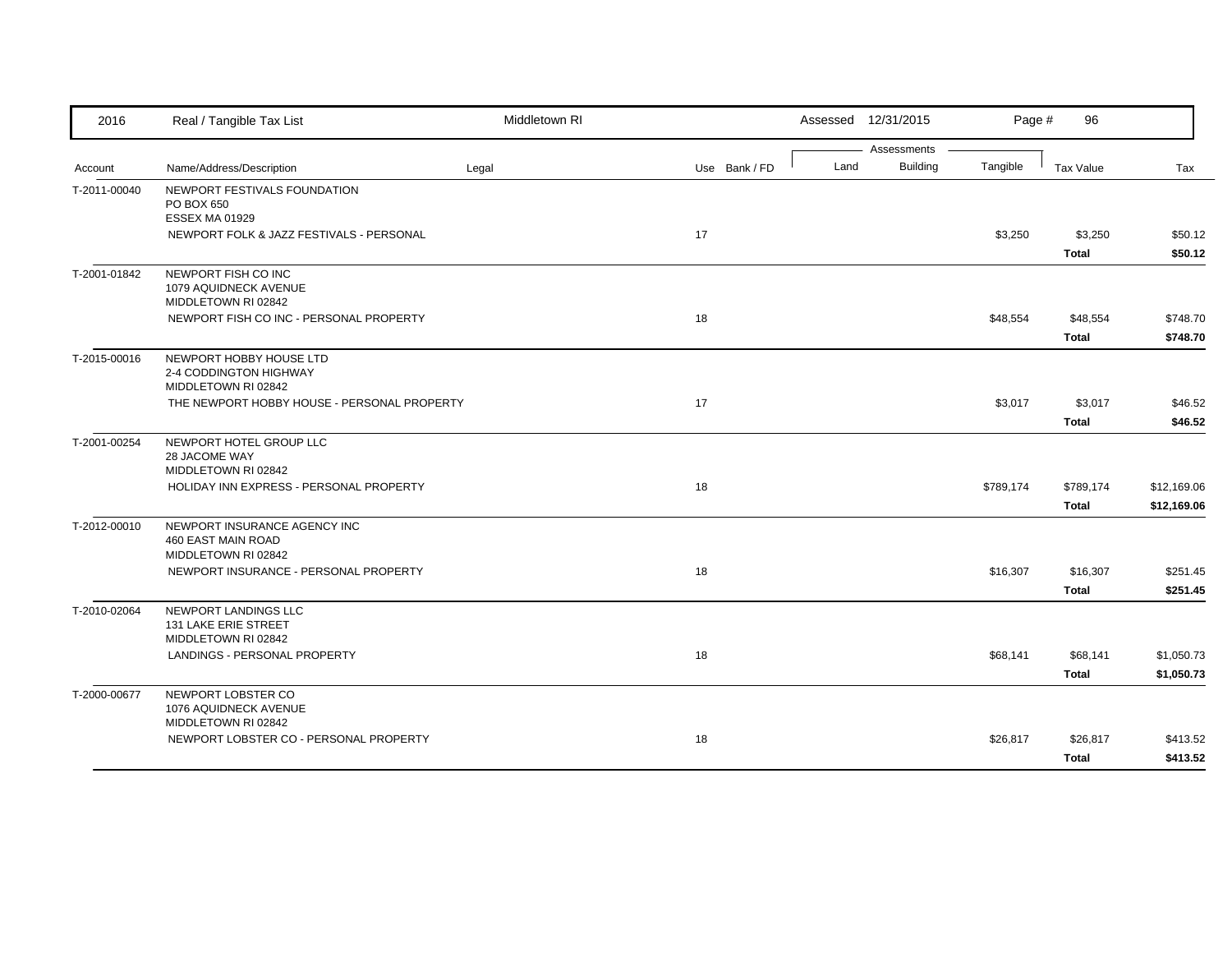| 2016         | Real / Tangible Tax List                                                    | Middletown RI |               |      | Assessed 12/31/2015            | Page #    | 97                        |                          |
|--------------|-----------------------------------------------------------------------------|---------------|---------------|------|--------------------------------|-----------|---------------------------|--------------------------|
| Account      | Name/Address/Description                                                    | Legal         | Use Bank / FD | Land | Assessments<br><b>Building</b> | Tangible  | Tax Value                 | Tax                      |
| T-1992-08015 | NEWPORT MUSIC CO INC<br>849 UNION STREET<br>PORTSMOUTH RI 02871             |               |               |      |                                |           |                           |                          |
|              | NEWPORT MUSIC CO INC - PERSONAL PROPERTY                                    |               | 94            |      |                                | \$160,105 | \$160,105<br><b>Total</b> | \$2,468.82<br>\$2,468.82 |
| T-2008-02090 | NEWPORT NATIONAL GOLF CLUB<br>324 MITCHELLS LANE<br>MIDDLETOWN RI 02842     |               |               |      |                                |           |                           |                          |
|              | NEWPORT NATIONAL GOLF CLUB - PERSONAL                                       |               | 18            |      |                                | \$93,502  | \$93,502<br><b>Total</b>  | \$1,441.80<br>\$1,441.80 |
| T-1992-08022 | NEWPORT RESTORATION FOUNDATION<br>51 TOURO STREET<br>NEWPORT RI 02840       |               |               |      |                                |           |                           |                          |
|              | NEWPORT RESTORATION FOUNDATION - PERSONAL                                   |               | 18            |      |                                | \$11,613  | \$11,613<br><b>Total</b>  | \$179.07<br>\$179.07     |
| T-1992-08023 | NEWPORT RIFLE CLUB<br>PO BOX 4366<br>MIDDLETOWN RI 02842                    |               |               |      |                                |           |                           |                          |
|              | NEWPORT RIFLE CLUB - PERSONAL PROPERTY                                      |               | 17            |      |                                | \$2,200   | \$2,200<br><b>Total</b>   | \$33.92<br>\$33.92       |
| T-1992-08026 | NEWPORT TOOL & DIE CO INC<br>1219 AQUIDNECK AVENUE<br>MIDDLETOWN RI 02842   |               |               |      |                                |           |                           |                          |
|              | NEWPORT TOOL & DIE CO - PERSONAL PROPERTY                                   |               | 19            |      |                                | \$10,790  | \$10,790<br><b>Total</b>  | \$166.38<br>\$166.38     |
| T-1996-00471 | NEWPORT VINEYARDS & WINERY LLC<br>909 EAST MAIN ROAD<br>MIDDLETOWN RI 02842 |               |               |      |                                |           |                           |                          |
|              | NEWPORT VINEYARDS LLC - PERSONAL PROPERTY                                   |               | 18            |      |                                | \$391,396 | \$391,396<br><b>Total</b> | \$6,035.33<br>\$6,035.33 |
| T-2007-01888 | NEWTON LANDSCAPING INC<br>PO BOX 4232<br>MIDDLETOWN RI 02842                |               |               |      |                                |           |                           |                          |
|              | NEWTON LANDSCAPING - PERSONAL PROPERTY                                      |               | 17            |      |                                | \$5,125   | \$5,125<br><b>Total</b>   | \$79.03<br>\$79.03       |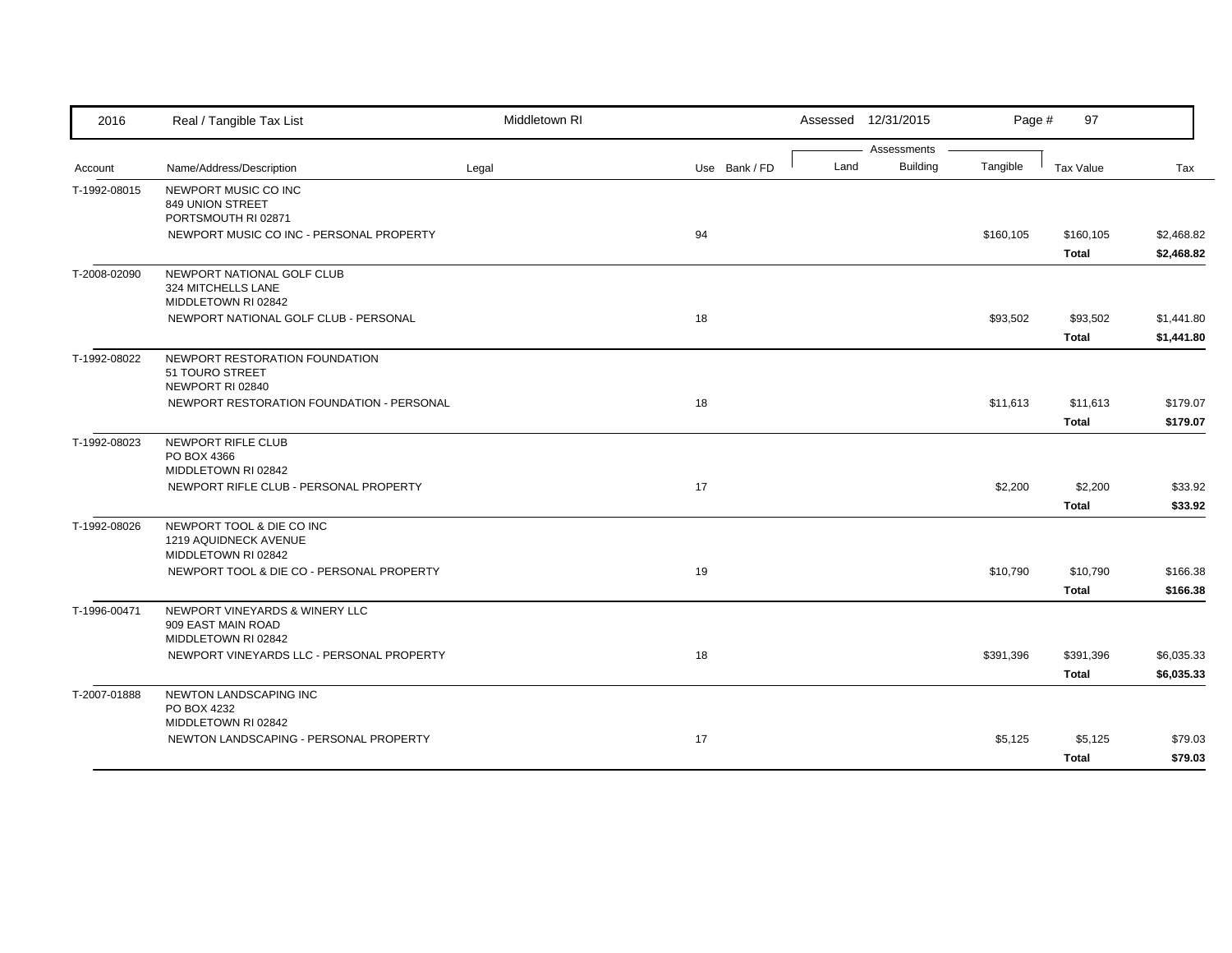| 2016         | Real / Tangible Tax List                        | Middletown RI |               |      | Assessed 12/31/2015 | Page #   | 98           |          |
|--------------|-------------------------------------------------|---------------|---------------|------|---------------------|----------|--------------|----------|
|              |                                                 |               |               |      | Assessments         |          |              |          |
| Account      | Name/Address/Description                        | Legal         | Use Bank / FD | Land | <b>Building</b>     | Tangible | Tax Value    | Tax      |
| T-2011-00099 | NEXGEN COMPLIANCE SOLUTIONS                     |               |               |      |                     |          |              |          |
|              | 127 JOHN CLARKE RD<br>MIDDLETOWN RI 02842       |               |               |      |                     |          |              |          |
|              | NEXGEN COMPLIANCE SOLUTIONS - PERSONAL          |               | 17            |      |                     | \$1,000  | \$1,000      | \$15.42  |
|              |                                                 |               |               |      |                     |          |              |          |
|              |                                                 |               |               |      |                     |          | Total        | \$15.42  |
| T-2006-03145 | NGUYEN-WILKE THANH TAM                          |               |               |      |                     |          |              |          |
|              | 606 EAST MAIN ROAD<br>MIDDLETOWN RI 02842       |               |               |      |                     |          |              |          |
|              | OCEANA STYLING SALON LLC - PERSONAL PROPERTY    |               | 17            |      |                     |          |              |          |
|              |                                                 |               |               |      |                     | \$9,020  | \$9,020      | \$139.09 |
|              |                                                 |               |               |      |                     |          | Total        | \$139.09 |
| T-2015-00012 | NIELSEN AUDIO INC                               |               |               |      |                     |          |              |          |
|              | RYAN LLC                                        |               |               |      |                     |          |              |          |
|              | PO BOX 4900 - DEPT 380<br>SCOTTSDALE AZ 85261   |               |               |      |                     |          |              |          |
|              | NIELSEN AUDIO INC - PERSONAL PROPERTY           |               | 18            |      |                     | \$616    | \$616        | \$9.50   |
|              |                                                 |               |               |      |                     |          |              |          |
|              |                                                 |               |               |      |                     |          | <b>Total</b> | \$9.50   |
| T-2001-00643 | <b>NINTAI INC</b>                               |               |               |      |                     |          |              |          |
|              | 800 AQUIDNECK AVENUE - G<br>MIDDLETOWN RI 02842 |               |               |      |                     |          |              |          |
|              | NEWPORT MARTIAL ARTS - PERSONAL PROPERTY        |               | 18            |      |                     | \$7,862  | \$7,862      | \$121.23 |
|              |                                                 |               |               |      |                     |          |              |          |
|              |                                                 |               |               |      |                     |          | <b>Total</b> | \$121.23 |
| T-2016-00038 | NISSAN MOTOR ACCEPTANCE                         |               |               |      |                     |          |              |          |
|              | PO BOX 650214                                   |               |               |      |                     |          |              |          |
|              | <b>ATTN: SIGNS</b><br>DALLAS TX 75265           |               |               |      |                     |          |              |          |
|              | NISSAN MOTOR ACCEPTANCE - PERSONAL PROPERTY     |               | 18            |      |                     | \$28,369 | \$28,369     | \$437.45 |
|              |                                                 |               |               |      |                     |          |              |          |
|              |                                                 |               |               |      |                     |          | <b>Total</b> | \$437.45 |
| T-2004-00567 | NMHG FINANCIAL SERVICES INC                     |               |               |      |                     |          |              |          |
|              | PO BOX 35715<br>PROPERTY TAX COMPLIANCE         |               |               |      |                     |          |              |          |
|              | BILLINGS MT 59107                               |               |               |      |                     |          |              |          |
|              | NMHG FINANCIAL SERVICES INC - PERSONAL          |               | 94            |      |                     | \$20,979 | \$20,979     | \$323.50 |
|              |                                                 |               |               |      |                     |          |              | \$323.50 |
|              |                                                 |               |               |      |                     |          | Total        |          |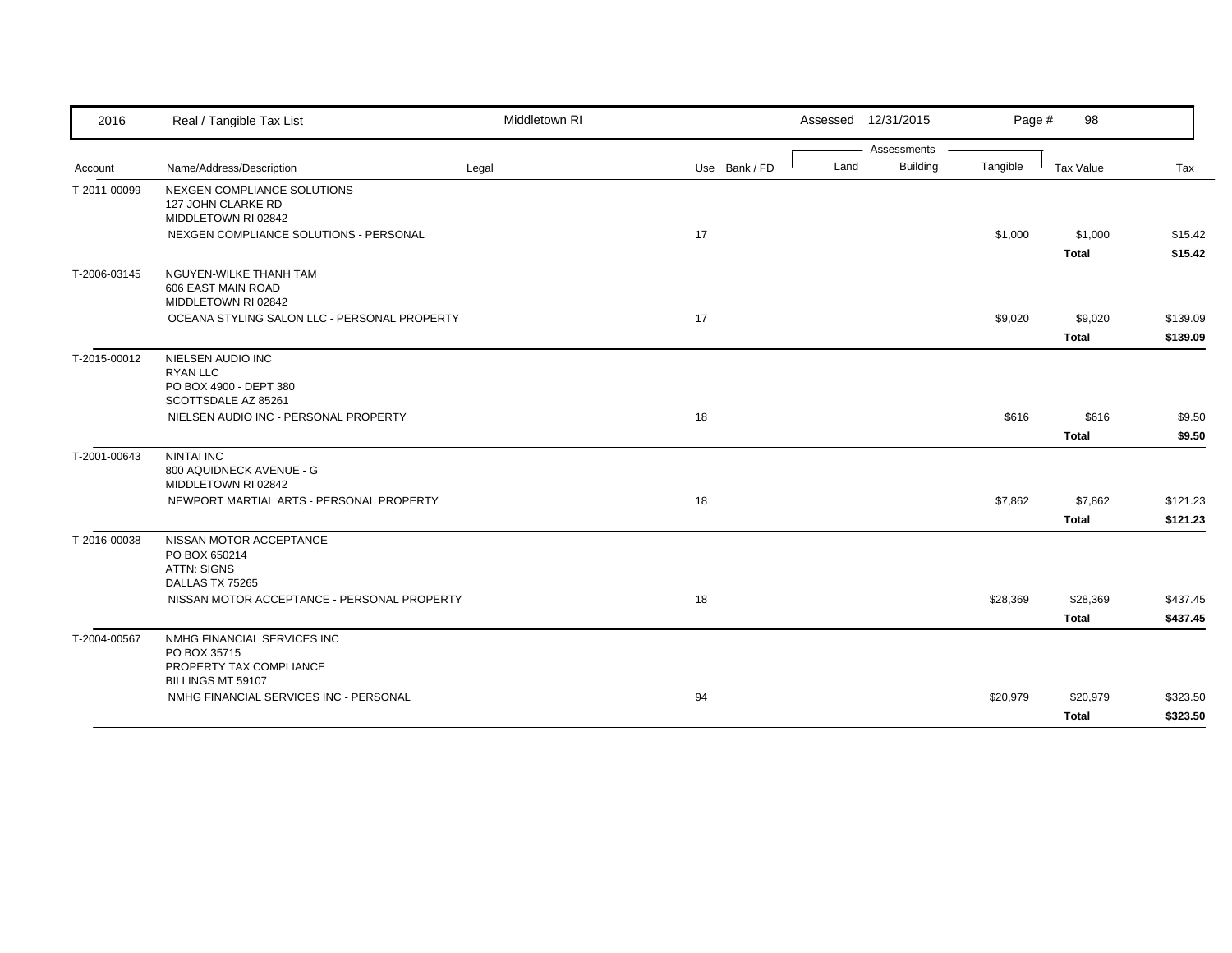| 2016         | Real / Tangible Tax List                                                                    | Middletown RI |               |      | Assessed 12/31/2015 | Page #    | 99           |            |
|--------------|---------------------------------------------------------------------------------------------|---------------|---------------|------|---------------------|-----------|--------------|------------|
|              |                                                                                             |               |               |      | Assessments         |           |              |            |
| Account      | Name/Address/Description                                                                    | Legal         | Use Bank / FD | Land | <b>Building</b>     | Tangible  | Tax Value    | Tax        |
| T-2016-00019 | NO NONSENSE NUTRITION<br>883 WEST MAIN ROAD<br>MIDDLETOWN RI 02842                          |               |               |      |                     |           |              |            |
|              | <b>RI NUTRITION - PERSONAL PROPERTY</b>                                                     |               | 17            |      |                     | \$5,000   | \$5,000      | \$77.10    |
|              |                                                                                             |               |               |      |                     |           | <b>Total</b> | \$77.10    |
| T-1992-08120 | NORTH END CLUB OF NPT RIINC<br>PO BOX 4042<br>MIDDLETOWN RI 02842                           |               |               |      |                     |           |              |            |
|              | NORTH END CLUB OF NEWPORT RI - PERSONAL                                                     |               | 18            |      |                     | \$24,460  | \$24,460     | \$377.17   |
|              |                                                                                             |               |               |      |                     |           | <b>Total</b> | \$377.17   |
| T-2016-00001 | NORTHEAST RESTAURANTS LLC<br>3170 S GILBERT ROAD<br>SUITE <sub>1</sub><br>CHANDLER AZ 85226 |               |               |      |                     |           |              |            |
|              | CORNER BAKEY CAFE #1610 - PERSONAL PROPERTY                                                 |               | 18            |      |                     | \$343,903 | \$343,903    | \$5,302.98 |
|              |                                                                                             |               |               |      |                     |           | <b>Total</b> | \$5,302.98 |
| T-2005-00585 | NORTHERN LEASING SYSTEMS INC<br>ATTN: TAX DEPT<br>7303 SE LAKE ROAD<br>PORTLAND OR 97267    |               |               |      |                     |           |              |            |
|              | NORTHERN LEASING SYSTEMS INC - PERSONAL                                                     |               | 94            |      |                     | \$1,331   | \$1,331      | \$20.52    |
|              |                                                                                             |               |               |      |                     |           | <b>Total</b> | \$20.52    |
| T-1992-08124 | NORTHLAND MIDDLETOWN LLC<br>136 BROOKLINE AVENUE<br>BOSTON MA 02215                         |               |               |      |                     |           |              |            |
|              | NORTHGATE APARTMENTS - PERSONAL PROPERTY                                                    |               | 18            |      |                     | \$9,287   | \$9,287      | \$143.21   |
|              |                                                                                             |               |               |      |                     |           | <b>Total</b> | \$143.21   |
| T-1992-11495 | NORTHRUP GRUMMAN SYSTEMS CORP<br>2980 FAIRVIEW PARK DRIVE<br>M/S 11163A                     |               |               |      |                     |           |              |            |
|              | FALLS CHURCH VA 22042<br>NORTHROP GRUMMAN SYSTEMS CORP - PERSONAL                           |               | 18            |      |                     | \$518,045 | \$518,045    | \$7,988.25 |
|              |                                                                                             |               |               |      |                     |           | <b>Total</b> | \$7,988.25 |
|              |                                                                                             |               |               |      |                     |           |              |            |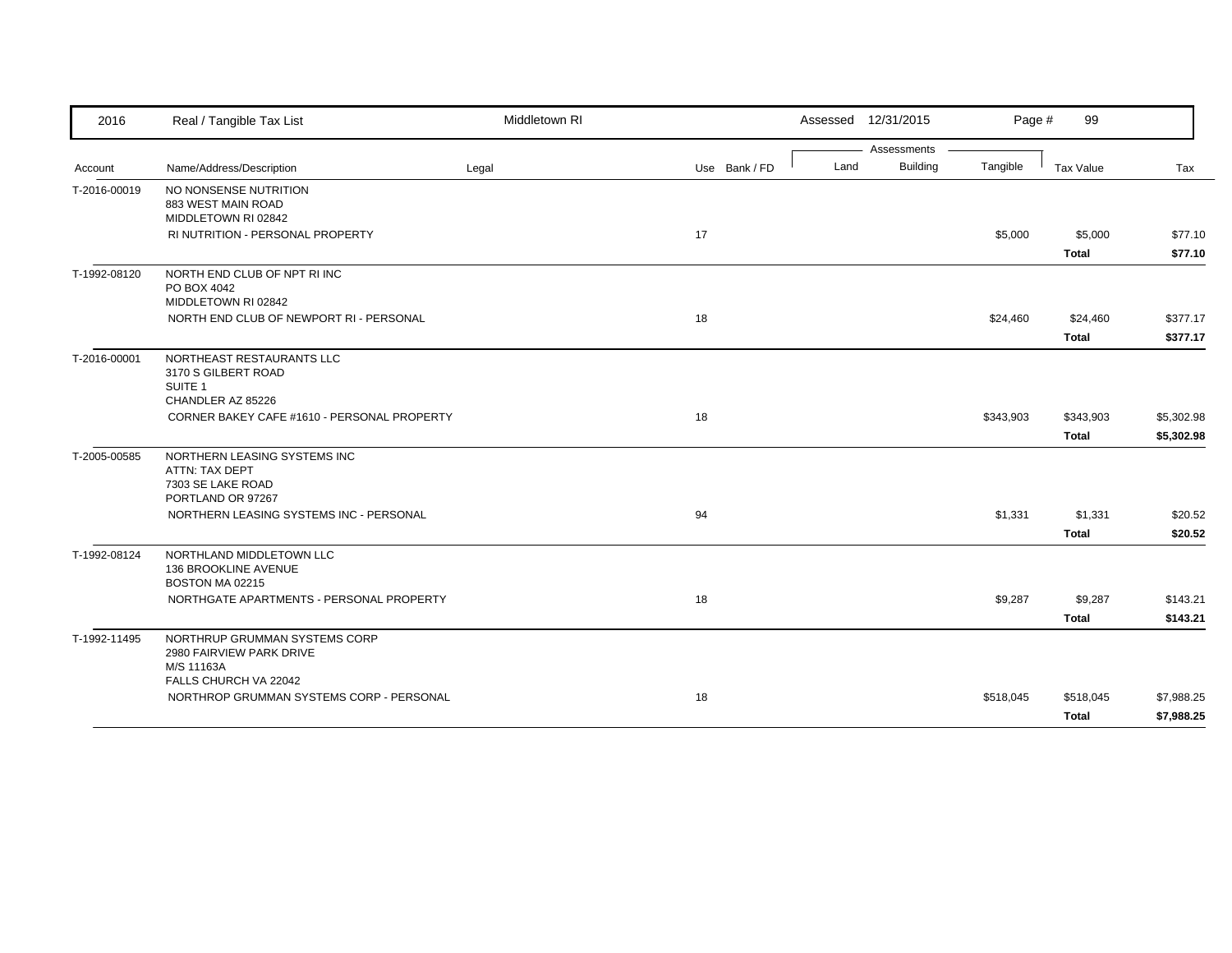| 2016         | Real / Tangible Tax List                                                               | Middletown RI |               | Assessed | 12/31/2015  | Page #   | 100          |          |
|--------------|----------------------------------------------------------------------------------------|---------------|---------------|----------|-------------|----------|--------------|----------|
|              |                                                                                        |               |               |          | Assessments |          |              |          |
| Account      | Name/Address/Description                                                               | Legal         | Use Bank / FD | Land     | Building    | Tangible | Tax Value    | Tax      |
| T-2002-00540 | NOVITEX ENTERPRISE SOLUTIONS<br>300 FIRST STAMFORD PLACE<br>2ND FLOOR WEST             |               |               |          |             |          |              |          |
|              | STAMFORD CT 06902<br>NOVITEX ENTERPRISE SOLUTIONS - PERSONAL                           |               | 94            |          |             | \$1,028  | \$1,028      | \$15.85  |
|              |                                                                                        |               |               |          |             |          | <b>Total</b> | \$15.85  |
| T-1992-07979 | NPT CTY EMERG & MEDICAL OFFICE<br>67 VALLEY ROAD<br>MIDDLETOWN RI 02842                |               |               |          |             |          |              |          |
|              | NEWPORT COUNTY EMERGENCY - PERSONAL                                                    |               | 18            |          |             | \$45,389 | \$45,389     | \$699.90 |
|              |                                                                                        |               |               |          |             |          | <b>Total</b> | \$699.90 |
| T-1999-09234 | NUCO2 SUPPLY LLC<br>39 OLD RIDGEBURY ROAD K2<br>DANBURY CT 06810                       |               |               |          |             |          |              |          |
|              | NUCO2 SUPPLY LLC - PERSONAL PROPERTY                                                   |               | 94            |          |             | \$15,812 | \$15,812     | \$243.82 |
|              |                                                                                        |               |               |          |             |          | <b>Total</b> | \$243.82 |
| T-1992-08160 | NUNES PROPERTIES LTD<br>575 EAST MAIN ROAD<br>UNIT <sub>1</sub><br>MIDDLETOWN RI 02842 |               |               |          |             |          |              |          |
|              | NUNES PROPERTIES LTD - PERSONAL PROPERTY                                               |               | 17            |          |             | \$1,166  | \$1,166      | \$17.98  |
|              |                                                                                        |               |               |          |             |          | <b>Total</b> | \$17.98  |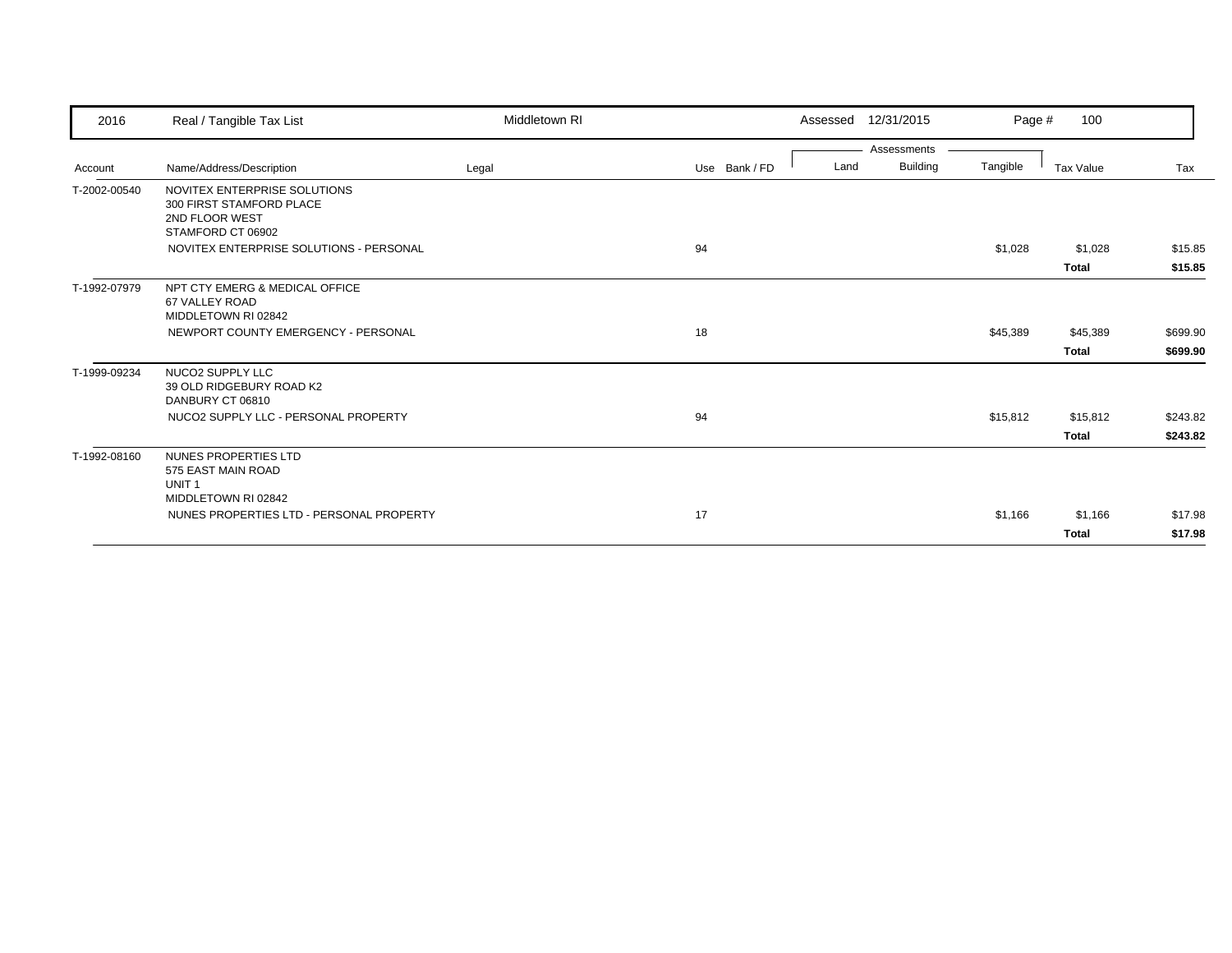| 2016         | Real / Tangible Tax List                                                                              | Middletown RI |               |  | Assessed 12/31/2015 |                                | Page #   | 101                      |                      |
|--------------|-------------------------------------------------------------------------------------------------------|---------------|---------------|--|---------------------|--------------------------------|----------|--------------------------|----------------------|
| Account      | Name/Address/Description                                                                              | Legal         | Use Bank / FD |  | Land                | Assessments<br><b>Building</b> | Tangible | Tax Value                | Tax                  |
| T-1999-09043 | OCEAN COLOR GROUP INC<br>131 CORPORATE PLACE<br>MIDDLETOWN RI 02842                                   |               |               |  |                     |                                |          |                          |                      |
|              | OCEAN COLOR GROUP INC - PERSONAL PROPERTY                                                             |               | 18            |  |                     |                                | \$22,367 | \$22,367<br><b>Total</b> | \$344.90<br>\$344.90 |
| T-1996-00524 | OCEAN STATE ENDODONTICS INC<br>58 EAST MAIN ROAD<br>MIDDLETOWN RI 02842                               |               |               |  |                     |                                |          |                          |                      |
|              | OCEAN STATE ENDODONTICS - PERSONAL PROPERTY                                                           |               | 18            |  |                     |                                | \$51,583 | \$51,583<br>Total        | \$795.41<br>\$795.41 |
| T-1999-09009 | OCEAN STATE HEARING AID CENTER<br><b>163 WATERMAN AVENUE</b><br>PROVIDENCE RI 02906                   |               |               |  |                     |                                |          |                          |                      |
|              | OCEAN STATE HEARING AID CENTER - PERSONAL                                                             |               | 17            |  |                     |                                | \$953    | \$953<br><b>Total</b>    | \$14.70<br>\$14.70   |
| T-1994-00285 | OCEAN STATE JOBBERS INC<br>ATTN: TAX DEPARTMENT<br>375 COMMERCE PARK ROAD<br>NORTH KINGSTOWN RI 02852 |               |               |  |                     |                                |          |                          |                      |
|              | OCEAN STATE JOB LOT - PERSONAL PROPERTY                                                               |               | 18            |  |                     |                                | \$33,679 | \$33,679<br><b>Total</b> | \$519.33<br>\$519.33 |
| T-1999-09210 | OCEAN STATE NURSING INC<br>575 EAST MAIN ROAD<br>UNIT <sub>5</sub><br>MIDDLETOWN RI 02842             |               |               |  |                     |                                |          |                          |                      |
|              | OCEAN STATE NURSING - PERSONAL PROPERTY                                                               |               | 17            |  |                     |                                | \$2,511  | \$2,511<br><b>Total</b>  | \$38.72<br>\$38.72   |
| T-2011-00076 | <b>OCEAN STATE TRANSIT</b><br>307 OLIPHANT LN<br>MIDDLETOWN RI 02842                                  |               |               |  |                     |                                |          |                          |                      |
|              | OCEAN STATE TRANSIT - PERSONAL PROPERTY                                                               |               | 17            |  |                     |                                | \$2,500  | \$2,500<br><b>Total</b>  | \$38.55<br>\$38.55   |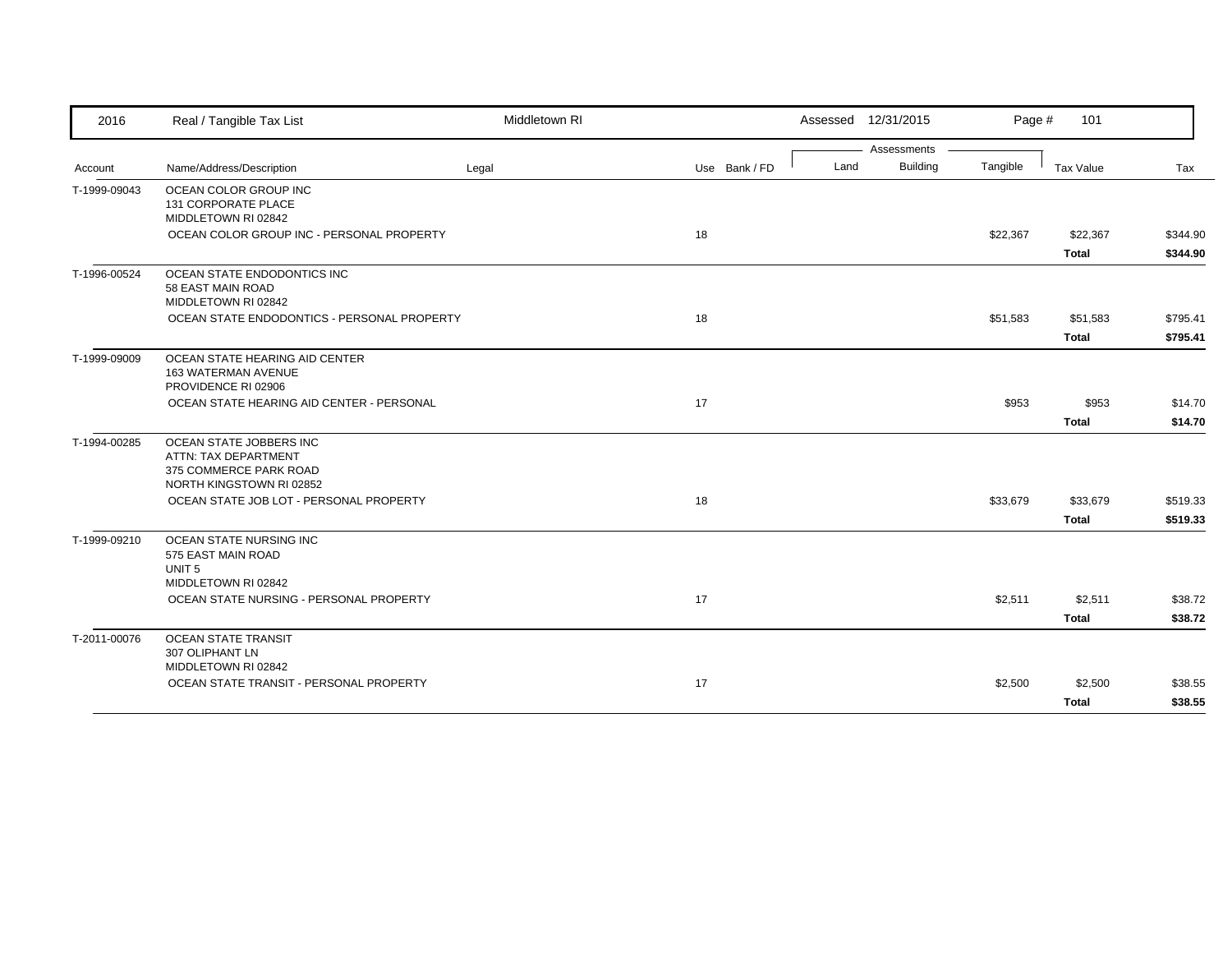| 2016         | Real / Tangible Tax List                                                   | Middletown RI |               |      | Assessed 12/31/2015 | Page #    | 102                       |                          |
|--------------|----------------------------------------------------------------------------|---------------|---------------|------|---------------------|-----------|---------------------------|--------------------------|
|              |                                                                            |               |               |      | Assessments         |           |                           |                          |
| Account      | Name/Address/Description                                                   | Legal         | Use Bank / FD | Land | <b>Building</b>     | Tangible  | Tax Value                 | Tax                      |
| T-1992-04617 | OCEANPOINT INSURANCE AGENCY<br>500 WEST MAIN ROAD<br>MIDDLETOWN RI 02842   |               |               |      |                     |           |                           |                          |
|              | OCEANPOINT INSURANCE - PERSONAL PROPERTY                                   |               | 18            |      |                     | \$368,411 | \$368,411<br><b>Total</b> | \$5,680.90<br>\$5,680.90 |
| T-2011-00093 | <b>OCONNOR THOMAS</b><br>2 ASPINET RD<br>MIDDLETOWN RI 02842               |               |               |      |                     |           |                           |                          |
|              | ALL AMERICAN LANDSCAPING - PERSONAL PROPERTY                               |               | 17            |      |                     | \$20,000  | \$20,000<br><b>Total</b>  | \$308.40<br>\$308.40     |
| T-2005-00564 | ODONNELL TERESA & J BURGESS<br>150 AQUIDNECK AVENUE<br>MIDDLETOWN RI 02842 |               |               |      |                     |           |                           |                          |
|              | SEA WHALE MOTEL INC - PERSONAL PROPERTY                                    |               | 18            |      |                     | \$28,420  | \$28,420<br><b>Total</b>  | \$438.24<br>\$438.24     |
| T-1992-08281 | <b>OFFICER KRISTIN</b><br>38 ELLMSERE AVENUE<br>WATERBURY CT 06705         |               |               |      |                     |           |                           |                          |
|              | 1996 32' HORNET 32R - PERSONAL PROPERTY                                    |               | 45            |      |                     | \$4,446   | \$4,446<br><b>Total</b>   | \$68.56<br>\$68.56       |
| T-2003-00587 | OLYMPIC PHYSICAL THERAPY<br>1181 AQUIDNECK AVENUE<br>MIDDLETOWN RI 02842   |               |               |      |                     |           |                           |                          |
|              | OLYMPIC PHYSICAL THERAPY - PERSONAL PROPERTY                               |               | 18            |      |                     | \$48,435  | \$48,435<br><b>Total</b>  | \$746.87<br>\$746.87     |
| T-2011-00048 | ONEILL DONALD P<br>150 BERKELEY AVENUE<br>MIDDLETOWN RI 02842              |               |               |      |                     |           |                           |                          |
|              | AQUIDNECK KITCHEN & BATH - PERSONAL PROPERTY                               |               | 17            |      |                     | \$4,750   | \$4,750<br><b>Total</b>   | \$73.25<br>\$73.25       |
| T-2013-00030 | OPTOS NORTH AMERICA<br>C/O MARVIN F POER & COMPANY<br>PO BOX 52427         |               |               |      |                     |           |                           |                          |
|              | ATLANTA GA 30355<br>OPTOMETRIC PROVIDERS - PERSONAL PROPERTY               |               | 18            |      |                     | \$7,776   | \$7,776<br><b>Total</b>   | \$119.91<br>\$119.91     |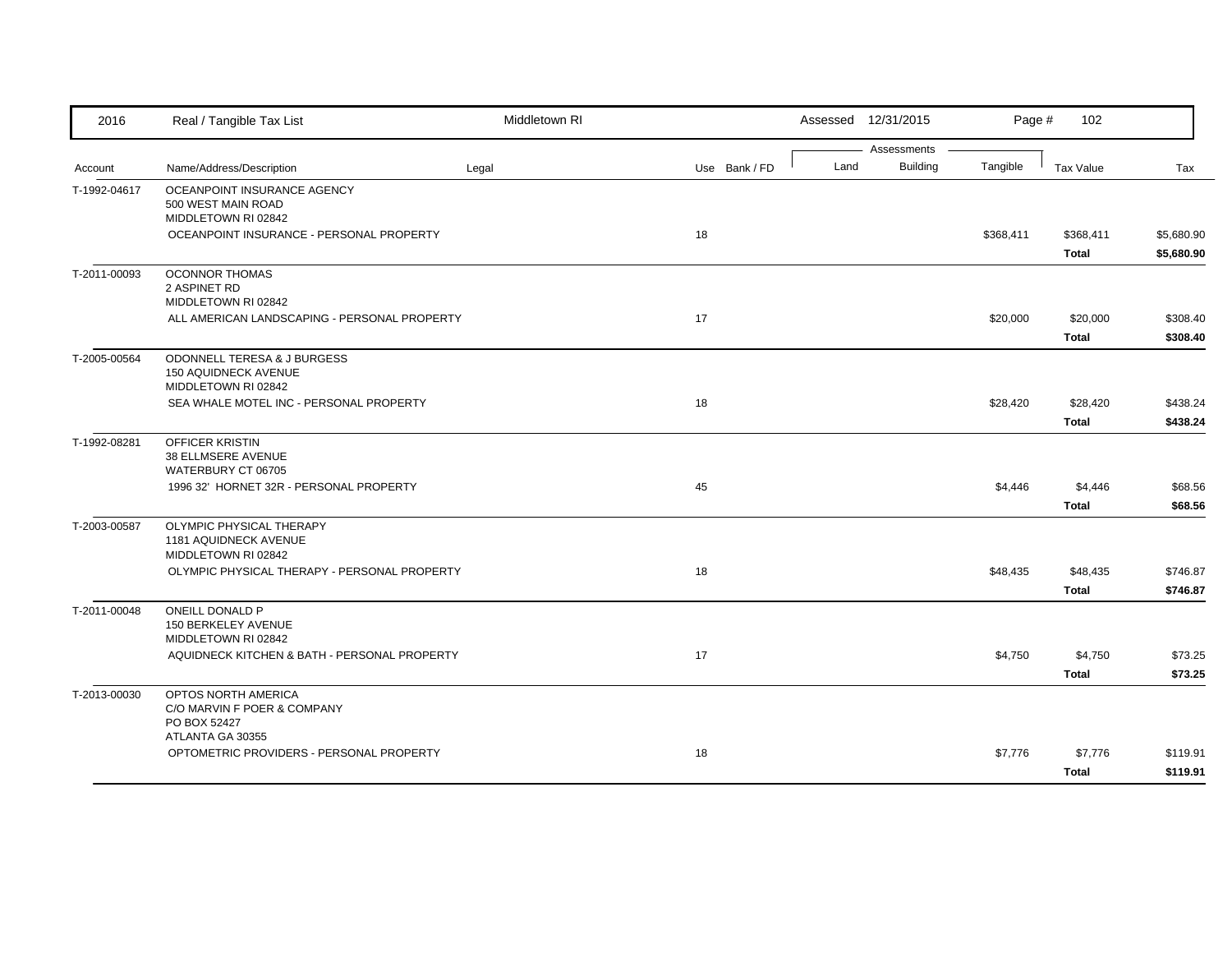| 2016         | Real / Tangible Tax List                                                                          | Middletown RI |               |      | Assessed 12/31/2015            | Page #    | 103                       |                          |
|--------------|---------------------------------------------------------------------------------------------------|---------------|---------------|------|--------------------------------|-----------|---------------------------|--------------------------|
| Account      | Name/Address/Description                                                                          | Legal         | Use Bank / FD | Land | Assessments<br><b>Building</b> | Tangible  | Tax Value                 | Tax                      |
| T-1999-09218 | OSC SPORTS INC<br><b>5 BRADLEY DRIVE</b><br>WESTBROOK ME 04092                                    |               |               |      |                                |           |                           |                          |
|              | OLYMPIA SPORTS - PERSONAL PROPERTY                                                                |               | 18            |      |                                | \$107,767 | \$107,767<br><b>Total</b> | \$1,661.77<br>\$1,661.77 |
| T-2010-02056 | <b>OSTHEIMER GREG</b><br>48 GUN CLUB ROAD<br>STAMFORD CT 06903                                    |               |               |      |                                |           |                           |                          |
|              | ROCKY BROOK ORCHARD - PERSONAL PROPERTY                                                           |               | 17            |      |                                | \$3,000   | \$3,000<br><b>Total</b>   | \$46.26<br>\$46.26       |
| T-1999-09223 | <b>OUTERWALL INC</b><br>21001 N TATUM BLVD<br>SUITE 1630-630<br>PHOENIX AZ 85050                  |               |               |      |                                |           |                           |                          |
|              | OUTERWALL INC - PERSONAL PROPERTY                                                                 |               | 94            |      |                                | \$19,223  | \$19,223<br><b>Total</b>  | \$296.42<br>\$296.42     |
| T-1992-08416 | <b>OXBOW ASSOCIATES</b><br><b>BAY MANAGMENT CORP</b><br>3 ALLIED DR - STE #128<br>DEDHAM MA 02026 |               |               |      |                                |           |                           |                          |
|              | OXBOW FARMS APARTMENTS - PERSONAL PROPERTY                                                        |               | 18            |      |                                | \$22,526  | \$22,526<br><b>Total</b>  | \$347.35<br>\$347.35     |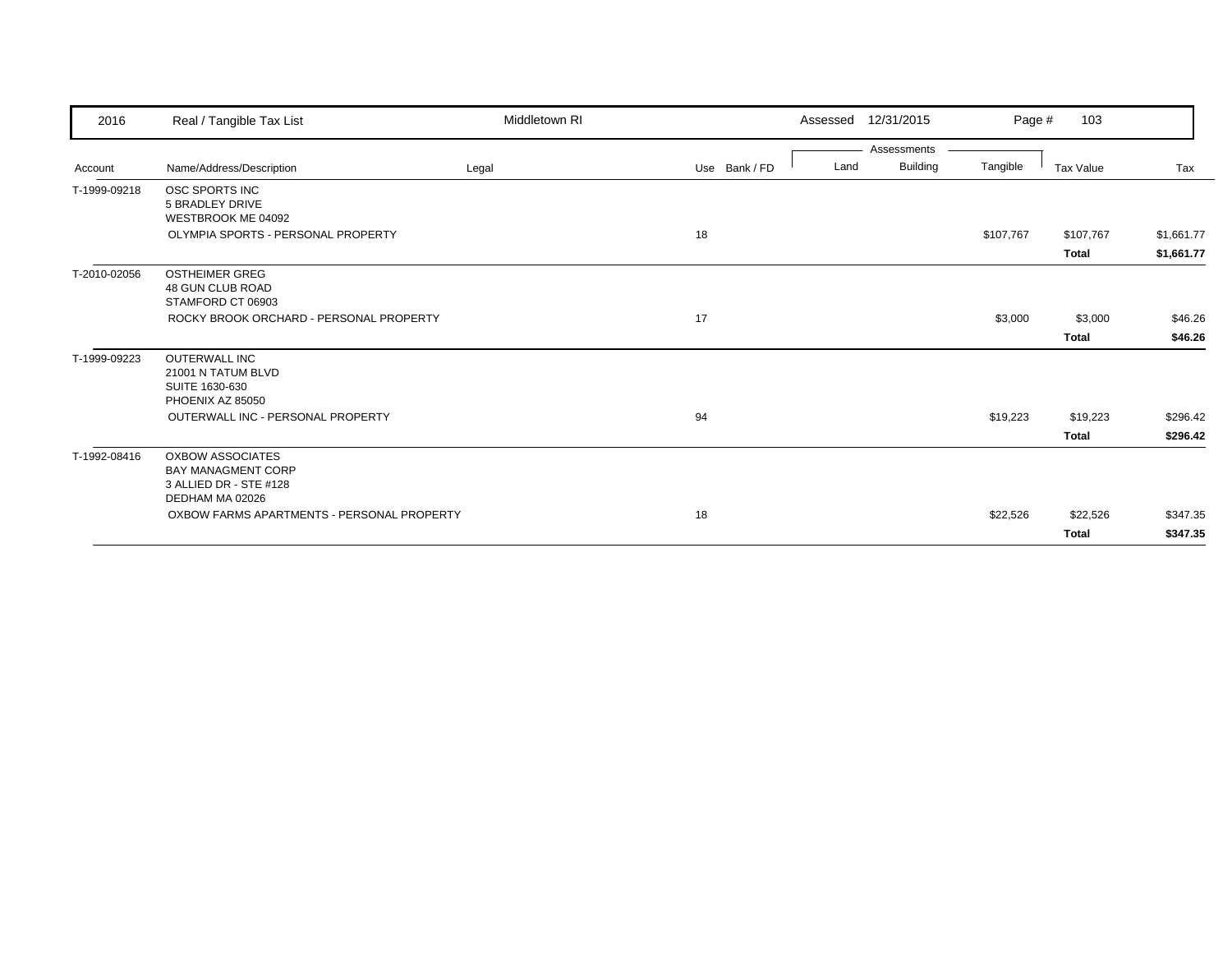| 2016         | Real / Tangible Tax List                                         | Middletown RI |               |      | Assessed 12/31/2015     | Page #    | 104          |            |
|--------------|------------------------------------------------------------------|---------------|---------------|------|-------------------------|-----------|--------------|------------|
| Account      | Name/Address/Description                                         | Legal         | Use Bank / FD | Land | Assessments<br>Building | Tangible  | Tax Value    | Tax        |
|              |                                                                  |               |               |      |                         |           |              |            |
| T-1999-09191 | PALUMBO JOSEPH R JR ESQ<br>294 VALLEY ROAD                       |               |               |      |                         |           |              |            |
|              | MIDDLETOWN RI 02842                                              |               |               |      |                         |           |              |            |
|              | LAW OFFICES JOSEPH R PALUMBO - PERSONAL                          |               | 17            |      |                         | \$8,989   | \$8,989      | \$138.61   |
|              |                                                                  |               |               |      |                         |           | <b>Total</b> | \$138.61   |
| T-2007-01920 | PAPA GINOS INC                                                   |               |               |      |                         |           |              |            |
|              | 600 PROVIDENCE HIGHWAY                                           |               |               |      |                         |           |              |            |
|              | DEDHAM MA 02026                                                  |               |               |      |                         |           |              |            |
|              | PAPA GINO'S - PERSONAL PROPERTY                                  |               | 18            |      |                         | \$153,672 | \$153,672    | \$2,369.62 |
|              |                                                                  |               |               |      |                         |           | Total        | \$2,369.62 |
| T-1992-05340 | PARADISE CLEANING/RESTORATION                                    |               |               |      |                         |           |              |            |
|              | 170 AQUIDNECK AVENUE                                             |               |               |      |                         |           |              |            |
|              | MIDDLETOWN RI 02842<br>PARADISE CLEANING/'RESTORATION - PERSONAL |               | 18            |      |                         | \$19,965  | \$19,965     | \$307.86   |
|              |                                                                  |               |               |      |                         |           | <b>Total</b> | \$307.86   |
|              |                                                                  |               |               |      |                         |           |              |            |
| T-2004-00612 | PARANZINO GAIL<br>202 VALLEY ROAD                                |               |               |      |                         |           |              |            |
|              | MIDDLETOWN RI 02842                                              |               |               |      |                         |           |              |            |
|              | SEW WHAT - PERSONAL PROPERTY                                     |               | 17            |      |                         | \$1,439   | \$1,439      | \$22.19    |
|              |                                                                  |               |               |      |                         |           | <b>Total</b> | \$22.19    |
| T-1992-08571 | PARVOS PAINT & WALLPAPER CTR                                     |               |               |      |                         |           |              |            |
|              | 679 WEST MAIN ROAD                                               |               |               |      |                         |           |              |            |
|              | MIDDLETOWN RI 02842                                              |               |               |      |                         |           |              |            |
|              | PARVOS PAINT & WALLPAPER CTR - PERSONAL                          |               | 18            |      |                         | \$29,330  | \$29,330     | \$452.27   |
|              |                                                                  |               |               |      |                         |           | <b>Total</b> | \$452.27   |
| T-2002-00001 | PATIL SUNJAY DDS                                                 |               |               |      |                         |           |              |            |
|              | 747 AQUIDNECK AVENUE<br><b>STE 203</b>                           |               |               |      |                         |           |              |            |
|              | MIDDLETOWN RI 02842                                              |               |               |      |                         |           |              |            |
|              | AQUIDNECK AVE FAMILY DENTAL - PERSONAL                           |               | 18            |      |                         | \$77,255  | \$77,255     | \$1,191.27 |
|              |                                                                  |               |               |      |                         |           | Total        | \$1,191.27 |
|              | PATTISON SIGN GROUP                                              |               |               |      |                         |           |              |            |
| T-2009-01037 | 555 ELLESMERE ROAD                                               |               |               |      |                         |           |              |            |
|              | TORONTO ON MIR4E8                                                |               |               |      |                         |           |              |            |
|              | PATTISON SIGN GROUP - PERSONAL PROPERTY                          |               | 94            |      |                         | \$11,888  | \$11,888     | \$183.31   |
|              |                                                                  |               |               |      |                         |           | <b>Total</b> | \$183.31   |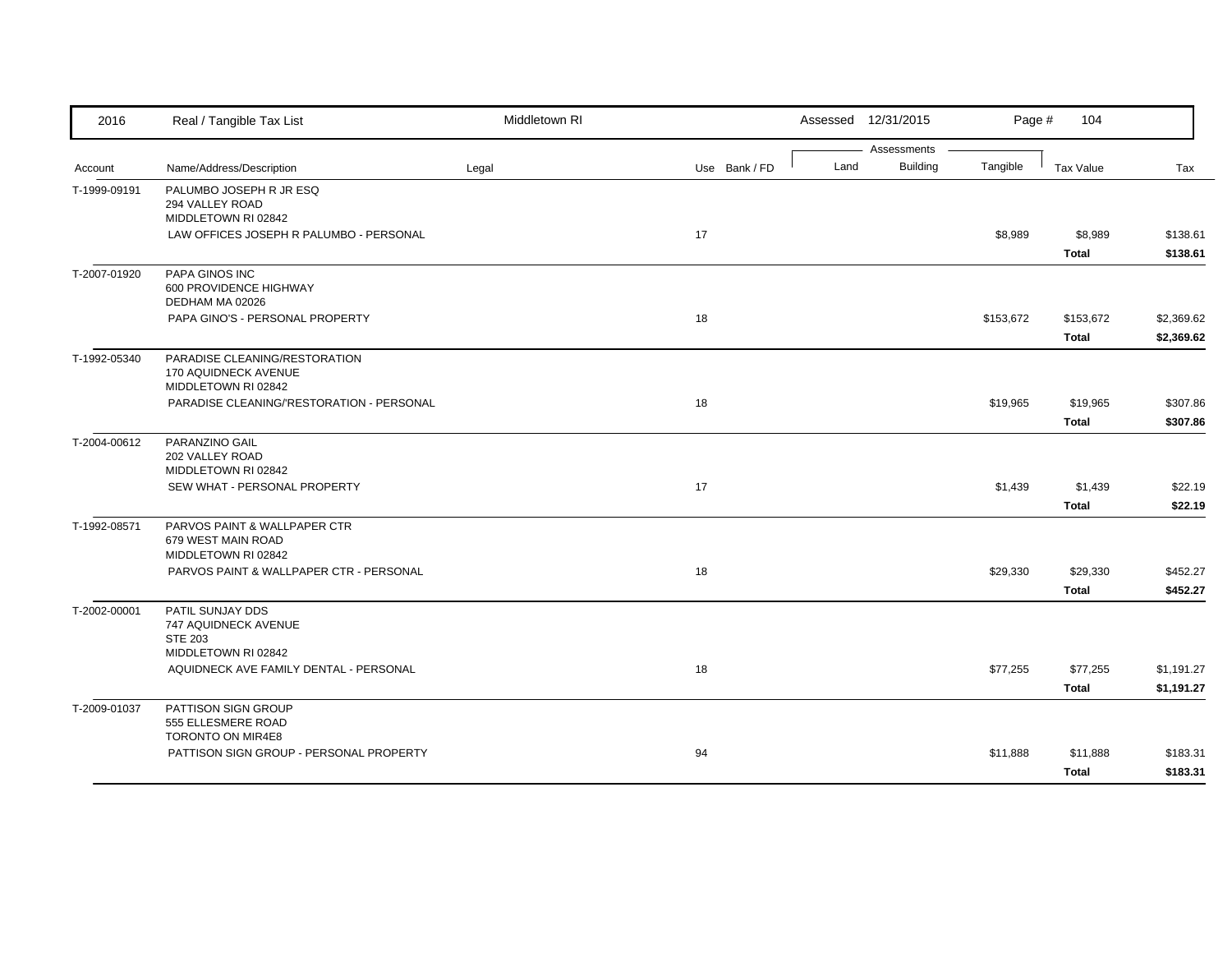| 2016         | Real / Tangible Tax List                                                                                          | Middletown RI |               |      | Assessed 12/31/2015            | Page #    | 105                       |                          |
|--------------|-------------------------------------------------------------------------------------------------------------------|---------------|---------------|------|--------------------------------|-----------|---------------------------|--------------------------|
| Account      | Name/Address/Description                                                                                          | Legal         | Use Bank / FD | Land | Assessments<br><b>Building</b> | Tangible  | <b>Tax Value</b>          | Tax                      |
| T-2005-00631 | PAWNEE LEASING CORPORATION<br>ADVANCED PROPERTY TAX<br>1611 N INTERSTATE 35 E STE 428<br>CARROLLTON TX 75006-0145 |               |               |      |                                |           |                           |                          |
|              | PAWNEE LEASING CORPORATION - PERSONAL                                                                             |               | 94            |      |                                | \$14,102  | \$14,102<br><b>Total</b>  | \$217.45<br>\$217.45     |
| T-2012-00055 | <b>PAX INC</b><br>687 WEST MAIN ROAD<br>MIDDLETOWN RI 02842                                                       |               |               |      |                                |           |                           |                          |
|              | MINUTEMAN PRESS - PERSONAL PROPERTY                                                                               |               | 18            |      |                                | \$47,332  | \$47,332<br><b>Total</b>  | \$729.86<br>\$729.86     |
| T-2003-00577 | PD HUMPHREY CO INC<br>8 CODDINGTON HIGHWAY<br>MIDDLETOWN RI 02842                                                 |               |               |      |                                |           |                           |                          |
|              | HUMPHREY'S WINDOW & DOOR - PERSONAL                                                                               |               | 17            |      |                                | \$7,975   | \$7,975<br><b>Total</b>   | \$122.97<br>\$122.97     |
| T-2011-00112 | PD HUMPHREY CO INC<br>750 AQUIDNECK AVE<br>MIDDLETOWN RI 02842                                                    |               |               |      |                                |           |                           |                          |
|              | BEACH PAINT - PERSONAL PROPERTY                                                                                   |               | 18            |      |                                | \$11,500  | \$11,500<br><b>Total</b>  | \$177.33<br>\$177.33     |
| T-2016-00021 | PEABODYS BEACH ENTERPRISES<br>PO BOX 4579<br>PROVIDENCE RI 02901                                                  |               |               |      |                                |           |                           |                          |
|              | PEABODY'S BEACH ENTERPRISES - PERSONAL                                                                            |               | 17            |      |                                | \$2,850   | \$2,850<br><b>Total</b>   | \$43.95<br>\$43.95       |
| T-1992-08652 | PECKHAM BROTHERS CO INC<br>PO BOX 193<br>NEWPORT RI 02840                                                         |               |               |      |                                |           |                           |                          |
|              | PECKHAM BROTHERS CO INC - PERSONAL PROPERTY                                                                       |               | 18            |      |                                | \$187,334 | \$187,334<br><b>Total</b> | \$2,888.69<br>\$2,888.69 |
| T-1995-00284 | PEPPER DINING INC<br>MARVIN F POER & CO<br>PO BOX 802206                                                          |               |               |      |                                |           |                           |                          |
|              | DALLAS TX 75380-2206<br>CHILIS #819 - PERSONAL PROPERTY                                                           |               | 18            |      |                                | \$109,369 | \$109,369<br>Total        | \$1,686.47<br>\$1,686.47 |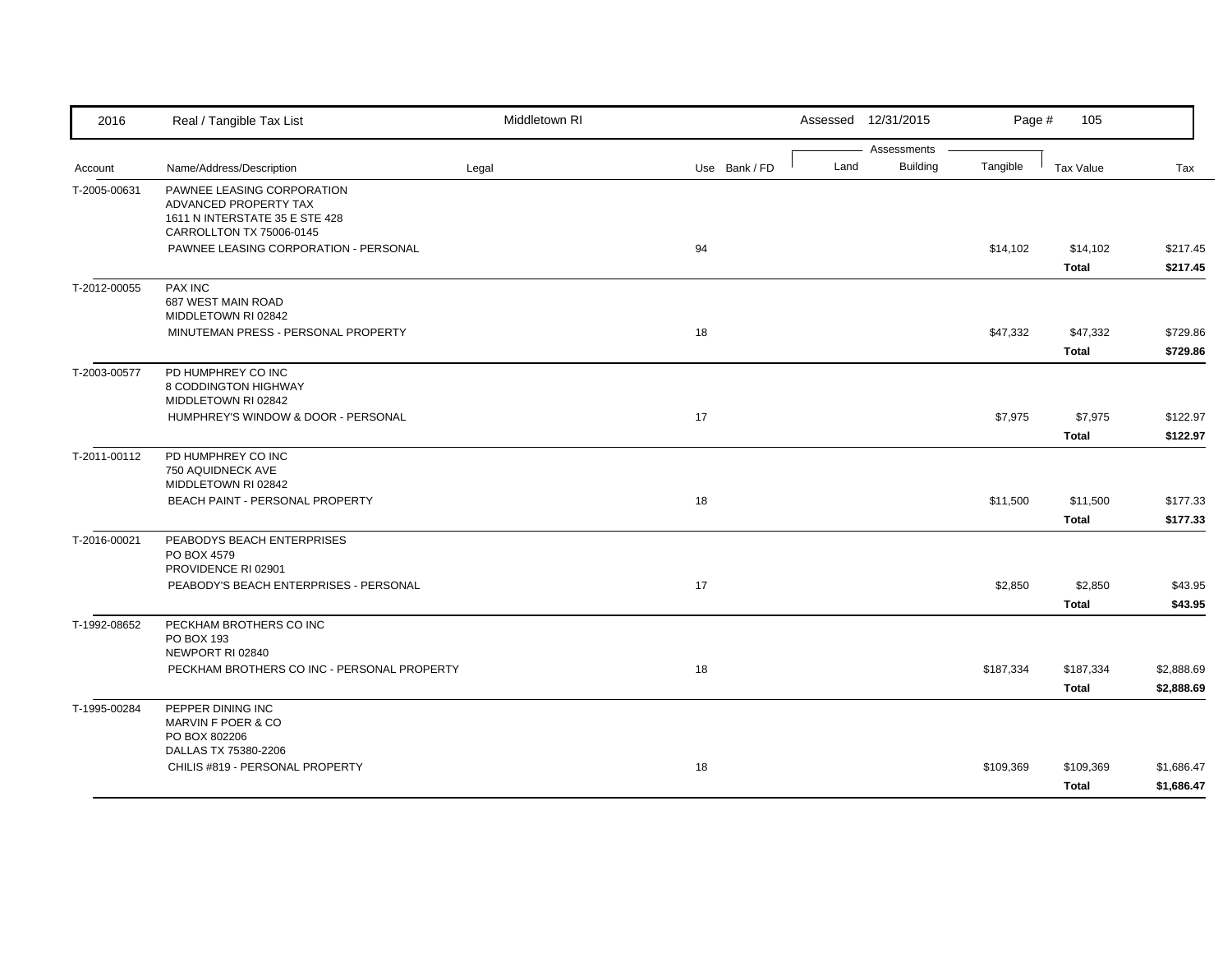| 2016         | Real / Tangible Tax List                                                                           | Middletown RI |               |      | Assessed 12/31/2015 | Page #    | 106          |            |
|--------------|----------------------------------------------------------------------------------------------------|---------------|---------------|------|---------------------|-----------|--------------|------------|
|              |                                                                                                    |               |               |      | Assessments         |           |              |            |
| Account      | Name/Address/Description                                                                           | Legal         | Use Bank / FD | Land | <b>Building</b>     | Tangible  | Tax Value    | Tax        |
| T-2010-02108 | PEREIRA ADILSON<br>103 WOLCOTT AVENUE<br>MIDDLETOWN RI 02842                                       |               |               |      |                     |           |              |            |
|              | AP CLEANING - PERSONAL PROPERTY                                                                    |               | 17            |      |                     | \$270     | \$270        | \$4.16     |
|              |                                                                                                    |               |               |      |                     |           | <b>Total</b> | \$4.16     |
| T-2014-00034 | PERKINS PAPER LLC<br>C/O ADVANCED PROP TX COMP<br>1611 N I-35E STE 428<br>CARROLLTON TX 75006-8616 |               |               |      |                     |           |              |            |
|              | PERKINS PAPER LLC - PERSONAL PROPERTY                                                              |               | 18            |      |                     | \$48,851  | \$48,851     | \$753.28   |
|              |                                                                                                    |               |               |      |                     |           | <b>Total</b> | \$753.28   |
| T-1992-03945 | PERKINS THOMAS<br>210 OLD AIRPORT ROAD<br>MIDDLETOWN RI 02842                                      |               |               |      |                     |           |              |            |
|              | SEAL ROCK LLC - PERSONAL PROPERTY                                                                  |               | 17            |      |                     | \$15,794  | \$15,794     | \$243.54   |
|              |                                                                                                    |               |               |      |                     |           | <b>Total</b> | \$243.54   |
| T-2016-00003 | PET VALU - MIDDLETOWN RI<br>489 DEVON PARK DRIVE<br>SUITE 320<br><b>WAYNE PA 19087</b>             |               |               |      |                     |           |              |            |
|              | PET VALU - PERSONAL PROPERTY                                                                       |               | 18            |      |                     | \$55,000  | \$55,000     | \$848.10   |
|              |                                                                                                    |               |               |      |                     |           | <b>Total</b> | \$848.10   |
| T-2005-00591 | PETCO ANIMAL SUPPLIES INC<br>C/O ASSOCIATED TAX APPRAISERS<br>PO BOX 91119<br>AUSTIN TX 78709      |               |               |      |                     |           |              |            |
|              | PETCO #1830 - PERSONAL PROPERTY                                                                    |               | 18            |      |                     | \$210,334 | \$210,334    | \$3,243.35 |
|              |                                                                                                    |               |               |      |                     |           | <b>Total</b> | \$3,243.35 |
| T-2016-00032 | PETRO HOLDINGS<br>PO BOX 283<br>TIVERTON RI 02878                                                  |               |               |      |                     |           |              |            |
|              | PETRO HOLDINGS - PERSONAL PROPERTY                                                                 |               | 18            |      |                     | \$1,122   | \$1,122      | \$17.30    |
|              |                                                                                                    |               |               |      |                     |           | <b>Total</b> | \$17.30    |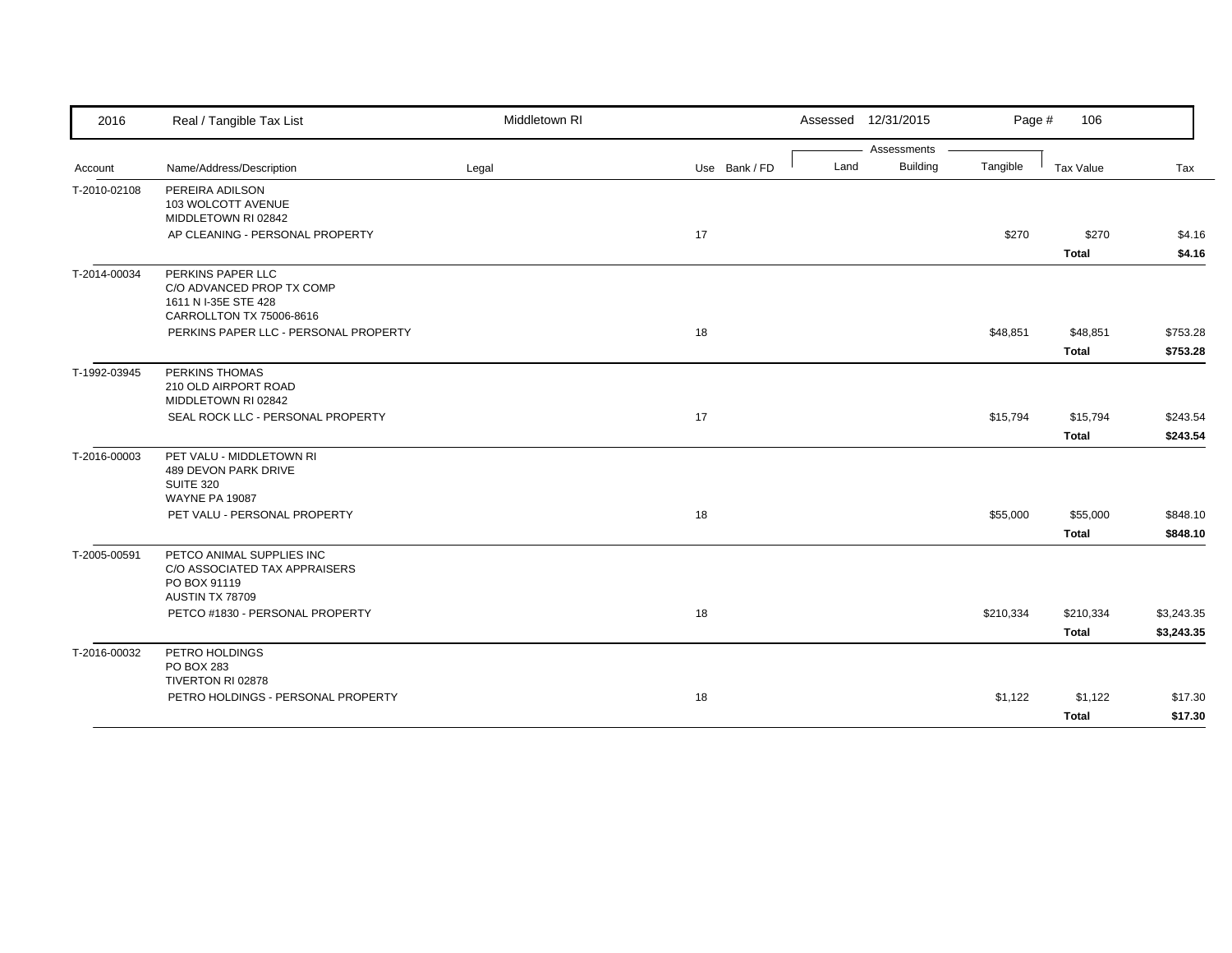| 2016         | Real / Tangible Tax List                    | Middletown RI |               |      | Assessed 12/31/2015 | Page #    | 107          |            |
|--------------|---------------------------------------------|---------------|---------------|------|---------------------|-----------|--------------|------------|
|              |                                             |               |               | Land | Assessments         |           |              |            |
| Account      | Name/Address/Description                    | Legal         | Use Bank / FD |      | <b>Building</b>     | Tangible  | Tax Value    | Tax        |
| T-2008-02084 | PHARMAKIS CHARLES<br>18 SHANGRI LA LANE     |               |               |      |                     |           |              |            |
|              | MIDDLETOWN RI 02842                         |               |               |      |                     |           |              |            |
|              | THE BUTLER DID IT - PERSONAL PROPERTY       |               | 17            |      |                     | \$280     | \$280        | \$4.32     |
|              |                                             |               |               |      |                     |           | <b>Total</b> | \$4.32     |
| T-2007-01921 | PIMTONG INC                                 |               |               |      |                     |           |              |            |
|              | 238 EAST MAIN ROAD                          |               |               |      |                     |           |              |            |
|              | MIDDLETOWN RI 02842                         |               |               |      |                     |           |              |            |
|              | SIAM SQUARE FINE THAI CUISINE - PERSONAL    |               | 18            |      |                     | \$26,225  | \$26,225     | \$404.39   |
|              |                                             |               |               |      |                     |           | <b>Total</b> | \$404.39   |
| T-2006-03180 | PINA DONNA                                  |               |               |      |                     |           |              |            |
|              | C/O DARLENE A BEAMON                        |               |               |      |                     |           |              |            |
|              | 112 MARSDEN ST<br>SPRINGFIELD MA 01109      |               |               |      |                     |           |              |            |
|              | 2006 36' LAYTON 3610 - PERSONAL PROPERTY    |               | 45            |      |                     | \$11,550  | \$11,550     | \$178.10   |
|              |                                             |               |               |      |                     |           | <b>Total</b> | \$178.10   |
|              | PINCKNEY JOHN W & THERESA G                 |               |               |      |                     |           |              |            |
| T-2001-00671 | 103 KINGS RIDGE RD                          |               |               |      |                     |           |              |            |
|              | WAKEFIELD RI 02879                          |               |               |      |                     |           |              |            |
|              | JWP COMPANY/MCDONALDS - PERSONAL PROPERTY   |               | 18            |      |                     | \$206,980 | \$206,980    | \$3,191.63 |
|              |                                             |               |               |      |                     |           | <b>Total</b> | \$3,191.63 |
| T-2002-00538 | PINCKNEY JOHN W & THERESA G                 |               |               |      |                     |           |              |            |
|              | 103 KINGS RIDGE RD                          |               |               |      |                     |           |              |            |
|              | WAKEFIELD RI 02879                          |               |               |      |                     |           |              |            |
|              | JWP COMPANY/MCDONALDS - PERSONAL PROPERTY   |               | 18            |      |                     | \$189,472 | \$189,472    | \$2,921.66 |
|              |                                             |               |               |      |                     |           | <b>Total</b> | \$2,921.66 |
| T-2012-00057 | PINE DAVID                                  |               |               |      |                     |           |              |            |
|              | PO BOX 4067                                 |               |               |      |                     |           |              |            |
|              | MIDDLETOWN RI 02842                         |               | 17            |      |                     |           |              |            |
|              | DIESEL DAVES - PERSONAL PROPERTY            |               |               |      |                     | \$6,239   | \$6,239      | \$96.21    |
|              |                                             |               |               |      |                     |           | <b>Total</b> | \$96.21    |
| T-1993-00464 | PIRRI ENTERPRISE                            |               |               |      |                     |           |              |            |
|              | 800 AQUIDNECK AVENUE<br>MIDDLETOWN RI 02842 |               |               |      |                     |           |              |            |
|              | AQUIDNECK MEAT MARKET - PERSONAL PROPERTY   |               | 18            |      |                     | \$48,853  | \$48,853     | \$753.31   |
|              |                                             |               |               |      |                     |           | <b>Total</b> | \$753.31   |
|              |                                             |               |               |      |                     |           |              |            |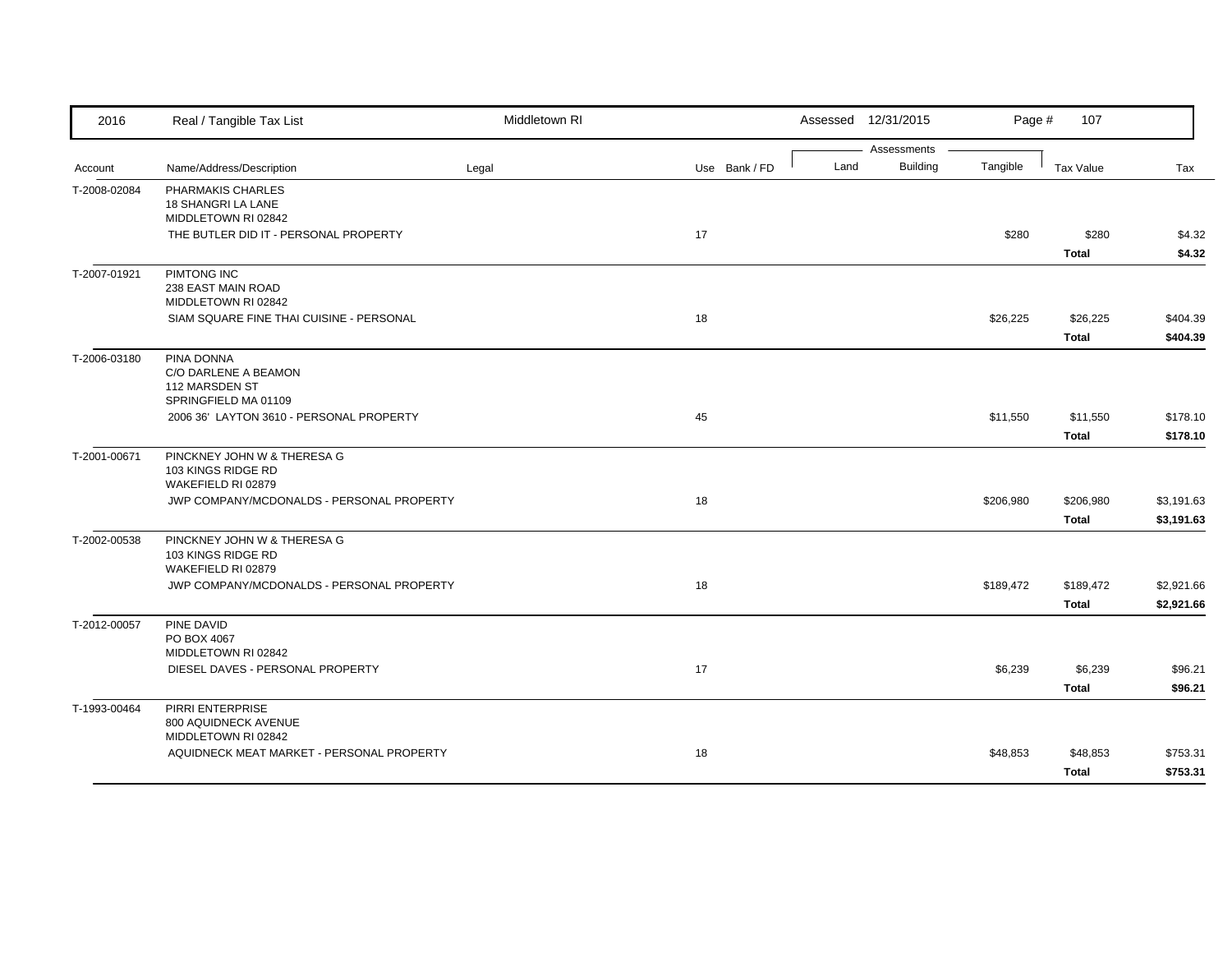| 2016         | Real / Tangible Tax List                                             | Middletown RI |               |      | Assessed 12/31/2015            | Page #    | 108          |                          |
|--------------|----------------------------------------------------------------------|---------------|---------------|------|--------------------------------|-----------|--------------|--------------------------|
|              |                                                                      |               |               | Land | Assessments<br><b>Building</b> |           |              |                          |
| Account      | Name/Address/Description                                             | Legal         | Use Bank / FD |      |                                | Tangible  | Tax Value    | Tax                      |
| T-1992-08989 | PITNEY BOWES GLOBAL FINANCIAL<br>5310 CYPRESS CENTER DR              |               |               |      |                                |           |              |                          |
|              | SUITE 110                                                            |               |               |      |                                |           |              |                          |
|              | <b>TAMPA FL 33609</b><br>PITNEY BOWES GLOBAL FINANCIAL - PERSONAL    |               | 94            |      |                                | \$105,111 | \$105,111    |                          |
|              |                                                                      |               |               |      |                                |           | <b>Total</b> | \$1,620.81<br>\$1,620.81 |
| T-1992-08990 | PITNEY BOWES INC<br>5310 CYPRESS CENTER DRIVE                        |               |               |      |                                |           |              |                          |
|              | SUITE 110<br><b>TAMPA FL 33609</b>                                   |               |               |      |                                |           |              |                          |
|              | PITNEY BOWES INC - PERSONAL PROPERTY                                 |               | 94            |      |                                | \$16,242  | \$16,242     | \$250.45                 |
|              |                                                                      |               |               |      |                                |           | <b>Total</b> | \$250.45                 |
| T-1994-00309 | <b>PLEMMONS TONI</b>                                                 |               |               |      |                                |           |              |                          |
|              | 510 EAST MAIN ROAD - 6<br>MIDDLETOWN RI 02842                        |               |               |      |                                |           |              |                          |
|              | ULTIMATE IMAGE HAIR SALON - PERSONAL PROPERTY                        |               | 17            |      |                                | \$5,093   | \$5,093      | \$78.53                  |
|              |                                                                      |               |               |      |                                |           | <b>Total</b> | \$78.53                  |
| T-1992-09003 | PLUMBERS SUPPLY COMPANY                                              |               |               |      |                                |           |              |                          |
|              | <b>429 CHURCH STREET</b>                                             |               |               |      |                                |           |              |                          |
|              | PO BOX 51687<br>NEW BEDFORD MA 02745                                 |               |               |      |                                |           |              |                          |
|              | PLUMBERS SUPPLY COMPANY INC - PERSONAL                               |               | 18            |      |                                | \$66,220  | \$66,220     | \$1,021.11               |
|              |                                                                      |               |               |      |                                |           | <b>Total</b> | \$1,021.11               |
| T-2001-00618 | PNC EQUIPMENT FINANCE LLC                                            |               |               |      |                                |           |              |                          |
|              | 995 DALTON AVENUE                                                    |               |               |      |                                |           |              |                          |
|              | CINCINNATI OH 45203<br>PNC EQUIPMENT FINANCE LLC - PERSONAL PROPERTY |               | 94            |      |                                | \$229,912 | \$229,912    | \$3,545.24               |
|              |                                                                      |               |               |      |                                |           | <b>Total</b> | \$3,545.24               |
| T-1999-09081 | POLO CLEANERS                                                        |               |               |      |                                |           |              |                          |
|              | 698 AQUIDNECK AVENUE                                                 |               |               |      |                                |           |              |                          |
|              | MIDDLETOWN RI 02842<br>VIKING CLEANERS - PERSONAL PROPERTY           |               | 18            |      |                                | \$20,000  | \$20,000     | \$308.40                 |
|              |                                                                      |               |               |      |                                |           | Total        | \$308.40                 |
|              |                                                                      |               |               |      |                                |           |              |                          |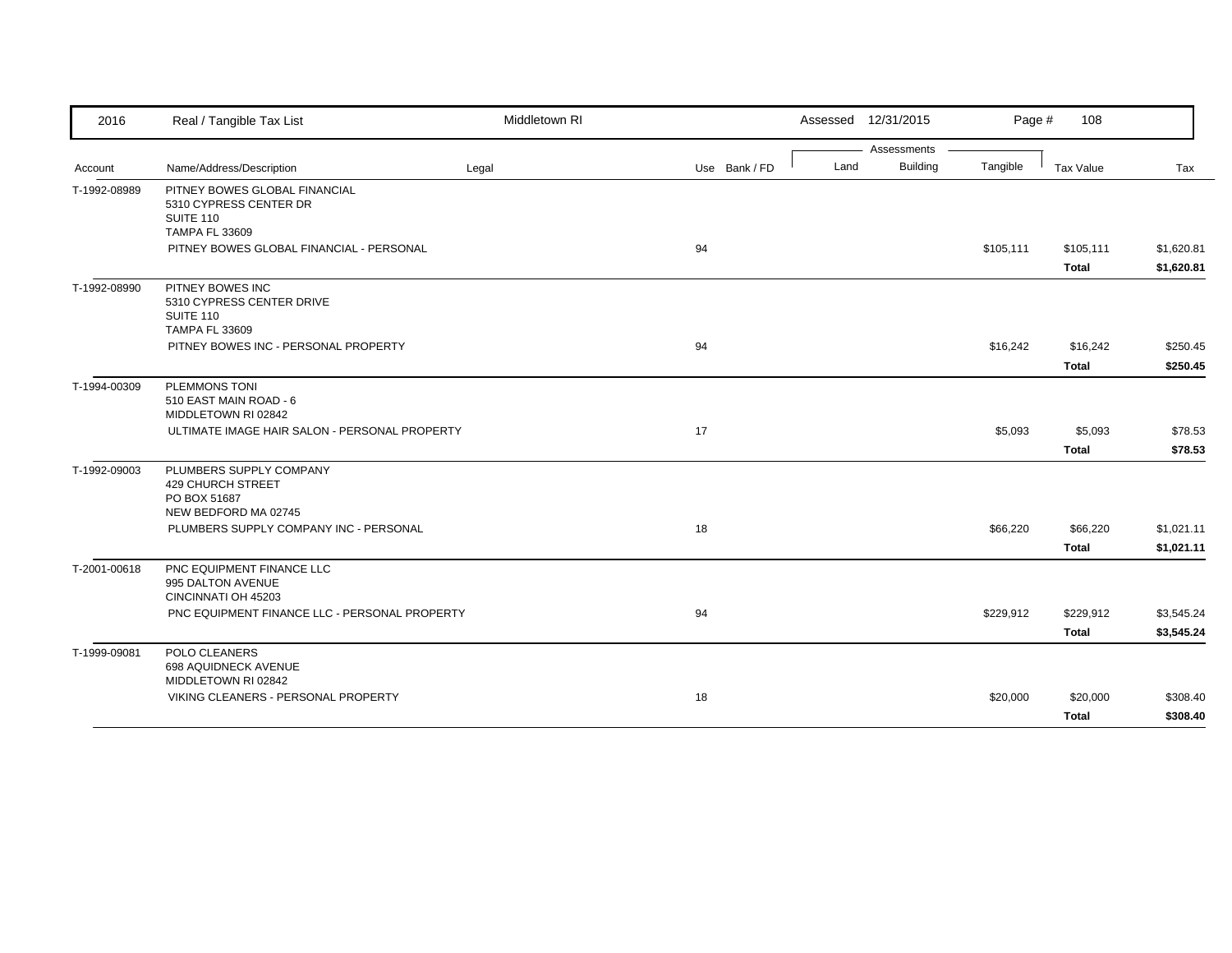| 2016         | Real / Tangible Tax List                                                                        | Middletown RI |               |      | Assessed 12/31/2015            | Page #    | 109                       |                          |
|--------------|-------------------------------------------------------------------------------------------------|---------------|---------------|------|--------------------------------|-----------|---------------------------|--------------------------|
| Account      | Name/Address/Description                                                                        | Legal         | Use Bank / FD | Land | Assessments<br><b>Building</b> | Tangible  | Tax Value                 | Tax                      |
| T-1992-09023 | POLO CLEANERS INC<br>698 AQUIDNECK AVENUE<br>MIDDLETOWN RI 02842                                |               |               |      |                                |           |                           |                          |
|              | POLO CLEANERS INC - PERSONAL PROPERTY                                                           |               | 18            |      |                                | \$184,504 | \$184,504<br><b>Total</b> | \$2,845.05<br>\$2,845.05 |
| T-2011-00096 | PORRAZZO PETER<br>1106 NO MAIN ST<br>PROVIDENCE RI 02904                                        |               |               |      |                                |           |                           |                          |
|              | ATLAS ATM - PERSONAL PROPERTY                                                                   |               | 17            |      |                                | \$11,700  | \$11,700<br><b>Total</b>  | \$180.41<br>\$180.41     |
| T-1992-09046 | POST ALL INC<br>1151 AQUIDNECK AVENUE<br>MIDDLETOWN RI 02842                                    |               |               |      |                                |           |                           |                          |
|              | POST ALL - PERSONAL PROPERTY                                                                    |               | 18            |      |                                | \$17,992  | \$17,992<br><b>Total</b>  | \$277.44<br>\$277.44     |
| T-2007-01931 | PRIORITY AUTOMOTIVE OF NPT<br>1133 WEST MAIN ROAD<br>MIDDLETOWN RI 02842                        |               |               |      |                                |           |                           |                          |
|              | HYUNDAI OF NEWPORT - PERSONAL PROPERTY                                                          |               | 18            |      |                                | \$77,087  | \$77,087<br><b>Total</b>  | \$1,188.68<br>\$1,188.68 |
| T-1992-09131 | PRUDENTIAL FINANCIAL INC<br>100 MULBERRY STREET<br><b>GC3-4TH FLOOR</b><br>NEWARK NJ 07102-4061 |               |               |      |                                |           |                           |                          |
|              | PRUDENTIAL INSURANCE CO - PERSONAL PROPERTY                                                     |               | 17            |      |                                | \$2,492   | \$2,492<br><b>Total</b>   | \$38.43<br>\$38.43       |
| T-2001-00460 | PRUITT CRAIG A & NICOLE M<br>88 EAST MAIN ROAD<br>MIDDLETOWN RI 02842                           |               |               |      |                                |           |                           |                          |
|              | PRUITT CHIROPRACTIC LTD - PERSONAL PROPERTY                                                     |               | 18            |      |                                | \$20,761  | \$20,761<br><b>Total</b>  | \$320.13<br>\$320.13     |
| T-2007-01922 | PULICE STEPHEN P<br>PO BOX 4739<br>MIDDLETOWN RI 02842                                          |               |               |      |                                |           |                           |                          |
|              | PULICE PLUMBING - PERSONAL PROPERTY                                                             |               | 17            |      |                                | \$1,520   | \$1,520<br><b>Total</b>   | \$23.44<br>\$23.44       |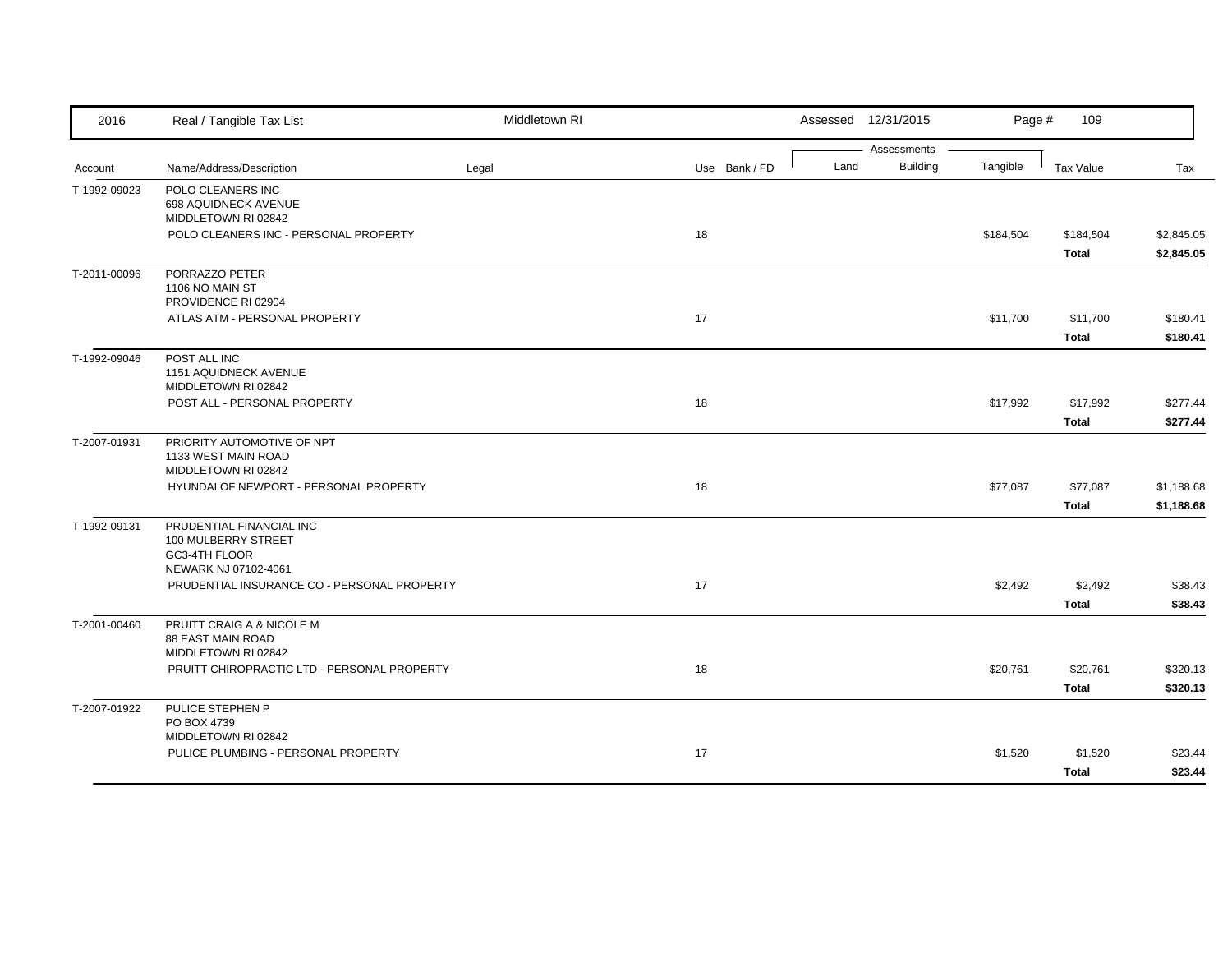| 2016         | Real / Tangible Tax List                                                                                      | Middletown RI |             | Assessed | 12/31/2015                     | Page #    | 110                       |                          |
|--------------|---------------------------------------------------------------------------------------------------------------|---------------|-------------|----------|--------------------------------|-----------|---------------------------|--------------------------|
| Account      | Name/Address/Description                                                                                      | Legal         | Use Bank/FD | Land     | Assessments<br><b>Building</b> | Tangible  | Tax Value                 | Tax                      |
| T-1992-09150 | PURVIS SYSTEMS INCORPORATED<br>88 SILVA LANE<br>MIDDLETOWN RI 02842<br>PURVIS SYSTEMS INC - PERSONAL PROPERTY |               | 18          |          |                                | \$591,966 | \$591,966<br><b>Total</b> | \$9,128.12<br>\$9,128.12 |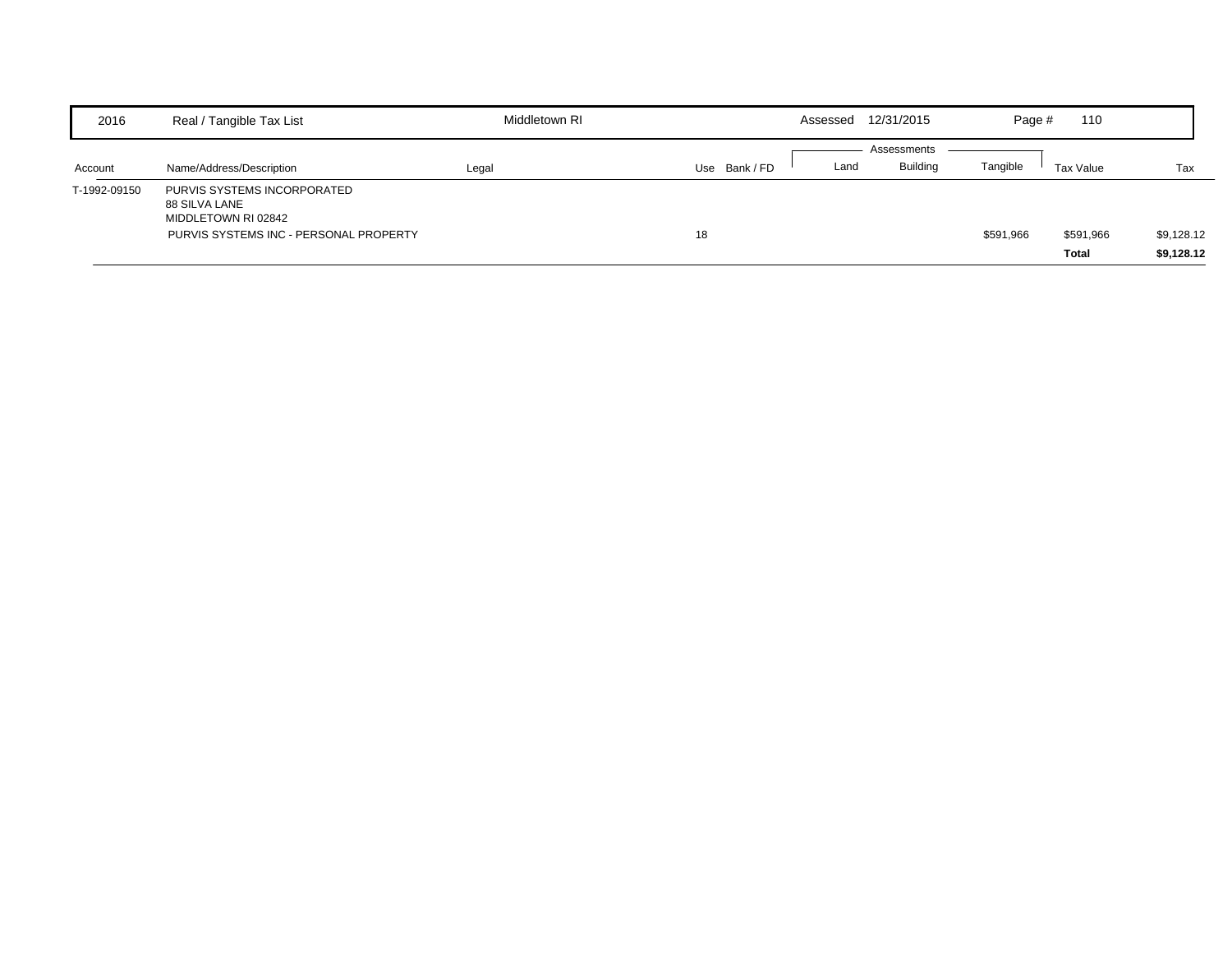| 2016         | Real / Tangible Tax List                                                          | Middletown RI |               | Assessed | 12/31/2015                     | Page #    | 111                       |                          |
|--------------|-----------------------------------------------------------------------------------|---------------|---------------|----------|--------------------------------|-----------|---------------------------|--------------------------|
| Account      | Name/Address/Description                                                          | Legal         | Use Bank / FD | Land     | Assessments<br><b>Building</b> | Tangible  | Tax Value                 | Tax                      |
| T-2005-00565 | <b>QUALITYTIME LLC</b><br>1185 WEST MAIN ROAD<br>MIDDLETOWN RI 02842              |               |               |          |                                |           |                           |                          |
|              | TRAVELODGE - PERSONAL PROPERTY                                                    |               | 18            |          |                                | \$105,371 | \$105,371<br><b>Total</b> | \$1,624.82<br>\$1,624.82 |
| T-2015-00008 | QUENCH USA INC<br>C/O GRANT THORNTON LLP<br>PO BOX 30286<br>PHILADELPHIA PA 19103 |               |               |          |                                |           |                           |                          |
|              | QUENCH USA INC - PERSONAL PROPERTY                                                |               | 18            |          |                                | \$374     | \$374<br><b>Total</b>     | \$5.77<br>\$5.77         |
| T-1992-12153 | QUICK SILVER LLC<br>950 AQUIDNECK AVENUE<br>MIDDLETOWN RI 02842                   |               |               |          |                                |           |                           |                          |
|              | CROWN COLLISION CENTER - PERSONAL PROPERTY                                        |               | 18            |          |                                | \$376,514 | \$376,514<br><b>Total</b> | \$5,805.85<br>\$5,805.85 |
| T-2006-03196 | <b>QUINN KEVIN &amp; MARY</b><br>57 PERRY AVENUE<br>MIDDLETOWN RI 02842           |               |               |          |                                |           |                           |                          |
|              | QUINNS XTERMINATOR - PERSONAL PROPERTY                                            |               | 17            |          |                                | \$480     | \$480<br><b>Total</b>     | \$7.40<br>\$7.40         |
| T-2006-03124 | QUINN RICHARD W FAIA ARCHITECT<br>306 COREY LANE<br>MIDDLETOWN RI 02842           |               |               |          |                                |           |                           |                          |
|              | QUINN RICHARD W FAIA ARCHITECT - PERSONAL                                         |               | 17            |          |                                | \$1,284   | \$1,284<br><b>Total</b>   | \$19.80<br>\$19.80       |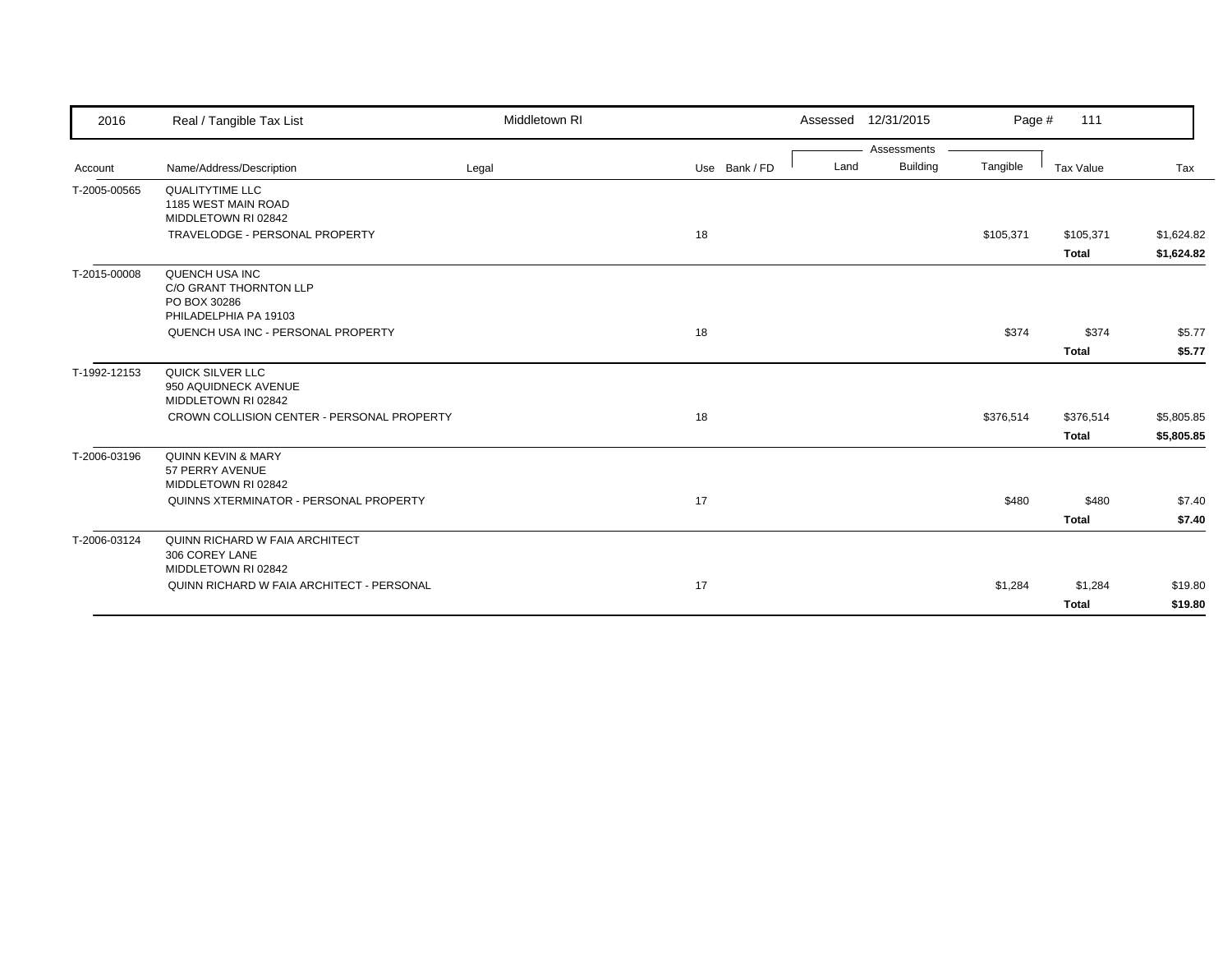| 2016         | Real / Tangible Tax List                                            | Middletown RI |               |      | Assessed 12/31/2015            | Page #   | 112                      |                          |
|--------------|---------------------------------------------------------------------|---------------|---------------|------|--------------------------------|----------|--------------------------|--------------------------|
| Account      | Name/Address/Description                                            | Legal         | Use Bank / FD | Land | Assessments<br><b>Building</b> | Tangible | <b>Tax Value</b>         | Tax                      |
| T-1999-09037 | RADHA KRISHNA LLC<br>31 WEST MAIN ROAD<br>MIDDLETOWN RI 02842       |               |               |      |                                |          |                          |                          |
|              | RODEWAY INN - PERSONAL PROPERTY                                     |               | 18            |      |                                | \$80,337 | \$80,337<br><b>Total</b> | \$1,238.80<br>\$1,238.80 |
| T-2005-00632 | RAUCHLE RANDY<br>16 ESPLANADE<br>MIDDLETOWN RI 02842                |               |               |      |                                |          |                          |                          |
|              | RAR MEDICAL - PERSONAL PROPERTY                                     |               | 17            |      |                                | \$564    | \$564<br><b>Total</b>    | \$8.70<br>\$8.70         |
| T-2004-00574 | RAYMOND LEASING CORP<br>22 SOUTH CANAL STREET<br>GREENE NY 13778    |               |               |      |                                |          |                          |                          |
|              | RAYMOND LEASING CORPORATION - PERSONAL                              |               | 94            |      |                                | \$22,156 | \$22,156<br><b>Total</b> | \$341.65<br>\$341.65     |
| T-2006-03129 | RAYTHEON BBN TECHNOLOGIES<br>PO BOX 660248<br>MS 336                |               |               |      |                                |          |                          |                          |
|              | DALLAS TX 75266-0248<br>RAYTHEON BBN TECHNOLOGIES - PERSONAL        |               | 18            |      |                                | \$75,869 | \$75,869<br><b>Total</b> | \$1,169.90<br>\$1,169.90 |
| T-1999-09079 | REAGAN CONSTRUCTION CORP<br>121 GREENE LANE<br>MIDDLETOWN RI 02842  |               |               |      |                                |          |                          |                          |
|              | REAGAN CONSTRUCTION CORP - PERSONAL                                 |               | 18            |      |                                | \$61,956 | \$61,956<br><b>Total</b> | \$955.36<br>\$955.36     |
| T-2010-02062 | <b>REAL D INC</b><br>PO BOX 52307<br>ATLANTA GA 30355-0307          |               |               |      |                                |          |                          |                          |
|              | REAL D INC - PERSONAL PROPERTY                                      |               | 94            |      |                                | \$14,042 | \$14,042<br><b>Total</b> | \$216.53<br>\$216.53     |
| T-2007-01954 | REDBOX AUTOMATED RETAIL LLC<br>21001 N TATUM BLVD<br>SUITE 1630-630 |               |               |      |                                |          |                          |                          |
|              | PHOENIX AZ 85050<br>REDBOX AUTOMATED RETAIL LLC - PERSONAL          |               | 18            |      |                                | \$30,832 | \$30,832<br>Total        | \$475.43<br>\$475.43     |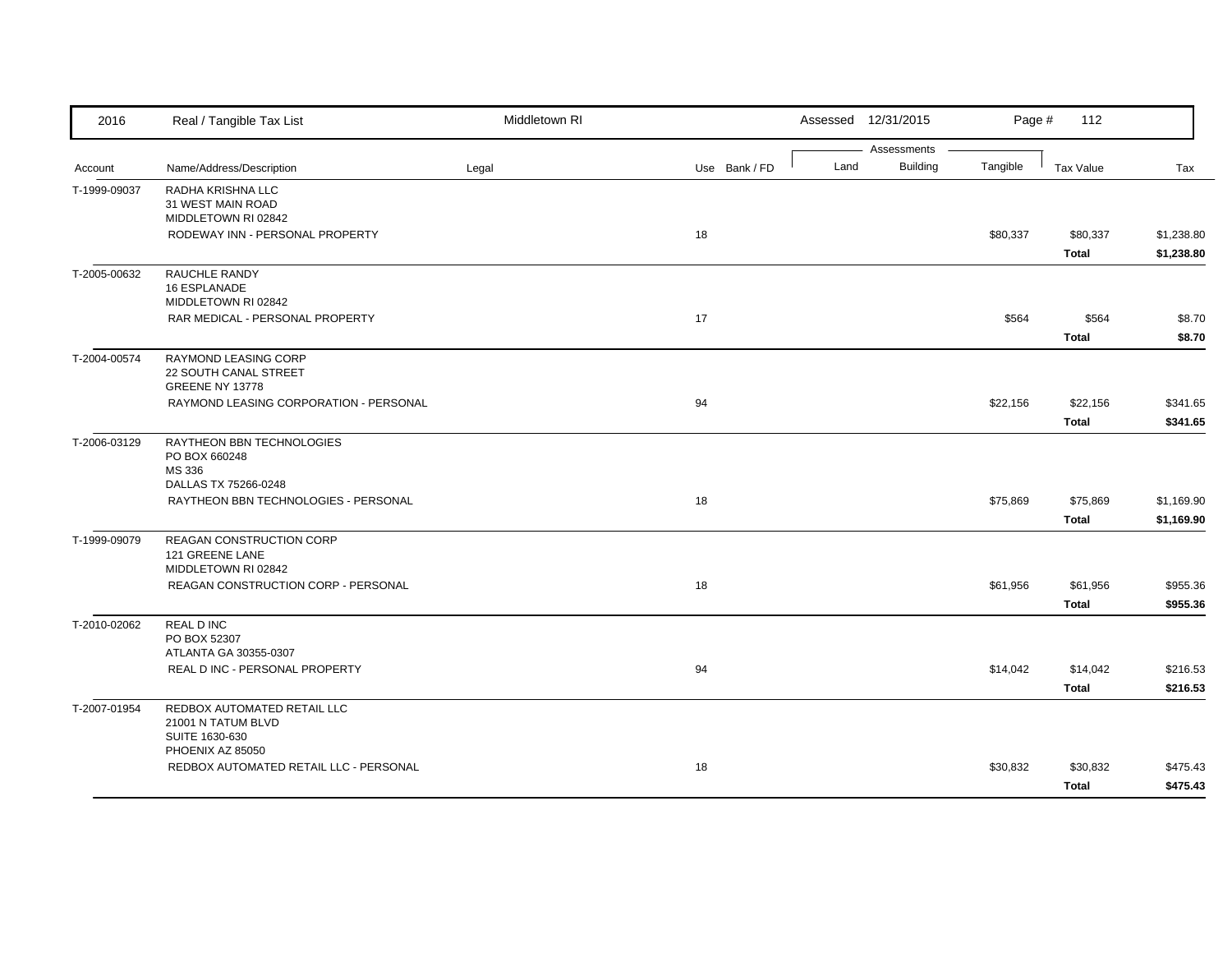| 2016         | Real / Tangible Tax List                                                                       | Middletown RI |               | Assessed 12/31/2015 |             | Page #    | 113                       |                          |
|--------------|------------------------------------------------------------------------------------------------|---------------|---------------|---------------------|-------------|-----------|---------------------------|--------------------------|
|              |                                                                                                |               |               |                     | Assessments |           |                           |                          |
| Account      | Name/Address/Description                                                                       | Legal         | Use Bank / FD | Land                | Building    | Tangible  | Tax Value                 | Tax                      |
| T-2016-00006 | <b>REED HANNAH</b><br>717 AQUIDNECK AVENUE<br>MIDDLETOWN RI 02842                              |               |               |                     |             |           |                           |                          |
|              | SLIM POSSIBLE - PERSONAL PROPERTY                                                              |               | 17            |                     |             | \$5,000   | \$5,000<br><b>Total</b>   | \$77.10<br>\$77.10       |
| T-2012-00068 | <b>REILLY MAUREEN NP</b><br>747 AQUIDNECK AVENUE<br>MIDDLETOWN RI 02842                        |               |               |                     |             |           |                           |                          |
|              | REILLY MAUREEN MSN NP - PERSONAL PROPERTY                                                      |               | 17            |                     |             | \$2,547   | \$2,547                   | \$39.27                  |
|              |                                                                                                |               |               |                     |             |           | <b>Total</b>              | \$39.27                  |
| T-1992-09408 | RELIANCE SEWING & VACUUM INC<br>796 AQUIDNECK AVENUE<br>MIDDLETOWN RI 02842                    |               |               |                     |             |           |                           |                          |
|              | RELIANCE VACUUM - PERSONAL PROPERTY                                                            |               | 17            |                     |             | \$2,501   | \$2,501                   | \$38.57                  |
|              |                                                                                                |               |               |                     |             |           | <b>Total</b>              | \$38.57                  |
| T-1992-09421 | <b>RENT A CENTER EAST INC</b><br>C/O MARVIN POER & COMPANY<br>PO BOX 52427<br>ATLANTA GA 30355 |               |               |                     |             |           |                           |                          |
|              | RENT-A-CENTER EAST INC - PERSONAL PROPERTY                                                     |               | 18            |                     |             | \$287,406 | \$287,406<br><b>Total</b> | \$4,431.80<br>\$4,431.80 |
| T-1992-09422 | RENT ALL OF NEWPORT INC<br>1139 AQUIDNECK AVENUE<br>MIDDLETOWN RI 02842                        |               |               |                     |             |           |                           |                          |
|              | TAYLOR RENTAL - PERSONAL PROPERTY                                                              |               | 18            |                     |             | \$75,307  | \$75,307                  | \$1,161.23               |
|              |                                                                                                |               |               |                     |             |           | <b>Total</b>              | \$1,161.23               |
| T-2000-00649 | <b>RESEARCH &amp; DEV SOLUTION INC</b><br>7921 JONES BRANCH DRIVE<br><b>STE 275</b>            |               |               |                     |             |           |                           |                          |
|              | MCLEAN VA 22102<br>RESEARCH & DEV SOLUTION INC - PERSONAL                                      |               | 18            |                     |             | \$39,989  | \$39,989                  | \$616.63                 |
|              |                                                                                                |               |               |                     |             |           | <b>Total</b>              | \$616.63                 |
|              |                                                                                                |               |               |                     |             |           |                           |                          |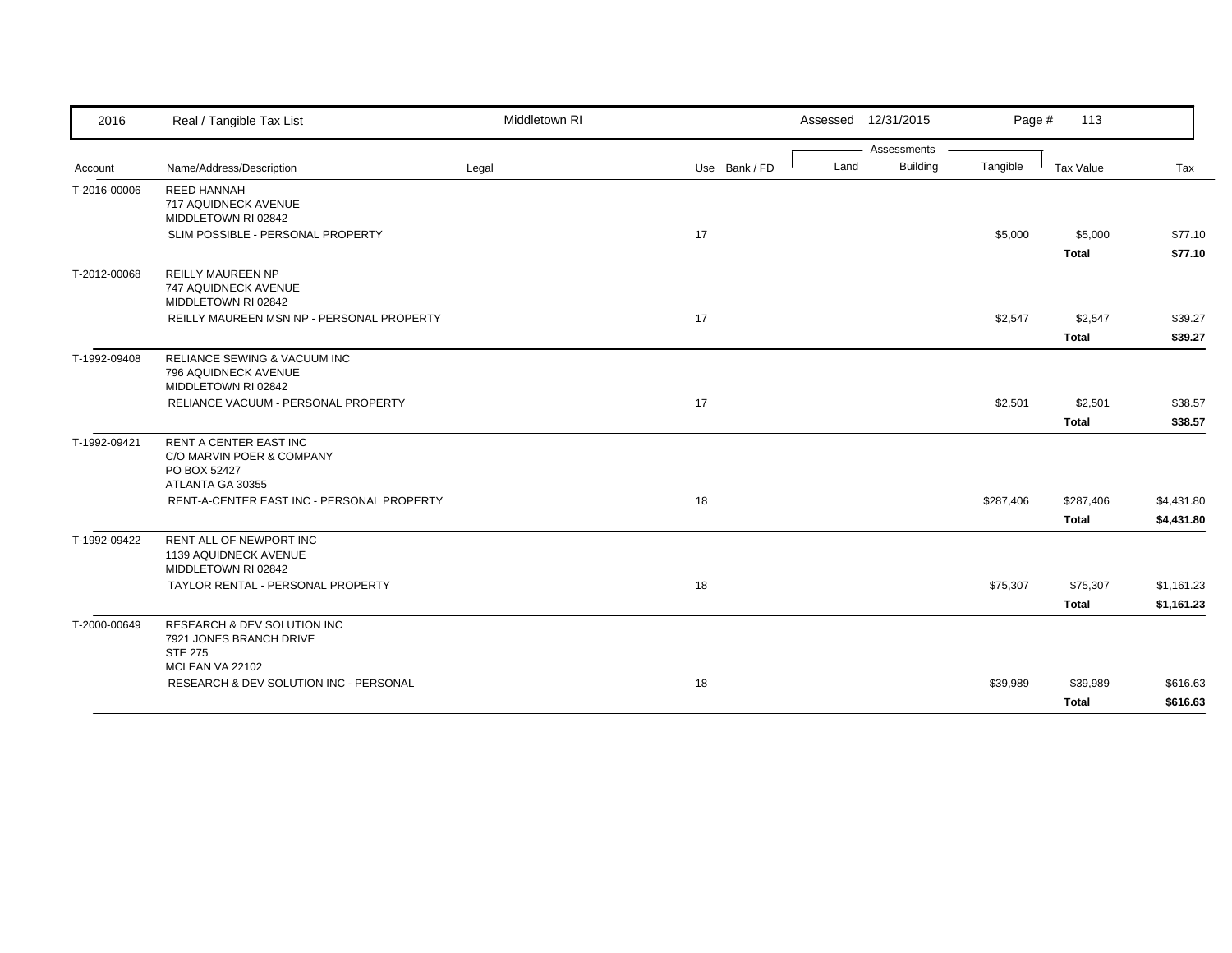| 2016         | Real / Tangible Tax List                                                                                          | Middletown RI |               |      | Assessed 12/31/2015            | Page #    | 114                       |                          |
|--------------|-------------------------------------------------------------------------------------------------------------------|---------------|---------------|------|--------------------------------|-----------|---------------------------|--------------------------|
| Account      | Name/Address/Description                                                                                          | Legal         | Use Bank / FD | Land | Assessments<br><b>Building</b> | Tangible  | Tax Value                 | Tax                      |
| T-1992-09429 | <b>RESEARCH ENGINEERING &amp; MFG INC</b><br>55 HAMMARLUND WAY<br>TECH <sub>2</sub><br>MIDDLETOWN RI 02842        |               |               |      |                                |           |                           |                          |
|              | REMINC - PERSONAL PROPERTY                                                                                        |               | 18            |      |                                | \$195,868 | \$195,868<br><b>Total</b> | \$3,020.28<br>\$3,020.28 |
| T-2006-03128 | RESTAURANT TECHNOLOGIES INC<br>ADVANCED PROP TX COMP<br>1611 N INTERSTATE 35E STE 428<br>CARROLLTON TX 75006-8616 |               |               |      |                                |           |                           |                          |
|              | RESTAURANT TECHNOLOGIES INC - PERSONAL                                                                            |               | 94            |      |                                | \$5,672   | \$5,672<br><b>Total</b>   | \$87.46<br>\$87.46       |
| T-1992-09439 | REYNA CAPITAL CORPORATION<br>C/O TAX DEPARTMENT OHA2 03-40<br>ONE REYNOLDS WAY<br>KETTERING OH 45430              |               |               |      |                                |           |                           |                          |
|              | REYNA CAPITAL CORPORATION - PERSONAL                                                                              |               | 18            |      |                                | \$151,775 | \$151,775<br><b>Total</b> | \$2,340.37<br>\$2,340.37 |
| T-1992-09168 | REYNOLDS JOSEPH & KEVIN<br>307 OLIPHANT LANE<br>UNIT <sub>8</sub><br>MIDDLETOWN RI 02842                          |               |               |      |                                |           |                           |                          |
|              | QUICK FAB - PERSONAL PROPERTY                                                                                     |               | 17            |      |                                | \$9,391   | \$9,391<br><b>Total</b>   | \$144.81<br>\$144.81     |
| T-1992-00389 | RHODE ISLAND CVS PHARMACY LLC<br>C/O ALTUS GROUP US INC<br>21001 N TATUM BLVD. SUITE 1630<br>PHOENIX AZ 85050     |               |               |      |                                |           |                           |                          |
|              | CVS #00493 - PERSONAL PROPERTY                                                                                    |               | 18            |      |                                | \$267,140 | \$267,140<br><b>Total</b> | \$4,119.30<br>\$4,119.30 |
| T-1998-00699 | RICH PRODUCTS CORPORATION<br>MARVIN F POER & CO<br>PO BOX 802206<br>DALLAS TX 75380-2206                          |               |               |      |                                |           |                           |                          |
|              | RICH PRODUCTS CORPORATION - PERSONAL                                                                              |               | 94            |      |                                | \$1,011   | \$1,011<br><b>Total</b>   | \$15.59<br>\$15.59       |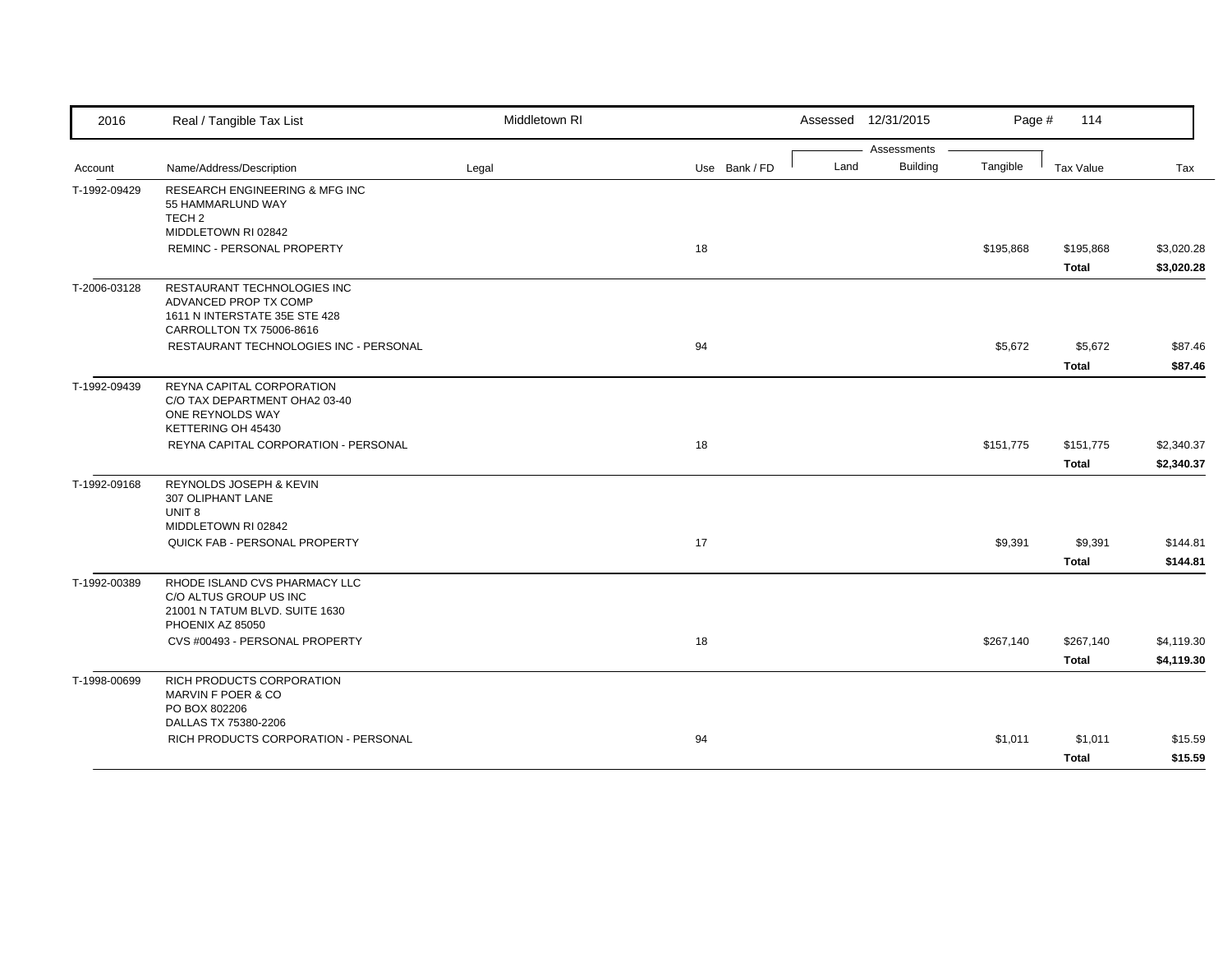| 2016         | Real / Tangible Tax List                                                                      | Middletown RI |               | Assessed 12/31/2015 |                 | Page #    | 115                       |                          |
|--------------|-----------------------------------------------------------------------------------------------|---------------|---------------|---------------------|-----------------|-----------|---------------------------|--------------------------|
|              |                                                                                               |               |               |                     | Assessments     |           |                           |                          |
| Account      | Name/Address/Description                                                                      | Legal         | Use Bank / FD | Land                | <b>Building</b> | Tangible  | Tax Value                 | Tax                      |
| T-2000-00657 | RICOH USA INC<br>C/O TX SERV<br>820 GEARS RD<br>HOUSTON TX 77067                              |               |               |                     |                 |           |                           |                          |
|              | RICOH USA INC - PERSONAL PROPERTY                                                             |               | 94            |                     |                 | \$14,773  | \$14,773<br><b>Total</b>  | \$227.80<br>\$227.80     |
| T-2016-00059 | <b>RIEDEL MATTHEW</b><br>114 ONDER DONK ROAD<br>WARWICK RI 10990                              |               |               |                     |                 |           |                           |                          |
|              | RIEDEL MATTHEW - PERSONAL PROPERTY                                                            |               | 97            |                     |                 | \$4,000   | \$4,000<br><b>Total</b>   | \$61.68<br>\$61.68       |
| T-2006-03189 | <b>RINFRET &amp; STURMS APPLIANCE SER</b><br>1015 AQUIDNECK AVENUE - A<br>MIDDLETOWN RI 02842 |               |               |                     |                 |           |                           |                          |
|              | RINFRET & STURMS APP SERVICE - PERSONAL                                                       |               | 17            |                     |                 | \$2,050   | \$2,050<br><b>Total</b>   | \$31.61<br>\$31.61       |
| T-2008-02074 | RISING TIDE ANGLER INC<br>1037 AQUIDNECK AVENUE<br>MIDDLETOWN RI 02842                        |               |               |                     |                 |           |                           |                          |
|              | THE SALTWATER EDGE - PERSONAL PROPERTY                                                        |               | 18            |                     |                 | \$10,421  | \$10,421<br><b>Total</b>  | \$160.69<br>\$160.69     |
| T-2001-00653 | <b>RITE SOLUTIONS INC</b><br>185 SOUTH BROAD STREET<br><b>SUITE 303</b><br>PAWCATUCK CT 06379 |               |               |                     |                 |           |                           |                          |
|              | RITE SOLUTIONS - PERSONAL PROPERTY                                                            |               | 18            |                     |                 | \$506,559 | \$506,559<br><b>Total</b> | \$7,811.14<br>\$7,811.14 |
| T-2002-00541 | RIVERHEAD BLDG SUPPLY CORP<br>250 DAVID COURT<br>CALVERTON NY 11933-3052                      |               |               |                     |                 |           |                           |                          |
|              | RIVERHEAD BUILDING SUPPLY - PERSONAL PROPERTY                                                 |               | 18            |                     |                 | \$209,691 | \$209,691<br>Total        | \$3,233.44<br>\$3,233.44 |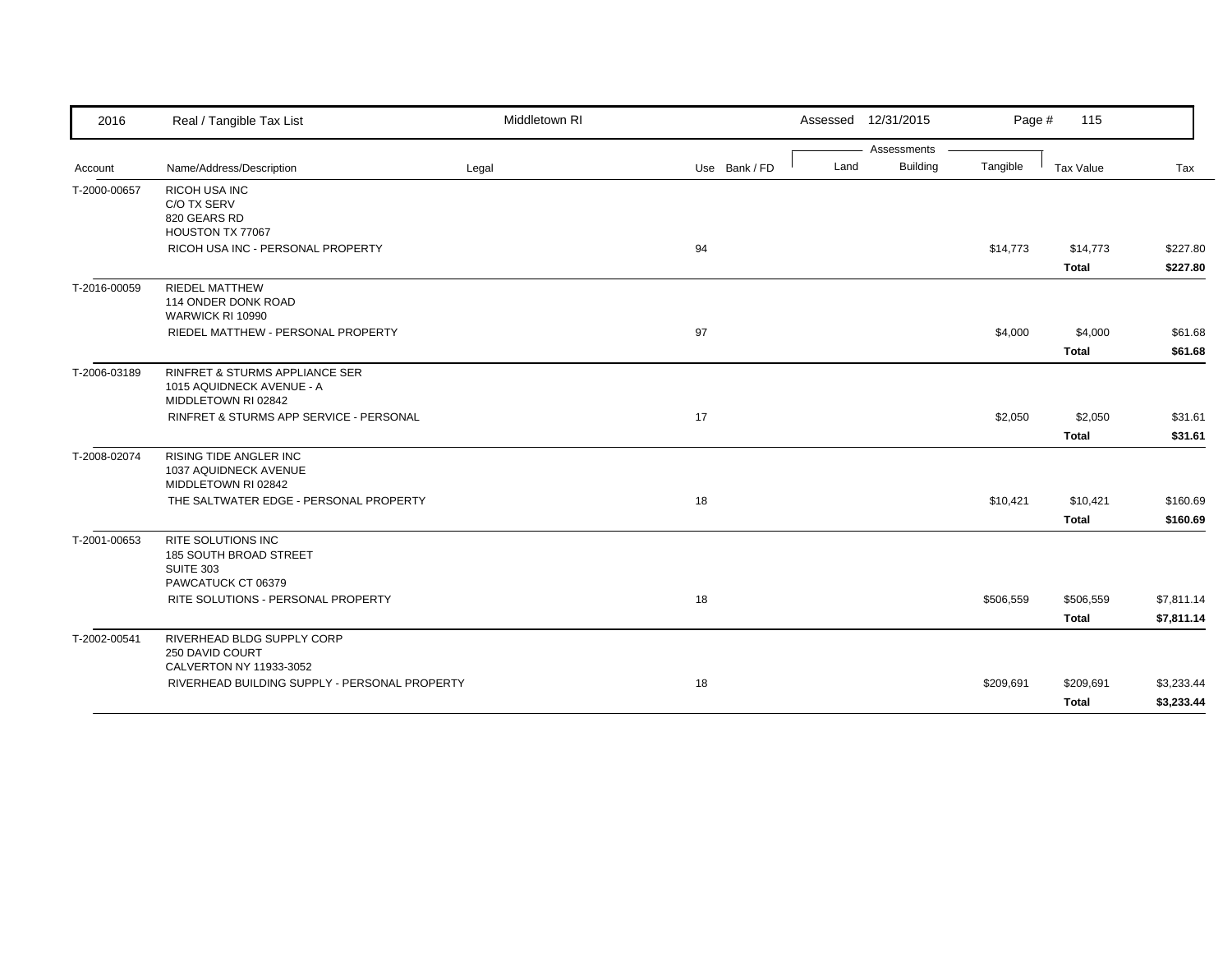| 2016         | Real / Tangible Tax List                                                                                  | Middletown RI |               |      | Assessed 12/31/2015 | Page #    | 116                       |                          |
|--------------|-----------------------------------------------------------------------------------------------------------|---------------|---------------|------|---------------------|-----------|---------------------------|--------------------------|
|              |                                                                                                           |               |               |      | Assessments         |           |                           |                          |
| Account      | Name/Address/Description                                                                                  | Legal         | Use Bank / FD | Land | <b>Building</b>     | Tangible  | Tax Value                 | Tax                      |
| T-2011-00094 | RIVERHEAD BLDG SUPPLY CORP<br>250 DAVID COURT<br>CALVERTON NY 11933-3052                                  |               |               |      |                     |           |                           |                          |
|              | RIVERHEAD BUILDING SUPPLY - PERSONAL PROPERTY                                                             |               | 18            |      |                     | \$359,103 | \$359,103<br><b>Total</b> | \$5,537.37<br>\$5,537.37 |
| T-2015-00033 | <b>RM FOLY INC</b><br>ADVANCED PROPERTY TAX<br>1611 N INTERSTATE 35E - STE 42<br>CARROLLTON TX 75006-8616 |               |               |      |                     |           |                           |                          |
|              | RM FOLEY INC - PERSONAL PROPERTY                                                                          |               | 18            |      |                     | \$1,820   | \$1,820<br><b>Total</b>   | \$28.06<br>\$28.06       |
| T-2007-01965 | <b>ROBINSON BRUCE</b><br><b>14 WABASSO TERRACE</b><br>MIDDLETOWN RI 02842                                 |               |               |      |                     |           |                           |                          |
|              | BR CLEANING SERVICES INC - PERSONAL PROPERTY                                                              |               | 17            |      |                     | \$5,125   | \$5,125                   | \$79.03                  |
|              |                                                                                                           |               |               |      |                     |           | <b>Total</b>              | \$79.03                  |
| T-2005-00635 | ROCKYS HARDWARE INC<br>40 ISLAND POND ROAD<br>SPRINGFIELD MA 01118                                        |               |               |      |                     |           |                           |                          |
|              | ROCKYS ACE HARDWARE - PERSONAL PROPERTY                                                                   |               | 18            |      |                     | \$37,639  | \$37,639<br><b>Total</b>  | \$580.39<br>\$580.39     |
| T-2015-00029 | <b>ROETTINGER WALTER MD</b><br>294 VALLEY ROAD<br>UNIT <sub>4</sub>                                       |               |               |      |                     |           |                           |                          |
|              | MIDDLETOWN RI 02842<br>WALTER ROETTINGER MD INC - PERSONAL PROPERTY                                       |               | 18            |      |                     | \$29,891  | \$29,891                  | \$460.92                 |
|              |                                                                                                           |               |               |      |                     |           | <b>Total</b>              | \$460.92                 |
| T-1994-00326 | RONDINA PHILIP J II<br>1151 AQUIDNECK AVENUE #506<br>MIDDLETOWN RI 02842                                  |               |               |      |                     |           |                           |                          |
|              | A COLONIAL CHIMNEY SWEEP - PERSONAL PROPERTY                                                              |               | 17            |      |                     | \$1,760   | \$1,760                   | \$27.14                  |
|              |                                                                                                           |               |               |      |                     |           | <b>Total</b>              | \$27.14                  |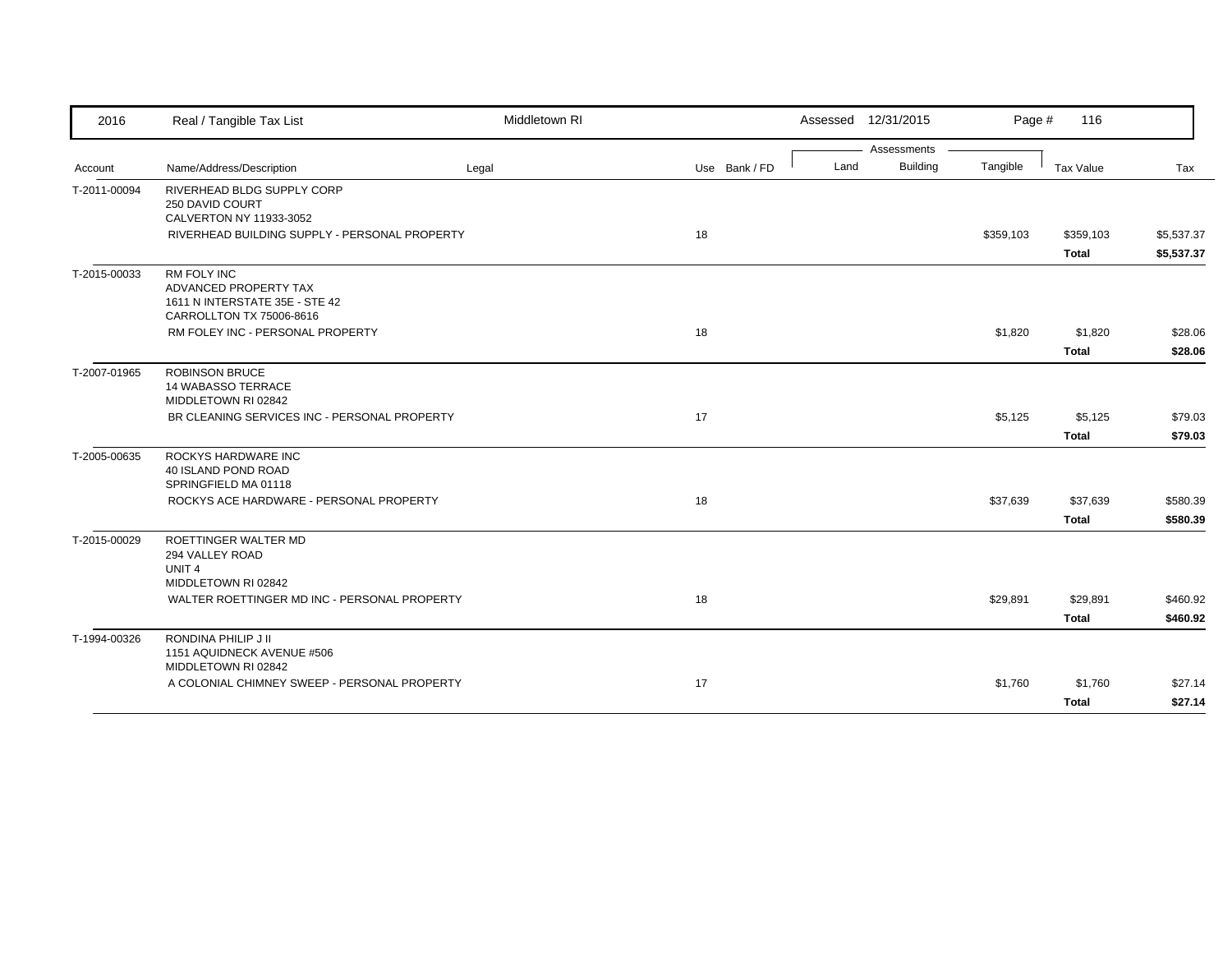| 2016         | Real / Tangible Tax List                                                 | Middletown RI |               | 12/31/2015<br>Assessed          | Page #    | 117                       |                          |
|--------------|--------------------------------------------------------------------------|---------------|---------------|---------------------------------|-----------|---------------------------|--------------------------|
| Account      | Name/Address/Description                                                 | Legal         | Use Bank / FD | Assessments<br>Building<br>Land | Tangible  | Tax Value                 | Tax                      |
| T-1992-03335 | ROSSI C JOSEPH & DAVID<br>281 COMMERCE DRIVE<br>FALL RIVER MA 02720      |               |               |                                 |           |                           |                          |
|              | EASTERN ICE COMPANY - PERSONAL PROPERTY                                  |               | 17            |                                 | \$353     | \$353<br><b>Total</b>     | \$5.44<br>\$5.44         |
| T-1992-10174 | ROYAL PLAZA LLC<br>PO BOX 4259<br>MIDDLETOWN RI 02842                    |               |               |                                 |           |                           |                          |
|              | RAMADA INN - PERSONAL PROPERTY                                           |               | 18            |                                 | \$188,247 | \$188,247<br><b>Total</b> | \$2,902.77<br>\$2,902.77 |
| T-1992-09907 | ROZES JAMES S DMD<br><b>1171 AQUIDNECK AVENUE</b><br>MIDDLETOWN RI 02842 |               |               |                                 |           |                           |                          |
|              | JAMES S ROZES DMD - PERSONAL PROPERTY                                    |               | 17            |                                 | \$9,779   | \$9,779<br><b>Total</b>   | \$150.79<br>\$150.79     |
| T-2009-01061 | RUA JOAN<br>1700 WEST MAIN ROAD<br>MIDDLETOWN RI 02842                   |               |               |                                 |           |                           |                          |
|              | THE SALON & BARBER SHOP - PERSONAL PROPERTY                              |               | 18            |                                 | \$7,000   | \$7,000<br><b>Total</b>   | \$107.94<br>\$107.94     |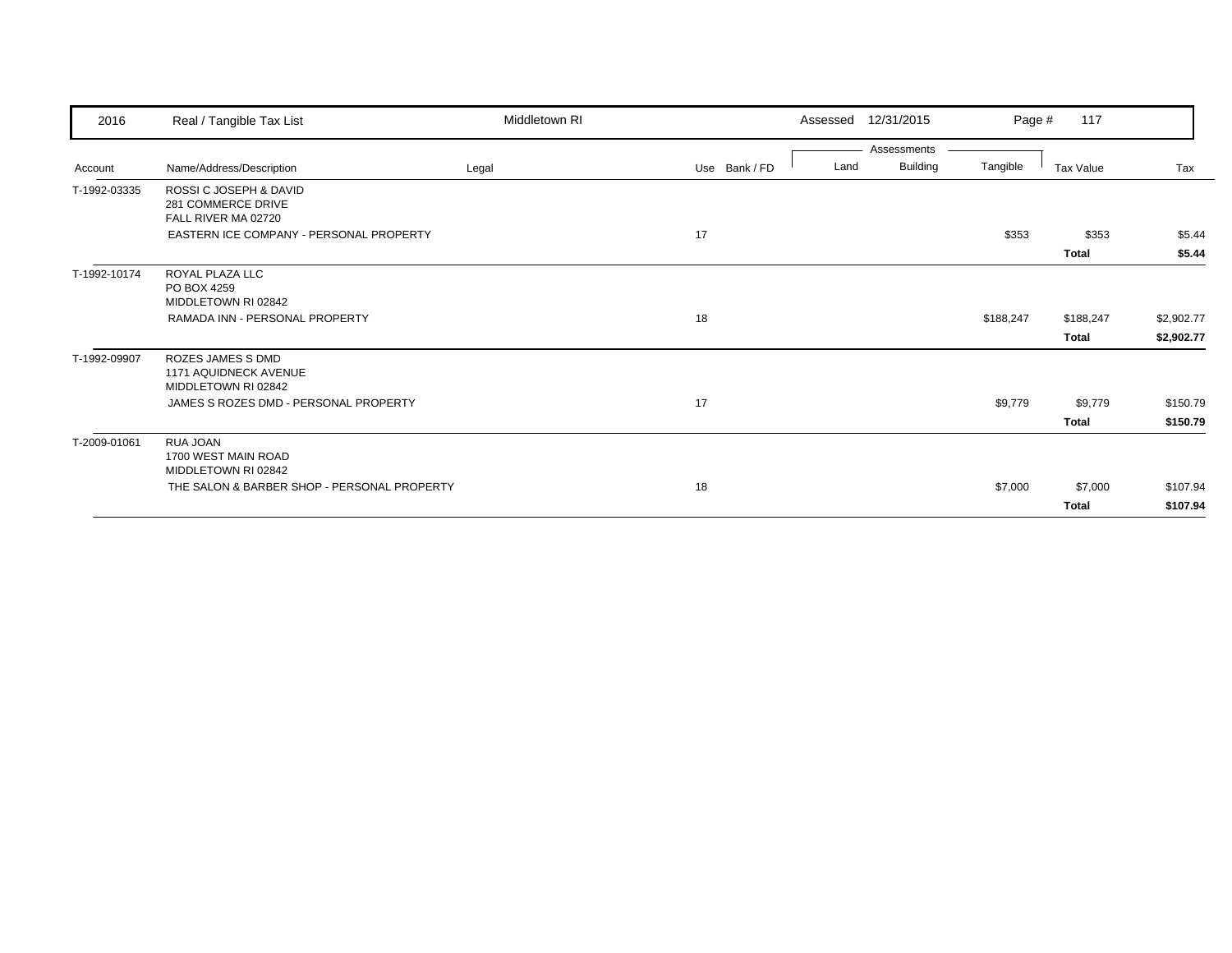| 2016         | Real / Tangible Tax List                                                            | Middletown RI |               |      | Assessed 12/31/2015 | Page #    | 118                       |                          |
|--------------|-------------------------------------------------------------------------------------|---------------|---------------|------|---------------------|-----------|---------------------------|--------------------------|
|              |                                                                                     |               |               |      | Assessments         |           |                           |                          |
| Account      | Name/Address/Description                                                            | Legal         | Use Bank / FD | Land | Building            | Tangible  | Tax Value                 | Tax                      |
| T-1992-05546 | SHIJINC<br>747 AQUIDNECK AVENUE<br>MIDDLETOWN RI 02842                              |               |               |      |                     |           |                           |                          |
|              | NEW SEA SHAI - PERSONAL PROPERTY                                                    |               | 18            |      |                     | \$37,614  | \$37,614<br><b>Total</b>  | \$580.01<br>\$580.01     |
| T-2012-00069 | SABO RHONDA L PSYD<br>170 AQUIDNECK AVENUE<br>MIDDLETOWN RI 02842                   |               |               |      |                     |           |                           |                          |
|              | RHONDA L SABO PSYD - PERSONAL PROPERTY                                              |               | 17            |      |                     | \$964     | \$964<br><b>Total</b>     | \$14.86<br>\$14.86       |
| T-1992-09993 | SACCUCCI AUTO GROUP INC<br>1350 WEST MAIN ROAD<br>MIDDLETOWN RI 02842               |               |               |      |                     |           |                           |                          |
|              | SACCUCCI HONDA - PERSONAL PROPERTY                                                  |               | 18            |      |                     | \$383,963 | \$383,963<br><b>Total</b> | \$5,920.71<br>\$5,920.71 |
| T-1992-10000 | SAFETY KLEEN SYSTEMS INC<br>C/O ADVANTAX<br>PO BOX 809<br>ST CHARLES IL 60177-0809  |               |               |      |                     |           |                           |                          |
|              | SAFETY KLEEN SYSTEMS INC - PERSONAL PROPERTY                                        |               | 94            |      |                     | \$1,386   | \$1,386<br><b>Total</b>   | \$21.37<br>\$21.37       |
| T-2006-03168 | SAKONNET TAX PREP LLC<br>554 WEST MAIN ROAD<br>MIDDLETOWN RI 02842                  |               |               |      |                     |           |                           |                          |
|              | LIBERTY TAX SERVICE - PERSONAL PROPERTY                                             |               | 17            |      |                     | \$2,156   | \$2,156<br><b>Total</b>   | \$33.25<br>\$33.25       |
| T-1992-10053 | <b>SAMUELS REALTY</b><br>POLO CENTER<br>678 AQUIDNECK AVENUE<br>MIDDLETOWN RI 02842 |               |               |      |                     |           |                           |                          |
|              | SAMUEL'S REALTY CO - PERSONAL PROPERTY                                              |               | 17            |      |                     | \$4,950   | \$4,950<br><b>Total</b>   | \$76.33<br>\$76.33       |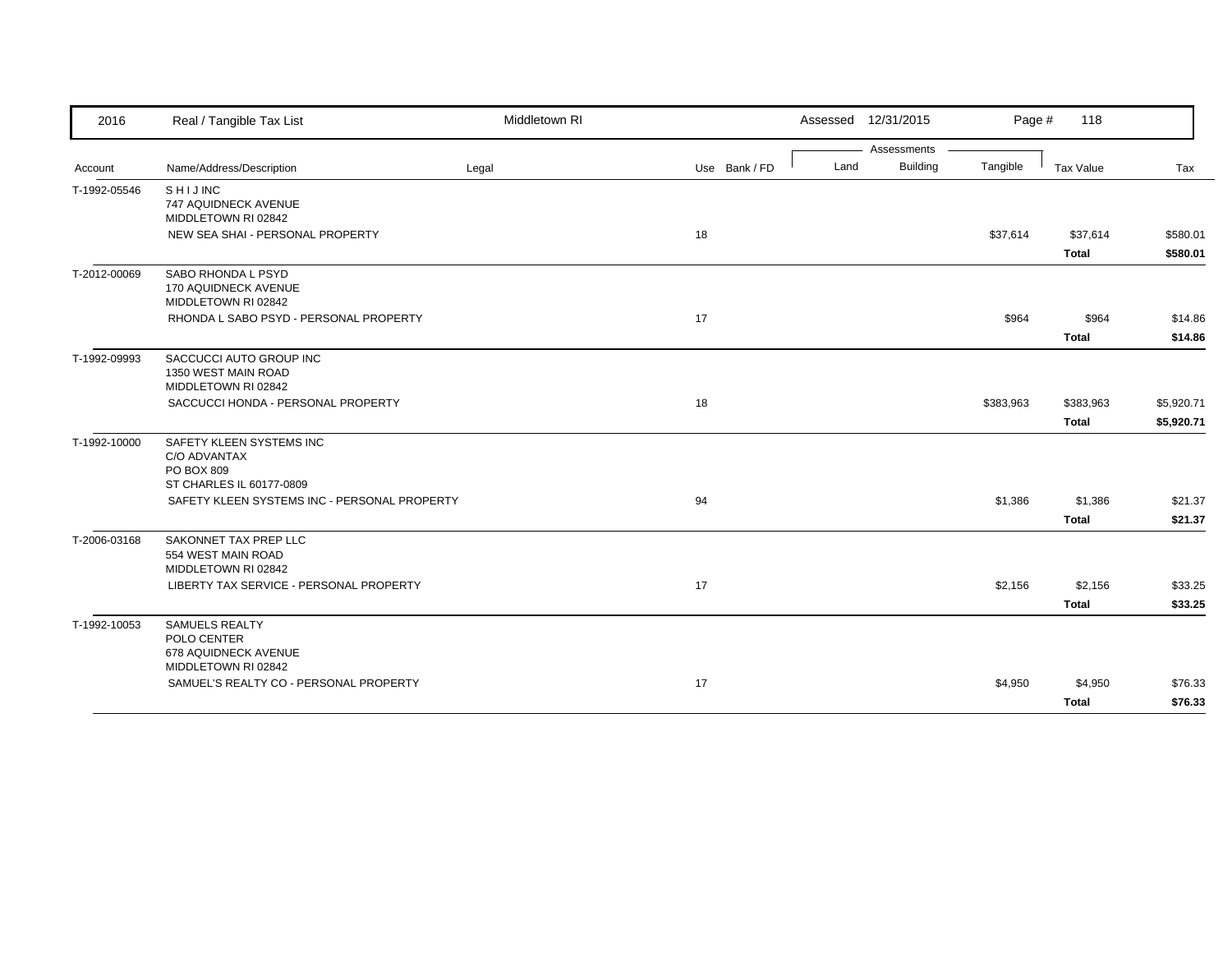| 2016         | Real / Tangible Tax List                         | Middletown RI |               | Assessed 12/31/2015     | Page #    | 119                     |                    |
|--------------|--------------------------------------------------|---------------|---------------|-------------------------|-----------|-------------------------|--------------------|
|              |                                                  |               |               | Assessments             |           |                         |                    |
| Account      | Name/Address/Description                         | Legal         | Use Bank / FD | <b>Building</b><br>Land | Tangible  | Tax Value               | Tax                |
| T-2005-00580 | SANTANDER BANK NA                                |               |               |                         |           |                         |                    |
|              | PO BOX 953<br>PORT JEFFERSON STA NY 11776        |               |               |                         |           |                         |                    |
|              | SANTANDER BANK - PERSONAL PROPERTY               |               | 18            |                         | \$294,227 | \$294,227               | \$4,536.98         |
|              |                                                  |               |               |                         |           | <b>Total</b>            | \$4,536.98         |
| T-1992-10126 | SANTO FRANK C                                    |               |               |                         |           |                         |                    |
|              | 627 GREEN END AVENUE                             |               |               |                         |           |                         |                    |
|              | MIDDLETOWN RI 02842                              |               | 17            |                         |           |                         |                    |
|              | FRANK SANTO LANDSCAPING - PERSONAL PROPERTY      |               |               |                         | \$3,721   | \$3,721<br><b>Total</b> | \$57.38<br>\$57.38 |
| T-1995-00492 | <b>SANTOS MICHAEL</b>                            |               |               |                         |           |                         |                    |
|              | 79 DEWOLF AVENUE                                 |               |               |                         |           |                         |                    |
|              | BRISTOL RI 02809                                 |               |               |                         |           |                         |                    |
|              | SANDY'S LIQUORS - PERSONAL PROPERTY              |               | 18            |                         | \$11,275  | \$11,275                | \$173.86           |
|              |                                                  |               |               |                         |           | <b>Total</b>            | \$173.86           |
| T-2004-00581 | <b>SANTOS WILLIAM</b>                            |               |               |                         |           |                         |                    |
|              | 390 CRANDALL ROAD<br>TIVERTON RI 02878           |               |               |                         |           |                         |                    |
|              | SANTOS WELDING - PERSONAL PROPERTY               |               | 17            |                         | \$5,607   | \$5,607                 | \$86.46            |
|              |                                                  |               |               |                         |           | <b>Total</b>            | \$86.46            |
| T-2007-01949 | SARGENT CRYSTAL MA CCC-SLP                       |               |               |                         |           |                         |                    |
|              | 575 EAST MAIN ROAD                               |               |               |                         |           |                         |                    |
|              | MIDDLETOWN RI 02842                              |               |               |                         |           |                         |                    |
|              | SPEECH PATHOLOGIST - PERSONAL PROPERTY           |               | 17            |                         | \$3,075   | \$3,075                 | \$47.42            |
|              |                                                  |               |               |                         |           | <b>Total</b>            | \$47.42            |
| T-1999-09189 | SAVINGS INSTITUTE BANK & TRUST                   |               |               |                         |           |                         |                    |
|              | 579 NORTH WINDHAM ROAD<br>NORTH WINDHAM CT 06256 |               |               |                         |           |                         |                    |
|              | SAVINGS INSTITUTE BANK & TRUST - PERSONAL        |               | 18            |                         | \$96,533  | \$96,533                | \$1,488.54         |
|              |                                                  |               |               |                         |           | <b>Total</b>            | \$1,488.54         |
| T-2015-00030 | SB NEWPORT LLC                                   |               |               |                         |           |                         |                    |
|              | 30 THAYER AVENUE                                 |               |               |                         |           |                         |                    |
|              | NARRAGANSETT RI 02882                            |               |               |                         |           |                         |                    |
|              | STUDIO BARRE NEWPORT - PERSONAL PROPERTY         |               | 18            |                         | \$54,246  | \$54,246                | \$836.47           |
|              |                                                  |               |               |                         |           | <b>Total</b>            | \$836.47           |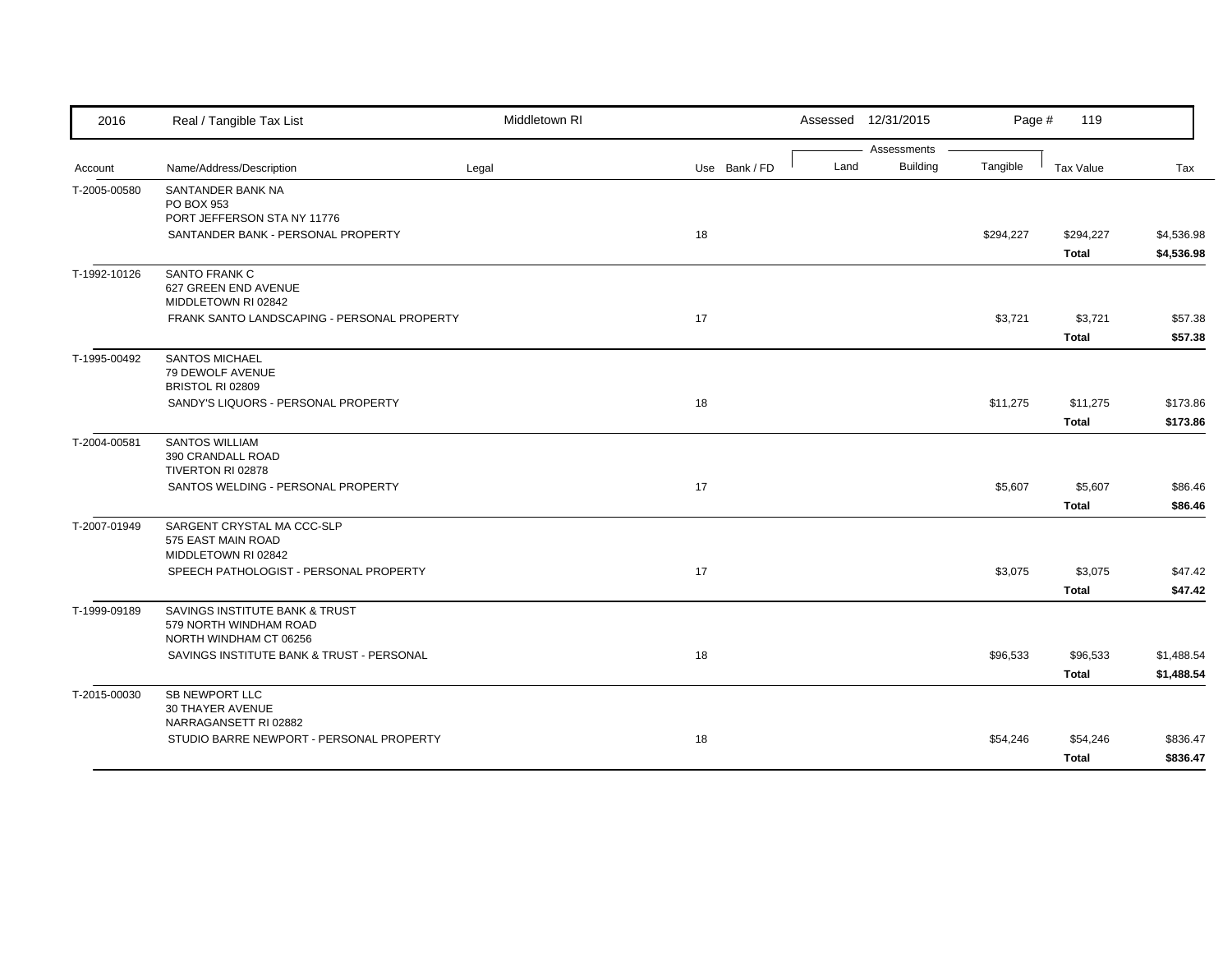| 2016         | Real / Tangible Tax List                                                     | Middletown RI |               |      | Assessed 12/31/2015 | Page #    | 120               |                      |
|--------------|------------------------------------------------------------------------------|---------------|---------------|------|---------------------|-----------|-------------------|----------------------|
|              |                                                                              |               |               |      | Assessments         |           |                   |                      |
| Account      | Name/Address/Description                                                     | Legal         | Use Bank / FD | Land | Building            | Tangible  | Tax Value         | Tax                  |
| T-2009-01029 | SBA 2012 TC ASSETS LLC<br>5900 BROKEN SOUND PARKWAY NW<br>ATT TAX DEPT       |               |               |      |                     |           |                   |                      |
|              | <b>BOCA RATON FL 33487-2797</b>                                              |               |               |      |                     |           |                   |                      |
|              | SBA 2012 TC ASSETS LLC - PERSONAL PROPERTY                                   |               | 18            |      |                     | \$15,930  | \$15,930<br>Total | \$245.64<br>\$245.64 |
| T-2003-00600 | <b>SCHOTT PETER J DMD</b><br>1005 AQUIDNECK AVENUE<br>MIDDLETOWN RI 02842    |               |               |      |                     |           |                   |                      |
|              | PETER SCHOTT DMD - PERSONAL PROPERTY                                         |               | 18            |      |                     | \$58,109  | \$58,109          | \$896.04             |
|              |                                                                              |               |               |      |                     |           | <b>Total</b>      | \$896.04             |
| T-2013-00014 | <b>SCHWARTZ KENNETH</b><br>790 AQUIDNECK AVENUE<br>MIDDLETOWN RI 02842       |               |               |      |                     |           |                   |                      |
|              | K & R CONSTRUCTION - PERSONAL PROPERTY                                       |               | 17            |      |                     | \$3,000   | \$3,000           | \$46.26              |
|              |                                                                              |               |               |      |                     |           | <b>Total</b>      | \$46.26              |
| T-2015-00002 | SCIENCE APPLICATIONS INTL CORP<br>PT COMPLIANCE SERVICES<br>PO BOX 80615     |               |               |      |                     |           |                   |                      |
|              | INDIANAPOLIS IN 46280<br>SAIC - PERSONAL PROPERTY                            |               | 18            |      |                     | \$52,479  | \$52,479          | \$809.23             |
|              |                                                                              |               |               |      |                     |           | <b>Total</b>      | \$809.23             |
| T-2001-00686 | <b>SCOTT ELIZABETH &amp; DAVID</b><br>10 MAPLE AVENUE<br>MIDDLETOWN RI 02842 |               |               |      |                     |           |                   |                      |
|              | BREWSKI'S - PERSONAL PROPERTY                                                |               | 18            |      |                     | \$8,634   | \$8,634           | \$133.14             |
|              |                                                                              |               |               |      |                     |           | <b>Total</b>      | \$133.14             |
| T-1992-02630 | SCOTT JAMES IAN & ERNA JEAN<br>1259 WEST MAIN ROAD<br>MIDDLETOWN RI 02842    |               |               |      |                     |           |                   |                      |
|              | CRYSTAL SPRING WATER - PERSONAL PROPERTY                                     |               | 18            |      |                     | \$134,417 | \$134,417         | \$2,072.71           |
|              |                                                                              |               |               |      |                     |           | <b>Total</b>      | \$2,072.71           |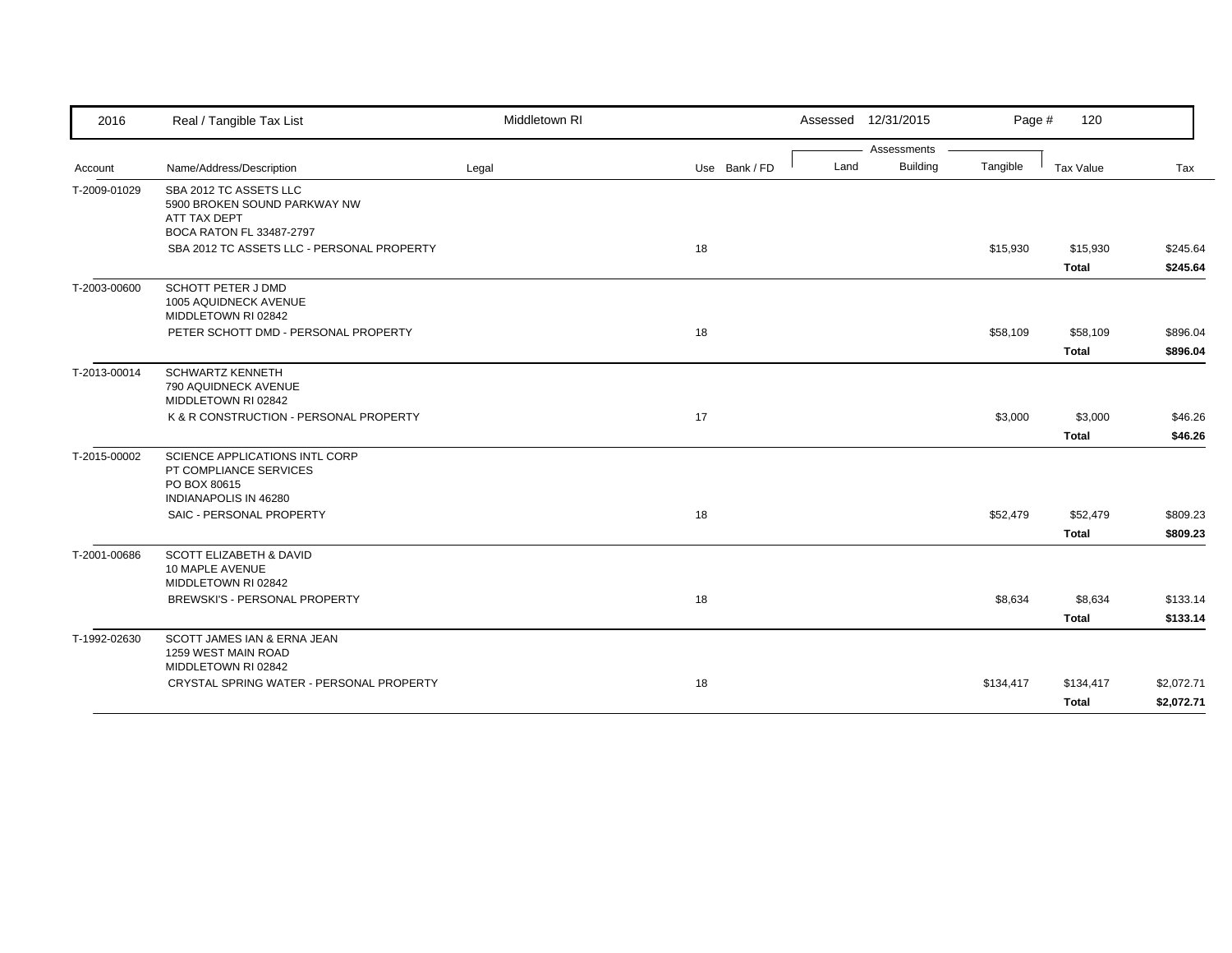| 2016         | Real / Tangible Tax List                                                                          | Middletown RI |               |      | Assessed 12/31/2015 | Page #      | 121                         |                            |
|--------------|---------------------------------------------------------------------------------------------------|---------------|---------------|------|---------------------|-------------|-----------------------------|----------------------------|
|              |                                                                                                   |               |               |      | Assessments         |             |                             |                            |
| Account      | Name/Address/Description                                                                          | Legal         | Use Bank / FD | Land | <b>Building</b>     | Tangible    | Tax Value                   | Tax                        |
| T-2007-00272 | <b>SCSJR RESTAURANT CORP</b><br>4 CHESTNUT HILL ROAD<br>MIDDLETOWN RI 02842                       |               |               |      |                     |             |                             |                            |
|              | SCOTTY'S BIG DAWG'S PUB & REST - PERSONAL                                                         |               | 18            |      |                     | \$28,700    | \$28,700                    | \$442.55                   |
|              |                                                                                                   |               |               |      |                     |             | <b>Total</b>                | \$442.55                   |
| T-2003-00602 | SEMCO ROBERT S DMD MS<br>58 EAST MAIN ROAD<br>MIDDLETOWN RI 02842                                 |               |               |      |                     |             |                             |                            |
|              | SEMCO ORTHODONTICS - PERSONAL PROPERTY                                                            |               | 17            |      |                     | \$9,779     | \$9,779                     | \$150.79                   |
|              |                                                                                                   |               |               |      |                     |             | <b>Total</b>                | \$150.79                   |
| T-1998-00745 | SENSORMATIC ELECTRONICS LLC<br>PROPERTY TAX DEPARTMENT<br>PO BOX 5006<br>BOCA RATON FL 33431-0806 |               |               |      |                     |             |                             |                            |
|              | SENSORMATIC ELECTRONICS LLC - PERSONAL                                                            |               | 17            |      |                     | \$1,652     | \$1,652                     | \$25.47                    |
|              |                                                                                                   |               |               |      |                     |             | <b>Total</b>                | \$25.47                    |
| T-2001-00650 | SETTIPANE RUSSELL A MD<br>850 AQUIDNECK AVENUE - B3<br>MIDDLETOWN RI 02842                        |               |               |      |                     |             |                             |                            |
|              | SETTIPANE RUSSELL A MD - PERSONAL PROPERTY                                                        |               | 17            |      |                     | \$20,563    | \$20,563                    | \$317.08                   |
|              |                                                                                                   |               |               |      |                     |             | <b>Total</b>                | \$317.08                   |
| T-1992-10369 | SHAMROCK ELECTRIC INC<br>800 AQUIDNECK AVENUE<br>STE 9R<br>MIDDLETOWN RI 02842                    |               |               |      |                     |             |                             |                            |
|              | SHAMROCK ELECTRIC - PERSONAL PROPERTY                                                             |               | 17            |      |                     | \$7,975     | \$7,975                     | \$122.97                   |
|              |                                                                                                   |               |               |      |                     |             | <b>Total</b>                | \$122.97                   |
| T-1994-00343 | <b>SHAWS SUPERMARKETS INC</b><br>PROPERTY TAX DEPARTMENT<br>PO BOX 990<br>MINNEAPOLIS MN 55440    |               |               |      |                     |             |                             |                            |
|              | SHAWS SUPERMARKETS 7442 - PERSONAL PROPERTY                                                       |               | 18            |      |                     | \$1,369,209 | \$1,369,209<br><b>Total</b> | \$21,113.20<br>\$21,113.20 |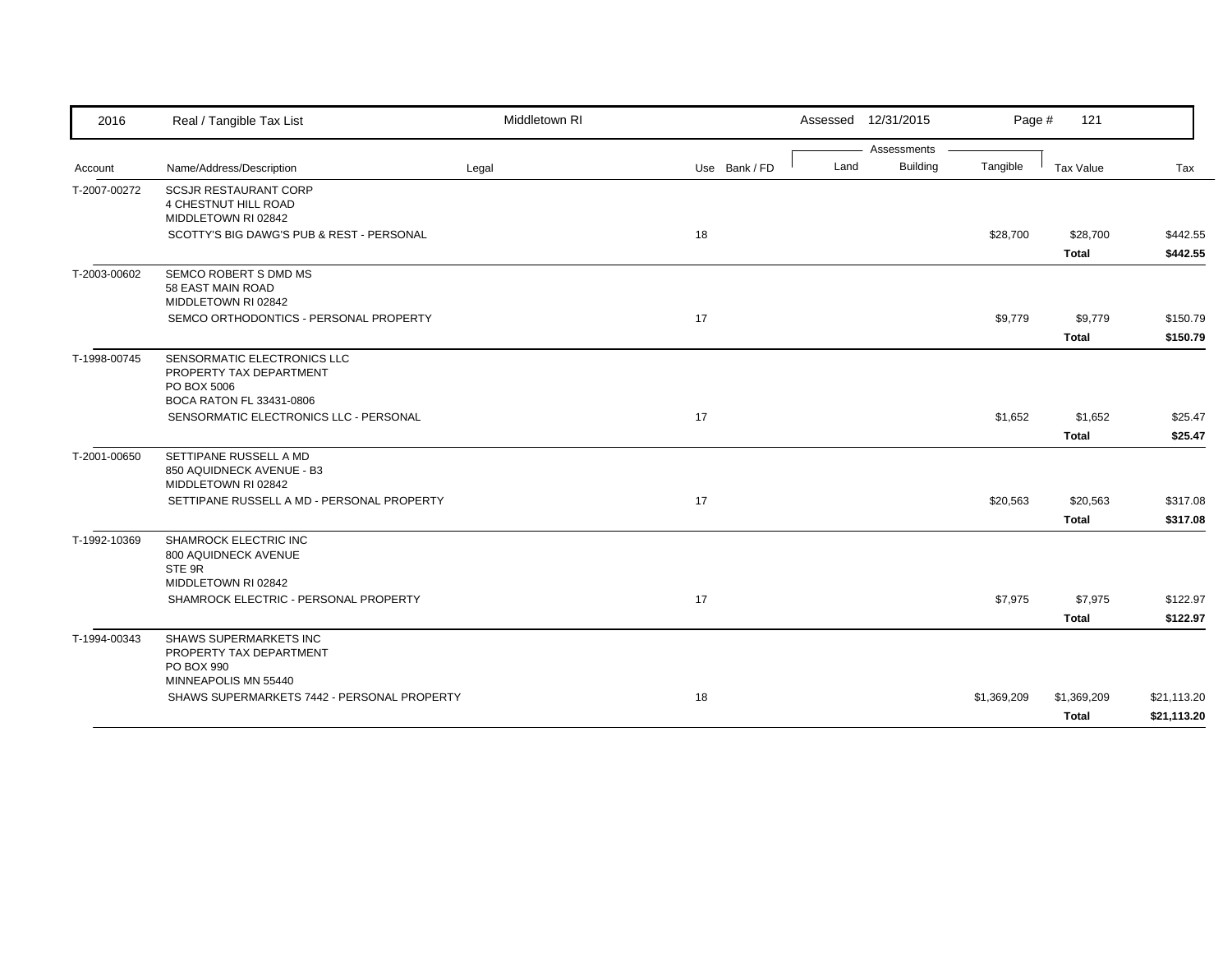| 2016         | Real / Tangible Tax List                                      | Middletown RI |               |      | Assessed 12/31/2015            | Page #   | 122          |            |
|--------------|---------------------------------------------------------------|---------------|---------------|------|--------------------------------|----------|--------------|------------|
|              |                                                               |               |               | Land | Assessments<br><b>Building</b> | Tangible |              |            |
| Account      | Name/Address/Description                                      | Legal         | Use Bank / FD |      |                                |          | Tax Value    | Tax        |
| T-1992-08005 | SHEAR DOUGLAS C<br>PO BOX 4009                                |               |               |      |                                |          |              |            |
|              | MIDDLETOWN RI 02842                                           |               |               |      |                                |          |              |            |
|              | NEWPORT HOUSEWRIGHTS - PERSONAL PROPERTY                      |               | 17            |      |                                | \$4,950  | \$4,950      | \$76.33    |
|              |                                                               |               |               |      |                                |          | <b>Total</b> | \$76.33    |
| T-2003-00630 | SHEEHAN DEBRA DC                                              |               |               |      |                                |          |              |            |
|              | 477 EAST MAIN ROAD                                            |               |               |      |                                |          |              |            |
|              | MIDDLETOWN RI 02842                                           |               |               |      |                                |          |              |            |
|              | ISLAND CHIROPRACTIC - PERSONAL PROPERTY                       |               | 17            |      |                                | \$8,580  | \$8,580      | \$132.30   |
|              |                                                               |               |               |      |                                |          | <b>Total</b> | \$132.30   |
| T-2002-00572 | SHINING STAR PRESCHOOL INC                                    |               |               |      |                                |          |              |            |
|              | 365 VALLEY ROAD<br>MIDDLETOWN RI 02842                        |               |               |      |                                |          |              |            |
|              | SHINING STAR PRESCHOOL - PERSONAL PROPERTY                    |               | 18            |      |                                | \$13,040 | \$13,040     | \$201.08   |
|              |                                                               |               |               |      |                                |          | <b>Total</b> | \$201.08   |
| T-1999-09207 | SIDDIQUI MOHAMMAD                                             |               |               |      |                                |          |              |            |
|              | 52 EAST MAIN ROAD                                             |               |               |      |                                |          |              |            |
|              | MIDDLETOWN RI 02842                                           |               |               |      |                                |          |              |            |
|              | NEWPORT MART INC - PERSONAL PROPERTY                          |               | 18            |      |                                | \$13,458 | \$13,458     | \$207.52   |
|              |                                                               |               |               |      |                                |          | <b>Total</b> | \$207.52   |
| T-1992-10507 | SILVA & ASSOCIATES LTD                                        |               |               |      |                                |          |              |            |
|              | 1100 AQUIDNECK AVENUE                                         |               |               |      |                                |          |              |            |
|              | MIDDLETOWN RI 02842<br>SILVA & ASSOCIATES - PERSONAL PROPERTY |               | 18            |      |                                | \$67,312 | \$67,312     | \$1,037.95 |
|              |                                                               |               |               |      |                                |          |              | \$1,037.95 |
|              |                                                               |               |               |      |                                |          | <b>Total</b> |            |
| T-1992-10558 | SILVEIRA THOMAS D<br>1195 WAPPING ROAD                        |               |               |      |                                |          |              |            |
|              | MIDDLETOWN RI 02842                                           |               |               |      |                                |          |              |            |
|              | M D SILVEIRA & SON CONST CO - PERSONAL                        |               | 17            |      |                                | \$4,039  | \$4,039      | \$62.28    |
|              |                                                               |               |               |      |                                |          | <b>Total</b> | \$62.28    |
| T-2004-00604 | <b>SILVIA DORIS</b>                                           |               |               |      |                                |          |              |            |
|              | 1341 WEST ROAD                                                |               |               |      |                                |          |              |            |
|              | STE <sub>4</sub><br>MIDDLETOWN RI 02842                       |               |               |      |                                |          |              |            |
|              | QUIC KUTZ - PERSONAL PROPERTY                                 |               | 18            |      |                                | \$13,530 | \$13,530     | \$208.63   |
|              |                                                               |               |               |      |                                |          |              | \$208.63   |
|              |                                                               |               |               |      |                                |          | <b>Total</b> |            |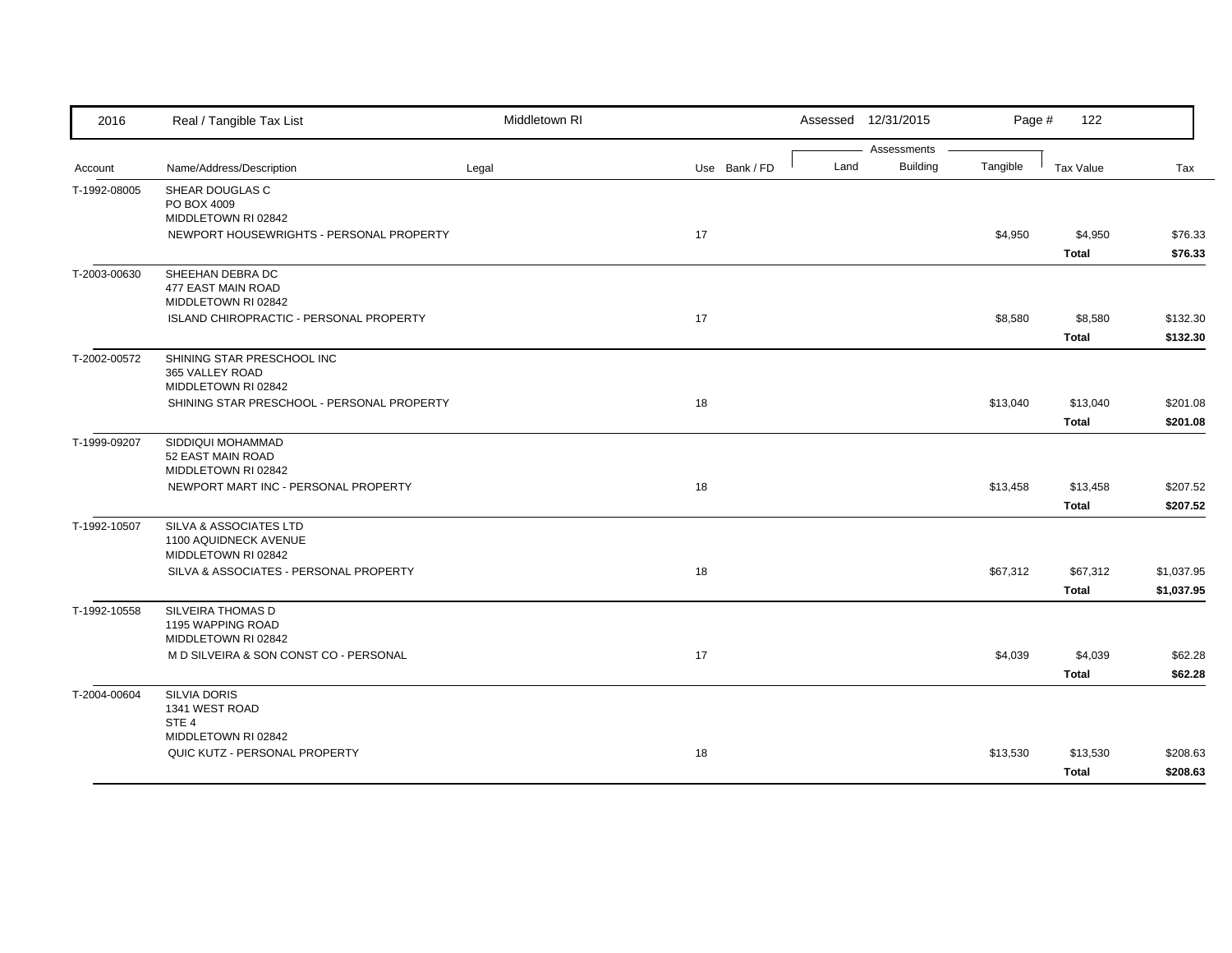| 2016         | Real / Tangible Tax List                                                       | Middletown RI |               | Assessed 12/31/2015 |                                | Page #   | 123                      |                      |
|--------------|--------------------------------------------------------------------------------|---------------|---------------|---------------------|--------------------------------|----------|--------------------------|----------------------|
| Account      | Name/Address/Description                                                       | Legal         | Use Bank / FD | Land                | Assessments<br><b>Building</b> | Tangible | Tax Value                | Tax                  |
| T-2008-02036 | <b>SILVIA JAMES</b><br>38 HONEYMAN AVENUE<br>MIDDLETOWN RI 02842               |               |               |                     |                                |          |                          |                      |
|              | <b>QUALITY PAINT &amp; PAPER - PERSONAL PROPERTY</b>                           |               | 17            |                     |                                | \$1,152  | \$1,152<br><b>Total</b>  | \$17.76<br>\$17.76   |
| T-1992-10661 | SILVIA LAWRENCE & FIDELIS M<br>24 OLD MILL LANE<br>PORTSMOUTH RI 02871         |               |               |                     |                                |          |                          |                      |
|              | WATCHES ETC - PERSONAL PROPERTY                                                |               | 17            |                     |                                | \$9,142  | \$9,142<br><b>Total</b>  | \$140.97<br>\$140.97 |
| T-2006-00279 | SIMMONS JOHN<br>31 PROSPECT AVENUE<br>DANIELSON CT 06239                       |               |               |                     |                                |          |                          |                      |
|              | 1990 20' CITATION 5TH WH - PERSONAL PROPERTY                                   |               | 45            |                     |                                | \$3,135  | \$3,135<br><b>Total</b>  | \$48.34<br>\$48.34   |
| T-2012-00001 | <b>SIMPSON MELISSA</b><br>999 WEST MAIN ROAD<br>MIDDLETOWN RI 02842            |               |               |                     |                                |          |                          |                      |
|              | QUALITY CUTS - PERSONAL PROPERTY                                               |               | 17            |                     |                                | \$3,243  | \$3,243<br><b>Total</b>  | \$50.01<br>\$50.01   |
| T-2012-00052 | SITE DESIGN ENGINEERING LLC<br><b>11 CUSHMAN STREET</b><br>MIDDLEBORO MA 02346 |               |               |                     |                                |          |                          |                      |
|              | LAND DEVELOPMENT ENGINEERING & - PERSONAL                                      |               | 17            |                     |                                | \$1,156  | \$1,156<br><b>Total</b>  | \$17.83<br>\$17.83   |
| T-2001-00673 | SK INDUSTRIES INC<br><b>164 PASTURE FARM DRIVE</b><br>MIDDLETOWN RI 02842      |               |               |                     |                                |          |                          |                      |
|              | RUSTY'S - PERSONAL PROPERTY                                                    |               | 18            |                     |                                | \$52,500 | \$52,500<br><b>Total</b> | \$809.55<br>\$809.55 |
| T-1998-00642 | <b>SKEES REALTY INC</b><br>1850 WARWICK AVENUE<br>WARWICK RI 02889             |               |               |                     |                                |          |                          |                      |
|              | FAST GAS - PERSONAL PROPERTY                                                   |               | 18            |                     |                                | \$14,350 | \$14,350<br><b>Total</b> | \$221.28<br>\$221.28 |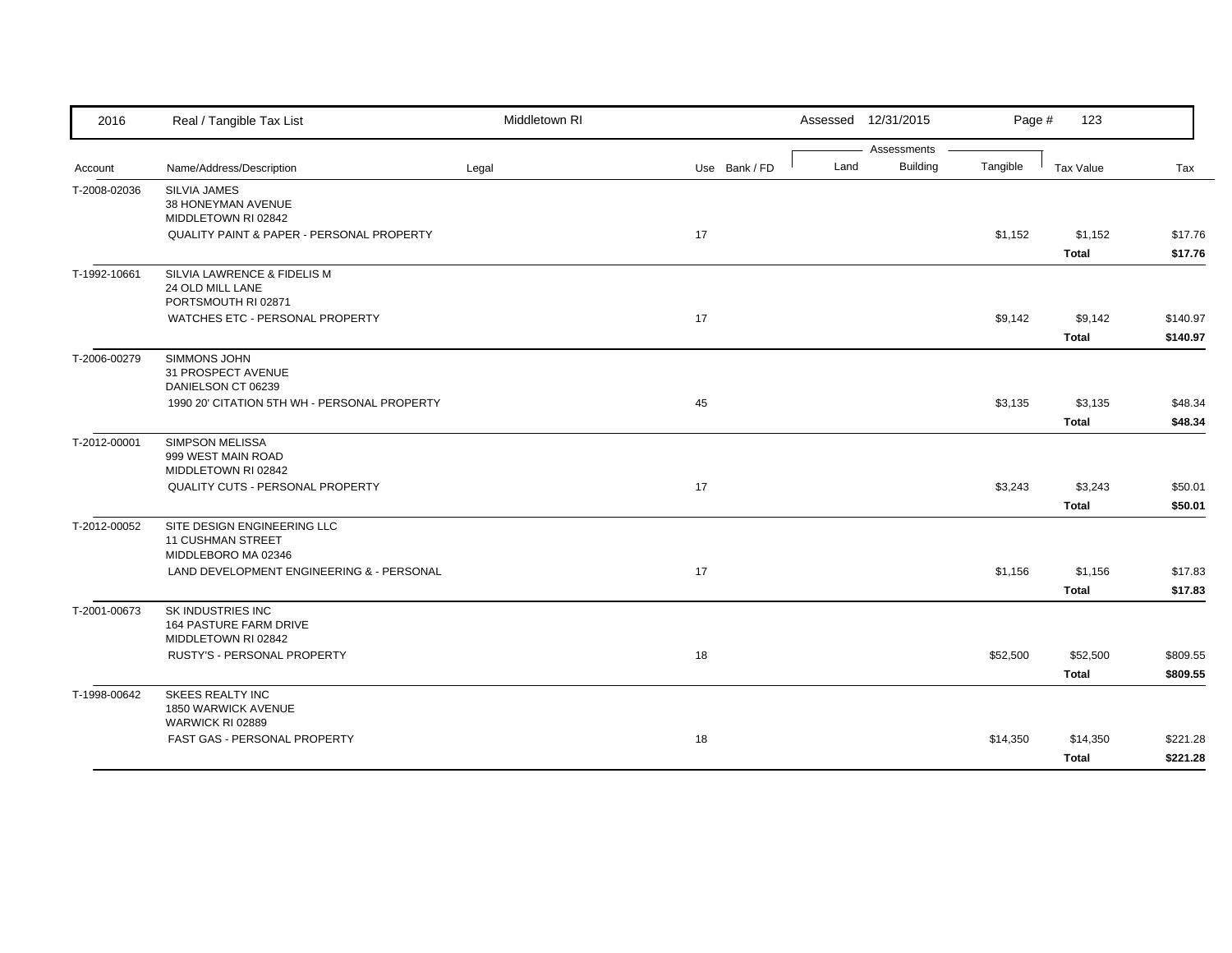| 2016         | Real / Tangible Tax List                                               | Middletown RI |               |      | Assessed 12/31/2015            | Page #   | 124                      |                      |
|--------------|------------------------------------------------------------------------|---------------|---------------|------|--------------------------------|----------|--------------------------|----------------------|
| Account      | Name/Address/Description                                               | Legal         | Use Bank / FD | Land | Assessments<br><b>Building</b> | Tangible | Tax Value                | Tax                  |
| T-2004-00605 | <b>SKINNER JANET</b><br>1272 WEST MAIN ROAD<br>MIDDLETOWN RI 02842     |               |               |      |                                |          |                          |                      |
|              | JANET SKINNER - LMFT - PERSONAL PROPERTY                               |               | 17            |      |                                | \$387    | \$387<br><b>Total</b>    | \$5.97<br>\$5.97     |
| T-2007-01928 | <b>SLEEPYS LLC</b><br>1000 SOUTH OYSTER BAY ROAD<br>HICKVILLE NY 11801 |               |               |      |                                |          |                          |                      |
|              | SLEEPYS - PERSONAL PROPERTY                                            |               | 17            |      |                                | \$8,521  | \$8,521<br><b>Total</b>  | \$131.39<br>\$131.39 |
| T-1992-00390 | SMG INC<br>55 JOHN CLARKE ROAD<br>SUITE A5<br>MIDDLETOWN RI 02842      |               |               |      |                                |          |                          |                      |
|              | AQUIDNECK EMPLOYMENT SERVICES - PERSONAL                               |               | 17            |      |                                | \$4,667  | \$4,667<br><b>Total</b>  | \$71.97<br>\$71.97   |
| T-2009-01044 | <b>SMITH GLENN</b><br>1 SUNSET HILL ROAD<br>MIDDLETOWN RI 02842        |               |               |      |                                |          |                          |                      |
|              | GLENN SMITH CONSTRUCTION - PERSONAL PROPERTY                           |               | 17            |      |                                | \$4,299  | \$4,299<br><b>Total</b>  | \$66.29<br>\$66.29   |
| T-2010-02114 | SMUCKER FOODSERVICE INC<br>PO BOX 3576<br>CHICAGO IL 60654             |               |               |      |                                |          |                          |                      |
|              | SMUCKER FOODSERVICE INC - PERSONAL PROPERTY                            |               | 94            |      |                                | \$5,712  | \$5,712<br>Total         | \$88.08<br>\$88.08   |
| T-2012-00073 | <b>SMYTH DOUGLAS</b><br>1015 AQUIDNECK AVENUE<br>SUITE <sub>6</sub>    |               |               |      |                                |          |                          |                      |
|              | MIDDLETOWN RI 02842<br>SMYTH PAINTING CO LLC - PERSONAL PROPERTY       |               | 18            |      |                                | \$20,455 | \$20,455<br><b>Total</b> | \$315.42<br>\$315.42 |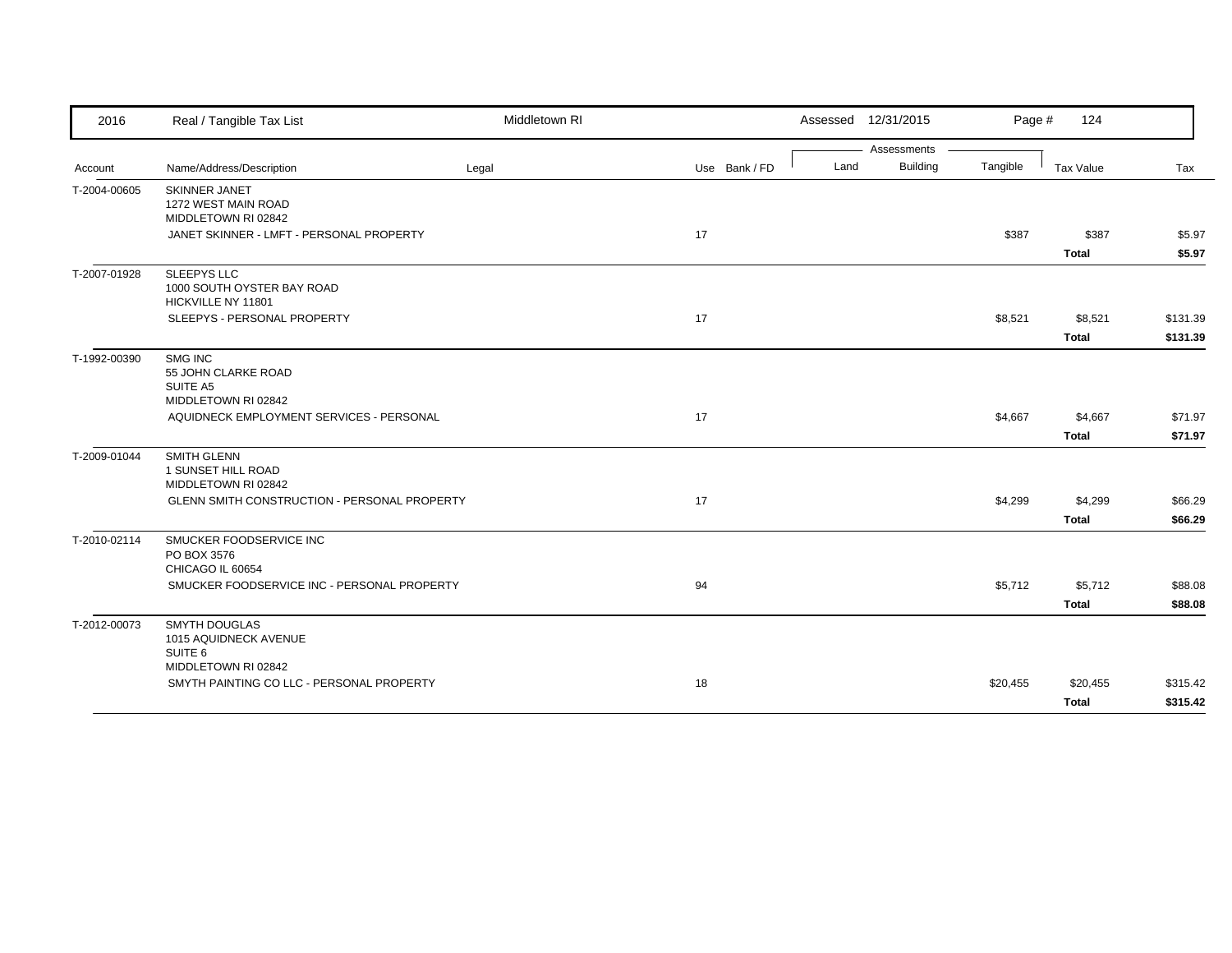| 2016         | Real / Tangible Tax List                                                             | Middletown RI |               | Assessed 12/31/2015 |                 | Page #   | 125          |          |
|--------------|--------------------------------------------------------------------------------------|---------------|---------------|---------------------|-----------------|----------|--------------|----------|
|              |                                                                                      |               |               |                     | Assessments     |          |              |          |
| Account      | Name/Address/Description                                                             | Legal         | Use Bank / FD | Land                | <b>Building</b> | Tangible | Tax Value    | Tax      |
| T-2001-00651 | SOMERSET CAPITAL GROUP LTD<br>612 WHEELERS FARMS ROAD<br>MILFORD CT 06461            |               |               |                     |                 |          |              |          |
|              | SOMERSET CAPITAL GROUP LTD - PERSONAL                                                |               | 94            |                     |                 | \$28,436 | \$28,436     | \$438.48 |
|              |                                                                                      |               |               |                     |                 |          | <b>Total</b> | \$438.48 |
| T-1992-10945 | SONALYSTS INC<br><b>PO BOX 280</b><br>WATERFORD CT 06385                             |               |               |                     |                 |          |              |          |
|              | SONALYSTS INC - PERSONAL PROPERTY                                                    |               | 18            |                     |                 | \$51,789 | \$51,789     | \$798.59 |
|              |                                                                                      |               |               |                     |                 |          | <b>Total</b> | \$798.59 |
| T-2004-00622 | SONIFI SOLUTIONS INC<br>3900 W INNOVATION ST<br>SOUIX FALLS SD 57107-7002            |               |               |                     |                 |          |              |          |
|              | SONIFI SOLUTIONS INC - PERSONAL PROPERTY                                             |               | 94            |                     |                 | \$287    | \$287        | \$4.43   |
|              |                                                                                      |               |               |                     |                 |          | <b>Total</b> | \$4.43   |
| T-2012-00067 | SOUSA KEVIN P<br>1216 EAST MAIN ROAD<br>PORTSMOUTH RI 02871                          |               |               |                     |                 |          |              |          |
|              | KPS WOODWORKING - PERSONAL PROPERTY                                                  |               | 18            |                     |                 | \$2,070  | \$2,070      | \$31.92  |
|              |                                                                                      |               |               |                     |                 |          | <b>Total</b> | \$31.92  |
| T-1993-00057 | SOUTHCOAST PHYSICIANS GROUP<br>200 MILL ROAD<br><b>STE 180</b><br>FAIRHAVEN MA 02719 |               |               |                     |                 |          |              |          |
|              | SOUTHCOAST PHYSICIANS GROUP - PERSONAL                                               |               | 18            |                     |                 | \$45,021 | \$45,021     | \$694.22 |
|              |                                                                                      |               |               |                     |                 |          | <b>Total</b> | \$694.22 |
| T-2003-00649 | SOUTHCOAST PHYSICIANS GROUP<br>200 MILL ROAD<br><b>STE 180</b><br>FAIRHAVEN MA 02179 |               |               |                     |                 |          |              |          |
|              | VALLEY PRIMARY CARE INC - PERSONAL PROPERTY                                          |               | 18            |                     |                 | \$15,230 | \$15,230     | \$234.85 |
|              |                                                                                      |               |               |                     |                 |          | <b>Total</b> | \$234.85 |
|              |                                                                                      |               |               |                     |                 |          |              |          |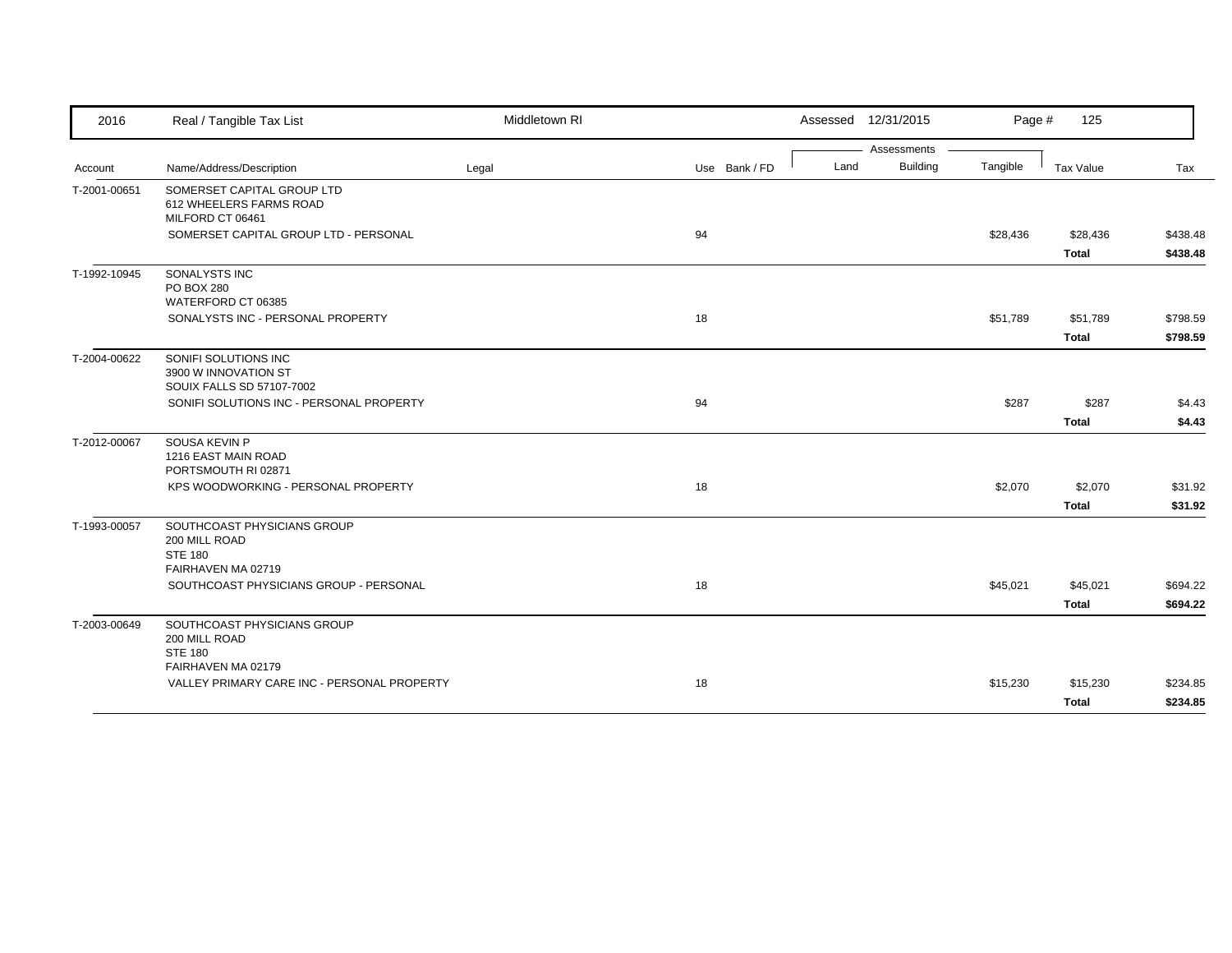| 2016         | Real / Tangible Tax List                                                       | Middletown RI |               |      | Assessed 12/31/2015            | Page #    | 126                       |                          |
|--------------|--------------------------------------------------------------------------------|---------------|---------------|------|--------------------------------|-----------|---------------------------|--------------------------|
| Account      | Name/Address/Description                                                       | Legal         | Use Bank / FD | Land | Assessments<br><b>Building</b> | Tangible  | <b>Tax Value</b>          | Tax                      |
| T-2011-00035 | SOUZA KENNETH J<br>211 WEST MAIN ROAD<br>MIDDLETOWN RI 02842                   |               |               |      |                                |           |                           |                          |
|              | AQUA SYSTEMS - PERSONAL PROPERTY                                               |               | 17            |      |                                | \$280     | \$280<br><b>Total</b>     | \$4.32<br>\$4.32         |
| T-1992-11031 | SOUZA ROY L<br>999 WEST MAIN ROAD<br>MIDDLETOWN RI 02842                       |               |               |      |                                |           |                           |                          |
|              | ROY SOUZA JR INSURANCE AGENCY - PERSONAL                                       |               | 17            |      |                                | \$4,264   | \$4,264<br><b>Total</b>   | \$65.75<br>\$65.75       |
| T-2016-00022 | SPEEDWAY LLC<br>539 SOUTH MAIN STREET<br>FINDLAY OH 45840                      |               |               |      |                                |           |                           |                          |
|              | SPEEDWAY #02822 - PERSONAL PROPERTY                                            |               | 18            |      |                                | \$158,324 | \$158,324<br><b>Total</b> | \$2,441.36<br>\$2,441.36 |
| T-2003-00605 | SPENCER SONDRA J<br>932 MITCHELLS LANE<br>MIDDLETOWN RI 02842                  |               |               |      |                                |           |                           |                          |
|              | A-1 PC HELP - PERSONAL PROPERTY                                                |               | 17            |      |                                | \$579     | \$579<br><b>Total</b>     | \$8.93<br>\$8.93         |
| T-1992-10542 | SPENGLER THERESA<br>143 PECKHAM LANE<br>MIDDLETOWN RI 02842                    |               |               |      |                                |           |                           |                          |
|              | SILVEIRA KINDERGARTEN - PERSONAL PROPERTY                                      |               | 17            |      |                                | \$4,340   | \$4,340<br><b>Total</b>   | \$66.92<br>\$66.92       |
| T-1992-11086 | SPIRATOS ANTHONY G & MARY<br><b>6 SUNNYSIDE PLACE</b><br>NEWPORT RI 02840-3378 |               |               |      |                                |           |                           |                          |
|              | SEA VIEW VILLA - PERSONAL PROPERTY                                             |               | 17            |      |                                | \$2,763   | \$2,763<br><b>Total</b>   | \$42.61<br>\$42.61       |
| T-2003-00558 | SPITALNIK JASON<br>1100 AQUIDNECK AVENUE<br>MIDDLETOWN RI 02842                |               |               |      |                                |           |                           |                          |
|              | HEALING ARTS PROFESSIONALS - PERSONAL                                          |               | 18            |      |                                | \$6,260   | \$6,260                   | \$96.53                  |
|              |                                                                                |               |               |      |                                |           | <b>Total</b>              | \$96.53                  |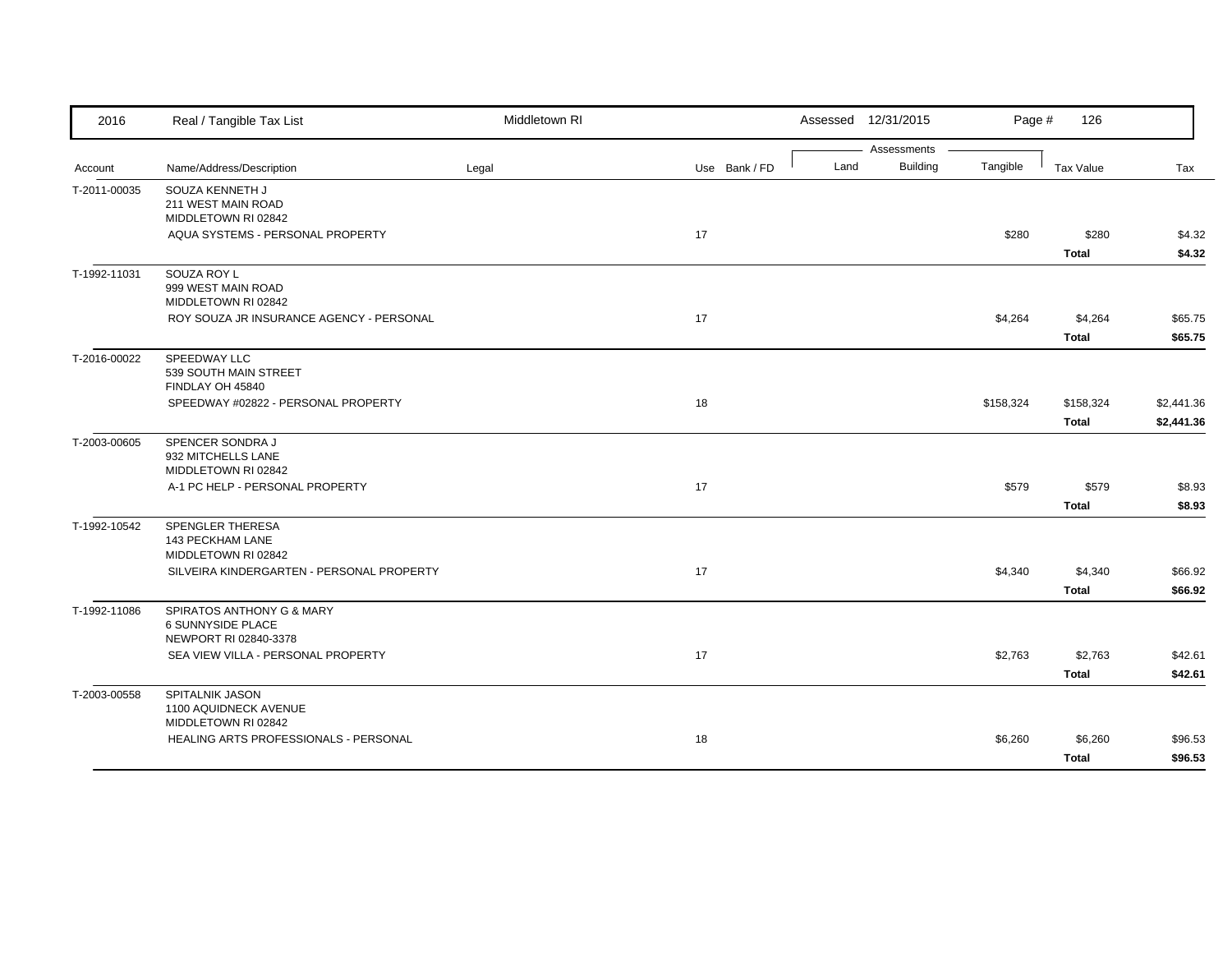| 2016         | Real / Tangible Tax List                                                            | Middletown RI |               | Assessed 12/31/2015                    | Page #    | 127                       |                          |
|--------------|-------------------------------------------------------------------------------------|---------------|---------------|----------------------------------------|-----------|---------------------------|--------------------------|
| Account      | Name/Address/Description                                                            | Legal         | Use Bank / FD | Assessments<br>Land<br><b>Building</b> | Tangible  | Tax Value                 | Tax                      |
| T-2016-00004 | SPLASH E-CIG & VAPOR EMPORIUM<br>390 WEST MAIN ROAD                                 |               |               |                                        |           |                           |                          |
|              | MIDDLETOWN RI 02842<br>SPLASH - PERSONAL PROPERTY                                   |               | 17            |                                        | \$5,000   | \$5,000<br><b>Total</b>   | \$77.10<br>\$77.10       |
| T-2010-02130 | <b>SPRINT</b><br>1364 WEST MAIN ROAD<br>MIDDLETOWN RI 02842                         |               |               |                                        |           |                           |                          |
|              | SPRINT - PERSONAL PROPERTY                                                          |               | 17            |                                        | \$1,115   | \$1,115<br><b>Total</b>   | \$17.19<br>\$17.19       |
| T-2015-00009 | <b>SS MIDDLETOWN LLC</b><br>C/O PTA S1#12601<br>PO BOX 320099<br>ALEXANDRA VA 22320 |               |               |                                        |           |                           |                          |
|              | SIMPLY SELF STORAGE - PERSONAL PROPERTY                                             |               | 18            |                                        | \$4,050   | \$4,050<br><b>Total</b>   | \$62.45<br>\$62.45       |
| T-1992-06651 | <b>ST ONGE VIRINIA</b><br>605 IRON MINE HILL ROAD<br>NORTH SMITHFIELD RI 02895      |               |               |                                        |           |                           |                          |
|              | 2003 33' KEYSTONE HORNET - PERSONAL PROPERTY                                        |               | 45            |                                        | \$6,250   | \$6,250<br><b>Total</b>   | \$96.38<br>\$96.38       |
| T-1998-00733 | STANFIELD CORPORATION<br>PO BOX 3521<br>NEWPORT RI 02840                            |               |               |                                        |           |                           |                          |
|              | BAY WILLOWS INN - PERSONAL PROPERTY                                                 |               | 18            |                                        | \$40,898  | \$40,898<br><b>Total</b>  | \$630.65<br>\$630.65     |
| T-2016-00043 | STANLEY CONVERGENT SECURITY<br>PO BOX 1029<br>DUBLIN PA 18917-1029                  |               |               |                                        |           |                           |                          |
|              | STANLEY CONVERGENT SECURITY - PERSONAL                                              |               | 18            |                                        | \$5,088   | \$5,088<br><b>Total</b>   | \$78.46<br>\$78.46       |
| T-2001-00250 | STAPLES THE OFFICE SUPERSTORE<br>500 STAPLES DR<br>FRAMINGHAM MA 01702              |               |               |                                        |           |                           |                          |
|              | STAPLES 01108 - PERSONAL PROPERTY                                                   |               | 18            |                                        | \$249,595 | \$249,595<br><b>Total</b> | \$3,848.75<br>\$3,848.75 |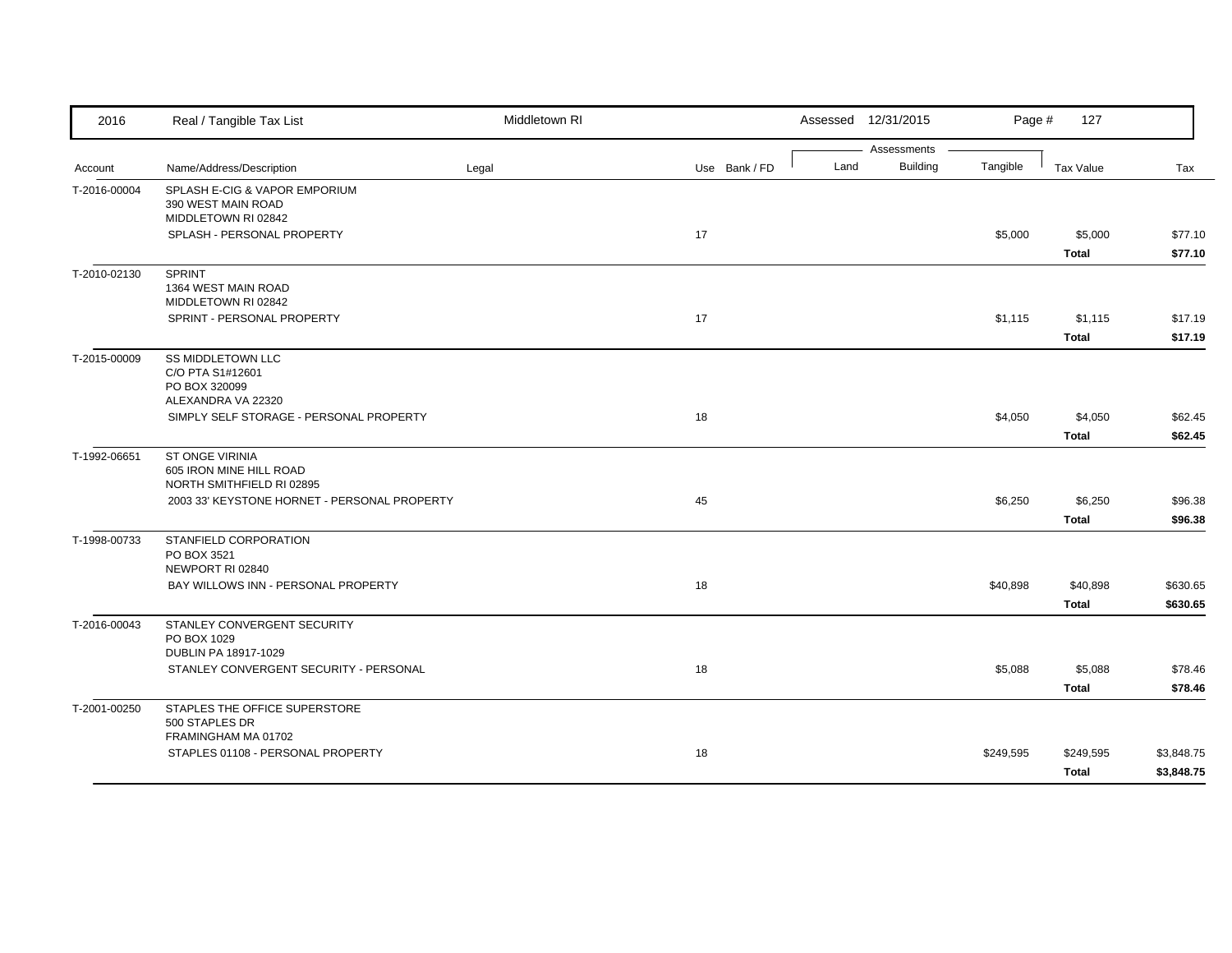| 2016         | Real / Tangible Tax List                                                          | Middletown RI |               |      | Assessed 12/31/2015            | Page #    | 128                       |                          |
|--------------|-----------------------------------------------------------------------------------|---------------|---------------|------|--------------------------------|-----------|---------------------------|--------------------------|
| Account      | Name/Address/Description                                                          | Legal         | Use Bank / FD | Land | Assessments<br><b>Building</b> | Tangible  | Tax Value                 | Tax                      |
| T-2004-00583 | STARBUCKS CORPORATION<br>PO BOX 34442<br>M/S S-TAX 3<br>SEATTLE WA 98124-1442     |               |               |      |                                |           |                           |                          |
|              | STARBUCKS COFFEE #7599 - PERSONAL PROPERTY                                        |               | 18            |      |                                | \$174,140 | \$174,140<br><b>Total</b> | \$2,685.24<br>\$2,685.24 |
| T-2006-03182 | <b>STARR LORRAINE</b><br>17 HOLDEN STREET<br>WORCESTER MA 01605                   |               |               |      |                                |           |                           |                          |
|              | 2001 29' KEYSTONE SPRINTER - PERSONAL PROPERTY                                    |               | 45            |      |                                | \$5,444   | \$5,444<br><b>Total</b>   | \$83.95<br>\$83.95       |
| T-2014-00043 | STEBENNE JAMIE<br>575 EAST MAIN ROAD<br>BOX <sub>6</sub><br>MIDDLETOWN RI 02842   |               |               |      |                                |           |                           |                          |
|              | JPS CONSTRUCTION & DESIGN LLC - PERSONAL                                          |               | 18            |      |                                | \$1,900   | \$1,900<br><b>Total</b>   | \$29.30<br>\$29.30       |
| T-2001-00654 | STEELE DAVID E<br>916 WEST MAIN ROAD<br>MIDDLETOWN RI 02842                       |               |               |      |                                |           |                           |                          |
|              | STEELE & STEELE ANTIQUES LLC - PERSONAL                                           |               | 17            |      |                                | \$900     | \$900<br><b>Total</b>     | \$13.88<br>\$13.88       |
| T-2016-00068 | STERLING LAWN & LANDSCAPING<br>1038 AQUIDNECK AVENUE<br>MIDDLETOWN RI 02842       |               |               |      |                                |           |                           |                          |
|              | STERLING LAWN & LANDSCAPING - PERSONAL                                            |               | 17            |      |                                | \$15,000  | \$15,000<br><b>Total</b>  | \$231.30<br>\$231.30     |
| T-2000-00341 | STONEMOR RHODE ISLAND LLC<br>311 VETERANS HIGHWAY - SUITE B<br>LEVITTOWN PA 19056 |               |               |      |                                |           |                           |                          |
|              | NEWPORT MEMORIAL PARK - PERSONAL PROPERTY                                         |               | 18            |      |                                | \$51,224  | \$51,224<br><b>Total</b>  | \$789.87<br>\$789.87     |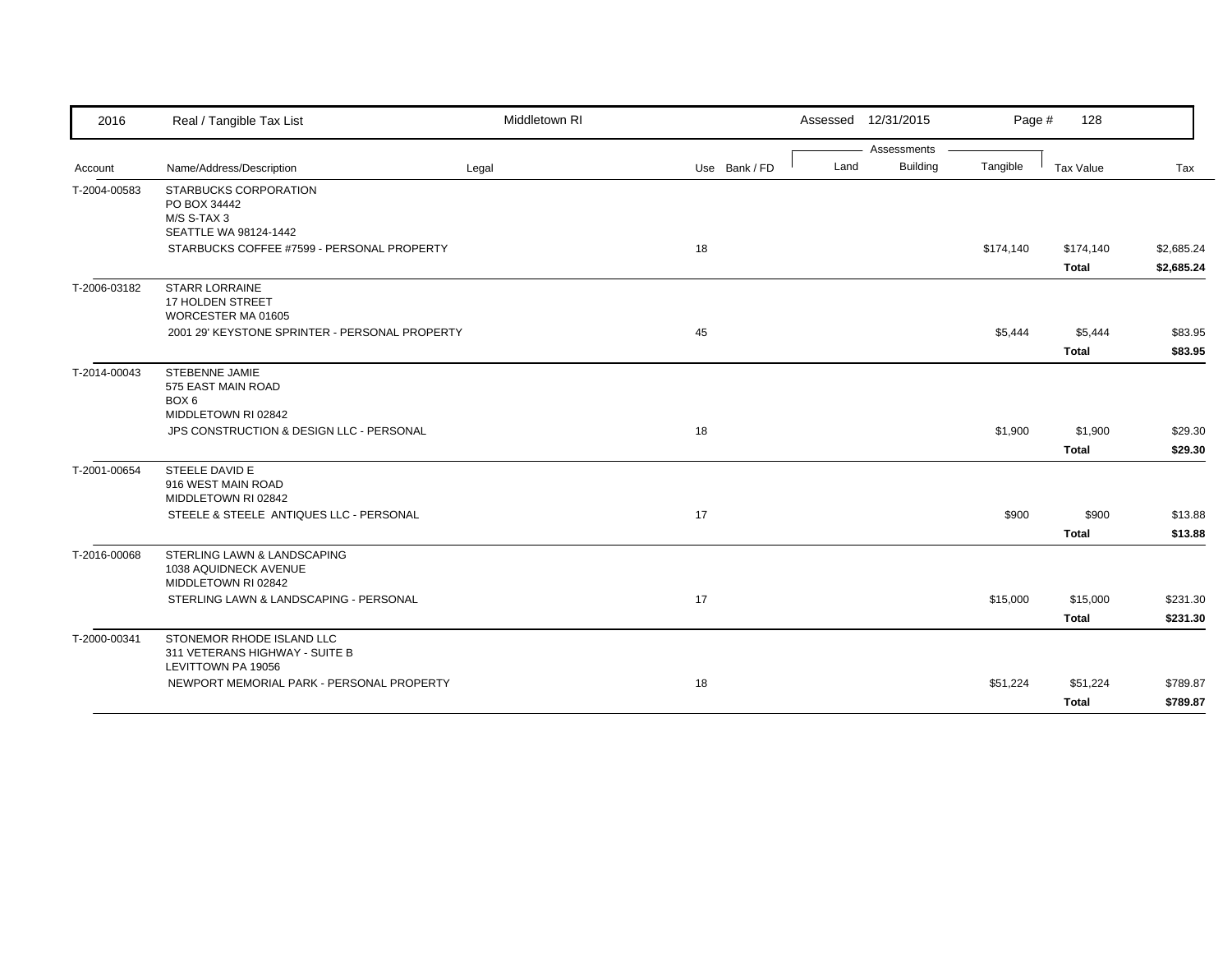| 2016         | Real / Tangible Tax List                                                                               | Middletown RI |               |      | Assessed 12/31/2015 | Page #      | 129                         |                            |
|--------------|--------------------------------------------------------------------------------------------------------|---------------|---------------|------|---------------------|-------------|-----------------------------|----------------------------|
|              |                                                                                                        |               |               |      | Assessments         |             |                             |                            |
| Account      | Name/Address/Description                                                                               | Legal         | Use Bank / FD | Land | <b>Building</b>     | Tangible    | Tax Value                   | Tax                        |
| T-1992-11249 | STOP & SHOP SUPERMARKET CO INC<br>1149 HARRISBURG PIKE<br>ATTN: PROPERTY TAX DEPT<br>CARLISLE PA 17013 |               |               |      |                     |             |                             |                            |
|              | STOP & SHOP - PERSONAL PROPERTY                                                                        |               | 18            |      |                     | \$1,860,762 | \$1,860,762<br><b>Total</b> | \$28,692.95<br>\$28,692.95 |
| T-2003-00622 | STORAGE PROS MIDDLETOWN LLC<br>PROPERTY TAX ADVISORS<br>PO BOX 320099<br>ALEXANDRIA VA 22320-4099      |               |               |      |                     |             |                             |                            |
|              | STORAGE PROS MIDDLETOWN LLC - PERSONAL                                                                 |               | 17            |      |                     | \$7,332     | \$7,332<br><b>Total</b>     | \$113.06<br>\$113.06       |
| T-2007-01963 | STUDOR CAROLYN M<br>17 BOULEVARD TERRACE<br>MIDDLETOWN RI 02842                                        |               |               |      |                     |             |                             |                            |
|              | THE BOULEVARD BED & BREAKFAST - PERSONAL                                                               |               | 18            |      |                     | \$10,000    | \$10,000<br><b>Total</b>    | \$154.20<br>\$154.20       |
| T-1992-11308 | SUBURBAN PROPANE L P<br>TAX DEPT<br>PO BOX 206                                                         |               |               |      |                     |             |                             |                            |
|              | WHIPPANY NJ 07981<br>SUBURBAN PROPANE LP - PERSONAL PROPERTY                                           |               | 94            |      |                     | \$12,075    | \$12,075<br><b>Total</b>    | \$186.20<br>\$186.20       |
| T-2011-00109 | SULLIVAN DENNIS P<br>140 MEADOW LN<br>MIDDLETOWN RI 02842                                              |               |               |      |                     |             |                             |                            |
|              | SULLIVAN CONSTRUCTION & DEV - PERSONAL                                                                 |               | 17            |      |                     | \$2,000     | \$2,000<br><b>Total</b>     | \$30.84<br>\$30.84         |
| T-1992-11427 | SUN RAY CURTAIN COMPANY<br>99 EAST MAIN ROAD<br><b>STE 12</b>                                          |               |               |      |                     |             |                             |                            |
|              | MIDDLETOWN RI 02842<br>SUN RAY CURTAIN COMPANY - PERSONAL PROPERTY                                     |               | 17            |      |                     | \$2,360     | \$2,360<br><b>Total</b>     | \$36.39<br>\$36.39         |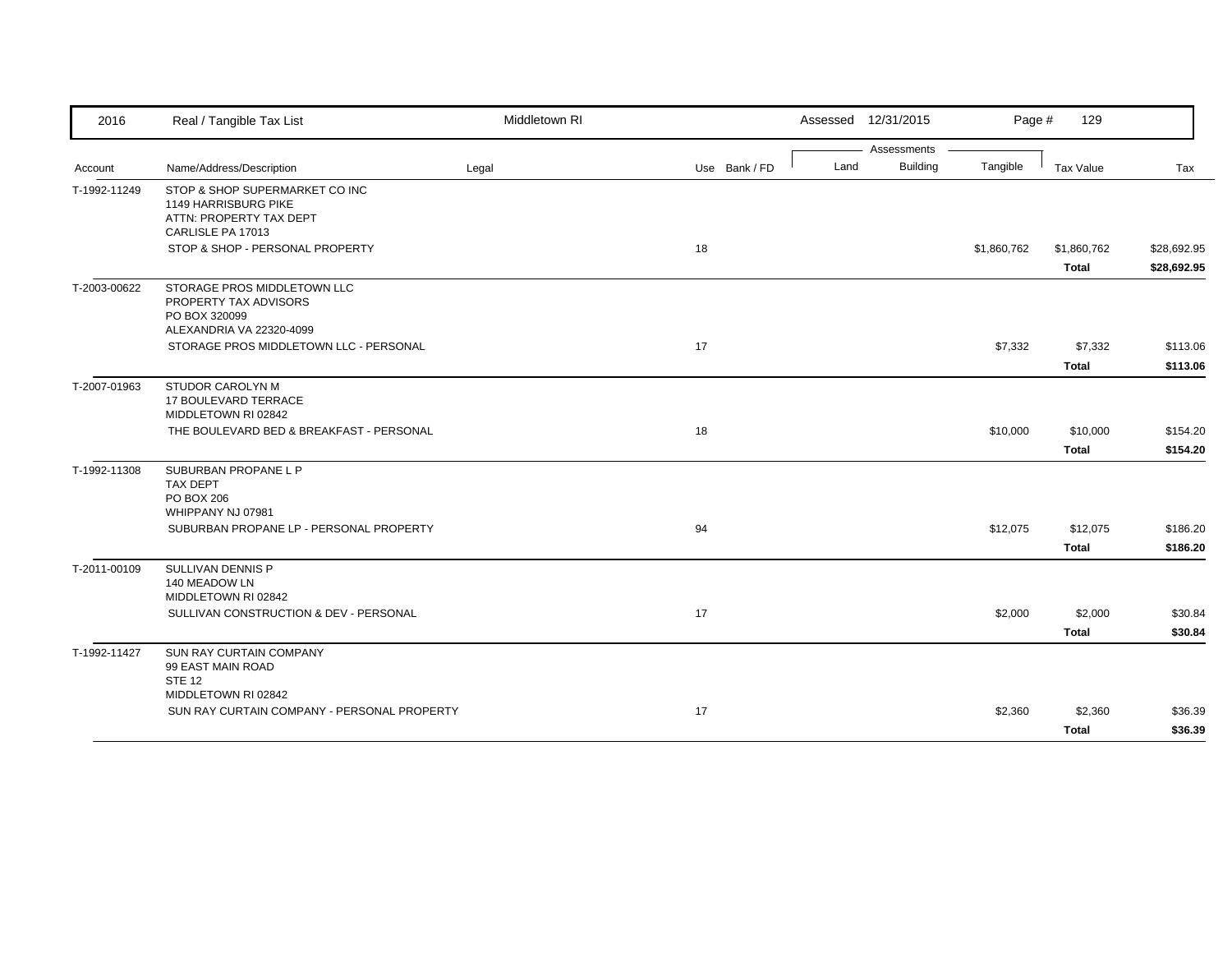| 2016         | Real / Tangible Tax List                                                                    | Middletown RI |               |      | Assessed 12/31/2015            | Page #      | 130                         |                            |
|--------------|---------------------------------------------------------------------------------------------|---------------|---------------|------|--------------------------------|-------------|-----------------------------|----------------------------|
| Account      | Name/Address/Description                                                                    | Legal         | Use Bank / FD | Land | Assessments<br><b>Building</b> | Tangible    | <b>Tax Value</b>            | Tax                        |
| T-1993-00440 | SUPERCUTS CORP SHOPS INC<br>ATTN: CORP COMP<br>7201 METRO BOULEVARD<br>MINNEAPOLIS MN 55439 |               |               |      |                                |             |                             |                            |
|              | SUPERCUTS #9948 - PERSONAL PROPERTY                                                         |               | 18            |      |                                | \$43,211    | \$43,211<br><b>Total</b>    | \$666.31<br>\$666.31       |
| T-2012-00023 | SUPERIOR CONSTRUCTION GRP INC<br>55 JOHN CLARKE ROAD<br>MIDDLETOWN RI 02842                 |               |               |      |                                |             |                             |                            |
|              | SUPERIOR CONSTRUCTION GRP INC - PERSONAL                                                    |               | 17            |      |                                | \$1,404     | \$1,404<br><b>Total</b>     | \$21.65<br>\$21.65         |
| T-1992-09300 | SUPPLY NEW ENGLAND INC<br>PO BOX 538<br>ATTLEBORO MA 02703                                  |               |               |      |                                |             |                             |                            |
|              | SUPPLY NEW ENGLAND INC - PERSONAL PROPERTY                                                  |               | 18            |      |                                | \$68,882    | \$68,882<br><b>Total</b>    | \$1,062.16<br>\$1,062.16   |
| T-1999-09057 | SYNERGY PROPERTIES INC<br>1272 WEST MAIN ROAD<br>MIDDLETOWN RI 02842                        |               |               |      |                                |             |                             |                            |
|              | SYNERGY PROPERTIES INC - PERSONAL PROPERTY                                                  |               | 17            |      |                                | \$5,779     | \$5,779<br><b>Total</b>     | \$89.11<br>\$89.11         |
| T-2007-01925 | SYNERGY REALTY LLC<br>47 VALLEY RD<br>MIDDLETOWN RI 02842                                   |               |               |      |                                |             |                             |                            |
|              | KELLER WILLIAMS REALTY - PERSONAL PROPERTY                                                  |               | 18            |      |                                | \$34,930    | \$34,930<br><b>Total</b>    | \$538.62<br>\$538.62       |
| T-1999-09227 | SYSTEMS ENGINEERING ASSOCIATES<br>62 JOHNNYCAKE HILL ROAD<br>MIDDLETOWN RI 02842            |               |               |      |                                |             |                             |                            |
|              | SEA CORP - PERSONAL PROPERTY                                                                |               | 18            |      |                                | \$2,079,310 | \$2,079,310<br><b>Total</b> | \$32,062.96<br>\$32,062.96 |
| T-1992-11497 | SYSTEMS RESOURCE MGT INC<br>42 VALLEY ROAD<br>2ND FLOOR                                     |               |               |      |                                |             |                             |                            |
|              | MIDDLETOWN RI 02842<br>SYSTEMS RESOURCE MANAGEMENT - PERSONAL                               |               | 18            |      |                                | \$31,392    | \$31,392<br><b>Total</b>    | \$484.06<br>\$484.06       |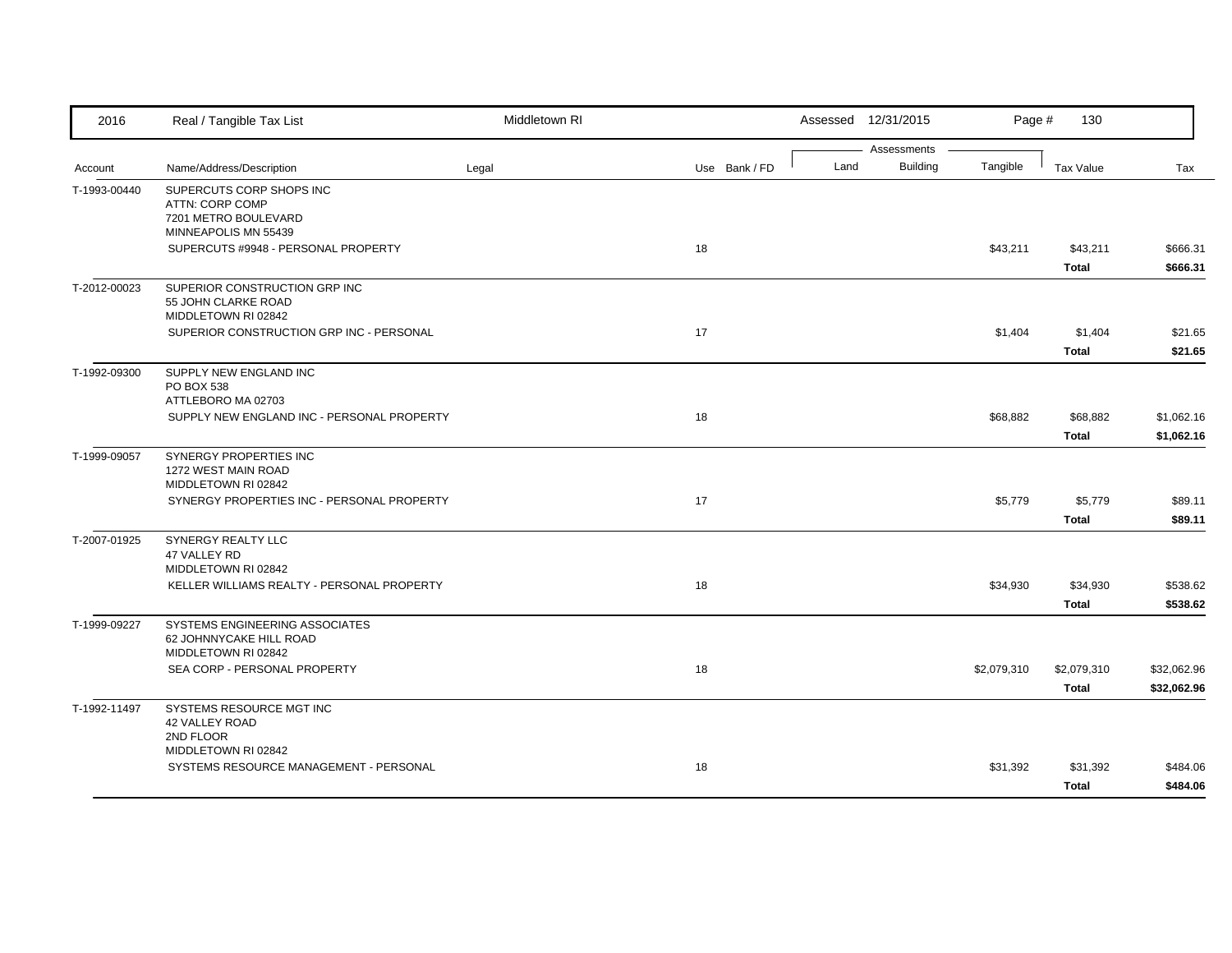| 2016         | Real / Tangible Tax List                                                                                   | Middletown RI |               | Assessed | 12/31/2015                     | Page #    | 131                       |                          |
|--------------|------------------------------------------------------------------------------------------------------------|---------------|---------------|----------|--------------------------------|-----------|---------------------------|--------------------------|
| Account      | Name/Address/Description                                                                                   | Legal         | Use Bank / FD | Land     | Assessments<br><b>Building</b> | Tangible  | Tax Value                 | Tax                      |
| T-1995-00550 | SZYMANSKI DANIEL<br>55 JOHN CLARKE ROAD<br>MIDDLETOWN RI 02842<br>NORTHEAST ENGINEERS & CONSULT - PERSONAL |               | 18            |          |                                | \$102,809 | \$102,809<br><b>Total</b> | \$1,585.31<br>\$1,585.31 |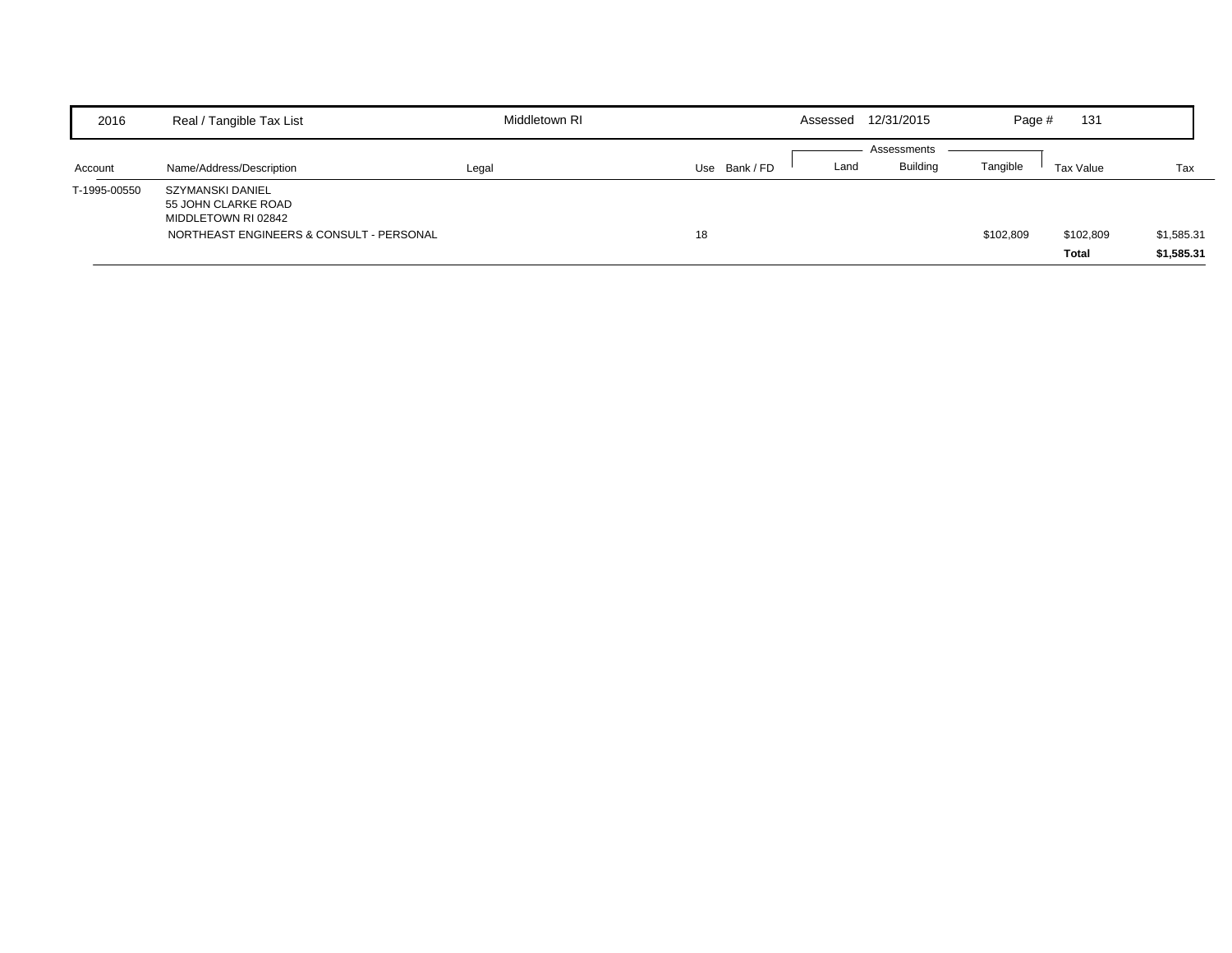| 2016         | Real / Tangible Tax List                                                                     | Middletown RI |               |      | Assessed 12/31/2015 | Page #    | 132          |            |
|--------------|----------------------------------------------------------------------------------------------|---------------|---------------|------|---------------------|-----------|--------------|------------|
|              |                                                                                              |               |               |      | Assessments         |           |              |            |
| Account      | Name/Address/Description                                                                     | Legal         | Use Bank / FD | Land | <b>Building</b>     | Tangible  | Tax Value    | Tax        |
| T-2011-00050 | T & G LLC<br>238 EAST MAIN RD<br>UNIT <sub>6</sub>                                           |               |               |      |                     |           |              |            |
|              | MIDDLETOWN RI 02842                                                                          |               |               |      |                     |           |              |            |
|              | AQUIDNECK CLEANERS - PERSONAL PROPERTY                                                       |               | 17            |      |                     | \$3,500   | \$3,500      | \$53.97    |
|              |                                                                                              |               |               |      |                     |           | <b>Total</b> | \$53.97    |
| T-2003-00588 | <b>T-MOBILE NORTHEAST LLC</b><br>ATTN PROP TAX DEPT<br>12920 SE 38TH ST<br>BELLEVUE WA 98006 |               |               |      |                     |           |              |            |
|              | T-MOBILE - PERSONAL PROPERTY                                                                 |               | 18            |      |                     | \$198,587 | \$198,587    | \$3,062.21 |
|              |                                                                                              |               |               |      |                     |           | <b>Total</b> | \$3,062.21 |
| T-2006-03144 | <b>TABER MICHAEL</b><br>106 WYNDHAM HILL ROAD<br>MIDDLETOWN RI 02842                         |               |               |      |                     |           |              |            |
|              | TABER OIL COMPANY INC - PERSONAL PROPERTY                                                    |               | 17            |      |                     | \$1,650   | \$1,650      | \$25.44    |
|              |                                                                                              |               |               |      |                     |           | <b>Total</b> | \$25.44    |
| T-1994-00368 | TADDEI LEONARD C JR<br>770 AQUIDNECK AVENUE<br>MIDDLETOWN RI 02842                           |               |               |      |                     |           |              |            |
|              | TADDEI LEONARD C DMD - PERSONAL PROPERTY                                                     |               | 18            |      |                     | \$73,703  | \$73,703     | \$1,136.50 |
|              |                                                                                              |               |               |      |                     |           | <b>Total</b> | \$1,136.50 |
| T-2000-00645 | TEAM ONE NEWPORT INC<br>1005 AQUIDNECK AVENUE<br>UNIT <sub>4</sub><br>MIDDLETOWN RI 02842    |               |               |      |                     |           |              |            |
|              | TEAM ONE NEWPORT - PERSONAL PROPERTY                                                         |               | 18            |      |                     | \$59,350  | \$59,350     | \$915.18   |
|              |                                                                                              |               |               |      |                     |           | <b>Total</b> | \$915.18   |
|              | TECS DONUTS INC - SAT 3                                                                      |               |               |      |                     |           |              |            |
| T-2012-00085 | 159 EAST MAIN ROAD<br>MIDDLETOWN RI 02842                                                    |               |               |      |                     |           |              |            |
|              | DUNKIN DONUTS - PERSONAL PROPERTY                                                            |               | 18            |      |                     | \$118,700 | \$118,700    | \$1,830.35 |
|              |                                                                                              |               |               |      |                     |           | <b>Total</b> | \$1,830.35 |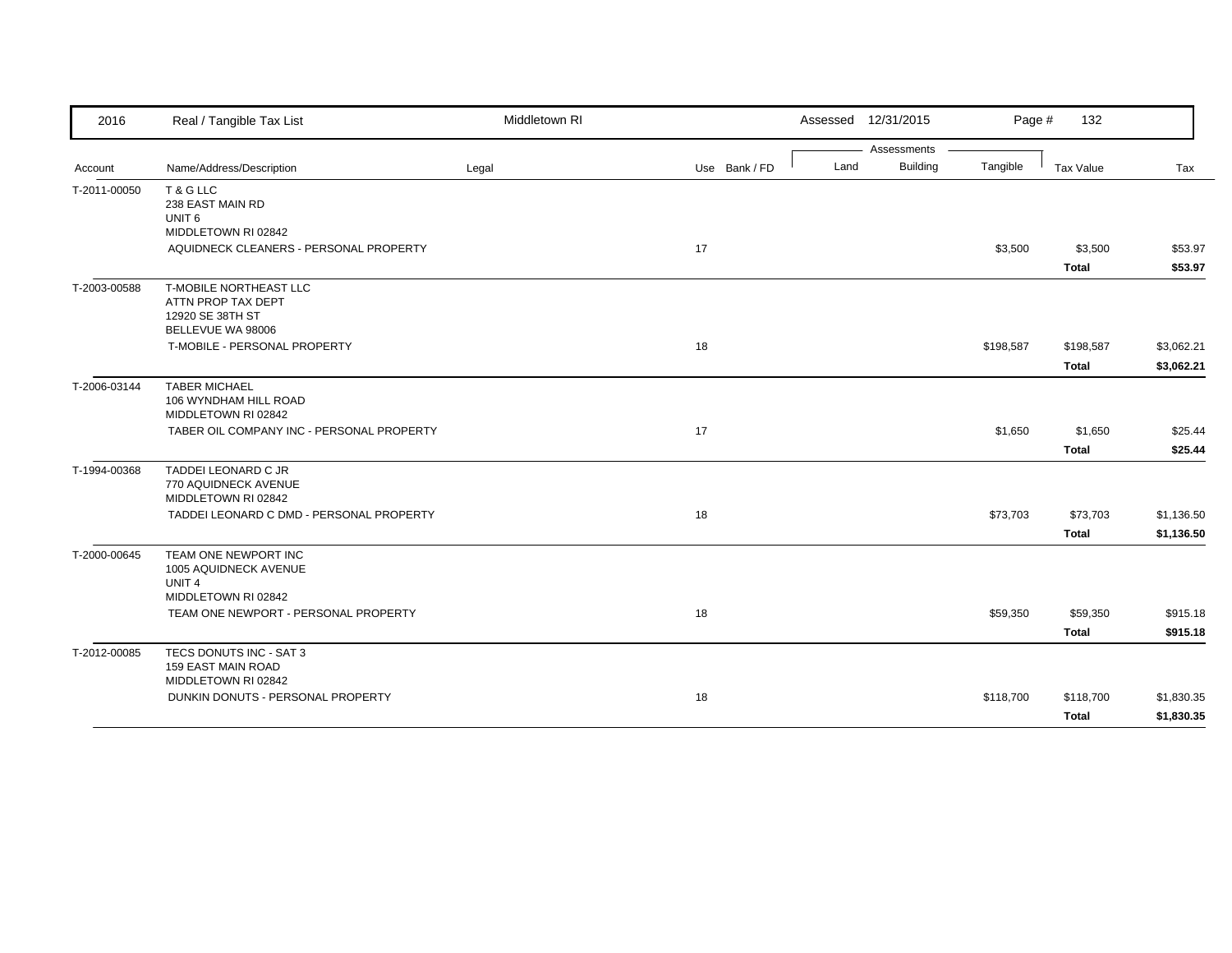| 2016         | Real / Tangible Tax List                                                             | Middletown RI |               | Assessed 12/31/2015 |                 | Page #   | 133          |          |
|--------------|--------------------------------------------------------------------------------------|---------------|---------------|---------------------|-----------------|----------|--------------|----------|
|              |                                                                                      |               |               |                     | Assessments     |          |              |          |
| Account      | Name/Address/Description                                                             | Legal         | Use Bank / FD | Land                | <b>Building</b> | Tangible | Tax Value    | Tax      |
| T-2008-02080 | TELE CONSULTANTS INC<br>4080 MCGINNIS FERRY RD<br>SUITE 903                          |               |               |                     |                 |          |              |          |
|              | ALPHARETTA GA 30005                                                                  |               |               |                     |                 |          |              |          |
|              | TELE CONSULTANTS INC - PERSONAL PROPERTY                                             |               | 18            |                     |                 | \$15,572 | \$15,572     | \$240.12 |
|              |                                                                                      |               |               |                     |                 |          | <b>Total</b> | \$240.12 |
| T-1997-00211 | <b>TEW INC</b><br>202 NEW MEADOW ROAD<br>BARRINGTON RI 02806-3701                    |               |               |                     |                 |          |              |          |
|              | WEST MAIN LAUNDROMAT - PERSONAL PROPERTY                                             |               | 18            |                     |                 | \$26,999 | \$26,999     | \$416.32 |
|              |                                                                                      |               |               |                     |                 |          | <b>Total</b> | \$416.32 |
| T-1999-09011 | THE OUTER LOOK INC<br>850 AQUIDNECK AVENUE<br>SUITE 7A<br>MIDDLETOWN RI 02842        |               |               |                     |                 |          |              |          |
|              | THE OUTER LOOK - PERSONAL PROPERTY                                                   |               | 18            |                     |                 | \$15,519 | \$15,519     | \$239.30 |
|              |                                                                                      |               |               |                     |                 |          | <b>Total</b> | \$239.30 |
| T-1992-09512 | THE RHODE ISLAND NURSERIES INC<br>736 EAST MAIN ROAD<br>MIDDLETOWN RI 02842          |               |               |                     |                 |          |              |          |
|              | RHODE ISLAND NURSERIES INC - PERSONAL                                                |               | 18            |                     |                 | \$22,029 | \$22,029     | \$339.69 |
|              |                                                                                      |               |               |                     |                 |          | <b>Total</b> | \$339.69 |
| T-1992-10467 | THE SHERWIN WILLIAMS COMPANY<br><b>TAX DEPT</b><br>PO BOX 6027<br>CLEVELAND OH 44101 |               |               |                     |                 |          |              |          |
|              | SHERWIN WILLIAMS #5418 - PERSONAL PROPERTY                                           |               | 18            |                     |                 | \$49,392 | \$49,392     | \$761.62 |
|              |                                                                                      |               |               |                     |                 |          | <b>Total</b> | \$761.62 |
| T-2012-00053 | THE TALARIA COMPANY LLC                                                              |               |               |                     |                 |          |              |          |
|              | ONE LITTLE HARBOR LANDING<br>PORTSMOUTH RI 02871                                     |               |               |                     |                 |          |              |          |
|              | THE HINCKLEY COMPANY - PERSONAL PROPERTY                                             |               | 18            |                     |                 | \$12,035 | \$12,035     | \$185.58 |
|              |                                                                                      |               |               |                     |                 |          | <b>Total</b> | \$185.58 |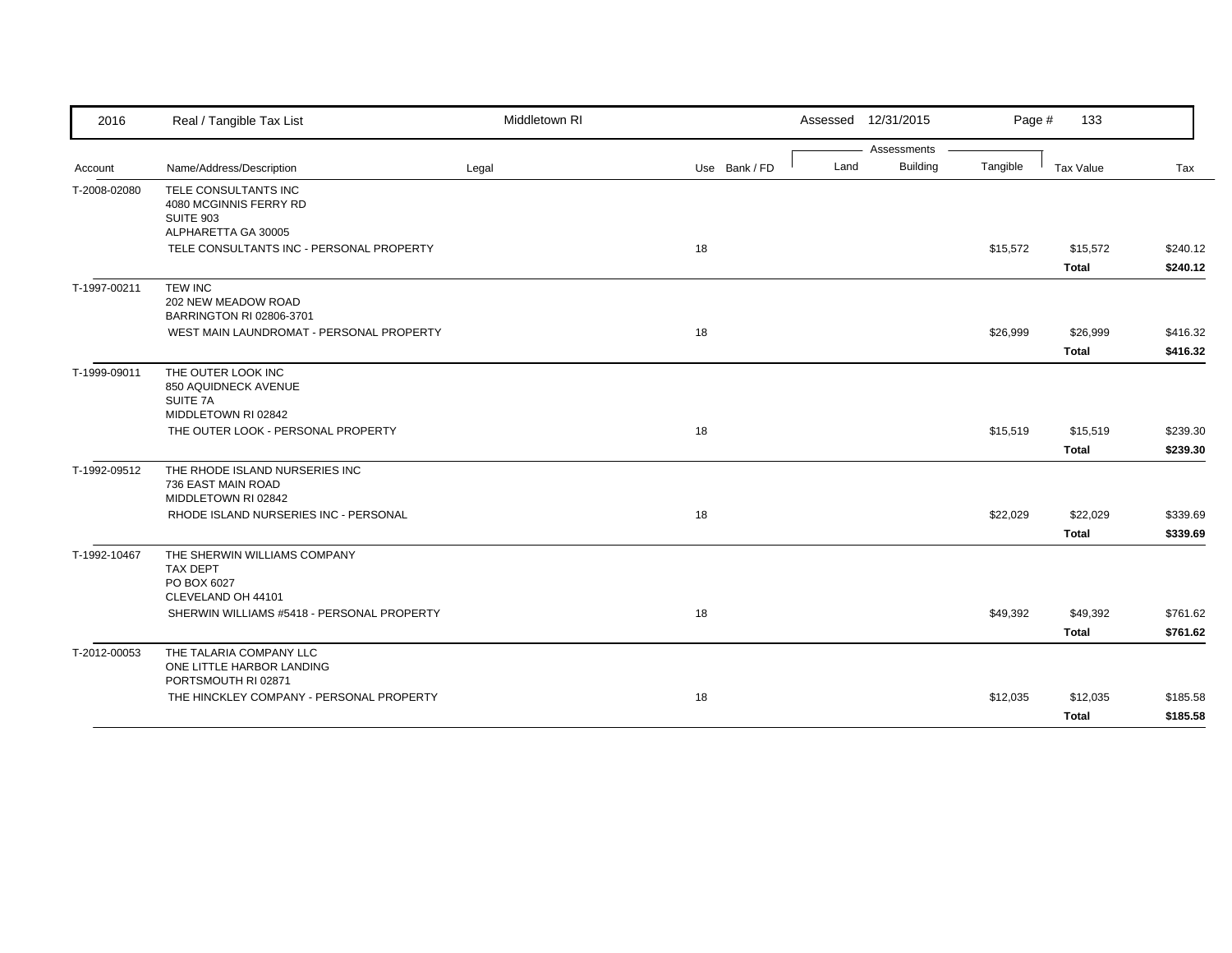| 2016         | Real / Tangible Tax List                                                     | Middletown RI |               |      | Assessed 12/31/2015 | Page #   | 134                      |                      |
|--------------|------------------------------------------------------------------------------|---------------|---------------|------|---------------------|----------|--------------------------|----------------------|
|              |                                                                              |               |               |      | Assessments         |          |                          |                      |
| Account      | Name/Address/Description                                                     | Legal         | Use Bank / FD | Land | <b>Building</b>     | Tangible | Tax Value                | Tax                  |
| T-1992-12865 | THINK CLEAN ENTERPRISES LLC<br>232 WEST MAIN ROAD<br>MIDDLETOWN RI 02842     |               |               |      |                     |          |                          |                      |
|              | OCEAN STATE LAUNDRY - PERSONAL PROPERTY                                      |               | 18            |      |                     | \$49,073 | \$49,073<br><b>Total</b> | \$756.71<br>\$756.71 |
| T-1999-09166 | THOMAS FOOD SERVICE<br>141 NARRAGANSETT PARK<br>E PROVIDENCE RI 02916        |               |               |      |                     |          |                          |                      |
|              | THOMAS FOOD SERVICE - PERSONAL PROPERTY                                      |               | 94            |      |                     | \$812    | \$812<br><b>Total</b>    | \$12.52<br>\$12.52   |
| T-2012-02001 | <b>THOMBS DANIEL</b><br>238 EAST MAIN ROAD<br>UNIT 1A<br>MIDDLETOWN RI 02842 |               |               |      |                     |          |                          |                      |
|              | OCEANA TANNING SALON LLC - PERSONAL PROPERTY                                 |               | 18            |      |                     | \$27,692 | \$27,692<br><b>Total</b> | \$427.01<br>\$427.01 |
| T-2005-00660 | THOW SUSAN & PHILLIP<br>1425 GREEN END AVENUE<br>MIDDLETOWN RI 02842         |               |               |      |                     |          |                          |                      |
|              | THOW ASSOCIATES - PERSONAL PROPERTY                                          |               | 17            |      |                     | \$2,325  | \$2,325<br><b>Total</b>  | \$35.85<br>\$35.85   |
| T-2008-02059 | TIERNO HENRY J III<br>28 HARVEY ROAD<br>MIDDLETOWN RI 02842                  |               |               |      |                     |          |                          |                      |
|              | PRIME COMPUTER SERVICES - PERSONAL PROPERTY                                  |               | 18            |      |                     | \$5,318  | \$5,318<br><b>Total</b>  | \$82.00<br>\$82.00   |
| T-2008-02020 | <b>TIMEPAYMENT CORP</b><br>1600 DISTRICT AVENUE<br><b>SUITE 200</b>          |               |               |      |                     |          |                          |                      |
|              | BURLINGTON MA 01803<br>TIMEPAYMENT CORP - PERSONAL PROPERTY                  |               | 94            |      |                     | \$1,612  | \$1,612<br><b>Total</b>  | \$24.86<br>\$24.86   |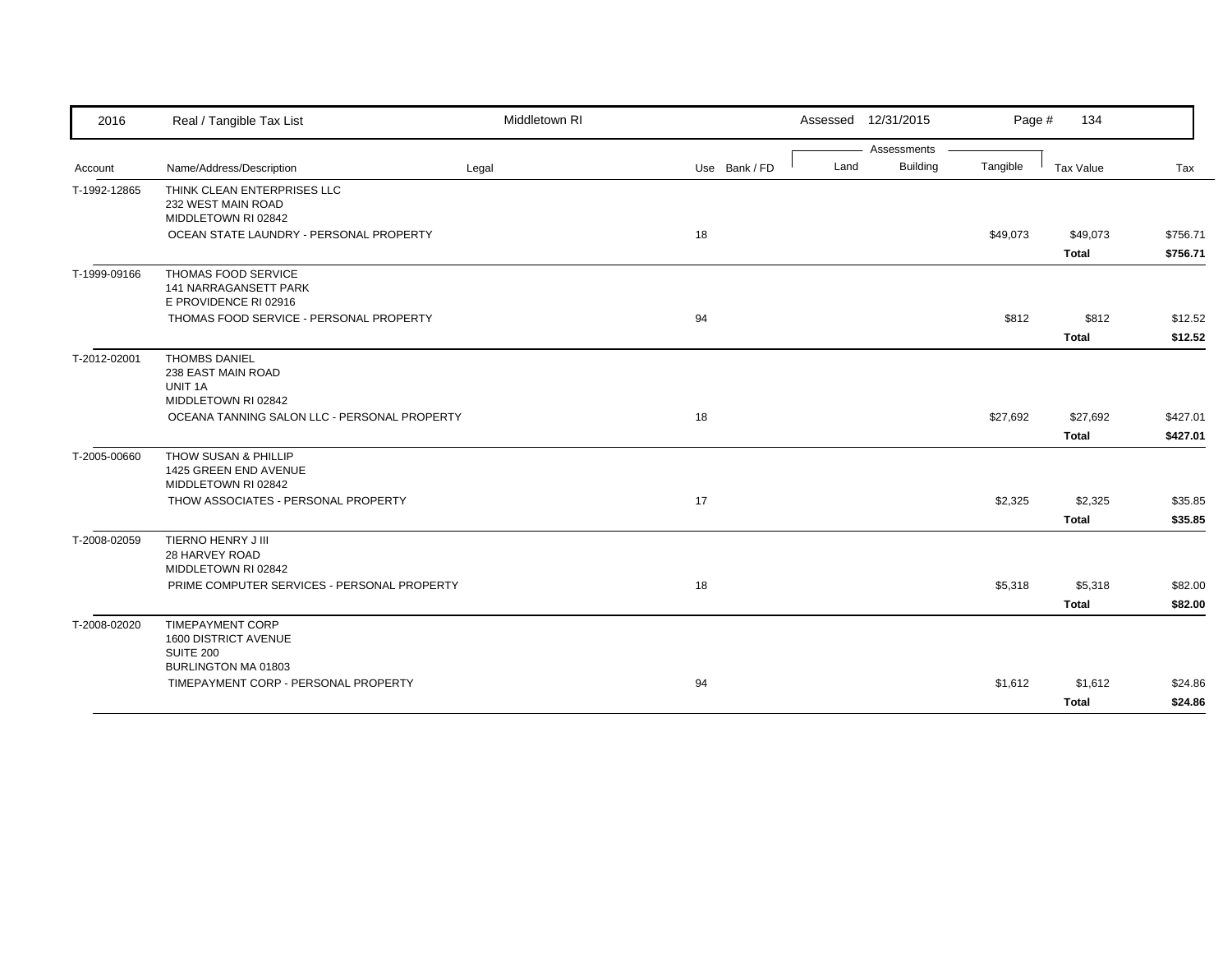| 2016         | Real / Tangible Tax List                                                   | Middletown RI |               |      | Assessed 12/31/2015            | Page #    | 135              |            |
|--------------|----------------------------------------------------------------------------|---------------|---------------|------|--------------------------------|-----------|------------------|------------|
| Account      | Name/Address/Description                                                   | Legal         | Use Bank / FD | Land | Assessments<br><b>Building</b> | Tangible  | <b>Tax Value</b> | Tax        |
| T-2016-00058 | TIRADO WILSON & DIANE TYRELL<br>17 ETON PLACE                              |               |               |      |                                |           |                  |            |
|              | NEW BRITAIN CT 06053                                                       |               |               |      |                                |           |                  |            |
|              | 2013 35' FOREST RIVER MIRADA - PERSONAL                                    |               | 97            |      |                                | \$85,500  | \$85,500         | \$1,318.41 |
|              |                                                                            |               |               |      |                                |           | <b>Total</b>     | \$1,318.41 |
| T-1992-09309 | TITOS CANTINA INC<br>651 WEST MAIN ROAD<br>MIDDLETOWN RI 02842             |               |               |      |                                |           |                  |            |
|              | TITOS TACOS - PERSONAL PROPERTY                                            |               | 18            |      |                                | \$33,774  | \$33,774         | \$520.80   |
|              |                                                                            |               |               |      |                                |           | <b>Total</b>     | \$520.80   |
| T-2002-00569 | TJX COMPANIES INC<br>110 PLEASANT AVENUE<br>UPPER SADDLE RIVER NJ 07458    |               |               |      |                                |           |                  |            |
|              | MARSHALLS #798 - PERSONAL PROPERTY                                         |               | 18            |      |                                | \$303,705 | \$303,705        | \$4,683.13 |
|              |                                                                            |               |               |      |                                |           | <b>Total</b>     | \$4,683.13 |
| T-2016-00005 | <b>TOBY SUB SHOP</b><br>1397 WEST MAIN ROAD<br>MIDDLETOWN RI 02842         |               |               |      |                                |           |                  |            |
|              | TOBY SUB SHOP - PERSONAL PROPERTY                                          |               | 17            |      |                                | \$15,800  | \$15,800         | \$243.64   |
|              |                                                                            |               |               |      |                                |           | <b>Total</b>     | \$243.64   |
| T-1992-11693 | <b>TOLAND SAM</b><br>936 AQUIDNECK AVENUE<br>MIDDLETOWN RI 02842           |               |               |      |                                |           |                  |            |
|              | SAM'S BAIT & TACKLE - PERSONAL PROPERTY                                    |               | 17            |      |                                | \$3,924   | \$3,924          | \$60.51    |
|              |                                                                            |               |               |      |                                |           | <b>Total</b>     | \$60.51    |
| T-1992-11712 | <b>TONER FRANK A</b><br>305 OLIPHANT LANE<br><b>UNIT 110</b>               |               |               |      |                                |           |                  |            |
|              | MIDDLETOWN RI 02842                                                        |               |               |      |                                |           |                  |            |
|              | FRANK A TONER ELECTRIC CO INC - PERSONAL                                   |               | 17            |      |                                | \$6,272   | \$6,272          | \$96.71    |
|              |                                                                            |               |               |      |                                |           | <b>Total</b>     | \$96.71    |
| T-1992-11721 | TONI MARINE SALES & SERVC INC<br>759 WEST MAIN ROAD<br>MIDDLETOWN RI 02842 |               |               |      |                                |           |                  |            |
|              | TONI MARINE - PERSONAL PROPERTY                                            |               | 18            |      |                                | \$19,895  | \$19,895         | \$306.78   |
|              |                                                                            |               |               |      |                                |           | <b>Total</b>     | \$306.78   |
|              |                                                                            |               |               |      |                                |           |                  |            |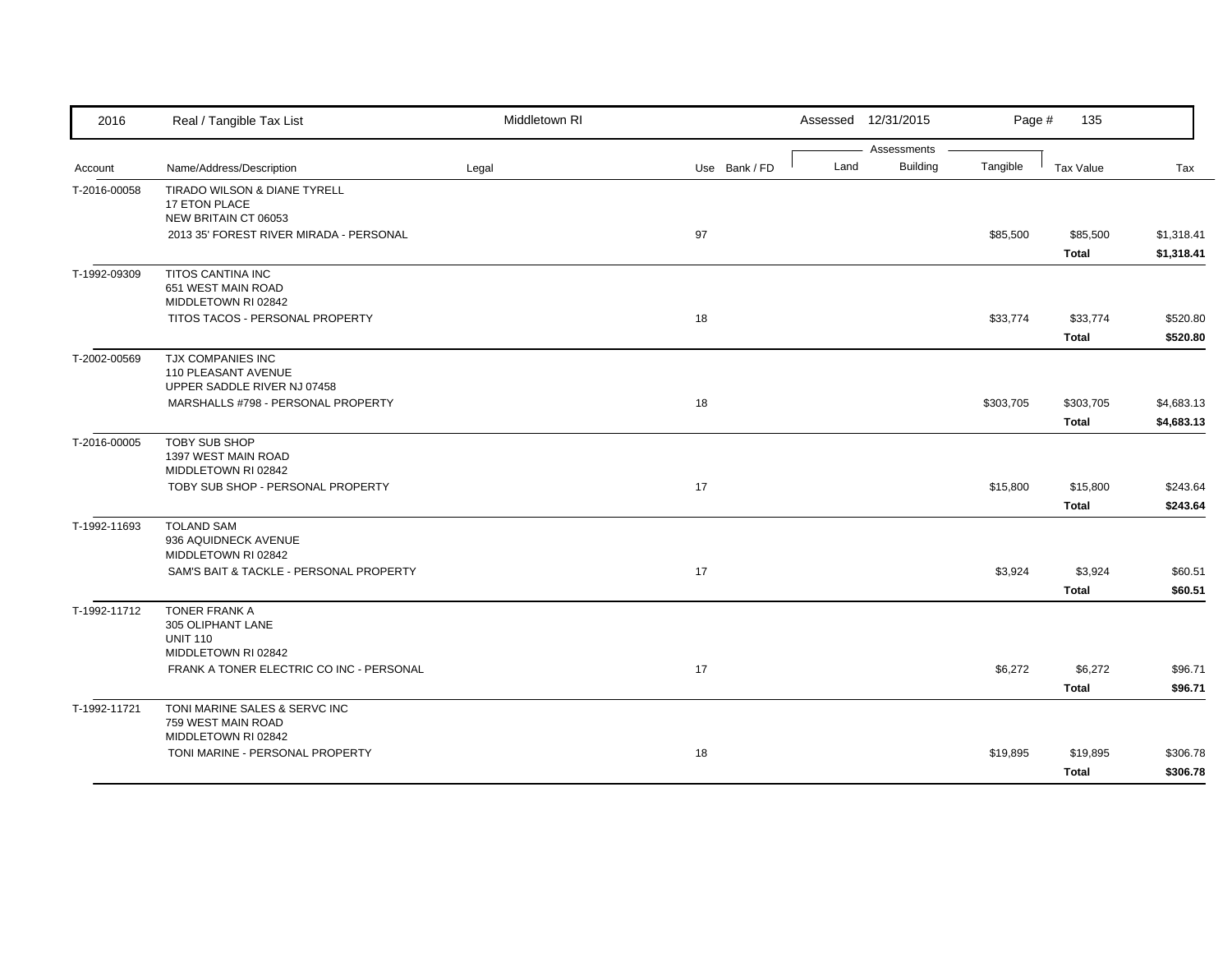| 2016         | Real / Tangible Tax List                                     | Middletown RI |               |      | Assessed 12/31/2015     | Page #    | 136              |            |
|--------------|--------------------------------------------------------------|---------------|---------------|------|-------------------------|-----------|------------------|------------|
|              |                                                              |               |               |      | Assessments<br>Building |           |                  |            |
| Account      | Name/Address/Description                                     | Legal         | Use Bank / FD | Land |                         | Tangible  | <b>Tax Value</b> | Tax        |
| T-1992-11748 | TOPPA TERRENCE S & PATRICIA M<br>PO BOX 6008                 |               |               |      |                         |           |                  |            |
|              | MIDDLETOWN RI 02842                                          |               |               |      |                         |           |                  |            |
|              | THE TOPPA COMPANY INC - PERSONAL PROPERTY                    |               | 18            |      |                         | \$51,476  | \$51,476         | \$793.76   |
|              |                                                              |               |               |      |                         |           | <b>Total</b>     | \$793.76   |
| T-2004-00606 | TOWERSTREAM CORPORATION                                      |               |               |      |                         |           |                  |            |
|              | 88 SILVA LANE                                                |               |               |      |                         |           |                  |            |
|              | TECH IV BUILDING                                             |               |               |      |                         |           |                  |            |
|              | MIDDLETOWN RI 02842                                          |               |               |      |                         |           |                  |            |
|              | TOWERSTREAM - PERSONAL PROPERTY                              |               | 18            |      |                         | \$643,565 | \$643,565        | \$9,923.77 |
|              |                                                              |               |               |      |                         |           | <b>Total</b>     | \$9,923.77 |
| T-1992-11762 | TOWN ELECTRIC INC                                            |               |               |      |                         |           |                  |            |
|              | 38 SMYTHE STREET                                             |               |               |      |                         |           |                  |            |
|              | MIDDLETOWN RI 02842<br>TOWN ELECTRIC INC - PERSONAL PROPERTY |               | 17            |      |                         | \$1,657   | \$1,657          | \$25.55    |
|              |                                                              |               |               |      |                         |           |                  |            |
|              |                                                              |               |               |      |                         |           | <b>Total</b>     | \$25.55    |
| T-2012-00050 | TOWN FAIR TIRE CENTERS INC                                   |               |               |      |                         |           |                  |            |
|              | 460 COE AVENUE<br>EAST HAVEN CT 06512                        |               |               |      |                         |           |                  |            |
|              | TOWN FAIR TIRE CENTERS INC - PERSONAL PROPERTY               |               | 18            |      |                         | \$204,045 | \$204,045        | \$3,146.37 |
|              |                                                              |               |               |      |                         |           | <b>Total</b>     | \$3,146.37 |
|              |                                                              |               |               |      |                         |           |                  |            |
| T-2016-00054 | TOYOTA INDUSTRIES COMM FINANCE<br>PO BOX 80615               |               |               |      |                         |           |                  |            |
|              | INDIANAPOLIS IN 46280                                        |               |               |      |                         |           |                  |            |
|              | TOYOTA INDUSTRIES COMM FINANCE - PERSONAL                    |               | 18            |      |                         | \$51,354  | \$51,354         | \$791.88   |
|              |                                                              |               |               |      |                         |           | <b>Total</b>     | \$791.88   |
| T-2010-02102 | <b>TRAVERS DAVID</b>                                         |               |               |      |                         |           |                  |            |
|              | 51 AMESBURY CIRCLE                                           |               |               |      |                         |           |                  |            |
|              | MIDDLETOWN RI 02842                                          |               |               |      |                         |           |                  |            |
|              | DAVE THE PAINTER - PERSONAL PROPERTY                         |               | 17            |      |                         | \$952     | \$952            | \$14.68    |
|              |                                                              |               |               |      |                         |           | <b>Total</b>     | \$14.68    |
| T-2000-00656 | TRIUMPH OUTDOOR RI LLC                                       |               |               |      |                         |           |                  |            |
|              | PO BOX 66338                                                 |               |               |      |                         |           |                  |            |
|              | BATON ROUGE LA 70896                                         |               |               |      |                         |           |                  |            |
|              | LAMAR TRANSIT OF PROVIDENCE - PERSONAL                       |               | 18            |      |                         | \$33,289  | \$33,289         | \$513.32   |
|              |                                                              |               |               |      |                         |           | <b>Total</b>     | \$513.32   |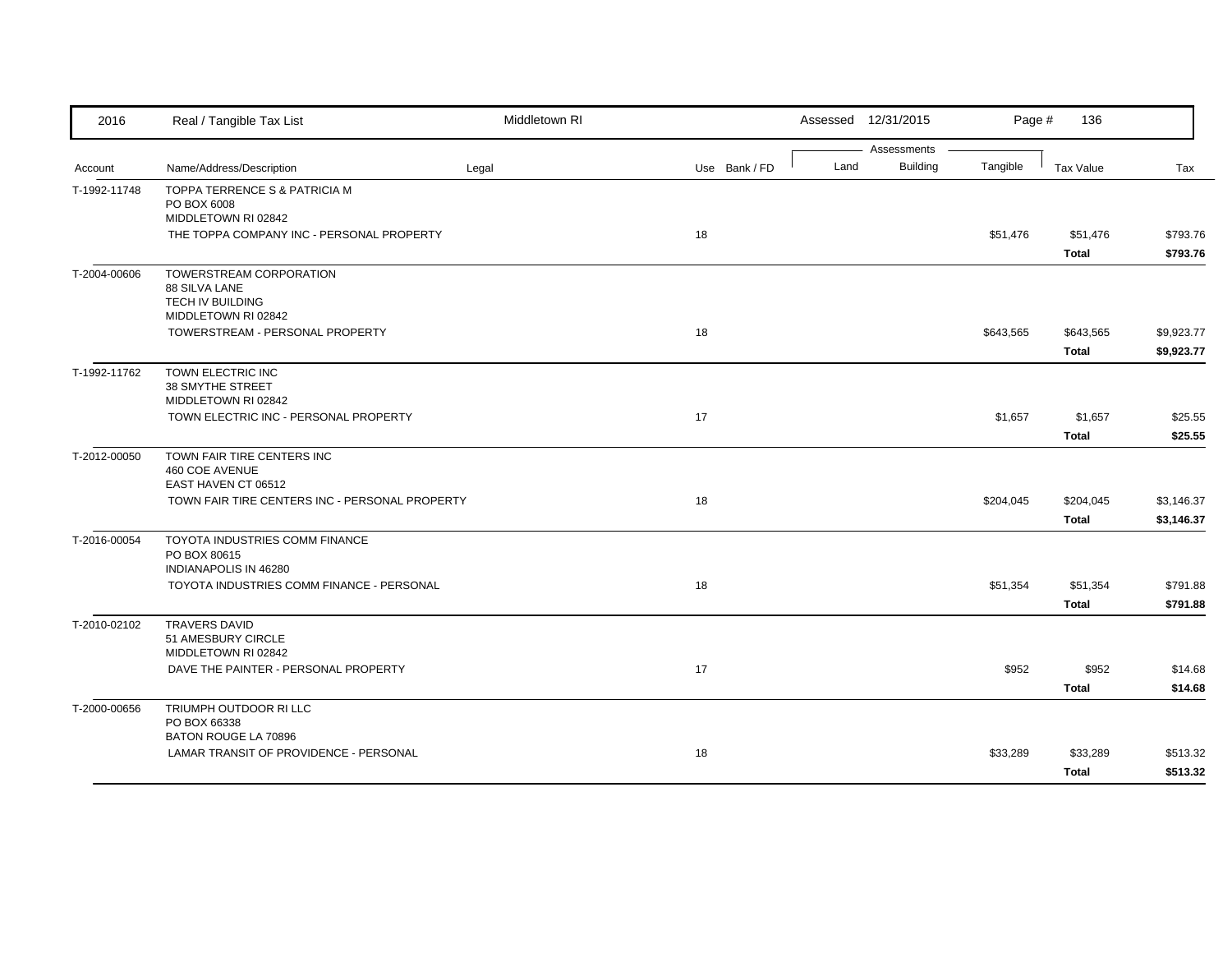| 2016         | Real / Tangible Tax List                     | Middletown RI |               | Assessed | 12/31/2015              | Page #    | 137              |            |
|--------------|----------------------------------------------|---------------|---------------|----------|-------------------------|-----------|------------------|------------|
| Account      | Name/Address/Description                     | Legal         | Use Bank / FD | Land     | Assessments<br>Building | Tangible  | <b>Tax Value</b> | Tax        |
| T-2016-00008 | TROUBLED SOUL & COMPANY LLC                  |               |               |          |                         |           |                  |            |
|              | 999 WEST MAIN ROAD                           |               |               |          |                         |           |                  |            |
|              | MIDDLETOWN RI 02842                          |               |               |          |                         |           |                  |            |
|              | TROUBLED SOUL - PERSONAL PROPERTY            |               | 17            |          |                         | \$3,968   | \$3,968          | \$61.19    |
|              |                                              |               |               |          |                         |           | <b>Total</b>     | \$61.19    |
| T-2014-00004 | <b>TSA STORES INC</b>                        |               |               |          |                         |           |                  |            |
|              | ATTN: TAX DEPARTMENT                         |               |               |          |                         |           |                  |            |
|              | 1050 W HAMDEN AVE<br>ENGLEWOOD CO 80110      |               |               |          |                         |           |                  |            |
|              |                                              |               |               |          |                         |           |                  |            |
|              | SPORTS AUTHORITY - PERSONAL PROPERTY         |               | 18            |          |                         | \$536,366 | \$536,366        | \$8,270.76 |
|              |                                              |               |               |          |                         |           | <b>Total</b>     | \$8,270.76 |
| T-2003-00606 | <b>TWOMEY MARIE</b>                          |               |               |          |                         |           |                  |            |
|              | 15 KING ROAD                                 |               |               |          |                         |           |                  |            |
|              | MIDDLETOWN RI 02842                          |               |               |          |                         |           |                  |            |
|              | SPORTS SECTION OF RI - PERSONAL PROPERTY     |               | 17            |          |                         | \$3,383   | \$3,383          | \$52.17    |
|              |                                              |               |               |          |                         |           | <b>Total</b>     | \$52.17    |
| T-2014-00033 | TYCO INTEGRATED SECURITY LLC                 |               |               |          |                         |           |                  |            |
|              | ATTN: PROPERTY TAX DEPT                      |               |               |          |                         |           |                  |            |
|              | PO BOX 5006<br>BOCA RATON FL 33431-0806      |               |               |          |                         |           |                  |            |
|              | TYCO INTEGRATED SECURITY - PERSONAL PROPERTY |               | 18            |          |                         | \$1,998   | \$1,998          | \$30.81    |
|              |                                              |               |               |          |                         |           | <b>Total</b>     | \$30.81    |
|              |                                              |               |               |          |                         |           |                  |            |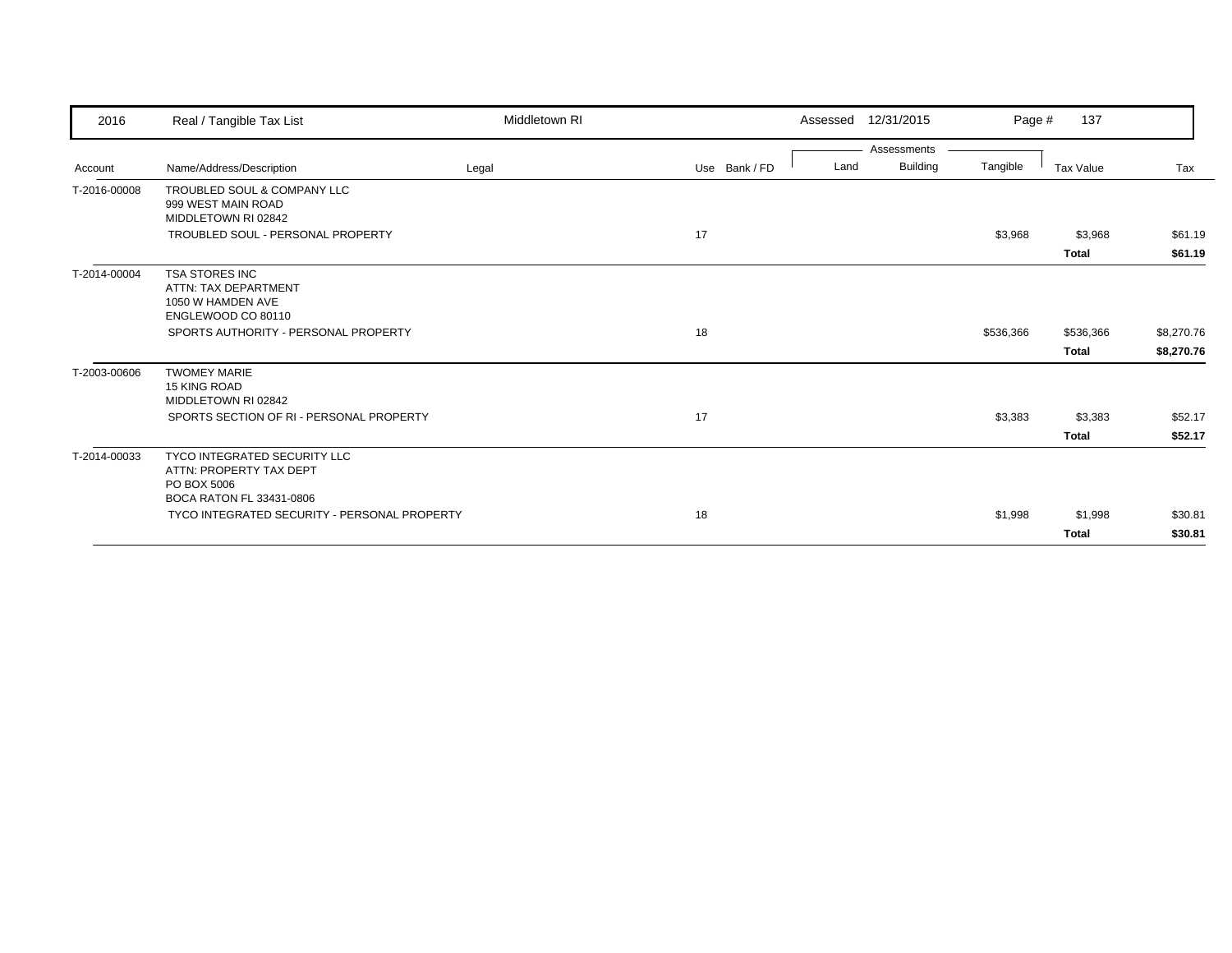| 2016         | Real / Tangible Tax List                                                                                         | Middletown RI |               |      | Assessed 12/31/2015            | Page #    | 138                       |                          |
|--------------|------------------------------------------------------------------------------------------------------------------|---------------|---------------|------|--------------------------------|-----------|---------------------------|--------------------------|
| Account      | Name/Address/Description                                                                                         | Legal         | Use Bank / FD | Land | Assessments<br><b>Building</b> | Tangible  | Tax Value                 | Tax                      |
| T-2011-00029 | UNIVERSAL HOSPITAL SRVS INC<br>1301 INTERNATIONAL PKWY<br><b>SUITE 300</b><br>SUNRISE FL 33323                   |               |               |      |                                |           |                           |                          |
|              | UNIVERSAL HOSPITAL SERVICES - PERSONAL                                                                           |               | 94            |      |                                | \$4,710   | \$4,710<br><b>Total</b>   | \$72.63<br>\$72.63       |
| T-2008-02087 | UNIVERSITY ORTHOPEDICS<br>345 VALLEY ROAD<br>MIDDLETOWN RI 02842                                                 |               |               |      |                                |           |                           |                          |
|              | UNIVERSITY ORTHOPEDICS - PERSONAL PROPERTY                                                                       |               | 17            |      |                                | \$3,000   | \$3,000<br><b>Total</b>   | \$46.26<br>\$46.26       |
| T-1992-04356 | UPDEGROVE & GONTARZ LTD<br>314 OLIPHANT LANE<br>MIDDLETOWN RI 02842                                              |               |               |      |                                |           |                           |                          |
|              | UPDEGROVE & GONTARZ LTD - PERSONAL PROPERTY                                                                      |               | 17            |      |                                | \$10,315  | \$10,315<br><b>Total</b>  | \$159.06<br>\$159.06     |
| T-1992-03324 | URS FEDERAL SERVICES INC<br>ATTN: TAX DEPARTMENT<br>20501 SENECA MEADOWS PKWY #300<br><b>GERMANTOWN MD 20876</b> |               |               |      |                                |           |                           |                          |
|              | URS FEDERAL SERVICES INC - PERSONAL PROPERTY                                                                     |               | 17            |      |                                | \$21,482  | \$21,482<br><b>Total</b>  | \$331.25<br>\$331.25     |
| T-1995-00544 | US BANK NATIONAL ASSOCIATION<br>1310 MADRID ST<br>SUITE 100<br>MARSHALL MN 56258                                 |               |               |      |                                |           |                           |                          |
|              | US BANK NATIONAL ASSOCIATION - PERSONAL                                                                          |               | 94            |      |                                | \$107,868 | \$107,868<br><b>Total</b> | \$1,663.32<br>\$1,663.32 |
| T-2015-00021 | US BANK NATIONAL ASSOCIATION<br>1310 MADRID STREET<br><b>SUITE 100</b>                                           |               |               |      |                                |           |                           |                          |
|              | MARSHALL MN 56258<br>US BANK NATIONAL ASSOCIATION - PERSONAL                                                     |               | 18            |      |                                | \$42,900  | \$42,900<br><b>Total</b>  | \$661.52<br>\$661.52     |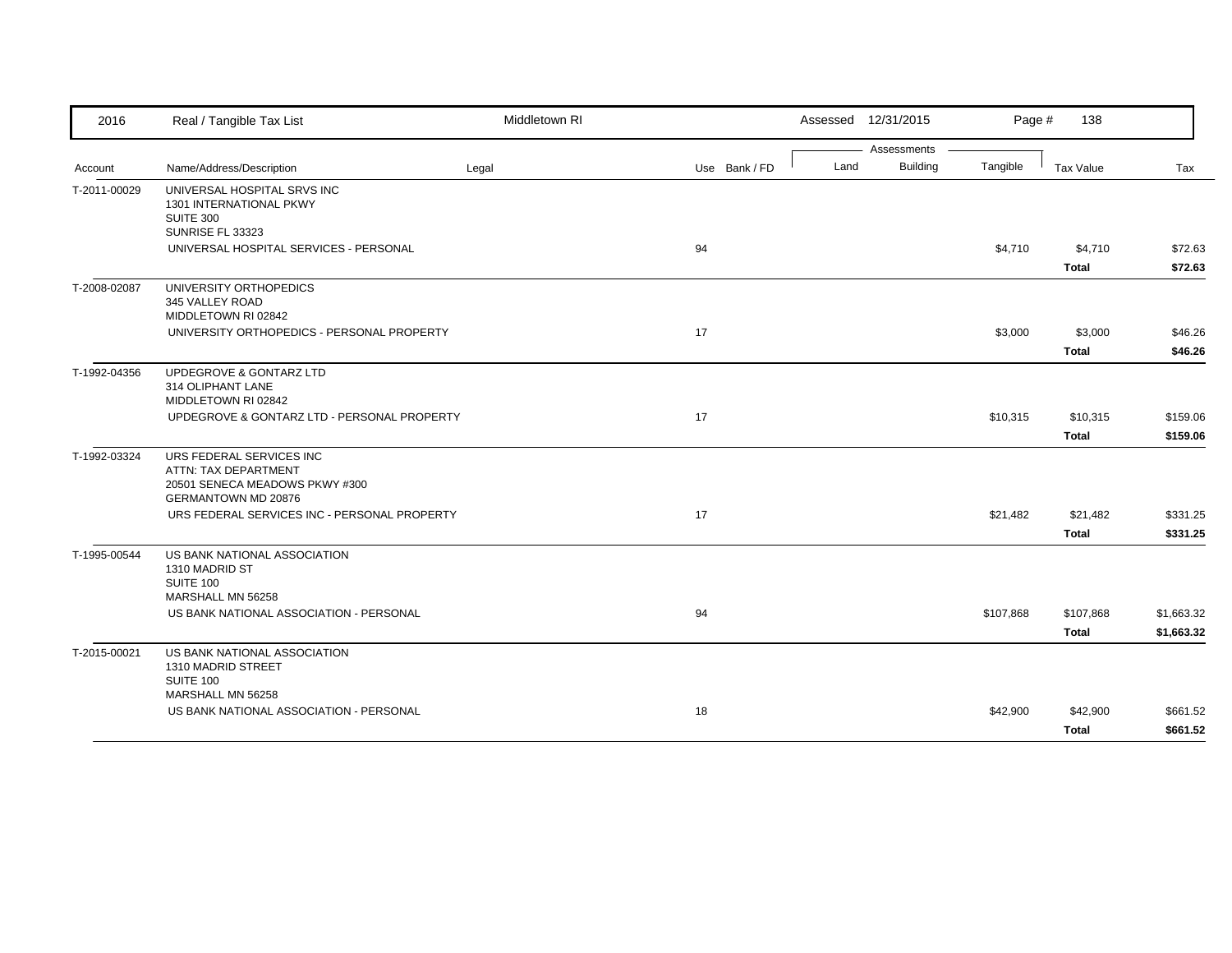| 2016         | Real / Tangible Tax List                                                             | Middletown RI |               | Assessed | 12/31/2015      | Page #   | 139          |            |
|--------------|--------------------------------------------------------------------------------------|---------------|---------------|----------|-----------------|----------|--------------|------------|
|              |                                                                                      |               |               |          | Assessments     |          |              |            |
| Account      | Name/Address/Description                                                             | Legal         | Use Bank / FD | Land     | <b>Building</b> | Tangible | Tax Value    | Tax        |
| T-2016-00029 | US BANK NATIONAL ASSOCIATION<br>1310 MADRID STREET<br>SUITE 100<br>MARSHALL MN 56258 |               |               |          |                 |          |              |            |
|              | US BANK NATIONAL ASSOCIATION - PERSONAL                                              |               | 18            |          |                 | \$85,615 | \$85,615     | \$1,320.18 |
|              |                                                                                      |               |               |          |                 |          | Total        | \$1,320.18 |
| T-2016-00037 | US BANK NATIONAL ASSOCIATION<br>1310 MADRID STREET<br><b>STE 100</b>                 |               |               |          |                 |          |              |            |
|              | MARSHALL MN 56258<br>US BANK NATIONAL ASSOCIATION - PERSONAL                         |               | 18            |          |                 | \$5,545  | \$5,545      | \$85.50    |
|              |                                                                                      |               |               |          |                 |          | Total        | \$85.50    |
| T-2009-01052 | USV OPTICAL INC<br>PO BOX 187<br>GLENDORA NJ 08029                                   |               |               |          |                 |          |              |            |
|              | BJ'S OPTICAL #4306 - PERSONAL PROPERTY                                               |               | 17            |          |                 | \$2,255  | \$2,255      | \$34.77    |
|              |                                                                                      |               |               |          |                 |          | <b>Total</b> | \$34.77    |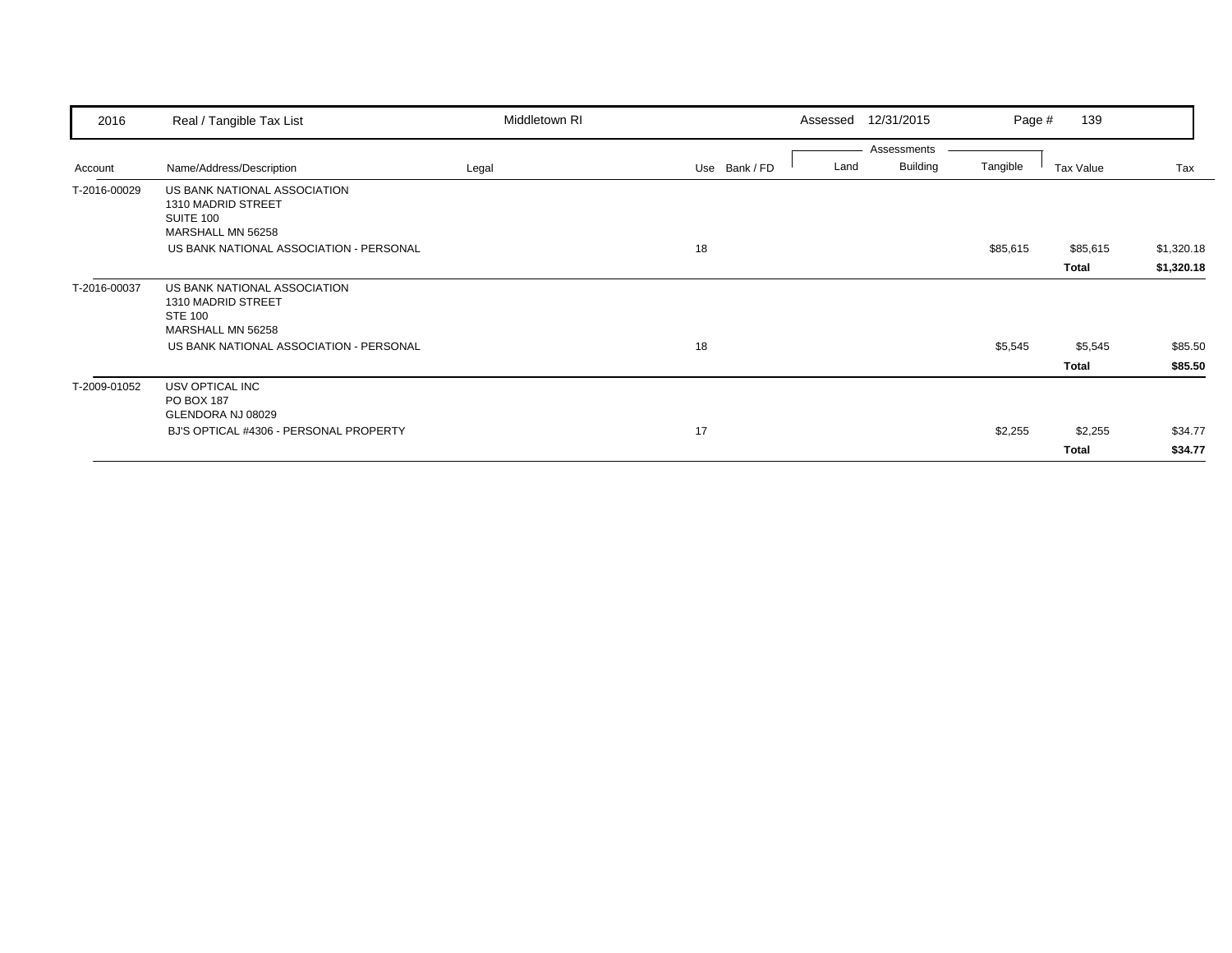| Assessments<br><b>Building</b><br>Tangible<br>Land<br>Name/Address/Description<br>Legal<br>Use Bank / FD<br>Tax Value<br>Tax<br>Account<br><b>VALENTE MARLENE</b><br>T-2007-01941<br>7 ZIEMKE FARM LANE<br>COHOES NY 12047<br>2006 33' FLEETWOOD WILDERNESS - PERSONAL<br>45<br>\$12,379<br>\$12,379<br><b>Total</b><br>VENTURA CONSTRUCTION INC<br>139 HONEYMAN AVENUE<br>MIDDLETOWN RI 02842<br>VENTURA CONSTRUCTION INC - PERSONAL PROPERTY<br>17<br>\$1,128<br>\$1,128<br>Total<br><b>VIASAT INC RI</b><br>T-2014-00025<br>PO BOX 198109<br>NASHVILLE TN 37219<br>VIASAT INC RI - PERSONAL PROPERTY<br>17<br>\$611<br>\$611<br><b>Total</b><br>VIKING TUXEDO & UNIFORM CO<br>PO BOX 4799<br>1341 WEST MAIN RD - SUITE 1<br>MIDDLETOWN RI 02842<br>17<br>VIKING TUXEDO & UNIFORM CO - PERSONAL<br>\$9,543<br>\$9,543<br><b>Total</b><br>T-2015-00041<br>VN HOUSING CORPORATION<br>50 WASHINGTON SQUARE<br>NEWPORT RI 02840<br>VILLA NIA - PERSONAL PROPERTY<br>18<br>\$1,575<br>\$1,575<br><b>Total</b><br>VON-SEE ROBERT J<br>PO BOX 3606<br>NEWPORT RI 02840<br>A-1 CAR CAB & VAN - PERSONAL PROPERTY<br>17<br>\$1,007<br>\$1,007<br><b>Total</b><br><b>VU JULIE</b><br>1370 WEST MAIN ROAD<br>MIDDLETOWN RI 02842<br>NAIL ELEGANCE - PERSONAL PROPERTY<br>18<br>\$26,496<br>\$26,496<br><b>Total</b> | 2016         | Real / Tangible Tax List | Middletown RI |  | Assessed 12/31/2015 | Page # | 140 |  |
|------------------------------------------------------------------------------------------------------------------------------------------------------------------------------------------------------------------------------------------------------------------------------------------------------------------------------------------------------------------------------------------------------------------------------------------------------------------------------------------------------------------------------------------------------------------------------------------------------------------------------------------------------------------------------------------------------------------------------------------------------------------------------------------------------------------------------------------------------------------------------------------------------------------------------------------------------------------------------------------------------------------------------------------------------------------------------------------------------------------------------------------------------------------------------------------------------------------------------------------------------------------------------------------------------------|--------------|--------------------------|---------------|--|---------------------|--------|-----|--|
|                                                                                                                                                                                                                                                                                                                                                                                                                                                                                                                                                                                                                                                                                                                                                                                                                                                                                                                                                                                                                                                                                                                                                                                                                                                                                                            |              |                          |               |  |                     |        |     |  |
| \$190.88<br>\$190.88<br>\$17.39<br>\$17.39<br>\$9.42<br>\$9.42<br>\$147.15<br>\$147.15                                                                                                                                                                                                                                                                                                                                                                                                                                                                                                                                                                                                                                                                                                                                                                                                                                                                                                                                                                                                                                                                                                                                                                                                                     |              |                          |               |  |                     |        |     |  |
|                                                                                                                                                                                                                                                                                                                                                                                                                                                                                                                                                                                                                                                                                                                                                                                                                                                                                                                                                                                                                                                                                                                                                                                                                                                                                                            |              |                          |               |  |                     |        |     |  |
|                                                                                                                                                                                                                                                                                                                                                                                                                                                                                                                                                                                                                                                                                                                                                                                                                                                                                                                                                                                                                                                                                                                                                                                                                                                                                                            |              |                          |               |  |                     |        |     |  |
|                                                                                                                                                                                                                                                                                                                                                                                                                                                                                                                                                                                                                                                                                                                                                                                                                                                                                                                                                                                                                                                                                                                                                                                                                                                                                                            |              |                          |               |  |                     |        |     |  |
|                                                                                                                                                                                                                                                                                                                                                                                                                                                                                                                                                                                                                                                                                                                                                                                                                                                                                                                                                                                                                                                                                                                                                                                                                                                                                                            |              |                          |               |  |                     |        |     |  |
|                                                                                                                                                                                                                                                                                                                                                                                                                                                                                                                                                                                                                                                                                                                                                                                                                                                                                                                                                                                                                                                                                                                                                                                                                                                                                                            | T-2005-00684 |                          |               |  |                     |        |     |  |
|                                                                                                                                                                                                                                                                                                                                                                                                                                                                                                                                                                                                                                                                                                                                                                                                                                                                                                                                                                                                                                                                                                                                                                                                                                                                                                            |              |                          |               |  |                     |        |     |  |
|                                                                                                                                                                                                                                                                                                                                                                                                                                                                                                                                                                                                                                                                                                                                                                                                                                                                                                                                                                                                                                                                                                                                                                                                                                                                                                            |              |                          |               |  |                     |        |     |  |
|                                                                                                                                                                                                                                                                                                                                                                                                                                                                                                                                                                                                                                                                                                                                                                                                                                                                                                                                                                                                                                                                                                                                                                                                                                                                                                            |              |                          |               |  |                     |        |     |  |
|                                                                                                                                                                                                                                                                                                                                                                                                                                                                                                                                                                                                                                                                                                                                                                                                                                                                                                                                                                                                                                                                                                                                                                                                                                                                                                            |              |                          |               |  |                     |        |     |  |
|                                                                                                                                                                                                                                                                                                                                                                                                                                                                                                                                                                                                                                                                                                                                                                                                                                                                                                                                                                                                                                                                                                                                                                                                                                                                                                            |              |                          |               |  |                     |        |     |  |
|                                                                                                                                                                                                                                                                                                                                                                                                                                                                                                                                                                                                                                                                                                                                                                                                                                                                                                                                                                                                                                                                                                                                                                                                                                                                                                            |              |                          |               |  |                     |        |     |  |
|                                                                                                                                                                                                                                                                                                                                                                                                                                                                                                                                                                                                                                                                                                                                                                                                                                                                                                                                                                                                                                                                                                                                                                                                                                                                                                            |              |                          |               |  |                     |        |     |  |
|                                                                                                                                                                                                                                                                                                                                                                                                                                                                                                                                                                                                                                                                                                                                                                                                                                                                                                                                                                                                                                                                                                                                                                                                                                                                                                            |              |                          |               |  |                     |        |     |  |
|                                                                                                                                                                                                                                                                                                                                                                                                                                                                                                                                                                                                                                                                                                                                                                                                                                                                                                                                                                                                                                                                                                                                                                                                                                                                                                            | T-1992-12132 |                          |               |  |                     |        |     |  |
|                                                                                                                                                                                                                                                                                                                                                                                                                                                                                                                                                                                                                                                                                                                                                                                                                                                                                                                                                                                                                                                                                                                                                                                                                                                                                                            |              |                          |               |  |                     |        |     |  |
|                                                                                                                                                                                                                                                                                                                                                                                                                                                                                                                                                                                                                                                                                                                                                                                                                                                                                                                                                                                                                                                                                                                                                                                                                                                                                                            |              |                          |               |  |                     |        |     |  |
|                                                                                                                                                                                                                                                                                                                                                                                                                                                                                                                                                                                                                                                                                                                                                                                                                                                                                                                                                                                                                                                                                                                                                                                                                                                                                                            |              |                          |               |  |                     |        |     |  |
|                                                                                                                                                                                                                                                                                                                                                                                                                                                                                                                                                                                                                                                                                                                                                                                                                                                                                                                                                                                                                                                                                                                                                                                                                                                                                                            |              |                          |               |  |                     |        |     |  |
|                                                                                                                                                                                                                                                                                                                                                                                                                                                                                                                                                                                                                                                                                                                                                                                                                                                                                                                                                                                                                                                                                                                                                                                                                                                                                                            |              |                          |               |  |                     |        |     |  |
| \$24.29<br>\$24.29<br>\$15.53<br>\$15.53<br>\$408.57<br>\$408.57                                                                                                                                                                                                                                                                                                                                                                                                                                                                                                                                                                                                                                                                                                                                                                                                                                                                                                                                                                                                                                                                                                                                                                                                                                           |              |                          |               |  |                     |        |     |  |
|                                                                                                                                                                                                                                                                                                                                                                                                                                                                                                                                                                                                                                                                                                                                                                                                                                                                                                                                                                                                                                                                                                                                                                                                                                                                                                            |              |                          |               |  |                     |        |     |  |
|                                                                                                                                                                                                                                                                                                                                                                                                                                                                                                                                                                                                                                                                                                                                                                                                                                                                                                                                                                                                                                                                                                                                                                                                                                                                                                            |              |                          |               |  |                     |        |     |  |
|                                                                                                                                                                                                                                                                                                                                                                                                                                                                                                                                                                                                                                                                                                                                                                                                                                                                                                                                                                                                                                                                                                                                                                                                                                                                                                            |              |                          |               |  |                     |        |     |  |
|                                                                                                                                                                                                                                                                                                                                                                                                                                                                                                                                                                                                                                                                                                                                                                                                                                                                                                                                                                                                                                                                                                                                                                                                                                                                                                            | T-2012-00006 |                          |               |  |                     |        |     |  |
|                                                                                                                                                                                                                                                                                                                                                                                                                                                                                                                                                                                                                                                                                                                                                                                                                                                                                                                                                                                                                                                                                                                                                                                                                                                                                                            |              |                          |               |  |                     |        |     |  |
|                                                                                                                                                                                                                                                                                                                                                                                                                                                                                                                                                                                                                                                                                                                                                                                                                                                                                                                                                                                                                                                                                                                                                                                                                                                                                                            |              |                          |               |  |                     |        |     |  |
|                                                                                                                                                                                                                                                                                                                                                                                                                                                                                                                                                                                                                                                                                                                                                                                                                                                                                                                                                                                                                                                                                                                                                                                                                                                                                                            |              |                          |               |  |                     |        |     |  |
|                                                                                                                                                                                                                                                                                                                                                                                                                                                                                                                                                                                                                                                                                                                                                                                                                                                                                                                                                                                                                                                                                                                                                                                                                                                                                                            |              |                          |               |  |                     |        |     |  |
|                                                                                                                                                                                                                                                                                                                                                                                                                                                                                                                                                                                                                                                                                                                                                                                                                                                                                                                                                                                                                                                                                                                                                                                                                                                                                                            | T-2000-00642 |                          |               |  |                     |        |     |  |
|                                                                                                                                                                                                                                                                                                                                                                                                                                                                                                                                                                                                                                                                                                                                                                                                                                                                                                                                                                                                                                                                                                                                                                                                                                                                                                            |              |                          |               |  |                     |        |     |  |
|                                                                                                                                                                                                                                                                                                                                                                                                                                                                                                                                                                                                                                                                                                                                                                                                                                                                                                                                                                                                                                                                                                                                                                                                                                                                                                            |              |                          |               |  |                     |        |     |  |
|                                                                                                                                                                                                                                                                                                                                                                                                                                                                                                                                                                                                                                                                                                                                                                                                                                                                                                                                                                                                                                                                                                                                                                                                                                                                                                            |              |                          |               |  |                     |        |     |  |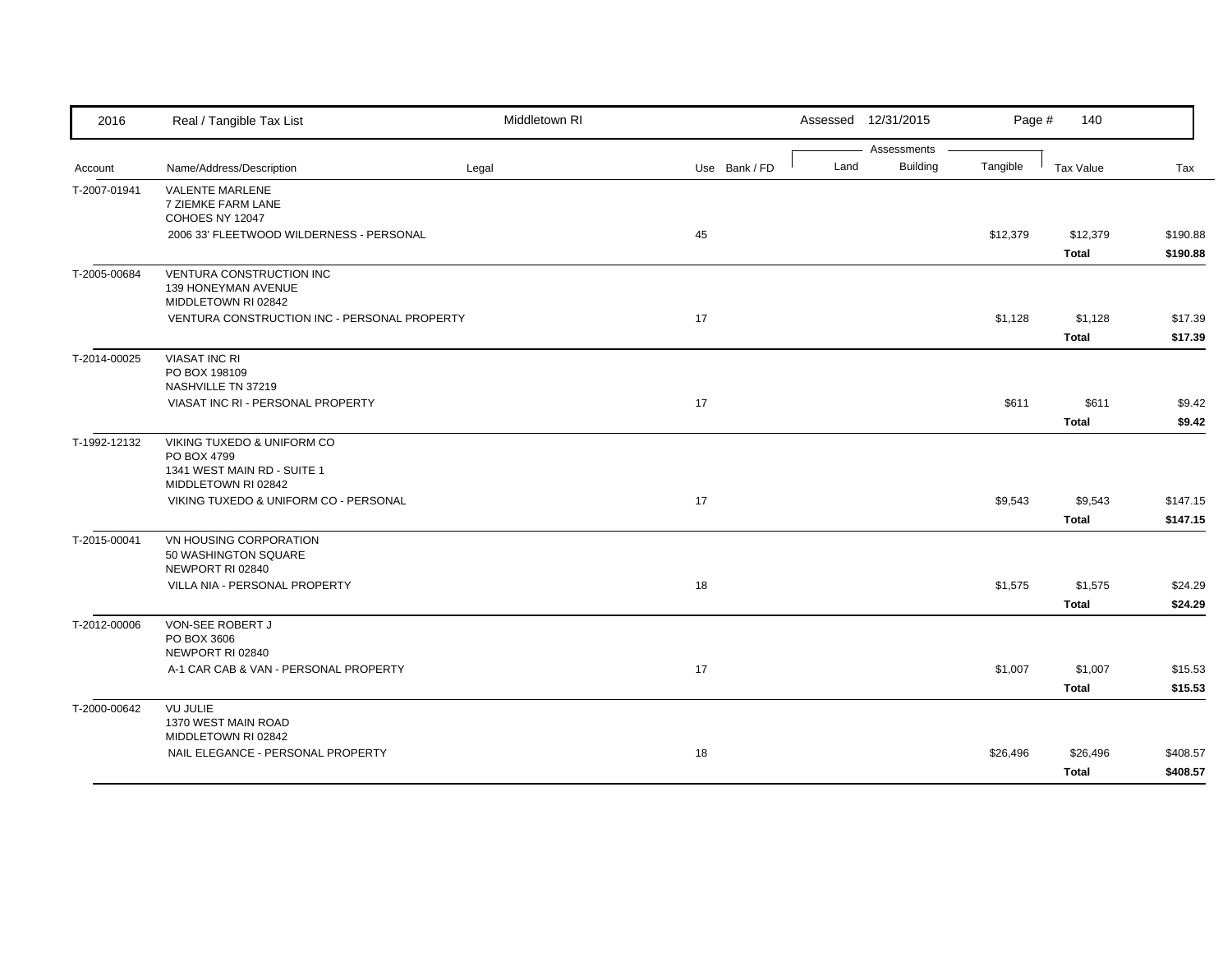| 2016         | Real / Tangible Tax List                                                                         | Middletown RI |               | Assessed 12/31/2015 |                      | Page #<br>141 |            |
|--------------|--------------------------------------------------------------------------------------------------|---------------|---------------|---------------------|----------------------|---------------|------------|
|              |                                                                                                  |               |               |                     | Assessments          |               |            |
| Account      | Name/Address/Description                                                                         | Legal         | Use Bank / FD | Land                | Building<br>Tangible | Tax Value     | Tax        |
| T-2005-00567 | <b>WABASHA LEASING</b><br>C/O DUCHARME MCMILLEN & ASSOC<br>PO BOX 80615<br>INDIANAPOLIS IN 46280 |               |               |                     |                      |               |            |
|              | WABASHA LEASING LLC - PERSONAL PROPERTY                                                          |               | 94            |                     | \$28,057             | \$28,057      | \$432.64   |
|              |                                                                                                  |               |               |                     |                      | <b>Total</b>  | \$432.64   |
| T-2014-00002 | <b>WAKEFIELD BARRY E</b><br>600 JEPSON LN<br>MIDDLETOWN RI 02842                                 |               |               |                     |                      |               |            |
|              | WAKEFIELD PLUMBING - PERSONAL PROPERTY                                                           |               | 17            |                     | \$15,000             | \$15,000      | \$231.30   |
|              |                                                                                                  |               |               |                     |                      | <b>Total</b>  | \$231.30   |
| T-1994-00394 | WALGREEN EASTERN CO INC (003)<br>300 WILMOT RD<br>MAIL STOP 3301<br>DEERFIELD IL 60015           |               |               |                     |                      |               |            |
|              | WALGREEN EASTERN CO INC 03000 - PERSONAL                                                         |               | 18            |                     | \$185,501            | \$185,501     | \$2,860.43 |
|              |                                                                                                  |               |               |                     |                      | Total         | \$2,860.43 |
| T-2003-00635 | <b>WALKER INTERIORS LLC</b><br>510 EAST MAIN ROAD<br>MIDDLETOWN RI 02842                         |               |               |                     |                      |               |            |
|              | WALKER INTERIORS - PERSONAL PROPERTY                                                             |               | 18            |                     | \$13,376             | \$13,376      | \$206.26   |
|              |                                                                                                  |               |               |                     |                      | Total         | \$206.26   |
| T-2003-00581 | WALSH KENNETH M PHD PE<br>51 BAYBERRY LANE<br>MIDDLETOWN RI 02842                                |               |               |                     |                      |               |            |
|              | K & M ENGINEERING LTD - PERSONAL PROPERTY                                                        |               | 17            |                     | \$1,227              | \$1,227       | \$18.92    |
|              |                                                                                                  |               |               |                     |                      | <b>Total</b>  | \$18.92    |
| T-1999-09185 | <b>WAMM INC</b><br>963 AQUIDNECK AVENUE<br>MIDDLETOWN RI 02842                                   |               |               |                     |                      |               |            |
|              | ANTHONY'S SEAFOOD - PERSONAL PROPERTY                                                            |               | 18            |                     | \$79,035             | \$79,035      | \$1,218.72 |
|              |                                                                                                  |               |               |                     |                      | Total         | \$1,218.72 |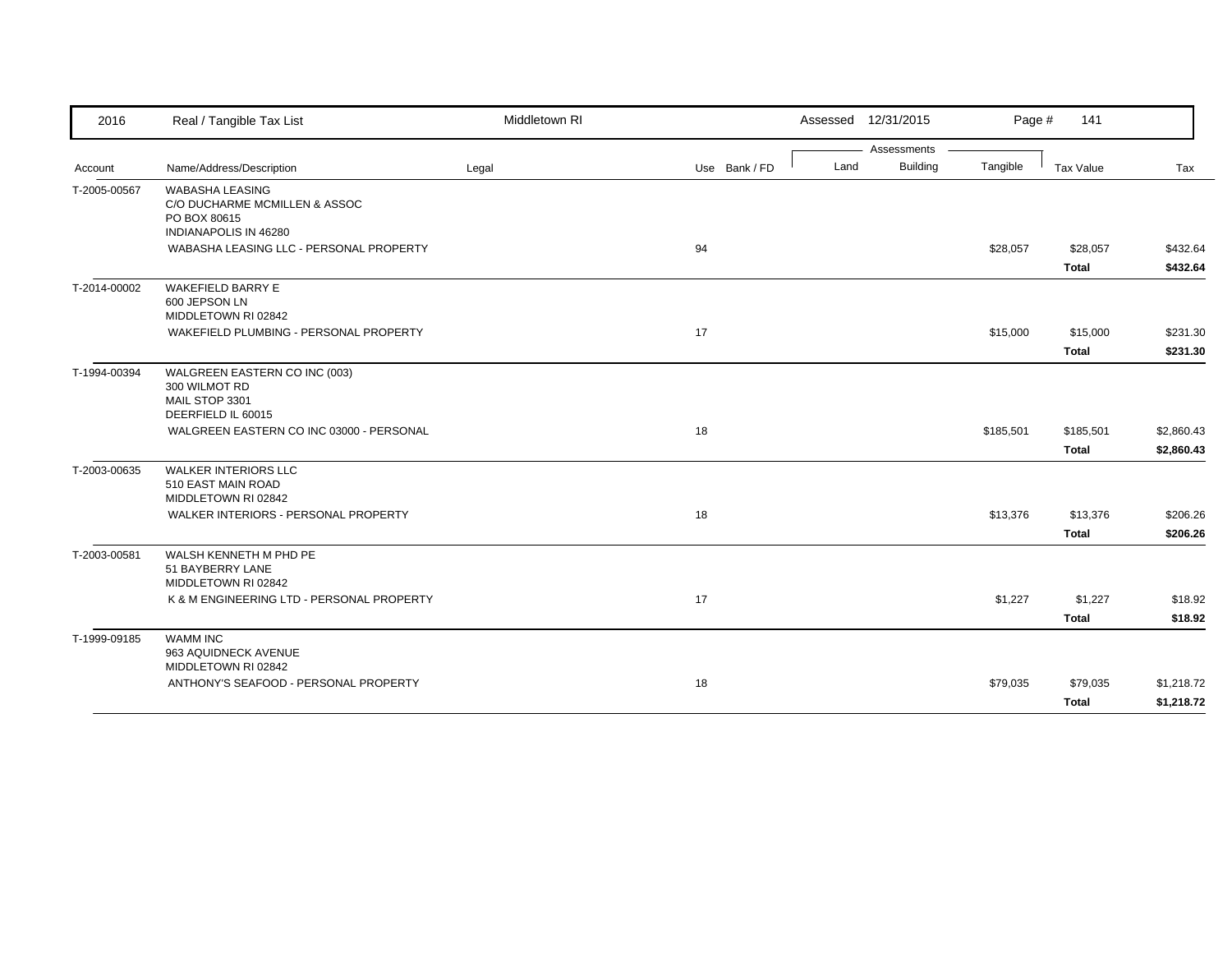| 2016         | Real / Tangible Tax List                                                                                               | Middletown RI |               | Assessed 12/31/2015 |                 | Page #    | 142                      |                      |
|--------------|------------------------------------------------------------------------------------------------------------------------|---------------|---------------|---------------------|-----------------|-----------|--------------------------|----------------------|
|              |                                                                                                                        |               |               |                     | Assessments     |           |                          |                      |
| Account      | Name/Address/Description                                                                                               | Legal         | Use Bank / FD | Land                | <b>Building</b> | Tangible  | Tax Value                | Tax                  |
| T-2008-02065 | <b>WANDER KEN</b><br>2713 BIRDSEYE LANE<br>BOWIE MD 20715-3929                                                         |               |               |                     |                 |           |                          |                      |
|              | 2007 39' PROWLER - PERSONAL PROPERTY                                                                                   |               | 45            |                     |                 | \$13,650  | \$13,650<br><b>Total</b> | \$210.48<br>\$210.48 |
| T-1993-00055 | <b>WANG TU WEI</b><br>694 AQUIDNECK AVENUE<br>MIDDLETOWN RI 02842                                                      |               |               |                     |                 |           |                          |                      |
|              | MING MOON CHINESE RESTAURANT - PERSONAL                                                                                |               | 18            |                     |                 | \$35,067  | \$35,067                 | \$540.73             |
|              |                                                                                                                        |               |               |                     |                 |           | <b>Total</b>             | \$540.73             |
| T-1992-12306 | WANUMETONOMY GOLF/COUNTRY CLUB<br>152 BROWNS LN<br>MIDDLETOWN RI 02842                                                 |               |               |                     |                 |           |                          |                      |
|              | WANUMETONOMY GOLF/COUNTRY CLUB - PERSONAL                                                                              |               | 18            |                     |                 | \$847,734 | \$847,734                | \$13,072.06          |
|              |                                                                                                                        |               |               |                     |                 |           | <b>Total</b>             | \$13,072.06          |
| T-1992-12336 | WARREN ROGERS ASSOCIATES INC<br>747 AQUIDNECK AVENUE<br>MIDDLETOWN RI 02842                                            |               |               |                     |                 |           |                          |                      |
|              | WARREN ROGERS ASSOCIATES INC - PERSONAL                                                                                |               | 18            |                     |                 | \$177,209 | \$177,209                | \$2,732.56           |
|              |                                                                                                                        |               |               |                     |                 |           | <b>Total</b>             | \$2,732.56           |
| T-1992-12346 | <b>WASTE MANAGEMENT OF RI</b><br>C/O MARVIN F POER & CO<br>PO BOX 52427<br>ATLANTA GA 30355                            |               |               |                     |                 |           |                          |                      |
|              | WASTE MANAGEMENT OF RIINC - PERSONAL                                                                                   |               | 94            |                     |                 | \$94,531  | \$94,531                 | \$1,457.67           |
|              |                                                                                                                        |               |               |                     |                 |           | Total                    | \$1,457.67           |
| T-2014-00024 | WATERCO OF NEW ENGLAND INC<br>ADVANCED PROPERTY TAX COMP<br>1611 N INTERSTATE 35E - STE 42<br>CARROLLTON TX 75006-8616 |               |               |                     |                 |           |                          |                      |
|              | WATERCO OF NEW ENGLAND INC - PERSONAL                                                                                  |               | 18            |                     |                 | \$765     | \$765                    | \$11.80              |
|              |                                                                                                                        |               |               |                     |                 |           | Total                    | \$11.80              |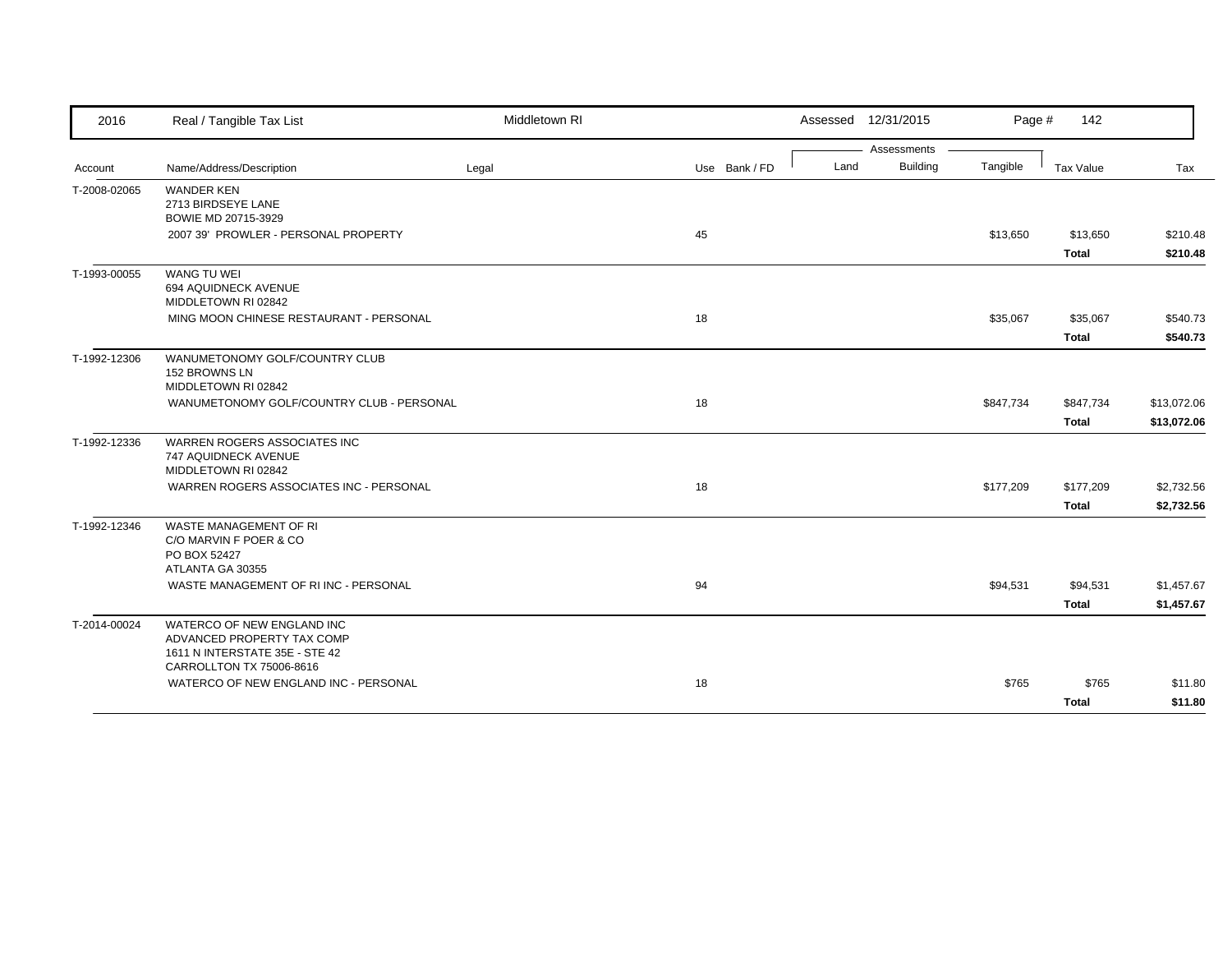| 2016         | Real / Tangible Tax List                                                                                  | Middletown RI |               |      | Assessed 12/31/2015            | Page #    | 143                       |                          |
|--------------|-----------------------------------------------------------------------------------------------------------|---------------|---------------|------|--------------------------------|-----------|---------------------------|--------------------------|
| Account      | Name/Address/Description                                                                                  | Legal         | Use Bank / FD | Land | Assessments<br><b>Building</b> | Tangible  | Tax Value                 | Tax                      |
| T-2006-03131 | <b>WAYPORT INC</b><br>909 CHESTNUT STREET<br>RM 36-M-1<br>ST LOUIS MO 69101                               |               |               |      |                                |           |                           |                          |
|              | WAYPORT INC - PERSONAL PROPERTY                                                                           |               | 94            |      |                                | \$4,163   | \$4,163<br><b>Total</b>   | \$64.19<br>\$64.19       |
| T-2005-00589 | <b>WEBSTER BANK</b><br>FIXED ASSSET DEPT - GR110<br>145 BANK ST<br>WATERBURY CT 06702                     |               |               |      |                                |           |                           |                          |
|              | WEBSTER BANK - PERSONAL PROPERTY                                                                          |               | 18            |      |                                | \$211,114 | \$211,114<br><b>Total</b> | \$3,255.38<br>\$3,255.38 |
| T-2008-02010 | <b>WELLS FARGO ADVISORS</b><br>C/O RYAN LLC<br>PO BOX 2609<br>CARLSBAD CA 92018-2609                      |               |               |      |                                |           |                           |                          |
|              | WELLS FARGO ADVISORS - PERSONAL PROPERTY                                                                  |               | 18            |      |                                | \$48,828  | \$48,828<br><b>Total</b>  | \$752.93<br>\$752.93     |
| T-1997-00249 | WELLS FARGO FINANCIAL LEASING<br>800 WALNUT ST<br>N0005-041<br>DES MOINES IA 50309                        |               |               |      |                                |           |                           |                          |
|              | WELLS FARGO FINANCIAL LEASING - PERSONAL                                                                  |               | 94            |      |                                | \$578,920 | \$578,920<br><b>Total</b> | \$8,926.95<br>\$8,926.95 |
| T-1992-12427 | <b>WENDYS PROPERTIES LLC</b><br>C/O INDIRECT TAX SOLUTIONS LLC<br>PO BOX 1052<br>PICKERINGTON OH 43147    |               |               |      |                                |           |                           |                          |
|              | WENDY'S #1327 - PERSONAL PROPERTY                                                                         |               | 18            |      |                                | \$243,671 | \$243,671<br><b>Total</b> | \$3,757.41<br>\$3,757.41 |
| T-2015-00042 | WEST HOUSE CORPORATION<br>C/O PHOENIX PROPERTY MANAGMENT<br>250 CENTERVILLE ROAD #E11<br>WARWICK RI 02886 |               |               |      |                                |           |                           |                          |
|              | WEST HOUSE - PERSONAL PROPERTY                                                                            |               | 18            |      |                                | \$15,294  | \$15,294<br><b>Total</b>  | \$235.83<br>\$235.83     |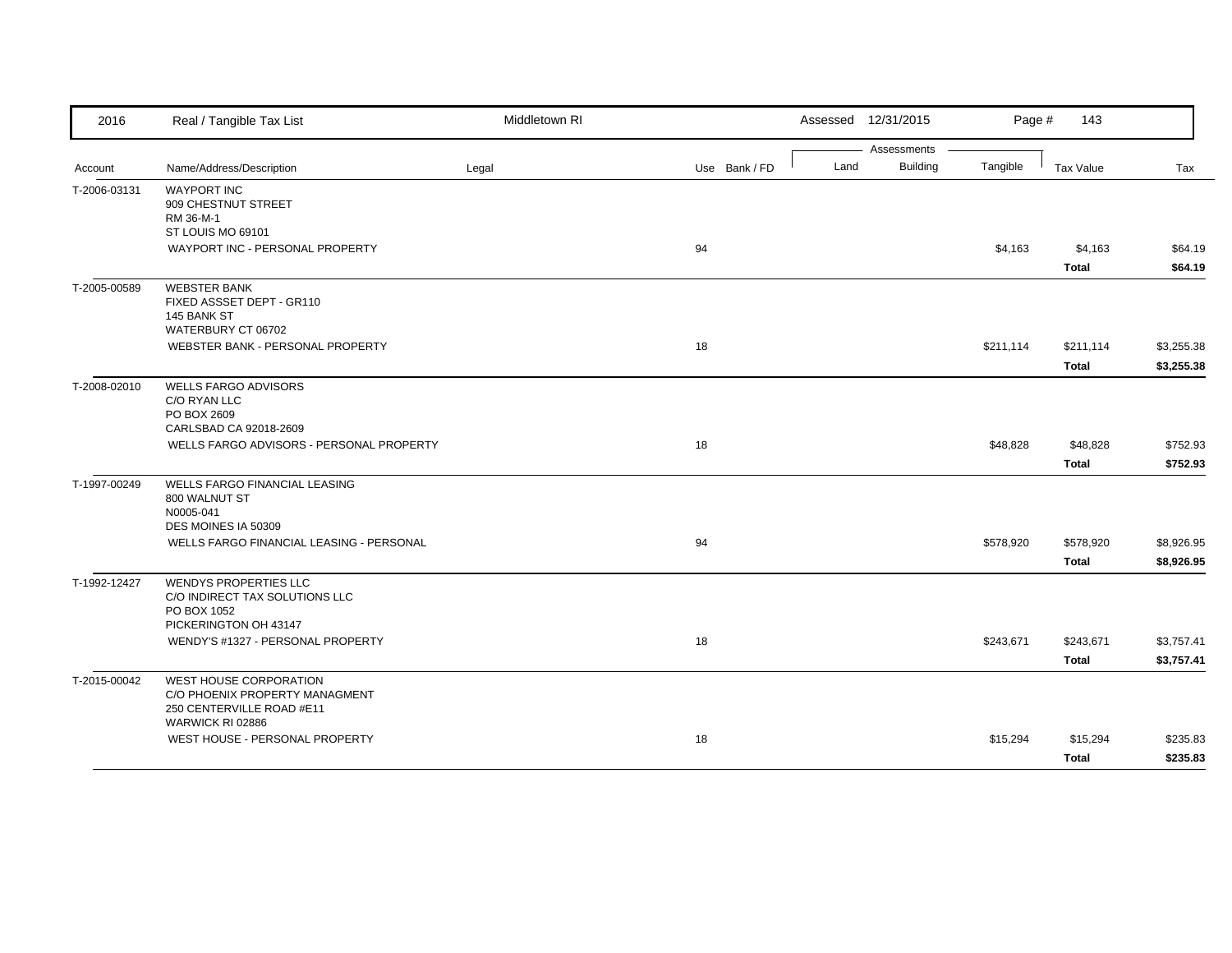| 2016         | Real / Tangible Tax List                                                                        | Middletown RI |               | Assessed 12/31/2015                    | Page #    | 144                       |                          |
|--------------|-------------------------------------------------------------------------------------------------|---------------|---------------|----------------------------------------|-----------|---------------------------|--------------------------|
| Account      | Name/Address/Description                                                                        | Legal         | Use Bank / FD | Assessments<br><b>Building</b><br>Land | Tangible  | Tax Value                 | Tax                      |
| T-2011-00003 | <b>WEST MARINE PRODUCTS</b><br>C/O TAX DEPT<br>PO BOX 969<br>RED OAK TX 75154                   |               |               |                                        |           |                           |                          |
|              | WEST MARINE #1246 - PERSONAL PROPERTY                                                           |               | 18            |                                        | \$612,906 | \$612,906<br><b>Total</b> | \$9,451.01<br>\$9,451.01 |
| T-2008-02004 | WESTERN UNION FINANCIAL SRVS<br>12500 EAST BELFORD AVENUE<br>M23B7<br>ENGLEWOOD CO 80112        |               |               |                                        |           |                           |                          |
|              | WESTERN UNION FINANCIAL SRVS - PERSONAL                                                         |               | 94            |                                        | \$932     | \$932<br><b>Total</b>     | \$14.37<br>\$14.37       |
| T-2005-00687 | WESTVIEW PLUMBING HEATING INC<br>741 WEST MAIN ROAD<br>UNIT <sub>2</sub><br>MIDDLETOWN RI 02842 |               |               |                                        |           |                           |                          |
|              | WESTVIEW PLUMBING & HEATING - PERSONAL                                                          |               | 17            |                                        | \$1,080   | \$1,080<br><b>Total</b>   | \$16.65<br>\$16.65       |
| T-2013-00038 | WICKED GOOD SHAKES LLC<br>717 AQUIDNECK AVENUE<br>MIDDLETOWN RI 02842                           |               |               |                                        |           |                           |                          |
|              | WICKED GOOD SHAKES - PERSONAL PROPERTY                                                          |               | 17            |                                        | \$30,000  | \$30,000<br><b>Total</b>  | \$462.60<br>\$462.60     |
| T-1993-00254 | <b>WILBE CORPORATION</b><br>1151 AQUIDNECK AVENUE<br><b>BOX 516</b>                             |               |               |                                        |           |                           |                          |
|              | MIDDLETOWN RI 02842<br>WILBE CORPORATION - PERSONAL PROPERTY                                    |               | 17            |                                        | \$5,638   | \$5,638<br><b>Total</b>   | \$86.94<br>\$86.94       |
| T-2005-00593 | WILLIAMS SCOTSMAN INC<br>C/O MARVIN F POER & COMPANY<br>PO BOX 802809                           |               |               |                                        |           |                           |                          |
|              | DALLAS TX 75380-2809<br>WILLIAM SCOTSMAN INC - PERSONAL PROPERTY                                |               | 94            |                                        | \$9,240   | \$9,240<br>Total          | \$142.48<br>\$142.48     |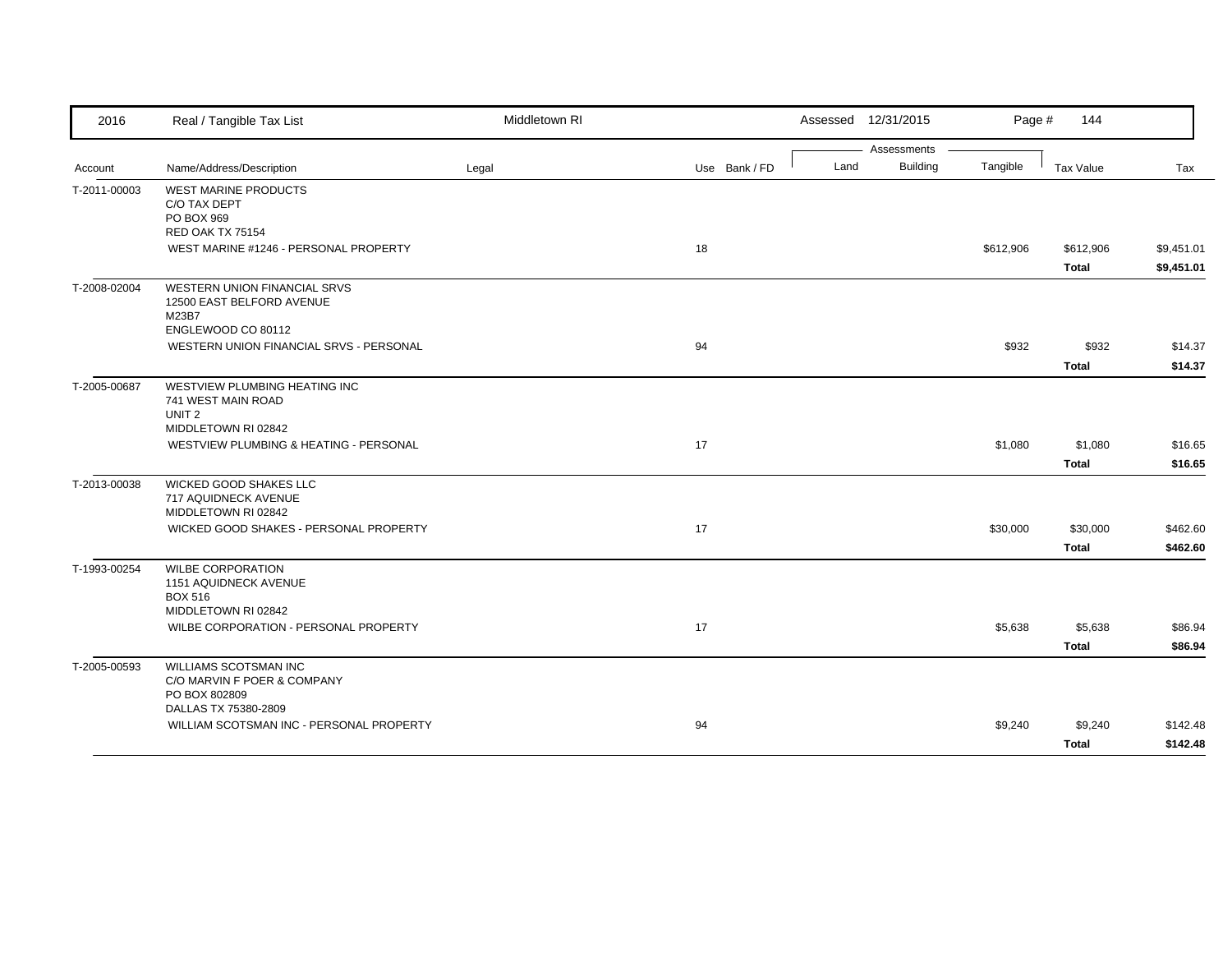| 2016         | Real / Tangible Tax List                                                                                           | Middletown RI |               | Assessed 12/31/2015                    | Page #    | 145          |            |
|--------------|--------------------------------------------------------------------------------------------------------------------|---------------|---------------|----------------------------------------|-----------|--------------|------------|
| Account      | Name/Address/Description                                                                                           | Legal         | Use Bank / FD | Assessments<br><b>Building</b><br>Land | Tangible  | Tax Value    | Tax        |
| T-2016-00060 | WM B REILY & COMPANY INC<br>640 MAGAZINE STREET<br>NEW ORLEANS LA 70130<br>REILY FOODS COMPANY - PERSONAL PROPERTY |               | 18            |                                        | \$7,318   | \$7,318      | \$112.84   |
|              |                                                                                                                    |               |               |                                        |           | <b>Total</b> | \$112.84   |
| T-2003-00571 | WM GILL LANDSCAPING INC<br>1032 EAST MAIN ROAD<br>MIDDLETOWN RI 02842                                              |               |               |                                        |           |              |            |
|              | WM GILL LANDSCAPING - PERSONAL PROPERTY                                                                            |               | 18            |                                        | \$28,131  | \$28,131     | \$433.78   |
|              |                                                                                                                    |               |               |                                        |           | <b>Total</b> | \$433.78   |
| T-2004-00555 | WM HOTEL GROUP LLC<br>PO BOX 2516<br>FALL RIVER MA 02722                                                           |               |               |                                        |           |              |            |
|              | HAMPTON INN & SUITES - PERSONAL PROPERTY                                                                           |               | 18            |                                        | \$293,283 | \$293,283    | \$4,522.42 |
|              |                                                                                                                    |               |               |                                        |           | <b>Total</b> | \$4,522.42 |
| T-2004-00587 | WOODS CPA LTD<br>575 EAST MAIN ROAD<br>UNIT <sub>9</sub>                                                           |               |               |                                        |           |              |            |
|              | MIDDLETOWN RI 02842<br>WOODS CPA LTD - PERSONAL PROPERTY                                                           |               | 17            |                                        | \$3,551   | \$3,551      | \$54.76    |
|              |                                                                                                                    |               |               |                                        |           | <b>Total</b> | \$54.76    |
| T-2007-01908 | WPS SYSTEMS LTD OF NEW ENGLAND<br>PO BOX 3058                                                                      |               |               |                                        |           |              |            |
|              | SPARTANBURG SC 29304<br>ADVANCE AMERICA #4220 - PERSONAL PROPERTY                                                  |               | 18            |                                        | \$19,676  | \$19,676     | \$303.40   |
|              |                                                                                                                    |               |               |                                        |           | Total        | \$303.40   |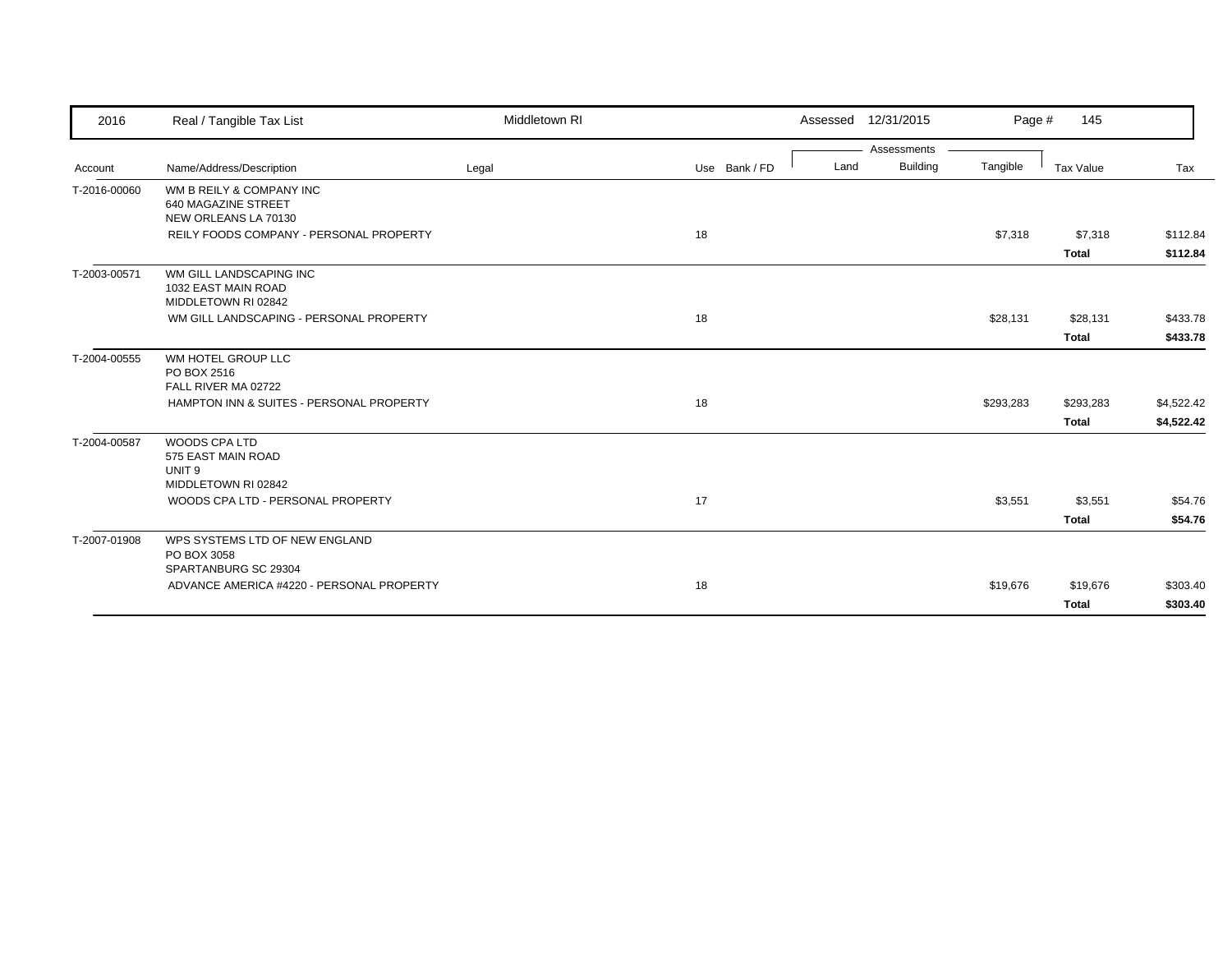| 2016         | Real / Tangible Tax List                                                                  | Middletown RI |               | Assessed | 12/31/2015      | Page #   | 146       |          |
|--------------|-------------------------------------------------------------------------------------------|---------------|---------------|----------|-----------------|----------|-----------|----------|
|              |                                                                                           |               |               |          | Assessments     |          |           |          |
| Account      | Name/Address/Description                                                                  | Legal         | Use Bank / FD | Land     | <b>Building</b> | Tangible | Tax Value | Tax      |
| T-1992-12768 | <b>XEROX CORPORATION</b><br>PROPERTY TAX XRX2-040A<br>PO BOX 9601<br>WEBSTER NY 14580     |               |               |          |                 |          |           |          |
|              | XEROX CORP - PERSONAL PROPERTY                                                            |               | 94            |          |                 | \$44,599 | \$44,599  | \$687.72 |
|              |                                                                                           |               |               |          |                 |          | Total     | \$687.72 |
| T-2006-00286 | XEROX FINANCIAL SERVICES LLC<br>TAX DEPT XRX2-040A<br>PO BOX 909<br>WEBSTER NY 14580-0474 |               |               |          |                 |          |           |          |
|              | XEROX FINANCIAL SERVICES LLC - PERSONAL                                                   |               | 94            |          |                 | \$4,225  | \$4,225   | \$65.15  |
|              |                                                                                           |               |               |          |                 |          | Total     | \$65.15  |
| T-2015-00006 | <b>XEROX SERVICES</b><br>TAX DEPARTMENT XRX2-040A<br>PO BOX 474<br>WEBSTER NY 14580       |               |               |          |                 |          |           |          |
|              | XEROX SERVICES - PERSONAL PROPERTY                                                        |               | 18            |          |                 | \$3,156  | \$3,156   | \$48.67  |
|              |                                                                                           |               |               |          |                 |          | Total     | \$48.67  |